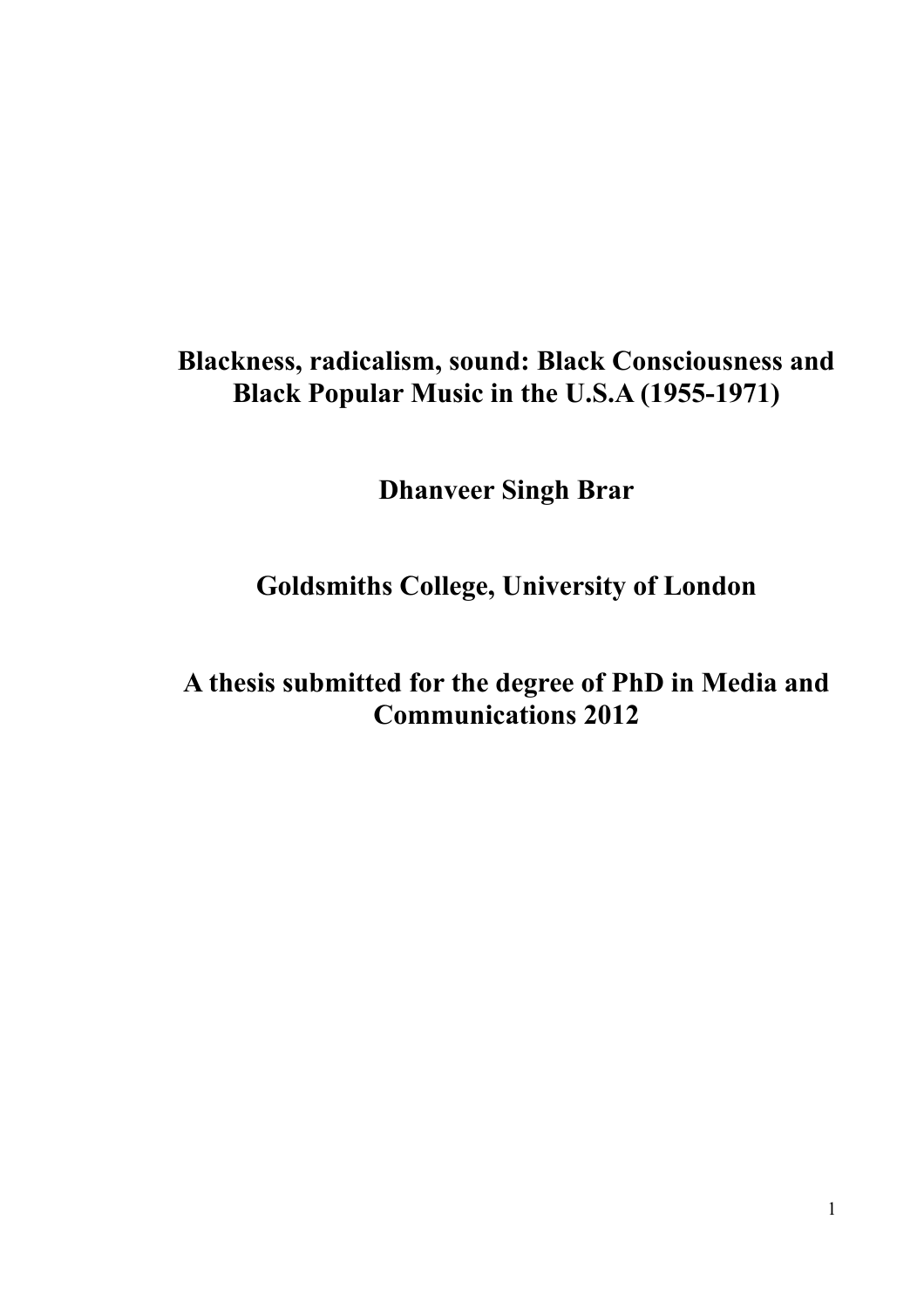**I declare that the work presented in this thesis is my own.**

**Signed……………………………………………**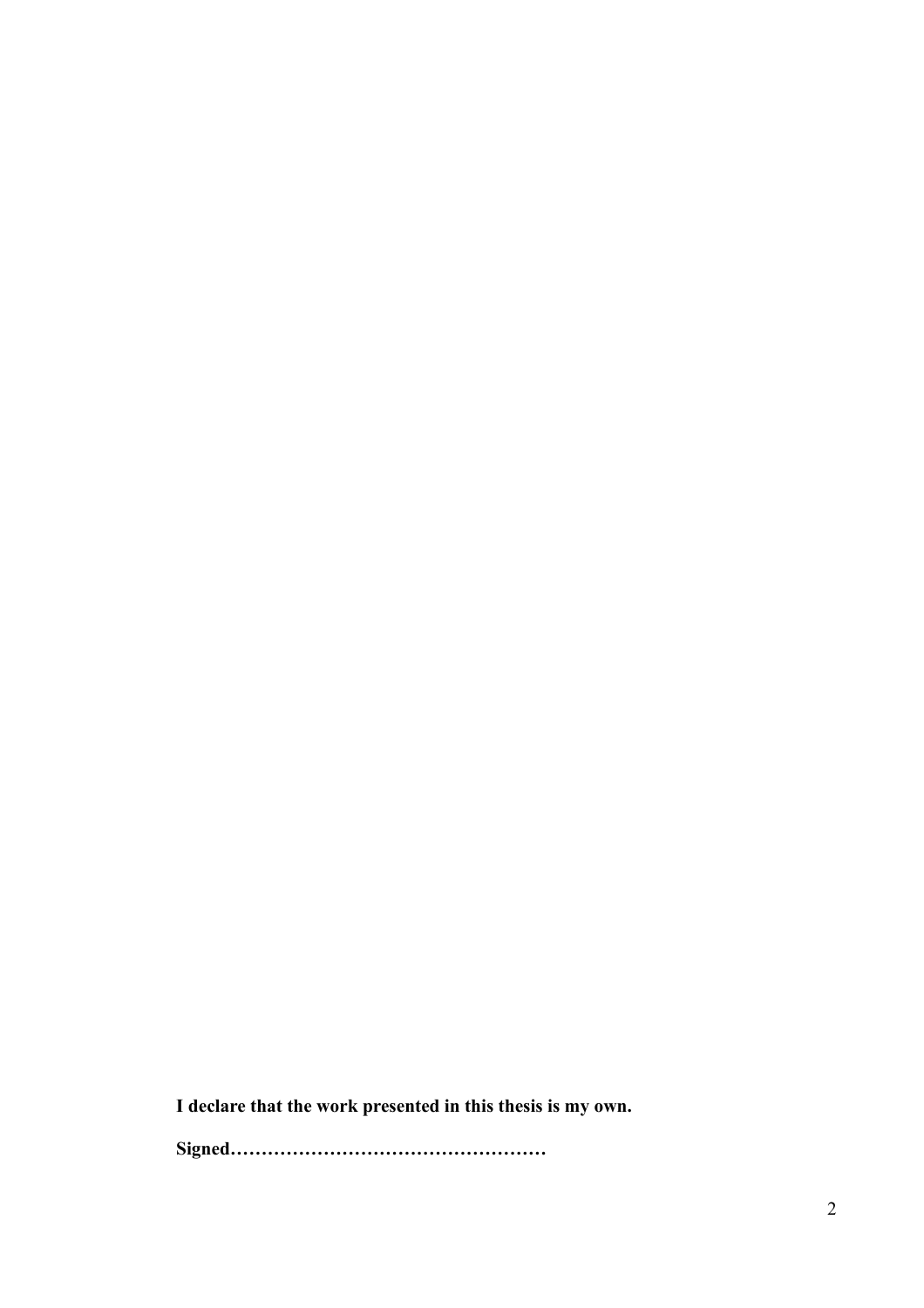## **Acknowledgements**

For helping to translate my ramblings into something approaching coherency: Sara Ahmed and Julian Henriques

For continually asking me when this thing will be finished: Harpawanjit Singh Brar and Mohinder Kaur Brar

For their friendship:

Bipasha Ahmed, Ash Akhtar, Ben Austwick, Simon Barber, Andrew Bowman, Richard Bramwell, Arun Brar, Omar El-Khairy, Sam Fisher, James Harris-Evans, Georgia Harrison, Barney Ingram, Shoshone Odess Johnson, Mark Johnson, Sam Mellor, Lucie Mercier, Ed Morris, Paul Saban, Jai Shah, Matt Smith, Cui Su

For her love: Julia Buchanan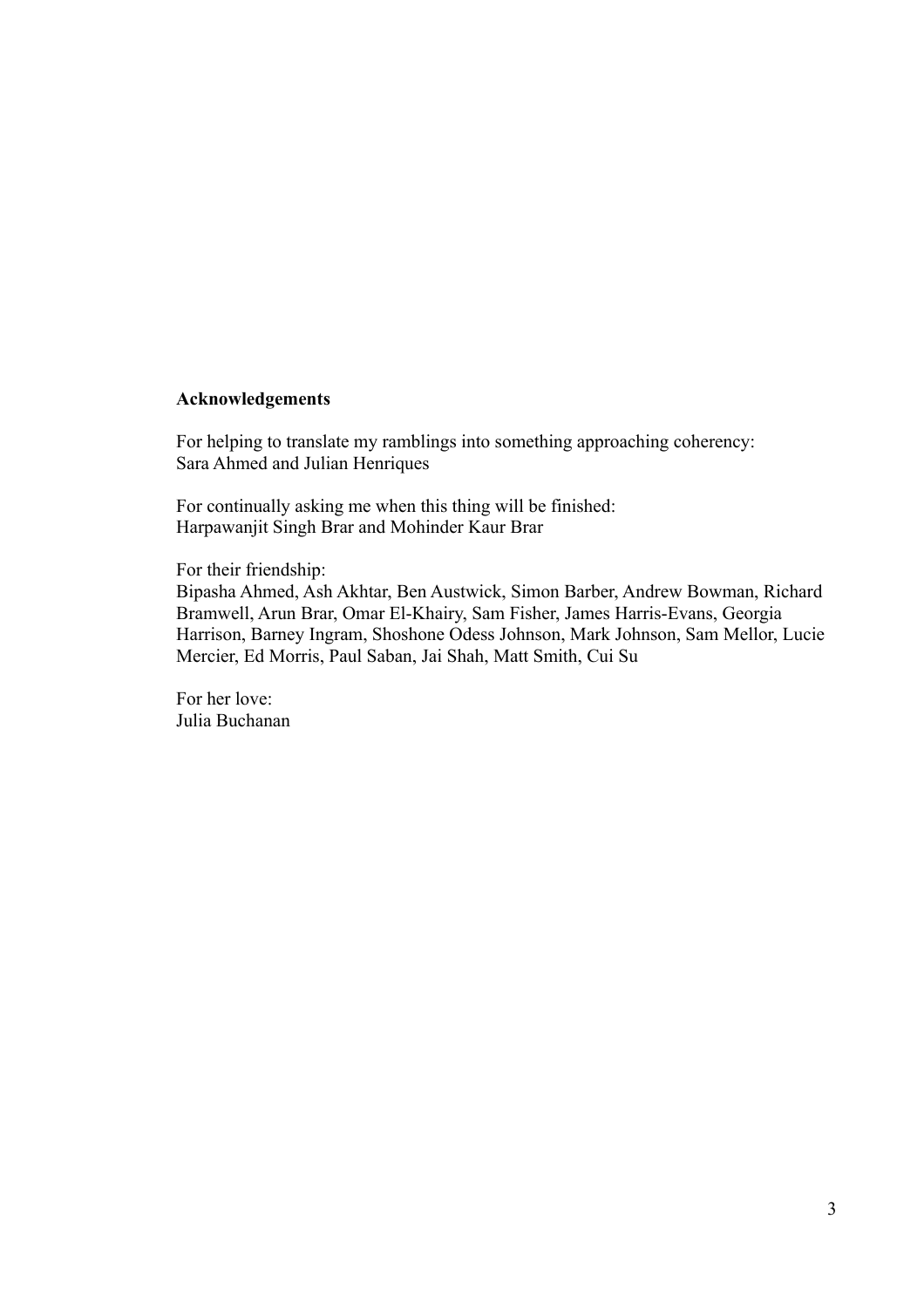#### **Abstract**

 The concern in this thesis is with the relationship between black music and black radicalism. This relationship is addressed through three case studies which centre on the co-emergence of the Black Consciousness movement and new forms of Black popular music in the United States between 1955 and 1971. The contention is that the relationship between the movement and the new popular music during this period is indicative of a general exchange between black music and black radicalism and can be analysed by paying attention to phonic substance. The relationship between these practices and traditions is primarily sonic, and it is as phonic substance that the blackness of black music and black radicalism emerges.

 The theorisation of blackness and phonic materiality is informed by a set of ongoing debates taking place within the field of Black studies. These debates address the structural and political meanings of blackness in the West and as such form the background to the research presented in the case studies on the Black Consciousness movement and Black popular music.

 Each of the case studies is made up of archival material ranging in format. The focus is always on how this material contributes to an analysis of the sonic form and content of the movement and the music. In this respect the archive is not a stable resource from which information is extracted but is always under construction and informing the arguments being made about the phonic materiality of black music and black radicalism.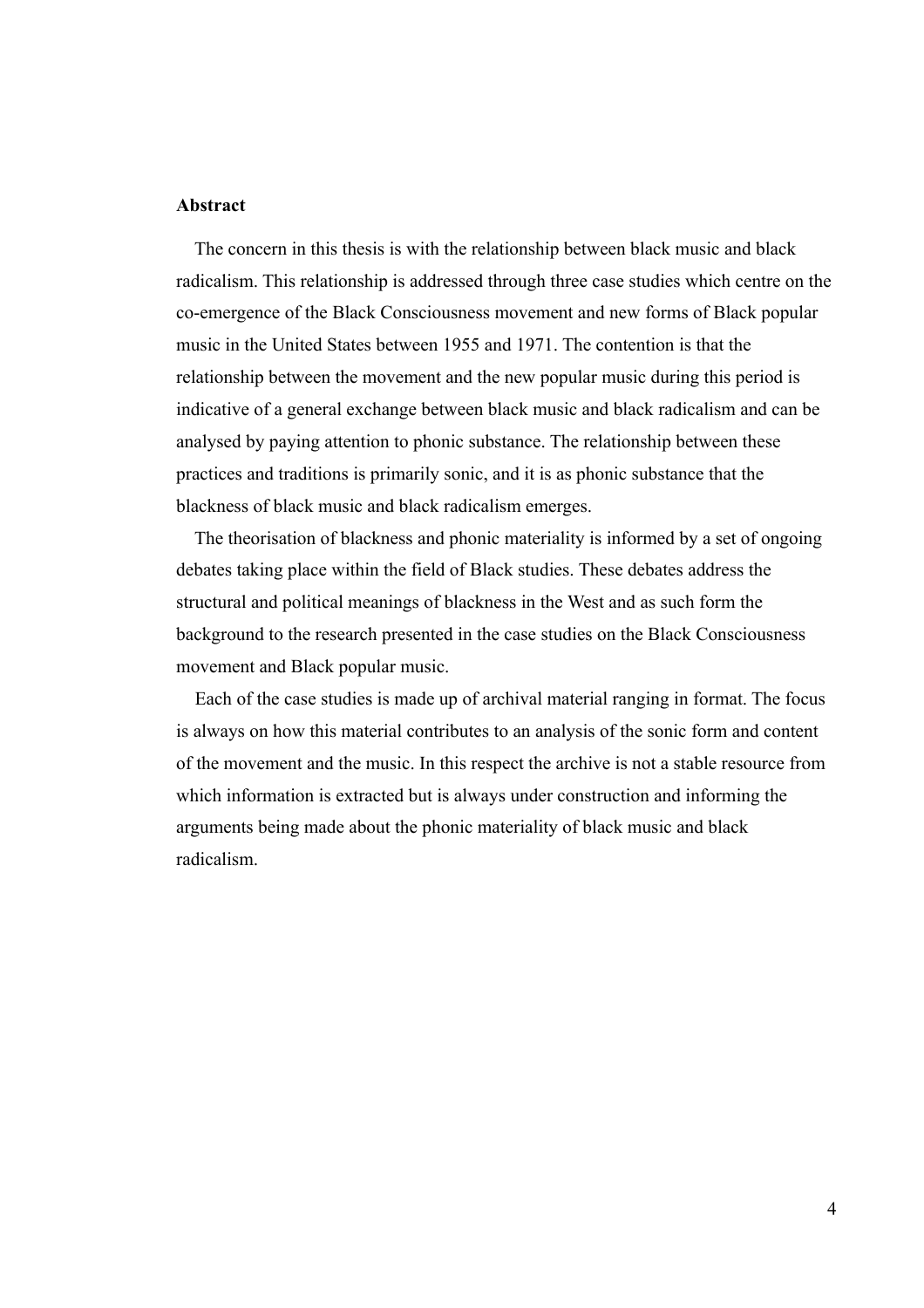## **Contents**

Introduction p 6

Frameworks: conceptual, contextual, methodological p 13

Part 1 - Black Cultural Nationalism, resistance and rhythmic unity

Chapter 1 – James Brown p 63

Chapter 2 – Amiri Baraka p 85

Part 2 - Civil Rights, vocal instrumentality and spiritual agency

Chapter 3 – Martin Luther King and Sam Cooke p 107

Part 3- Detroit, black labour and (re)production

Chapter 4 – The League of Revolutionary Black Workers p 158

Chapter 5 – Motown p 200

Conclusion p 228

Bibliography / Discography / Filmography p 236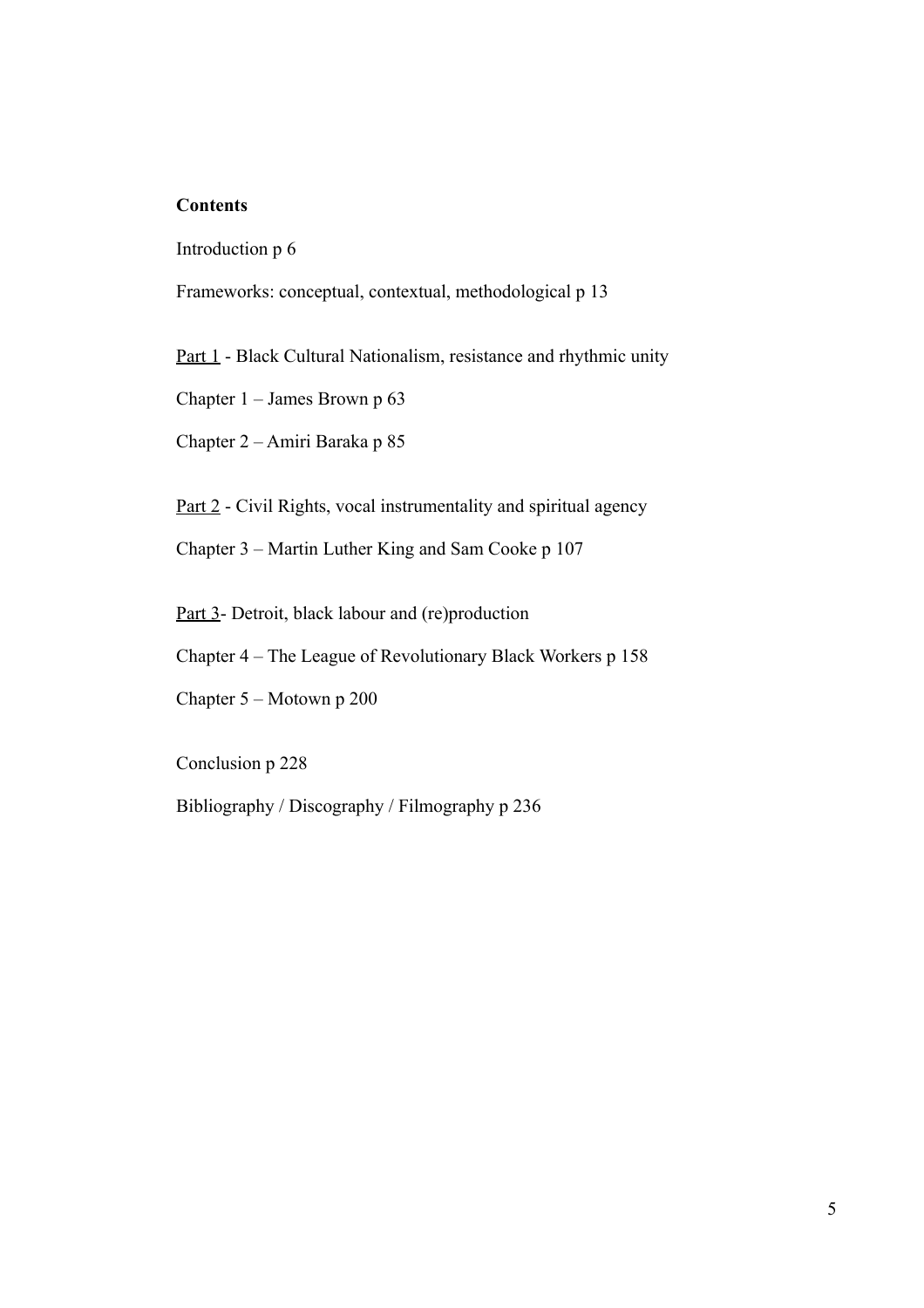## **Introduction**

 *What is the relationship between black music and black radicalism?* This question is the means through which the research that follows is organised. In order to understand how it organises the research it is necessary to unpack and analyse it in detail. Conceptually the question is built on the premise that there is already a relationship between black music and black radicalism. This thesis begins with that premise and asks what it is that places them in a relationship. The place to begin might be that which renders black music and black radicalism black. Is it the blackness of black music and black radicalism which is at stake in this thesis? If so, what defines the category of blackness? How has blackness been understood intellectually and how does this apply to black music and black radicalism? Alternatively one could turn to radicalism as the connection between these two practices. It could be that black music works in a way which echoes the characteristics of what is more formally recognised as the Black radical tradition. The question then becomes, what are the particular traits of black radicalism and how is the music able to produce them? Finally there is the option of reversing the previous scenario and arguing that it is black radicalism which works like black music. Are there instances where the radicalism has ever been comparable to the music? Has the Black radical tradition ever produced phonic substance which sounds like black music?

 The question - *what is the relationship between black music and black radicalism?*  is the starting point of this thesis because it opens up the areas of enquiry outlined above. Therefore the question allows for an analysis of the relationship between black music and black radicalism in terms of its blackness, radicalism and sonic content. Furthermore it allows us to ask what becomes of such categories when placed in close proximity to each other. How can blackness be understood as a sonic manifestation of resistance? How can an act of radicalism be audible and be listened to as black? What is it about black music that makes it black? Is it the way it sounds? Does that sound also make it radical? The contention in this thesis is that black music and black radicalism interact in ways which not only complicate the differences between them as distinct practices, but also unsettles the differences between blackness, radicalism and phonic substance as categories. Blackness becomes a site of enactment for radicalism by way of its production of phonic substance, yet at the same time, whether this phonic substance emanates from within the music, the radicalism or some interstitial space between them,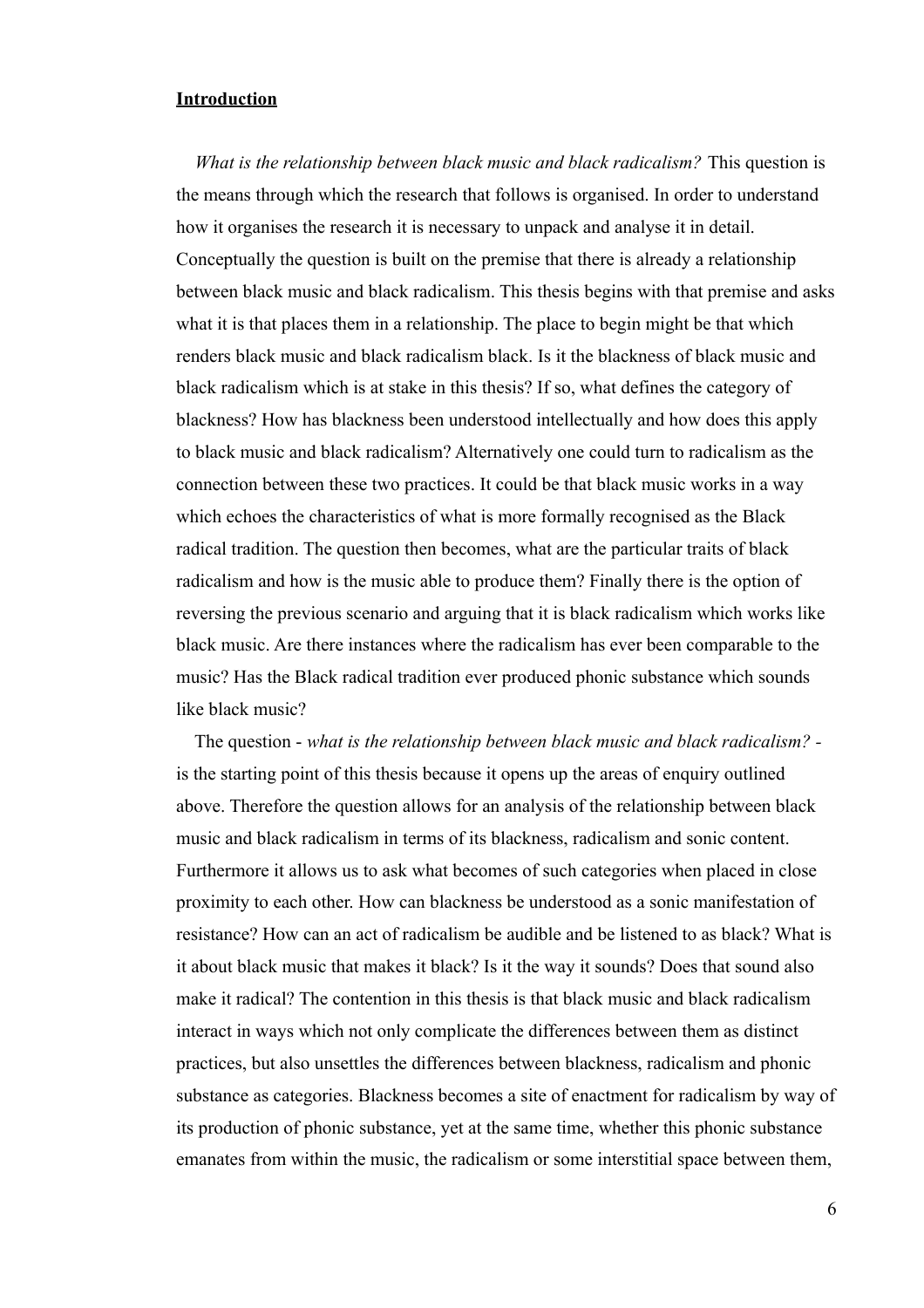it never settles down as determinedly black. Instead the production of blackness as sonic resistance also becomes the means of its own radical breakdown. Blackness is always in constant escape.

 To address black music and black radicalism on these terms and in their entirety is far too large a task to attempt here. It is necessary to develop a historical, geographical and archival context out of which a general approach to the research question can be extrapolated. The question of the relationship between black music and black radicalism will be filtered through a period of mid Twentieth century history in the U.S.A. Between 1955 and 1971 the Black Consciousness movement emerged as a broad attempt to restructure the modality of everyday life in the U.S. The movement encapsulated a range of ideologies, organisations, figureheads and locations, but what held it together is the evidence of Black people in America becoming radicalised on a mass scale. The Black Consciousness movement has often been misinterpreted as reflective of a desire for inclusion in mainstream American life. The stakes for the black radicalisms which developed over this period moved beyond discourses of inclusion. When the insurgent nature of the demands from the Black Consciousness movement came to be heard they were dismissed as either excessively violent or exceptional but unattainable democratic ideals.

 At the same time as the movement came the emergence of Black popular music as a prominent feature of American culture and commerce. This is not to say Black popular music had not been part of the popular imagination until this point. Black music in various forms of jazz and blues had been a cultural presence albeit a relatively marginalised one. Beginning in the mid-to-late 1950s and continuing for a further decade, new forms of Black popular music developed, initially under the heading of r'n'b, but then more definitively as soul and funk. These forms of Black popular music were unique for a number of reasons. Firstly they were musics which had a strong commercial appeal and moved beyond the previous relatively minor status attached to black music to dominate the U.S. pop charts. Secondly r'n'b, soul and funk, although new and commercially viable, were also determinedly black musics. They represented new forms of communally derived blackness, new ways of being black, whilst also having cross-racial appeal. Thirdly and in a related point, these new musics seemed to speak to the Black Consciousness movement. Whether in the lyrics or themes chosen by those making and performing it, or something that was believed to be more generally carried in its sonic content, the music became a broadcasting device for the Black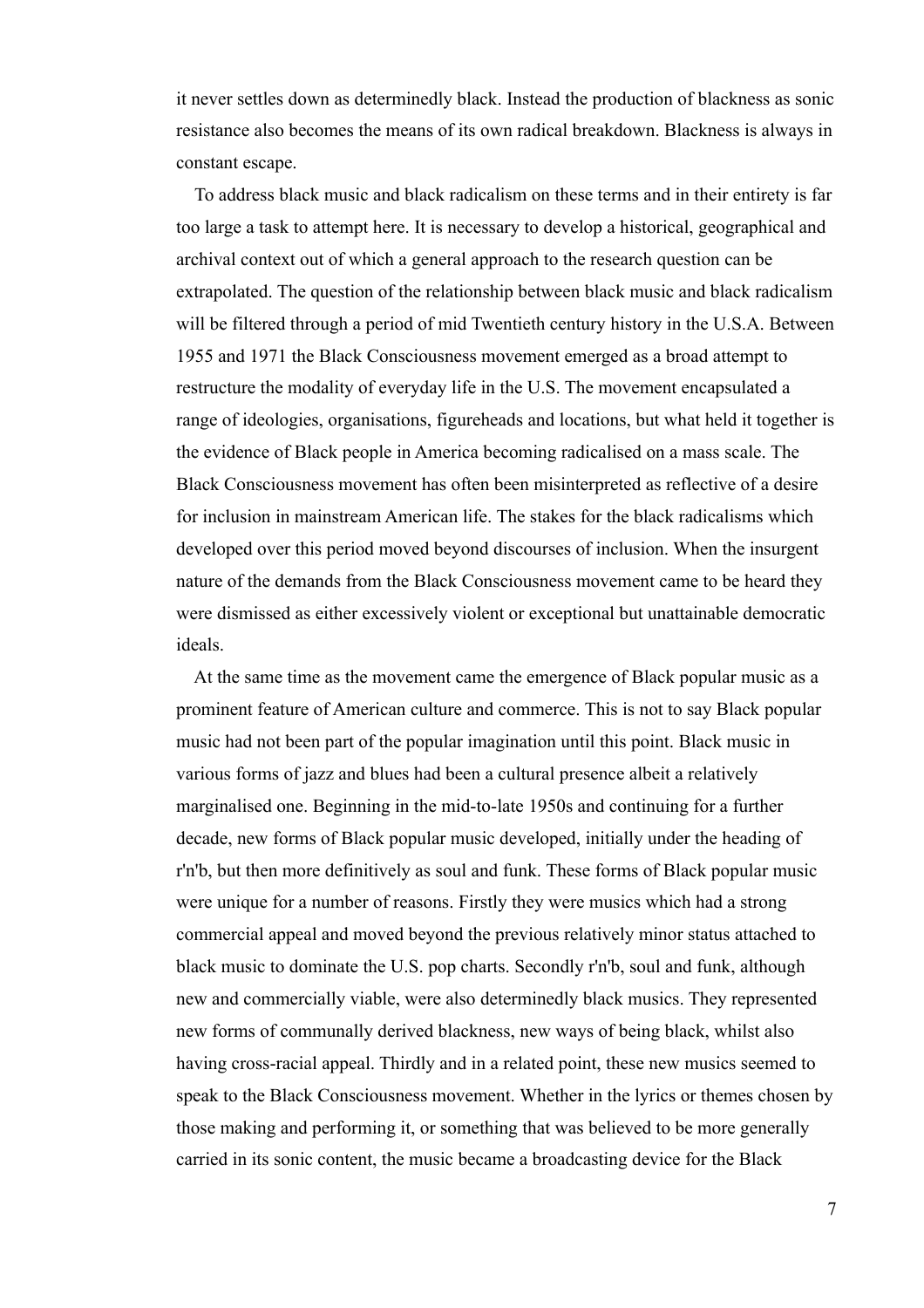Consciousness movement.

 The research into Black popular music and Black Consciousness in this thesis is organised around the idea that between 1955 and 1971 they were tuned into the same frequencies. Over this period the music and the movement were involved in an intense but equally elusive mutual articulation. There were signals being sent between Black popular music and the Black Consciousness movement which ranged from the direct to the nebulous. It is by paying close attention to such transference during this period of mid Twentieth century Black history that the wider research question on black music and black radicalism will be addressed. The movement and the music were connected by way of the forms of blackness each represented, radicalism each embodied, and their respective production of phonic substance. In short the concern in this thesis is with the interplay between the blackness, the radicalism and the phonic materiality of Black popular music and the Black Consciousness movement between 1955 and 1971.

 It is important to stress that when discussing the relationship between the movement and the music a comprehensive coverage of this period is not the intended aim. Instead the bulk of the research will be divided into three case studies, each focusing on materials that were produced by particular inflections of Black Consciousness or Black popular music and associated with specific events within those histories. The aim is to build these studies around potential convergences between the chosen materials and events. Part one will begin with James Brown. From 1964 his music was considered a direct recording of a new militant blackness. "Say it Loud (I'm black and I'm proud)" was thought of as an exemplary record in this respect because its lyrical demands for unity and consciousness led to the song becoming an Black Consciousness anthem. It is strange that other James Brown records of the same period, such as "I got the feeling", "Cold Sweat" and "Super Bad", sound more like black radical music. They feature little of the overt lyrics of "Say it Loud", yet these records seem to get closer to the political feeling of black militancy. Black Cultural Nationalists listening to James Brown records certainly seemed to think his music was attuned to something they wanted to generalise. Take Amiri Baraka: he wanted to use Brown's sound as the basis for his political and poetic practice of nation building. When listening to James Brown, Baraka argued it was possible to hear a place where Black people lived. What was going on in Brown's music for Baraka to hear such possibilities? How was this sound able to transfer into Baraka's political and poetic performances of black nationhood?

Part two centres on "A Change is Gonna Come", a song which also sounded like a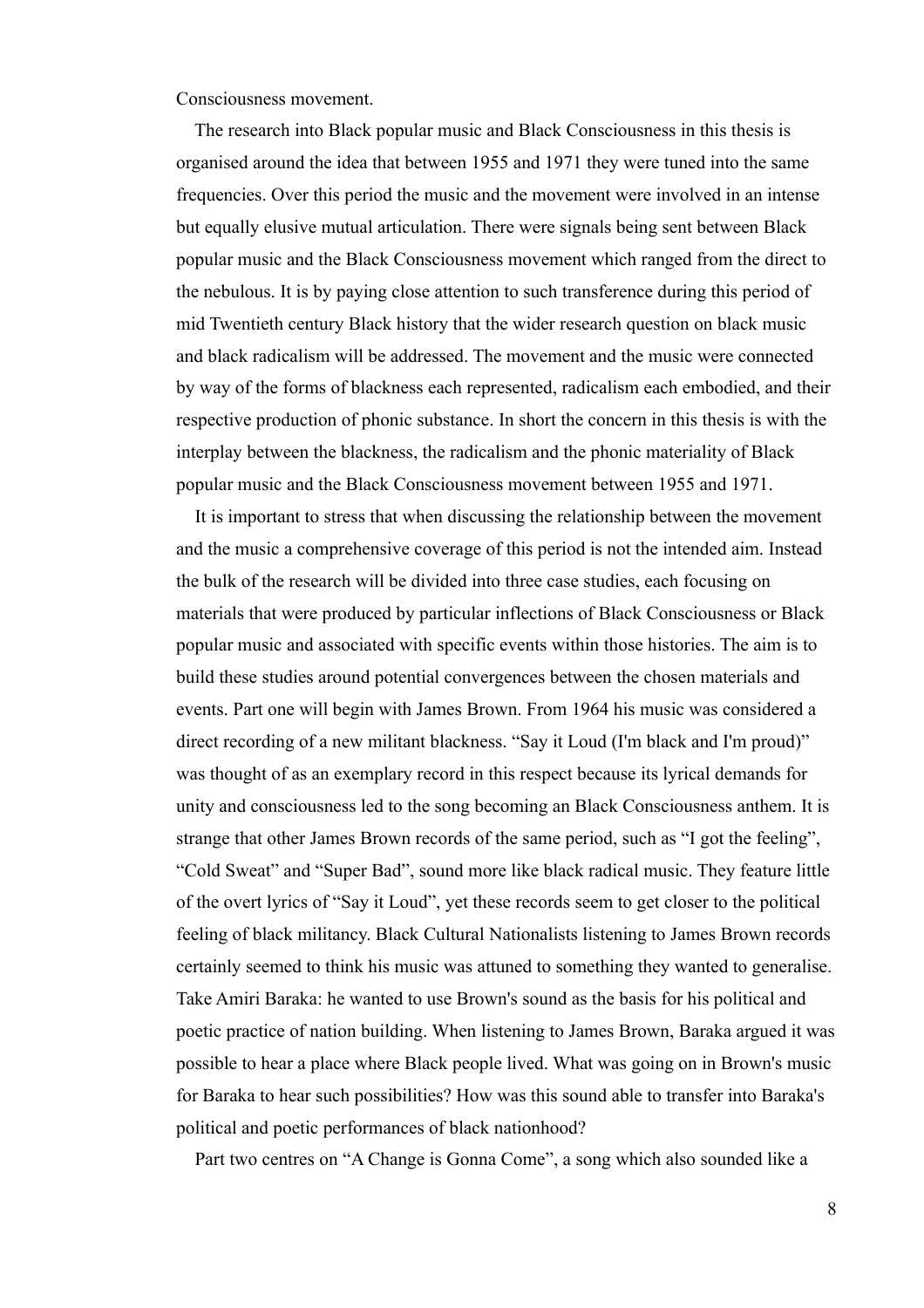generalisation of a black political project. In this case Sam Cooke's posthumous 1964 release spoke to the Civil Rights movement. To some extent the song gained this status because it contained the rhetoric popularised by the movement, but "A Change" was always about more than that. Cooke found a way of recording in the song the sonic complication of spiritual agency and political will which was central to the Civil Rights project. In this respect Cooke resembled Martin Luther King. The speeches King gave as the public figurehead of Civil Rights protest were built on that same complication. They were shaped by the performance of spirit which was central to worship in the Black church. Yet King's speeches were also always directed at socio-political goals. How did King and Cooke respectively acquire the ability to transmit authentic spiritual feelings to large audiences? How was the voice a central instrument in this process? In the context of Civil Rights, how did the performance of spiritually authentic sounds affect a politics organised around wilful black demands for agency?

 The final part turns to Detroit, the city which was home to the Motown recording company. During the 1960s the Sound of Young America was at the cutting edge of new black musical possibilities. These new possibilities were marked not just in the form the music took, but in the entirety of the Motown product. Motown was making a new black musical product which was sleek, appealing and sold to the American mainstream. Underneath the surface sheen though there was evidence of excessive black labouring because work at Motown was driven by the automated production line model. The production line was central to another black group manufacturing sleek new products in Detroit, the League of Revolutionary Black Workers. Formed in the city's automobile factories, the League sought to expose the exploitation of black labour on the production lines. The new cars which rolled out of Detroit and powered the U.S. economy were built upon black sweat and blood. The League's central tactic was to selforganise and to make themselves heard above and as machinery. The incongruities which effected Motown and the League raise critical questions. What does black labour sound like? What does black labour resisting sound like? What is the sonic difference between the two?

 These three studies make up the response to the question of the relationship between black music and black radicalism. On an immediate level they raise questions of preeminence. Were the political and social concerns of the Black Consciousness movement creating an environment in which new forms of Black popular music could be produced? Or did the music generate new sensibilities which became the foundation for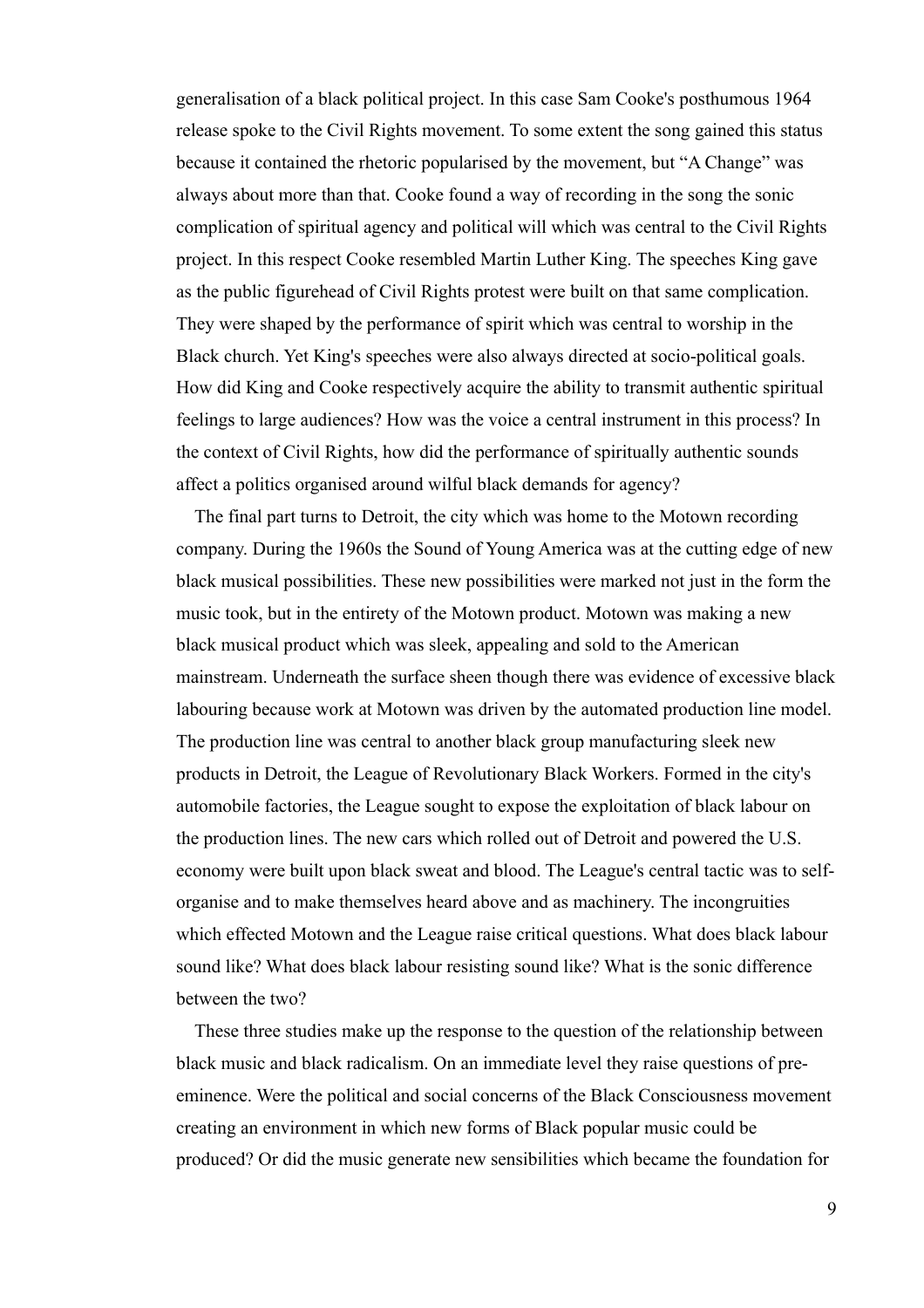the movement? The deeper concerns though lie with the conditions of possibility for the relationship between black music and black radicalism. What made the music and the movement black? Were they black because of those who participated in their production, or was it because of the way they were made? The same applies to their radicalism, was it a result of the participants and the content they produced or the forms the movement and the music took? How did phonic substance play a part in this? How could the sound of a musical or political recording be considered black and radical?

 Given the primacy of the Black radical tradition and black music, it is important to make it clear that this is a Black studies thesis. It is largely through this area of scholarship that categories of blackness and radicalism will be addressed. Black studies, as a field of thought with the question of blackness at its centre, is at work across all of the research presented in this thesis. It informs, at a structural level, the organisation of all three case studies outlined above. The details of the engagement with Black studies and the categories of blackness and radicalism will follow in the next chapter but to outline briefly, this thesis is speaking to a recent reinvigoration of Black studies within the U.S. academy. The new turn in this field has been instigated by debates over the meanings and values of blackness. To situate this thesis within what seems like a minor debate taking place within a relative sub-discipline of Cultural studies and Critical theory is a strategic move. Part of what motivates the research in this thesis is the contention that Black studies is anything but minor or subsidiary. The category of blackness, particularly as it informs the Black radical tradition, is involved in an immanent critique of Western civilisation. What is meant by this statement is that blackness informs what has come to be known as proper thought, the legitimate subject, the social, the aesthetic, the economic – all central features of modernity. But blackness exists in an unstable relation to all of these features because it also always disrupts them. It is this notion of immanent critique which informs the engagement with black radicalism and black music as practices producing but also destabilising notions of blackness, radicalism and music.

 Black studies though is not the sole area of scholarship deployed in this thesis. Rather it acts as a structure for moves into other disciplines. The use of a range of theoretical frameworks is informed by the questions which emerge from the case studies. Although each of the case studies addresses blackness, radicalism and their phonic materiality, they do so in ways which introduce a series of other concerns. For example the work on James Brown and Amiri Baraka in part one draws on issues of autobiographical writing,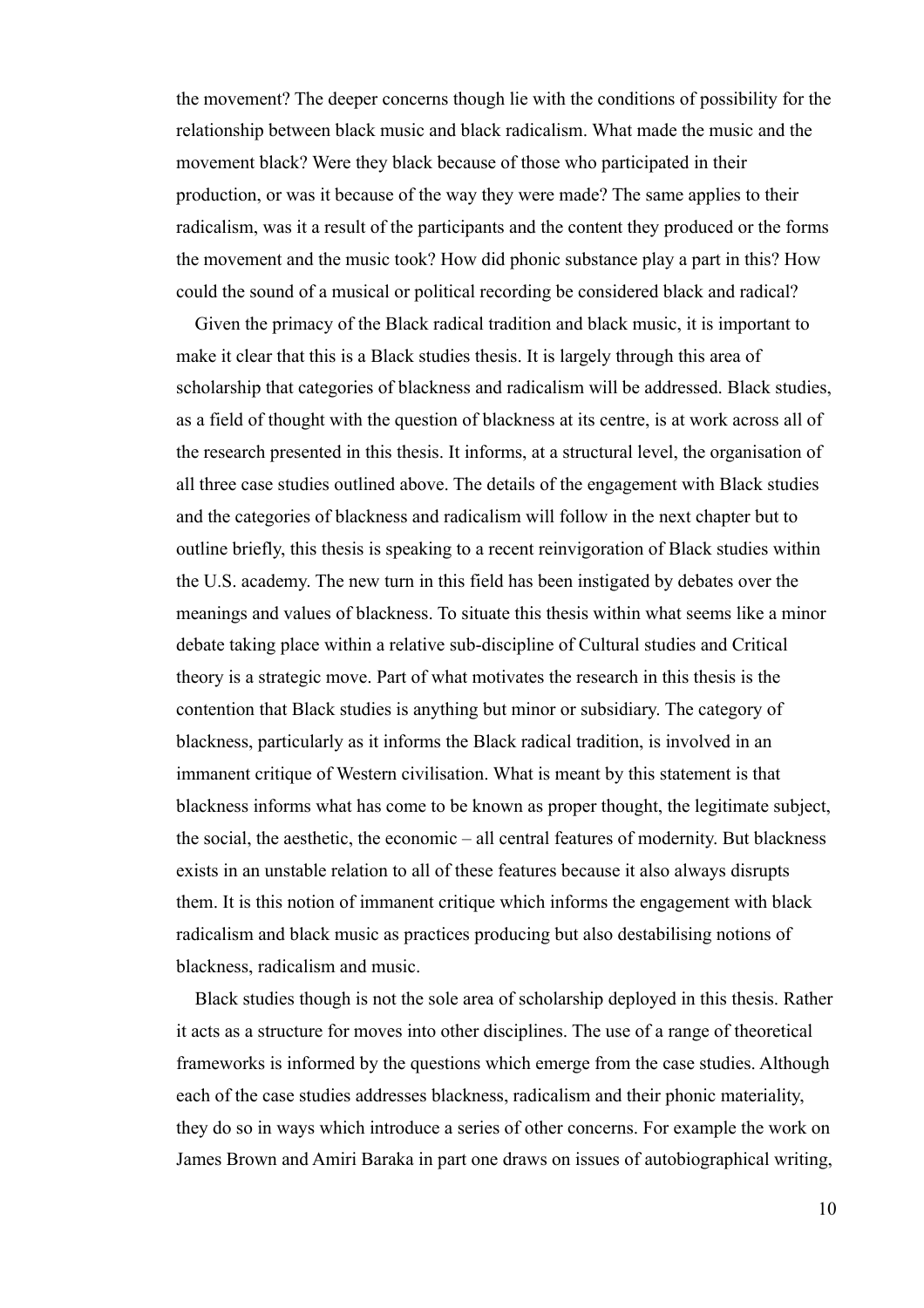violence and embodiment, avant-garde literary practice, poetic performance, militant territorial formations and masculinity. The Martin Luther King and Sam Cooke study moves into areas such as political will and agency, religious testimony, spiritual possession, and embodiment. Finally militant publishing and film making, the physicality and alienation of labour, and natality inform the analysis of the League and Motown. Although Black studies constitute the central theoretical horizon, the range of topics arising out of the research necessitates the use of other areas of scholarship. Alongside Black studies and its related concerns the case studies also put Postcolonial studies, Subaltern studies, Deconstruction, Poststructuralism, Marxist and Gramscian thought, Literary theory, Performance studies, Feminist theory and Queer theory to use. This array of scholarship is necessary for a number of reasons. As an immanent critique of Western civilisation, Black studies operates in relation to all of the fields outlined above. It shares concerns with many of them, despite their divergent histories. Part of the work of this thesis involves making those shared concerns apparent by juxtaposing these areas of scholarship with the work of Black studies. In this respect the resonances between them will come to the fore by way of a diversionary tactic. What will occur often with the case studies is a step across – using the questions raised by the specific materials and their relationship to Black studies – into say Subaltern studies or Queer theory, in order to open up different modalities of thought about blackness, radicalism and sound.

What the resonances opened up by the seemingly unorthodox juxtapositions of different theoretical horizons also points to are the methodological aspects of this thesis. The stated aim is to study the phonic materiality of the Black Consciousness movement and Black popular music as necessary to their blackness and radicalism. The use of various theoretical fields forms part of a general process of assembling systems for listening to this phonic materiality. Placing phonic substance at the heart of this thesis leads to questions about what is being studied and how. This subject will be addressed more fully in the next chapter, but it is worthwhile outlining the approach now. The study of phonic substance as generative of the blackness and radicalism of Black Consciousness and Black popular music centres on the status of the archive. The archive in this thesis is made up of sound recordings ranging in format and material about or related to those recordings. The common practice would be to treat the sound recordings as the primary research objects, but the emphasis on phonic substance requires a different approach. Part of the methodological argument being made in this thesis is that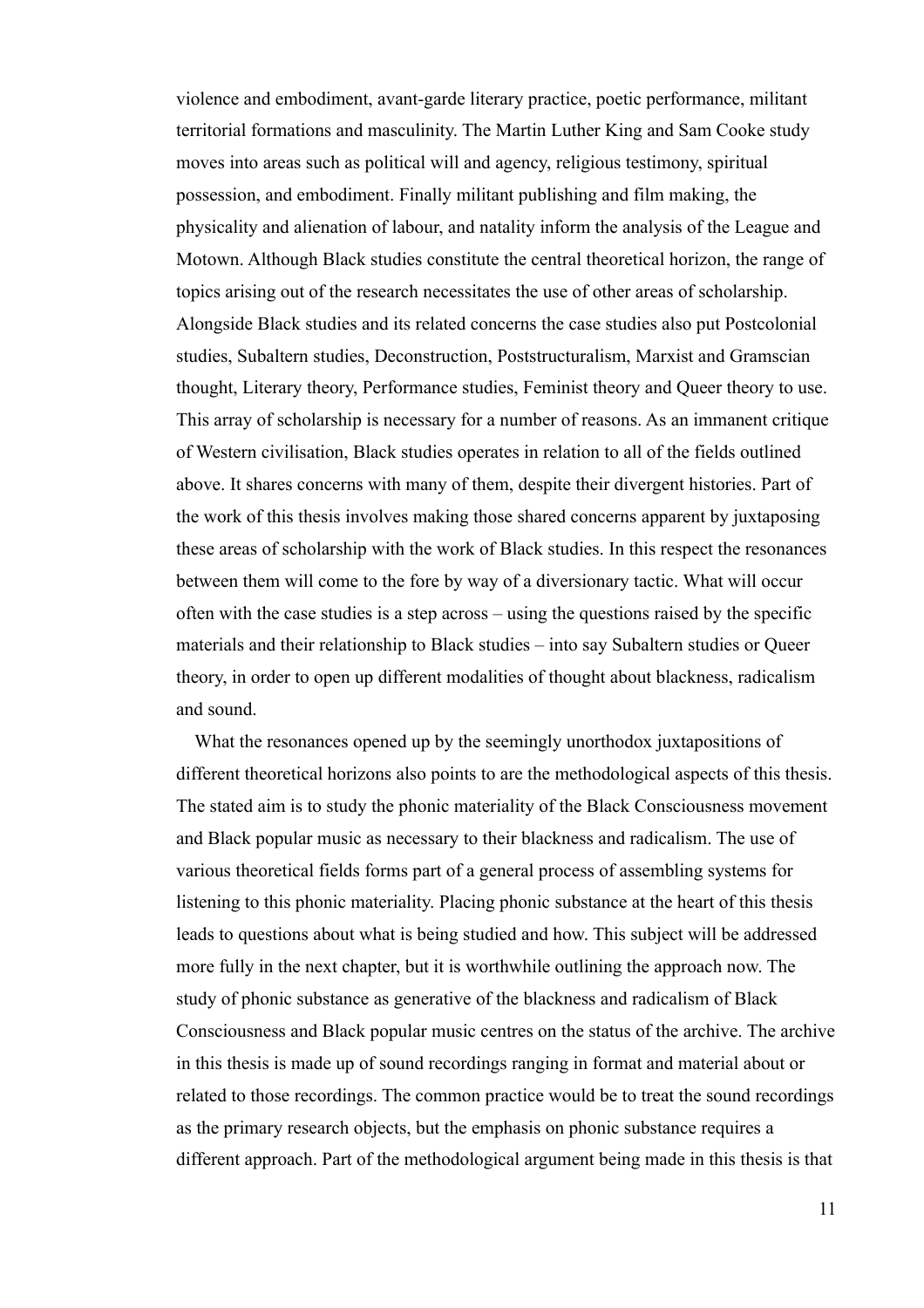phonic substance is not restricted to the recorded material. Instead it is generated by both the recordings *and* the discourse about them. As a result the archive in this thesis is an unstable feature and one which is produced as it is written about.

 This approach to the methodological status of the archive is inseparable from the research question. The relationship between black music and black radicalism as one organised by their phonic materiality requires a nuanced approach to the notion of a research object. This approach is necessary because it maintains an openness to the blackness and radicalism of these two practices. What will become apparent is that the complexity required to give an account of a set of sounds as black and radical is intimately connected to the theorisation of blackness as the reproduction of a break. This will be named later as the paraontological nature of blackness as phonic substance. The task I have set myself in this thesis, by way of a specific historical juncture, is to listen closely to the nature of the relationship between black music and black radicalism.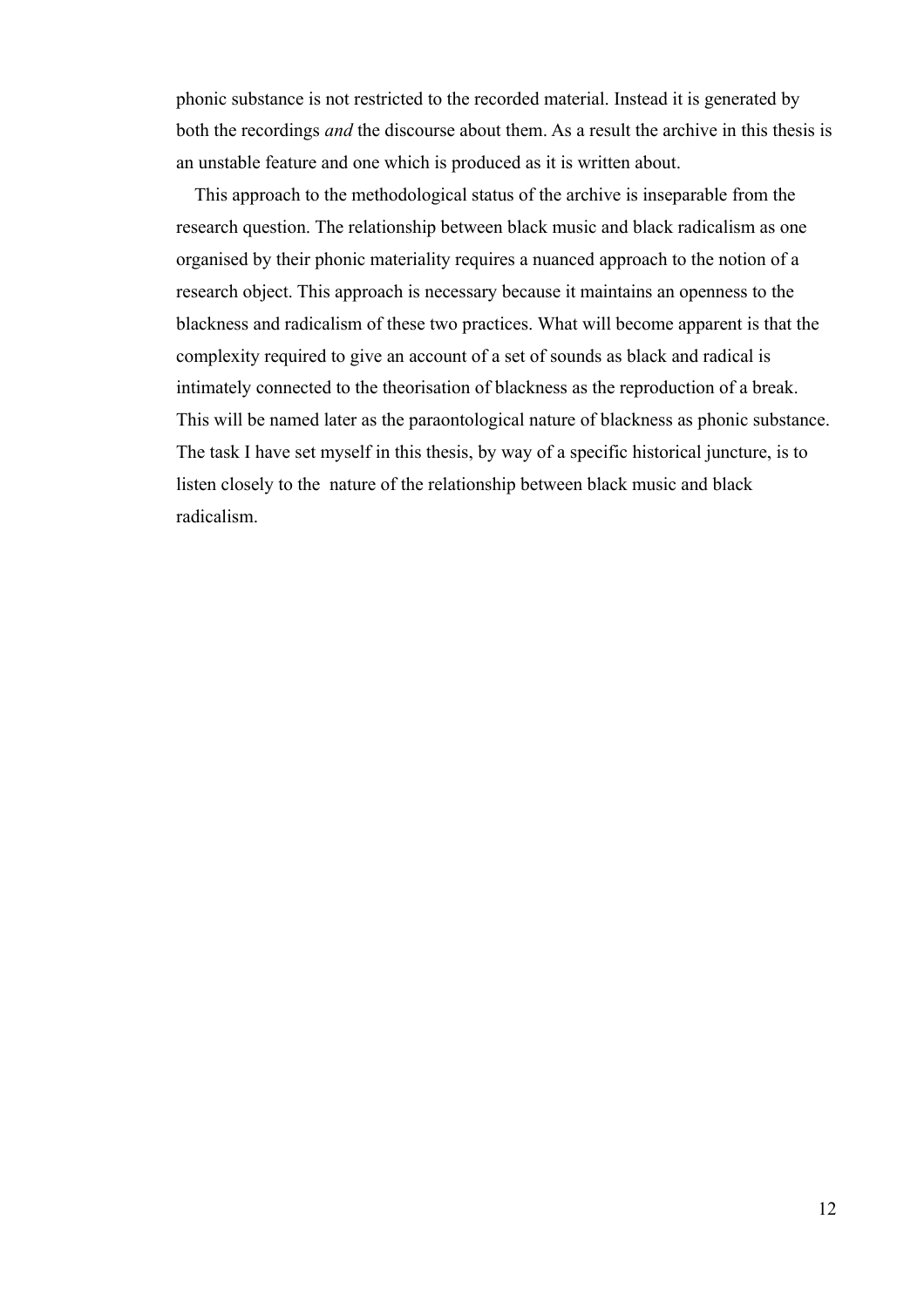# **Frameworks: conceptual, contextual, methodological**

 Having established the terms of the research question, it is important to place those terms in more detailed context before moving into the case studies. The notion of studying the relationship between black music and black radicalism is not unique to this thesis. The terms at work in the research question – blackness, radicalism and their phonic materiality – have informed black intellectual thought in the West to the extent that black music has often been used as an interlocutor during such discussions. One of the aims in this chapter is to situate the terms of this thesis more determinedly within the aforementioned debates taking place in Black studies. These debates address the political ontology of blackness in the West and at a crucial moment turn towards the phonic substance of black music. Another task in this chapter is to map out the historical setting of the case studies. This will involve outlining the historiographies of the Black Consciousness movement and Black popular music in mid Twentieth century America. Finally the methodological issues raised in the Introduction will also be addressed in this chapter. It is important to think at length about the status of the material to be studied in this thesis. In particular the questions raised by the attempt to theorise blackness and radicalism through the phonic materiality of an archive need to be accounted for.

## **Cedric Robinson and the Black radical tradition**

 The social, psychic, economic and political meanings of blackness have formed the basis of black intellectual thought in the West. Debates about the value of blackness as a racial category have been shaped by a range of thinkers since emancipation who have tended to study the history of racial enslavement, and the reproduction of its effects upon the free Black populations in the U.S. and beyond. The persistent legacy of racial enslavement has been organised under the heading "black". Under the conditions of modernity blackness has become a category which is deemed to be without value. The questions Black thinkers have been addressing since emancipation concern the development of a collective black political project. These thinkers have been asking whether it is possible to develop a collective project using blackness as a starting point. What they have tended to suggest is that if such a project were to come about, it would have a fundamental effect on the organisation of life within Western modernity. The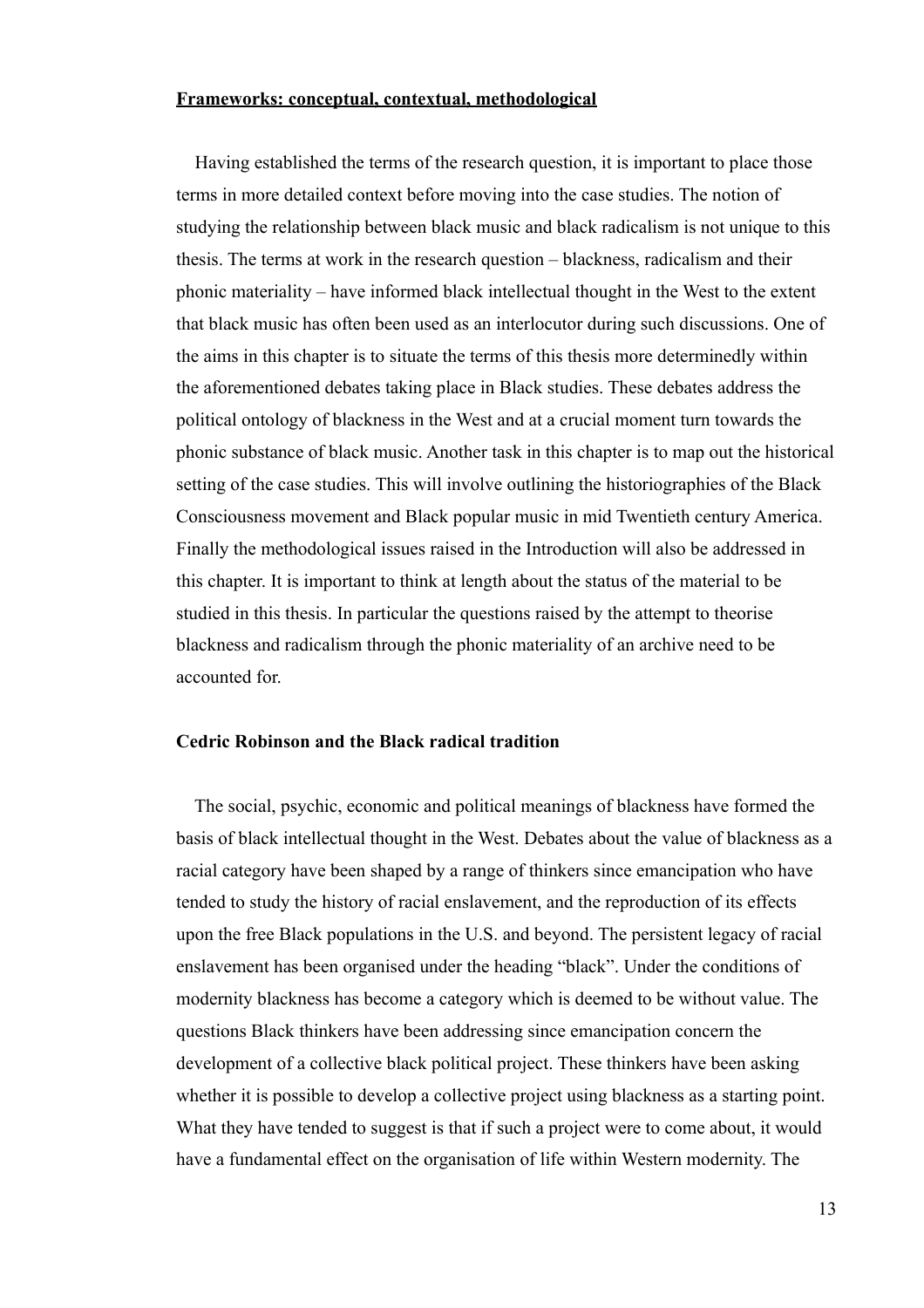question of blackness, for post-emancipation Black thinkers, has always been about the development of a black radical project. They have proffered theories of blackness as a way of defining what might become a general black radical project. Examining the relationship between blackness and black radicalism in black intellectual thought will offer a way of thinking about black music as part of a radical program in this chapter.

 The theorisation of blackness as a radical program arguably found its earliest synthesis in W.E.B Du Bois. In *The Souls of Black Folk* (1903/1994) Du Bois presents an ontological case for Black social life. It is in this text that he delivered his pronouncements on the colour line and the metaphor of the veil as primary factors in Black life. His *Black Reconstruction* (1935/1992) put forward a theory of history which argued labour under capitalism could not be understood unless slavery and black labour were considered integral to the system. What I am not aiming to do in this chapter is give an overview of black radical thought from Du Bois onwards. Instead *Souls* and *Reconstruction* point to the way Du Bois' thought has shaped black intellectual thought, especially in the U.S. These two works set the parameters for black thought by establishing two major lines of enquiry. One centred on blackness as ontological existence, whereas the second focused on blackness as a political and economic question. What I want to do in this chapter is to follow the these debates within Black studies as it has operated in the U.S. academy since the 1960s. The project of Black studies in the American university has tended to take on questions of blackness from Du Bois. Much of this work has resulted in a variety of contesting theories about black radical politics.

 The influence of *Black Reconstruction* upon Black studies has also seen an attempt to coherently think race and class (it is arguable that C.L.R James has an equal claim to influencing this line of black intellectual thought. See; James 1938/1963). Scholars such as Cornel West (2002) Charles Mills (2003) and Manning Marable (1999) have used varying combinations of pragmatism, Black theology and social contract theory to align the apparent discontinuities between blackness and Marxism. The other prominent intellectual strand within Black studies has been an ontological and psychic examination of blackness. This line of thought has grown out of *Souls* but also encompasses the work of Frantz Fanon and slave narratives popularised by Frederick Douglass, Olaudah Equinao, Harriet Jacobs and others. Theorists taking up the question of blackness from this perspective tend to enter into engagement with enlightenment philosophy and its legacies (Gordon, 1997; Smith, 1998; Yancy, 1998).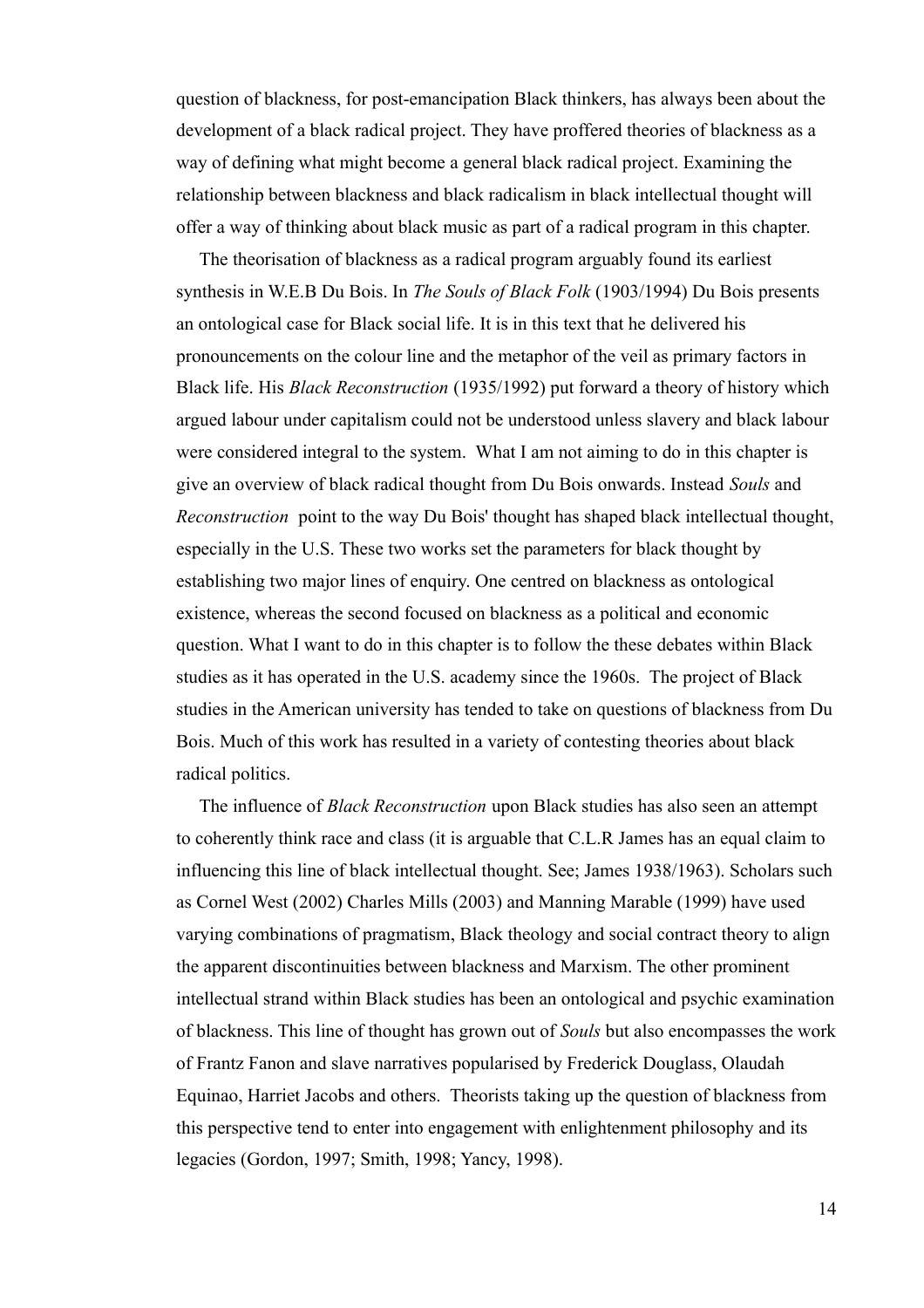Despite the range of approaches to blackness and black radicalism available within the field of Black studies, the focus in this chapter shall be on one thinker and text in particular. Cedric Robinson's *Black Marxism: The Making of the Black Radical Tradition* was published in 1983. Putting forward a unique theory of black diasporic history and resistance, I would suggest that Robinson's text has been underappreciated for a number of years. More recently though there has been a turn towards *Black Marxism* and the questions it raises within Black studies. A new edition was published in 2000 with a major foreword by Robin D.G Kelley, and Brent Hayes Edwards edited a special issue of *Social Text* dedicated to Robinson's book (2001). The resurgence of interest in *Black Marxism* lays the groundwork for a set of debates currently taking place within the field of Black studies about the status of blackness and the possibilities of a common black radical project. (Other examples of a return to Robinson's work include: Meyerson, 2000; Thomas, 2005; Morse, 2009).

 The title of Robinson's text is somewhat misleading because *Black Marxism* is a critique of Marxist thought from the perspective of what he calls the Black radical tradition in the West. Marxism and black radicalism are, according to Robinson, largely "incommensurable" (2000, 1). He acknowledges they are both projects which seek revolutionary change and that Marxism and black radicalism "represent a significant and immanent mode of social resolution" (Robinson, 2000, 1). Despite the similarities they are incommensurable because "each is a particular and critically different realization of a history" (Robinson, 2000, 1). Robinson does not stop at incommensurability, he argues that one project (black radicalism) has been subsumed in favour of another (Marxism), within the Western intellectual tradition. Black radicalism has been misinterpreted because it has tended to be understood through the lens of Marxist revolutionary thought.

 Robinson identifies the problem as a strain of universalism which dominates Marxist thought. It is largely forgotten that "Marxism is a Western construction" and despite Marx's mode of critique, his ideas were built upon readings of enlightenment thinkers (Robinson, 2000, 2). Marx was also responding to a set of historical circumstances that were unique to Europe. Despite its European origins, Marxism has largely been interpreted as a project which offers universal revolutionary change and is considered to be "identical with world historical development" (Robinson, 2000, 2). Robinson is critical of this universalism as it fails to account for the presence of "racial capitalism" in Europe (2000, 308). "Racial capitalism" refers to the "immense expenditures of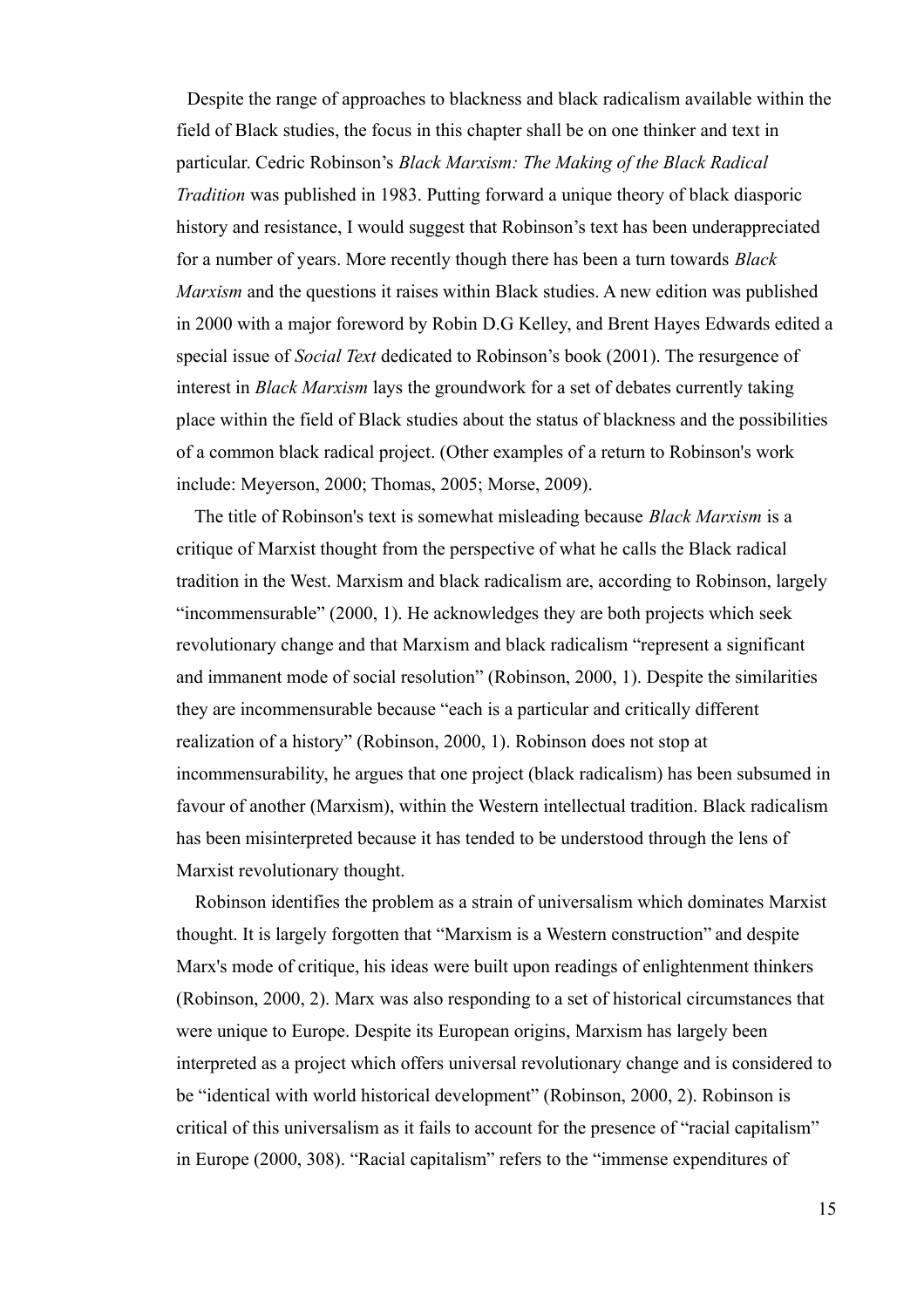psychic and intellectual energies in the West" used to create the negro (Robinson, 2000, 4). According to Robinson the creation of the negro set the conditions for the mass enslavement of Africans and in turn led to slaves being conceived as black labouring objects. Robinson argues slaves were never considered subjects, they could only function in the New World if thought of as objects. These processes required significant amounts of energy because it was necessary to mask the fact the Atlantic Slave trade had inserted Black captives into the heart of capitalism. The West was reliant upon black labour power and Robinson argues "racial capitalism" is something Marxist thought has failed to adequately theorise. There is an absence of discussion about how blackness operates at the heart of Western systems of exploitation. Thus, for Robinson there are insufficiencies in the Marxist view of social relations and theory of revolution. As Brent Hayes Edwards makes clear, Robinson is not dismissive of Marxist thought. His task is to illustrate how black radicalism is not "subordinate to or comprehensible through Marxism" (Edwards, 2001, 4). Marxism in many ways created the "necessary conditions for the emergence of black radicalism" in the West (Edwards, 2001, 4). The attendance in Marxist thought to structural exploitation, collective organisation and revolutionary change, goes some way to understanding black radicalism, yet "they are not alone sufficient to explain it" (Edwards, 2001, 4). Black radicalism develops from a set of conditions which allow it to move beyond the scope of Marxism even on those occasions when it emerges through it.

 Robinson's notion of incommensurablity arises from this impasse. He wants to examine black radicalism as the "theoretical articulation" of opposition from the Black diaspora in the West, but black opposition in the West also works against the logics of Marxism (Robinson, 2000, 5). Thus Robinson wants to offer a theory of black radicalism without referring to models of insurrection developed through Marxism. Black radicalism represents the "negation" of capitalist society, unlike Marxism though, it was not an outcome of it (Robinson, 2000, 73). Rather black radicalism was forged through the responses of those brought to the New World as possessions and who were able to develop practices of opposition to Western capital. What Robinson is implying here is that such black radical practices tend to slip through the critical lens of Marxism, despite enacting the very revolutionary project Marxist thought desires.

 The case Robinson makes for black radicalism centres on questions of form: "the forms that Black resistance assumed were incomprehensible.....the Black opposition to domination has continued to acquire new forms" (2000, 309, 5). Robinson is telling us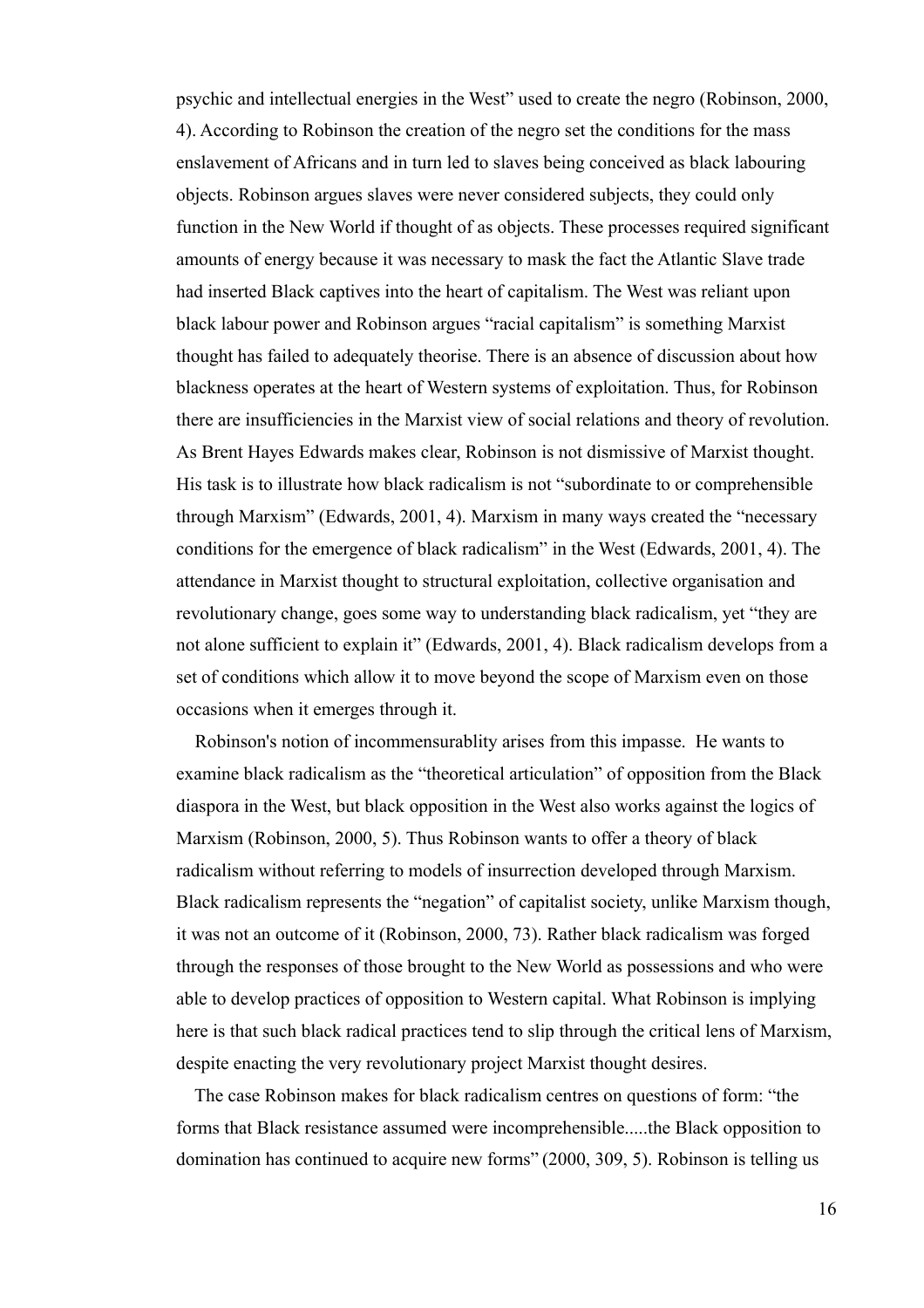that the incomprehensibility of black radicalism grows out of its incommensurability with Marxism. Black radicalism allowed for the development of forms of insurgency which bypassed Marxist analysis. At best these forms were believed to have "passed beyond the threshold of sanity" (Robinson, 2000, 309). To understand black resistance in the West, Robinson argues it should not be solely assessed on its outcomes. Instead for him, it is vital to grasp the terms on which black radicalism operates and the forms it takes up.

 Robinson gives his account of the core features of black radicalism in a short chapter entitled "The Nature of the Black Radical Tradition". It comes at a significant juncture in *Black Marxism* between Robinson's detailed history of black resistance in the New World, pre and post emancipation, and his critical biographies of three Black intellectuals who emerged at the turn of the Twentieth century (W.E.B. Du Bois, Richard Wright and C.L.R. James). In this essay he steps away from his archive and theorises the "status of the black movement" which was created by the combination of "capitalist slavery and imperialism" (Robinson, 2000, 167). Robinson sets out his most definitive account of the Black radical tradition by posing questions of black resistance in the West. These questions are wide ranging, exhaustive and significant because Robinson uses them to detail the changing and incomprehensible forms black radicalism takes:

What events have been most consistently present in its phenomenology? Which social processes has it persistently reiterated? From which social processes is it demonstrably, that is historically, alienated? How does it relate to the political order? Which ideographic constructs and semantic codes has it most often exhibited? Where have its metaphysical boundaries been most certainly fixed? What are its epistemological systems? (Robinson, 2000, 167)

Robinson undertakes a detailed line of questioning. It is through these questions that he theorises the nature of the Black radical tradition. For Robinson the role of these questions is to locate the patterns which help identify black radicalism. These patterns cut across a range of criteria. Robinson begins with phenomenology and asks if black radicalism is a phenomena then how is it constituted as such? To comprehend it phenomenologically, Robinson suggests it is necessary to understand the forms of sociality at stake in acts of black radicalism. He implies these forms of sociality might not be recognisable as social or even political. They are not immediately recognisable because Black diasporans have operated in the shadows of the normatively social and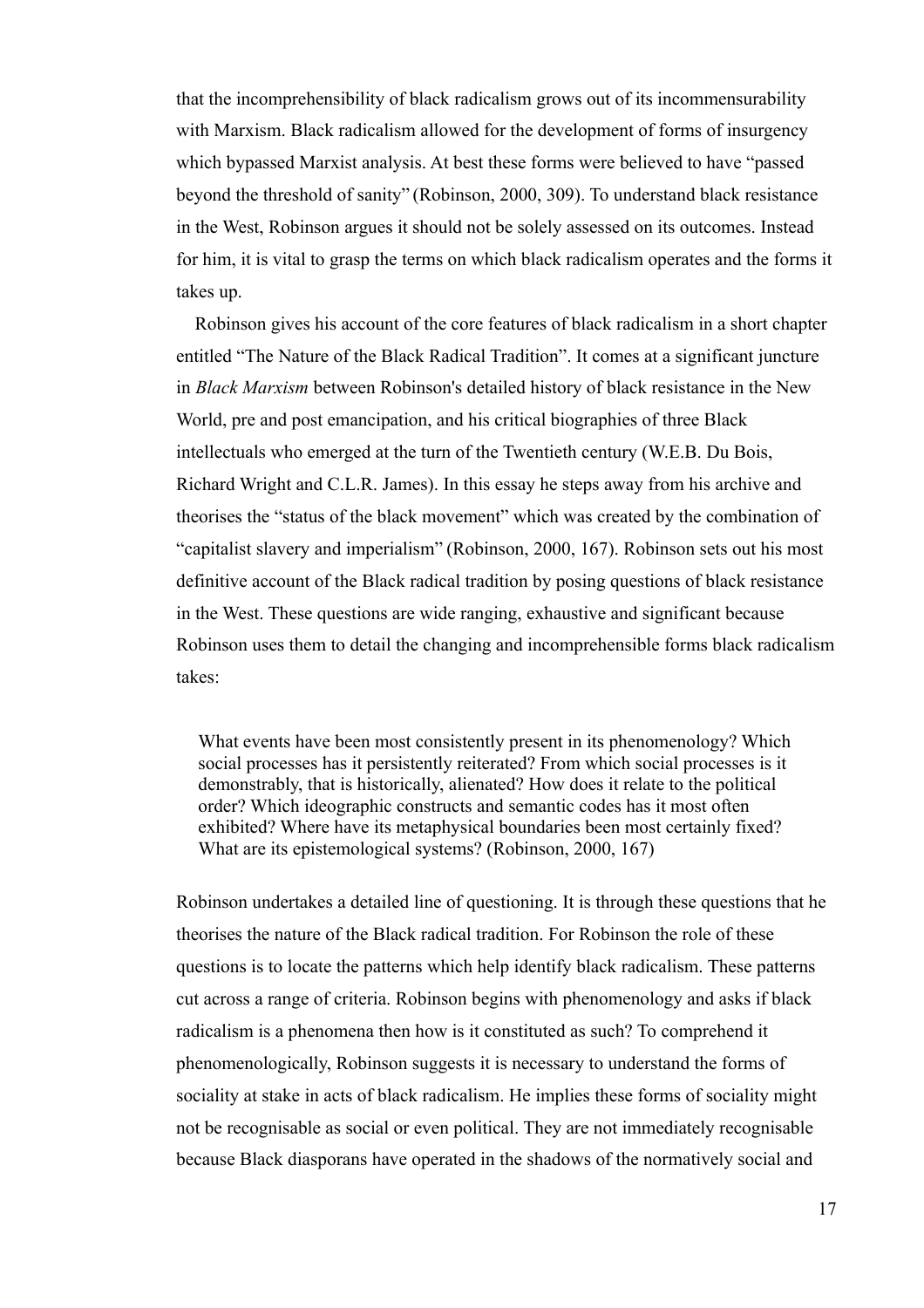political. What is produced by black radicalism are forms of symbolic communication which are never fully recognised as culture, but shape black radicalism as a mode of being. The final question hints that it is through all of these practices that black radicalism is reproduced as knowledge. For Robinson it is clear that black radicalism does function phenomenologically, metaphysically and epistemologically. To grasp its nature though, it is necessary to understand how black radicalism works within and strains against these structures of thought. Robinson makes the case for black radicalism as an immanent critique of Western civilisation.

 The questions act as a starting point for Robinson to theorise the nature of the tradition. An examination of the historical archives points to a general "absence of mass violence" amongst Black diasporans (Robinson, 2000, 168). He argues during encounters between Black populations and their oppressors, "Blacks have seldom employed the level of violence that they (the Westerners) understood the situation required" (Robinson, 2000, 168). Robinson does not deny the presence of violence in the Black radical tradition, instead he points to a very different concept of violence and its relationship to radical action. Violence is not used in the service of "material conquest, moral vengeance or political dominance" (Edwards, 2001, 4). For Robinson "it was most often turned inward: the active against the passive....the community against its material aspect" (2000, 168). Robinson is making a critical point about the role of violence in black resistance here. The inward turn suggests violence was not directed towards an external object of oppression, or at least not totally. Violence "was not understood as part of an attack on a system, or an engagement with an abstraction of oppressive structures or relations", rather it involved "the renunciation of actual being for historical being; the preservation of the ontological totality granted by a metaphysical system that had never allowed for property in either the physical, philosophical, temporal, legal, social or psychic senses. For them defeat or victory was an internal affair" (Robinson, 2000, 168). It is Robinson's focus on the internalised aspects of black radicalism which demands close attention.

 Robinson's language of inward turns and preservation is significant and the way he ties it into a notion of "ontological totality" even more so (2000, 168). He suggests black radicalism is a practice concerned as much with its interior status as external outcomes. The turn inward points to a relationship between black radicalism and this ontological totality. The "historical struggles for liberation" cannot be separated from "the continuing development of a collective consciousness....motivated by the shared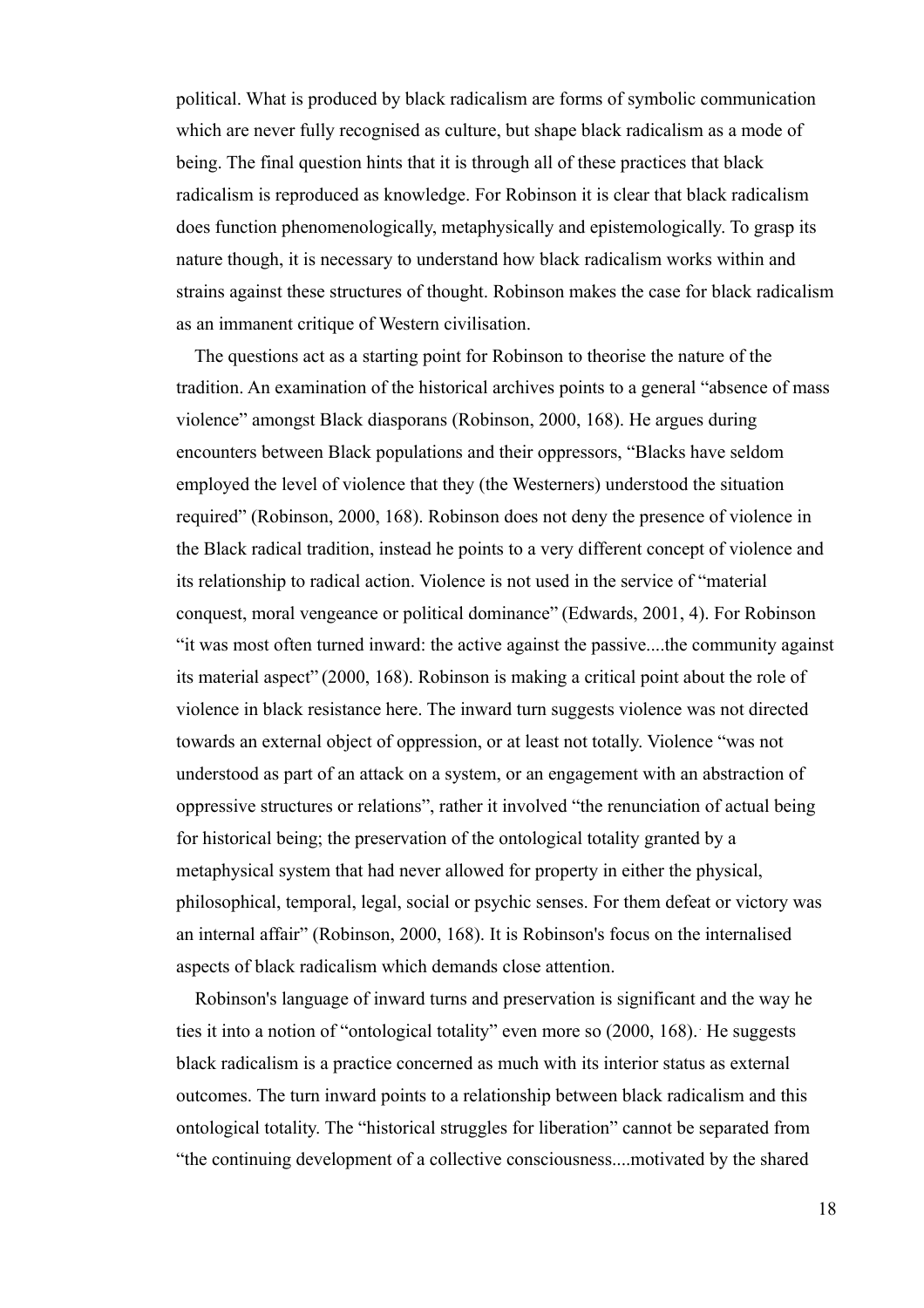sense of obligation to preserve the collective being, the ontological totality" (Robinson, 2000, 171). When Robinson makes the claim that black radicalism was incommensurable with Marxism (and thus incomprehensible to it), it is because as a tradition black radicalism was as much concerned with its internal constitution as external outcomes. To assess black radicalism solely by the outcome of the events which constitute its history would be beside the point. What is required is a simultaneous concern with the preservation of internal philosophical, epistemological, and ideological meanings. Black radicalism appears to work in the service of something internal to it. The focus of the tradition is the preservation and development of the ontological totality Robinson speaks of. This ontological totality is blackness and the question of blackness was inseparable from the forms that black radicalism took. Black diasporic insurgency in the West was always also about preserving a collective interior life, a life which operated under the heading blackness. Black radicalism was also always about preserving the ability to continually ask the question of what that interior life meant, of what blackness meant and how it related to the external oppression affecting black life. As Robinson states, the focus in the Black radical tradition was on "the structures of the mind" as much as material progress (2000, 169).

 *Black Marxism* is centred on the relationship between black radicalism (the political project) and blackness (the ontological totality). This relationship has been conducted within and against both Western capital and Marxism by the Black diaspora. Black radicalism has strained against the oppressive structures of everyday life under capital. It has also strained against the forms of resistance legitimised by Marxist thought. All this straining has been conducted in the service of something which strains against black radicalism, its blackness.

### **Afro-pessimism, blackness and black radicalism**

 The terms Robinson set up in his 1983 book have come to animate a new discussion within the field of Black studies. Over the previous five years or so a debate has developed over the category of blackness and its relationship to a general black political project. The debate has encompassed a group of Black studies scholars who identify themselves as Afro-pessimists and a mode of thought which has been termed Black optimism. Whether consciously or not, the terms of this debate seem to respond to Robinson's phenomenological, epistemological, and metaphysical concern with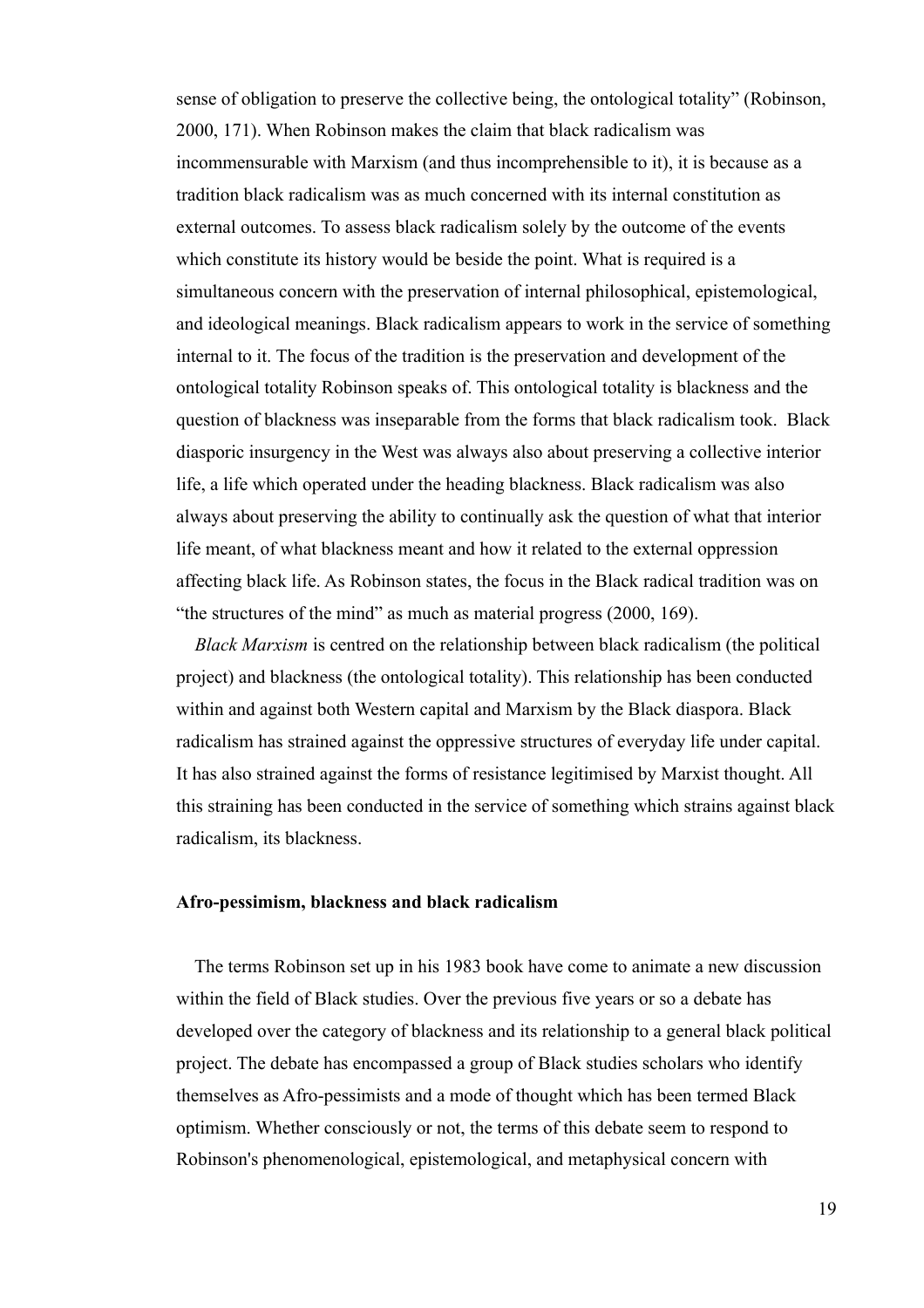blackness and black radicalism. Both Afro-pessimism and Black optimism are attentive to the status of blackness. They each offer differing accounts of how the task of addressing what Robinson calls an ontological totality can be used as part of a radical program.

 Afro-pessimism is a new articulation within Black studies and its leading proponents, Frank Wilderson and Jared Sexton work against the notion of blackness as plenitude. This discourse of plenitude has, for them, become common place within Black studies. Not only is it common place but its normalisation has not achieved any substantial political change for African-Americans. Instead Wilderson and Sexton argue blackness operates as a site of structural antagonism. Their pessimism stems from taking seriously the concept of blackness as ontological death. Wilderson and Sexton have developed the concept of Afro-pessimism over a series of books, articles and interviews. For the purposes of this chapter I shall focus on Wilderson's *Red, White and Black* (2010) and Sexton's *Social Text* piece, "People-of-Color-Blindness: Notes on the After-Life of Slavery" (2010a). (Also see Wilderson, 2003 & 2008; Sexton, 2003a, 2003b, 2010b & forthcoming).

 In *Red, White and Black* Wilderson begins with what he refers to as the unspeakable. The black relationship to modernity, according to Wilderson, is built upon a set of claims that are unspeakable and "impossible to imagine" because there is neither the language nor the desire to articulate these claims (2010, 3). Even when a collective of Black people attempt to speak, they are so dispossessed their claims are deemed unhinged. Wilderson refers to this situation as the political and ethical "(non)ontological" status of blackness (2010, 55). He sees blackness in the West as a mode of total and antagonistic dispossession.

 The non-ontology of blackness is the outcome of "the structure of the Slave's domination" (Wilderson, 2010, 9). For Wilderson, it means Black populations in the U.S. exist in the realm of ethical and political impossibility. What Wilderson means by impossibility is "if a Black is the very antithesis of a Human subject, as imagined by Marxism and Psychoanalysis, then his or her paradigmatic exile is not simply a function of repressive practices on the part of institutions" (2010, 9). In "People-of-Colour-Blindness" Sexton takes up a similar position with regards to blackness and impossibility. He also views slavery as a structure which created blackness and which now Black people cannot escape from. Slavery, Sexton argues, is an exceptional status whereby Black populations in the U.S suffer. Slavery has rendered blackness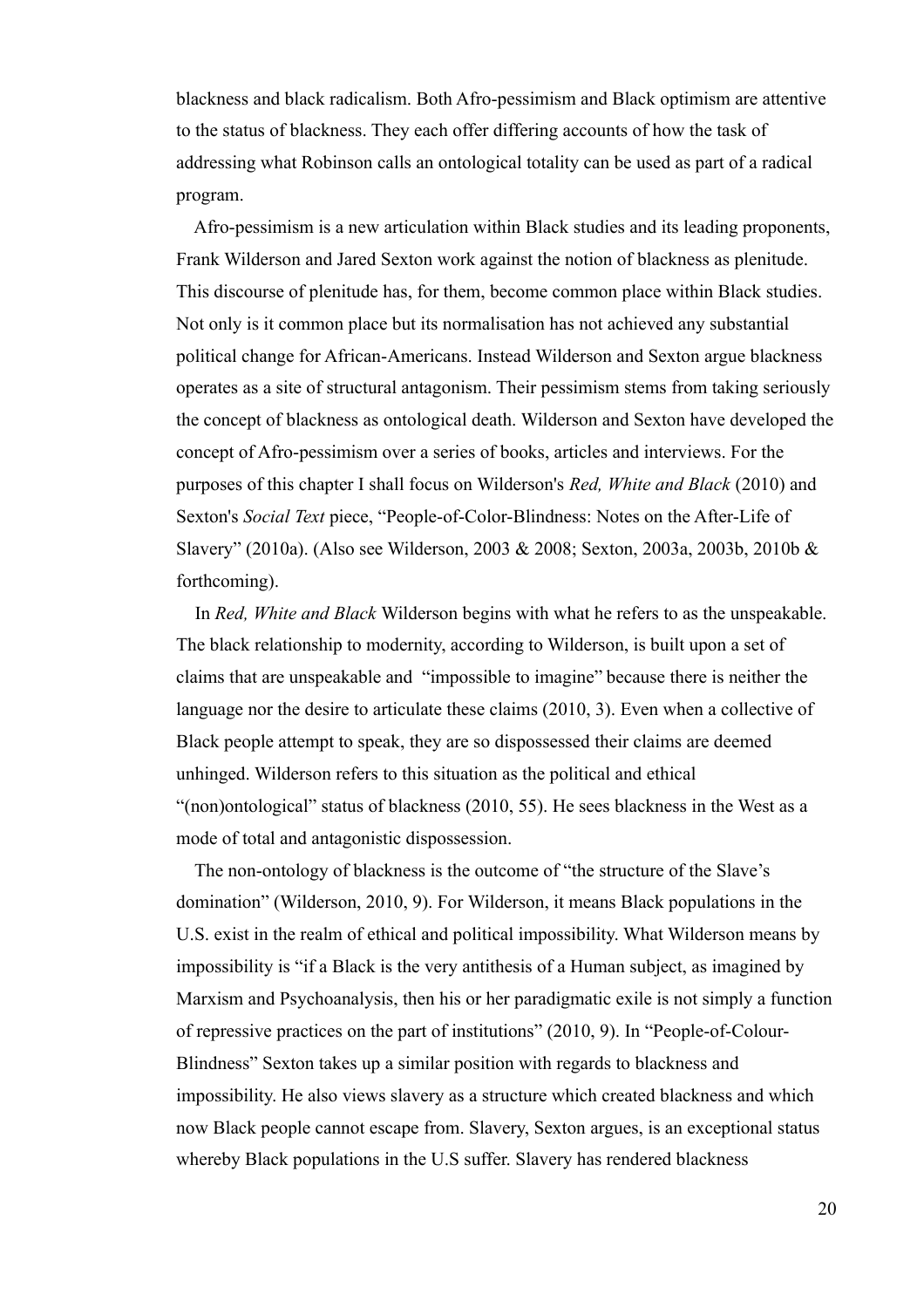exceptional because it involved the annulment of natal ties: "The nativity of the slave is not inscribed elsewhere in some other (even subordinated) jurisdiction, but rather nowhere at all. The nativity of the slave is foreclosed, undermining from within the potential for citizenship, but also opening the possibility of a truly nonoriginal origin" (Sexton, 2010a, 46). The non-ontology of blackness in Sexton's view destroys the possibility of thinking of slaves and their descendants as human. What this leads to is the impossibility of thinking anything blacks say or do collectively as having any coherency:

what qualifies the condition of the slave is a suffering which not only wrecks the coordinates of any humanism, but also, for the same reason, precludes the generation of a proper political demand directed at a definable object or objective. (Sexton, 2010a, 46-47)

 It is clear from both theorists that blackness is not only an impossibility; it is an exceptional impossibility. They interpret blackness as an exception specific to Black people in the U.S and the West in general. Wilderson renders blackness exceptional by positioning it outside the human. Blackness even exists outside the political. He argues self-avowed progressive or radical projects are incapable of reordering this situation. In fact progressivism and radicalism often reproduce the status of blackness because civil society cannot "even contemplate the possibility of an emancipatory project for the Black position" (Wilderson, 2010, 11). For Sexton the exceptional fact of blackness becomes apparent when set against other racially subordinate positions. He is critical of attempts to use blackness as part of an analogical model of thinking racial oppression. Sexton argues blackness stands in distinction to a more general condition of nonblackness:

The latter group is better termed *all nonblacks* (or, less economically, the unequally arranged category of nonblackness), because it is racial blackness as a necessary condition for enslavement that matters most.

Freedom from the rule of slave law requires that one be considered nonblack, whether that nonblack racial designation be 'white', or 'Indian' or, in the rare case, 'Oriental' – this despite the fact that each of those groups has at one point or another laboured under conditions similar to or contiguous with enslaved Africanderived groups. (Sexton, 2010a, 36)

Wilderson suggests the non-ontology of blackness, its complete exclusion, is necessary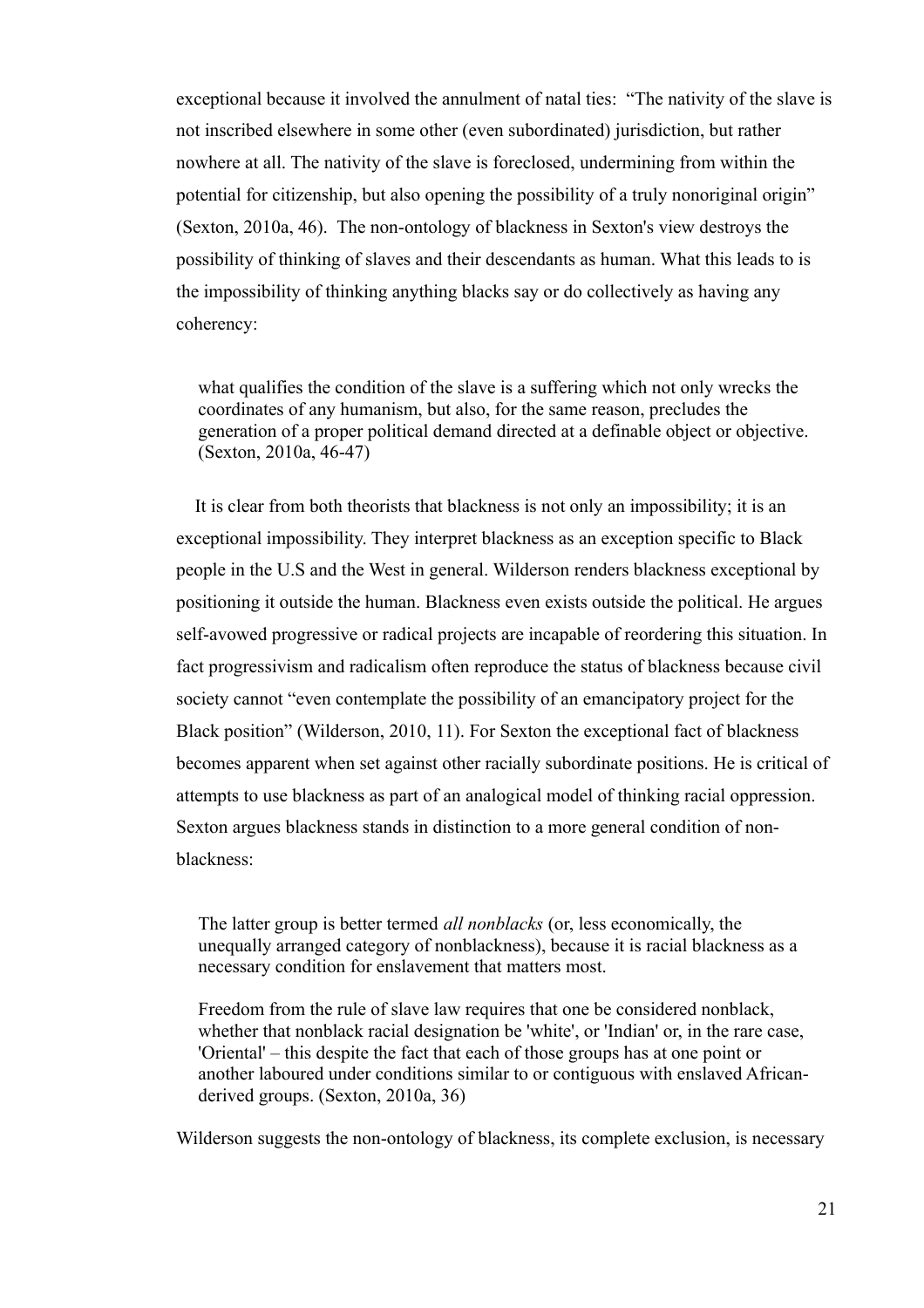to sustain modernity: "The imaginary of the state and civil society is parasitic on the Middle Passage. Put another way, No slave, no world" (2010, 11). Wilderson argues the Atlantic slave trade instituted a set of conditions – built upon "gratuitous violence and void of kinship structure" – which turned the African into a black slave, "a being outside of relationality" (2010, 11). For him this non-being became the means of renewing the human, who in turn became the basis for civil society. Slavery "cathedralized" blackness as non-ontology for the purposes of modernity (Wilderson, 2010, 18).

 The roots of Wilderson and Sexton's account of blackness lie in the work of Orlando Patterson and Ronald Judy. They take seriously Patterson's reading of slavery as social death. Part of their project is an attempt to recuperate Patterson's 1982 book *Slavery and Social Death: a comparative study*. For Afro-pessimists, the negative critical reception it received at the time of its publication meant it has been undervalued within Black studies. They combine Patterson's thesis with Ronald Judy's reading of the blackness of blacks as "nonrecuperable negativity" in the work of Kant (Judy cited in Wilderson, 2010, 41). What this results in is the foundation of Afro-pessimistic thought: blackness as social death. Wilderson finds various ways of thinking blackness as non-ontological and therefore as death. In *Red, White and Black* he turns to Marx's account of primitive accumulation (slave labour) and capital to do this. Marx cited the difference between primitive accumulation (slave labour) and the worker (proletariat) as the workers ability to gain something symbolic in exchange for labour power (a wage). Marx suggested this gave the worker some degree of agency. The existence of the slave, in contrast, was predicated on being mastered. Thus the slave has a more vexed relationship to agency than the worker. Wilderson looks to complicate Marx's account of primitive accumulation. Rather than the difference between the worker and slave existing only in the workers agency, Wilderson recasts this wage earning capacity as a power. Through this *power* to turn labour into a symbolic wage, the possibility opened up for a worker to purchase a slave. According to Wilderson, all that prevented Marx from seeing this possibility was social convention. A worker did not possess the social or cultural capital to own slaves. As a wage labourer though the possibility of purchasing slaves was in place. According to Wilderson this places the slave outside of Marx's key revolutionary figure, the worker. Furthermore, the very idea of the worker as revolutionary is built upon the idea of the slave having no access to symbolic exchange. Wilderson uses this as evidence that Marx's concept of revolutionary action does not apply to slaves or their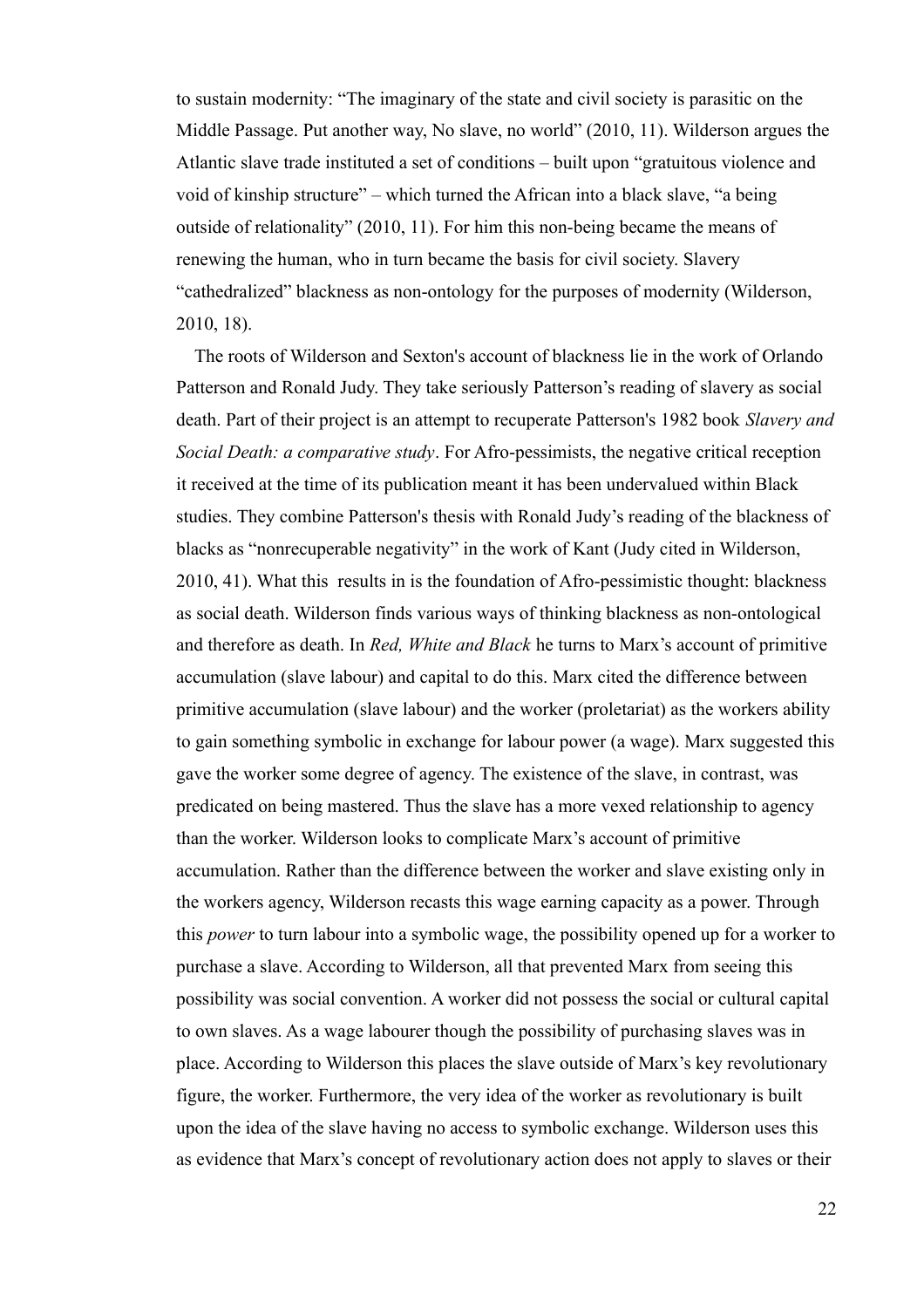ancestors.

 It is this juncture in Marx which allows Wilderson to pursue the thesis of blackness as social death. If the blackness of blacks "refers to an individual who is by definition always already void of relationality" then this opens up slavery as a form of social death (Wilderson, 2010, 18). Wilderson reads the link between slavery and blackness as "fungibility….the condition of being owned or traded" (2010, 14). Blackness as a mode linked to property exists as a "void" without "analog in the suffering dynamics of the ontologically alive" (Wilderson, 2010, 38). Wilderson acknowledges in some instances blackness may involve "feigning ontological capacity" but this feigning is an avoidance of the fact that "Blackness is incapacity in its most pure and unadulterated form" (2010, 38). For Wilderson blackness is that thing against which the ontologically alive create themselves.

 Wilderson and Sexton's diagnosis is bleak. They appear to offer no way out of the void which is blackness. It only seems to exist as something which buttresses the human. There is though some room for manoeuvre. They find space for a politics of sorts by way of the non-ontology and non-relationality of blackness. Wilderson believes it is possible to "theorise the impossibility of Black ontology" (2010, 36). A theorisation of blackness can only occur without resort to analogies. Analogies exist on the level of social oppression and they allow oppression to be measured against other social factors. Sexton concurs with Wilderson on this point. He argues that the failures of racial politics in the West have been a result of the rush to analogise. The rush to analogy renders the exceptional status of blackness redundant and limits the possibilities contained within it:

We might, finally, name this refusal *people-of-colour-blindness*, a form of colour blindness inherent to the concept of 'people of colour' to the precise extent that it misunderstands the specificity of anti-blackness and presumes or insists upon the monolithic character of victimisation under white supremacy – thinking (the afterlife of slavery) as a form of exploitation of colonisation or a species of racial oppression among others. (Sexton, 2010a, 48)

Sexton believes by undoing "people of colour" politics and seriously thinking the nonontology of the black, that a truly radical politics can get underway. For him blackness does not represent the totality of racial oppression but it is the "(repressed) truth of the political and economic system" (Sexton, 2010a, 48). Wilderson finds his way to a similar position by arguing blackness is a form of "structural suffering" (2010, 36). The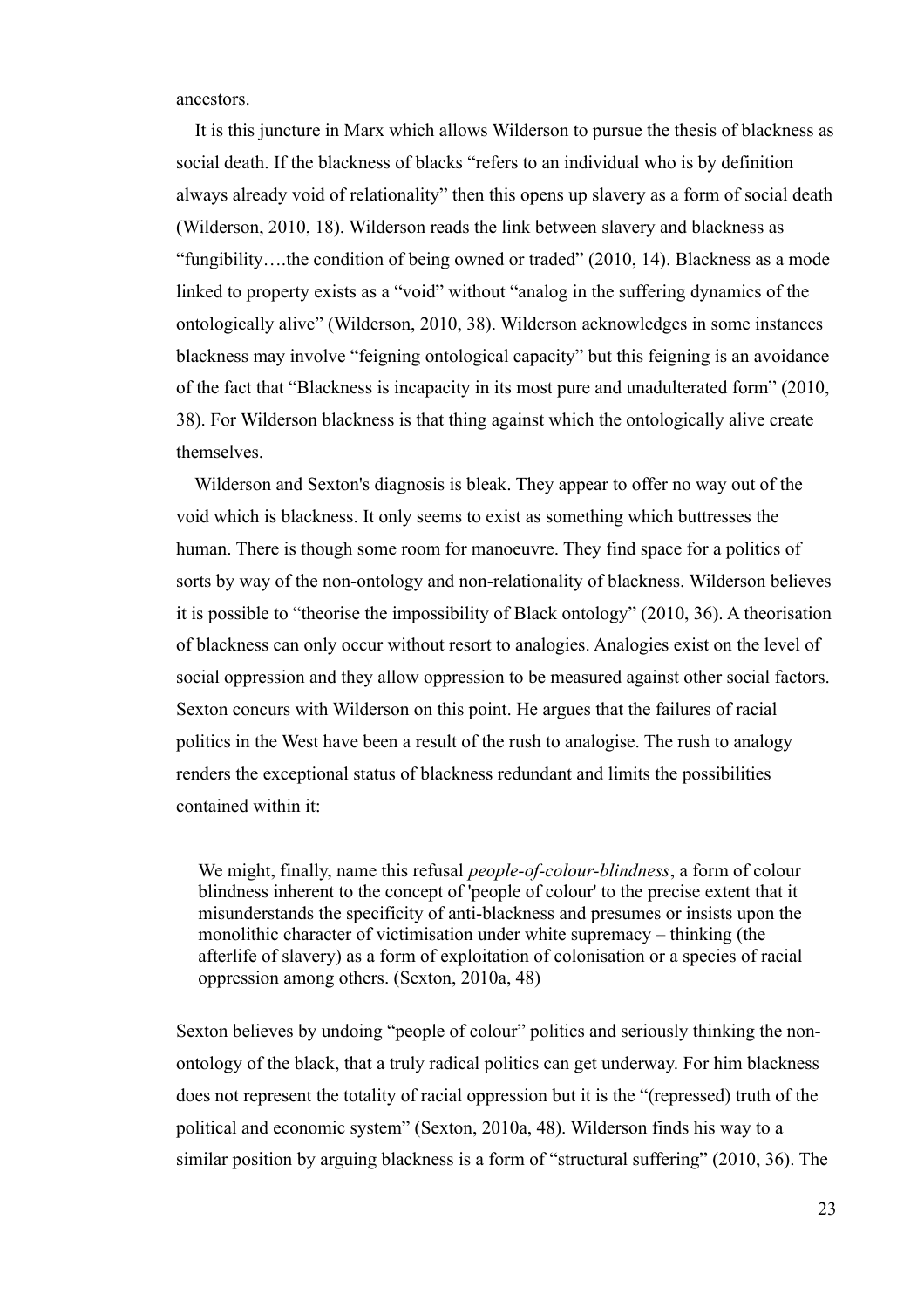task of theorising the impossibility of black ontology begins *structurally* with freedom. Wilderson places emphasis on structual elements of blackness in opposition to the comparative model. He believes freedom *structures* the anti-foundational relationship between the human and the black. From the perspective of the human, freedom is a contingent experience. Freedom is always a freedom *from* (i.e., comparative). It is a freedom from an oppressive structure which can be measured. In order to understand one's freedom it must be compared to a case of relative unfreedom. Wilderson believes freedom in this sense only operates as experience, it is not ontological. A freedom which is black does not operate this way, instead it needs to be ontological:

Black freedom would be hyperbolic – though no less true – and ultimately untenable: freedom from the world, freedom from Humanity, freedom from everyone (including one's black self). (Wilderson, 2010, 23)

Wilderson argues if such a gratuitous freedom were to be activated it would render the human an impossible category. By that he means in a world of true black freedom the ontologically human would have to be annulled: "one would have to lose one's Human co-ordinates and become Black. Which is to say one would have to die" (Wilderson, 2010, p23).

In comparison with Robinson's theorisation of the Black radical tradition, the positions Wilderson and Sexton take are stark. Phenomenology, social processes, semantic codes and metaphysics are barely possible in their schema. It seems for Afropessimists the only black relation to political or philosophical form is anti-relational. Despite their claims of complete non-relationality, they do offer a possibility of freedom through a rethinking of racial politics. In Wilderson's case freedom is operative only through a structural act of antagonistic cleansing violence. It involves sublating the destructive bind between the human and the black. Wilderson and Sexton's discussion of blackness seems to operate only in relation to white supremacy or other racial categories. Blackness comes into being only against the violence of whiteness but exists as a structural absence from it. Afro-pessimism does not correlate with Robinson's account of violence and blackness. In Robinson's version of the Black radical tradition violence is most often turned inward. The primary concern is with the interior status of blackness, rather than the destruction of an external oppressive force. Blackness is preserved and developed as part of strategic concern. This has some relation to an external system of oppression but is not reliant upon it. For Robinson, the notion that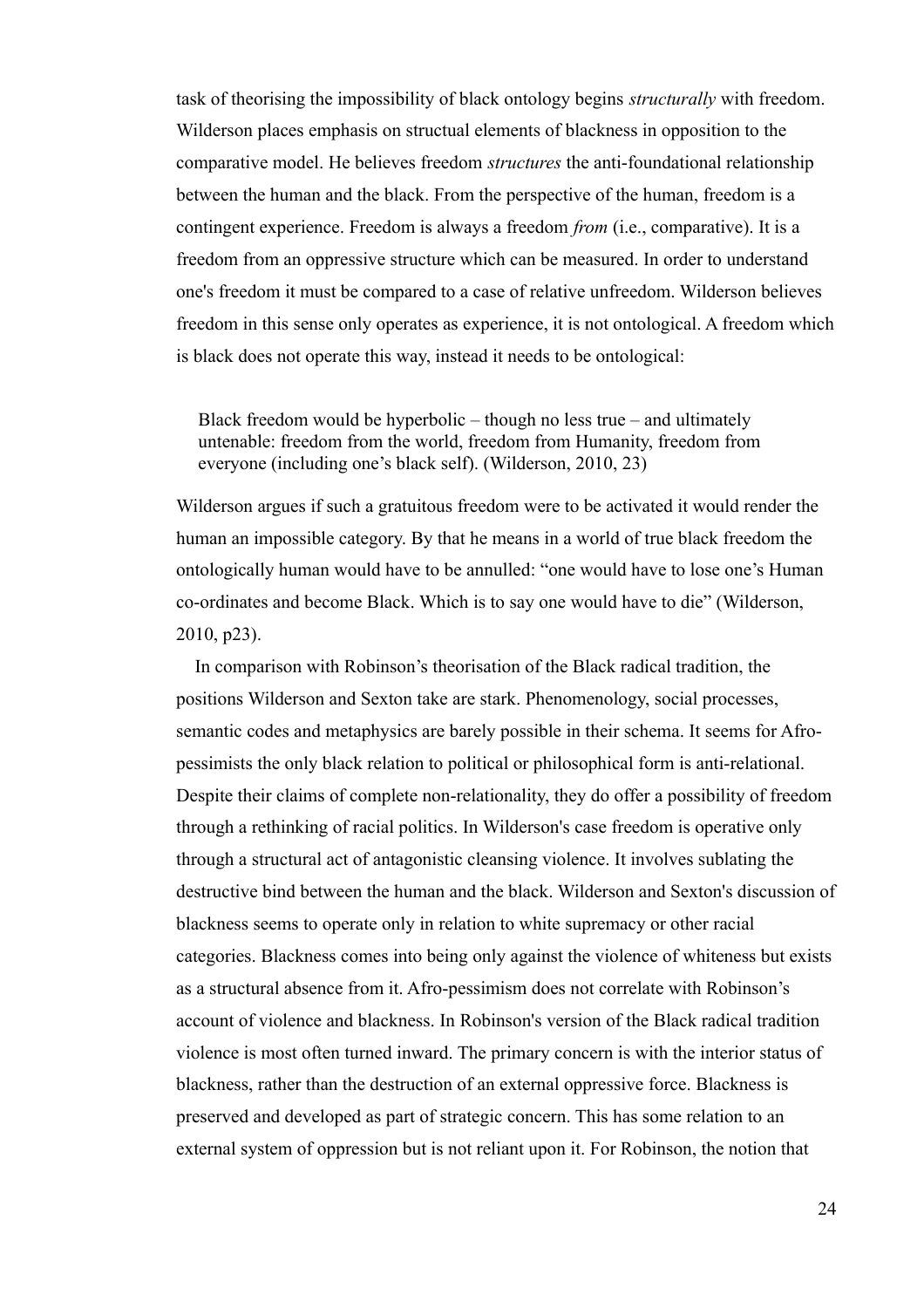blackness *is* death or *is* non-ontological would indicate a severe limitation in the theoretical frameworks being used.

## **Black optimism, blackness and black radicalism**

 It is self-evident that Black optimism is a counter-point to the concept of Afropessimism. Black optimism as a strand within Black studies can be attributed to Fred Moten and has been formulated in response to the work of Wilderson and Sexton. Black optimism is not restricted to Moten though, the work of Nahum Chandler and Hortense Spillers can also be placed under the heading of Black optimism. Moten is in conversation with these theorists in order to think blackness as part of a common political project. He is working on a theory of blackness as a condition for radical possibility. In thinking this project he marks his genealogical debt to Cedric Robinson. For Moten black radicalism as a political project is in a symbiotic relationship with blackness as an ontological category. Like Robinson in *Black Marxism*, he keeps the pathways between radicalism and ontology open. Moten echoes Robinson in the view that the events which became the phenomenological manifestation of black radicalism were always twinned with an internal contestation over the forms and meanings of blackness. In this chapter the examination of what Moten calls Black optimism will centre on his 2003 book *In the Break: the aesthetics of the black radical tradition* and two later essays, "Black Op" (2008a) and "The Case of Blackness" (2008b). There are two issues which become apparent in this material, firstly, Moten's contestation with the Afro-pessimistic concept of blackness as social death. Secondly, the fact that blackness is anything but social death becomes evident by way of a phonic materiality at work in the Black radical tradition. Blackness for Moten is the enactment of resistance as the affirmation of social life. Black resistance is the affirmation of social life in constant escape and this constant escape is at work in the sound of black music. I am not turning to Moten's account of Black optimism solely because of his closeness to Robinson's work. The significance of Moten's inclusion in this thesis is due to the attention he gives to phonic materiality. For him the relationship between black radicalism and blackness as ontology is at its most productive when realised sonically. The way Moten organises his work on blackness and radicalism as a consideration of phonic substance means that his is an important contribution to the conceptual concerns of this thesis. Moten's account of phonic materiality speaks to the question of the relationship between black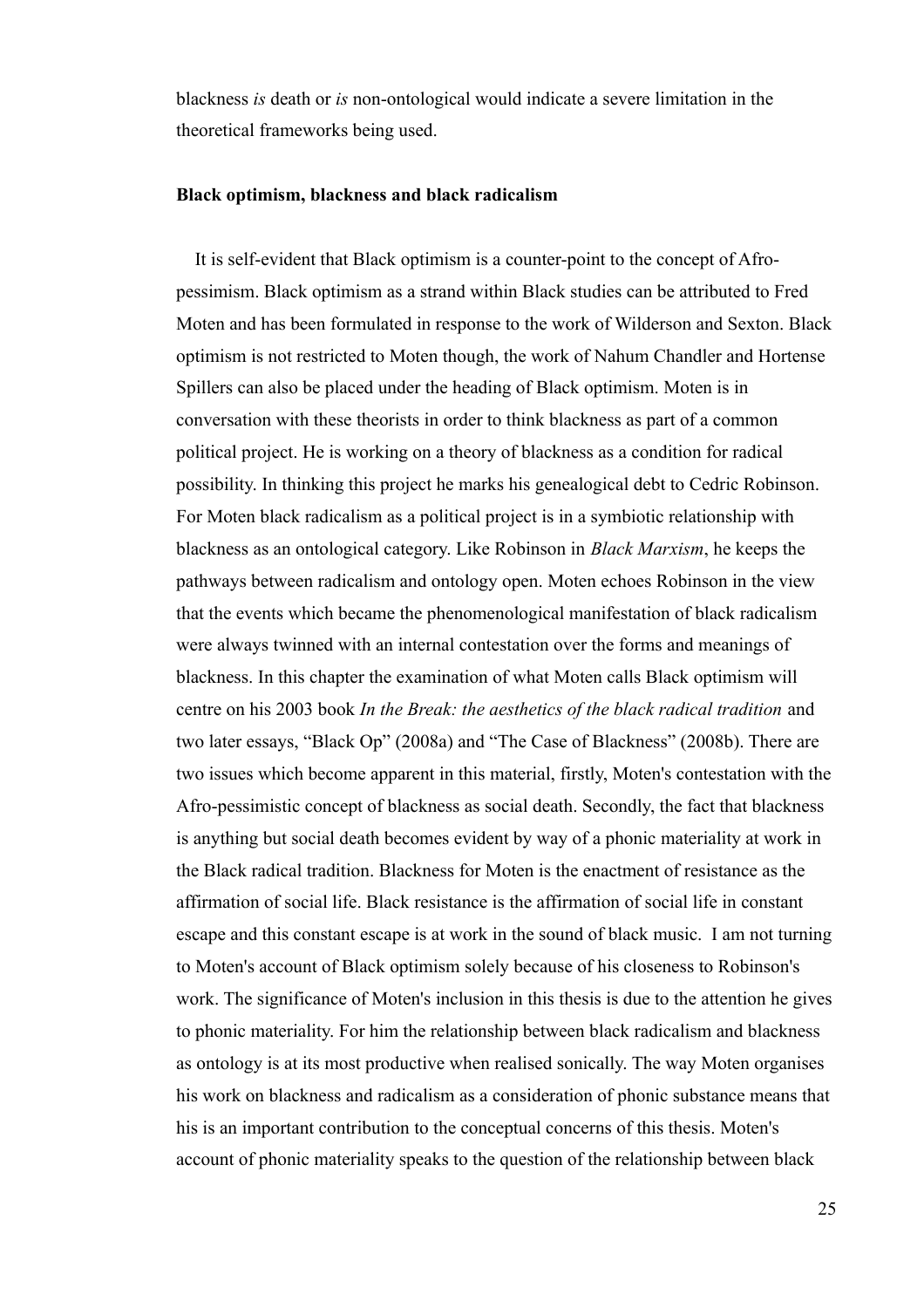music and black radicalism.

 "The history of blackness is testament to the fact that objects can and do resist" (Moten, 2003, 1). The first line of Moten's study of black radicalism as performance, *In The Break*, is a neat crystallisation of his thought. He opens the book by offering a definition of blackness which is organised by the object. Blackness is not related to the object in its static form, it is not that which makes the object inanimate. Instead Moten is implying in this opening line that blackness is evidence of the object's capabilities. The object is capable of resistance and it does resist. Blackness is the means by which the object produces that resistance. The blackness of black radicalism emerges for Moten when an object – which is supposed to be the zero end of capacity - begins to resist. What is significant about Moten's formulation is that the object has begun to trouble the understanding of what it is possible for it to do. He has unsettled an understanding of the object by stating it is possible for it to do. By doing so the black object has put into question the values of resistance. Already, it is possible to see the influence of Robinson on Moten's work.

 The three categories, "blackness", "object" and "resistance" are fundamental to Moten's work. He connects them through two major historical projects. One, the enlightenment pursuit of proper, rational thought and its companion, the proper, rational subject and two, the Atlantic Slave trade, which saw the conversion of captured people into property. Blackness, for Moten, is the category which shapes the relationship between the enlightenment and slavery. Blackness was deemed to be thing the slave had which rendered it an object to be possessed, and conversely allowed the enlightenment subject to claim subject status against it. Moten believes the relationship between enlightenment and enslavement which blackness occupies is organised by way of a rupture. The rupture or break is "where blackness marks simultaneously both the performance of the object and the performance of humanity" (Moten, 2003, 2). This break is used to secure the position of the human. The legitimate subject is defined as coherent against the rupture. Simultaneously, it is this rupture which becomes blackness. For Moten it is the break which becomes crucial because the break is where blackness exists and it is the break which blackness reproduces.

 Moten's focus is on the break as it structures enlightenment thought and blackness. Unlike Wilderson and Sexton he does not think blackness as the total non-ontological outside. The blackness of black performance involves reproducing the break. It's a reproduction of rupture which reveals blackness is inside as well as outside the human.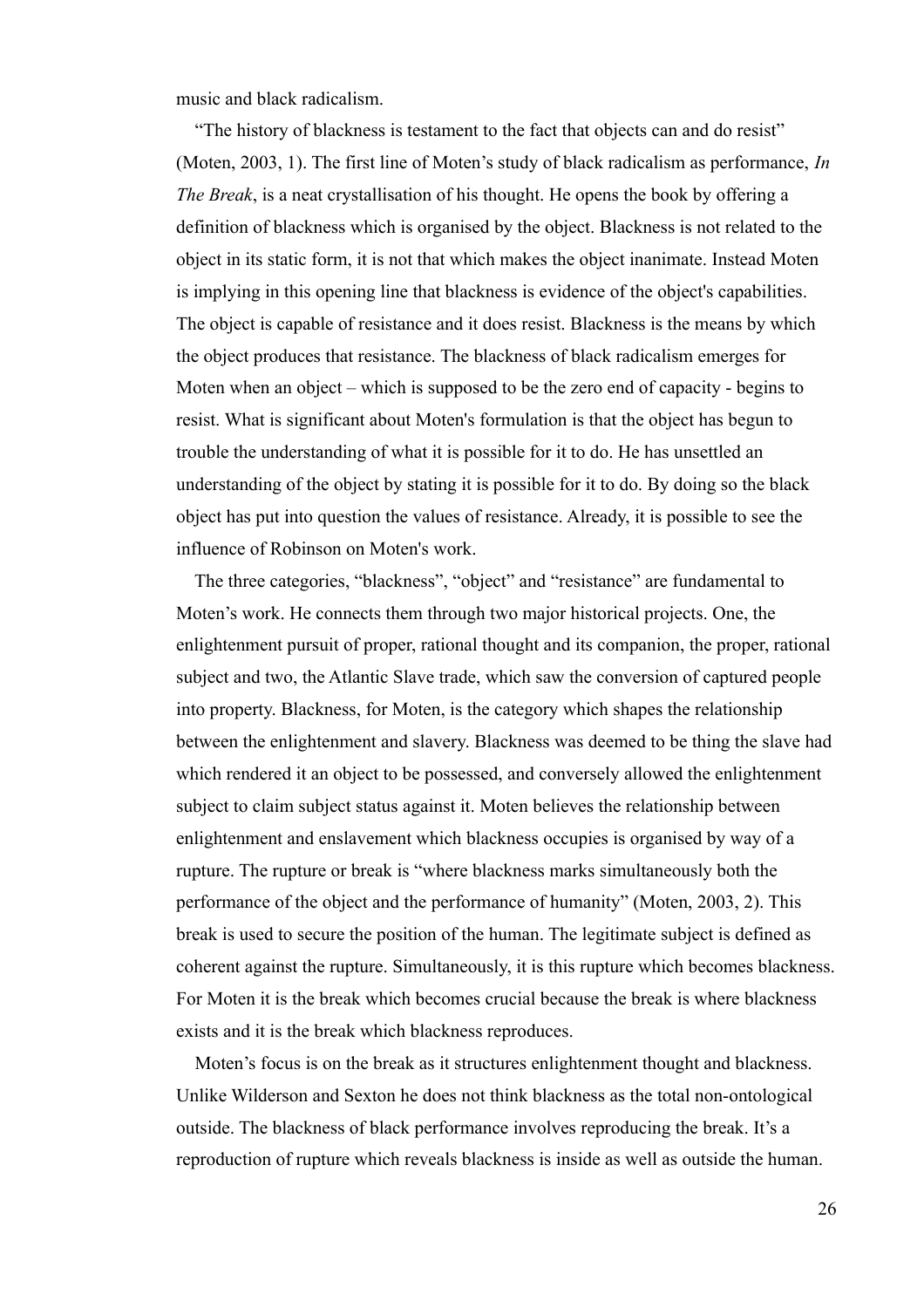Blackness is "a strain that pressurises the assumption of the equivalence of personhood and subjectivity", it is an immanent critique of both categories (Moten, 2003, 1). The "broken" relationality at work here is key to understanding the case for blackness Moten presents (2003, 6). Blackness goes to work in this broken relation. For those who have been deemed to be black and have claimed the category it constitutes an organisation of communal life around a break, but because it lives in this broken relation, what blackness reproduces is forms of life, communality, culture, performance, politics and thought which do not always register. Each affirmation of blackness produces a complication of the divide between the object and the human, between the proper and the improper, between those who are perceived to be ontologically alive and dead. Moten argues that these processes begin at the moment the object begins to resist. The black object's resistance is productive of "the aesthetic, political, sexual and racial force – of the ensemble of objects that we might call black performances, black history, blackness" (Moten, 2003, 7). Moten's account of the break is not only centred on blackness as an ontological category, but also encompasses black history and black performance. The theorisation of history, aesthetics and politics along side ontology, is a key component of the work being undertaken in this thesis. Moten provides a conceptual framework, a language even, for thinking about the relationship between black music and black radicalism in terms of their phonic materiality.

 Moten's account of blackness and black radicalism diverges from Wilderson and Sexton. The difference lies in their respective uses of relationality. The Afro-pessimists think blackness as a site without relation; it is a void with no reference to the human, which for them means whiteness. Despite making the claim that blackness is without analog, there is still in place a structural relationship to white supremacy within the work of Wilderson and Sexton. In fact white supremacy, in Afro-pessimism, is the structural basis for blackness. The only way blackness can move out of this nonontological "dead" state is to annul the human, to break that relation, to rupture whiteness. Wilderson proposes a freedom which comes by way of an almost Fanonian act of violence. Moten, in contrast, moves towards a blackness which enacts "the nonexclusionary improvisation of the human" (1999, 234). Black radicalism for him is always a question that works in relation to blackness; it is both interiorised and exteriorised. Black radicalism involves constantly asking questions of what blackness means and this questioning is also always a questioning of the human. Blackness is relational to the human, but it is relational in that it both ties and breaks the relation to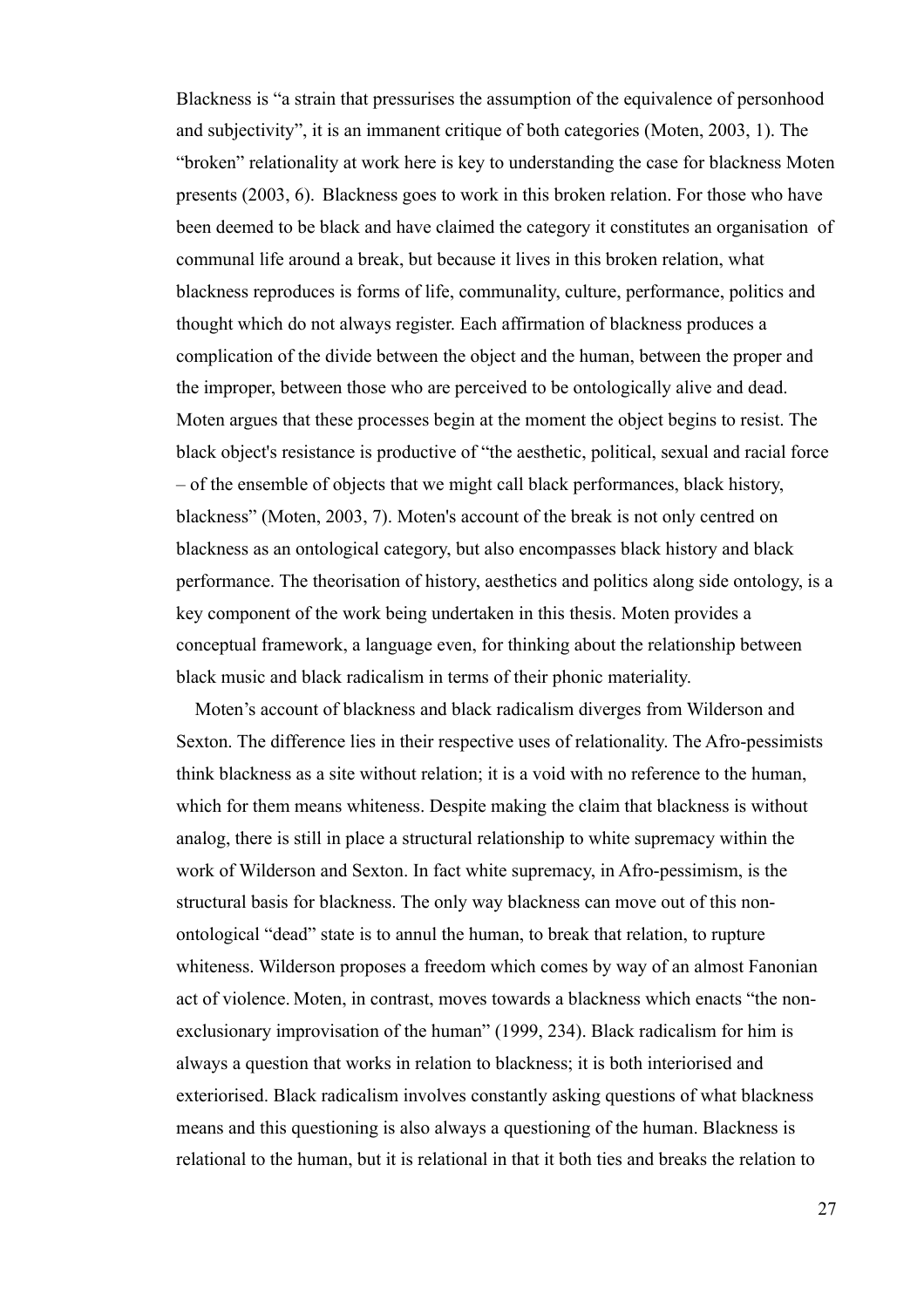the human. The category of the human and blackness exist in ruptured symbiosis. Moten argues it is just that this broken connection has proved difficult to theorise.

 The limitations of Afro-pessimism have been discussed by Moten in a recent series of articles. Although he rarely names Wilderson, Sexton or other Afro-pessimists in these pieces, it is clear that his theorisation of Black social life moves in opposition to the notion of blackness as social death. It is in these articles that the influence of Nahum Chandler upon Moten's account of blackness becomes apparent.<sup>[1](#page-27-0)</sup>

 Moten takes issue with the Afro-pessimistic reading of blackness as a site of complete disorder. His problem with Wilderson and Sexton's account of blackness is not only that they view it as a site of dereliction and disorder, but their model of blackness renders it exceptional. According to Moten Afro-pessimism views blackness as the sole property of Black people. Their account of the non-ontology of blackness, in Moten's view, is tied resolutely to Black people. Thus Wilderson and Sexton see social death as a mode of organisation for and only for Black people. Moten critiques the concept of social death in two articles, "Black op" and "The Case of Blackness". He formulates Black optimism in both of these pieces whilst addressing Black Studies and Fanon respectively. Moten does not simply affirm Black social life as a counter to social death, he also maps out why social death is a highly restrictive view of blackness. It is this restrictiveness which, he feels, points to the flaws of Afro-pessimism as a generalisable radical program.

 The exchange between Wilderson, Sexton, Moten and Chandler is being staged here because it is a fundamental to the research question shaping this thesis. As much as Cedric Robinson informs the enquiry into the relationship between black music and black radicalism, the debate over the pessimism or optimism of blackness is also a significant factor. This is not to say that the case studies in this thesis represent an attempt to come out in favour of one tendency over another. Instead the research into black music and black radicalism is animated by a tension at the centre of the exchange between these black studies theorists. I believe by paying attention to phonic materiality, it is possible to tap into this tension over the category of blackness and contribute to these debates.

 Moten builds his case for black optimism around Nahum Chandler's concept of the paraontological. In Chandler's work on Du Bois he arrives at the paraontolgical as a way

<span id="page-27-0"></span><sup>1</sup> This section on Moten's criticism of Afro-pessimism is also taken from a paper and workshop held at Goldsmiths College (Black Skin, White Marx,  $4<sup>th</sup> - 5<sup>th</sup>$  June 2010).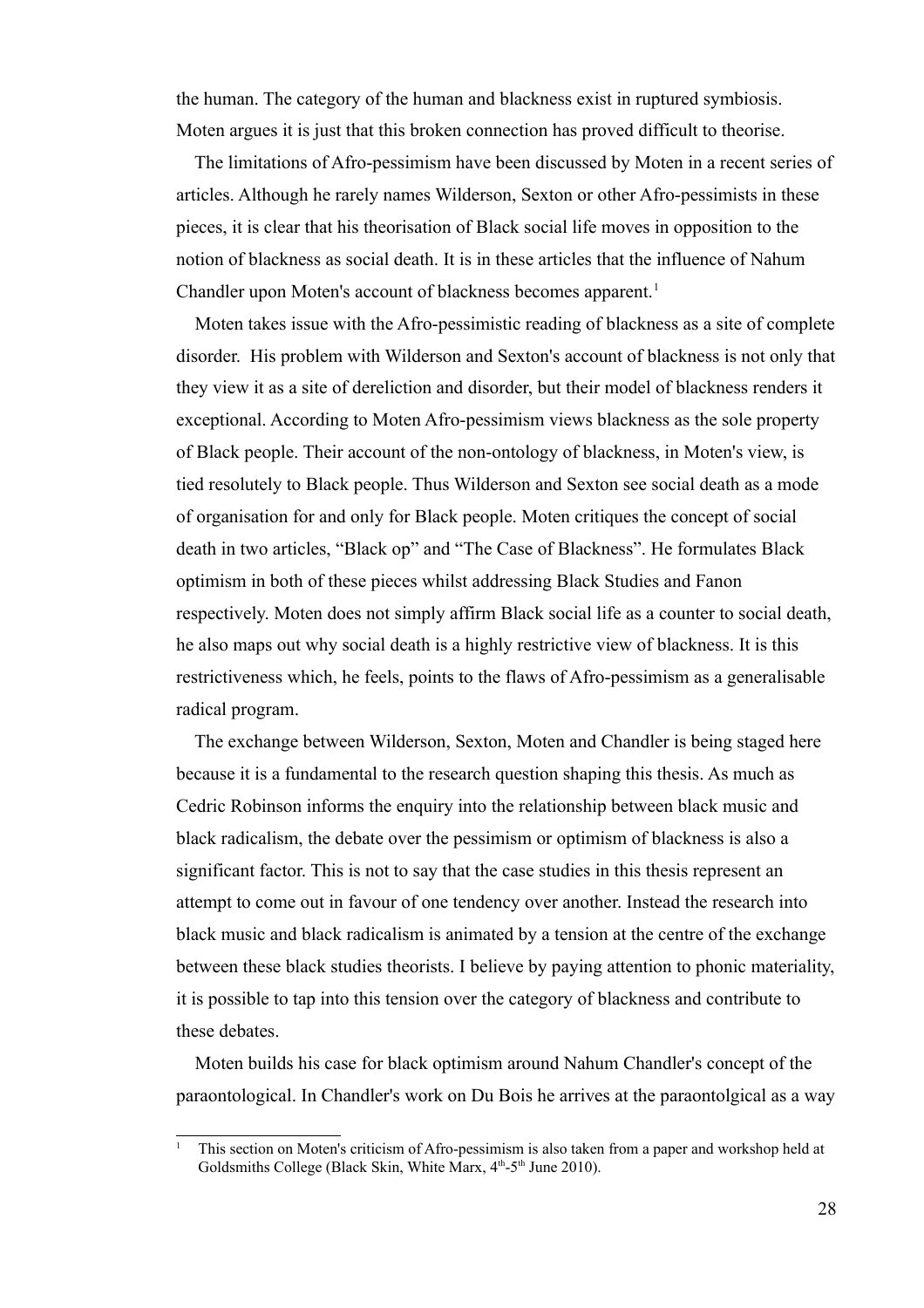of thinking about what Du Bois called the problem of the colour line as also always a site of possibility (Chandler, 2011, 7). Moten pays attention to the "para" in paraontological and uses it as a way to think about blackness. For him Afro-pessimism is limited as a concept of blackness, because it reduces the concept to an exceptional group of people. Moten argues that there is a paraontolgical difference between the concept of blackness and the people who constitute Black life:

Black studies' inordinate feeling for divisions and collections requires every last bit of texture, as an opening gambit held in reserve – the 'paraontological distinction' between blackness and the people (which is to say, more generally, the things) that are called black. (Moten, 2008a, 1744)

The distinction between blackness as a concept and the things that are called black "remains largely unthought" and it is in this space where Moten produces his own thinking (2008a, 1745). For him it is a misinterpretation of the lived experience of Black people which produces the concept of blackness as social death. What that misinterpretation reveals is a pathological desire to think blackness as social death:

The lived experience of blacks is, among other things, a constant demand for ontology of disorder, an ontology of dehiscience, a para-ontology whose comportment will have been (toward) the ontic. (Moten, 2008b, 187)

Instead blackness is paraonotolgical because the lived experience constantly escapes the designation of blackness as social death. Moten, working with and against a pathological urge in Fanon, claims that Black social life is fugitive. He names that fugitive movement as constant escape:

Perhaps the thing, the black, is tantamount to another, fugitive sublimity altogether. Some/thing escapes in or through the object's vestibule: the object vibrates against its frame like a resonator, and troubled air gets out. (Moten, 2008b, 182)

 Blackness, for Moten, is not the social death which Wilderson and Sexton take from the work of Orlando Patterson (1982). Instead it is a disruptive ghosting of the ontological. Paraontology is that which is blackness and that which allows blackness to resist the ontological. For Chandler the positions of absolute negativity which are taken up in Afro-pessimism are inadequate. Blackness in his view is a problem for thought and a possibility for it. Chandler reads blackness as "the general possibility of the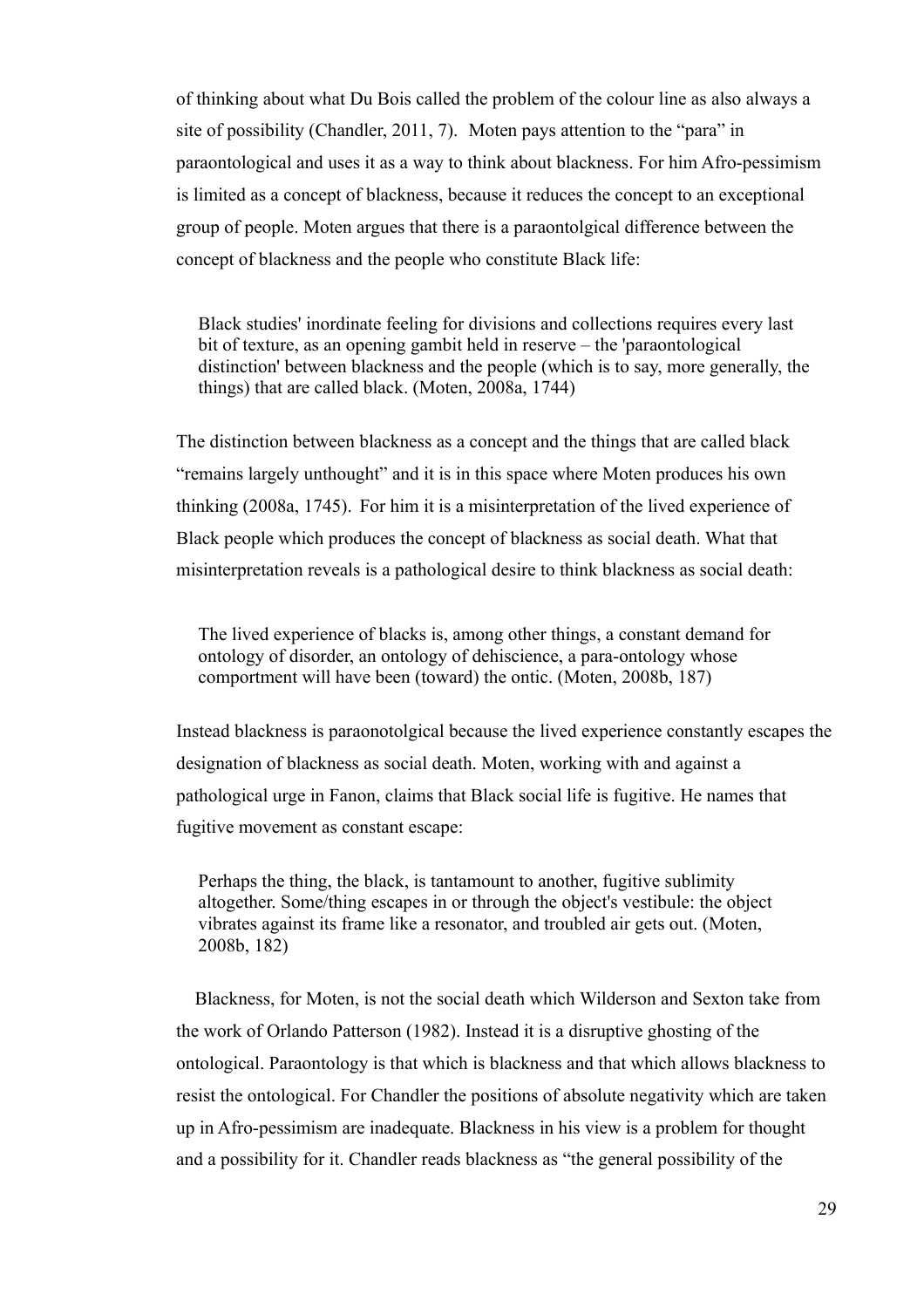otherwise" (Chandler, 2008, 351). This means blackness is not an identity but neither is it an anti-identity. Blackness is always other than both, a "vortex" built on "rhythmic turns" (Chandler, 2008, 347).

 Moten develops the paraontology of blackness by thinking about dispossession. Dispossession involves a renunciation of being which is key to the escape mechanisms of paraontology. Within Afro-pessimism a dispossessive ontology is the sole property of the people that the theorists within this strand of Black studies choose to name black. Moten asks how it is possible to claim dispossession as a position which is only for black people. It is the very conflation of dispossession with blackness and then Black people in Afro-pessimism that actually allows blackness to escape, to steal away. It is through the claims of thinkers like Wilderson and Sexton that blackness operates in its paraontological mode. The problem is that Afro-pessimism fails to attune itself to the paraontology at work in its own mode of thought. It cannot attune itself to Black social life:

Black studies concern with what it is to own one's dispossession, to mine what it held in having been dispossessed, makes it more possible to embrace the underprivilege of being sentenced to the gift of constant escape. (Moten, 2008a, 1745)

The notion of constant escape is vital to Moten's account of Black social life as Black optimism. For him the political possibilities of blackness are not the sole property of Black people. In this respect he believes Sexton and Wilderson are missing something in their view that blackness is impossible, unspeakable and exclusively black. Moten is clear that blackness is a set of effects which were aggressively pursued via the enlightenment, the slave trade and discourses of race, to establish a group of people we have come to refer to as Black. Blackness has disproportionately affected Black people and has inflicted violence upon them on a massive scale, but Moten is also clear in stating it is not limited to them, blackness is not the property of Black people:

What Fanon's pathontological refusal of blackness leaves unclaimed is an irremediable homelessness common to the colonised, the enslaved, and the enclosed. This is to say that what is named in the name of blackness is an undercommon disorder that has always been there, that is retroactively *located* there, that is embraced by the ones who stay there while living somewhere else....stolen life disorders positive value just as surely as it is not equivalent to social death or absolute dereliction. (Moten, 2008b, 187)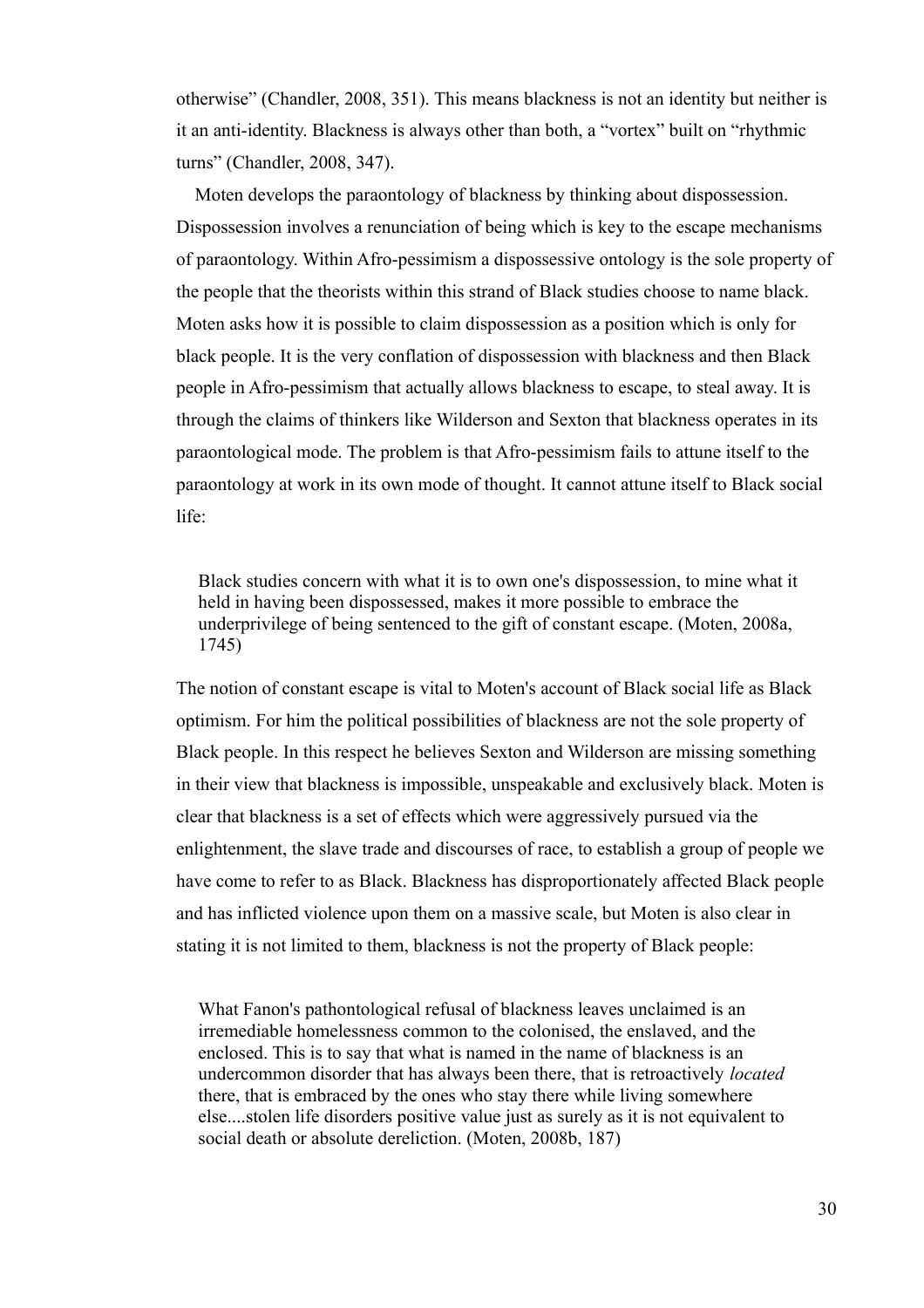The under-commonness Moten puts forward works against Sexton's model of black exclusivity. Afro-pessimism works on the basis that blackness has a home, and that home is non-ontological death. For Moten it is not only wrong, but irresponsible to make such claims. Blackness operates in the difference between having and owning. That is the paraontological distinction. Blackness is something people we call black *have* but do not *own* (Moten, 2010):

the parontological force that is transmitted in the long chain of life and death performances that are the concern of black studies is horribly misunderstood if it is understood as exclusive. Everyone whom blackness claims, which is to say, everyone can claim blackness. (Moten, 2008a, 1746)

Black optimism moves along these lines; it is heard in the resistance of the black object. Black optimism is the practice of a generalisable project because it involves the simultaneous enactment of and escape from the concept of blackness:

black optimism is bound up with what it is to claim blackness and the appositional, run away, phonooptic black operations – expressive of an autopoetic organisation in which flight and inhabitation modify each other – that have been thrust upon it. (Moten, 2008a, 1745)

In Moten's view the extent to which it is possible to say blackness *is* anything, it is a critique of possession, a critique of the idea of property and a critique of regulation. Importantly Moten argues the same paraontological effects apply to black radicalism. Black radicalism is not only "the performance of the general critique of the proper", it is also "the normative striving against the grain of the very radicalism from which the desire for norms is derived" (Moten, 2008b, 177). Black radicalism is a paraontolgoical practice of blackness because it is not limited to a radical critique of the proper. Black radicalism is also a striving against the very forms of the radicalism it enacts and is in constant escape of itself. It is Cedric Robinson who makes it clear that black radicalism is under an internalised pressure over the question of blackness as much as it is a response to external oppression.

 The features which make up Moten's Black optimism all come together in the attention he gives to the phonic materiality of black radicalism. For him black radicalism's paraontological strain against itself is operative as sound. The phonic is the means through which blackness moves with greatest intensity. Having spent time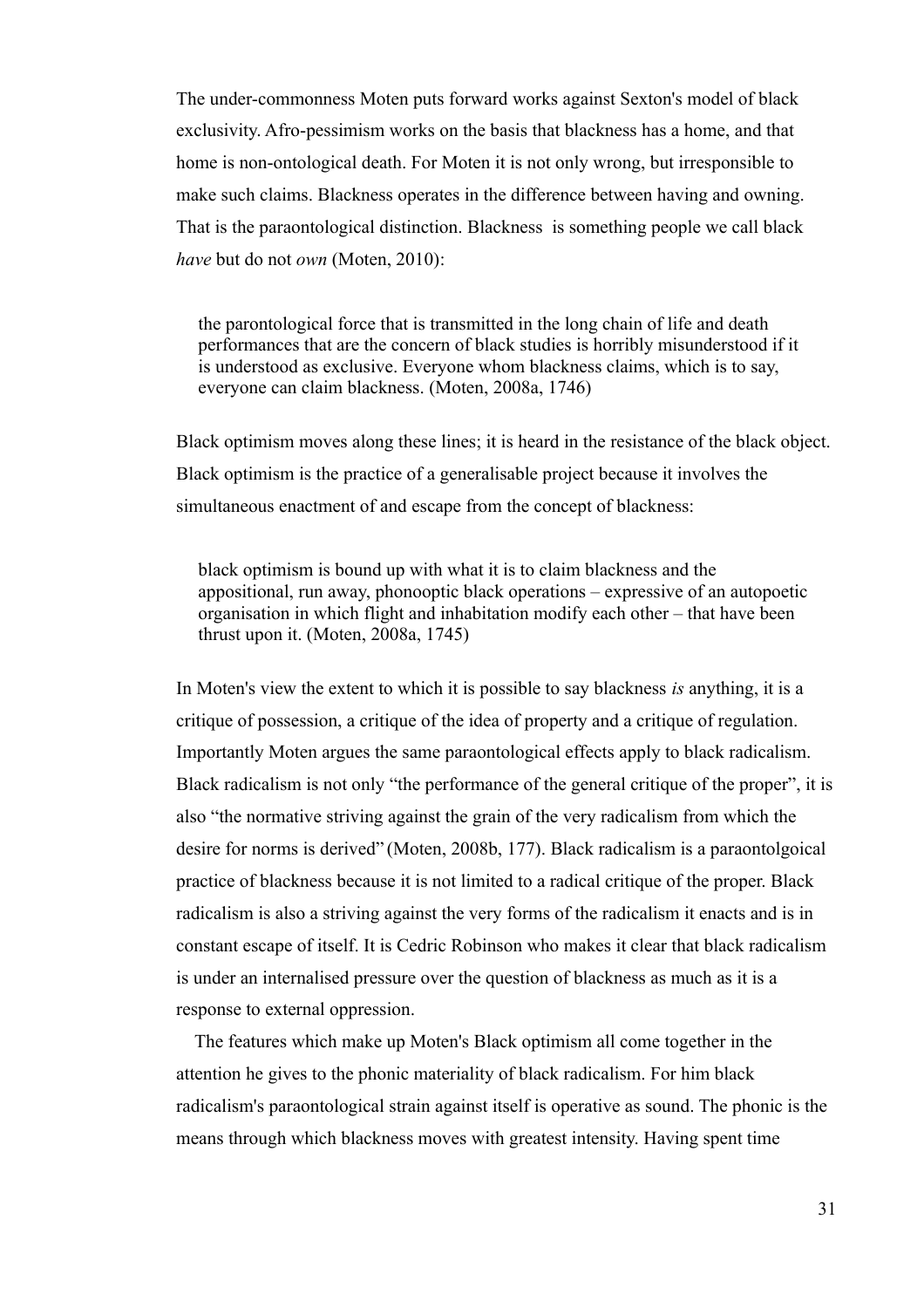outlining how Moten understands the category of blackness, it is now necessary to address the specific ways in which phonic materiality is productive and reflective of this paratontological strain. As stated above, Moten's account of blackness and/as phonic substance informs the focal point of enquiry for this thesis: the relationship between black music and black radicalism.

 Moten makes his strongest case for the phonic materiality of black radicalism through a reading of Marx in *In the Break.* He returns to the subject of the opening line of the book when reading Marx: that fact of the object's resistance. He equates the object with what Marx calls the commodity and Moten sets his theory of blackness against Marx's discussion of the fetishism of the commodity. The theory of blackness he puts forward is constructed through Frederick Douglass' slave narrative and Marx's discussion of the commodity in relation to value in his *Capital Vol 1*. The crux of Marx's argument on the commodity is that it possesses no inherent value. The value a commodity or object is believed to possess is merely a magical "chemical substance" imagined by man (Moten, 2003, 8). Marx set out to prove his thesis by imagining a scenario where the commodity could lay claim to its inherent value. This imaginary scenario is one in which the commodity is capable of speech. It is a case of the commodity declaring "I have value". What is critical is not what the commodity says but *that it is saying*. Speech, for Marx, is a sign of inherent value; it is that which man has and the commodity does not. Moten notes that what Marx is doing here is imagining the speech of the commodity in order to dismiss it. The idea a commodity could speak is absurd for Marx and he seeks to show its absurdity by imagining the object speaking. Marx's view is that a commodity does not have any value other than that which man ascribes to it, to think its has inherent value, that it can speak, is ludicrous.

 Moten is interested in Marx's imagining of the idea of the object's speech. Even though Marx does so in order to annul the very prospect of its realisation, Moten seeks to use the opening created by this theoretical (im)possibility. Into this opening he inserts "the historical reality of commodities who spoke – of labourers who were commodities, before, as it were, the abstraction of labour power from their bodies and who continue to pass on this material heritage across the divide that separates slavery and 'freedom'" (Moten, 2003, 6). What Moten is referring to here is blackness, the history of objects which resist. He looks to disrupt Marx by invoking this history reality. He does so by turning to Frederick Douglass' 1845 *Narrative* and the account he gives of his Aunt Hester's beating at the hands of her slave master. In contrast to Marx, Douglass' account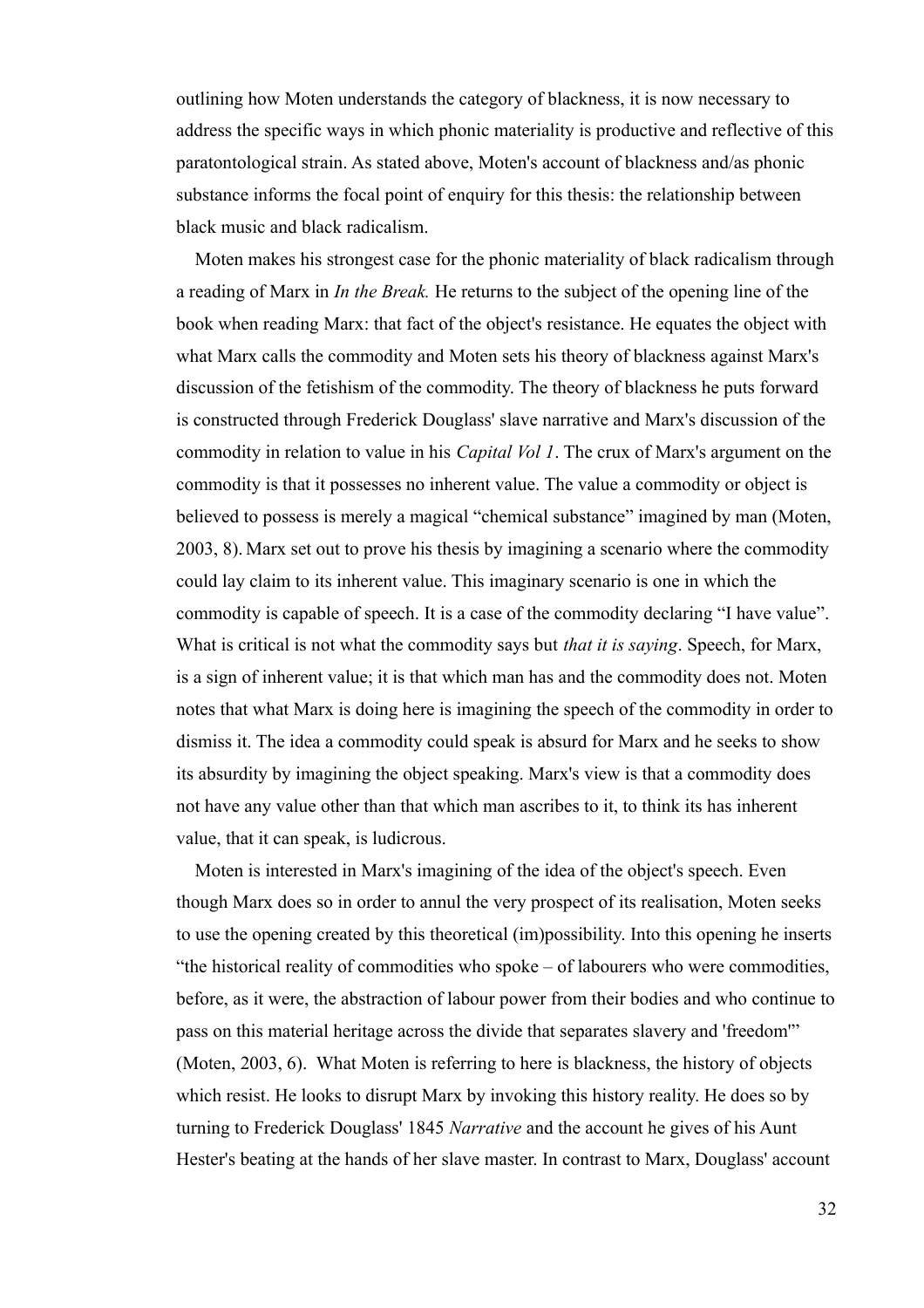is a real instance of the commodity's speech and Moten argues Douglass' recording of his Aunt Hester "cuts Marx" (2003, 14). Aunt Hester's beating is much more than a recording of the commodity's speech, Moten refers to it as a recording of "the shrieking commodity" (2003, 14). This shriek anticipates Marx's imaginary scene and it refuses his attempt to dismiss the idea of the commodity's speech as impossible. This is the case because Aunt Hester's screams produce "appositional" twin impulses (Moten, 2003, 21). In one sense the beating becomes the violent enforcement of her object status. Her screams are evidence of the fact that she is property and this evidence is organised through her blackness. At the same time, the beating produces the screams which function as a refusal of the object status the master is attempting to enforce. Her screams are a means of disrupting her fungibility which once again moves through her blackness. Her blackness becomes the site of production for the "(phono-photoporno)graphic disruption the shriek carries out" (Moten, 2003, 14).

 Moten sets up Aunt Hester's beating as a primal scene for Douglass. In his own words, Douglass came to realise what enslavement truly meant after witnessing the beating. Moten argues Douglass' account carries greater significance. In its disrupting of Marx, it is also an archetypal primal scene of blackness. Black radical performance is involved in the reproduction of this type of event. The "phonography of the very screams....open the way into the knowledge of slavery and the knowledge of freedom" (Moten, 2003, 21). The reproduction of blackness as the reproduction of a break occurs by way of the sounds the object makes. This "irruption of phonic substance" is the freedom drive that maintains Moten's account of blackness in the break (2003, 14). Blackness comes into play by way of "the commodity who's speech sounds embodies the critique of value, of private property, of the sign. Such embodiment is also bound to the (critique of) reading and writing, oft conceived by clowns and intellectuals as the natural attribute of whoever would hope to be known as human" (Moten, 2003, 12). The sonic content of this process is crucial because it is the means by which the black object begins to resist. Thus as Moten argues, this phonic materiality is "painfully and hiddenly disclosed always and everywhere in the tracks of black performance and black discourse on black performance" (Moten, 2003, 18).

 It is worth noting that Moten also ascribes a *porno*-graphic disruption to Aunt Hester's shriek. His identification of this scene as sexual points to further elements at work in Moten's theorisation of blackness. The phonic materiality Moten emphasises moves along a ruptured line dividing the subject and the object. When the object resists,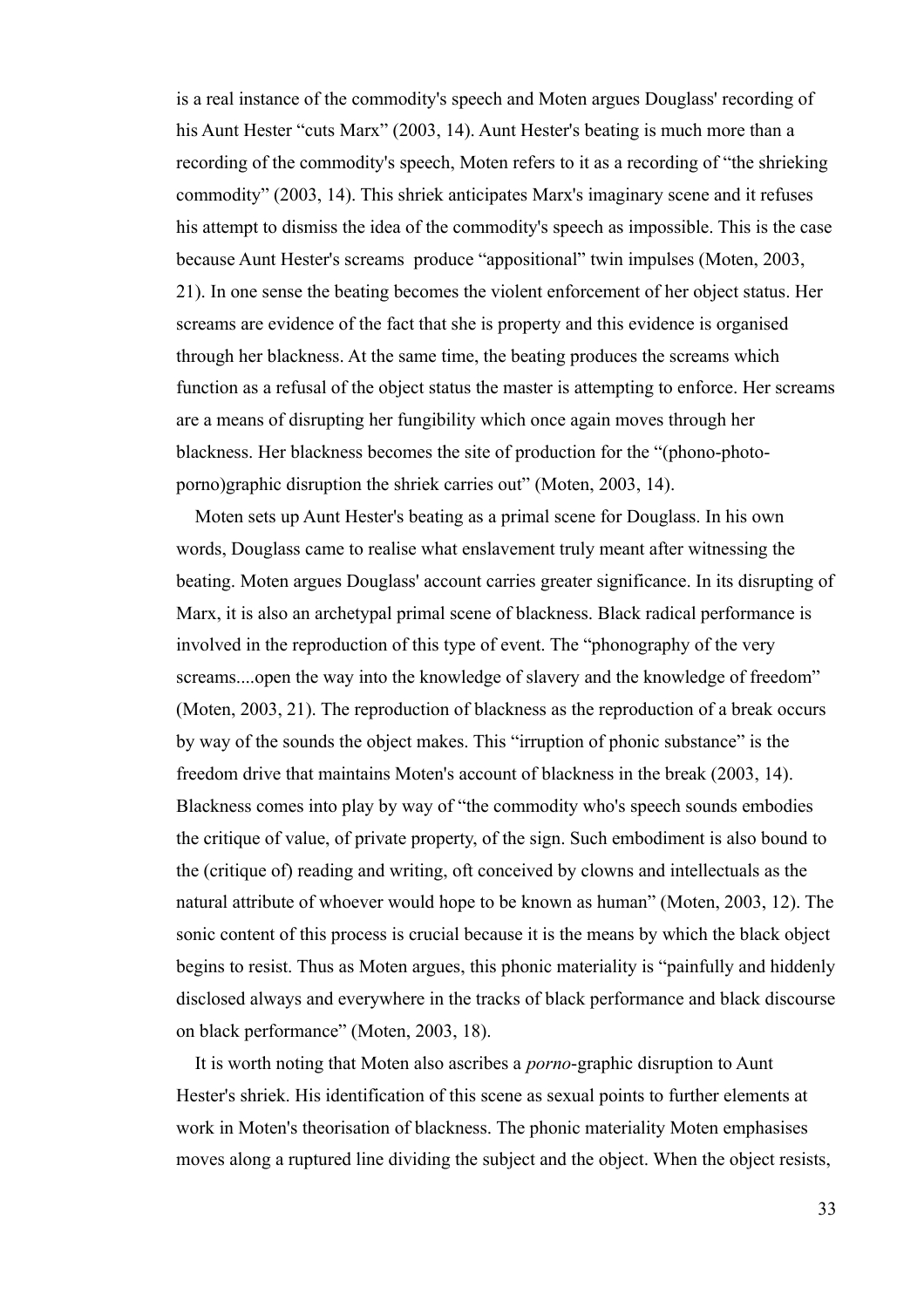blackness as phonic substance emerges from the rupture and is reproductive of it. What Moten also does, by way of Aunt Hester's commodity shriek, is embed sexual difference into the phonic materiality of blackness. The breakdown of the divide separating the object and the subject also involves a complication of sexual difference. The object's ability to speak produces a black improvisation of the human which is necessarily libidinal. Pornographic disruption becomes a central feature of *In the Break* and allows Moten to introduce Black feminist thought and Black queer theory into his theorisation of blackness as phonic substance. These same areas of scholarship are also prominent within this thesis. As the case studies proceed issues such as gender difference, sexual difference, masculinity, heteronormativity and natality, will become part of the discussion about blackness, radicalism and their phonic materiality. This will require a theoretical commitment to the work of scholars within fields such as Black feminism and Black queer theory as indivisible to the task of conceptualising the relationship between black music and black radicalism. As will become apparent later in this chapter, questions of sexual and gender difference are not only part of a general discussion about blackness and radicalism. They also had an inflection specific to the Black Consciousness movement.

### **Blackness, phonic materiality and methodology**

 Returning to Moten, he argues it is in performances of blackness that the phonic modality of black radicalism is at work. The disruptive phonic substance which lives in the break is the basis for black performance. It is Moten's argument that blackness as phonic substance is the condition of possibility for blackness as political *and* performative practice which informs his inclusion in this thesis. His importance becomes even more apparent when he puts together the following formulation: "black radicalism is (like) black music" (Moten, 2003, 24). By examining this formulation closely, I can detail how Moten's account of phonic materiality feeds into my research aims, because he too seems to have identified a relationship between the two categories at the centre of the thesis. In particular, I can outline how the use of phonic materiality in this thesis is discursive and intellectual, rather than a disciplinary and technical undertaking.

 With the statement "black radicalism is (like) black music", Moten appears to be reducing black radicalism to black music. On closer examination though the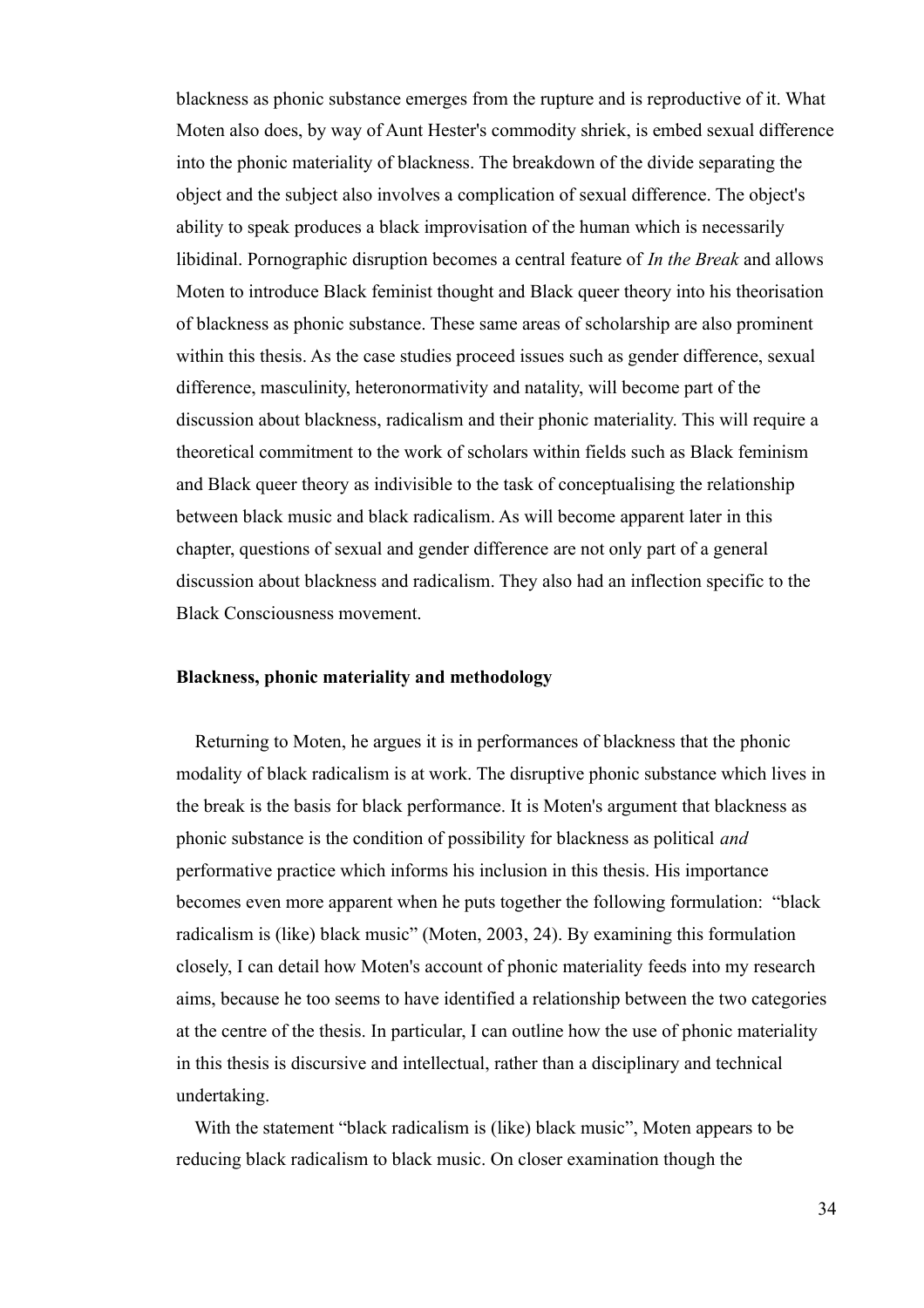formulation is about anything but reduction. Rather than a reduction of black radicalism and black music, there is a destabilisation of the categories. He is holding something open in and as the space between black music and black radicalism. The formulation hinges on Moten's use of the bracketed "like". If the brackets are removed, one is left with "black radicalism is like black music". This is an undemanding statement and effectively states there is a likeness between the two. The relationship could even be thought of as metaphorical. Black radicalism and black music may be *like* one another, but they are also distinct practices. Alternatively the brackets could be sealed completely to erase the "like" and Moten's formulation becomes: "black radicalism *is* black music". Bracketing off the "like" makes the formulation more definitive. It becomes a declaration about the interchangeability of both practices. When listening to black music one is also listening to black radicalism. When practising black radicalism, black music is also being produced.

 It is these two possibilities Moten's formulation holds open: black radicalism is like black music, and black radicalism is black music. By holding both versions of the formulation open, he never allows the two categories to settle. The refusal to let them settle means that the relationship between black music and black radicalism is paraontological. The relationship between them remains paraontological because it is defined by phonic materiality. It is phonic substance which keeps these categories in productive symbiosis. Moten's account of blackness as phonic materiality is important to this thesis for that very reason. Using his formulation as a reference point, the question of the relationship between black music and black radicalism does not necessarily need to arrive at definitive answers. Instead the research question animates a critical enquiry into the category of blackness. The research question activates an enquiry into the ways blackness is produced (whether materially or psychically), which encompasses both the political and the performative. What Moten's concern with phonic materiality and blackness allows for is the possibility of keeping the mode of enquiry open. In the case studies which follow this chapter, the question of the relationship between black music and black radicalism is never settled. This is because reaching a settlement is not the issue. Instead I am interested in how, during the historical moment of Black consciousness and Black popular music in mid Twentieth century America, blackness was produced from within, and across, the music and the radicalism. My intention is to study James Brown and Amiri Baraka, Martin Luther King and Sam Cooke, The League of Black Revolutionary Workers and Motown, in order to track how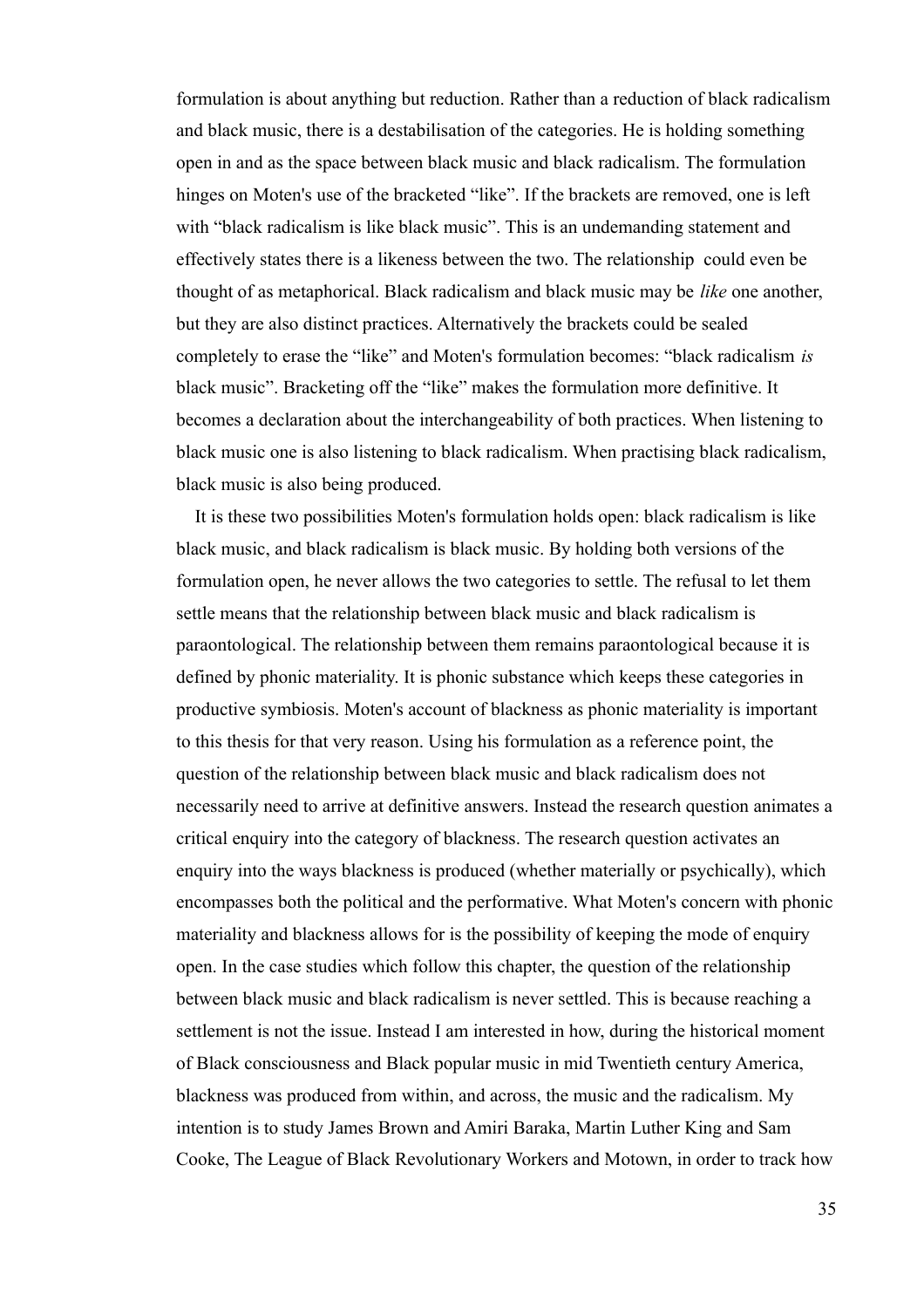the blackness they produced pressurised the categories of black music and black radicalism, and how that blackness insistently came to pressurise itself.

 The proposal I have just set out is organised around the stakes of naming phonic materiality as the methodological focal point of this thesis. The emphasis being placed on the sonic is not motivated by disciplinary aims. It is not a technical exercise (although the technical aspects of assembling an archive made up of phonic substance will be addressed later in this chapter). Instead the use of phonic materiality in this thesis is discursive. The study of phonic substance is the primary means of analysing the intellectual and conceptual questions about the blackness of black radicalism and black music. Phonic materiality allows for an exploration of the ontological, phenomenological and epistemological operations of blackness set out by Cedric Robinson. Moten took these operations on from Robinson and, by way of phonic materiality, made the case for blackness as a constant animation of the political and the performative. Putting phonic materiality to use in this thesis involves paying close attention to the activity of sounds and thinking about how something sounds black and radical; whether the formal qualities of the sound have any relationship to its blackness or radicalism, or whether its qualities are defined by sonic content; and speculating on what this tells us about the broader black radical tradition and the category of blackness.

 The reason for emphasising the discursive aspects of phonic materiality ahead of its technicalities, is doe to my commitment to Black studies. I am committed to studying the category of blackness, the history of the black radical tradition, and I am committed to taking black performance seriously as a manifestation of both the category and the tradition. I believe that focussing on phonic materiality as it triangulates each of these features, is the most productive way of fulfilling those commitments.

### **Blackness, black radicalism and black music**

 Moten's work on blackness and/as phonic materiality is a prominent feature of this thesis. It shapes the conceptual and intellectual content of the research questions. But Moten is not the only theorist contributing to the enquiry into black music and black radicalism. There are other significant accounts of black music, which also emphasise the relationship between its material form and its insurgent content as part of a general black radical practice.

The subject of black music has often been used to stage discussions about the politics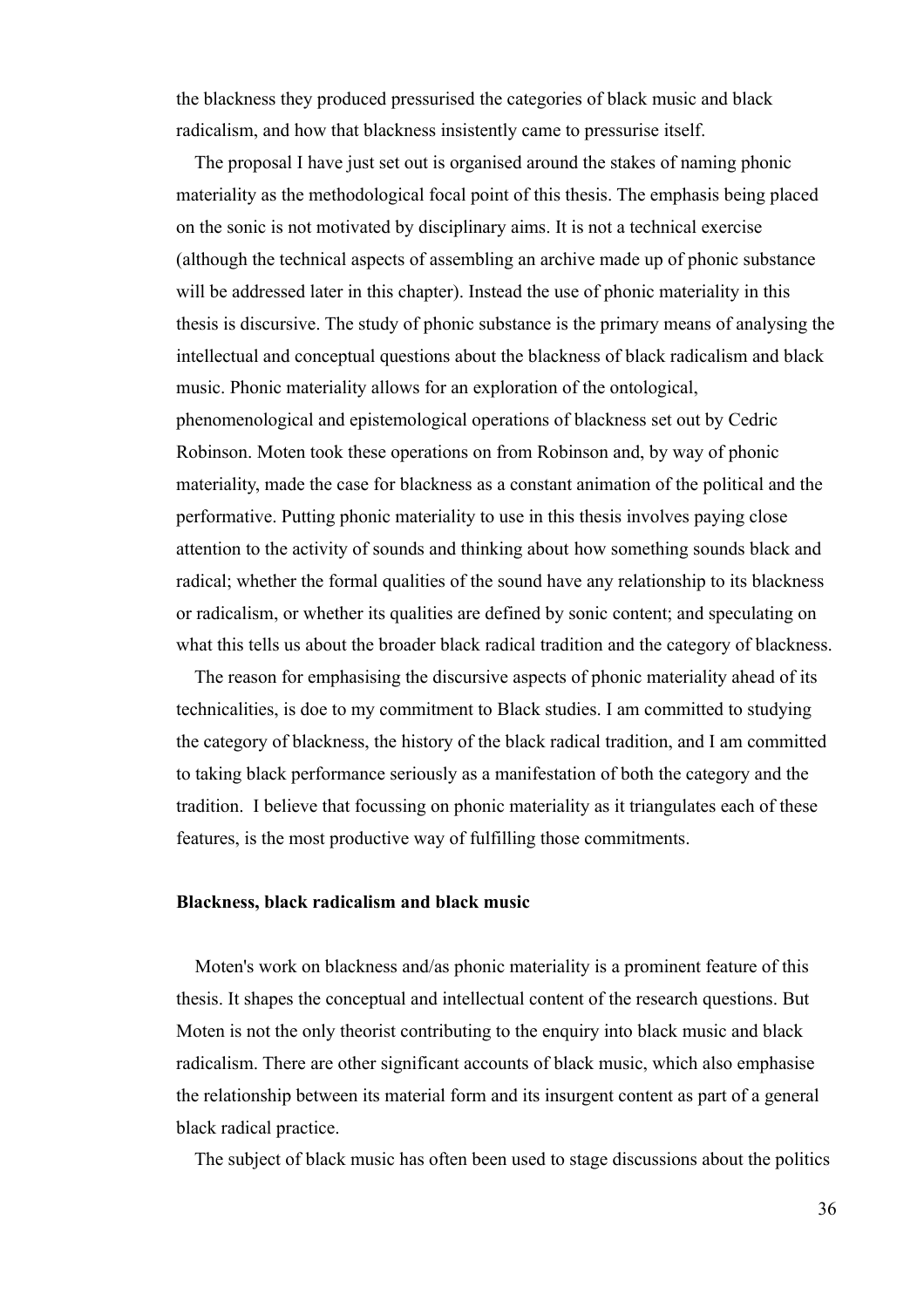and meanings of blackness. Some of the first major studies of black music in the United States were historical. Amiri Baraka's 1963 *Blues People* established the model for how these studies worked. Baraka used black music as a form through which the African captive's transformation into Black in the U.S. could be understood. Lawrence Levine's *Black Culture and Black Consciousness* (1978) and Sam A Floyd Jr's *The Power of Black Music* (1996) follow similar paths. Levine traces the history of an black oral tradition which helped slaves survive captivity and generated a post-emancipation culture. Floyd takes an approach whereby black music in the U.S has always carried an African memory as well as the memory of separation. Influenced by the work of Henry Louis Gates and poststructuralist thought, Houston A. Baker developed the theory of the blues matrix in his *Blues, Ideology and Afro-American Literature: a vernacular theory* (1987).

 Much of this work in Black studies had attended to folklore practices, lyrics and textual analysis as a way to think about how black music informed blackness. It wasn't until Paul Gilroy entered the debate that there was a consistent focus on the sonic content of the music. Gilroy addressed the relationship between Black diasporas in the West, their cultural activities, and their responses to the conditions of modernity. In doing so he prioritised the sonic specificity of black diasporic music. For him the music's sonic content is the site of contestation over the meanings of black diasporic culture. It is through black music that black cultures have disrupted the clean efficiencies of modernity. *The Black Atlantic: Modernity and Double Consciousness* is Gilroy's most extensive account of all these issues. The book laid the groundwork for his discussion of the relationship between the music of black diasporans and their status in the West. It is arguable *The Black Atlantic* also set a new agenda within the field of cultural studies for analysis of black cultures and black music. Gilroy's concept of the black Atlantic complements Moten's reading of the paraontology of blackness. There is correlation between Moten's notion of the break which is blackness in constant escape and Gilroy's "slave sublime" which will be addressed later in this section (Gilroy, 1993a, 37).

 Gilroy begins with the status of black as a colour and value in the West. For him black is antagonistic because it produces the binarism of black and white and in turn this establishes the manichean discourse of race. Black diasporas in the West have occupied this antagonism because they have been framed as the source of racial difference by the enlightenment project. Against the blackness of Blacks, Gilroy argues that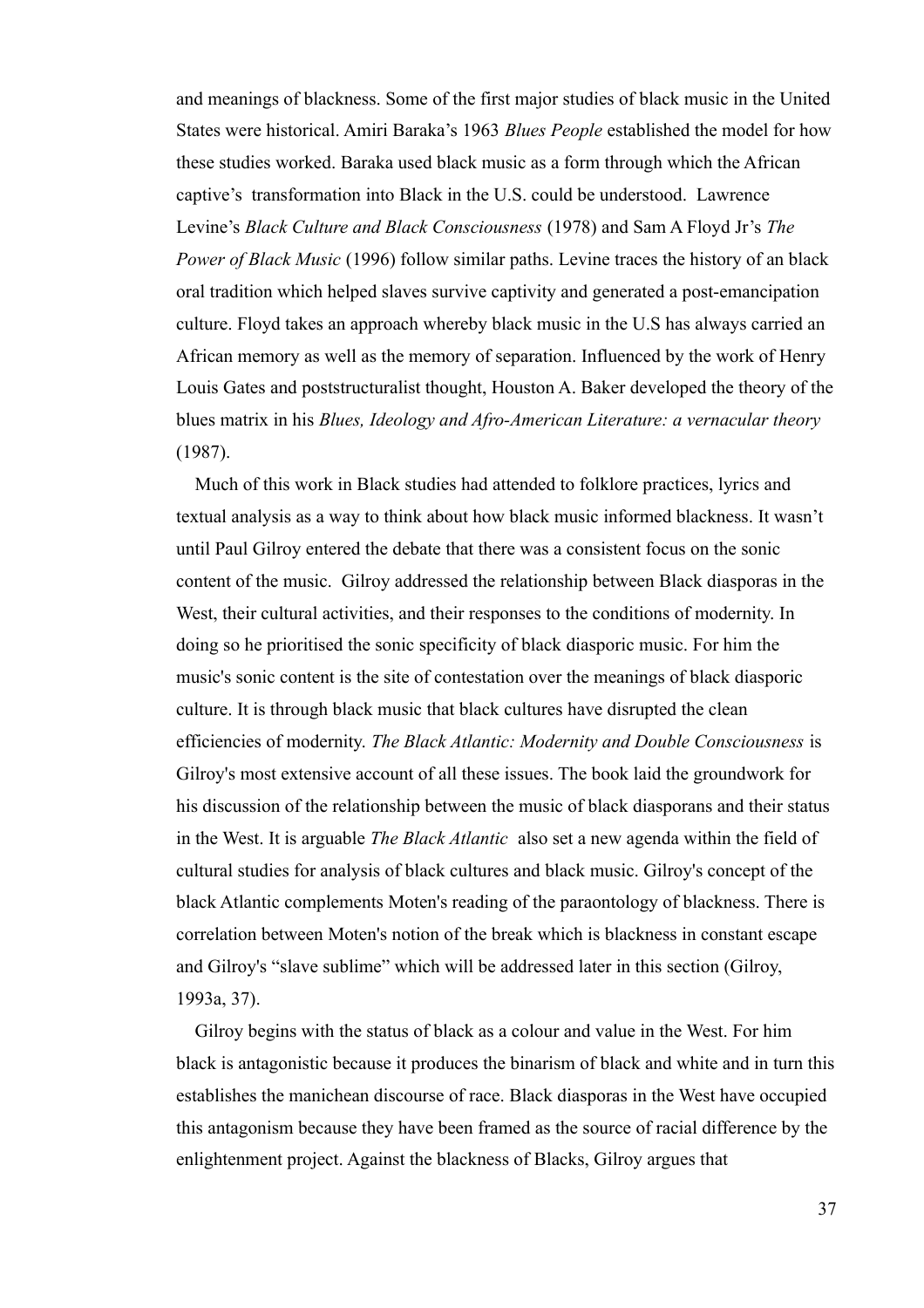enlightenment thinkers constructed modern notions of the proper nation state and legitimate forms of racial belonging. This "antagonistic relationship" has been "marked out by the symbolism of colours which adds to the conspicuous cultural power of their central Manichean dynamic" (Gilroy, 1993a, 1).

 For Gilroy Black diasporans have not been inactive agents whilst these processes took place. Pointing to the work of numerous Black intellectuals, he argues Black disaporans have always "understood this connection" (Gilroy, 1993a, 2). Not only have they understood it, they have also always sought to break away from the connection. Black diasporic culture has consistently moved in "pursuit of freedom, citizenship and social and political autonomy" (Gilroy, 1993a, 2). Much like Cedric Robinson, Gilroy is not interested in the goals of such pursuits, instead what he gives priority to is the process of seeking freedom itself. This freedom drive was always productive of something: "the stereophonic, bilingual, or bifocal cultural forms originated by, but no longer the exclusive property of blacks dispersed within the structures of feeling, producing, communicating and remembering" (Gilroy, 1993a, 3). Such structures inform "the rhizomorphic, fractual structure of the transcultural, international formation" that Gilroy calls the black Atlantic (1993a, 4).

 The black Atlantic acts as disruption of form, as well as a method of collective organisation. In terms of disruption, Gilroy argues black Atlanticism resists those racial boundaries which come about through thinking blackness as antagonism: "The specificity of the modern political and cultural formation I want to call the black Atlantic can be defined, on one level, through this desire to transcend.....the constraints of ethnicity and national particularity" (Gilroy, 1993a, 19). Gilroy also points to "the forms of resistance and accommodation intrinsic to modern Black political culture" (1993a, 29). Black Atlanticism does not only seek to rupture the systems of domination at work in enlightenment thought, it is also a practice of building counter structures. For Gilroy, there is a constant attempt to break away from the systematic idea of blackness only as antagonism and start another collective project which leads to "the restless, recombinant, qualities of the black Atlantic's affirmative political cultures" (1993a, 31).

 The political and conceptual restlessness Gilroy describes is also directed at internal concepts of Black diasporic culture. Black Atlanticism elides both homogeneity and virulent strains of anti-essentalism. The dangers of seeking out "the highly prized but doggedly evasive essence of black artistic and political sensibility" are obvious for Gilroy (1993a, 31). His critique of anti-essentialism is more nuanced. Black anti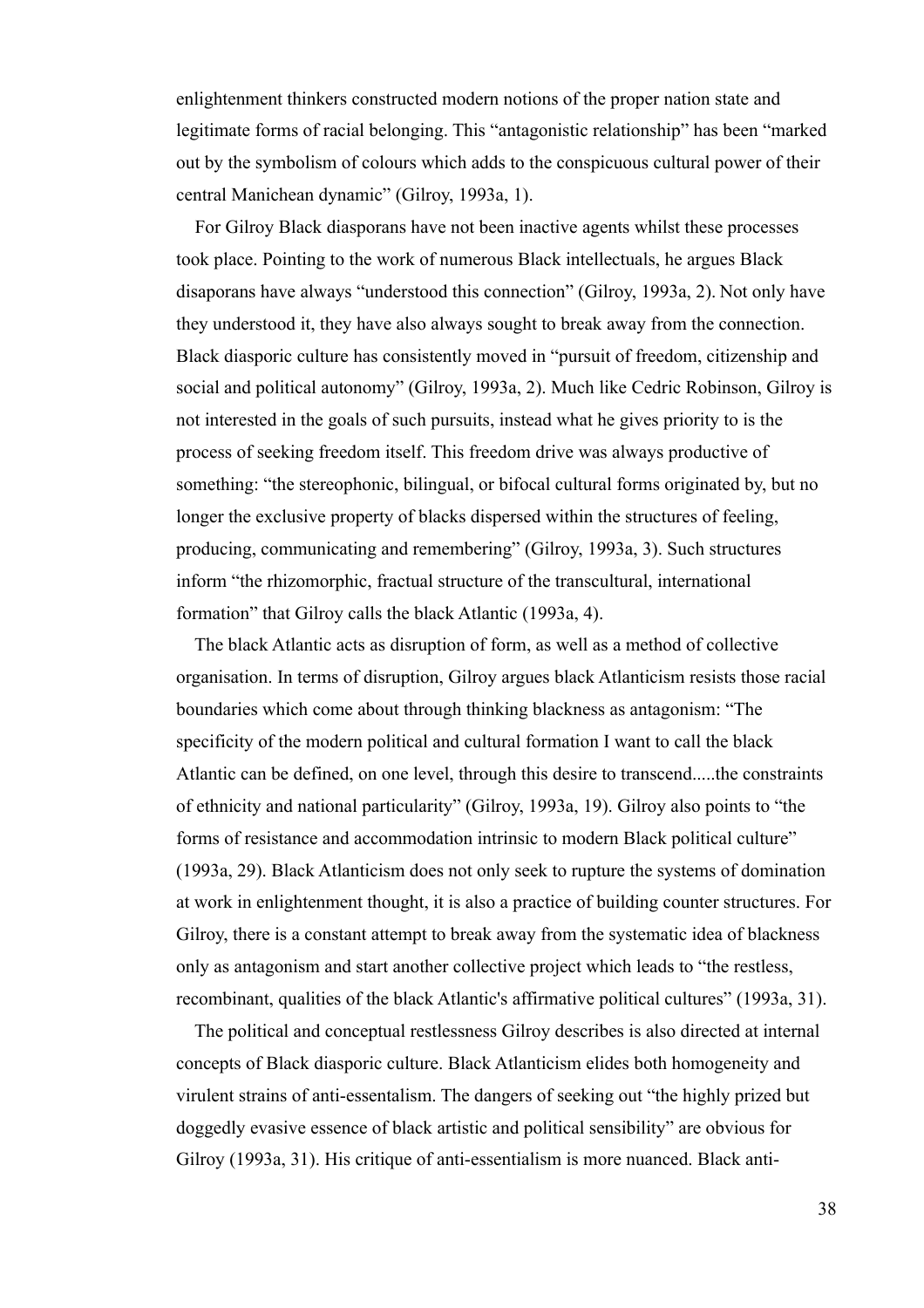essentialism he argues is "a pluralistic position which affirms blackness as an open signifier and seeks to celebrate complex representations of a black particularity that is *internally* divided" (Gilroy, 1993a, 32). Such pluralism is dangerous according to Gilroy because it overdetermines race as a social construct, this leads to an ignorance about the way in which race can be used to have powerful material effects.

 What is at stake in Gilroy's account of black Atlanticism is a process of rupture which holds black diasporic culture together. The key to understanding how this is possible is Gilroy's account of the slave sublime. Gilroy's is a unique reading of the relationship between enslavement and black diasporic cultures because he views slavery as "a living intellectual resource" (1993a, 39). It is the generative source for the political and aesthetic project which is the black Atlantic.

 Gilroy sets up the slave sublime as a contrast to the more common reading of slavery and black diasporic culture. He argues that slavery has often had been understood as a "site of black vicitimage" (Gilroy, 1993a, 189). In this model, narratives of black tradition have been sought out to counter the victim narrative that point to homogeneous accounts of "a black civilisation anterior to modernity" which survived slavery (Gilroy, 1993a, 190). The danger with this narrative is slavery becomes "a cluster of negative associations that are best left behind" (Gilroy, 1993a, 189). Gilroy argues this leads to a collective inability to remain attentive to continued injustice and violence.

 Gilroy points to several black Atlantic thinkers and artists who have used slavery as a basis for their practices. These figures undermine the attempt to locate a heroic black past prior to enslavement. What they have pointed to is that the Atlantic Slave trade was the means of enforcing blackness, in turn blackness became the rupture against which modernity was built. The intellectual, aesthetic and political practices of black Atlanticism point to the "shared sense that the modern world was fragmented along axes constituted by racial conflict and could accommodate non-synchronous, heterocultural modes of social life in close proximity" (Gilroy, 1993a, 197). The "catastrophic rupture of the middle passage" became the impossible centre around which black countermodernities were produced and contested (Gilroy, 1993a, 197). For Gilroy, using enslavement as an irruptive source does not mean black Atlanticism is limited to performances about it, rather, slavery becomes a foundational experience which shapes the form and intellectual challenge of black diasporic thought and performance:

That they assume this form is all the more striking because the new genre seems

39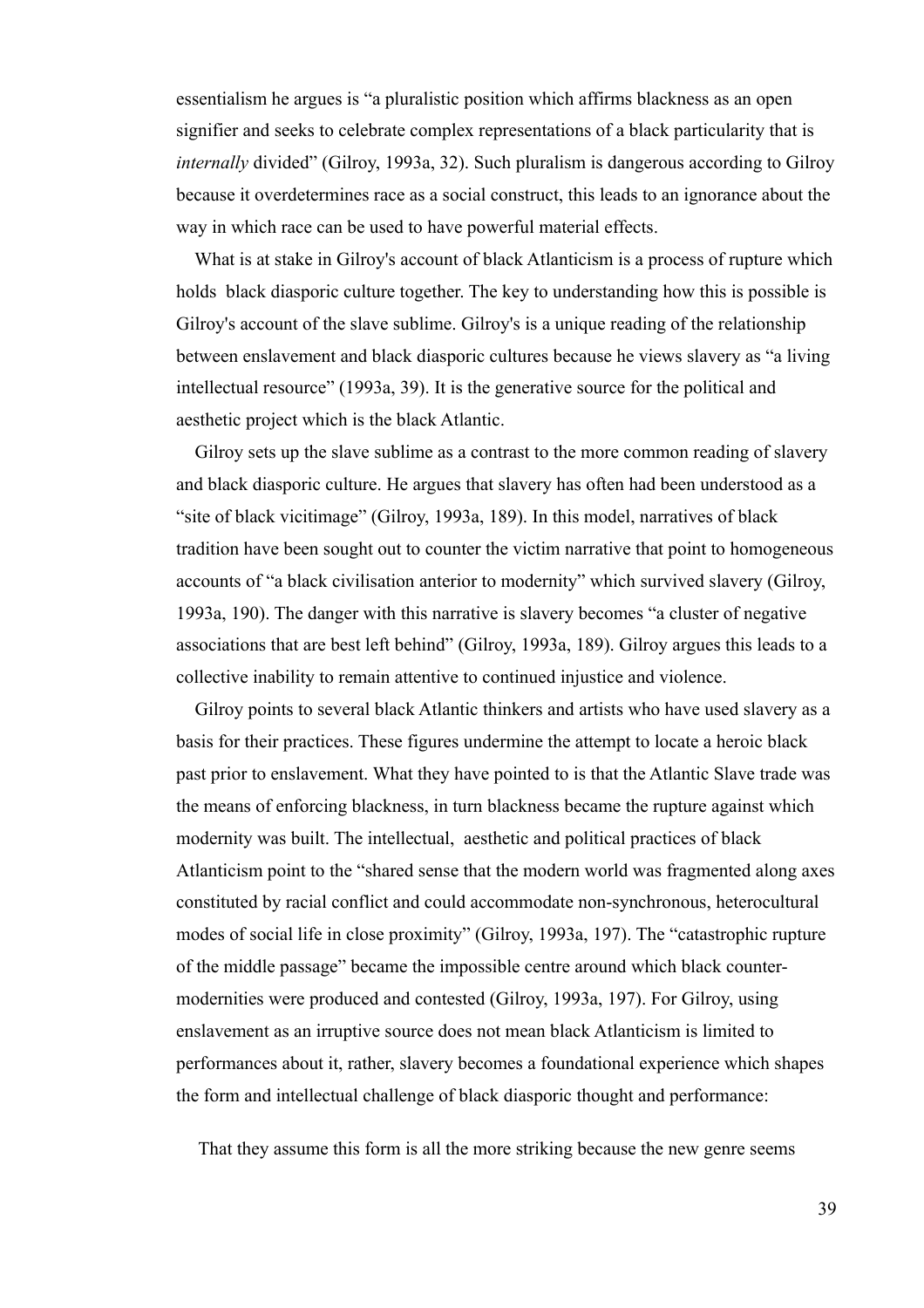to express a cultural decision not to transmit details of the ordeal of slavery openly in story and song. Yet these narratives of love and loss systematically transcend other forms of yearning and mourning associated with histories of dispersal and exile and the remembrance of unspeakable terror. (Gilroy, 1993a, 201)

The slave sublime works as an irruptive engine for black Atlantic practices: "a catastrophe which prohibits the existence of their art at the same time as demanding its continuance" (Gilroy, 1993a, 218). Gilroy refers to this as "the aporetic status of postemancipation black art" (1993a, 218).

 His account of the slave sublime shares much with Fred Moten and the break which is and (re)produces blackness. For Moten the radicalism of black performances are organised through the break. Black performances are an attempt to build culture on ruptured ground. They move along the tension between what Gilroy calls their prohibition (as black) and their necessity (as life). Again, much like Moten, he situates black diasporic music at the forefront of the slave sublime because the music is the most potent site of production of black Atlanticism as an insurgent break.

 The co-existence of black Atlanticism as a counter-culture of modernity and "black musical expression" is self-evident for Gilroy (1993a, 36). Black music is neither tied to "the expression of an essential, unchanging sovereign self or as the effluent from a constituted subjectivity that engages contingently from the endless play of racial signification" (Gilroy, 1993a, 36). It elides the "oppositions between essentialists and pseudo-pluralists" (Gilroy, 1993a, 36). Black music is able to move within this space because of the sonic forms it takes. The belief that black cultural forms can be divided into essentialist and anti-essentialist camps is, for Gilroy, the result of an emphasis on textuality alone. The focus on written language in Black studies and Cultural studies has led to these stagnated positions. Black music "provides a model of performance which can supplement and partially displace concern with textuality" (Gilroy, 1993a, 39). The music, as a formal consideration, is not reducible to text.

 In the case of black music, sonic form and content are tied to "the unspeakable terrors of the slave experience" (Gilroy, 1993a, 73). To restate, Gilroy is not to saying black music is only about enslavement, instead he is arguing that the middle passage operates as a foundational rupture which has shaped the form as well as content of black music. It is this rupture which places music at the heart of black Atlanticism as a project of counter modernity. As Gilroy states "though they were unspeakable, there terrors were not inexpressible" (1993a, 73).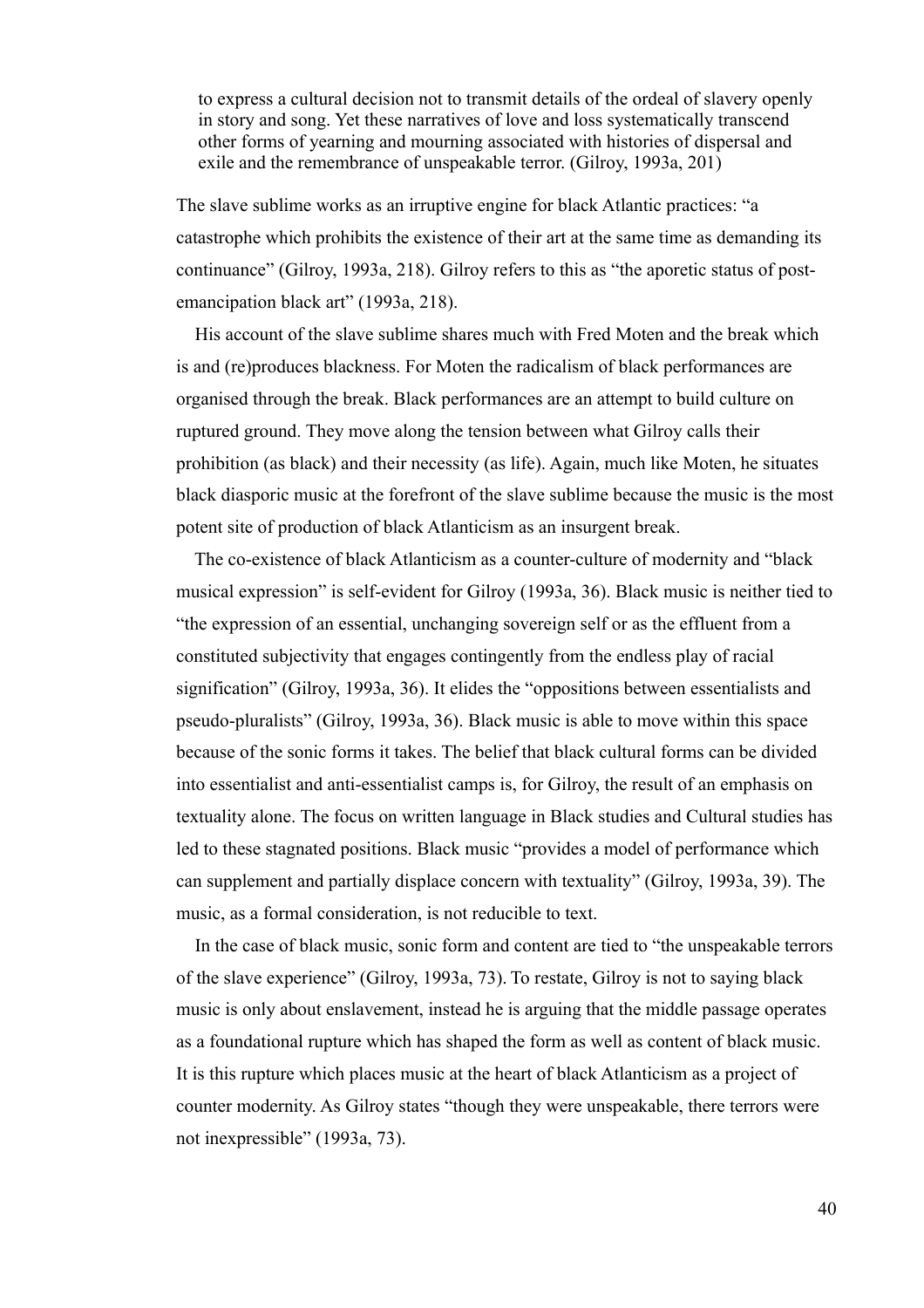To grasp black diasporic music's expressive qualities "requires a different register of analytic concepts" (Gilroy, 1993a, 78). For Gilroy different analytic concepts are required because there is a connectedness in the music between its function as a site of aesthetic experimentation and its moral imperatives. The connection between the form and content of black music is tied to the issue of textuality, which have been intertwined since "the enforced separation of slaves from literacy" (Gilroy, 1993a, 36). Listening to black music, Gilroy argues, involves "making sense of musical performances in which identity is fleetingly experienced in the most intensive ways and sometimes socially reproduced by means of neglected modes of signifying practices" (1993a, 78). Formally black music has engaged in "black struggles by communicating information, organising consciousness and testing out or deploying the forms of subjectivity which are required by political agency" (Gilroy, 1993a, 36). It is, for Gilroy, a testing ground for the forms black political struggle needs to take. These formal concerns feed into the moral content of black diasporic music. Gilroy is interested in "the ethical value of the music and its status as an ethnic sign" but the two are not easily conflated (1993a, 36). The music is not insurgent simply because it is deemed black, neither though can the two things be entirely divorced from one another. By way of Toni Morrison, the question becomes: is black music radical because it is made by black people? Or is it radical and black because of the way in which it is made? (Gilroy, 1993b, 181). Moten and Chandler would refer to this as the paraontological status of black music.

 Within Black studies and Cultural studies there has been a recent return to black music. This work can be broadly divided into two categories. One strand has seen the attempt to renew the previous work on black music in light of recent cultural trends (Ramsey, 2004; Phinney, 2005). The other is a more critical attempt to rethink the category of black music itself. Ronald Radano's *Lying Up A Nation* (2003) can be placed in the latter strand. He takes the view that the category of black music has been over theorised and as a result it has not been adequately historicised. Couching his argument within the United States, Radano believes both the historical discursivity of race and the sonic content of music have not been accounted for in discussions about black music. The category has been theorised in a way which reinforces a set of assumed racial binaries. This "lie" covers up the truth of the inter-racial make up of black music and of the U.S. as a whole. Radano wants to tell another story, "one that affirms the importance of cultural distinctions to the making of black identities while also recognising the efficacy of commitments to singular notions of meaning and form"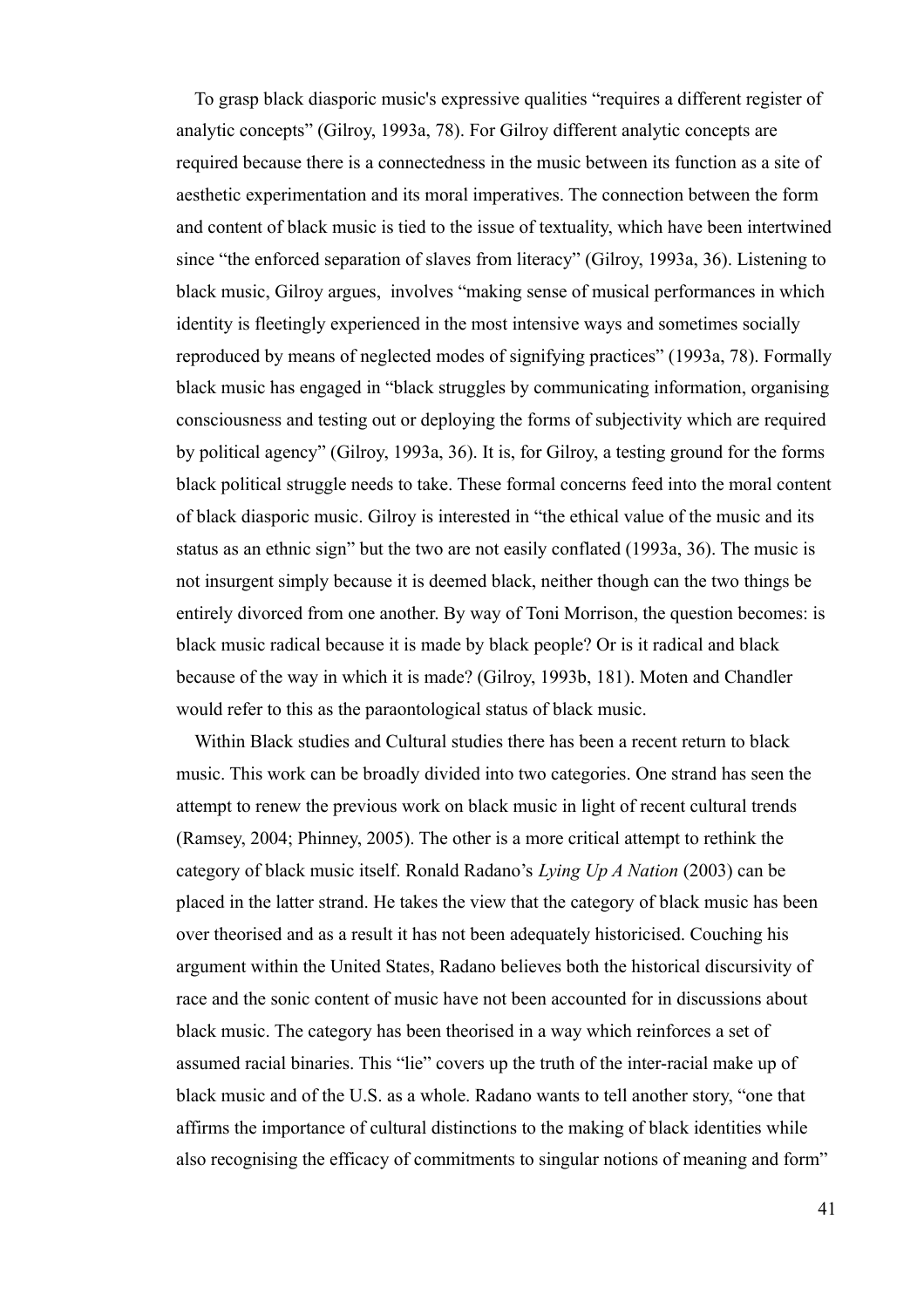(2003, xiii). This means not limiting black music to the "ideologies of race....but also to a flexibility in articulating a broad range of meaning....seen this way black music's dynamism and heterogeneity become not limitations but sources of potency" (Radano, 2003, xiii). Radano is looking to complicate the relationship between black music and "the myth of a consistent and stable socio-racial position of 'blackness'" (2003, 3). He argues the blackness of black music, both internally and externally, has been used as part of numerous "strategies of containment" which has disallowed black music's ability to address "the contingencies of social and cultural change" (Radano, 2003, 3).

 Radano's approach outlines how the music is shaped discursively. He argues it has been too easily identified with specific sonic traits: "soulful, rhythmically affecting, based on collective engagements of call and response, and expressive of multiple levels of feeling and desire" (Radano, 2003, 5). He argues these features stand in place of the blackness of black music. For Radano there is little historical or empirical basis for such categorisations. The music, in the U.S. at least, referred to as black, only began to be recorded in any significant way around the turn of the Twentieth century. Prior to that there is no substantial record of what the music of Black Americans sounded like. Added to this, Radano believes Black Americans were scattered too widely across the country, and subject to too many socio-cultural variations to develop a singular musical style. Despite the common experience of enslavement and "the legacies of oppression and segregation that undoubtedly contributed to black music's distinctiveness [these factors] are not enough to sustain arguments of an unyielding black essence any more than parallel claims of totalities of European heritage or frontier independence defend white ones" (Radano, 2003, 5).

 For Radano there is a problematic essentialism associated with the category of black music. Having set out his position, he moves closer to the concepts put forward by Gilroy and Moten. Radano is very clear about not falling into the traps of antiessentialism Gilroy outlined and he argues it is critical to "reinforce the role of black music as a marker of blackness" (Radano, 2003, xiiii). Radano takes this to mean that black music places the category of blackness under pressure. Thus, the blackness of black music also involves an interrogation of its own basis as black: "black music emerges as part of a broader ideological configuration and system of relations that repeatedly reinvented the substance, indeed the very ontology of black music as such" (Radano, 2003, 13).

Radano exemplifies his argument by pointing to types of black performance Moten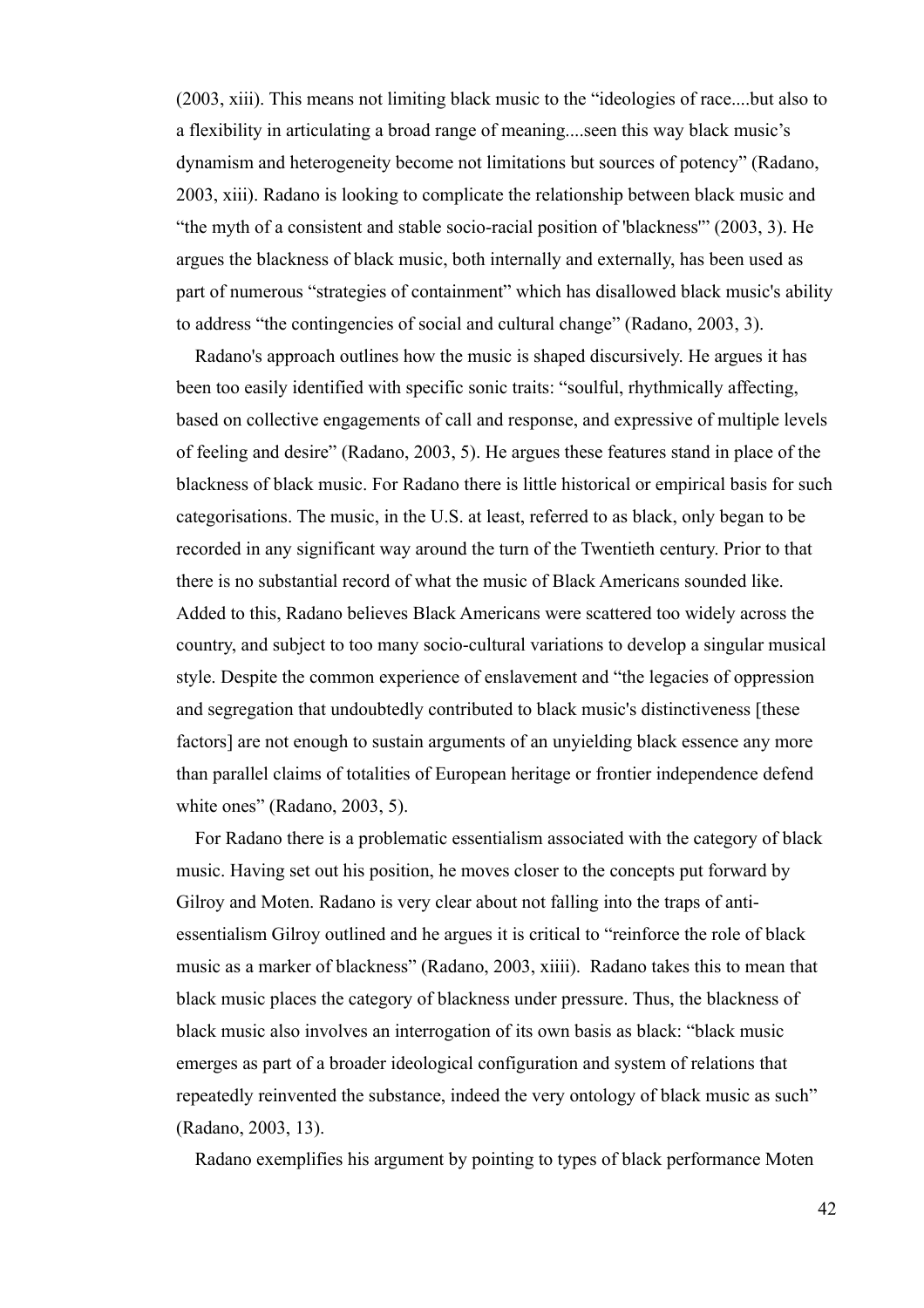would recognise. The defining sonic quality of black music is the point at which those sonic qualities begin to undo the blackness of the black. He cites the slaves use of the voice as such a moment:

voice represented the most sonically conspicuous possession of a body otherwise possessed. The vocal utterance provided slaves with an expressive tool, an audible social force that served to construct group networks and structures of meaning. (Radano, 2003, 14)

Radano takes a similar line to Moten, in that he thinks it is the slave's (as object) ability to use voice that is the foundation for black music. When the captive produces its own sound it begins to disrupt the blackness that has been used to render it an object. At the same time, the object's ability to speak is realised through the same blackness, it is reclaimed through that sound. For Radano the object's sonic resistance achieves two things; it undermines the apparent difference between itself and the human, and claims a broken sonic ground as the place where the blackness of black music resides:

sonic materiality – the miracle of sound arising from the formerly material-less, possessed bodies of African-American slaves – informs the epistemological contours of modernity. Black music epitomises a formulation of sound into text and back again as a social articulation of utterance I am calling in this study *resonance*. (Radano, 2003, 23)

That which Radano names as resonance works along similar lines to Gilroy's reading of black music and the slave sublime. The music is an outcome of the status of Black diasporans within modernity. Its sonic materiality offers methods of countering the violent racial singularity of modernity by pursuing other structures of feeling and modes of organisation:

black music therefore projects a....unity momentarily and fleetingly, only to return us to a cursed modernity and its antagonisms....The miracle [black music] projects....is the presence out of the loss that slavery represents, fulfilling in sound a victory against the enduring scepticism and doubt of a presumably superior whiteness. (Radano, 2003, 23)

By way of Gilroy it becomes clear Radano's critique of the blackness of black music is not built upon pluralism. He does not deny "the racial experience residing in the power of black music" (Radano, 2003, 40). Yet this racial experience "is not a directory of racial essence but a sounding articulation of the 'slave sublime'" (Radano, 2003, 40).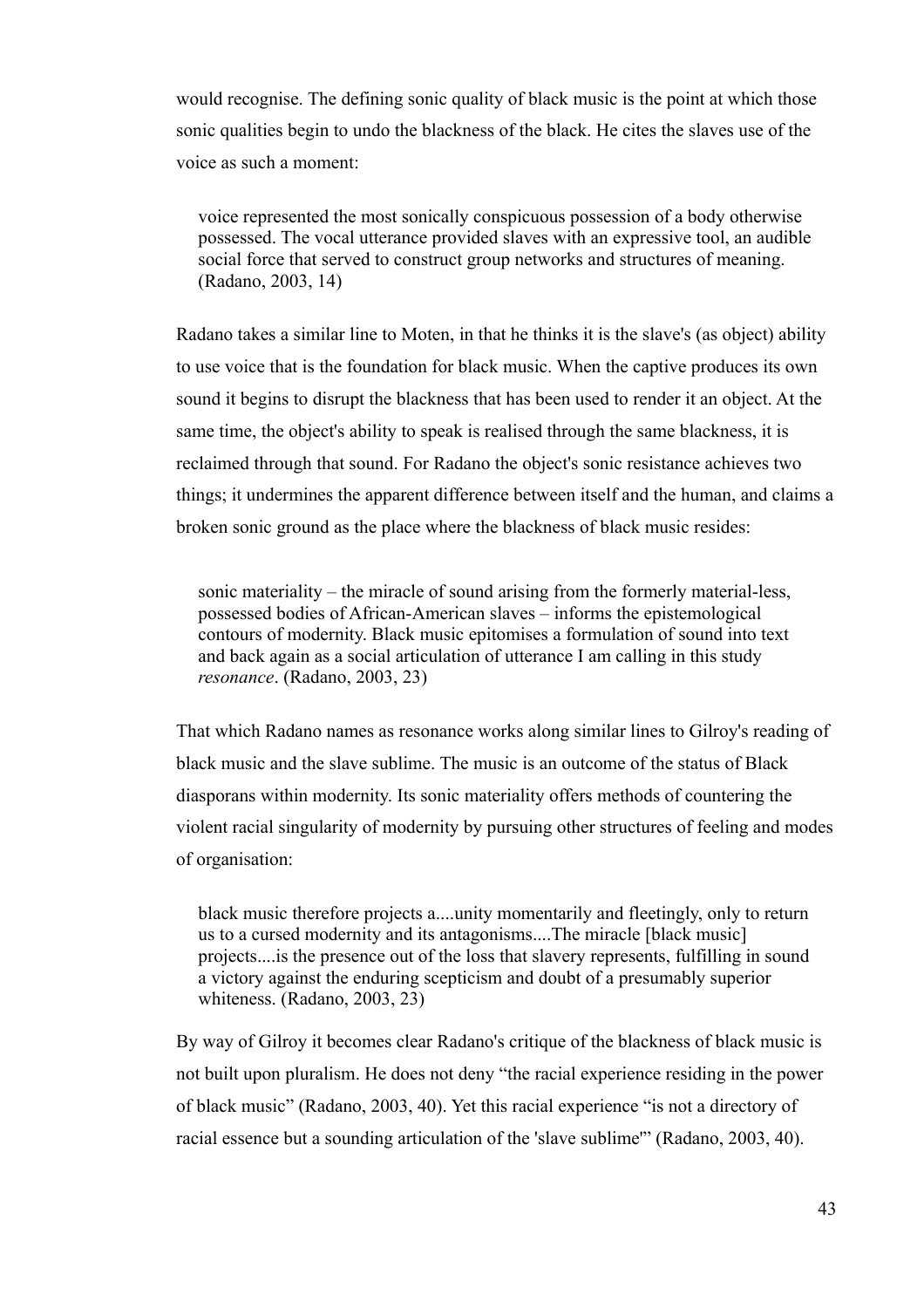The blackness of black music, he argues, lives in its phonic materiality.

## **Historiographies of the Black Consciousness movement**

 So far the research question has been addressed in theoretical terms, which have been set by a series of debates taking place within the field of Black studies. It is important though to also write theory in historical terms. In this respect questions about the blackness of black radicalism and black music in this thesis are couched within what Cedric Robinson named as the black radical tradition. The research questions are also informed by the way Moten takes on Robinson's notion of a black radical tradition and thinks it as sonic practice. Geographically the events from within the tradition to be studied in this thesis occurred in the U.S. Temporally they cover the years between 1955 and 1971. This manifestation of the Black radical tradition, occurring within the U.S., has been given many names: the Black Consciousness movement, the Black freedom struggle, the Black freedom movement, the Civil Rights movement, the Black Power movement, the Black revolutionary struggle. For the purposes of consistency this specific manifestation of the Black radical tradition will be referred to as the Black Consciousness movement. The choice of name is only one part of the task. The other is to ask what it is the movement did in the U.S. over this period and how it is understood historically. The methods of historicisation used to describe the movement have shaped the way it has been understood as an event.

 The Black Consciousness movement in the United States from 1955 to 1971. The combination of event, location and period creates a list of associations. They point to names, dates, and organisations which are so numerous they threaten to become limitless: Rosa Parks; Martin Luther King; Montgomery; SCLC; Atlanta; Little Rock High School, 1957; SNCC; Medgar Evers; Robert Williams; James Baldwin; the March on Washington, 1963; Civil Rights Act, 1964 ; Voting Rights Act, 1965; Fannie Lou Hamer and the Mississippi Democratic Freedom Party; Malcolm X and the Nation of Islam; Watts Riots, 1965 ; Black Nationalism; Leroi Jones/Amiri Baraka; and the Black Arts Movement; Ron Karenga; Stokley Carmichael; Black Power; Huey Newton; Bobby Seale; Eldridge Cleaver; the California State Capitol Building, Sacramento 1967; the Black Panther Party for Self Defence; Fred Hampton; Angela Davis; the Umbra Poets; Detroit rebellion, 1967;Newark rebellion, 1967; the Audubon Ballroom, Harlem 1965; Lorraine Motel, Memphis 1968.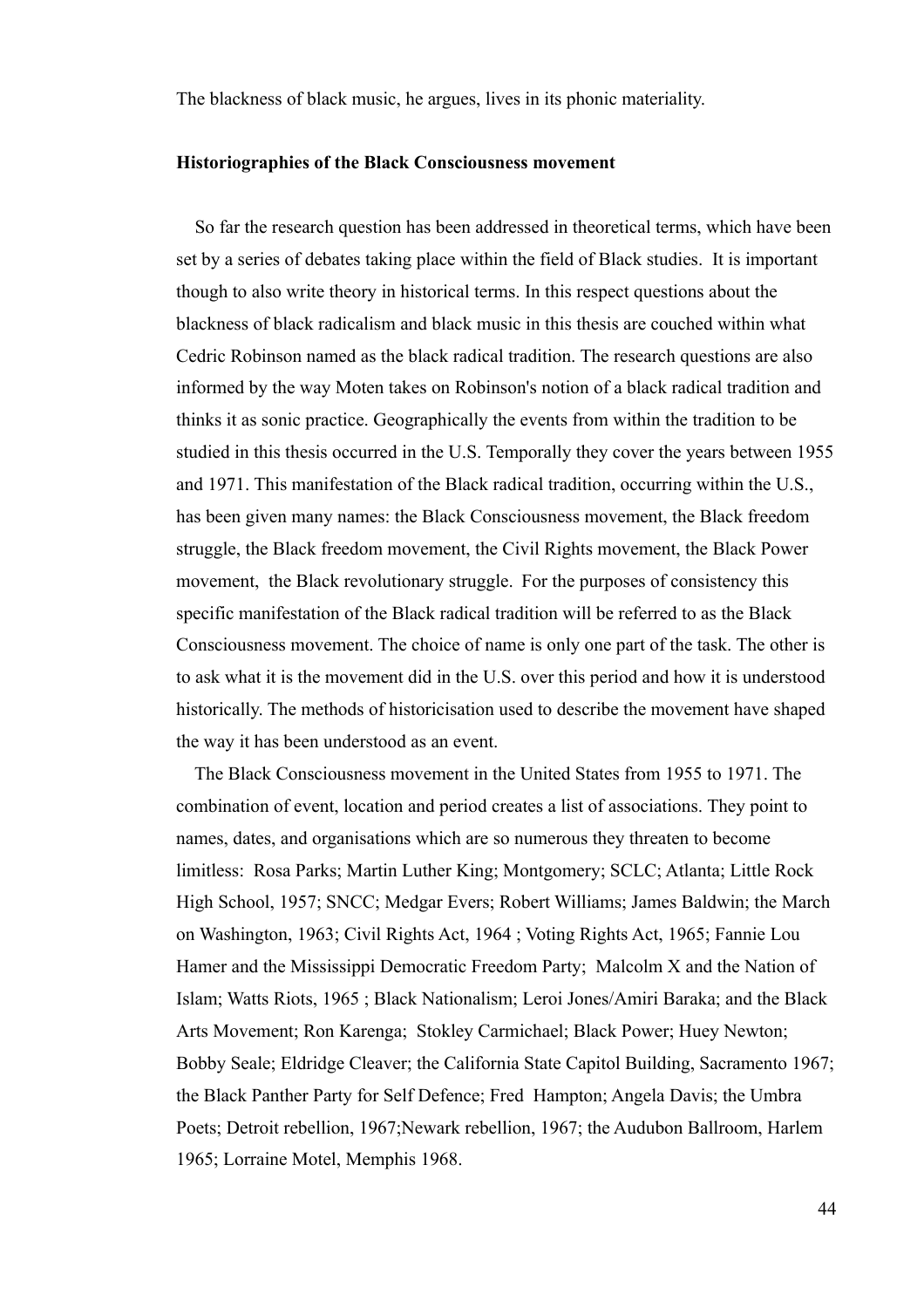All of these names, events and organisations can be placed under the heading of the Black Consciousness movement in the U.S. between 1955 and 1971 and many more could be added to it. There are three reasons for producing this cursory list as a way to discuss the Black Consciousness movement. Firstly the run of names, events and organisations emphasise the driving force that the movement constituted. If the movement was about anything, it was about a black desire for freedom through selforganisation. The movement was "never limited to [simply] securing the rights of black people" (Singh, 2004, 2). Instead "Black struggles for justice, dignity and self-respect had always been about achieving a broader transformation of the United States into an equitable society." (Singh, 2004, 2). The struggle was not about achieving a place within American society as it stood. It was a massive attempt to restructure the systems of exploitation and oppression at work in the country which had had the most negative impact upon Black Americans. Thus the Black Consciousness movement "had a habit of exceeding the sanctioned boundaries and brokered compromises of the established political order" (Singh, 2004, 4). It is with this sense of a major transformative project in mind that the Black Consciousness movement is being invoked as a manifestation of the Black radical tradition.

 Secondly, the list represents the multifarious aspects of the Black Consciousness movement. Although the list could have gone on for much longer, it contains contesting names, events and organisations. Despite some of the ideological disparities they all operate under the heading of the Black Consciousness movement. The indication being there was never only one model for the movement. It was never a singular project; yet it constitutes a coherent aspect of the Black radical tradition.

 Finally, the list has been arranged in a deliberate way. It represents a crude attempt to replicate the narratives applied to the Black Consciousness movement. The story of the movement is often told through the transition from Civil Rights to Black Power. The story of this transition often becomes one about the differences between non-violent protest and armed militancy. It is also about a move from the rural South to the urban North. The common narrativisation of the movement has been presented in the form of a list in order to problematise it. The Black Consciousness movement in the U.S. was never as simple as a shift from the Southern based non-violence of Civil Rights to the urban militantism of Black Power. As part of the Black radical tradition, its transitions were always much more complex.

Recently there have been attempts to address these historiographical issues. The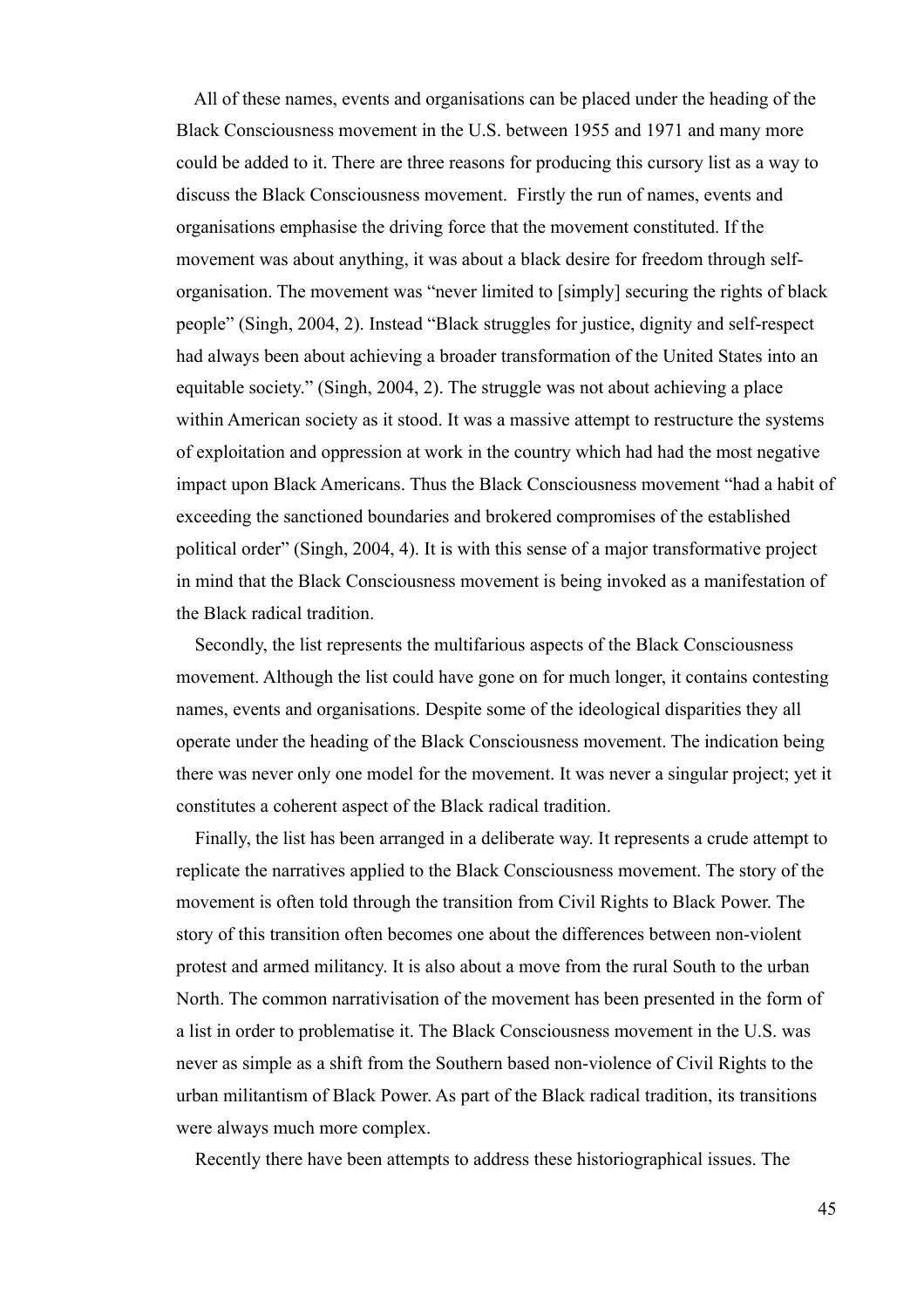source of contention for historians of the Black Consciousness movement is the apparent differences between Civil Rights and Black Power. Robin D.G. Kelley argues "the story of the shift from civil rights to 'Black Power' has been told so many times, in books, documentary films, on African-American history courses all across the United States, that it has become a kind of common sense" (Kelley, 2003, 60). For Nikhil Pal Singh the move from Civil Rights to Black Power is misinterpreted to the extent that:

At this point a series of sudden, coincidental shifts are said to have occurred: from Civil Rights to Black Power; south to north; nonviolent to violent; tolerant to divisive; integrationist to black nationalist; patriotic to anti-American, all conspiring to fracture the movement, undermine political support and create a widespread public backlash against what were now seen as excessive black demands. (Singh, 2004, 5)

Peniel E. Joseph views such a narrative as an attempt to apportion blame for the apparent failures of the movement:

Such a description creates a situation in which the BPM [Black Power movement] can be conveniently blamed for the demise of the Civil Rights Movement, rather than being viewed as an alternative to the ineffectiveness of Civil Right demands in critical areas of American life. (Joseph, 2006, 3)

 The attempt to frame Civil Rights as "good" and Black Power as "bad" has an effect on how the entire movement has been historicised. This narrative has become prevalent in terms of thinking the Black Consciousness movement as part of the Black radical tradition. The abbreviated periodisation "fails to recognise the historical depth and heterogeneity of black struggles against racism, narrowing the political scope of black agency and reinforcing a formal legalistic view of black equality" (Singh, 2004, 5-6). The fault with this framing of the Black Consciousness movement is also an issue for Adolph Reed Jr. He argues the movement has been poorly historicised because it has only been understood in terms of its outcomes. The problem Reed has with this is it leads to a structural reductionism "once Civil Rights and Black Power activism are reduced to their outcomes, what remains of their genesis is only an objectified tale of the linear unfolding of their present arrangements" (Reed, 1986, 5). This "structuralist and empiricist" method of reading the movement suppresses "the moments of opposition constituted in them both as utopian vision and programmatic radicalism. No matter how fleeting or marginal the oppositional tendencies in black activism were, they existed as discrete options among a number of embedded possibilities in contention to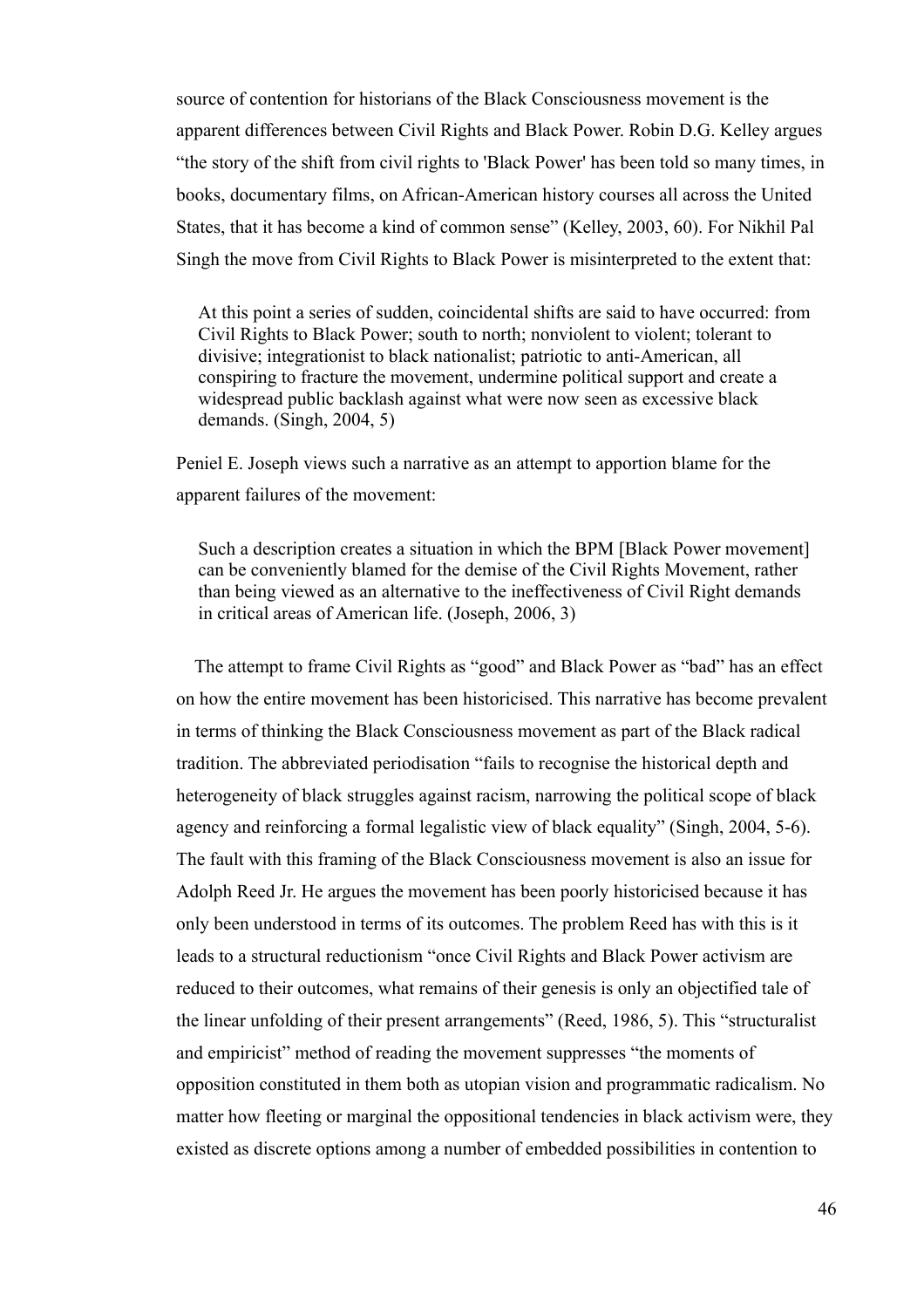steer the movement's articulation" (Reed, 1986, 5). The case Reed is making is for a much more nuanced reading of the Black Consciousness movement. He eschews the apparent inevitability of the transition from non violence to militant self defence and instead argues the movement was always in a flux. The question over what form activism should take was constantly posed and at the same time there was a perpetual desire for black unity.

 Singh, Kelley and Joseph offer historiographical frameworks which address Reed's concerns. For them the problems of this "neat typology" which "obscures more than it reveals" are periodical and geographical (Kelley, 2003, 62). Singh and Joseph concern themselves with periodisation. They address this issue by respectively coining the terms "Long Civil Rights era" and "Long Black Power movement". In both cases they are looking to move beyond the limited temporal frame of the 1960s. What Singh calls the short Civil Rights movement account only allows the movement to been seen as a temporary burst of radical energy which lasted a decade. Singh and Joseph are interested in stretching the periodisation of the movement (Joseph to just after the Second World War and Singh as far back as the 1930s). Their aim is to rethink Black Consciousness' current status as a sudden and reactive project. Instead, for them, the movement was the outcome of much lengthier strains of black radicalism in the U.S. which supported both intellectual thought and grass roots organisations.

 Adopting this practice, Kelley argues the narrative of the Black Consciousness movement should also not be restricted to the U.S. It is critical to track the relationship between the movement in the U.S. and international Black liberation struggles taking place at the same time. The Black Consciousness movement in the U.S. was the outcome of a flow of ideas across the diaspora:

the most radical elements of the black freedom movement, the movement and activists that spoke of revolution, socialism, and self-determination, and looked to the Third World for models of Black liberation in the the U.S. These movements, while often small and sometimes isolated, confound our narrative of the black freedom movement. (Kelley, 2003, 62)

What Singh, Kelley, Joseph and Reed are arguing for is two fold. Firstly, the Black Consciousness movement was not the result of a spontaneous response to oppression. It was part of a longer collage of events which started much earlier than is thought and took their inspiration from far wider. Secondly, once it was underway, the movement never settled on a coherent path. There was no sudden break from Civil Rights to Black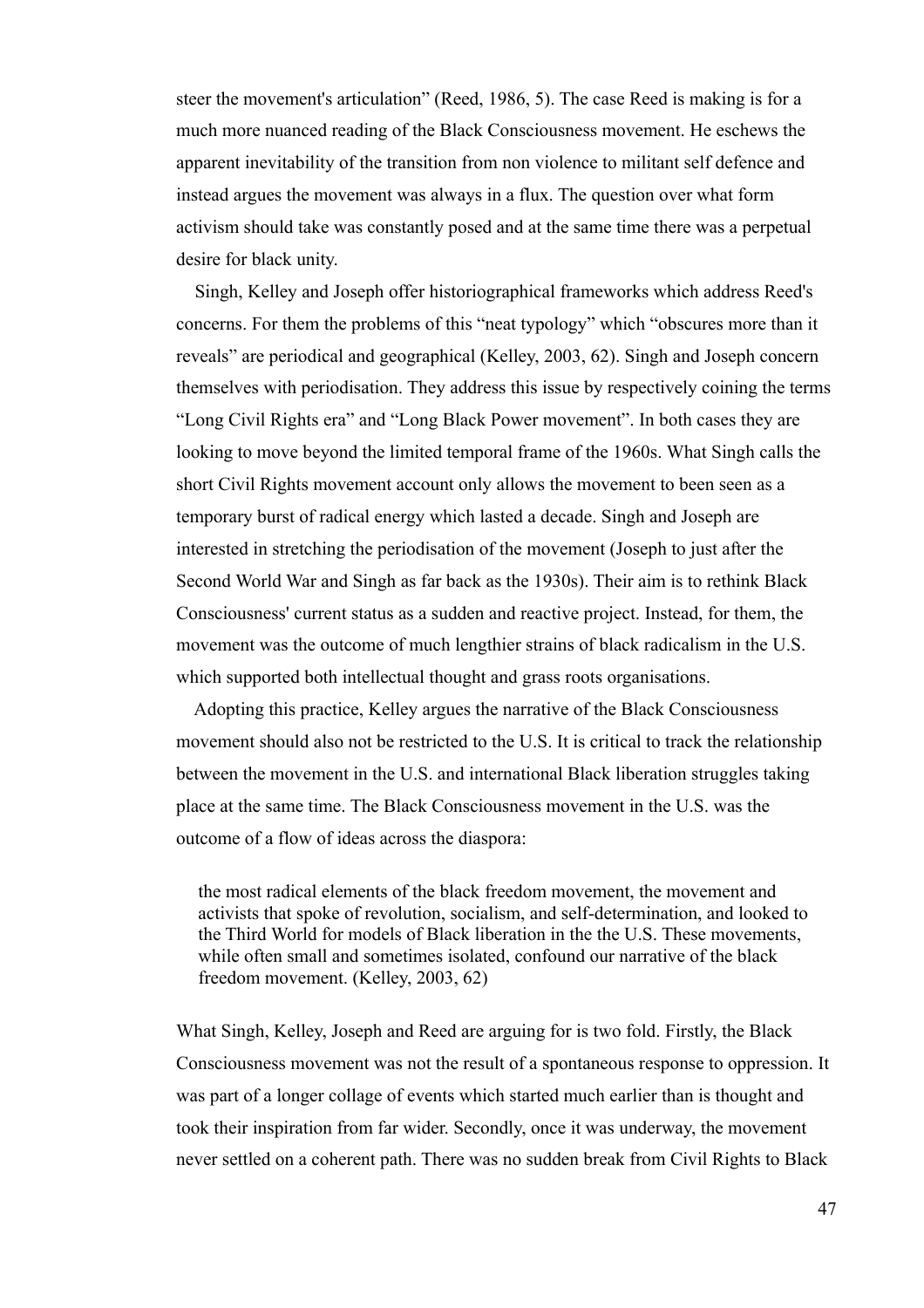Power. Instead the values of black radical action were always being contested. The contestations from within the Black Consciousness movement were also made apparent through questions of gender and sexuality. In fact gender and sexual relations were one of the central fault lines of the movement, but have not often been given critical attention. The mid 1960s saw the formation of a militant Black feminist project which pushed for the reassessement of the hyper-masculine and misogynist ideological positions within the movement (Wallace, 1978; Giddings, 1984; Collins, 2000). The Black feminist project and more recent Black queer revaluations of the movement are necessary to the examination of Black Consciousness taking place in this thesis. By extension this will involve thinking about how, if at all, gender and sexual differences apparent within the movement resonated in Black popular music at the time. This aspect of the research will not be restricted to the more formal documentation of either the movement or the music. Instead gender and sexual difference will form part of the analysis of blackness and radicalism through their phonic materiality.

#### **Black Popular music and the Black Consciousness movement**

 The task at hand is to take the question – *what is the relationship between black music and black radicalism?* - and think it through the mid twentieth century Black Consciousness movement in the U.S. It is by taking a conceptual question and staging it historically that this study engages with the Black radical tradition. It is important to remember that this thesis is not only a study of the Black Consciousness movement. The research question is built on the possibility of a relation between the movement and Black popular music. The notion that there may be a relation between them is justified by the fact that as the Black Consciousness movement developed, an almost parallel emergence of Black popular music came into existence. Like the movement, it also operated under different names (r'n'b, soul and funk). The explosion of Black popular music in the American mainstream also seemed to parallel the increased visibility of activist politics. Like the Black Consciousness movement, r'n'b, soul and funk allowed blackness to become a public concern. The question of the collapsibility of the two practices (to what extent was Black popular music part of the Black Consciousness movement. To what extent was the movement part of the music? Was the music *in* the movement? Was the movement *in* the music?) is central to this thesis. The research is organised around the possibility of a paraontological slide between Black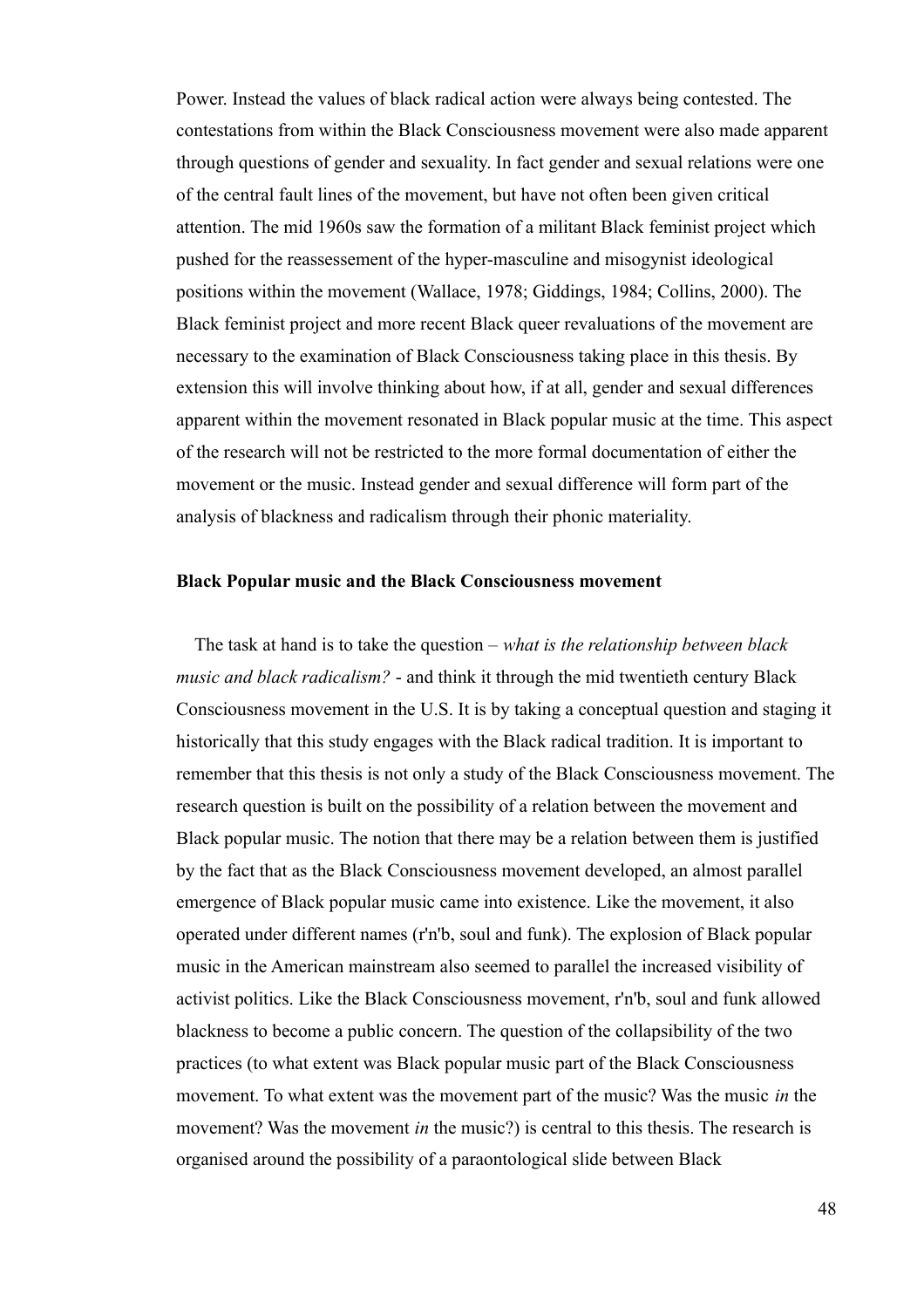Consciousness and Black popular music.

 The question of the relationship between black music and black radicalism was posed during the height of the Black Consciousness movement by Amiri Baraka, a writer, poet, playwright, essayist, and activist who was at the forefront of several Black Consciousness projects during the 1960s and 1970s. Baraka constantly explored the basis for a collective black political project and a collective black artistic practice. During his nationalist phase in 1966 Baraka penned the essay "The Changing Same: RnB and New Black Music", which closed his book *Black Music*, published a year later. *Black Music* was made up of music reviews he had written over the previous six years. During this period Baraka covered a burgeoning sound he named "new Black music" and has since been canonised as free jazz (Jones/Baraka, 2010, 205). He was writing about such musicians as John Coltrane, Albert Ayler, Archie Shepp, Cecil Taylor and the Sun Ra Arkestra. Baraka did not limit his reviews to the technicalities of their playing, he made explicit arguments about the politics of their music. In his view the new sound was a core part of newly developing forms of Back Consciousness in the U.S. The "new Black music" was the radicalism.

 Baraka used "The Changing Same" to pull together the ideas he had been exploring in his reviews. He crystallises the new music as a necessary part of the Black Consciousness movement. Significantly in "The Changing Same", Baraka broadens his remit of what new black music constitutes to include the Black popular music of the time. Baraka believes the newly emerging forms of r'n'b, soul and funk were, like new black music, a manifestation of the Black Consciousness movement: "Rhythm and Blues is part of "the national genius of the Black man, of the Black nation. It is the direct, no monkey business expression of urban and rural......Black America" (Jones/Baraka, 2010, 210-211). He is very specific about how he makes his case. For Baraka the music was never a re-presentation of the conditions of Black America; it was never simply a reflection of Black social life. Instead he thinks of both new black music and r'n'b as direct participants in the movement. The music was an agent of black struggle: "the initial energy and image are about a specific grouping of people, Black people" (Jones/Baraka, 2010, 211). The likes of James Brown, Otis Redding and Martha and the Vandellas were not only performing new forms of Black popular music, their performances involved putting together new forms of black radicalism. For Baraka in 1966 it seemed that the music was (in) the radicalism and the radicalism was (in) the music (Jones/Baraka, 2010, 216-217).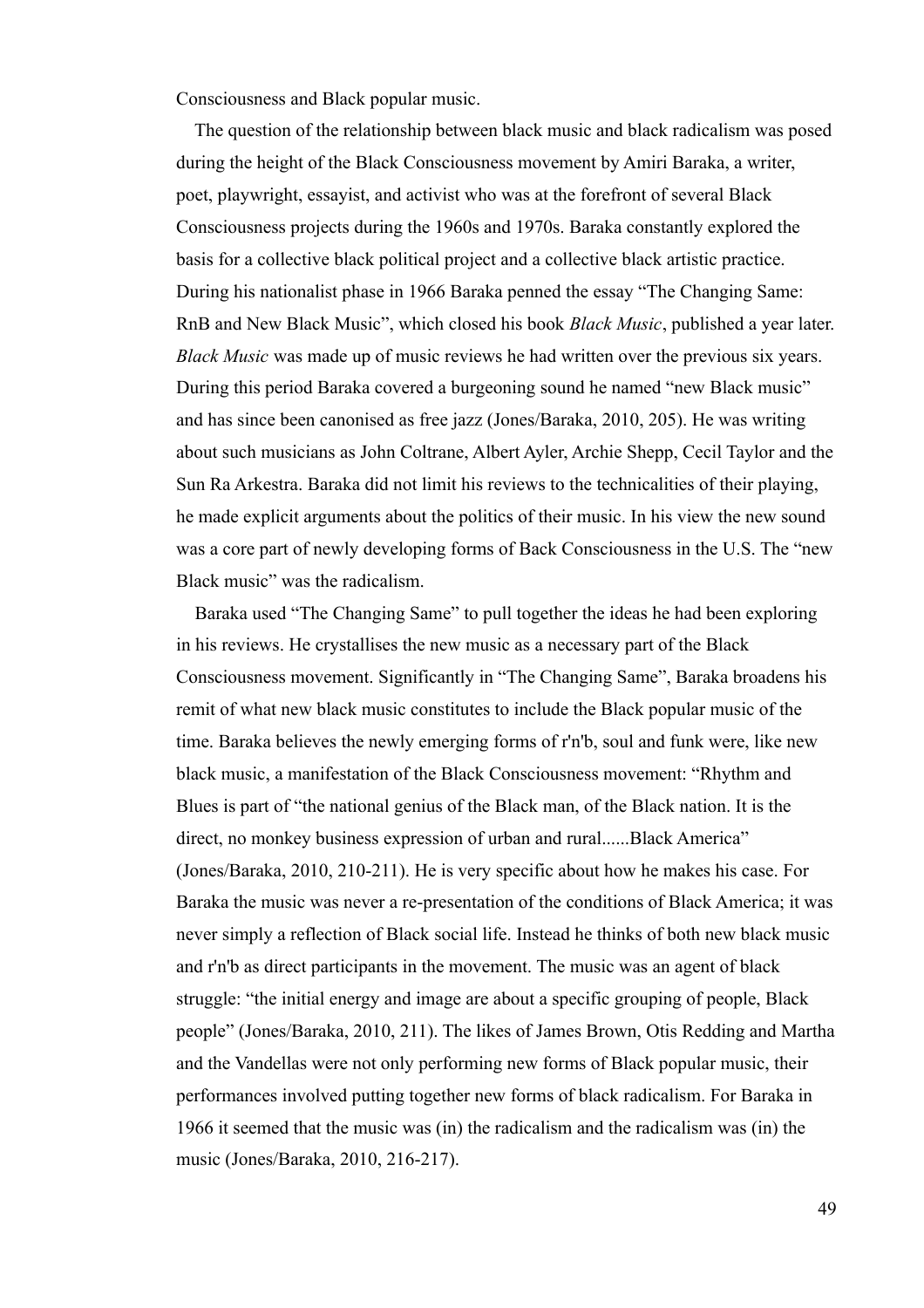Baraka's essay bridges the theoretical and historical junctures of this thesis. It ties the theoretical question of blackness directly to the Black Consciousness movement of 1960s and 1970s America. More importantly the essay makes this link by way of the music. Baraka is arguing that the blackness of black music being made at the time was informing and informed by the types of blackness at work in the movement. With "The Changing Same" a ground is laid out for how to listen to the blackness of the music and the blackness of the radicalism over this period. Baraka moves away from a solely lyrical analysis of the music. Neither does he pay attention to overtly political stances taken by artists. What is crucial is the phonic materiality the music. For Baraka the radicalism of Black popular music lay in the blackness of its phonic substance.

 Studying Black popular music in tandem with the Black Consciousness movement in the U.S. during the 1960s and 1970s is not novel. Over the past twenty years there have been studies which have set out to analyse the music in terms of the movement. The tendency is for work which combines cultural analysis with history and sociology (Kun, 2005; Ramsey 2004; Phinney, 2005; Werner 2005 & 2006). There have also been studies on the role of spiritual music during the early period of the movement (Sanger, 1995; Reed, 2005).

What is of concern in this study is not so much a sociological approach to Black popular music. Instead the focus is on specific moments where the distinctions between the development of the Black Consciousness movement and the commercial success of Black popular music became complicated. It involves studying events where the blackness of black radicalism and black music came into close contact by way of a phonic materiality. It is the attention paid to blackness and phonic materiality which differentiates this thesis from historical and sociological approaches to Black popular music and the Consciousness movement. This is not to say this thesis bares no relationship to the previous work in those fields.

 *Just My Soul Responding* is Brian Ward's comprehensive cultural history of post war Black popular music in the U.S. He thinks r'n'b was an intra-cultural extension of the Black Consciousness movement. His task is to use r'n'b to "illuminate changes in mass black consciousness during the peak years of Civil Rights and black power activities" (Ward, 1998, 2). Ward pays special attention to the idea of a mass Black Consciousness because for him r'n'b operated on a mass level. It became a source of "psychological empowerment" for African-Americans not formally active in the movement but who invested in the sensibilities of activism (Ward, 1998, 3). Ward believes many Black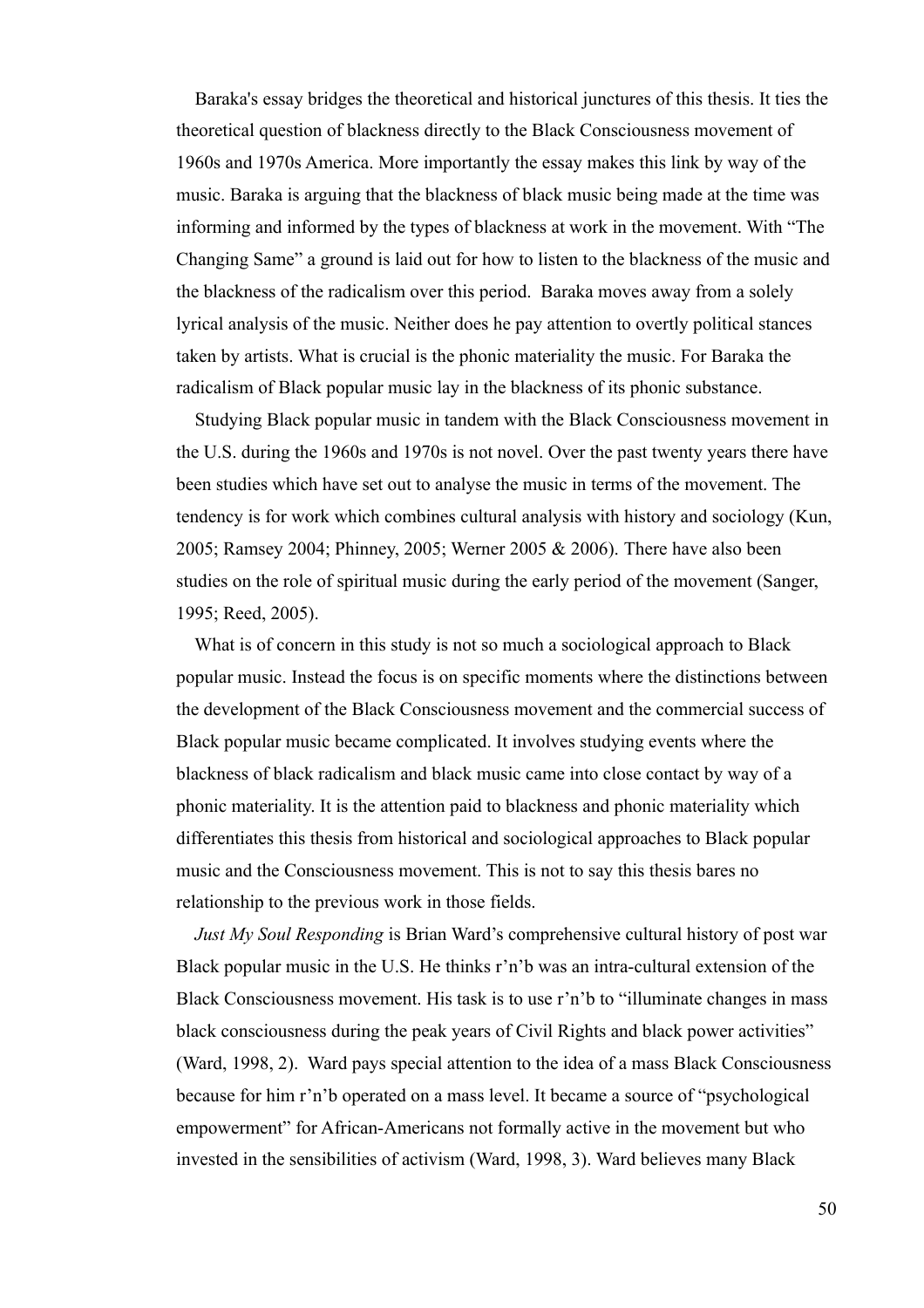musicians and artists were attuned to this exchange and they sought to translate the feelings the wider Black population held towards the movement: "the most popular black musical style and artists….achieved their popularity precisely because they have dramatised and expressed, but also helped to shape and define a succession of black consciousnesses" (1998, 15). The status given to Black popular music was reflective of the importance of cultural activity to Black Americans. Ward argues culture had always been politicised for Black populations in the U.S: "popular culture was one of the most important arenas in which the struggle for black equality has been waged. Popular music and popular entertainment more generally have always constituted major fields of social activity in which black and white racial identities, values and interests have been defined, tested, attacked and defended in America" (Ward, 1998, 9). The music "of oppressed groups usually contain within them – explicitly or implicitly – a critique of the system by which those groups were oppressed" (Ward, 1998, 4). Ward in particular thinks the music produced by Black Americans operated as a site of resistance (whether explicit or implicit) against racial oppression.

 Ward does not over valorise Black popular music as a site of resistance. He recognises r'n'b was also always a commodity and was driven by market demands: "Any attempt to use twentieth century black popular music forms to probe mass black consciousness which fails to view them as simultaneously cultural commodities and creative forms of individual and communal expression is deeply suspect" (Ward, 1998, 11). Ward argues it is necessary to access the trends of black consumers when it comes to r'n'b: "Changes in black musical style and mass consumer preferences offer a useful insight into the changing sense of self, community and destiny among those blacks who rarely left the sorts of evidence, or undertook the sorts of activities, to which historians are generally most responsive" (1998, 4). Trends of consumption deserve to be examined "for what they might reveal about the changing state of mass black consciousness in an era of great racial ferment and struggle" (Ward, 1998, 5).

 Ward takes up a balanced position on the relationship between r'n'b and the Black Consciousness movement. He wants to avoid the "excessive romanticisations of the counter-hegemonic power of black popular culture" (Ward, 1998, 4). At the same time he is not looking to produce "Frankfurt school style critiques of mass culture" (Ward, 1998, 4). Black popular music, for Ward, was a "deeply paradoxical phenomenon" (1998, 4). It challenged mainstream values in the U.S. by acting as a communicative tool between wider Black populations and the movement. It also affirmed many of those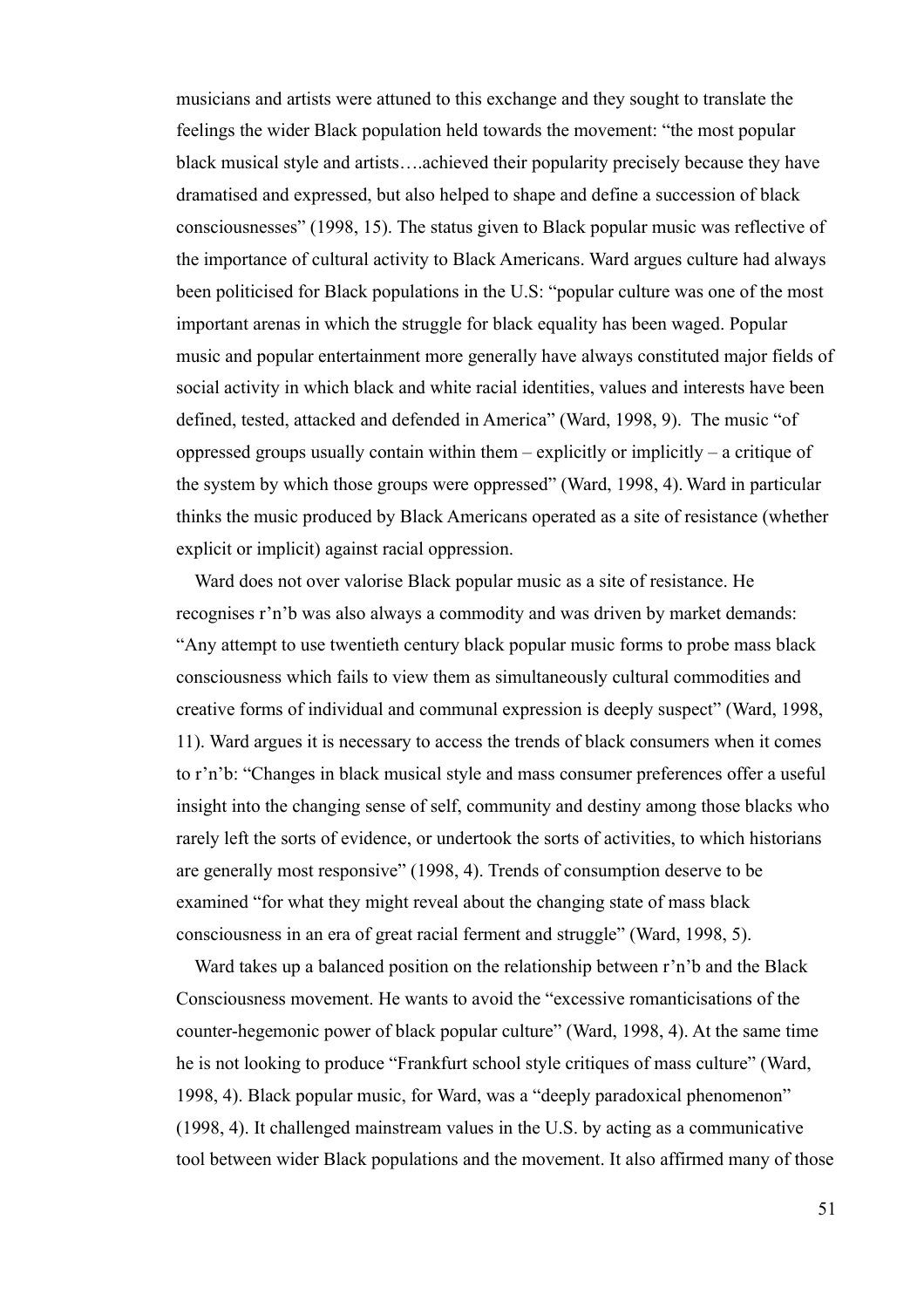values by being shaped by market demands.

 Despite looking to draw a balance, there are some problems with Ward's analysis. He briefly outlines his approach to the counter-hegemonic expressive power of r'n'b. Alongside the consumer statistics and decisions made by those making the music, he states "there is no substitute for hearing these recordings" (Ward, 1998, 8). Ward acknowledges his attempts to write about the music are "doomed" but this does not prevent him from claiming the "enormous emotional and sensual power" of r'n'b across this period as "the major primary source" of his study (1998, 8). Ward though never adequately follows through on this promise. Throughout *Just My Soul Responding* he rarely addresses the specific relationship between the forms Black popular music took and the forms of political protest. He does not track the changes in the sonic materiality of the music and the status of Black Consciousness at a given moment. What this leaves behind is the remainder of his analysis. The information on the artists, musicians and organisations who made the music and the audiences who bought it is thorough and it makes for an impressive historical document. Unfortunately Ward tends to emphasise everything but the sonic and performative impact of the music.

 Mark Anthony Neal addresses the same relationship as Ward; black popular music between the 1950s and 1970s as a conduit for the Black Consciousness movement. Neal's approach in his *What the Music Said* is less resolutely historical and instead he focuses on social and cultural readings of race as a means of grasping the music and the movement. The key relationship for him is between black popular music and the Black public sphere. Neal is interested in the music as a function of community during the Black Consciousness movement: "The books main premise is that the black popular music tradition has often contained the core narratives of these efforts to create and maintain concepts of community that embody a wide range of sensibilities, formations and purposes" (1999, x). The concept of community is central for Neal and he believes Black American's have used various forms of communality to respond to their experiences. Popular music has been vital to this process: "the black popular music tradition has served as a primary vehicle for communally derived critiques of the quality of life in the black public sphere" (Neal, 1999, xi). In this respect he takes a similar line to Ward regarding the role music has played in Black social life in the U.S.

 Neal argues the relationship between music and community has been ongoing for Black Americans but the strongest example was "the soul music tradition" and "the Civil Rights/Black Power movements" (1999, xi). In this instance the music is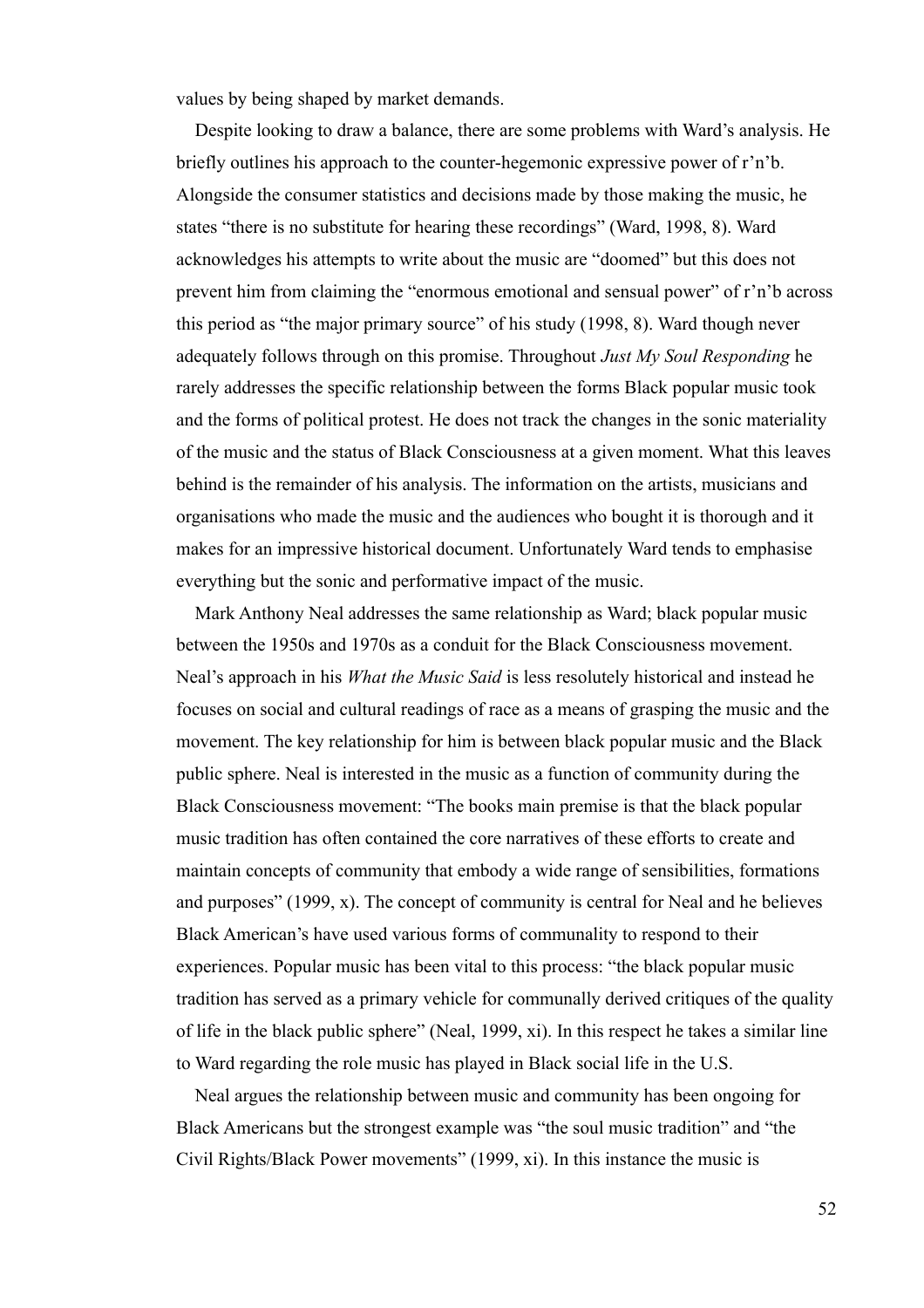"generally regarded as the soundtrack of African-American demands for racial and social equality during the 1960s and early 1970s" (Neal, 1999, xi). It is through soul that Neal makes the case for the music as political community. He uses the concept of polyvocality to present his argument. According to Neal key to the development of soul was the ability of Black musicians to take the polyvocality of religious performance and put it to use in a general context:

Soul music represented the construction of 'hypercommunity' in that both physical and metaphysical notions of space and community, and all the political and social meanings that underlie such formations, converge with its aesthetic sensibilities. Thus soul music became the ideal artistic medium to foreground the largest mass social movement to emerge from within the African-American experience. (Neal, 1999, 40)

Read in this way soul music was a crucial component of the Black Consciousness movement. Much like the forms of protest associated with the early Civil Rights movement in the south, Neal argues, soul music deconstructed the Black church experienced and amplified its socio-political aspects.

 Soul is a rare example of Neal's arguments coming together because much of his work suffers from two specific problems. These problems are exemplified by his comparative analysis of the Motown and Stax record labels. During a discussion on Motown, Neal likens the company to the politics represented by Martin Luther King and the SCLC. Motown was therefore integrationist and largely middle class which he contrasts with the "realities of black working class life":

Martin Luther King and the Motown recording label became the dominant icons of black middle class aspiration. Both would evolve during the 1960s, representing significant structural and economic changes within the African-American diaspora. The failure of the traditional middle class driven Civil Rights movement to adequately respond to the realities of black working class life allowed for the emergence of political alternatives like Malcolm X and the young nationalists within the Student Non Violent Co-ordinating committee. (Neal, 1999, 26)

The musical reality of black working class life he points to is Stax records. Stax had a more "authentic sound" according to Neal (1999, 40). The significance of the music's authenticity as opposed to the integrationism of Motown was "witnessed in the subtle differences between northern and southern racism, as the unpolished and grittier nature of the 'Memphis Sound' represented a response to the more brutal and blatant forms of racism as reflected in the American south" (Neal, 1999, 45). Neal produces many of the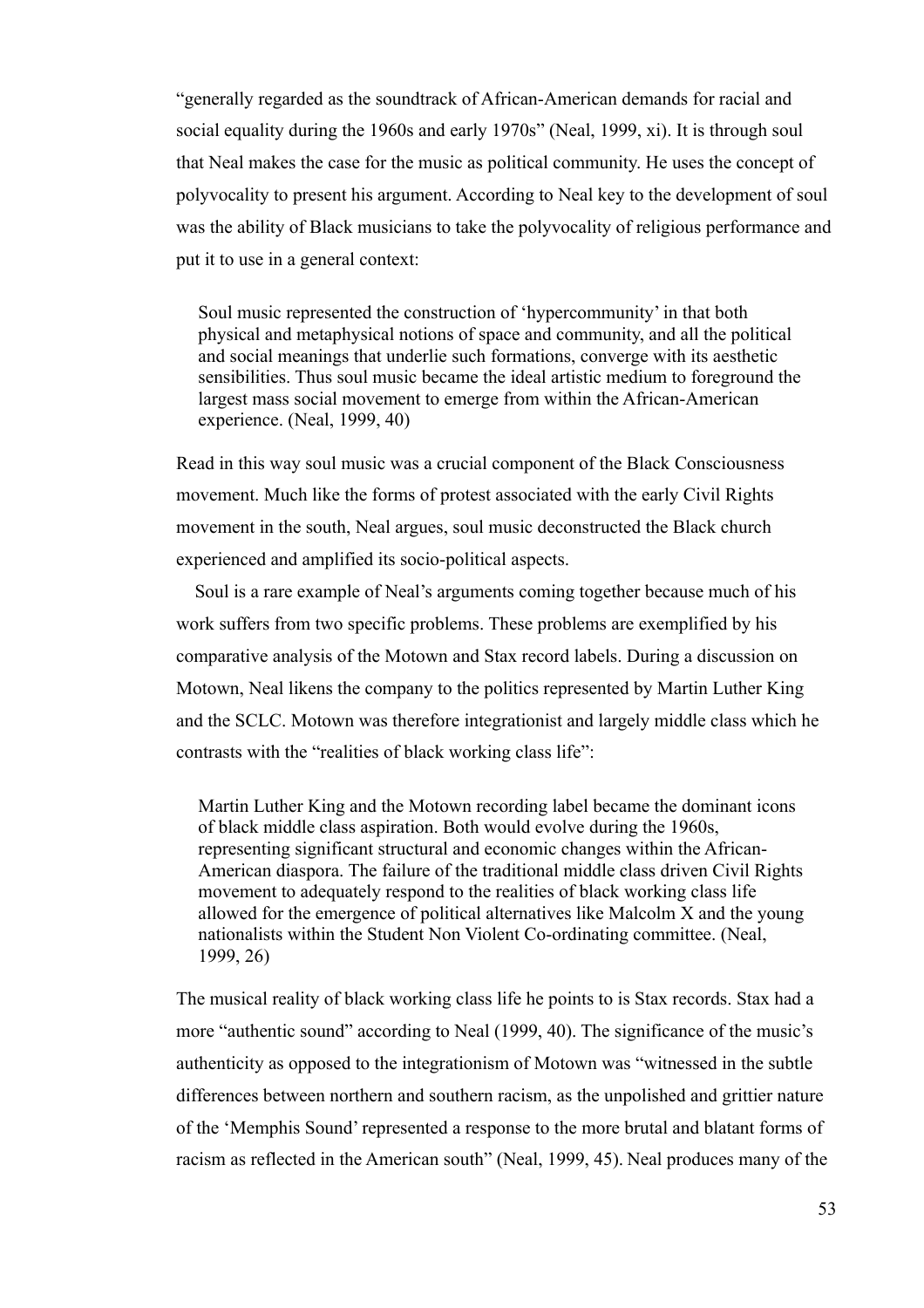historiographical faults discussed in the work of Singh, Joseph, Kelley and Reed. He falls into the two part narrative of the movement (South vs North; Civil Rights into Black Power). By way of Motown and Stax he adds to this a level of class analysis but Neal's is a confused reading of class. Stax is seen as working class because it is Southern and therefore more authentic. This authenticity is allied with the northern development of Black power and Malcolm X. In contrast, the Northern urban sound of Motown is seen as middle class and integrationist. In Neal's eyes, Motown is an extension of King's Southern middle class movement.

 As well as the disjointed reading of class, Neal also hears one aspect of the Black popular music (Stax) as a more authentic, class reflection of the movement than another (Motown). When making these claims he does not offer any basis for them other than the self-evident authenticity and integrationism communicated in the music. This points to Neal's poor theorisation of the relationship between the music and the black public sphere. He is never clear how the music went into the assembling the political community. Instead he relies on a folk knowledge to carry his argument and what this leads to is a series of provocative claims about the music and the movement from Neal which are never adequately followed through.

 Both Ward and Neal exemplify some of the limitations of social and cultural approaches to the Black Consciousness movement and Black popular music. They do so by not paying close attention to the aspect of the music Baraka prioritises, namely its phonic materiality. Whilst their respective approaches have many merits (such as historical evidence of Black popular music's mass appeal), they rarely focus on the sonic content of a specific record or performance.

### **Phonic materiality and the organisation of a research archive**

 The task of the framework chapter up to this point has been to conceptualise and historicise the question of the relationship between black music and black radicalism. Conceptually this has involved staging ongoing debates about blackness and its manifestation as phonic materially. Historically a link has been proposed between the Black Consciousness movement and Black popular music in the U.S. between 1955 and 1971. The work of this thesis is to bring the conceptual and historical aspects together. The relationship between Black Consciousness and Black popular music will be analysed in terms of the forms of phonic blackness that were produced as these fields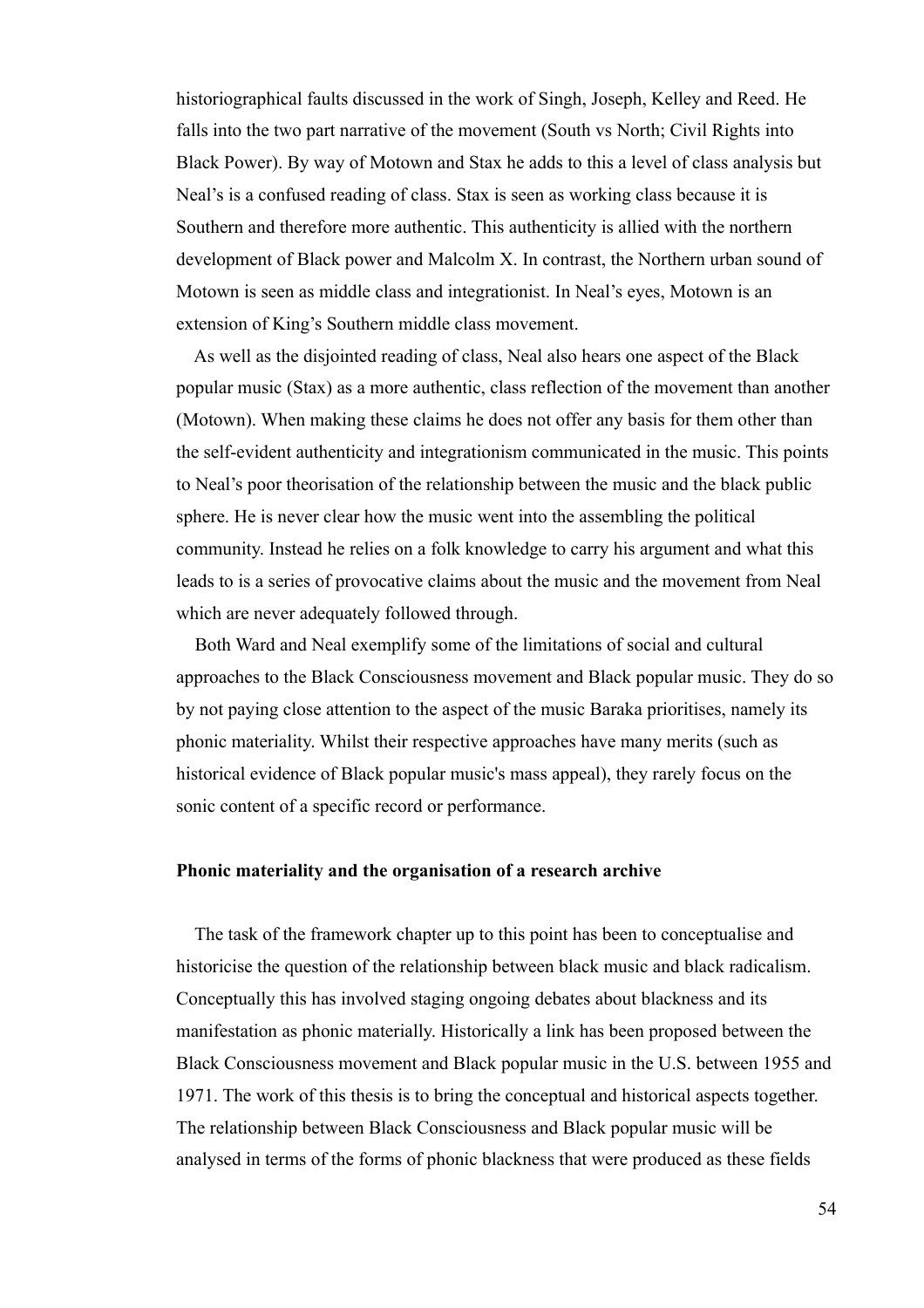developed over this period.

 Earlier in this chapter the discursive and intellectual aspects of studying phonic materiality were emphasised as key to the methodological concerns of this thesis. Yet there are some technical issues that need to be addressed in terms of phonic substance. These issues centre on the organisation of phonic materiality as an object of study. What constitutes a sonic object of study? What are the technical aspects of trying to assemble a research archive that is giving priority to the sonic? Although I will take some time now to work through the archival concerns, these technical questions are not distinct from the discursive issues discussed above. Thinking about the phonic materiality of the archive also always involves thinking about the paraontological relationship between black radicalism and black music.

 In the most basic sense the objects being studied in this thesis are made up of a range of materials, which include; pop music records, recordings of public speeches, recordings of poetry readings, archive film and television footage, political documentaries, autobiography, biography, archival interviews, cultural criticism and cultural history. Each case study is organised around a specific confluence between several recordings. With the James Brown and Amiri Baraka case study, the two recordings are Brown's 1971 track "Super Bad" released on the album of the same name and a recording of Baraka performing his poem, "Our Nation is Like Ourselves" in 1970 at the Buffalo State College. The second case study on spiritual experience and Civil Rights uses a recording of a speech-sermon King gave in 1966, known as "The Vision in the Kitchen", and the final speech he gave before his assassination in 1968, "I've been to the Mountaintop" . With regards to Sam Cooke there are two significant recordings. One is an account of how Cooke developed his unique vocal signature as a gospel performer from a member of his group the Soul Stirrers. The second is his iconic posthumously released track, "A Change is Gonna Come". In the Detroit case study the focus is on the activity of sounds in two pieces of documentary film footage. The first is a political film produced by the League in 1970 entitled "Finally Got the News". This is followed in the final chapter by a piece for television made by Motown in 1965. It shows the label's group, Martha and the Vandellas performing their hit "Nowhere to Run" on an operational Ford Mustang line.

 Setting out the materials to be studied only illuminates part of the process. The aim in this thesis is to theorise the blackness of black radicalism and black music through their production of phonic substance. The emphasis being placed on studying sound shapes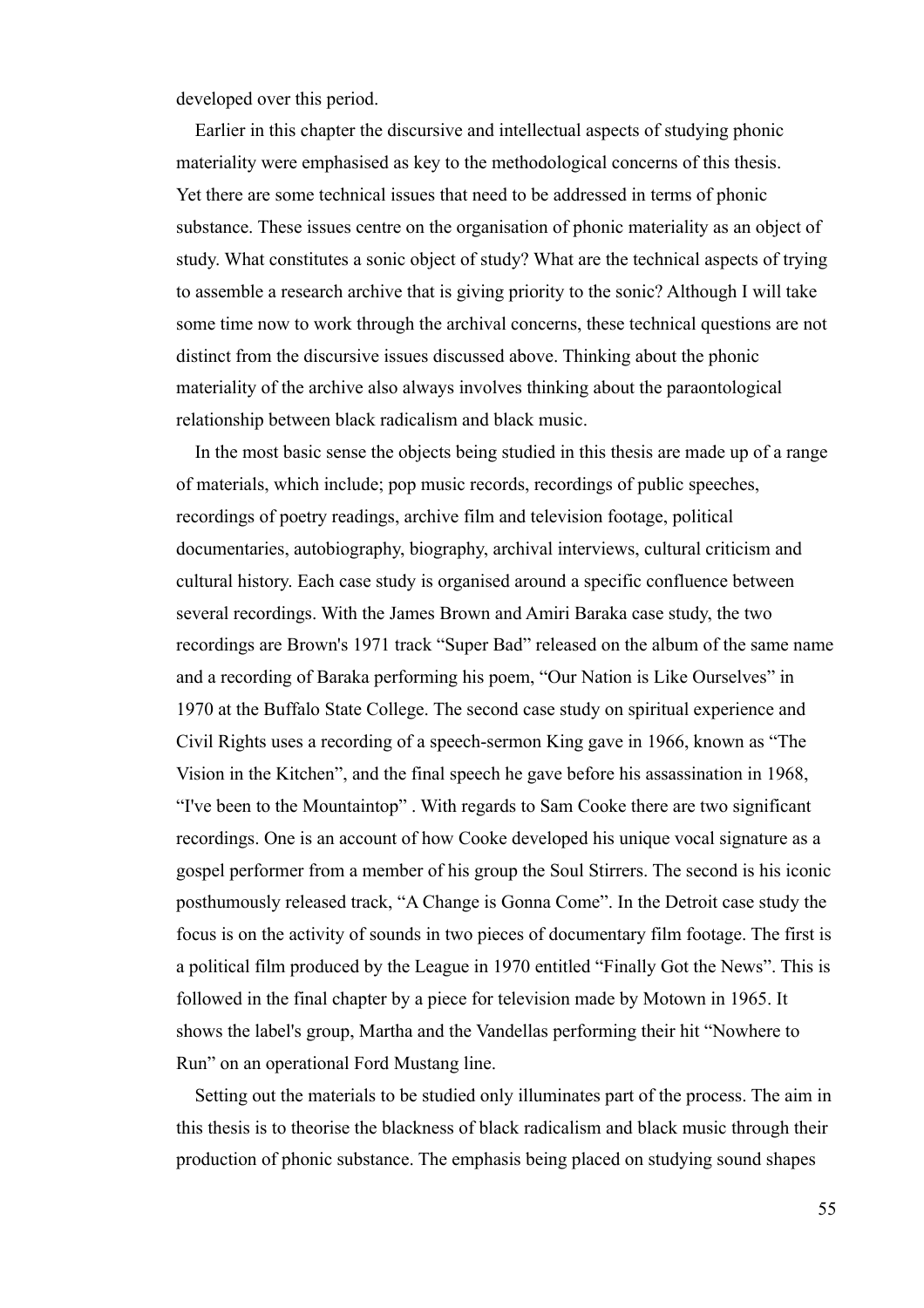the status of the archive. The analytical questions introduced by focussing on phonic materiality require a different approach to archival organisation in this thesis.

 Customarily the practice with an archive is to divide its materials intro primary and secondary types. Primary materials tend to be thought of as raw materials. As Richard Lane argues primary materials are formed by the fact they "are seen as being closer to the self-presence of the producing agent (subject or institution)" (2003, 18). Secondary materials are produced as a result of the primary material. They could not exist without it, but neither can they substitute for the primary material: "secondary publications are texts that only exist – at a remove – because of these primary texts" (Lane, 2003, 18). Charles Mereweather refers to the primary/secondary distinction as "the logic of archive" (2006, 17) and according to Antoinette Burton this logic allows the archive to function as a "site of knowledge production, an arbiter of truth, and a mechanism for shaping the narratives of history" (2005, 2). This system for organising research materials produces certain types of work. It leads to research which reproduces normative accounts of agency and presence without questioning the structures which have gone into organising the research.

 To organise the research archive along the lines of the primary/secondary distinction does not seem appropriate for this thesis. The emphasis being placed upon phonic materiality requires an alternate archival method. It is possible to speculate on this alternative mode of archival organisation by turning to current debates on within the broad field of sound studies. Debates on the uses of sound a basis for cultural and historical analysis have become increasingly prevalent of late (Kahn, 1999; Goodman, 2009; Toop, 2010).In 2010 *Social Text* published a special issue on the politics of recorded sound and in his editorial Gustavus Stadler set out the shifting terrain of this field. There is, he believes, a move away from "apolitical narratives of the 'evolution' of sound recording" (2010, 1). In its place is the idea that "recording takes place within, and is ineluctably shaped by, the social and formal properties of networks of power" (Stadler, 2010, 1). Stadler argues this approach to recorded sound retains the ability to question what a recording constitutes: "a 'record' is a flexible thing of far denser, potentially more ominous social and political meanings than we may generally assume it to be" (2010, 2). Addressing the social, cultural and historical status of recorded sound, he argues, still allows for questions "about what actually constitutes a recording and what relationship sound recording has (and has had) to other forms of data collection, information storage and music production" (Stadler, 2010, 2).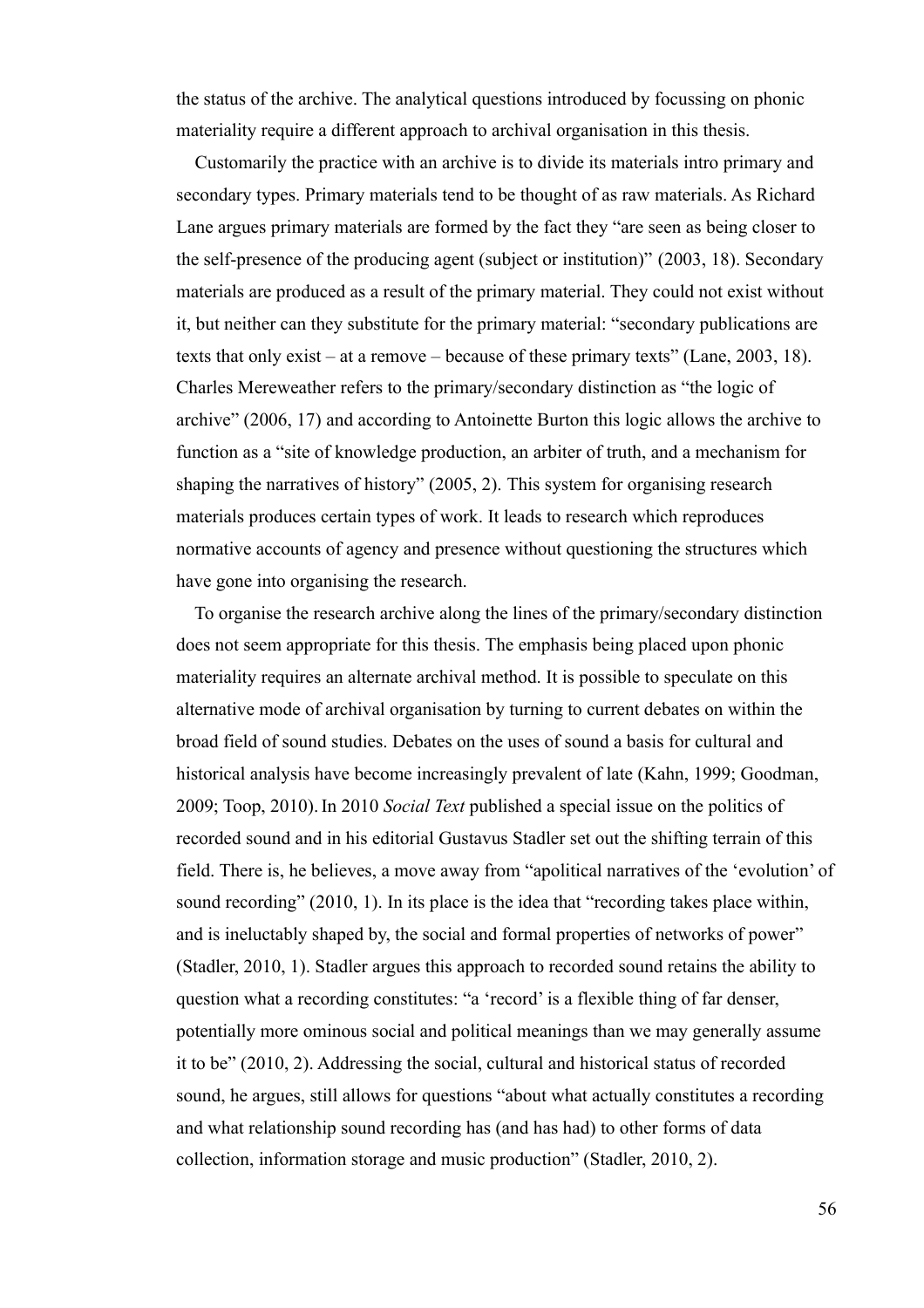For Stadler the history of recorded sound has been too readily dominated by histories of sonic development "isolated from any historical phenomena other than technological advances" (Stadler, 2010, 2). It is this "tendency to naturalise or essentialise media – in short to cede to them a history that is more powerfully theirs than ours" which renders much work on recorded sound ahistorical (Stadler, 2010, 3). Stadler looks to work against this "techno-driven account" (2010, 3). He wants to develop "deeply textured theoretical frameworks" which illustrate how sound "was itself shaped by a mass of social, cultural and historical forms" because the recording of sound needs to be thought of as a "system of living" (Stadler, 2010, 3, 6). Stadler is careful not to overpoliticise sound at the expense of affect. He wants to strike a balance between sonic content and it's historical, cultural and social specificity. This means not wiping "affect off the analytical map; to do so would be to affirm a retrograde, ahistorical, apolitical view of affect, as well as to reduce the meanings of affect in relation to the technology to the simplest and most mature forms of significance" (Stadler, 2010, 7). Stadler is making the case for studies of sound which more thoroughly contextualise technological developments within human history, whilst still paying attention to the phonic materiality of a recording.

 Jonathan Sterne takes a similar position to Stadler. In *The Audible Past: Cultural Origins of Sound Reproduction* (2003) he argues Cultural studies and Sociology have not adequately addressed sound:

While writers interested in visual media have for some time gestured toward a conceptualisation of *visual culture*, no such parallel construct – *sound culture* or simply *sound studies* – has broadly informed work on hearing or the other senses. While sound is considered a unified intellectual problem in some science and engineering fields, it is less developed as in integrated problem in the social and cultural disciplines. (Sterne, 2003, 3)

For Sterne the questions for Sociology and Cultural studies is how to deal with sound as an object of analysis. There is a tension shaping this question which lies between "the phenomena of sound and the history of sound" (Sterne, 2003, 10). Much like Stadler he believes sound has remained epistemologically ahistorical: "We treat sound as a natural phenomenon which is exterior to people, but its very definition is anthropocentric" (Sterne, 2003, 11). As a historical phenomenon Sterne argues sound should not be thought of as permanent and unchanging, rather it too has a history which is intrinsically linked to the history of the human. The notion of "transhistorical explanations of sound"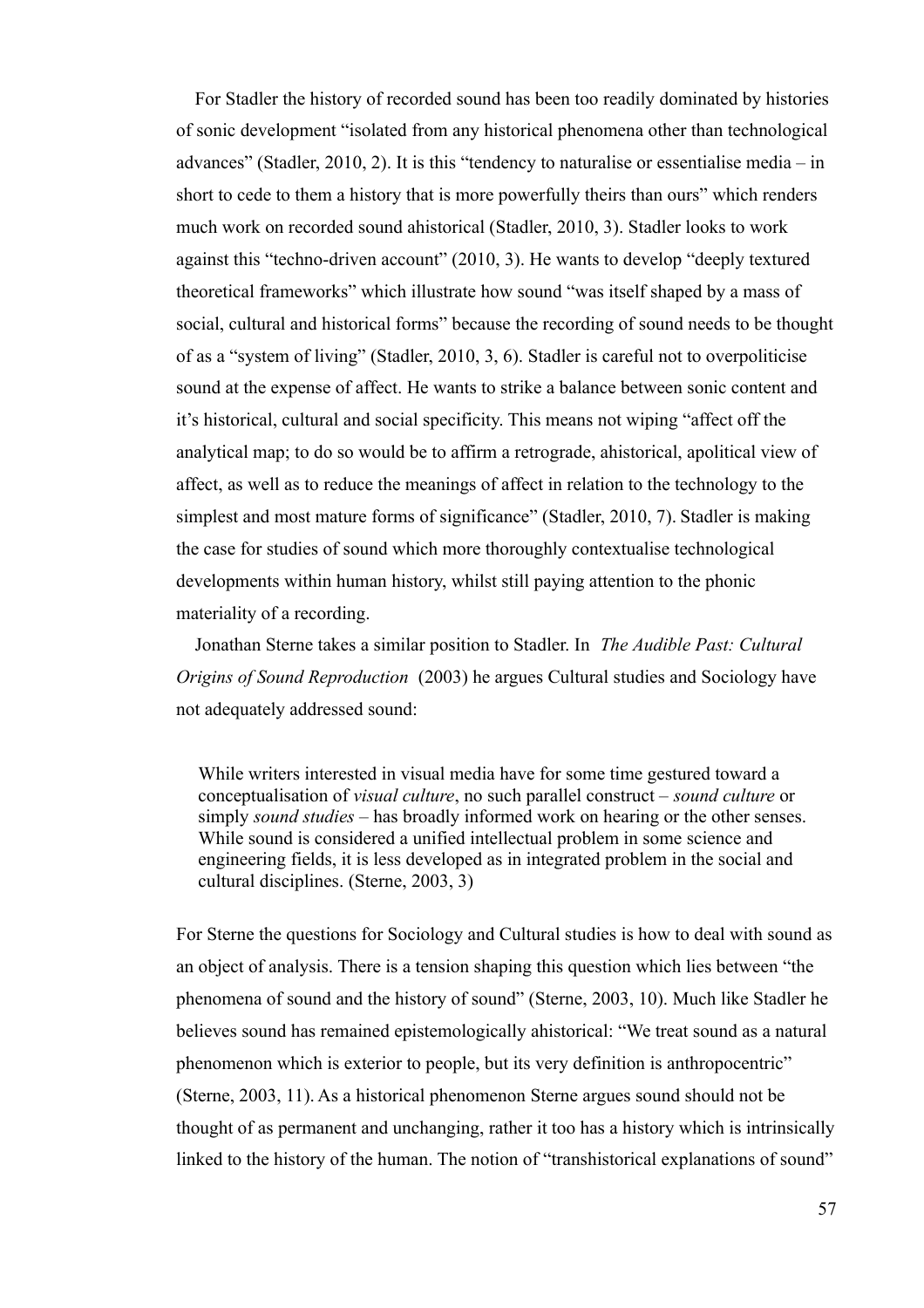can be compelling but Sterne insists it is critical to think the phenomenology of a sonic event through its historiography: "If sound in itself was a variable rather than a constant, then the history of sound is of necessity an externalist and contextualist endeavour. Sound is an artefact of the messy political and human sphere" (2003, 13). Sterne occupies the same ground as Stadler, in that he argues it is an error to dehistoricise the phonic substance of a recording, but neither should a sound event be understood only through cultural frameworks. There is space of negotiation between the materiality of sound and the context in which it was produced.

 The issue is, how is it possible to account for these factors when studying the phonic substance of a recording. It becomes a question of how to locate the sonic performance. Phillip Auslander has addressed this question in his manifesto on performance analysis and popular music. Auslander works from the basis that neither Performance studies, Musicology or Cultural studies have adequately dealt with the sonic content of popular music as performance. Musical performance has been neglected by Performance studies in general. This is an anomaly for Auslander, as music seems to be an appropriate medium for a self-acknowledged "open" field. The absence of any adequate analysis of music may have something to do with the genealogy of Performance studies: "The original paradigm for performance studies resulted from a synthesis of theatre studies with aspects of anthropology, sociology and oral interpretation" (Auslander, 2004, 1). The prevalence of theatre in Performance studies meant music was problematised because it was seen as non-mimetic, a "form whose representations do not refer directly back to the real world" (Auslander, 2004, 2). Auslander's criticism of Musicology is a commonly held one. Namely, musicologists focus on scores and notation as objects which can be translated to a listener but the performative aspects of music remain unaccounted for. The criticisms he has of Cultural studies are more complex. The Cultural studies approach to music tends to privilege records ahead of performance. He argues there is nothing inherently wrong with this practice, but what it has led to in Cultural studies is a focus on musical reception rather than performance. The Cultural studies approach emphasises certain aspects of production, which "examines the sociological, institutional and policy contexts in which popular music is made, not the immediate context of the work and the artists who make it" (Auslander, 2004, 2).

 Auslander is looking to strike a balance between Performance studies and Cultural studies. When it comes to the sonic content of popular music he is "interested primarily in finding ways of discussing what popular musicians do *as performers* – the meanings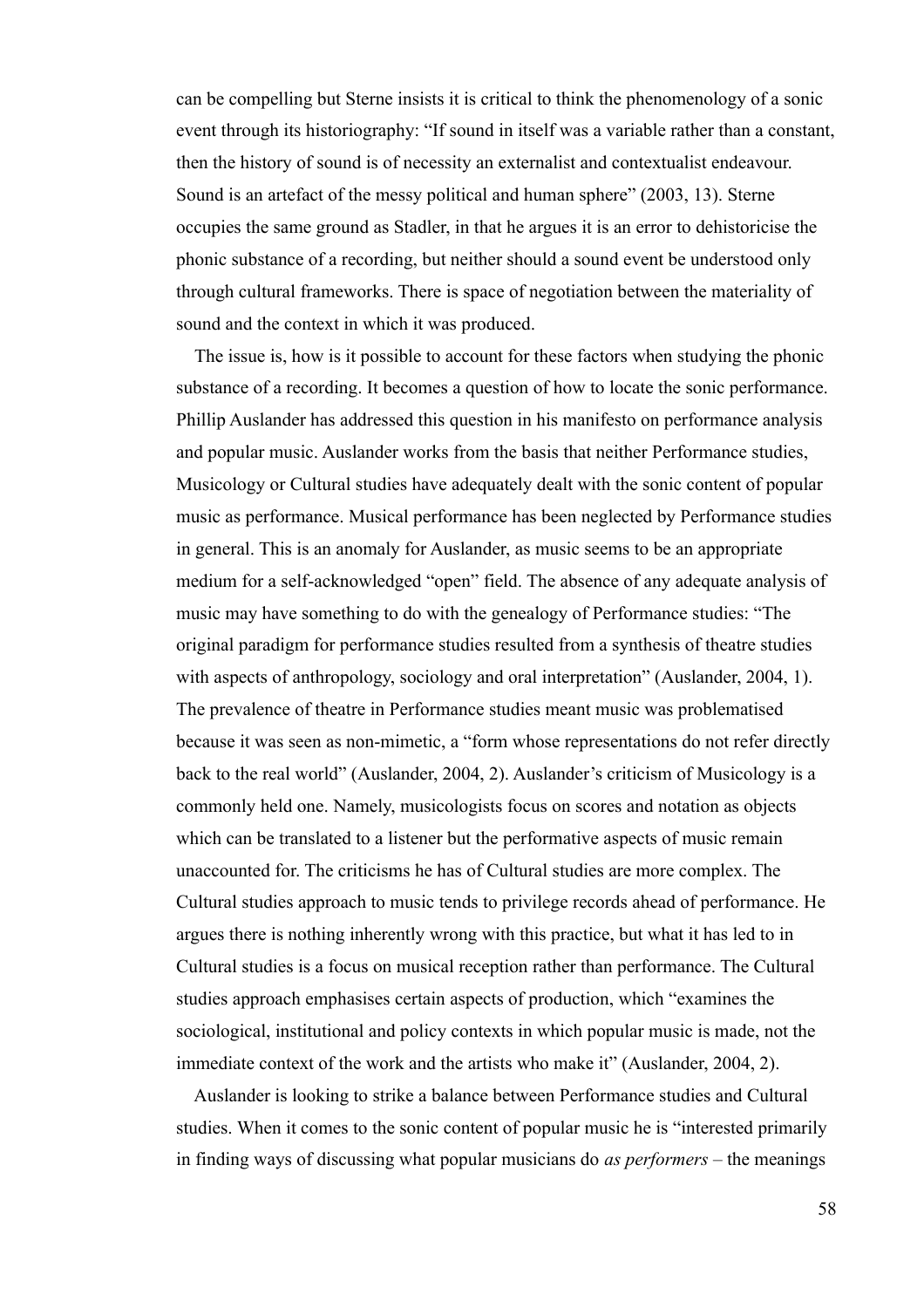they create through their performances and the means they use to create them" (Auslander, 2004, 2-3). This would involve conceiving of a Performance studies approach to a recording, even though, as he argues, Performance studies is only capable of addressing the mimetic aspects of live performance. As Auslander points out though: "The media economy of popular music thus dictates that sound recordings be considered performances, which is how listeners experience them" (Auslander, 2004, 2- 3). For a listener the phenomenological status of recorded music "is that of a performance unfolding at the time and in the place of listening" (Auslander, 2004, 5). It is on this basis that sound recordings and music can be considered "legitimate objects for performance analysis" (Auslander, 2004, 5).

 Studying phonic materiality in ways which account for the issues Stadler, Sterne and Auslander raise, requires a more nuanced organisation of the archive. It involves recognising the archive is not hierarchically fixed. At the same time it is not expedient to think that the activity of sounds are entirely autonomous. Such concerns manifest themselves in this thesis through the dissolution of the primary and secondary distinctions in the archive. The reasons for dissolving this distinction are inseparable from the study of the blackness of black radicalism as phonic materiality. If it were necessary to name the *thing* which is being studied here, it is the materiality of sound, and it is being studied as the performative basis of black radicalism. The archive in this thesis is made up of the activity of sounds, music, speech, slurs, noise, interference, distortion, and much more. In this respect it is possible to begin with the notion that a sound may be emerging from an object within the archive (say a record or video), the sound is though not limited to that object and it does not make that object primary. The argument I am making is that the record does not possess the sound it produces, the sonic materiality of a black performance also lies in the artists accounts of how it was made. It lies in a writers or listeners account of how the record or performance came across. The sonic materiality also informs how a record or performance has been historicised. What is being studied in this thesis is the way sonic materiality operates across all these materials and more. The phonic substance is produced by all the materials which constitute the archive in this project. The objects being studied are not reducible to objects. There is a resistance to the notion of having stable research objects from which it is possible to extract knowledge. As Ilya Kabakov argues, the desire to organise materials along the lines of primary/secondary only serves to expose "the archive's precarious position between order and chaos, between organization and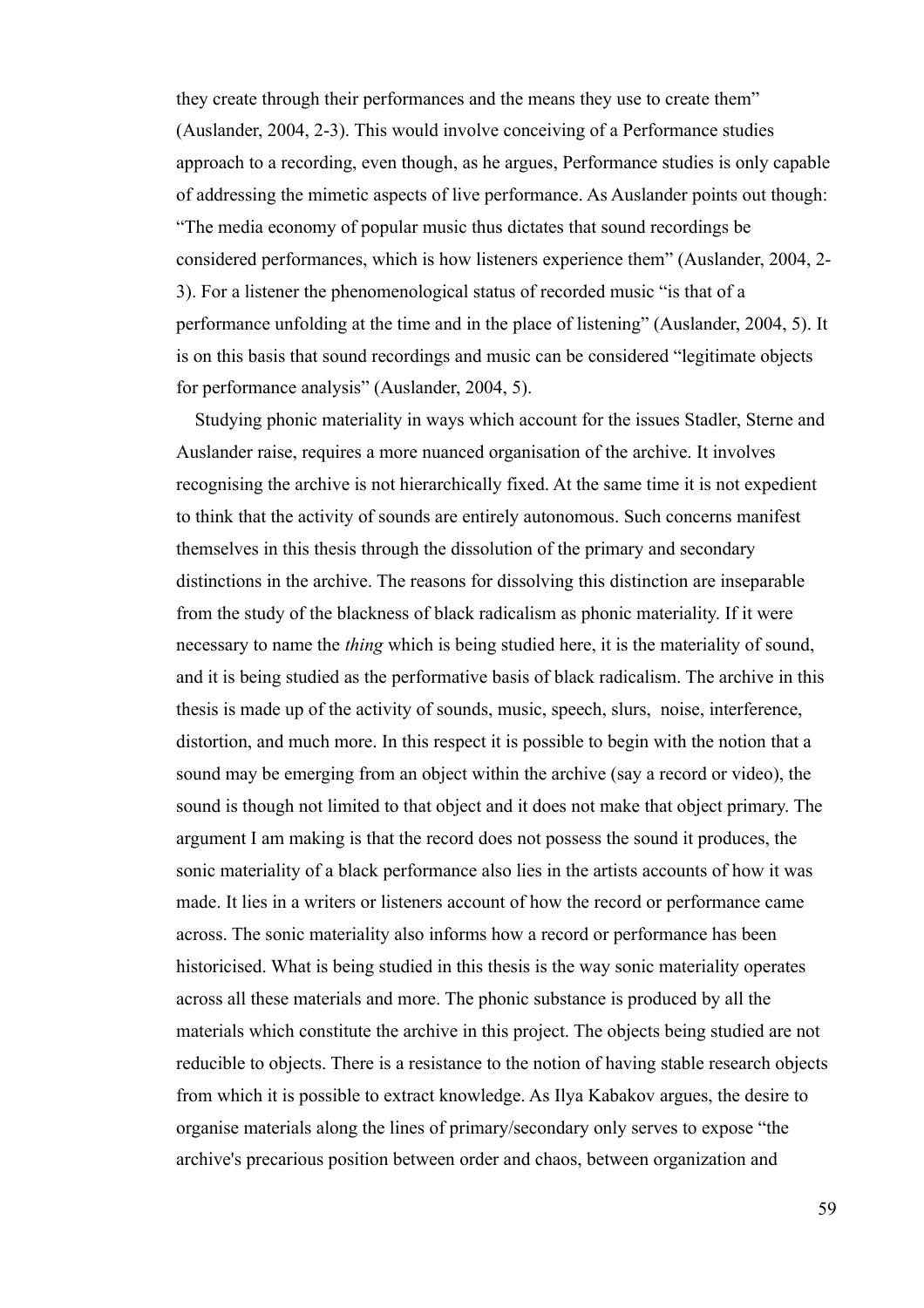disorder, between the presence of the voice and the muteness of objects" (2008, xiii). Rendering objects mute goes against the commitment in this thesis to pay attention to the activity of sounds. Part of this process involves not privileging any specific object as the primary reproduction of a sound event, and therefore closer to its apparent source.

 The technical concerns with the phonic materiality of the archive though are inseparable from its political status during the moment of its production. One of the underlying hypotheses about the relationship between Black Consciousness and Black popular music is that all of the sounds produced across all of the materials were, within that historical juncture, a realisation of black radicalism. The phonic substance that was emanating from within, and between, the music and the radicalism was a manifestation of black resistance, not its metaphorical representation. Emphasised in this way, the phonic materiality of black resistance becomes not only a measure directed at external forms of oppression, but it is also always blackness as internalised resistance, the production and breakdown of all the ways blackness can be. This is what is meant by the paraontology of blackness and its relationship to black music and black radicalism. The contention is this thesis is that the archive, due to its phonic materiality, is indicative of this paraontology.

 The question is how is it possible to listen to that phonic substance as the substantiation of blackness and radicalism during the mid Twentieth century from our present vantage point in the Twenty First century? How is it possible to develop sensibilities for listening to the sound of Black Consciousness and Black popular music now, a moment where such actualisations seem irrevocably distant, not only temporally but also as genuine political possibilities? Similar questions have been addressed recently by Kodwo Eshun and Ros Gray in *Third Text*. In their editorial accompanying a special issue on "the cine-geography of the militant image" (2011, 1) as it informed African, Asian and Latin-American revolutionary movements of the mid-to-late Twentieth century, they point to the difference between "newness" and "contemporaniety" (2011, 3). Eshun and Gray write about the difficulties of reencountering militant images because the revolutionary projects which they were a part of have been heavily discredited within our current neoliberal moment. What is illuminated by the re-encounter with militant images is their "newness that is distinct from that of contemporaniety" (2011 3). Militant images face us with a newness because of the distance between our contemporary moment and the totality of the insurgent potentials they once held in the world. The act of re-encountering the militant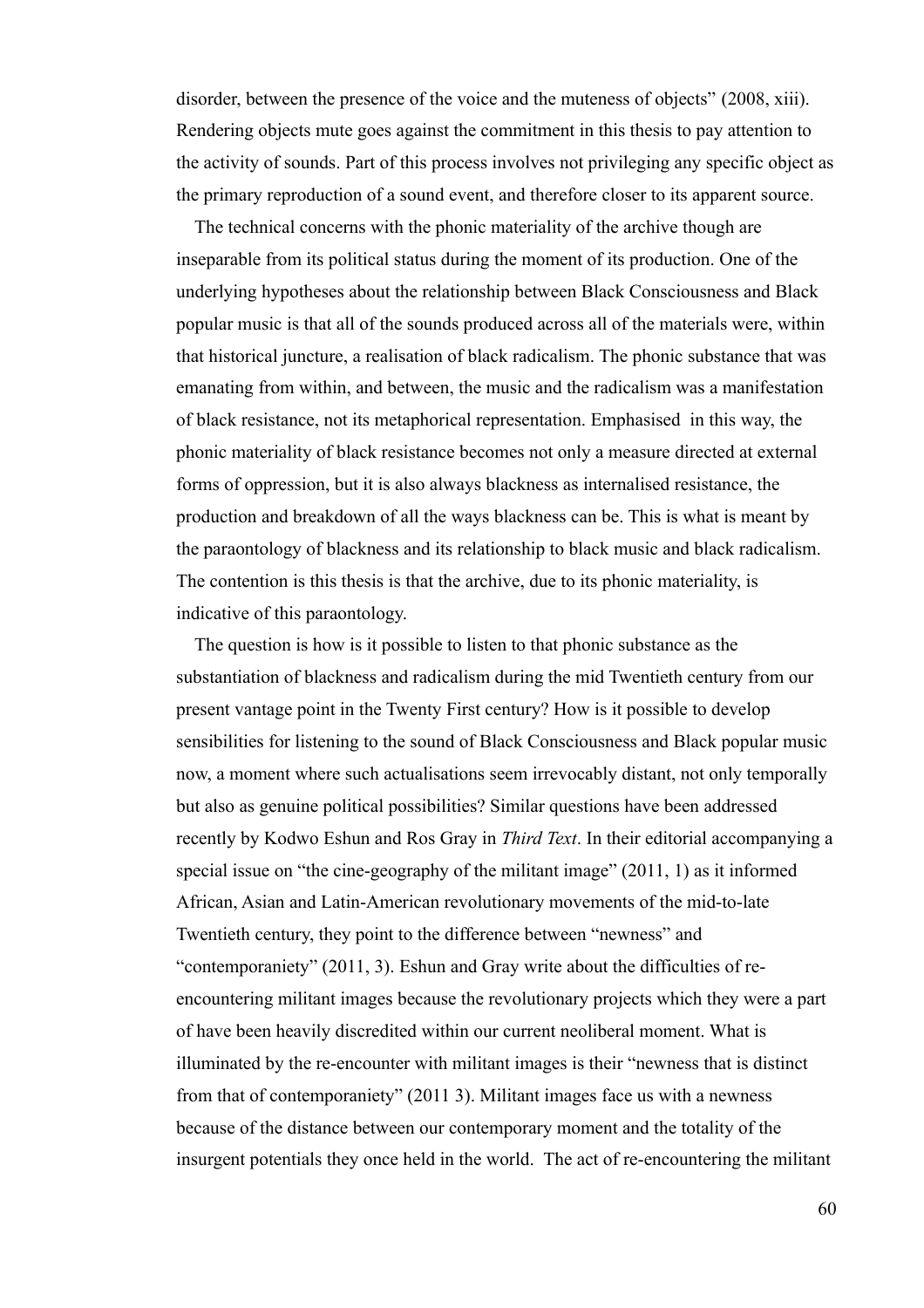image now becomes aspirational, one that invokes "a revision of the historiography of the present" (2011, 3).

 The distance between newness and contemporaniety that Eshun and Gray point to is one that I want to use in the re-encounter with the phonic materiality of Black Consciousness and Black popular music in mid Twentieth century America. I want to use their formulation of newness to think through the sonic content of the movement and the music as the materialisation of blackness which also always submitted to its own escape. Tuning into the blackness of this phonic substance as *new* in our present involves accepting it is distant. This distance renders the phonic substance difficult to listen to but there are also possibilities contained within that distance. The newness of the possibility that black music might have been black radicalism and black radicalism might have been black music creates the room for a revision of the current modalities of radicalism and militant aesthetics. Attending to the newness of the phonic materiality in this thesis might even lead to a revision of blackness as a genuine, rather than a degraded, political and intellectual horizon in our present.

 It is this attendance to the phonic materiality of blackness and radicalism as new (rather than contemporary) which informs the choice of the case study model. The research has been organised into three parts (James Brown and Amiri Baraka; Martin Luther King and Sam Cooke; The League and Motown) because this best accentuates the methodological and intellectual concerns of this thesis. The case study format is a specific model used for conducting and organising research. In 2007 Lauren Berlant addressed the specificities of the case study format in two issues of *Critical Inquiry*. Growing out of psychoanalysis, she states that the case study has been used to organise the relationship between the singular and the general through the logic of exemplarity. As soon as a decision is taken to make a case, the event, subject or object chosen is marked out as worthy of attention. This marking out of a case, according to Berlant, "represents a situation in which people are compelled to take its history, seek out precedents, write its narratives, adjudicate claims about it, make a judgement and file it somewhere" (2007, 33). She describes this as a normalising move because the event, subject or object can serve as an exemplary case which generates "knowledge *in the absence of a theory*" (Berlant, 2007, 666). But by equal measure, the making of a case can also disturb the normative model of historicising due to the fact that the exemplary case also always "creates a louder noise that opens up the field of debate about expertise, modes of description, narration, evaluation, argument and judgement"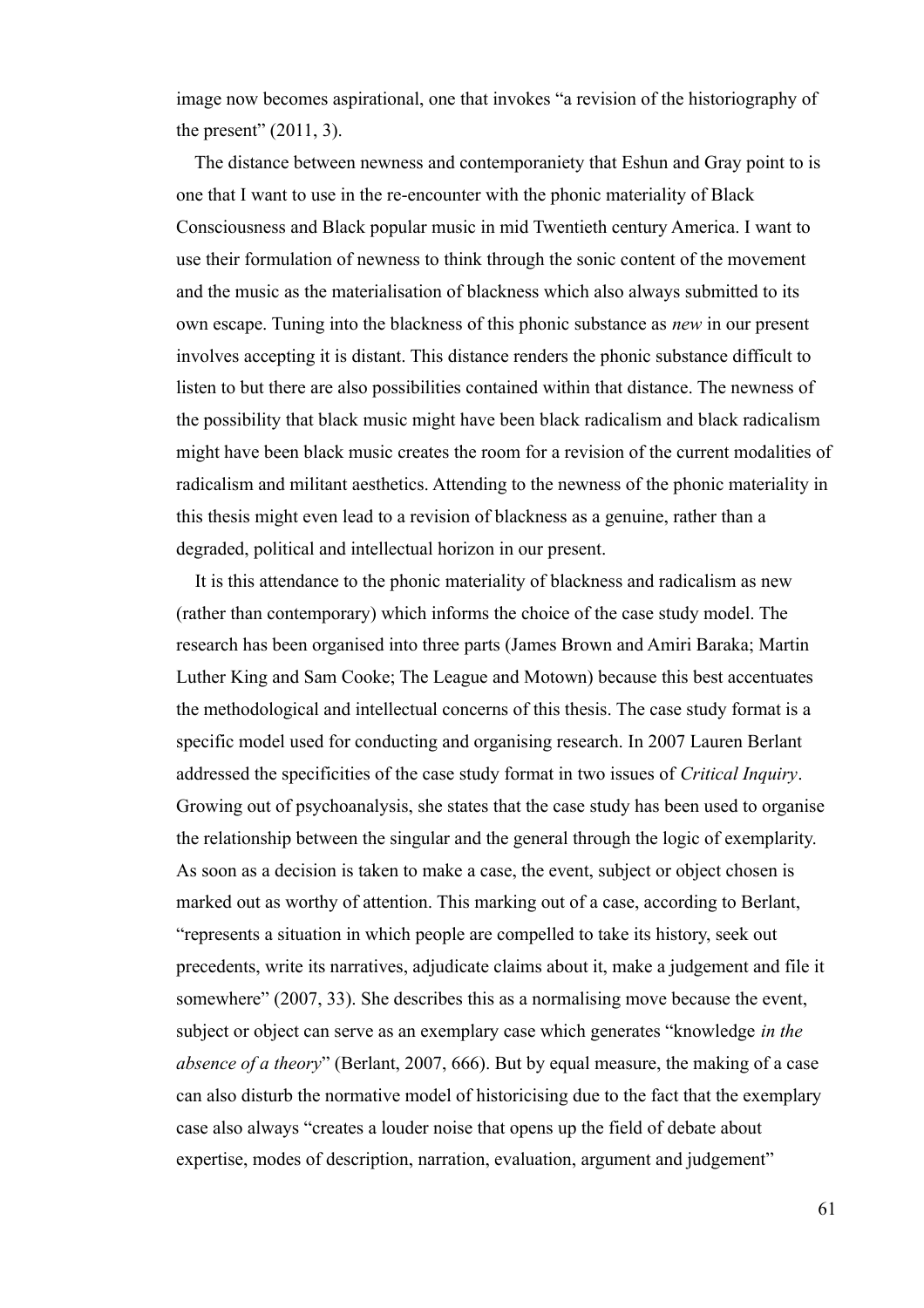(Berlant, 2007, 670). Each of the case studies in this thesis operate on that basis. On one level they represent a historicisation, even a narrativisation, of the conditions which produced the phonic substance which is the focus of each case study. At the same time there is an attempt to trouble historicism by amplifying how that same phonic substance produces questions about what it was that made the music or the movement sound black and radical.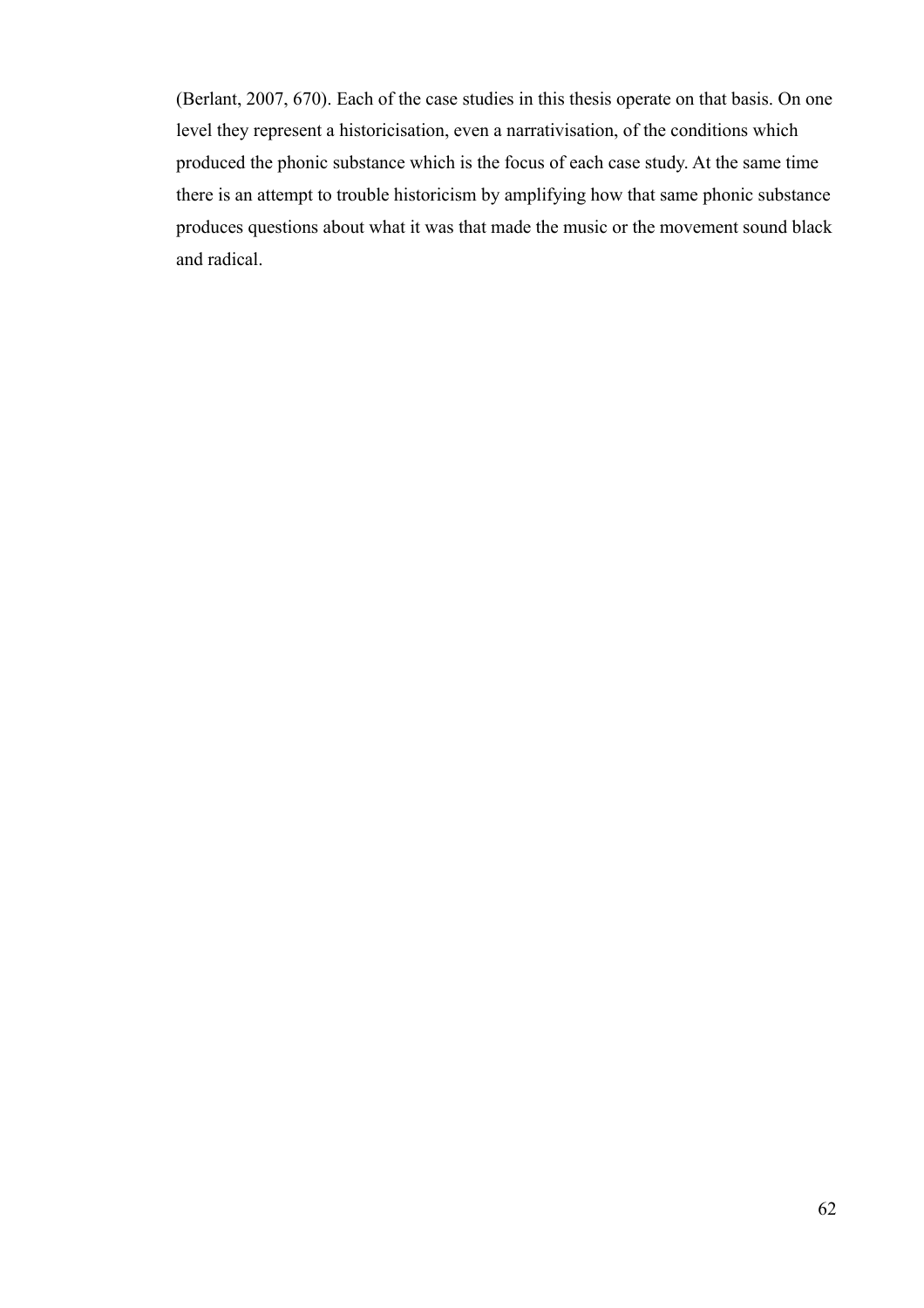# **Part 1 – Black Cultural Nationalism, resistance and rhythmic unity**

## **Chapter 1 – James Brown**

 James Brown is black music; black music is James Brown. For the latter half of the Twentieth century statements of this type became a truism in the United States of America. Over this period James Brown was at the forefront of Black popular music in the country. Early in his career he developed a live act which made him a leading exponent of r'n'b, and later Brown experimented with and developed new forms of Black music. These experiments created a "new breed thing" which was later popularised as funk. During this period of musical innovation James Brown also became synonymous with the political in Black popular music. His 1968 release "Say It Loud (I'm Black and I'm Proud)" was interpreted as an anthem for the Black Consciousness movement. The lyric "we'd rather die on our feet, than live on our knees" linked Brown's music to the emerging discourses of black militancy.

 The aim in this chapter is to both complement and complicate the narrative commonly associated with James Brown. This narrative can be complicated by unsettling the very idea of James Brown. In the first chapter of this case study I will work on the basis that there was never a singular James Brown, but instead many James Browns. Each James Brown was indicative of a resistance at work in his performance because Brown's music was centred on rupture. Between 1964 and 1971 he was able to create a new sound in Black popular music by using rhythmic textures to activate those ruptures. The new rhythmic textures he introduced were deemed to be radical because it was felt that the new sound manifested resistance. The new sound was radical and resistant because of its apparent blackness. Brown's "new breed thing" was thought of as a translation of the black militancy of the period into sound.

 Brown's relationship with rupture, resistance and blackness is the subject of this chapter. Using a combination of his autobiography, the stage performance he developed during the early peak of his career, and the shift in sonic organisation instituted in 1964, in this chapter I will map out how James Brown used rupture to refuse to allow his performances to settle. Brown was often resistant to the idea of James Brown, yet the name "James Brown" became a counter-signature for a music deemed to be black and which contained a politics which was also black. Addressing the question of how Brown performed rupture but produced a militant black aesthetic will require two things.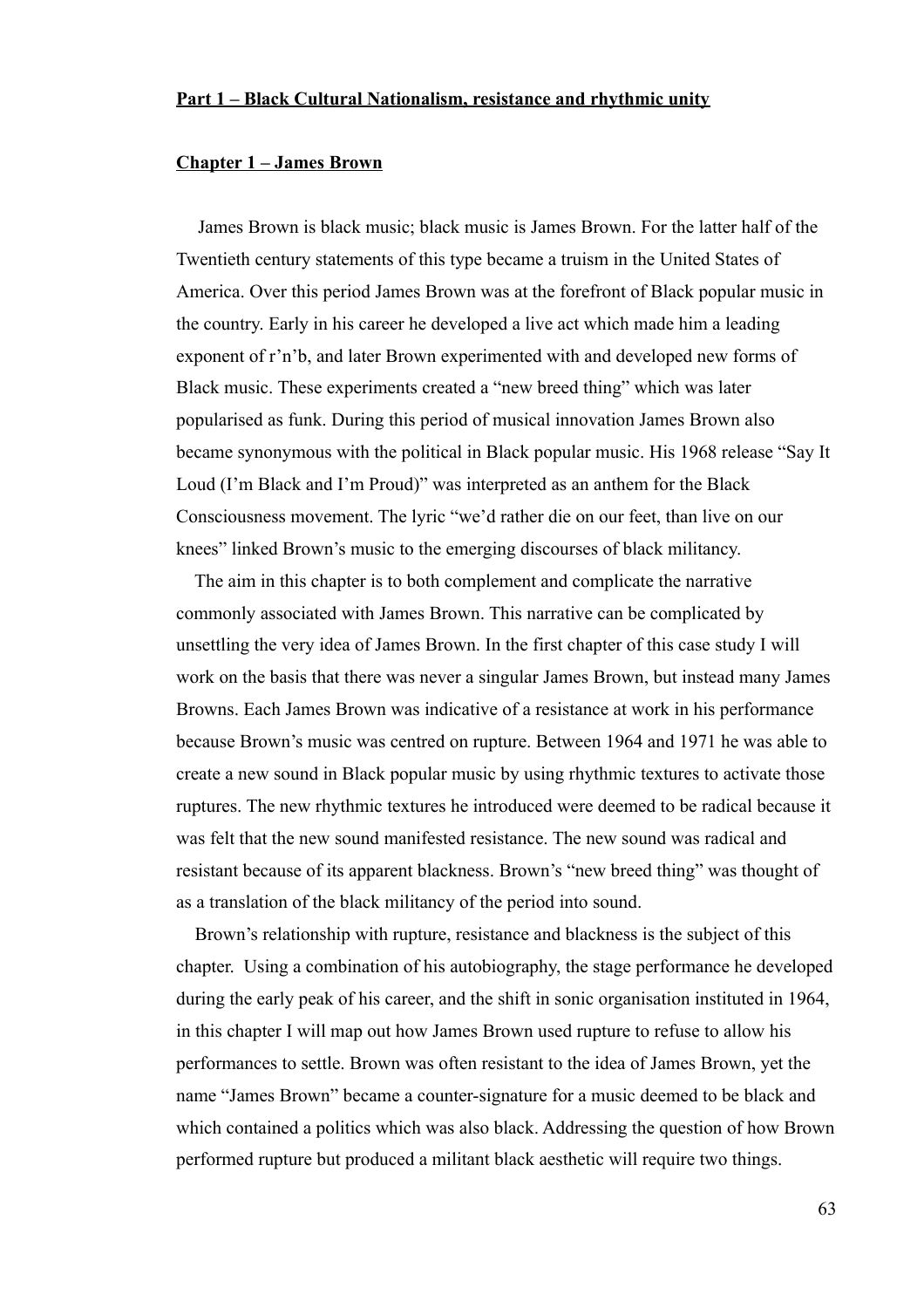Firstly it will necessitate a theorisation of rhythm. Turning to the work of John Mowitt, I will conceptualise the aesthetic and political importance of rhythm for Brown. He used it as an organising principle, and it allowed his band to transmit new sonic experiences which were deemed to be radical. This theorisation of rhythm will be combined with a historicisation and conceptualisation of the captive black body as a site of beating. Hortense Spillers offers a thorough account of how of the black body was beaten into object status, and how the marks of that beating were reproduced as the condition of blackness. Spillers not only speaks to something at work in James Brown's perfomativity, but she also synchronises with Mowitt's theorisation of rhythm as a violent troubling of the difference between subject and object.

 What will be developed in this chapter are a set of procedures for listening to the exchange between rupture, beat(ing), unity and militancy which seemed to preoccupy Brown's music. The phonic materiality of this exchange was fundamental to the blackness Brown was producing. Brown's blackness was deemed to be radical in the sense that it constituted a new set of musical parameters, and in creating those new parameters his music was thought to sonically materialise an insurgent form of blackness. As will become evident in this case study's second chapter, Black Cultural Nationalists such as Amiri Baraka were tuning into the phonic substance Brown was producing and using it as the driving force of their radical program.

# **Marked from the getup**

Questions of unity, rupture and beat(ing) appear immediately in Brown's autobiography *The Godfather of Soul* (1987). His resistance to the idea of "James Brown" can be found in the autobiography's preface. It is an example of how Brown was able to unsettle his own authority. At the same time the preface also marks out the way in which Brown's performance was always recognisably his. Conventionally the autobiography is understood as an act of self-narrativisation involving a form of analysis designed to develop a teleological coherency around the subject writing. For Leigh Gilmore autobiography functions as a "Western mode of self-production, a discourse that is both corollary to the Enlightenment and its legacy, and which features a rational and representative "I" at its centre" (Gilmore, 2001, 2). But she and others using the practices of deconstruction and literary theory have sought to examine ways in which normative autobiographical methods have come under pressure (Gilmore, 1994;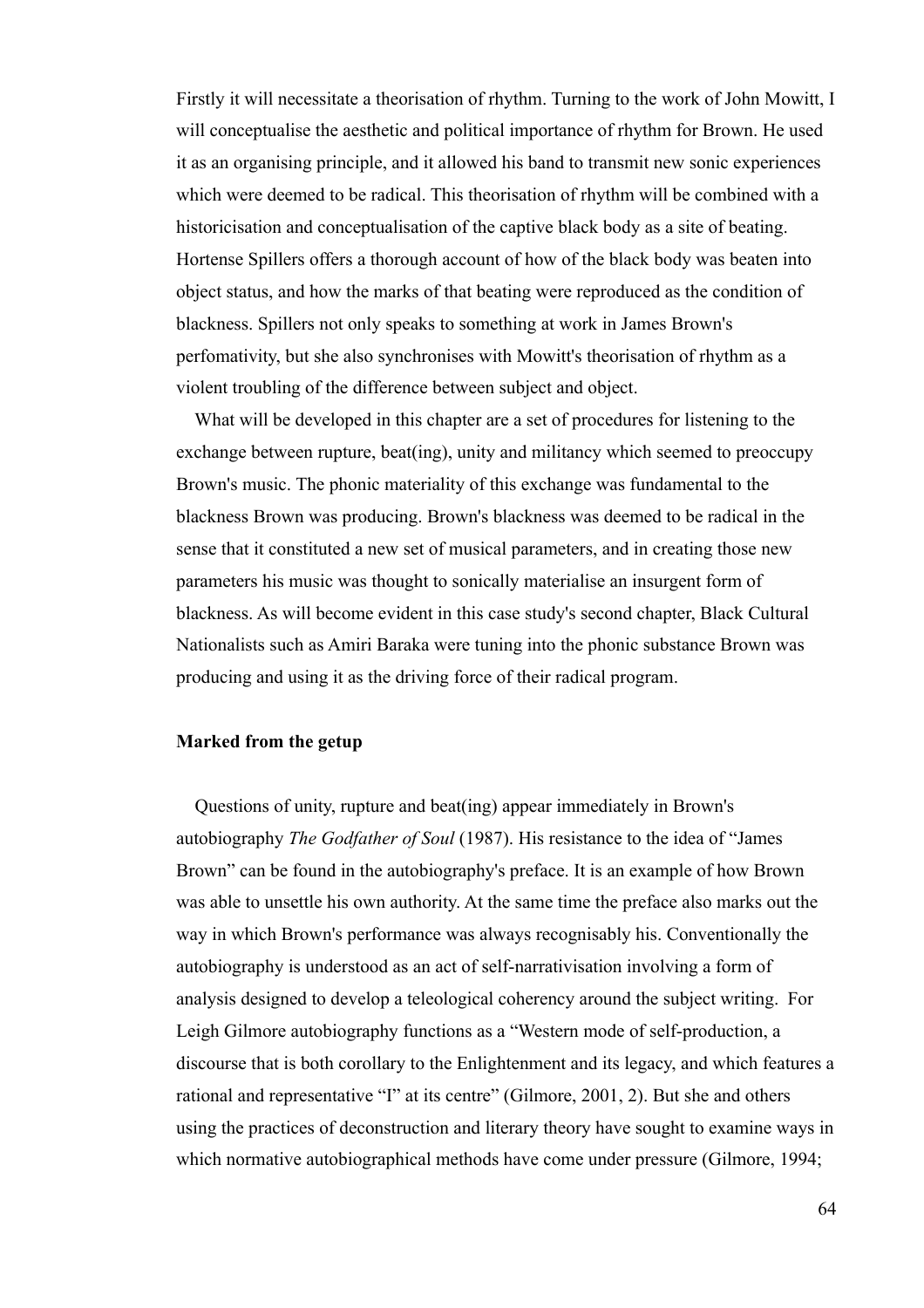Ashley and Gilmore, 1994; Smith, 1995). Using the trope of trauma, Gilmore argues the model of self-representation and truth telling associated with autobiography can be severely tested (Gilmore, 2001, 2). *Godfather* fulfils the normative conventions of autobiographical writing but something far more noteworthy is at work in the book's preface. The preface has textual significance (in terms of what Brown says) and structural significance (in that Brown chooses to say what he says in the preface). What Brown records textually *and* structurally in the preface are the tensions around the question of form that shaped his career:

 I was marked from the getup. You might say that I've got a mark on my back that I never knew was there. That's because they fixed it where I couldn't see it myself. But now that I can look back on my life, I realize that what I've done was no accident.

 I was marked a lot of different ways. With names, for example. I was marked with a lot of different names. And each one has a story behind it.

 As a kid growing up in a whorehouse, I was known as Little Junior. After I broke my leg a couple of times playing football, I was nicknamed Crip. In prison I was called Music Box.

 The name of my first group, the Famous Flames, caused Little Richard to say, 'Y'all are the onliest people who ever made yourselves famous before you *were* famous.'

 As a performer, I've had names like Mr Dynamite, The 'Please Please Please' Man, The Hardest Working Man in Show Business, Soul Brother Number One, The Sex Machine, His Bad Self, The Godfather of Soul, and The Minister of the New New Super Heavy Funk.

 My full legal name is James Joe Brown Jr. Ben Bart, my manager for many years and a man who was like a father to me, always called me Jimmy. Today, I prefer to be called *Mr.* Brown.

 But of all the names I've been marked with, James Brown is probably the most mysterious. In school the kids and the teachers always called me by it like it was one word: Jamesbrown. Just like that. But originally my name wasn't supposed to be James Brown at all. It should have been something else. (Brown, 1987, preface)

The "mark" Brown carried from the "getup" undertakes a great deal of work in the preface. Brown immediately identifies it as a physical phenomenon, it is a marking of his back, a kind of wound. On reflection he realises the mark had always been in place ("from the getup"). The physicality of the mark raises questions about the form of James Brown. There is an indication that Brown was not entirely whole, the mark implies physical rupture. The rupture did not occur once Brown was fully formed. The notion of being "marked from the getup" points to the role rupture played in Brown's moment of constitution. He was always *marked* as James Brown.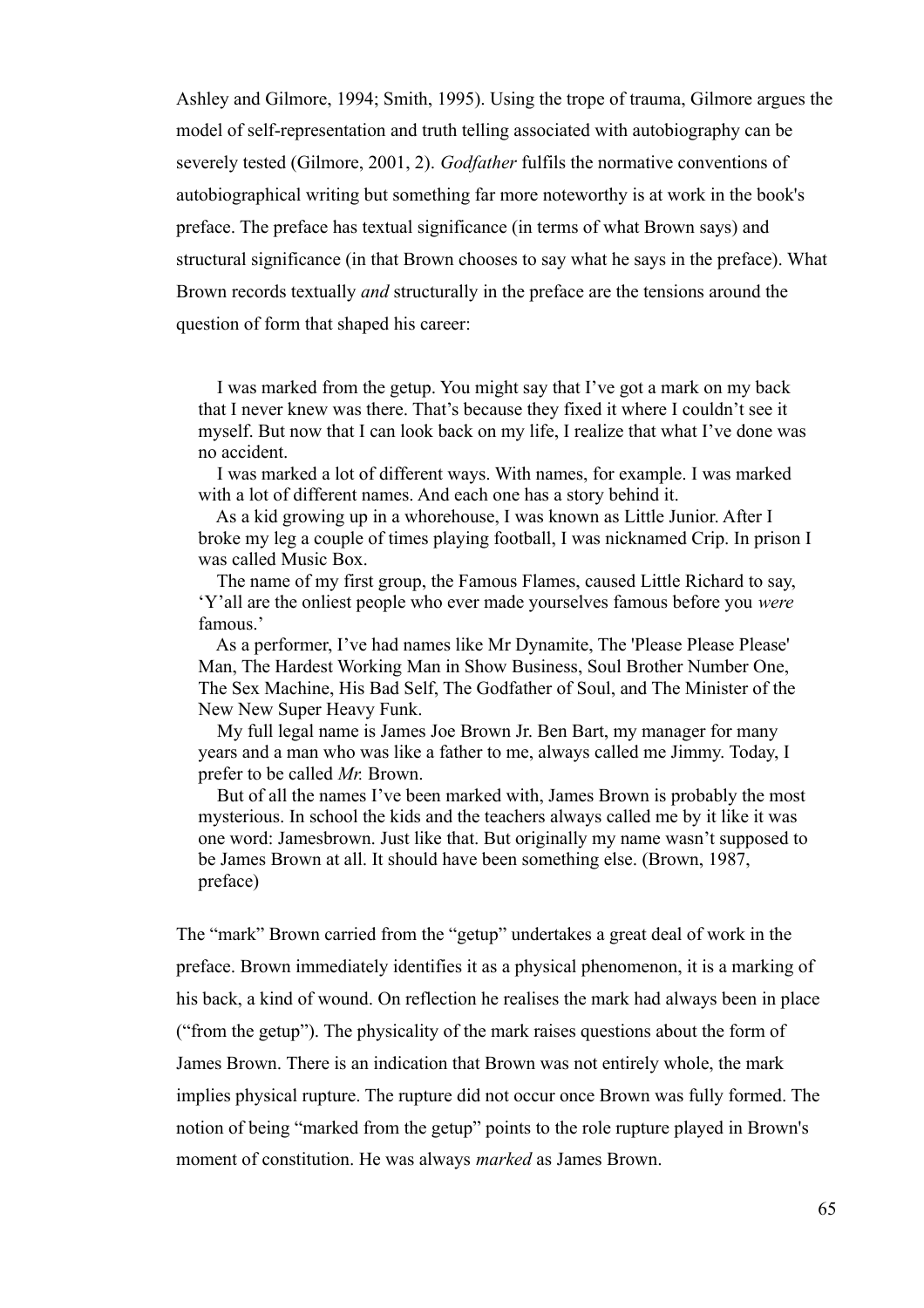Brown spends the preface translating the physicality of the mark into the acquisition of names. The relationship between the mark and the name "James Brown" is two-fold. Firstly it appears Brown had multiple names. The names that are of particular concern are those he used "as a performer". Within this run of names Brown produces a deferral. Although each title (whether it be "The 'Please Please Please' Man", "Soul Brother Number One" or "The Sex Machine") is recognisable as belonging to him, the name "James Brown" is never fully revealed. This does not mean the name "James Brown" is absent, rather it is marked within each title. Each of the names he took "as a performer" denote different versions of James Brown. The second aspect of marking and naming refers to the proper name "James Brown". This is the one which the reader waits for throughout the preface. Brown designates it the "most mysterious" name because it is marked by the possibility of its own collapse. The name threatens to fall in upon itself. For him "James Brown" has been irrecoverably cut to sound like "it was one word: Jamesbrown. Just like that". As well as being both marked and cut, the name "James Brown" is rejected by Brown. This proper name is one the reader has been waiting for in the preface, yet he refuses it. Brown claims his name "should have been something else".

 Textually, Brown's preface to his autobiography raises several issues. At its centre is a self-identified "mark". This mark puts into question the unity of Brown's body. It meant Brown was ruptured and corporeally insecure. The mark also introduces a vexation over the name. The name "James Brown" was never secure. It was dispersed into several names which pointed to the name "James Brown", yet that name was never fully announced within them. When using the proper name "James Brown" he felt it was on the verge of collapse. The name had been cut to sound like it was one word: Jamesbrown. The mark Brown identifies in the preface also has a temporal dimension. It has always been there from the "getup". This implies the mark was not something which happened to James Brown after he was formed and named. Instead it may have been constitutive of him. The mark may have been that which made James Brown. Rupture, he seems to be saying, is his means of emergence. In this respect I believe the preface lays out ways of listening to James Brown. Within the preface lies a combination of the unity of resistance and a resistance to unity which Brown spent his career producing.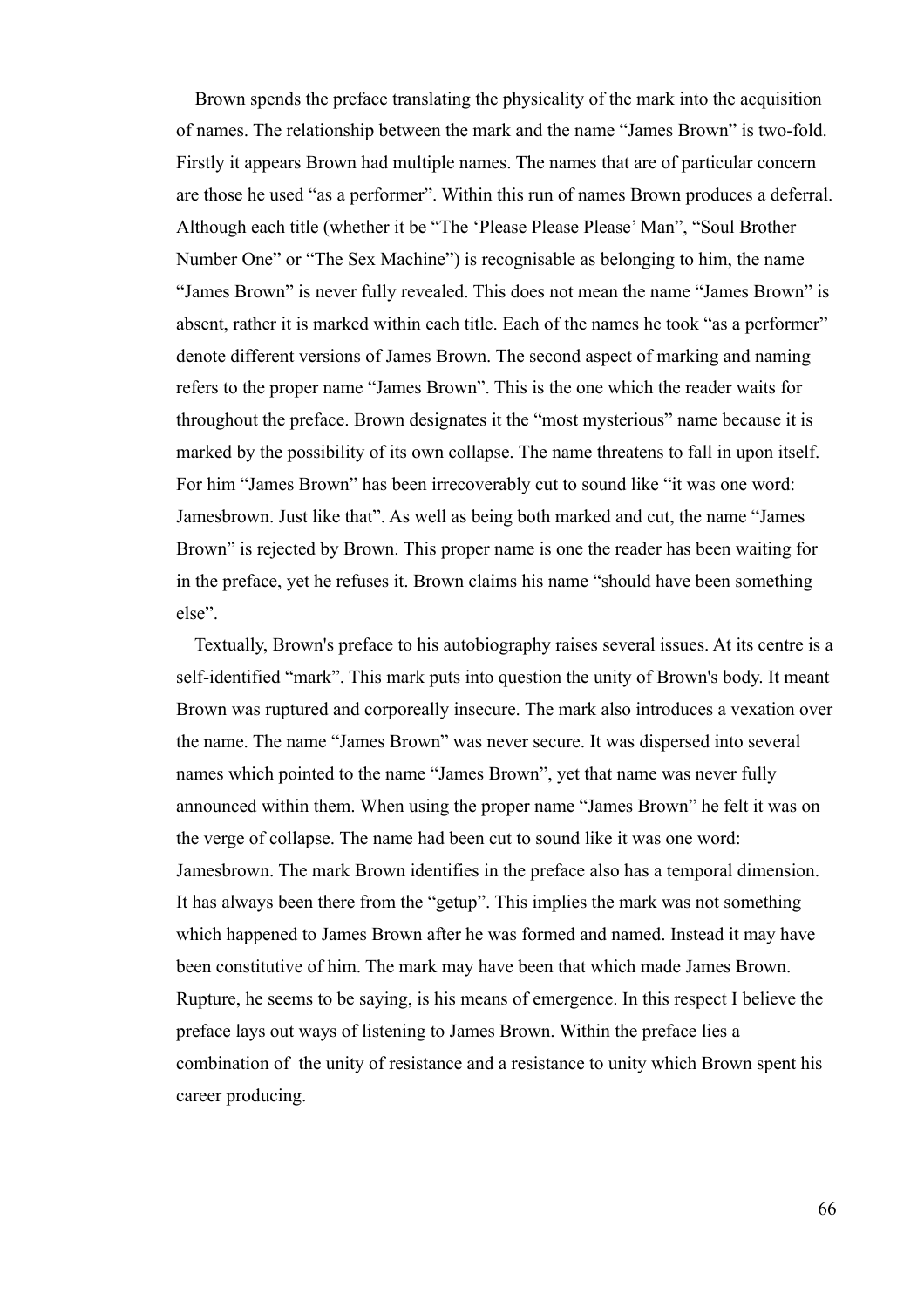### **Assembling James Brown**

 The question of how Brown was constituted has also been taken up by Cynthia Rose. In her *Living In America: The Soul Saga of James Brown* (1990) Rose fixes on the idea that Brown *made* himself as a performer. She interviews those who were witness to his commercial and creative practices. Each of her interviewees note that in putting together his act, Brown was putting himself together. There are echoes in these accounts of his preface. Rose's respondents seems to be telling her Brown was always working in the space between his constitution and dispersal. One of the central members of Brown's band, saxophonist Maceo Parker, tells Rose:

He had an almost uncanny, innate ability to judge character. Not just in musicians either; in every kind of personnel. When James was building JAMES BROWN almost everyone offered potential to him.…. His life became so amazin' – he went all the way to the top, and beyond. But he could never accept arriving. He always had one more place to go. (Rose, 1990, 37)

"James was building JAMES BROWN". A great deal is revealed in this short statement. Parker differentiates between one version of Brown and another. He was able to split himself in order to put together James Brown the performer. Secondly the process of assembly remained incomplete. Parker notes Brown was never able to settle, "he always had one more place to go". There was a restlessness which meant the building of James Brown never seemed to stop. There is some correlation with the preface here. Parker highlights how Brown used deformation and reformation simultaneously, and therefore Brown's ability to rebuild himself continually rested upon a possibility of taking himself apart. This (re)building was a precarious undertaking and the threat of dissolution even affected his performance. In her interviews with Brown, Rose discovers how he countered this threat:

'Thing about it is', he now says proudly, 'I always *doubled myself*. Whatever it was, I tried for twice over.' (Rose, 1990, 37)

Brown was aware of the precariousness of his performance. Building James Brown involved strenuous labour. He had to double himself and make other versions of James Brown. This need to produce doubles can be read back into the preface. There, the deferral of names he took as a performer was linked to the way his proper name was cut (Jamesbrown). The act of doubling himself can be understood as a cover for the threat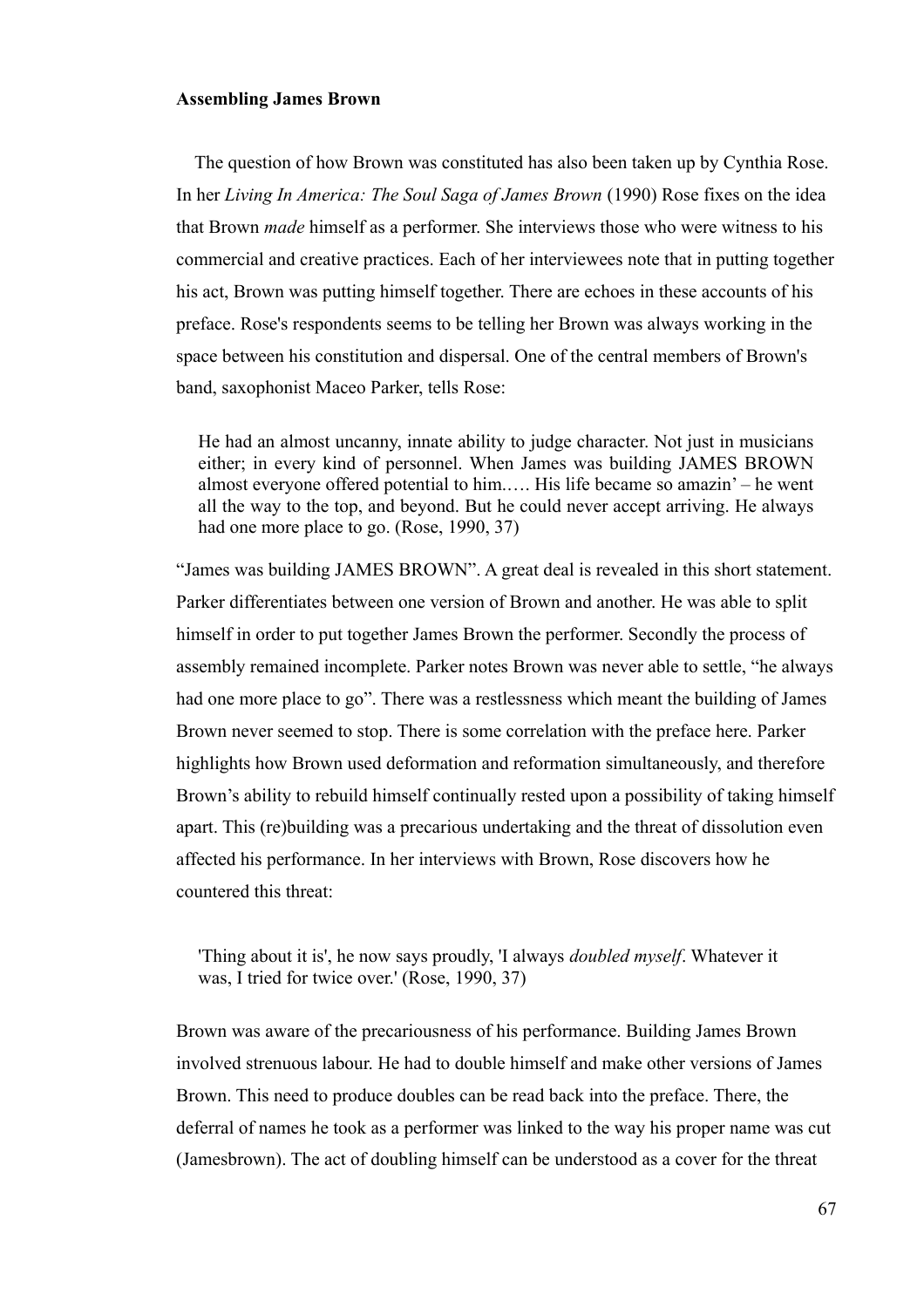of collapse occupying his proper name.

 From Rose's interviews it seems dissolution was a consistent issue for Brown. The cut was something he was always responding to in order to cover its dangers. Yet the process of covering became necessary to Brown as a performer. It necessitated the (re)production of numerous James Browns ("The Please Please Please man", "The Sex Machine", "His bad self"). The threat of collapse carried by the mark became the source for Brown's (re)production. The mark on James Brown's back became the means of insistently building his performance.

 Brown's performances were about an interplay between disruption and (re)production. Both processes combined to shape his early reputation as an r'n'b artist. Brown's initial popularity was forged though his stage presence, where he gained a following for his intense mode of performance. Brown's act tended towards what some might call physical and emotional excess. He gave it up for his audience. The 1962 *Live at The Apollo* album was an attempt by Brown to harness the experience of his live act for a wider public. Consisting of recordings from a week long appearance at the Apollo Theatre in Harlem, the album documented "that special thing that always happened live" (Brown, 1987, 129). *Live at The Apollo* became a breakthrough commercial success for Brown. In keeping with the emphasis upon recording the live experience, Brown felt the entire scope of his shows needed to be presented on the album. When reflecting on the unique qualities of the record's liveness, he points to his emcee, Fats. Fats carried out two functions. He was Brown's announcer, letting the audience know Brown was due to appear imminently. By announcing Brown's appearance, his other role was to build anticipation. Brown recalls how this worked on the opening moments of *Live at The Apollo*:

So now, ladies and gentlemen, it is star time. Are you ready for star time? *Yeah!* Thank you and thank you very kindly. It is indeed a great pleasure to present to you at this particular time, nationally and internationally known as the *Hardest* Working Man in Show Business, the man that sings, 'I'll Go Crazy'…*a fanfare from the band: Taaaaa!* 'You've Got the Power'…*Taaaaa!* 'Think'…*Taaaaa!* 'If You Want Me'…*Taaaaa!* 'I Don't Mind'…*Taaaaa!* 'Bewildered'…*Taaaaa!* million-dollar seller 'Lost Someone'…*Taaaaa!* the very latest release, 'Night Train'…*Taaaaa!* Let's everybody 'Shout and Shimmy'…*Taaaaa!* Mr. Dynamite, the amazing Mr. 'Please Please' himself, the star of the show…James Brown and the Famous Flames. (Brown, 1987, 135)

On *Live at the Apollo* one can hear Fats vocally prefacing Brown. He not only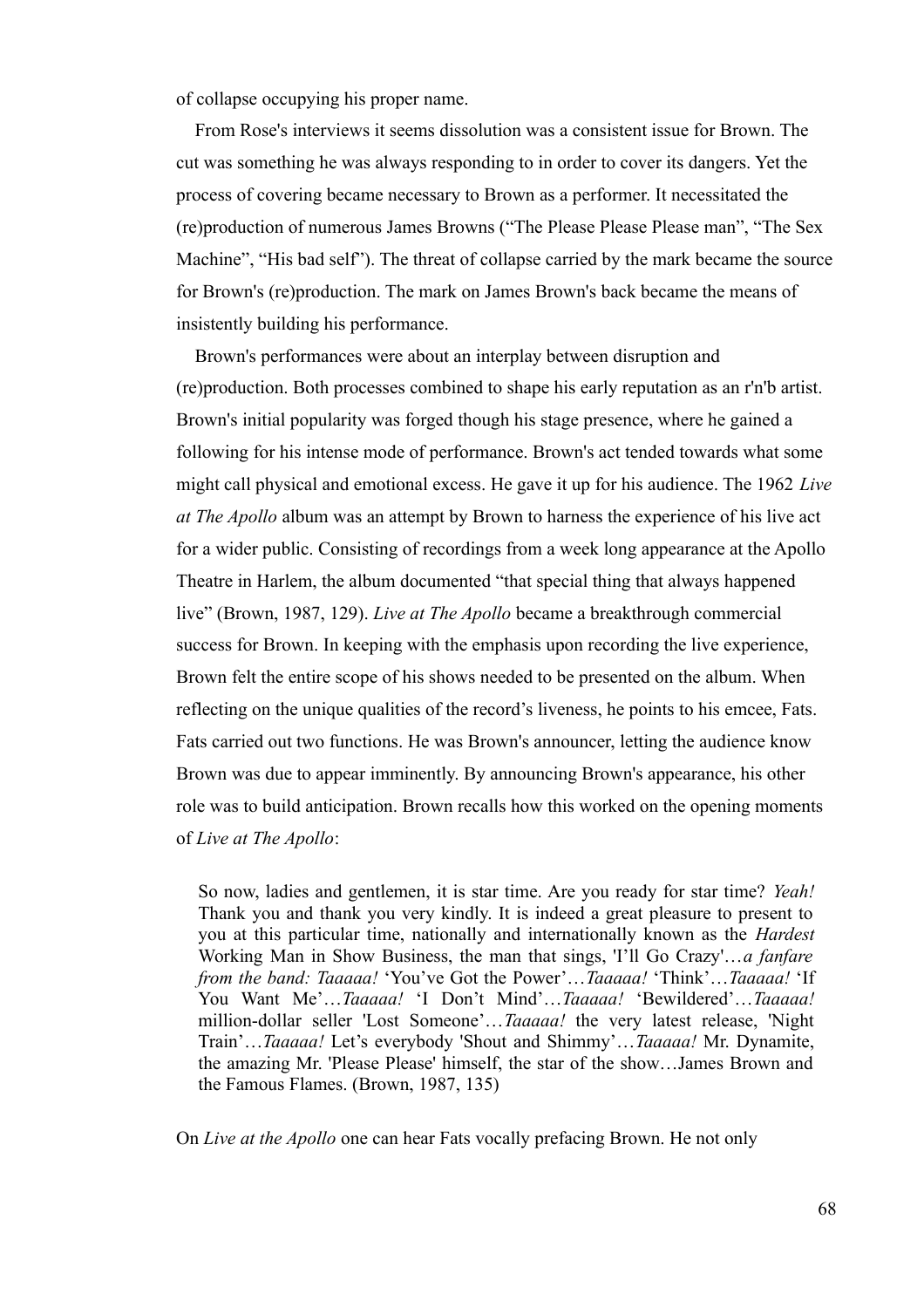announces Brown, he prepares the conditions for his arrival. Much like the autobiographical preface, Fats lists a series of names which stand in for Brown. He is laying out the parts Brown used to make himself. Fats closes by declaring the proper name. This proper name though was one which Brown felt was under threat of collapse and should never have been his. What is at work here is the discordance of the single name "James Brown". It is accompanied by the dispersal of multiple names.

 To grasp what occurred when Brown got on stage requires turning to a television appearance recorded in 1964. Filmed in front of a live audience for The T.A.M.I. Show, Brown and his band performed their hit "Please, Please, Please". Part song, part incantation, the track was built around the continual repetition of the refrain, "Please, please don't go". Each utterance of the line by Brown prompted an echoed response from the backing vocalists. Highly unorthodox for the time, the record was a hit. With no discernible beginning or end, the release of "Please Please Please" was limited to two minutes, but on stage the performance could be stretched out to what seemed like infinite extremes. This is precisely what Brown and his band did on The T.A.M.I. Show, but their act was not limited to the song's refrain. To heighten the performance Brown and the Famous Flames carried out the same manoeuvre to accompany each repeat of "Please, please, don't go". Brown, standing at the mic, seemingly overwhelmed by the emotion of the song, drops to his knees. Unable to summon the energy to lift himself, Fats and other members of the Flames arrive to give him assistance. They drape a cape over his shoulders, slowly lifting Brown to his feet. Being comforted by his assistants, Brown is slowly shuffled towards the edge of the stage. All the time the backing vocalists are repeating the refrain "Please, please don't go". The show looks like it is over. Suddenly Brown throws off the cape and stands up tall. Shrugging off his assistants, he leaps back to the mic to continue the song. But it is not long before he is back on his knees and the whole routine begins again.

 The T.A.M.I. show recording is about the ecstatic inability to discontinue the performance. Brown is unable to continue with the song. He is unable to plead any more. Yet when the Flames attempt to usher Brown off stage, he refuses to. He refuses to call the performance off. Brown cannot continue the song, but neither can he discontinue it. He is seemingly stuck in a circuit where he repeats his own collapse, reassembly and collapse over and over again. Cynthia Rose's depiction of Brown on stage gives some insight into what he seemed to be doing to himself during the T.A.M.I show: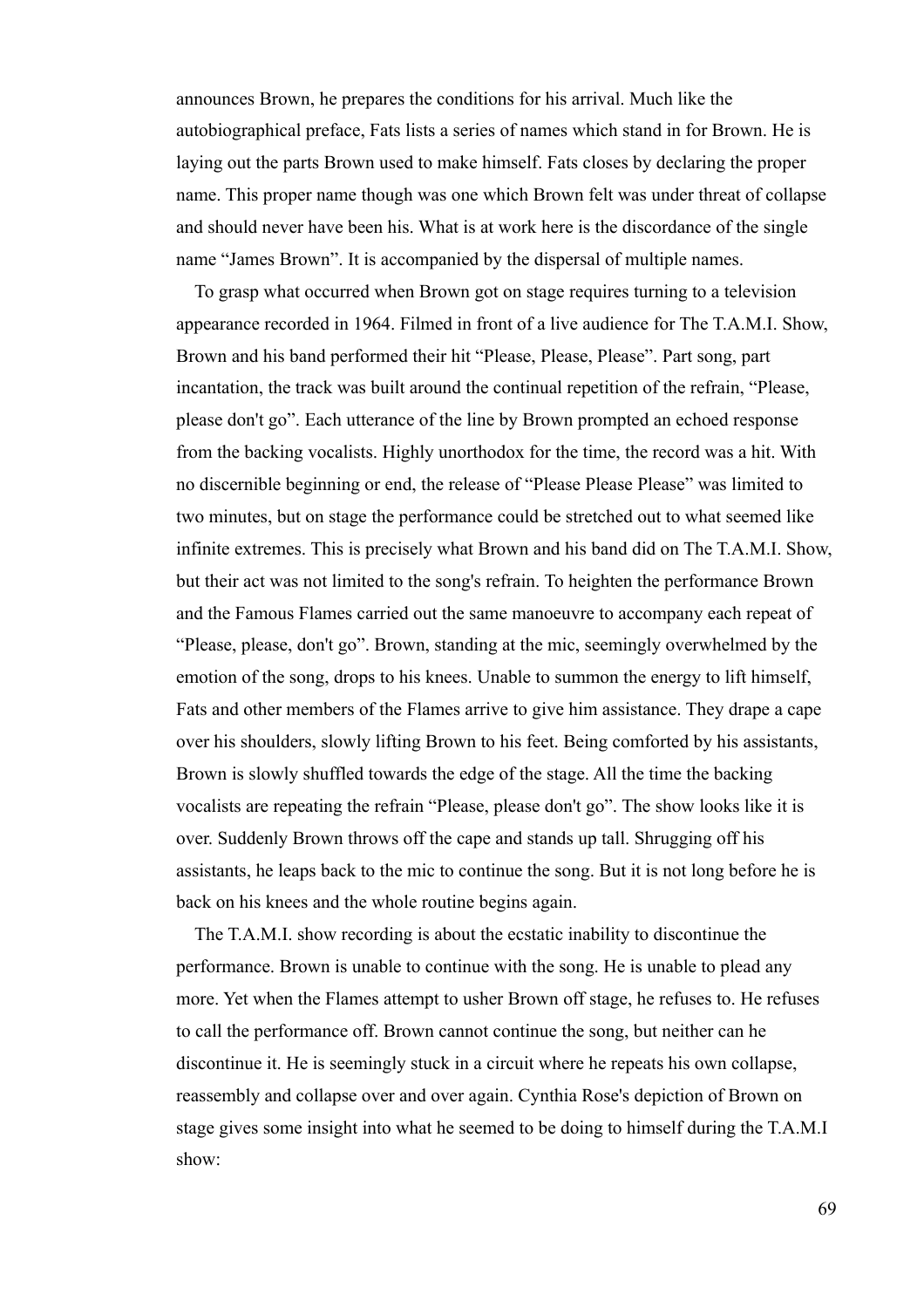He takes his transformed self, the highest, baddest, hippest character he can construct, and - in a gesture which pierces the crowd to its heart – *destroys* it just for them. In the frenzy of his demanding and pleading, even the most elaborate do starts to cascade. And within minutes, wet curls will be clinging to Brown's face and neck, flopping onto his forehead. Within seconds, sweat has softened the sharpest lines and creases of his elegant clothing. Eventually, it will fill his shoes, anoint his back and legs. Off come his glittering cuff links (often flung into the audience). Shirt-sleeves hanging, knees stained with blood, James has visibly 'given it up' – for the listeners before him in the dark. (Rose, 1990, 73)

Rose's transcription and the T.A.M.I. show footage illustrate how the issue of names in Brown's preface transferred into his live performances. The way Brown's name was marked affected the way he experienced his body on stage. Brown was *made* by Fat's vocal preface before entering the spotlights. Yet his act was about the destruction of the performer he took such care to build. Brown's early career was about more than the performance of assembly and deformation. He was replaying these manoeuvres to the extent it was difficult to tell which came first. The mark was both constitutive and disruptive of James Brown.

 Following her transcription of Brown's live performance, Rose adds a new element to her analysis of Brown's physicality on stage. She introduces the category of race during a conversation with Brown's hairdresser, Leon Austin. Rose notes how he turns to the difference between the meticulousness with which Brown made himself, and the violence with which he took that making apart:

Let me run it down for you. James is dark, he is *ugly*. He made the ugly man pretty because he made himself pretty. But, first of all that has to do with colour. He made himself pretty in spite of being dark. (Rose, 1990, 72)

Austin points to Brown's epidermal status and introduces chromatism by way of his "darkness". Brown's darkness, according to Austin, is a source of ugliness, it is a source of disgust. But Austin also seems to imply Brown can use this darkness to transform himself. It can work against the ugliness attached to his dark skin. He was able to make himself pretty. Through Austin, Rose brings the racial status of Brown's body into play. Despite the entry of race, the effect of the mark remains in place. His darkness, much like the mark, is a point of transformation. It can be made ugly and beautiful. The distance between disgust and pleasure is not all that far apart in the case of darkness. It is productive and destructive.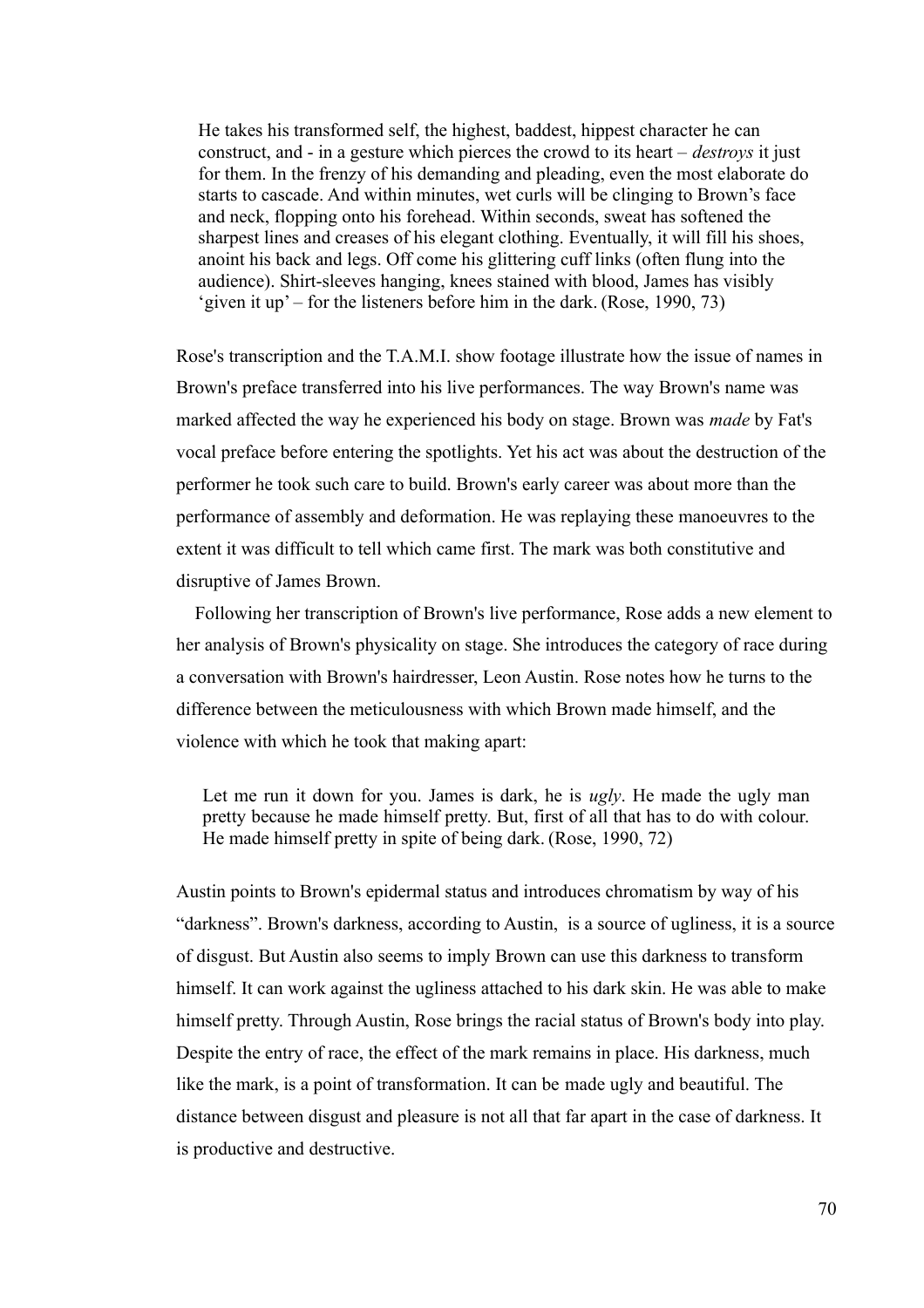There is a link between the mark in Brown's preface and his darkness as a kind of mark. The mark on Brown's back had been there from the getup and it introduced an instability to his name. He had a series of names which stood in for his proper name, which when announced, could not hold. The mark, being on his back, also went to work on his body. On stage Brown was excessively building and then taking himself apart. He shifted between an ornate making of James Brown and the disruption of the James Brown he had made. The process occurred with such frequency that even his destruction appeared to be transformative. Finally there is the mark of Brown's darkness, we might even call this his blackness. This inflection of the mark also had transformative qualities. Whether it was ugly or beautiful, Brown's darkness was always making him. It was constitutive of all those different James Browns, even the one that sounded like it was one word. His darkness, it seems, had been with him from the getup.

### **Blackness, marking and Hortense Spillers**

 By way of James Brown the suggestion seems to be that darkness or blackness is a kind of mark. It is a mark carried by bodies deemed to be black. The notion of blackness as corporeal marking has been a central theme of black thought for some time. The theorisation of blackness and corporeality could be said to have begun with Frantz Fanon. His *Black Skin, White Masks* arguably set the agenda for discussions about the black body in the mid-to-late Twentieth Century (1967/2008). Fanon pays attention to the violent experience of the black body in relation to whiteness and the resulting psychic effects upon the black subject. This approach has influenced subsequent examinations of the phenomenological and ontological status of Black diasporans. Notable work on blackness and the body which carries the influence of Fanon includes that of David Marriot and George Yancy (Marriot, 2000; 2007; Yancy 2008). The focus on corporeality and violence in Black feminist thought can can also be said to have Fanonion inflections(Sharpley-Whiting, 2008).

 When addressing the combination of marking and blackness with James Brown, it is important to focus on the textuality of this phenomenon. Brown only ever names the mark in the preface of his autobiography. He takes an experience and names it in a written text. It is possible to situate Brown's naming of the mark within a wider consideration of blackness and marking in textual forms. This relationship has been a particular concern of Black literary studies. Within this field the starting points have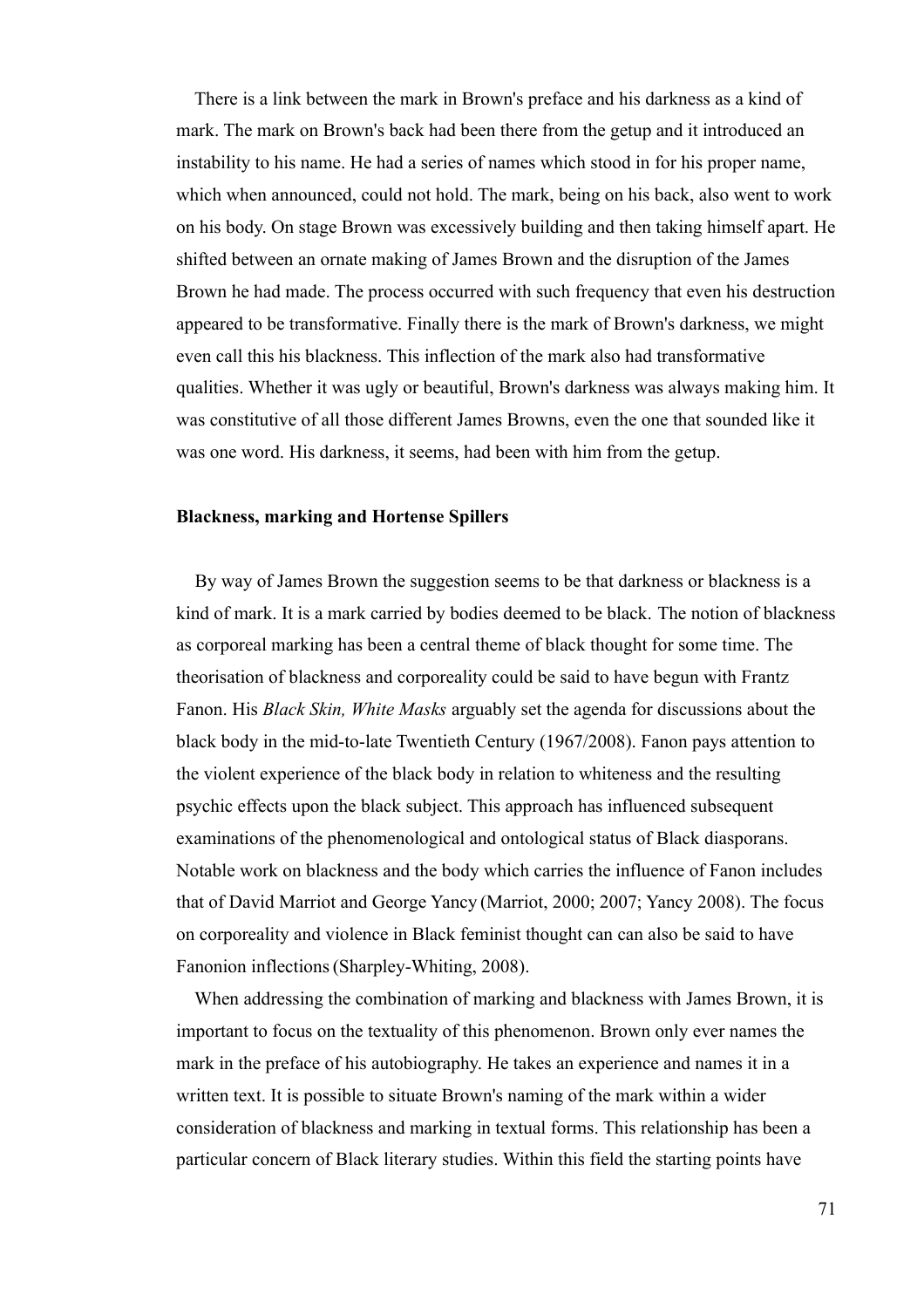tended to be slave narratives. The memoirs of Frederick Douglass, Harriot Jacobs or Oloudah Equiano are considered foundational because they prioritise the experience of slaves in the New World as the experience of marked black bodies. Carol E. Henderson has written of the recurrence of the scar in a number of major Black American literary and autobiographical texts. These scars have offered ways of understanding captive Africans' transformation into slaves in the New World. Conversely scarring has also become the organising point for Black American responses to the exclusion and violence they have experienced (Henderson, 2002; 2009). Lisa Woolfork works on contemporary depictions of slavery across a range of media. The traumatic marks of slavery have developed into a "bodily epistemology" that is present in several novels, films and visual arts practices (Woolfork, 2009, 2). The body, she argues, is used as a tool with which to directly confront the past of black enslavement in these works. Saidya Hartman shifted the terms of this debate in her *Scenes of Subjection* (1997)*.* She argues spectacular accounts of slave violence have tended to dominate theorisations of blackness. The result is that the often explicit nature of these accounts have become banal through their over-use. Hartman instead believes it is necessary to pay attention to more mundane accounts of slave performance to trace the complicated relationship between blackness, marking, violence and pleasure .

 In her essay "Mama's Baby, Papa's Maybe", literary theorist Hortense Spillers also examines the cultural legacies of marking and blackness. Marking has created tensions around black bodies, which she argues have had a problematic relationship to subject status. This problem emerged initially through the rupturing of the black body and it was then translated into troubled racial and sexual status for Black people in the U.S. Spillers' starting point is the Atlantic slave trade, where the capture of Africans and their movement through the middle passage was part of a project designed to figure the "enslaved as *property*" (Spillers 2003a, 217):

The massive demographic shifts, the violent formation of a modern African consciousness….which open[ed] the Atlantic Slave Trade….We write and think, then, about an outcome of aspects of African-American life in the United States under the pressure of those events. (Spillers, 2003a, 209)

To designate slaves as quanties raised fundamental questions of their constitution as legitimate subjects. In turn this destabilised their sexual coherency: "The loss of indigenous name/land provides a metaphor of displacement for other human and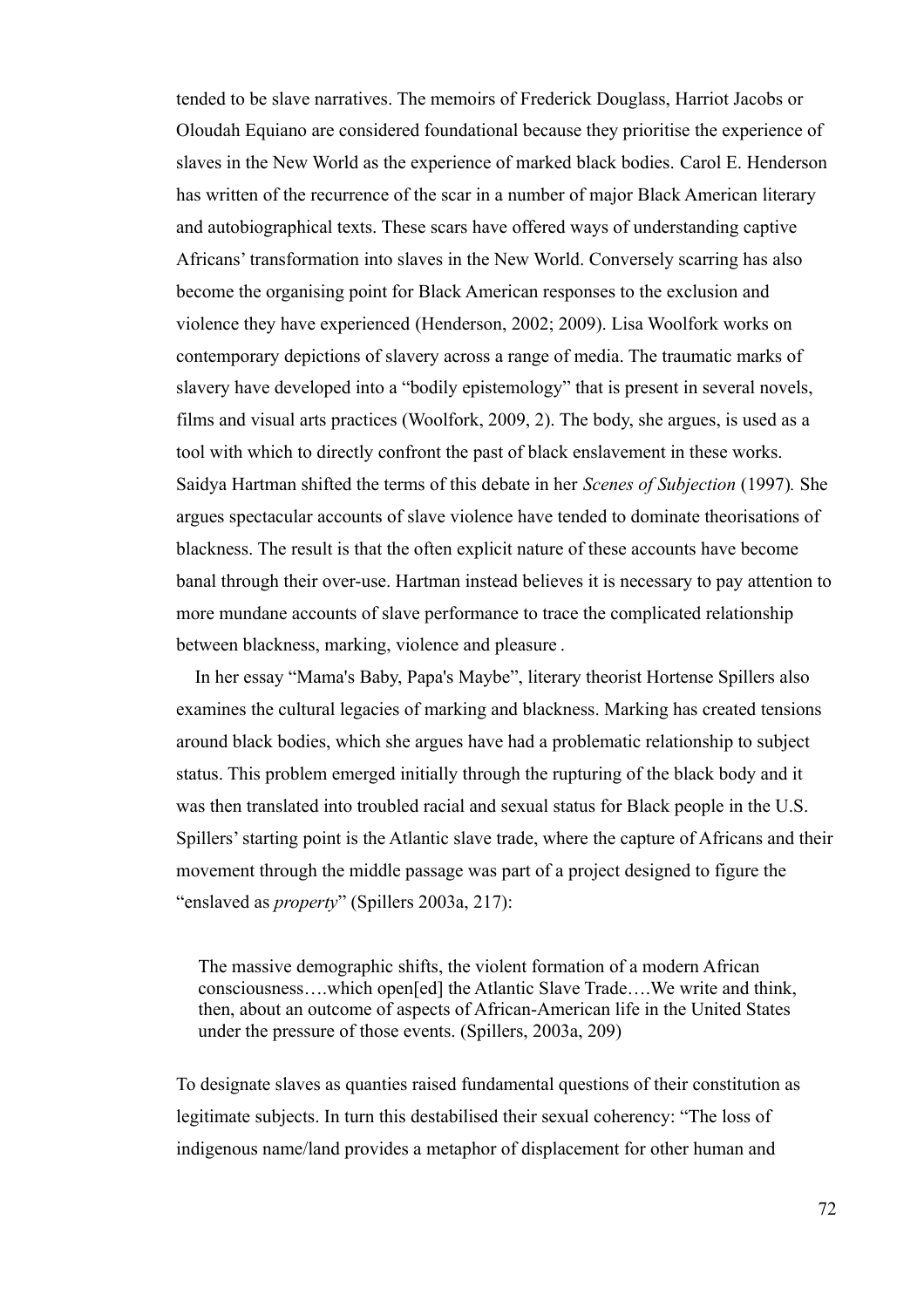cultural features and relations, including the displacement of the genitalia, the female's and male's desire that engenders future" (Spillers, 2003a, 217). Securing the slave as property required the maintenance of this incoherency. The focal point for this process was the enslaved black female. She became the engine for blackness as a site of marking. The control and restructuring of her reproductive uses ensured the "genetic reproduction of the enslaved" (Spillers, 2003a, 217).

 The control over the reproductive capacity of the black female was enforced through the skin: "the captive female body locates precisely a moment of converging political and social vectors that mark the flesh as a prime commodity of exchange" (Spillers, 2003a, 220). Blackness for the enslaved female was about the "anatomical specifications of rupture" (Spillers, 2003a, 207). The degree of marking led to experiences of a "seared, divided, ripped-apartness" (Spillers, 2003a, 206). Under such conditions it is not only the body which is seared and ripped apart, ruptures are also transferred. As the prime site of marking, the gendered norms of the female were used to place slaves under pressure: "we lose at least *gender* difference *in the outcome*, and the female body and the male body become a territory of political and cultural manoeuvre, not at all gender related, gender specific" (Spillers, 2003a, 206). What the female becomes is a reproductive machine reproducing blackness as a mark. The attention given to the female was central to the practice of enslavement. As Spillers notes, the slave always followed the condition of the mother. If the female reproduced blackness, and the slave followed that condition, the slave always remained illegitimate. Captive offspring could never have access to paternal law, the security of which was the sole possession of the subject:

We might well ask if this phenomena of marking and branding actually 'transfers' from one generation to another, finding its various *symbolic substitutions* in an efficacy of meanings that repeat the initiating moments. (Spillers, 2003a, 207)

According to Spillers, blackness is a ruptured maternal inheritance, and is manifest as a psychic and corporeal mark. In the U.S. blackness as a mark was organised through the condition of enslavement. In many ways Spillers can be used to speculate on Brown's mark because she effectively argues that Black Americans have been marked from the getup. The proper name is the outcome of patrilineal inheritance and in his preface Brown is unable to settle on a single name and neither is he able to stop producing other names. On stage he looped the rupturing of his own body, it was never clear which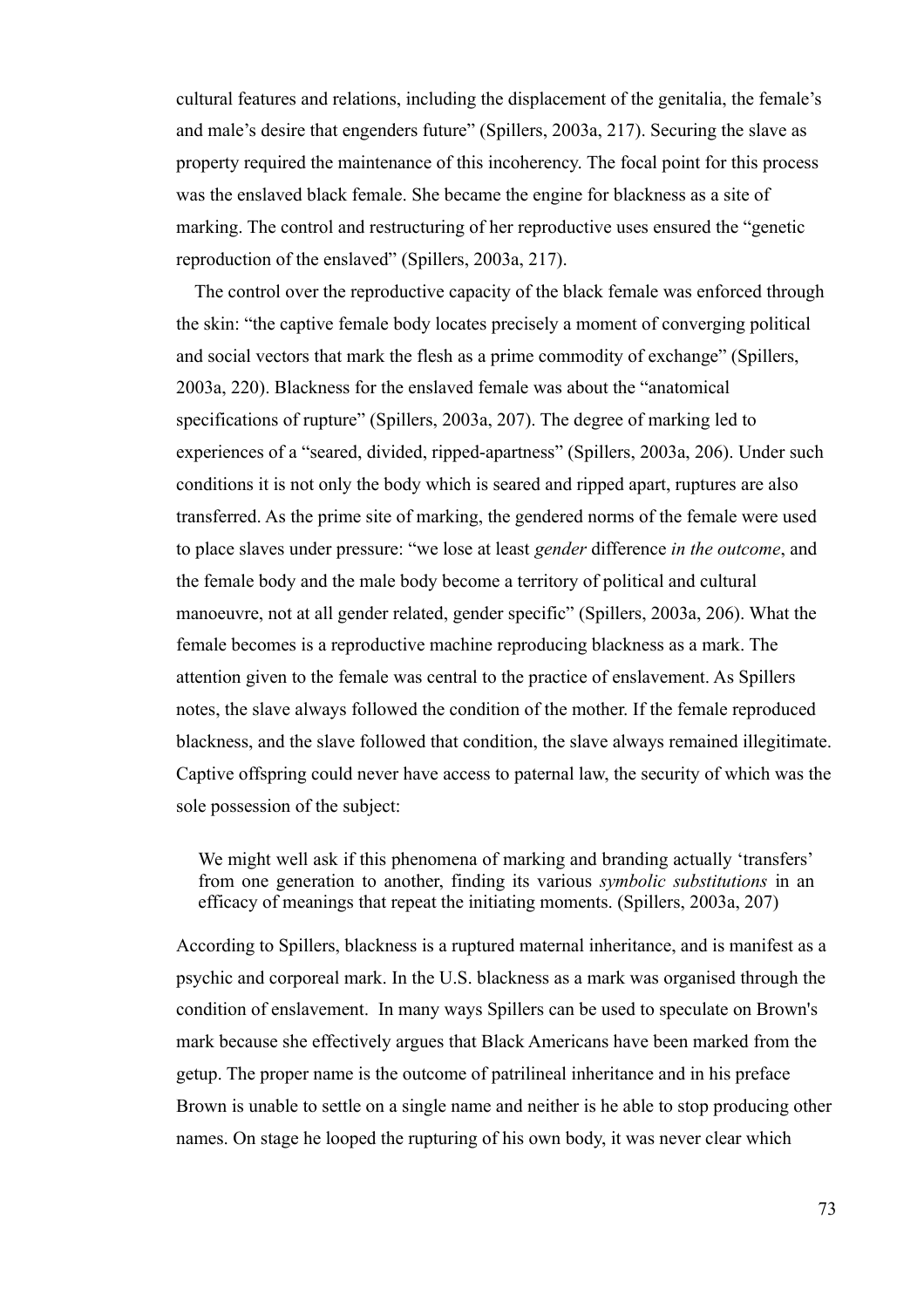James Brown was James Brown; the one he made or the one he took apart. The mark on his back ensured the issue was never settled. Spillers would perhaps agree with Leon Austin's view that his mark was the outcome of his darkness/blackness. Brown used the mark to complicate the line between beauty and ugliness. He was not ripping up a stable James Brown. Ripped-apartness was instead the site of black (re)production for all those performances which operated under the name James Brown.

### **Return to Brown's preface**

 So far the textual account of the preface has been used to analyse Brown. The textual account does not address what was identified earlier as the structural features of the preface. Brown's identification of the mark is not the sole significance of the preface, the question it raises over the constitution of James Brown also has something to do with his decision to name the mark at that juncture. Rather than the main body of the autobiography, Brown used the preface as the place to name the mark, and it is not mentioned anywhere else in the book. This use of the preface serves to extend the practices of dispersion and unity that accompanied Brown. To grasp Brown's preface structurally, requires thinking about how the preface is made. It also requires thinking about the preface in relation to the text it announces. In her translators preface to Jacques Derrida's *Of Grammotlogy*, Gayatri Spivak examines the process of preface making (1976). Reflecting on preface making is a central aspect of Derrida's own work. His *Dissemination* (2004) opens with an "Outwork, prefacing", in which he discusses the process. For him the preface is spatially and temporally imbalanced (Derrida, 2004, 6) and Spivak takes a similar line in her own preface to Derrida's work. She states that despite preceding the main body of a text, the preface is always an act of reflection. Although it is positioned before the text, securing it as a site of authority, it can only ever be written after the event of the text's production. Therefore as a reading of the text before the event of the text's reading, a preface operates in a spatio-temporal flux. It is out of sync with yet dependent upon the text it announces:

A written preface provisionally localizes the place where, between reading and reading, book and book, the inter-inscribing of 'reader(s)', 'writer(s)' and language is forever at work. Hegel had closed the circle between father and son, text and preface. He had in fact suggested, as Derrida makes clear, that the fulfilled concept – the end of the self-acting method of the philosophical text – was the pre-dicate – pre-saying – pre-face, to the preface. In Derrida's reworking,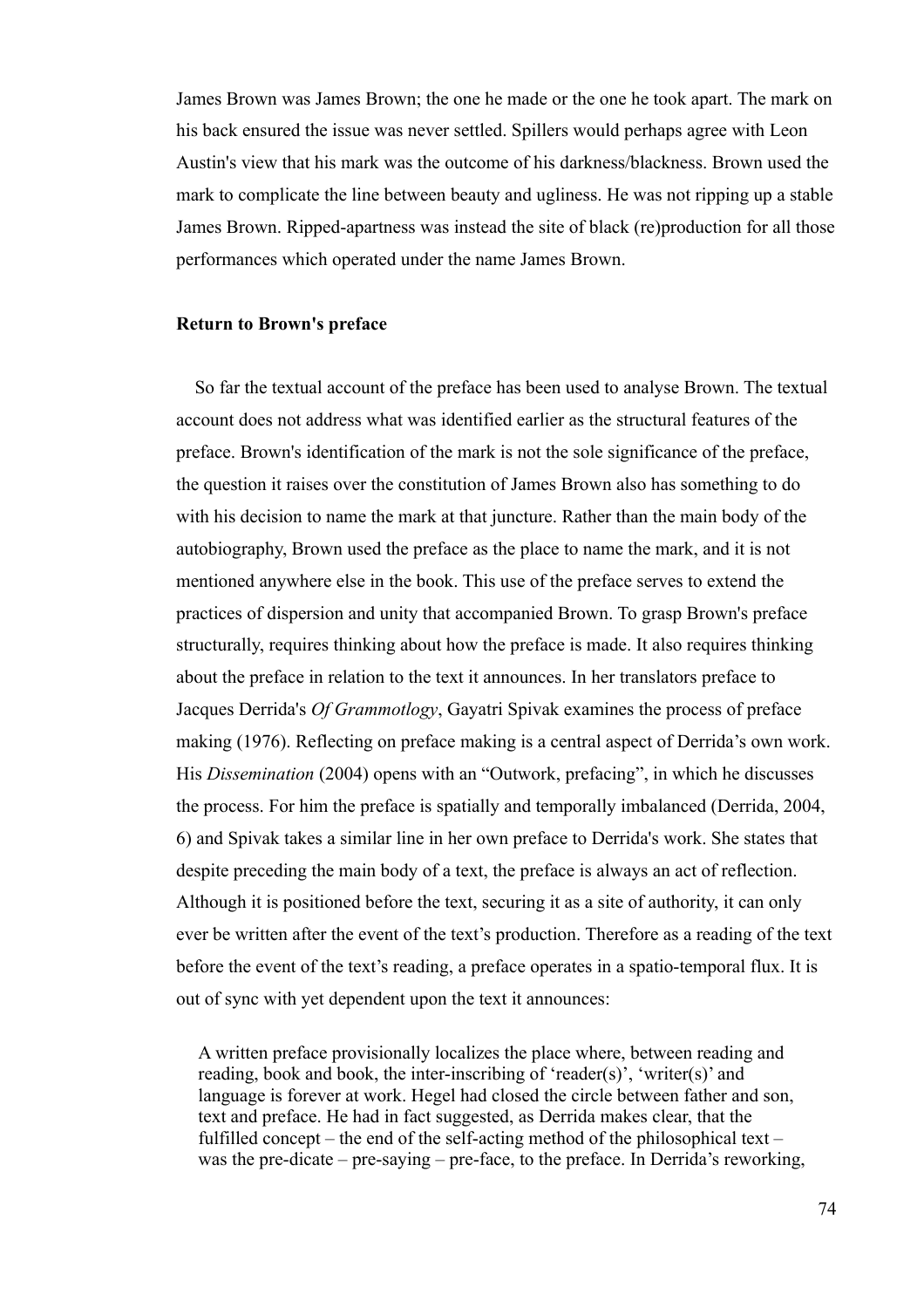the structure preface-text becomes open at both ends. The text has no stable identity, no stable origin, no stable end. Each act of reading the 'text' is a preface to the next. The reading of a self-professed preface is no exception to the rule. (Spivak, 1976, xii)

For Spivak the preface as a formal device contorts the text it announces. Rather than securing the main text, the preface reveals that both are open. The preface is dissociated from the text, despite offering a reading of it. Contrary to convention, a preface is unable to stablise the text it announces and the attempt to use it in such a way exposes the unstable relationship between the text and preface. Spivak's analysis of preface making is relevant to James Brown's autobiography. Inside the preface he uses the mark to unsettle the singularity of his name, which in turn unsettles the singularity of his body, as it appeared on stage. As Spivak notes, the preface always exists outside of the text it announces, but it is also always tied to it. Due to this enfolding, the preface destablises the authority of the text. Within the preface Brown is not only refusing his own name, that act is redoubled by its staging it in there. Brown is refusing the authority his autobiography lays claim to. Brown makes it clear he was marked from the getup, and a priori violence was constitutive of him. By naming the mark as a priori to the autobiography, Brown is marking the main body of the text. Before Brown can be read autobiographically, he has already refused that reading. In short James Brown is prefaced by his status as Jamesbrown. The mark is already at work, it always has been, from the getup.

 Brown, in effect, performed the content and form of his preface. He was never able to settle as Brown at any level because there was always the rupture of the mark at work. It dissolved the coherency provided by the proper name, the body or the self-narrative. Whatever he produced though also carried the indisputable mark of James Brown. The mark, as an a priori dissonance, was generating performances of James Brown. It created the need for the continual looping of performances by leaving space for transformation. This space was the outcome of the mark, it was the result of something with resembled a beating, a kind of beat. The mark was an "open rhythmic space" and Brown eventually began generating black performances of unity and resistance from within this zone of beat(ing) (Moten, 1999, 230).

# **The new bag/new thing**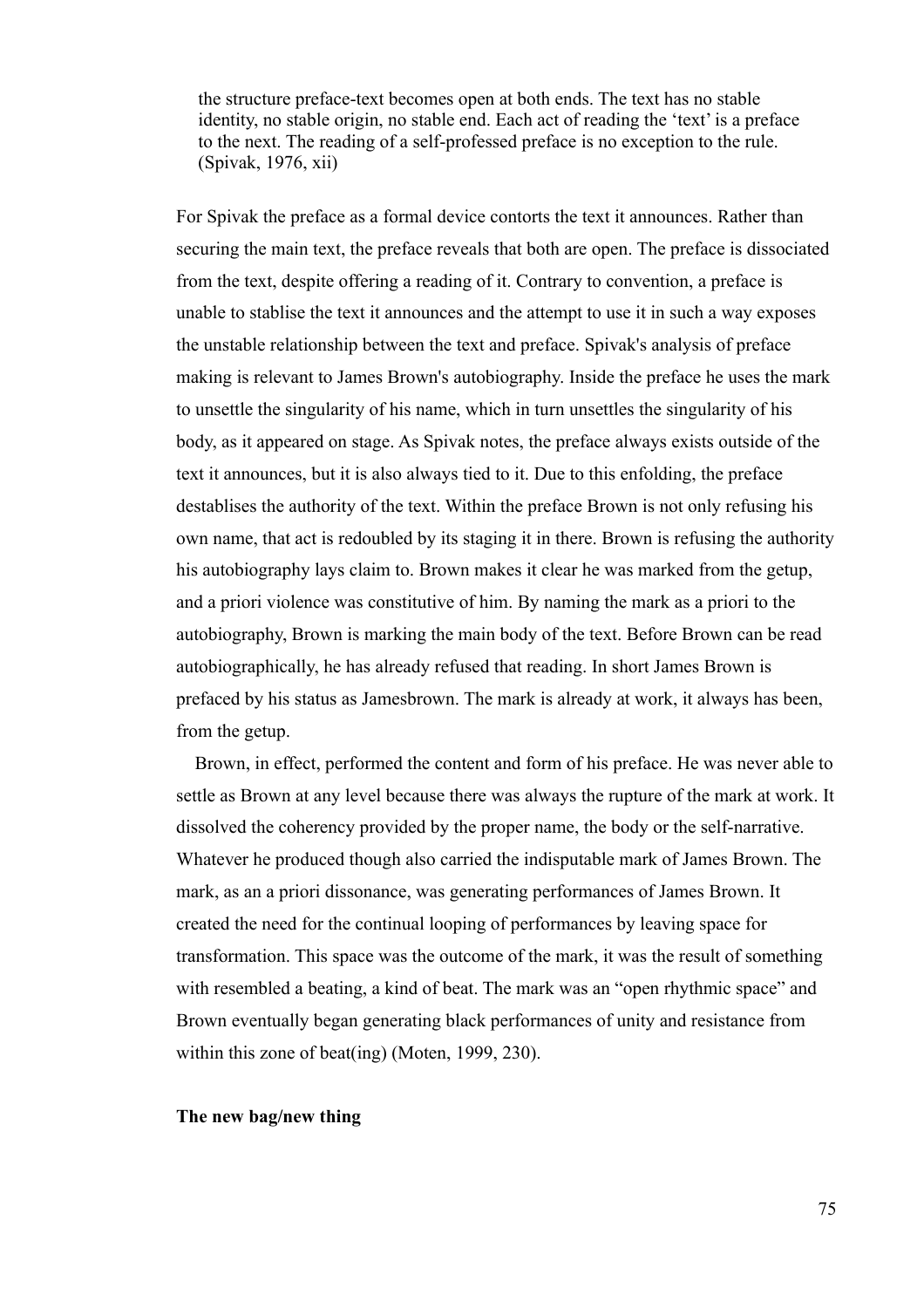*Live at the Apollo* and The T.A.M.I. show represented a distinct period in Brown's career where he spent time honing a live performance style. As Maceo Parker noted, Brown was never able to settle. There was always a desire to move the thing on. The *Apollo*/T.A.M.I period was defined by theatricality because Brown's performance of James Brown took place on stage. From around 1964 Brown moved away from theatricality and focused on his and the band's sound. He developed a way of organising the band which carried the mark of James Brown. In carrying that mark, Brown's new sound was also thought to be a sonic constitution of blackness. This new black sound was soon interpreted as evidence of a new militancy for Brown.

 The use of the mark as a sonic source allowed Brown to open up the possibilities contained within the preface. Brown was using the tension of the mark to implement different principles of sonic organisation. Reorganising his sound meant reorganising his group. Therefore the stage act which largely focused on him as a performer became an increasingly communal process. These notions of a new sound and new arrangement of the group came to signify a new blackness. At the same time something Spillers might call the psycho-sexual affects of black marking were also opened up. The blackness of Brown's new sound was accompanied by an eroticism which, much like the marking Spillers outlines, was grounded in violence.

 When discussing the sonic shift that took place in 1964, Brown is very specific about how he and the group forged their alternate musical parameters:

You can hear the band and me start to move in a whole other direction rhythmically. The horns, guitar, the vocals, everything was starting to be used to establish all kinds of rhythms at once. On that record you can hear my voice alternate with the horns to create various rhythmic accents. I was trying to get every aspect of the production to contribute to the rhythmic patterns.

I was still called a soul singer – I still called myself that – but musically I had already gone off in a different direction. I had discovered that my strength was not in the horns, it was in the rhythm. I was hearing everything, even the guitars like they were drums. I had found out how to make it happen. On playbacks, when I saw the speakers jumping, vibrating a certain way, I knew that was it: deliverance. I could tell from looking at the speakers that the rhythm was right. What I'd started on 'Out of Sight' I took all the way on 'Papa's Bag'. Later on they said it was the beginning of funk. I just thought of it as where my music was going. The title told it all: I had a new bag. (Brown, 1989, 149,158)

Rhythm became the organising principle for a new version of the band and for Brown's new sound. Brown felt new possibilities lay in getting each of the instruments to play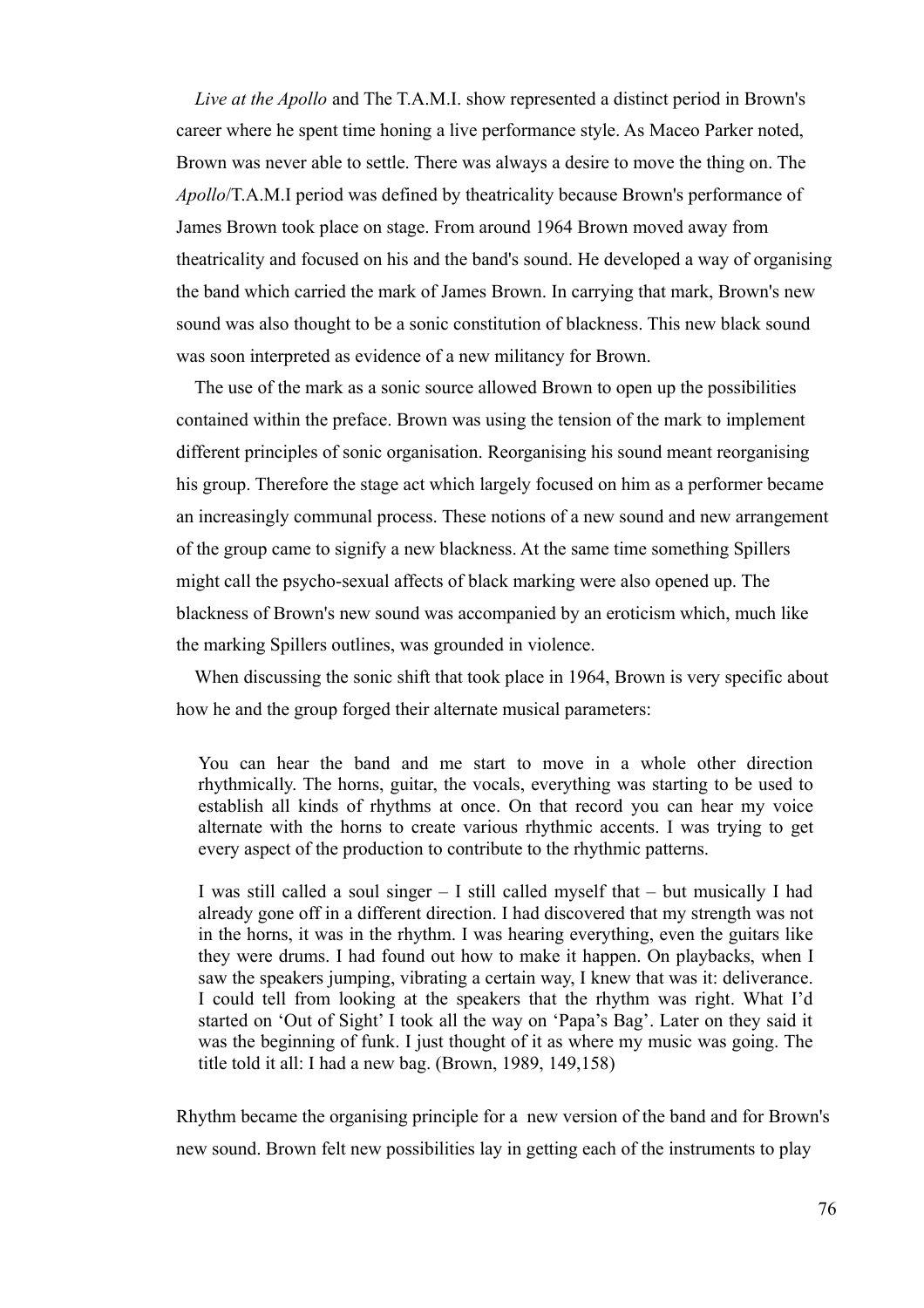"like they were drums". He saw a "different direction" in the way the speakers were vibrating. The new group which emerged out of Brown's changes were much tighter. Organised along rhythmic lines, the differences between the groups parts were no longer so marked. Even the space between Brown and the group was reduced. The distinctions between the parts and the whole, the leader and the group were blurred.

 After a lengthy period using this new practice, Brown eventually named the rhythmic texture the band were using "the one". It became known as "the one" in funk music, the sound Brown's post-64 experiments were said to have created. The concept of the rhythmic one is not entirely of concern here, although it is a related issue and Anne Danielsen's *Presence and Pleasure*: *the funk grooves of James Brown and Parliament* (2006) offers an extended analysis of the central role "the one" in funk went on to play in Black popular music in the U.S. What is of concern is Brown and the band's initial use of this new practice prior to its codification as "the one" in funk. During this period the group's new sound did not have a settled name. It was referred to as the new thing, the new bag, "James Brown Anticipation", a move in another direction, and was described as being "ahead" (Rose, 1990, 59). The flux implied by the inability to give the new practice a settled name is significant. It is worth thinking about how the new sonic bag became attached to new militant concepts of blackness which were emerging at the same time. Brown's group were believed to be producing recordings of a new black political feeling.

 The group's convergence on the beat did not reduce the scope of the music they played. Brown's introduction of a singular principle in fact led to an intense period of creativity. The group's sonic palette was enhanced by what were seemingly musical constraints. The new rhythmic dominance manifested itself as a series of specific sonic traits. These traits were indistinguishable from musical themes. A relationship developed during this period between what the music was doing, the way the music was experienced and what it was about. Post 1964, if James Brown's music was *of* anything it was determinedly tactile and textured. The sound became almost perceptible as an object. If James Brown's music was *about* anything, it was about blackness. The new sound the group were producing was approaching the status of a black object. Brown began to use this part sound-part object to contribute to the atmosphere of increasingly militant Black Consciousness in the U.S. But each time this new black rhythmic soundobject was recorded, a frustrated eroticism interrupted its full realisation. Brown and the band could never quite get to the place where the feeling of the sound was. Some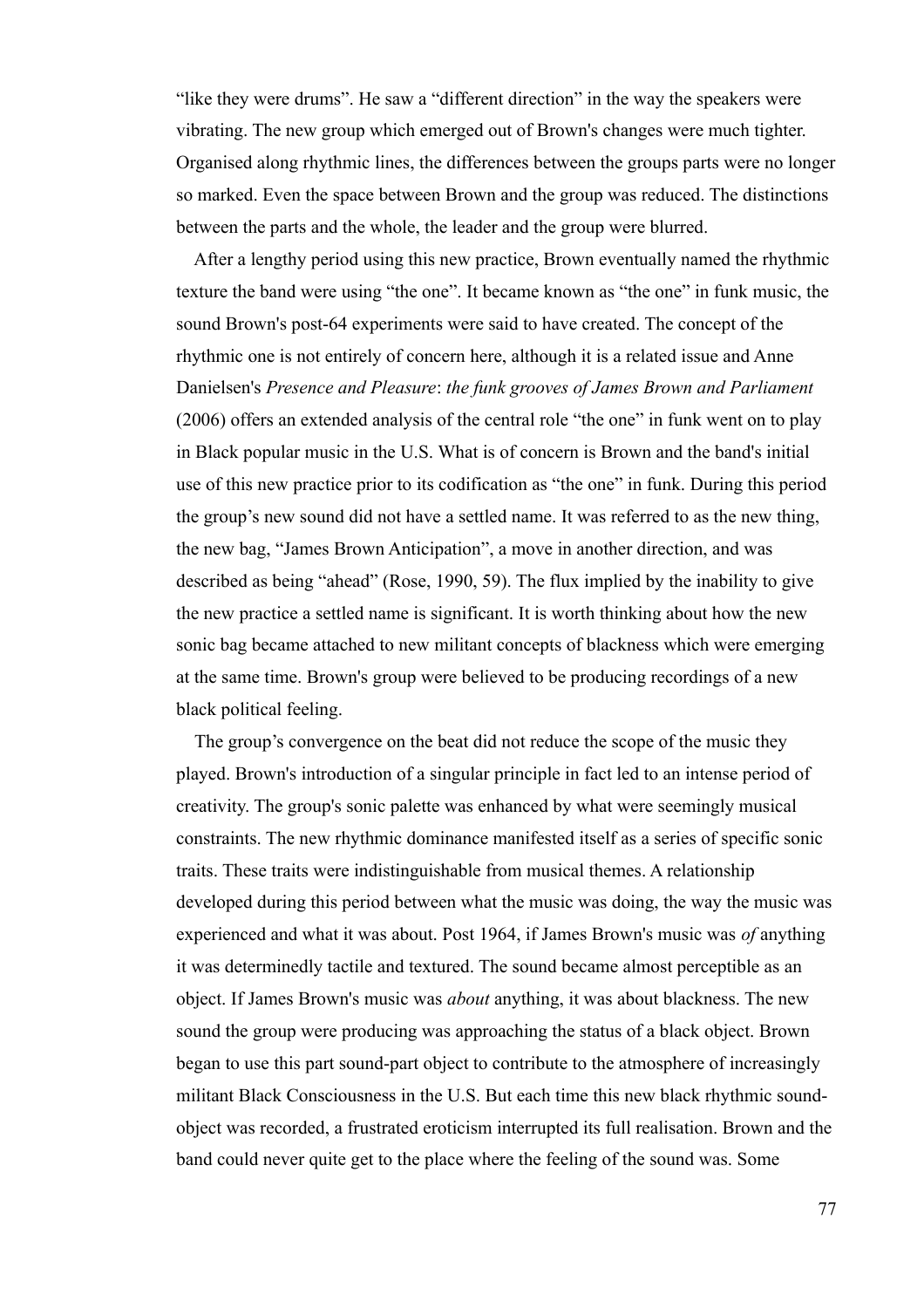violent, sexual thing always got in the way.

 From 1964 with the release of "Out of Sight" through to 1971, Brown and the band put their new rhythmic principles into practice. The first three years of the new sound were released on a set of near exemplary pieces of what Amiri Baraka would go onto call "New Black music". The recordings made by Brown and the band over this period were driven by tensions. These were tensions between: the feel of the music and its seemingly cryptic themes; the sound as an object and sound represented as musical language; blackness and a sado-masochistic eroticism.

 Brown and the band announced their new sound with "Out of Sight". The process of stripping down the arrangement to core rhythmic elements had begun with this track. The implication on this record is that the group are beginning to relocate themselves within a new space. "Out of Sight" marks the initial piercing of a limit and a move in another direction. Brown reveals that he is starting to see and feel something new. What began in "Out of Sight" was more fully realised in "Papa's Got a Brand New Bag" later that year. The track is a definitive arrival at the a new sound. Immediately the sound is imagined as thing, a new bag. This tension between naming the sound as an object and its realisation as such becomes apparent in the work undertaken by the drums and the bass. Holding a tight line they encircle and converge upon a specific spot. By encircling in this way they appear to trace the contours of a potential new object. Despite using rhythm to form a new sound "Papa" is preoccupied by a sense of frustration. The frustration is with an object which resists full sonic revelation. The track therefore acts not only as an announcement of a *new breed thing*, but asks questions of Brown and the band ability to make that thing. The rhythmic materialisation of this new object was a desire as much as a demand.

 "Cold Sweat" was a more concerted effort to speculate upon the new thing. The track has unique density and weight. It sounds like an attempt to record tangible blocks of rhythm which drop around the object. But these heavy blocks, rather than leading to a clarity about what the sound object is, once again produced discordancy. The title "Cold Sweat" situates the body intimately within this process. With the band playing almost as one, Brown reveals an intense erotic desire for the physical possession of the object. The new thing is figured by Brown and the band as a feminine object. The new bag sounds like it is being characterised as a woman. This anthropomorphism means the record becomes a violent sexually charged pursuit of desire. Brown cuts away at the material perceived to be extraneous to the female object in order take hold of it and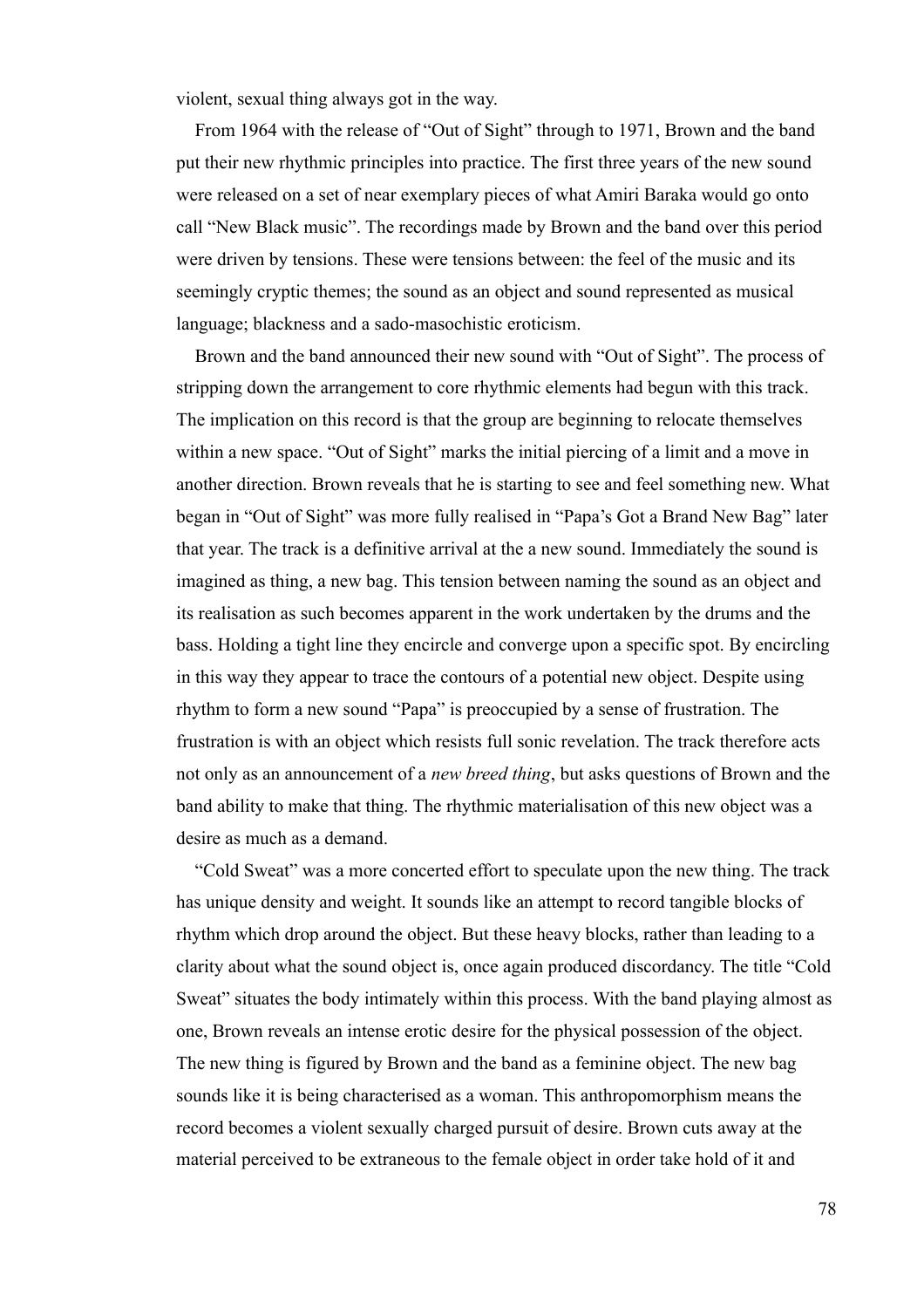*satisfy a force,* but again the satisfaction is deferred. The object remains frustratingly beyond the frame, leading Brown to break out - *in a cold sweat*.

 "I Got the Feeling" involves a similar set of manoeuvres. The band use their rhythmic expertise to place the squeeze on Brown. They force him into a space between the sound they produce and the thing they seek. Brown responds by declaring that he has *that feeling.* His identification of feeling becomes the engine for the track. Brown's claim that he has *the feeling* mark an intimacy with the object. He is close enough to be able to feel it, but *the feeling* also operates as a limit. It marks the failure by either Brown or the band to have the object in their full possession. Once again a frustrated eroticism arrives to fill this space. In this case it is a stuttered, interrupted plea by Brown, reminiscent of "Please Please Please" but at an accelerated level – *baby baby baby, baby baby baby.*

 In the wake of "Papa" the sonic thing Brown and the band were pursuing was not only erotic, feminine and corporeal, it was also black. With "I Don't Want Nobody To Give Me Nothing" Brown uses the formal demand for Black self-determination to define the blackness of this new thing. He maps out the clarity, immediacy and truth which necessitate the realisation of a self-determined black sound object. No compromise is possible. In the midst of this sonic planning another unavoidable trace of eroticism emerges. This reaches a peak with a moment of pornography which closes the track. The group's desire for a purposeful black militant object is accompanied by a threat of sexual violence if the terms set out are not satisfied. Brown's forceful demands give the track a political legitimacy, but they also expose an undercurrent of masochism. His imploring *c'mon I got to have it, c'mon I need it, I got to have it, c'mon I need it, I got to have it* signals an erotic desire that is unable to separate itself from this overt document of Black political consciousness.

 From "Out of Sight" through to "I Don't Want Nobody" Brown and the band moved "in a whole other direction rhythmically". This was a move in another direction aesthetically he they also moved in another direction politically. The changes in how the group used rhythm meant they were partially forming, partially pursuing a new sonic object, but their pursuit and formation of this object was frustrated. Across several tracks it failed to fully materialise and its failure to materialise was often built upon an eroticism. The new black object was a source of sexual frustration. Yet this erotic resistance was emanating from within the band. It seemed to be a part of their new aesthetic. By organising themselves according to specific rhythmic principles, James Brown and his band were forming a new sound object. It was a sound object which was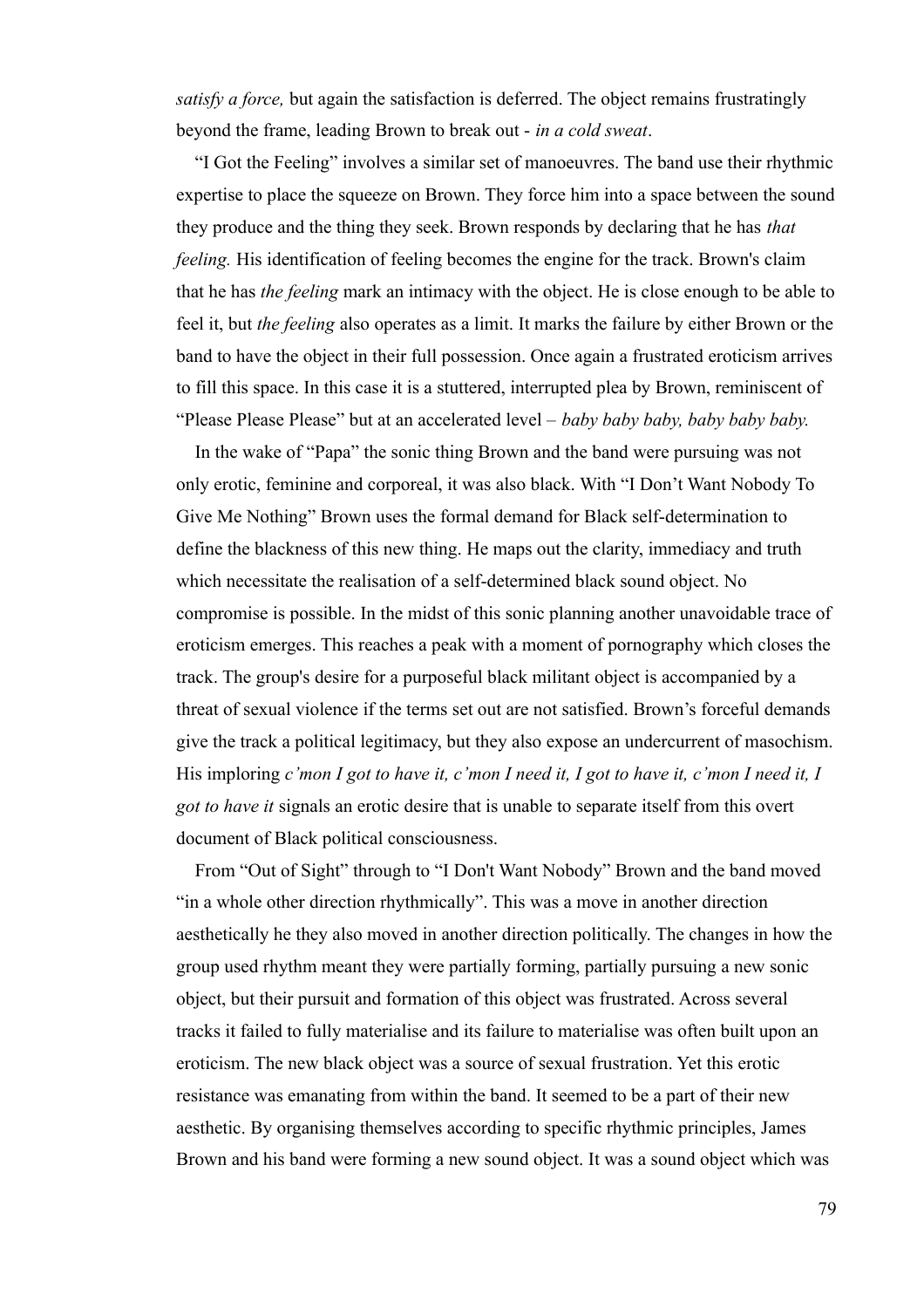black. The black thing their new rhythmic process was almost recording was being disrupted by the very process of assembling the thing itself. A rhythmic libidiousness constantly appeared on their records to interrupt the formation of the new black thing.

 There is a correlation between the effects of what went on to be called "the one" and the mark in Brown's preface. In the autobiographical preface the a priori mark refused the name James Brown and it also reproduced the name endlessly through other names. The mark was constitutive of James Brown as refusal and as reproduction. With the post-1964 experiments, rhythm became a formative principle of the new James Brown group. Something though emerged out of those new vibrations which refused the sonic thing Brown could feel ahead. Getting all the instruments to play like they were drums was constitutive of and resistant to James Brown's new black thing.

### **The skin of the drum**

 The connection between Brown's preface and the post-1964 sound lies in thinking rhythm as marking. It lies in the space between beat and beating. Thinking about rhythm in this way complicates a common set of distinctions. Normally musical rhythm is thought of as a beat, which the body then responds to generally as a pleasurable experience. The physical marking of the body though is considered a violent and invasive act of beating. Bringing these formulations into contact blurs the basis of those distinctions. The simultaneous use of "rhythm", "beating", "marking", and "beat" complicates the distinctions between physical violence and musical pleasure. With reference to James Brown, the ensemble of marking, rhythm, beat, beating seem to be attached to blackness. He had a mark he carried from the getup and this was a mark of darkness, perhaps even blackness. Later he reorientated himself and his band towards specific rhythmic principles. The resulting beat he produced was a new thing. The sound was ahead and it was also deemed to be black.

 To work out the transferences between Brown's preface, his blackness and his sonic experiments in 1964, it is necessary to follow the movement between instrumental and corporeal beating. Rhythm has been a dominant feature of many musical analyses of black diasporic cultures in the West. Often the focus of these analyses has been the tension between problematic interpretations of rhythm as a natural black practice and the strategic uses of rhythm by Black diasporans. Simon Frith and Ronald Radano have addressed these tensions in their work on race and music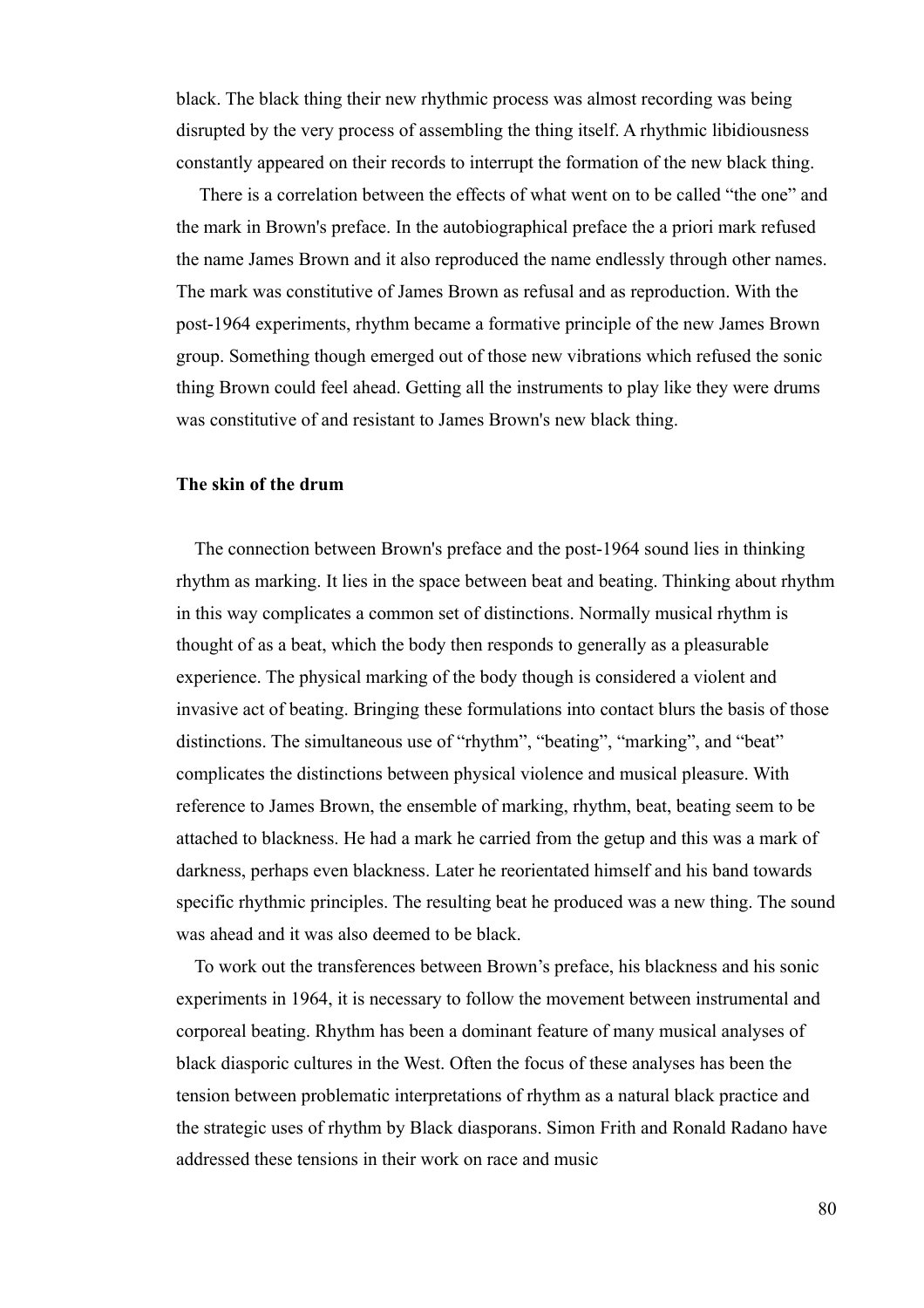(Frith, 1998; Radano, 2000). Discussions about blackness and rhythm also tend to towards dance and performance. Ifeoma Nwankwo and Mamodou Diof cover many of these concerns in their *Rhythms of the Afro-Atlantic World: Rituals and Remembrances* (2010).

 In *Different Drummers* Martin Munro argues the relationship between blackness and rhythm in the Americas has been misunderstood and undertheorised (2010). Significantly Munro discusses James Brown's use of rhythm as a practice of the Black Consciousness movement. After the release of "Out of Sight", Munro believes Brown's music showed that "rhythm is not a static element of black music but a dynamic, evolving force for innovation that projects forward into the future, imagining new functions for the beat and inventing new musical styles" (Munro, 2010, 188). For Munro Brown's focus on the rhythmic one marked out a form of blackness for which, at the time, there did not seem to be an available discursive language. For the purposes of this chapter though John Mowitt's *Drumming, Striking, Beating* (2002) will take precedence over Munro. Mowitt is being given priority because he closely tracks the relationship between musical rhythm and corporeal violence. Mowitt allows for a link to be drawn between Brown's use of marking, rhythm and blackness, and the work of Hortense Spillers. His theorisation of beat(ing) and rhythm correlates with Spillers' work on blackness as psycho-sexual flesh rupture. Through Mowitt's analysis of rhythm it is possible to tie together the textual, theatrical and sonic aspects of Brown's performance. It becomes clear how rhythm can be filtered back into the mark he carried from the get up. Furthermore, it becomes clear how for James Brown, rhythmic marking was constitutive of both a sonic blackness and a disruptive libidinality.

 John Mowitt's *Percussion: drumming, beating, striking* is an attempt to theorise "the relation between music and meaning" (Mowitt, 2002, 2). He wants "to come to terms with the sense made in and of senseless beating" (Mowitt, 2002, 2). Rhythm for Mowitt troubles the difference between musical sense and senselessness. To frame his analysis he establishes "the concept of the percussive field" which is defined by three areas, the musicological, the sociological and the psychoanalytic (Mowitt, 2002, 3). The drum relays the divisions of this field because it is a "richly catachrestic instrument":

By that I mean not only that the drum must be abused to be played, but also that in possessing a body, a skin, a head, and a voice, the drum has long represented the expressive interiority that we call the subject, the human being insofar as it intones "I". It is as though the drum cannot be represented without figuring it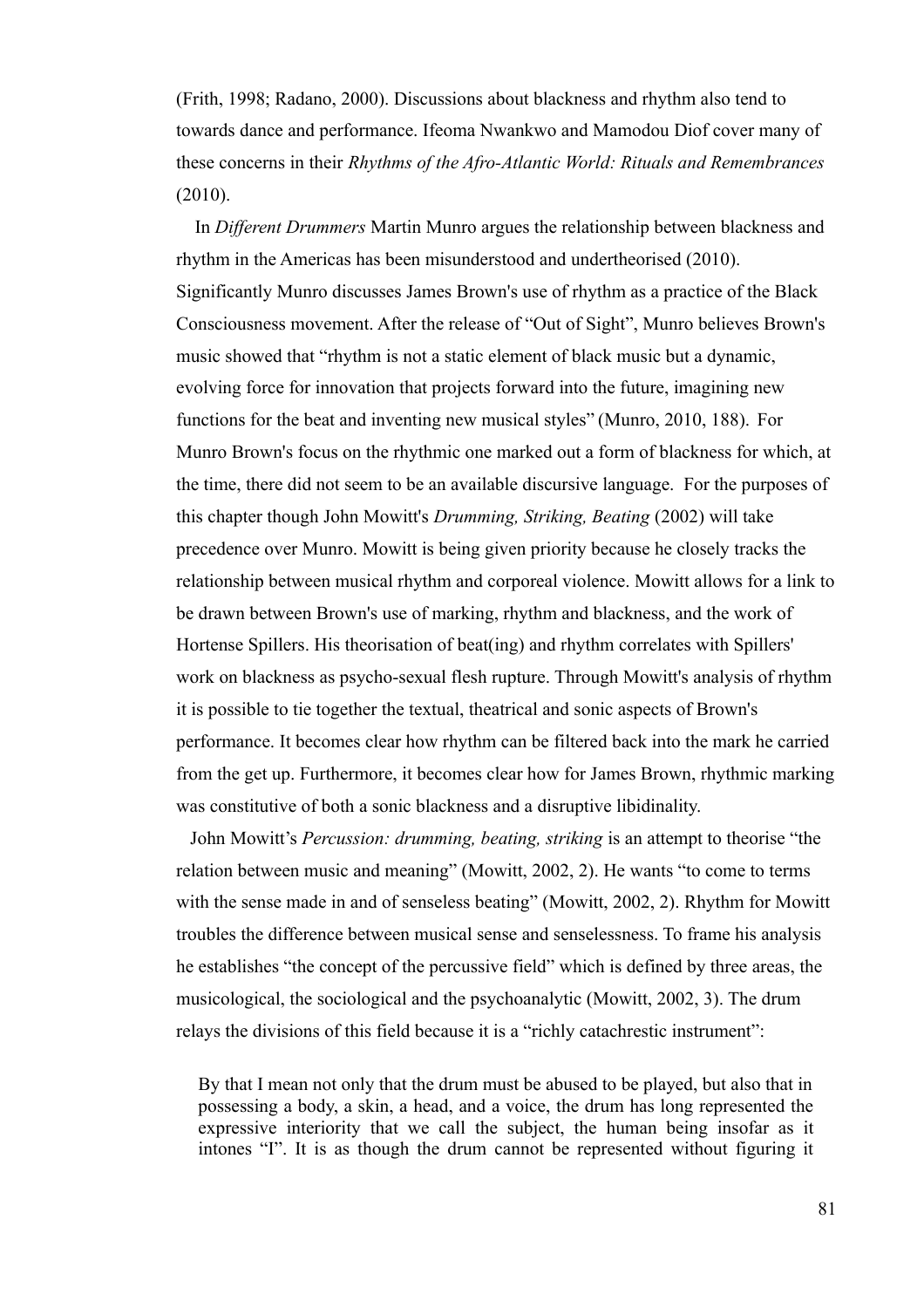through the body; in this sense the drum links the musicological with the psychoanalytical. By the same token, of course, the body has also long functioned as a site of percussive beating.

#### He continues:

In a more aggressively violent register, flogging, flagellating, scourging, whipping, and spanking all exemplify the same phenomenon. Whether beaten by others or by oneself, the body, and specifically the skin, hinge the individual and the social, serving as the site of social contact in its most banal and intractable sense. Drumming often involves slapping the skin of the hand against an animal's skin (though plastic is now more common) to produce a striking sound that moves the bodies of others through the medium of sonic contact. (Mowitt, 2002, 6)

For Mowitt the drum is catachrestic because it can be substituted for the body. As such it has an attachment to the human. The exchange with the body is activated through the process of drumming. Rhythm becomes the means of materialising the substitution between drum and human, human and drum. For the drum to be sounded its skin must be beaten. Human co-ordination with the material world is also realised through the skin, which too must be beaten. The beaten skin marks the difference between the interior and exterior world of the body and thus allows it to become embedded in social exchange through the realisation of its rhythmic tactility. In both cases violence is at work. The beating of the object becomes its means of constitution. A beating of the skin also achieves the same thing for the body.

 Mowitt's "percussive field" is not solely about seamless flows between the body and the drum. His notion of rhythmic hinge implies beating is also a site of breakdown. The relationship between the drum and the body is rhythmic. Rhythm may be a "medium of sonic contact", but a border divides as much as it connects. For Mowitt's transformative reading to work, rhythm also needs to be thought of as a process which violently marks the difference between human, drum and object. The pathway from human to drum to object and back again, is marked by a "striking sound" (Mowitt, 2002, 6). This strike is the hinge where these categories come into exchange. It is the sound of the difference between them.

 It is at this point that Spillers analysis of blackness as marking comes into play. Her essay centred on the attempt to rethink captive Africans as black objects through the orchestrated physicality of violence. Beating became the means of suspending subject status for Black diasporans. This violence was primarily disseminated through the female. She was beaten and her flesh marked in order to stimulate the reproduction of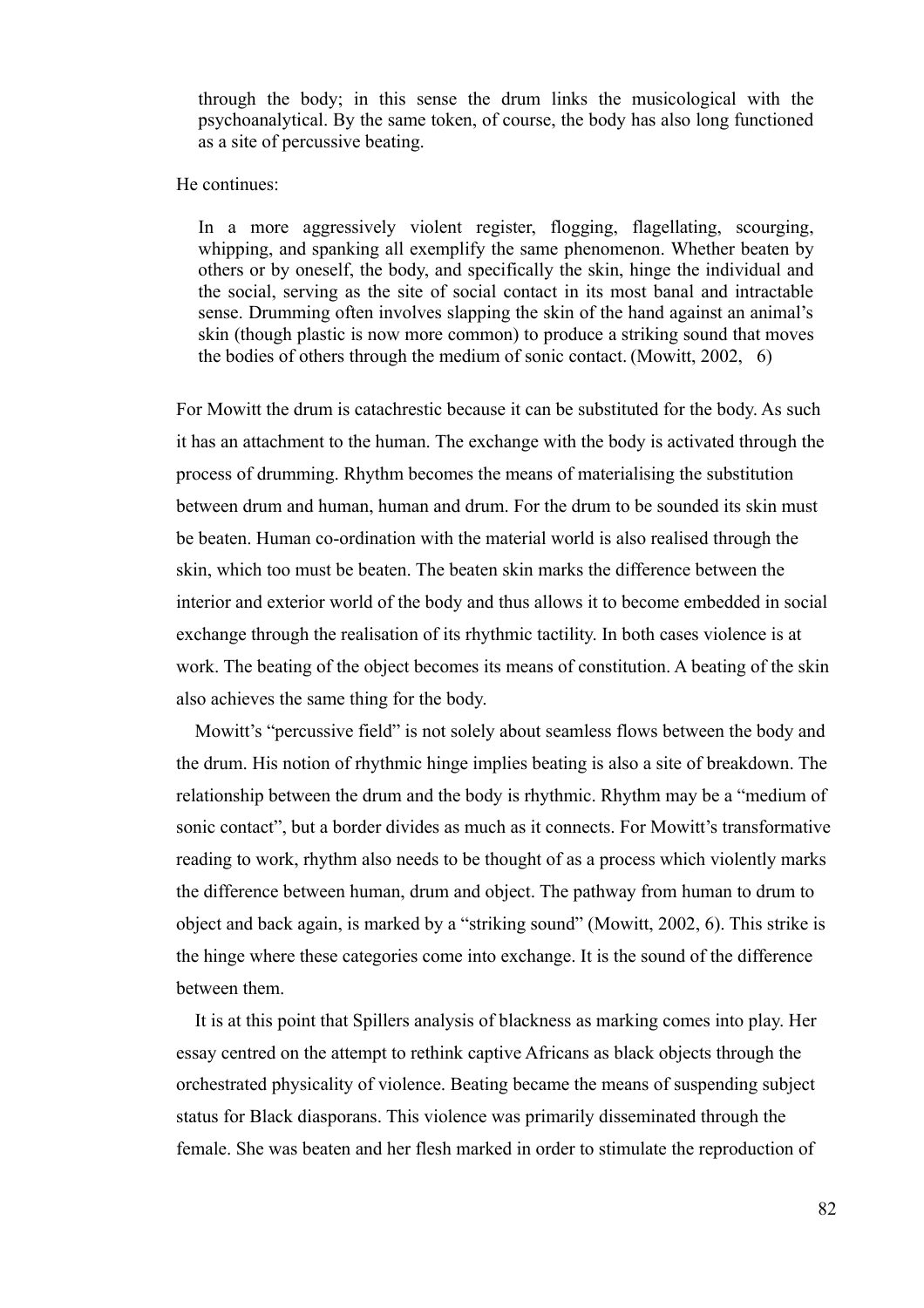slaves, but her reproductivity had none of the material, sexual, gendered and psychic reassurances that accompanied legitimate maternal practices. For Black diasporans in the U.S. this marking became an inheritance. The wound was passed on and its ruptures came to stand for blackness. As Spillers makes clear, blackness was organised through the "displacement of genitalia". There was a violated and violent psycho-sexuality at stake in the maternal inheritance which was blackness. The vibrations of beating had been in place since the getup.

 The rhythmic exchange between human, the drum and the object maps onto the psychic legacy of blackness as reproduction of beating. It does so in a way that becomes applicable to James Brown. Mowitt and Spillers combine to open up the mark in Brown's autobiographical preface. Filtered through their work the mark becomes a part of the post 1964 rhythmic innovations. The scene of marking in the preface was an acknowledgement of blackness as inherited anatomical distortion. It was also its activation. Brown's mark never allowed a singular James Brown to exist. What he was able to do was to use the a priori marking and allow it to propel his career as a performer. Brown's theatricality was about excess. He was either excessively producing himself or excessively cutting himself. These performances were shaped by a broken circuitry whereby the body refused to be taken apart. The name, which felt like it was one word, recycled itself again, again and again.

 The performances James Brown undertook on stage were a preparation for the sonic reconfiguration in 1964. His attempt to cut everything away bar the rhythm could be imagined as the rematerialisation of beating. This was a beat which had marked him from the getup and it was a beat(ing) which was black. Brown's use of the mark was crucial to the way the music became a pursuit of a black object because the black object also became a site of refusal. The strategic use of rhythm allowed beat(ing) to become productive and disruptive. James Brown and his band were creating a black sonic object, but the object constantly produced a sexual resistance. The act of moving ahead, in a whole other direction, was never resolved. The black object remained a source of erotic frustration. This incompleteness was an important aesthetic and political procedure for Brown and the band, because it meant their use of the mark never settled down. Their production of blackness never settled down. Instead of recording a fully realised black object, James Brown and his band were operating within in what Fred Moten calls an "open rhythmic space" (Moten, 1999, 20) . The performance of blackness as rhythmic thing always remained open to further possibilities.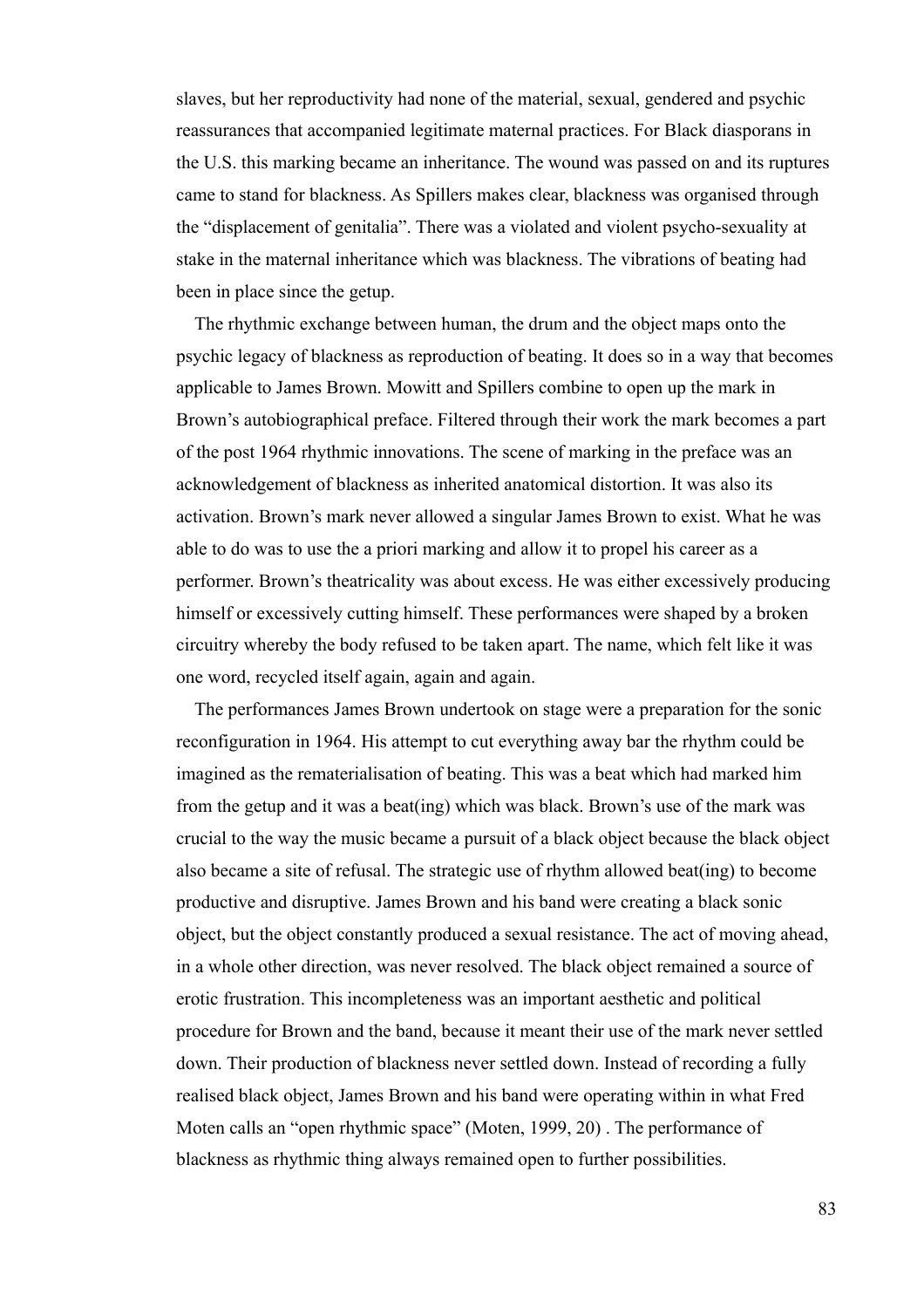The phonic materiality of Brown's blackness was not only operative in the records he made. It can also be found in a range of textual and audio-visual documents. What was particular about the black phonic substance which manifested itself across all of these materials was that each time it was produced, it was also always marked, cut and beaten. There was an internalised tension between Brown and the mark on his back, between Brown and his name, between Brown and his band, between Brown and the rhythm. This tension animated his blackness, but also always animated the rupturing of that blackness. Mowitt and Spillers help illuminate a corporeal and sexual economy at work within Brown's performative vexations. All the elements which had been in play since the getup were concentrated into Brown's 1964 sonic innovations. He reorganised his band to push towards the rhythmic constitution of a militant black sound object. Each push towards its making seemed to be accompanied by a refusal of its realisation. The resulting frustration marked the blackness of Brown's sound, both in the drive towards the sound object and the "open rhythmic space" its escape left behind.

 The concept of "open rhythmic space" acts as a bridge between the close of this chapter and the turn to Amiri Baraka in the next. From the mid 1960s onwards, unity, rhythm, beating and sexual antagonism were at play in the discourse of Black Cultural Nationalism, to which Baraka was central. The Nationalist program was fixed upon the material and psychic constitution of black territory. It seems more than a coincidence that in pursuing this program, figures such as Baraka listened closely to the sonic form and content of Brown's rhythmic experiments.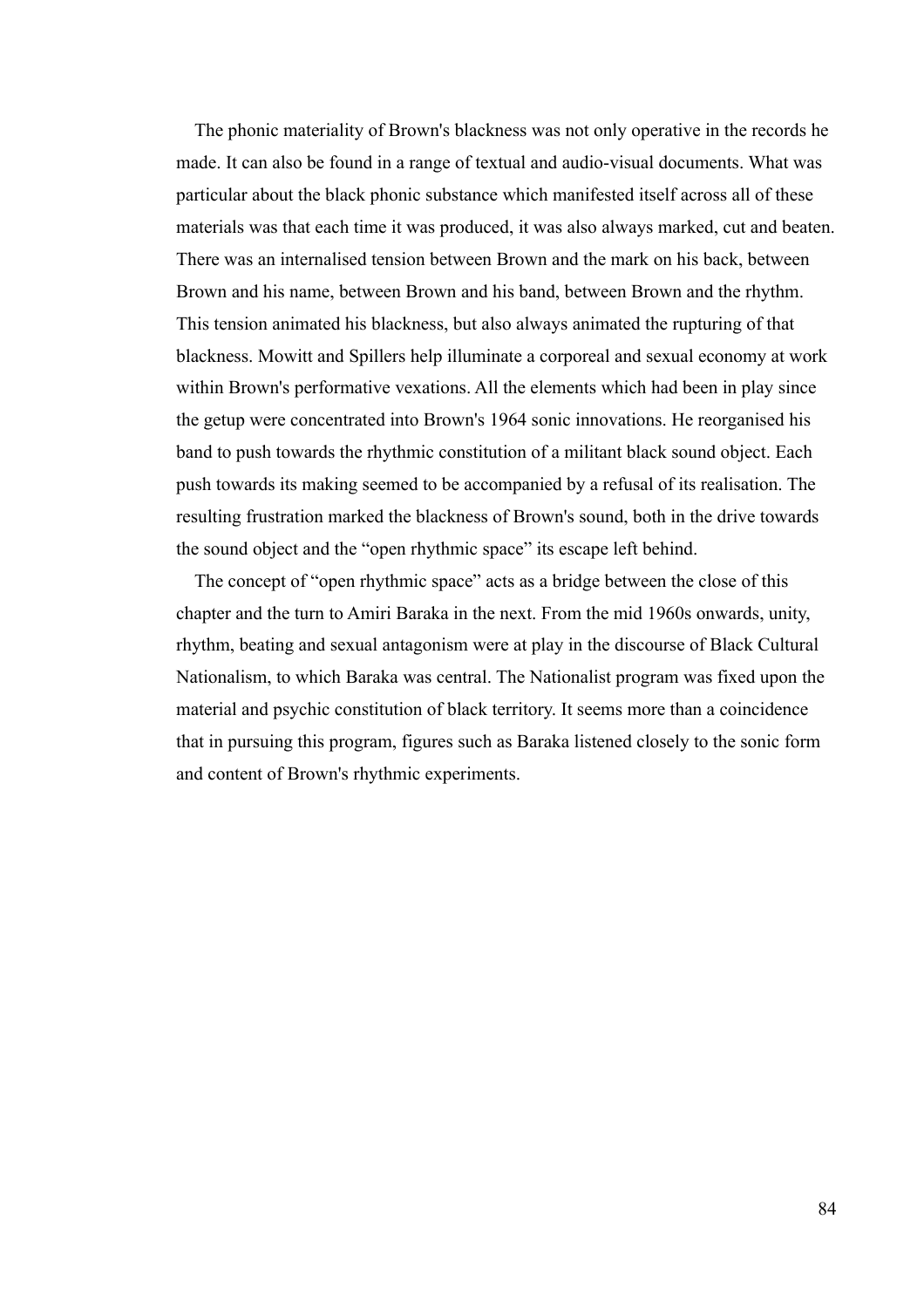# **Part 1 – Black Cultural Nationalism, resistance and rhythmic unity**

### **Chapter 2 – Amiri Baraka**

 Amiri Baraka was one of the leading and most controversial black radicals of mid-tolate Twentieth century America. Using a range of practices and always reassessing his ideological positions, Baraka was attentive to the question of black radicalism in the U.S. He continually asked questions of what blackness meant and his answers were often considered unpalatable. Baraka drew such responses because he closely studied the violence which accompanied Black life. Between 1964 and 1975 the version of himself Baraka presented was that of the Black Cultural Nationalist. He was amongst the leading proponents of this project. Black Cultural Nationalism in the U.S. was about black territory. It was a project concerned with the territory required to build a selfdetermined black nation. Responding to the historical circumstances of Black diasporans in the U.S., Black Cultural Nationalism was as much about the metaphysical as the material pursuit of black territory

 Baraka used political essays, activism, poetry, voice, and literature to instrumentalise the case for black territory. When working through each of these practices he was also always building the black nation. Baraka's poetics, writings, actions and use of voice were the theorisation *and* the constitution of territory. As part of his focus on the relationship between theory and its utilisation, Baraka was emphasising the role of black music. He felt that in the materiality of black music lay the possibility for the black nation as collective consciousness and concrete territory. This chapter will focus on Baraka's obsessions with the black music of James Brown. Across a range of his work, Baraka made the case for the post-1964 rhythm experiments of Brown's band as the anticipatory realisation of the Black Cultural Nationalist project. More than that, Baraka used Brown as the template for the phonic materiality of his own practice as a poet. Baraka wanted to use his voice as a black revolutionary instrument in ways which would make it sound like Brown's black militant music.

 In this chapter I will pursue this line using a recording of Baraka reading his poem "Our Nation is Like Ourselves" in tandem his theorisations of what was at stake in Brown's music, and set them off against arguably the peak of Brown's "new breed thing", his 1971 record "Super Bad". The hypothesis is that Baraka came very close to achieving his aims, because he tapped into the tension which animated the phonic materiality of Brown's music. Baraka pursued the sonic constitution of black territory by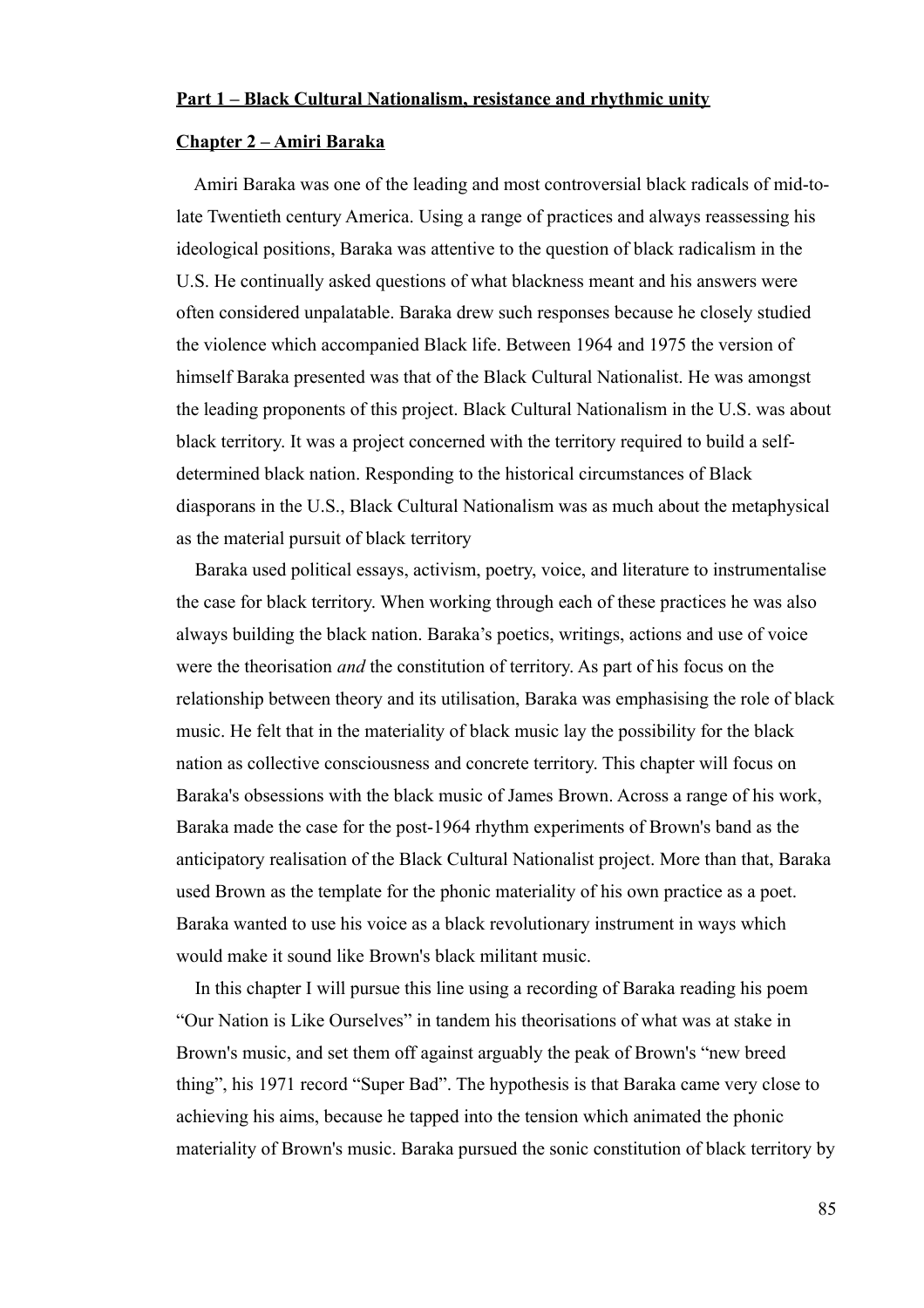way of rhythmic marking. Like Brown, each time he attempted to mark out the nation, to push for it, it too broke down because of violent eroticism which accompanied it. What will emerge in the final chapter of this case study, is not simply that the phonic materiality of Baraka's blackness was a mimesis of Brown's. Instead Baraka was pursuing a "place" in his music, whilst not being entirely attentive to the ruptures which were fundamental to its sonic organisation. For Baraka, as a Black Cultural Nationalist, he desired to assemble a place where black people could live which sounded like Brown's music, but he wanted to do so by banishing troubling encounter with the sexual politics of masculinity.

## **Amiri Baraka listening to James Brown**

 Baraka's declaration of black political allegiance following the assassination of Malcolm X in 1965 marked the opening of his cultural nationalist program. His 1974 break with the doctrine in favour of Third World Marxism signalled its loss of political vigour. Over this period Baraka took on the multiple roles of political figurehead, activist, cultural critic, poet and playwright. This allowed him to enfold aesthetic questions of blackness into the demands for concrete territorialisation. For him black cultural activity was the engine of any black radical project. Thus his 1965 founding of the Black Arts Repertory Theatre and School (BARTS) opened the way for the Black Arts movement. The Black Arts movement was the radically charged experimental component of Black Cultural Nationalism (Baraka and Neal, 1968; Gaye, 1971; Smethurst, 2005; Collins and Crawford 2006). Following the collapse of BARTS, Baraka solidified his cultural nationalism under the direction of Maulena (Ron) Karenga and his California based United Slaves (U.S.) organisation (Brown, 2003). The combination of cultural and communal politics came to fruition in his home city of Newark, New Jersey. Here he established an arts centre (know as The Spirit House) but also instigated community activism amongst the city's Black population. This eventually led to a successful campaign for Newark's first Black mayor, Kenneth Gibson. Baraka used these gains to form the Modern Black Convention movement, a series of events which sought to bring together black political organisations from across the country to set a national agenda for Black Power (Baraka, 1984; Woodard, 1999; Watts 2001). Whilst operating in the realm of city based and national radical black politics, Baraka remained highly productive culturally. Poetry (*Black Magic, It's Nation*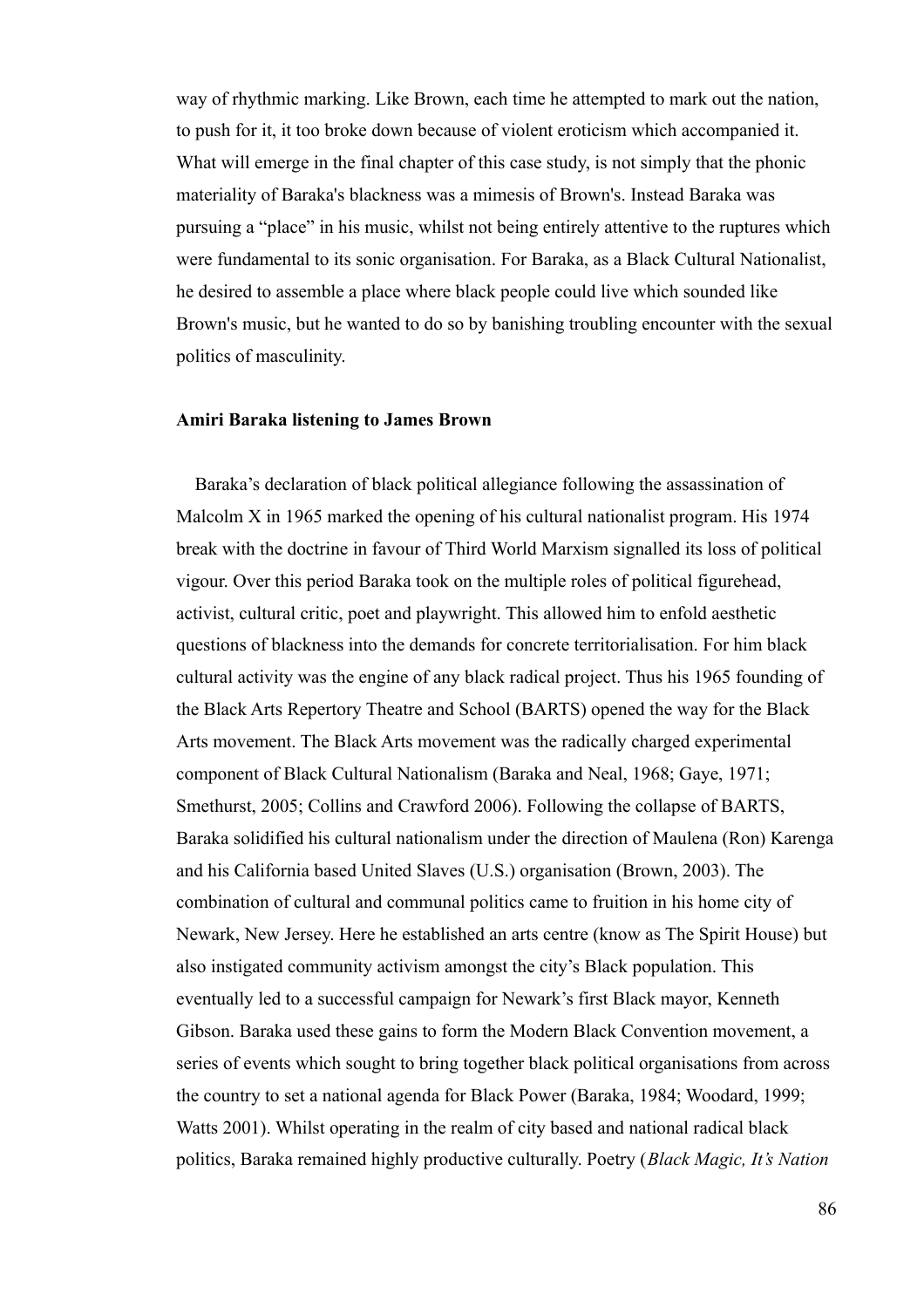*Time*), plays (*A Black Mass*) and essays (*Home: social essays*, *Black Music*) continually addressed blackness as a metaphysical question. In the context of the U.S. the question of black aesthetics could never not be wrought with political significance.

 Baraka's aesthetics were his politics and his politics served as the ground for his aesthetics. As part of the cross-pollenisation of black activism and black art, Baraka emphasised the role of Black popular music. The case he made for Black popular music and/as black radicalism has already been set out in the Frameworks chapter. In order to study Baraka's nationalism through the lens of James Brown, it is necessary to return to his 1966 essay "The Changing Same". There is a passage in the essay where he listens closely to James Brown. The claims he makes in this passage offer an insight into Baraka's politics. The way Baraka listened to James Brown reveals something about how he was theorising black territory.

 Baraka builds this section in "The Changing Same" around the "hard, driving shouting of James Brown" (Baraka, 2010, 211). This lends his music a "straight out, open" quality (Baraka, 2010, 211). The directness can be understood as the musical enactment of blackness: "The world James Brown's images power is the lowest placement (the most alien) in the white American social order. Therefore, it is the Blackest and potentially the strongest" (Baraka, 2010, 212). For Baraka, Brown's blackness could be heard as a sonic immediacy which also made it radical. Brown's music felt immediate because its directness was constitutive of black territory:

If you play James Brown (say, 'Money Won't Change You…but time will take you out') in a bank, the total environment is changed. Not only the sardonic comment of the lyrics, but the total emotional placement of the rhythm, instrumentation and sound. An energy is released in the bank, a summoning of images that take the bank, and everybody in it, on a trip. That is, they visit another place. A place where Black People live. (Baraka, 2010, 212-213)

 What Baraka hears in Brown is "a place where Black people live". His music summons such a place. This "place" is not summoned because Brown sings about it. Lyrics are not the issue here. Instead the relationship between black place and sound is rhythmic. Brown's emotional placement of rhythm releases an energy and this energy is black place. Brown's music constitutes black place because it accommodates "a people and an energy harnessed and not harnessed by America" (Baraka, 2010, 211).

 Baraka makes exceptional claims for Brown's music. Firstly he claims Brown's music is direct and immediate. The immediacy is a manifestation of the blackness of the music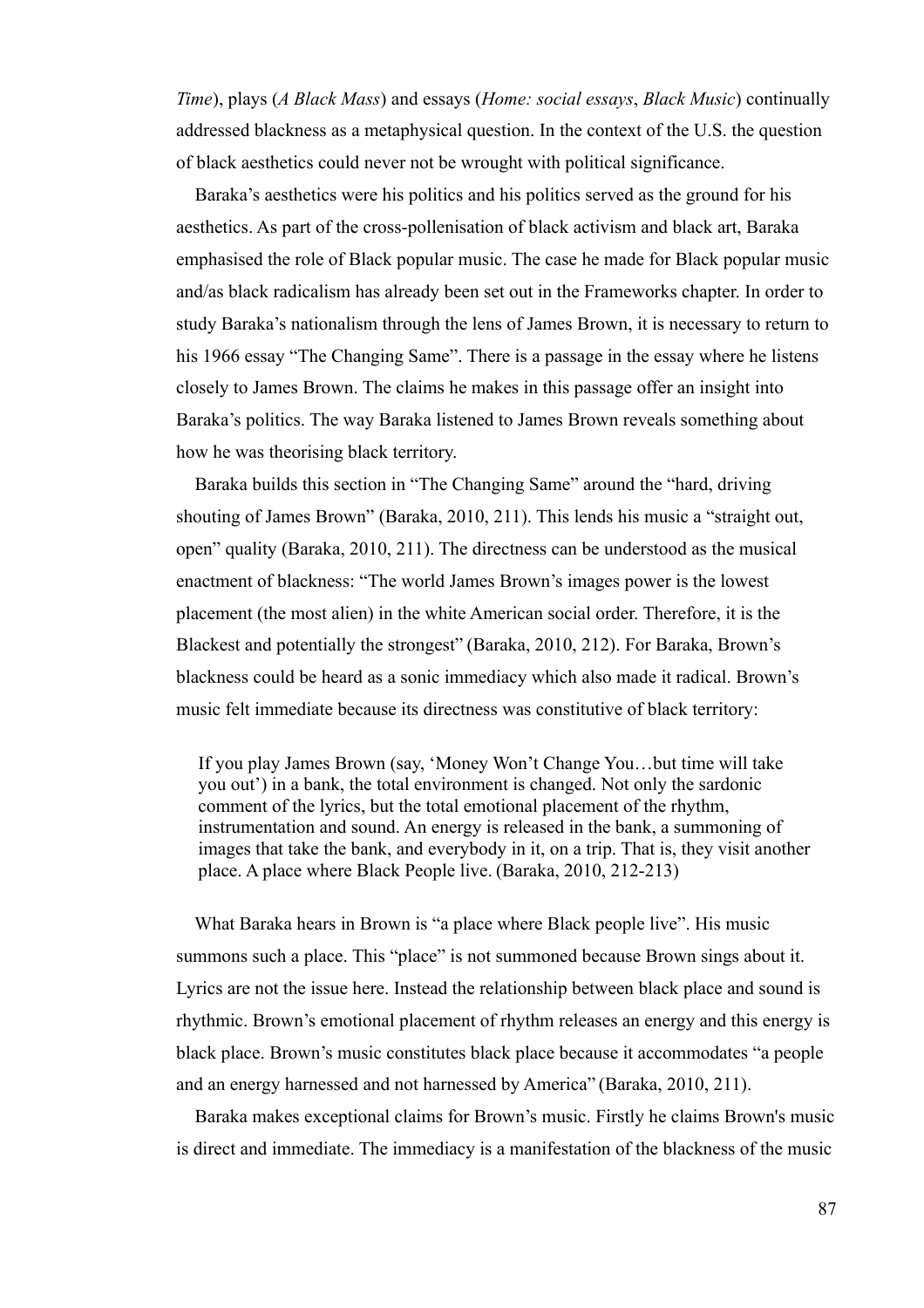because Brown's sound is "straight, out" blackness. Baraka focuses on the textures of Brown's music. He is attentive to its rhythms as the site of production for black space. The musical space of rhythm is the communal space of blackness. The black nation Baraka was looking to build was already at work in Brown's sound. Baraka could hear in Brown's placement of beat the territorial mark of blackness. There is a sense in which Brown's reorganisation of his band in 1964 was feeding into the Black Cultural Nationalist project. By forming a new group and thus forming a new sound, Brown was creating Baraka's desire for territory. The beating (out) of musical space by Brown, according to Baraka, became a rhythmic production of black space. The attention paid to the activity of rhythm reveals something about the blackness of place. It reveals how notions of black metaphysical and material space were being theorised within the nationalist project.

 To comprehend what Baraka invokes when he hears black place, it is important to grasp the value given to "place" within Black nationalist ideology. The desire for "a place where black people live" was the central tenet of nationalist thought. Understanding what Baraka meant by black place will offer an insight into what he heard in Brown's music.

### **Black nationalism and territory**

 For Black Cultural Nationalists "place" was not only a formal claim over territory. It was also an emotive register of dwelling. "Place" meant the location of space for black consciousness to dwell. The transference of a discourse of land into questions of blackness, metaphysics and space occurred because of the historically inherent landlessness of Black populations in the U.S. What came forth from Black nationalist programs were concepts of territory, land and nation that were often deemed unworkable. This was a tactical improvisation. It became a means of not only locating space but also rethinking the very structures used to hold political collectivity.

 The Black nationalist approach to space, territory and communality has become a major topic of Black studies scholarship. In 1997 William L Van DeBurg put together a comprehensive anthology of Nationalist writings which addressed some of the problematic historiographical approaches to the subject. Essien Udosen Essien-Udom has attempted to understand its appeal for largely urban black communities (1995). Dean E. Robinson's *Black Nationalism in American Politics and Thought* (2001) put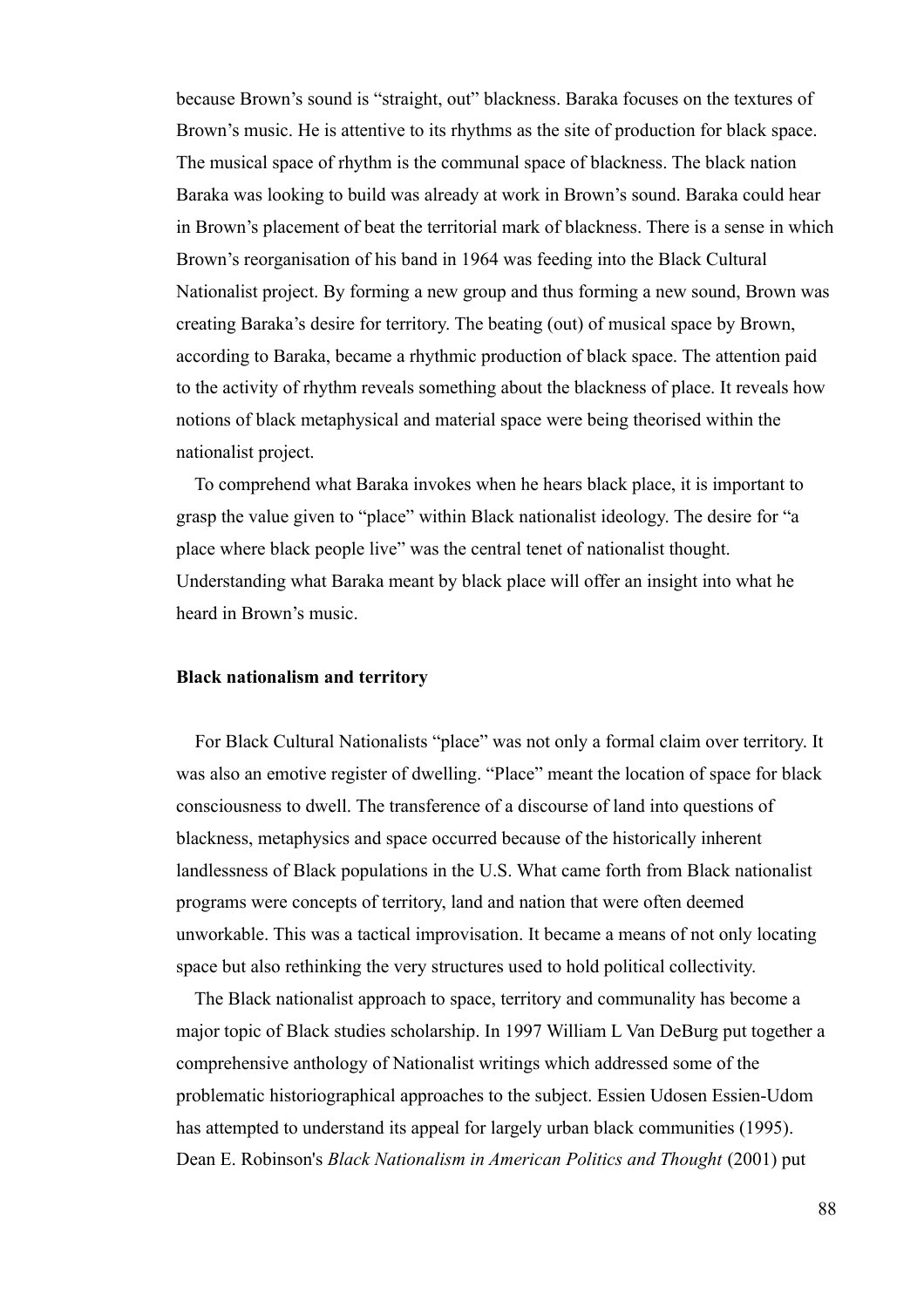forward a controversial thesis about nationalist ideologies mirroring trends in mainstream American political discourse. In Michael C Dawson's *Black Visions: The Roots of Contemporary African-American Political Ideology* (2002) what becomes apparent is that despite the range of alternatives, the broad Nationalist programme was driven by core ideas of spatial formation and control. The problem for Black nationalist thought was "the central concept of a separate black nation" (Dawson, 2002, 91). Dawson poses a critical question of Black nationalist discourse by asking how a nation could have been located as a landed entity and then realised as a state formation in the U.S. He believes the nationalist response to these questions was to a certain degree paradoxical. There was a desire to forge a collective existence independent of the U.S. that emerged through the black radicalism of the mid 1960s. This was the result of "the bitterness of African-Americans over their inability to protect their land, property and families" (Dawson, 2002, 96). The roots of this idea had already been established by such forebears as Marcus Garvey and W.E.B Du Bois. Black nationalist thought achieved an added potency through the political development of Malcolm X in the early 1960s. He used his public platform during this period to make direct links between the Black population of the U.S., and the Third World anti-colonial liberation movements of Asia and Africa. Malcolm X was attempting to figure Black people in the U.S as a colonised population. He wanted to use this particular version of "place" as a basis from which to launch a black revolutionary struggle in the U.S.

 The problem was that Third World nationalisms were inextricably linked to the decolonisation and reclamation of lost territory. Colonised and former colonised peoples in Africa and Asia had direct claims on land which had been taken, but "the land over which the black revolution [was] to be fought was never specified" (Dawson, 2002, 97). In reality "the status of land and statehood [were] ambiguous" for Black nationalists as there was not an identifiable territory to be recovered from the U.S. (Dawson, 2002, 97). Despite the potency of the identification with other colonised peoples, Dawson frames the desire for an independent nation as "a landless quest for self-determination" (Dawson, 2002, 97). The group of Black Cultural Nationalists who took up Malcolm X's legacy were able to work through this issue. What emerged out of the tension between a revolutionary Black nationalist struggle and the absence of reclaimable land was the *nation-within-a-nation*. This concept sought to open up the forceful sentiment of anti-colonialism and make it applicable to black radicalism in the U.S. The nationwithin-a-nation operated on the basis that Black populations existed within, but were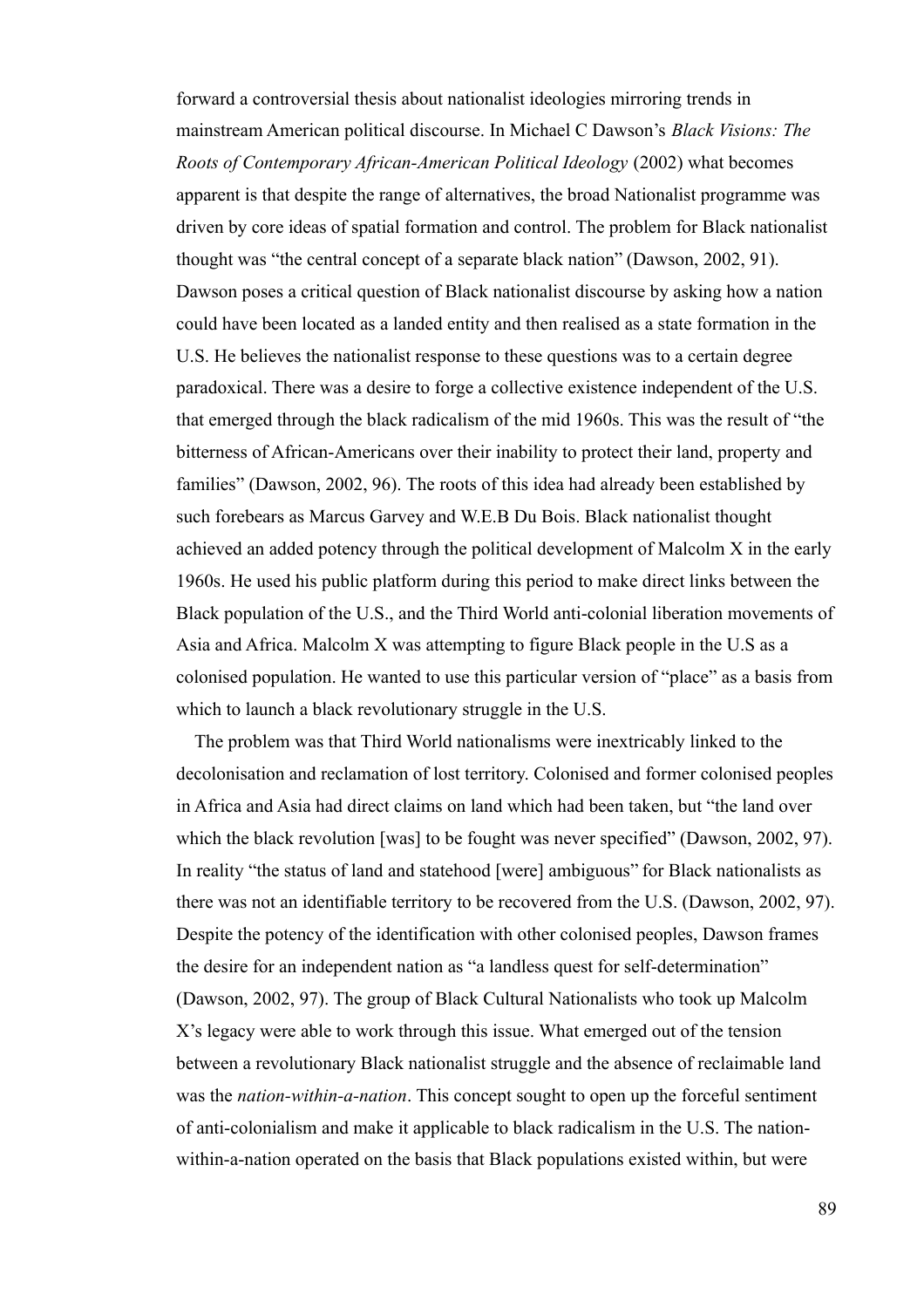markedly distinct from, an American mainstream. This was due to the long history of active Black exclusion from national narratives of liberty, citizenship and democracy, a scenario established through the terms set by enslavement.

 The phenomena of 1960s and 1970s Black nationalism was predominantly a movement that grew in the northern cities.<sup>[2](#page-89-0)</sup> The nation-within-a-nation thesis was framed through major black urban centres. These centres were evidence of a blackness, which although existing in the heart of modern American power, was antithetical to it because exclusion was ensured by high levels of disenfranchisement, state violence and poverty. The broad Black nationalist movement saw, to varying degrees, a potential for revolutionary insurgency amongst the Black communities occupying these urban zones. The nationalists believed it required the re-organisation of urban centres into black territories which would lead to control over urban space: "Thus land becomes actualised programmatically with the nation-within-a-nation tradition through seeing land as spatially located within urban black communities, as the basis for community control of black institutions" (Dawson, 2002, 100).

#### **Baraka's Nationalism and poetics**

 As a leading Cultural Nationalist, Baraka was at the forefront of attempts to reclaim the urban environment. He saw the overabundance of disenfranchised Black people in the ghetto as a basis for his cultural nationalist activities. Baraka's skill was in reducing this political program to the simple maxim of controlling the land underneath one's feet: "Black Power is for control of the space you *can* control called part of the society" Baraka was identifying specific urban sites as the starting points for the black nation: "Neither Harlem, nor Hough, nor Watts are really America. They are controlled by America". If these minor territories could be claimed, then they would serve as the basis for the nationalist project: "Black Power, as an actuality, will only exist in a Blackoriented, Black-controlled space" (Jones/Baraka, 1968, 121-123). But to build a nationwithin-a-nation by laying claim to Black dominated locales was not enough. For Baraka

<span id="page-89-0"></span><sup>2</sup> Black nationalism and a more militant black radicalism was not exclusive to the North though. It is arguable that one of roots of black militancy lay in the South with Robert F. Williams. Williams was an NAACP branch president in North Carolina and as early as the 1950s was advocating armed selfdefence amongst the Black population in the south against the Ku Klux Klan. Williams' stance led him into confrontations with the SCLC and the broader non-violent tendencies within the Civil Rights movement. For more see Timothy B. Tyson, *Radio Free Dixie: Robert F. Williams and the Roots of Black Power* (University of North Carolina Press, 2001).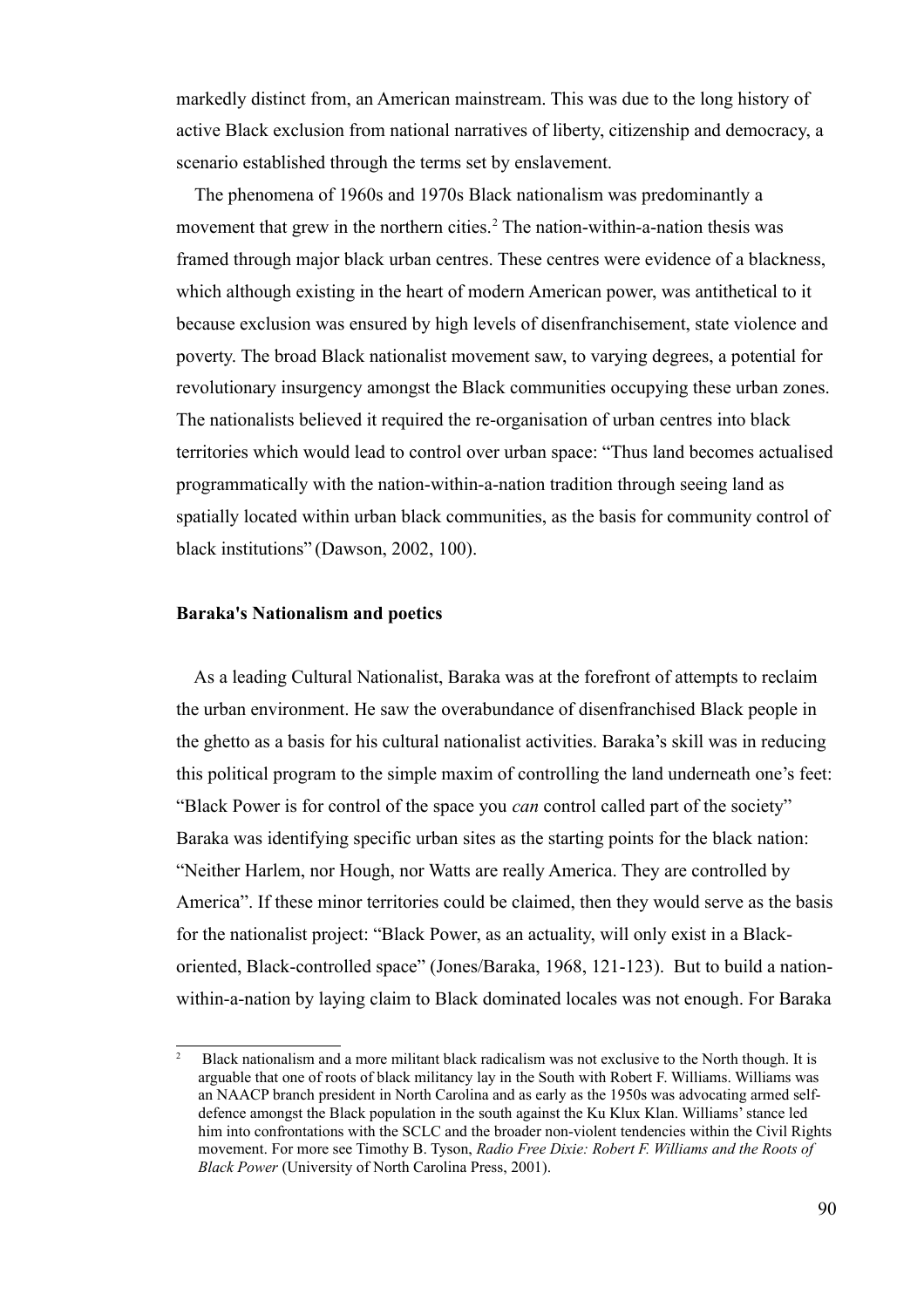such strategies needed to be accompanied by the reorganisation of blackness as a mode of being: "the power to control our lives ourselves. All of our lives. Our laws. Our culture. Our children. Their lives. Our total consciousness, black oriented" (Jones/Baraka, 1968, 119). In this scenario a (series of) black (urban) nation(s) would only come to fruition if the population are able to reach a state of radical consciousness. This state of consciousness would enable them to fully take control of their immediate environments:

Black Power is the Power first to be Black. It is better, in America, to be white. So we leave America, or we never go there. It could be twelve miles from New York City (or two miles) and it could be the black nation you found yourself in. That's where your self was, all the time. (Jones/Baraka, 1968, 122)

Baraka was reframing a territorial issue into an metaphysical one. The concentrated pockets of Black populations may have been isolated within major American cities but psychically they existed outside America. Harlem and Watts were separated geographically but they were unified by consciousness. Blackness as consciousness was deployed to bridge the strategic gaps in the nation. The concept of territory as material entity was being reorganised by Baraka and his contemporaries. The black nation was not a coherently singular site, yet it remained unified by its blackness: a one that was not a one. This subtle shift was evident in the language of *black as a country* (Singh, 2004; Jones/Baraka, 2009). The improvisation of territory involved a reframing of colonialism. The project of epistemic violence was shifted from the capture of land and population, to a colonisation marked upon the black body and psyche. The emphasis was placed upon a decolonisation of the mind. Collectively reclaiming the dispossessed could transform an oppressed mass into a radical unit of blackness because they would be autonomous from the mental geography of the U.S. As each of the colonised within America came into being as consciously black, it would signal a further step towards "a place where Black people live".

 Realising this extra-territorial black communality was also for Baraka always an aesthetic project. There were of course vital politically strategic components of the nationalist program, but Baraka felt the metaphysical question of blackness was necessary to any concrete aims. The metaphysical question could be worked out through language, culture, performance and art. Baraka committed himself to creating art which was resolutely black. The resolute blackness of this art would rupture the conditions of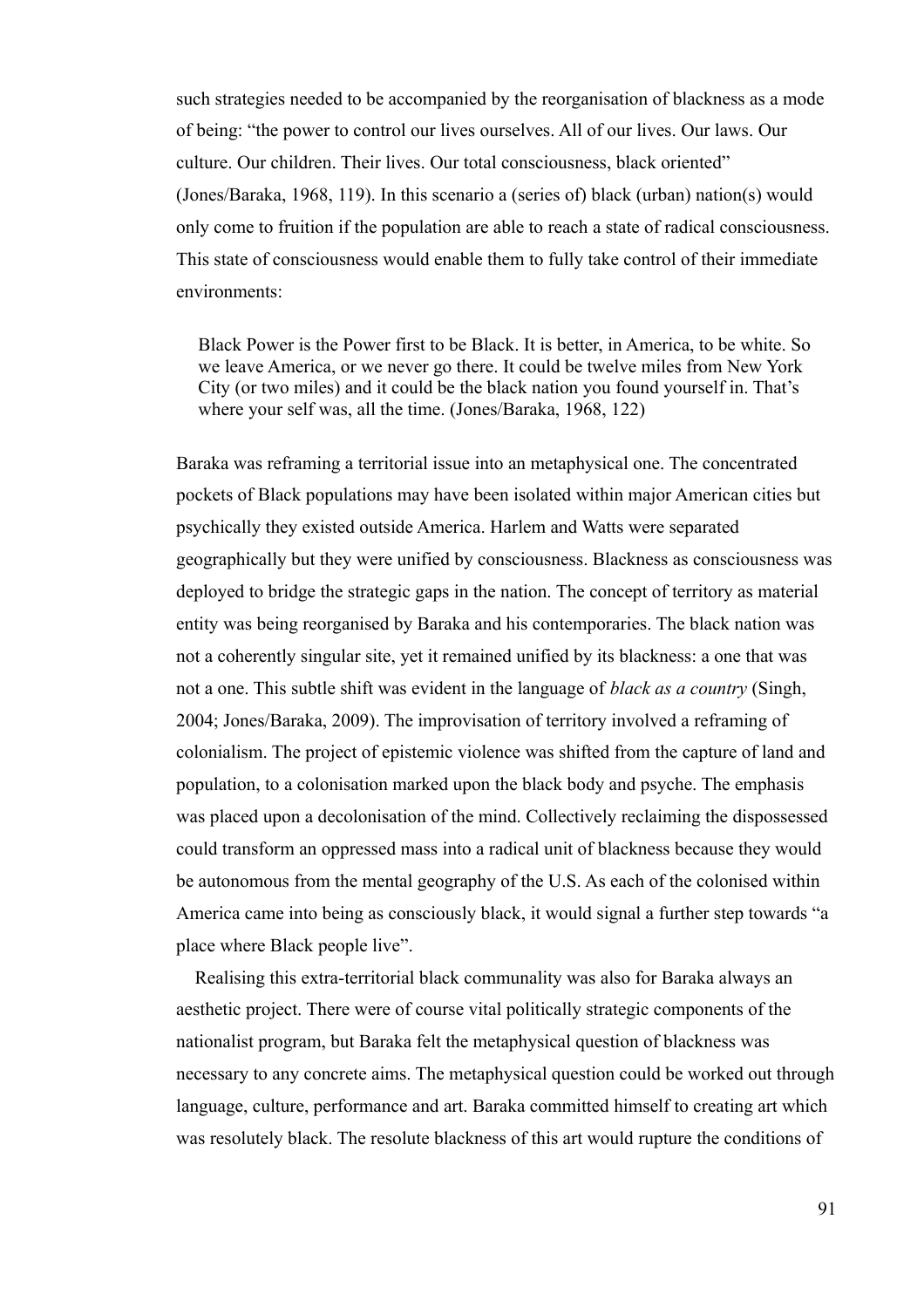normal life in the U.S. For him though it was important that the blackness of black art was first experienced by Black people. It was through the shared metaphysical experience of black art that Black people could begin to organise new systems of living.

 The conceptual and philosophical grounding of Baraka's approach to black artistic practice have been written about at length. Much of this work can be found within the field of Black literary studies. Since the late 1970s Baraka's intense productivity as writer has been analysed in depth (Sollors, 1978; Harris, 1985; Reilly, 1994). One of the more recent efforts is Kim Benston's *Performing Blackness: Enactments of African-American Modernism* (2000). Benston tells of how Baraka initially flourished as a poet in the New York avant-garde literary scene of the late 1950s and 1960s. Alongside the likes of Allen Ginsberg, Frank O'Hara, William Burroughs, Diane DiPrima, and Robert Duncan, Baraka was engaged with the major questions of poetic form of the time. Following his move towards radical Black politics in the U.S. and his early formation of a Black Arts program, the nature of this concern altered. According to Benston, Baraka began to transfer his openly militant stance to his work as poet and playwright. This change in approach was built upon the belief that a Euro-American definition of language as an expressive tool was dramatically opposed to primordial blackness, which in its fullest sense had always been denied space in the U.S. In fact a full realisation of blackness involved the "emphatic refusal of eloquence's prestige" (Benston, 2000, 11). The fuel for this fundamental rupture away from a Western philosophy of language was its representational function. For Benston, Baraka believed "representation temporarily, if hurtfully, hides or encodes blackness, allowing the possibility of its becoming present as a history which would not be fiction, as a wholeness which would no longer enact is own fragmentation" (Benston, 2000, 13). Baraka wanted an epistemic breach, whereby breaking the representational function of language would allow blackness to reveal itself.

 At stake in his plays and poems was a "sacramental violence" which broke language, allowing for a move through to an anti-representational self-constituted thing beyond (Benston, 2000, 11). In this beyond lay blackness which was a thing in itself. Baraka's attempt to close the linguistic displacement of blackness was based on the belief that its "incarnation as literal presence, [a longing] for the singular revolutionary act that would 'murder' self-difference and heal the breach between black identity and discourse which the original violence of whiteness opened" (Benston, 2000, 11). The cleansing revolutionary violence which, according to Benston, Baraka was invoking moved in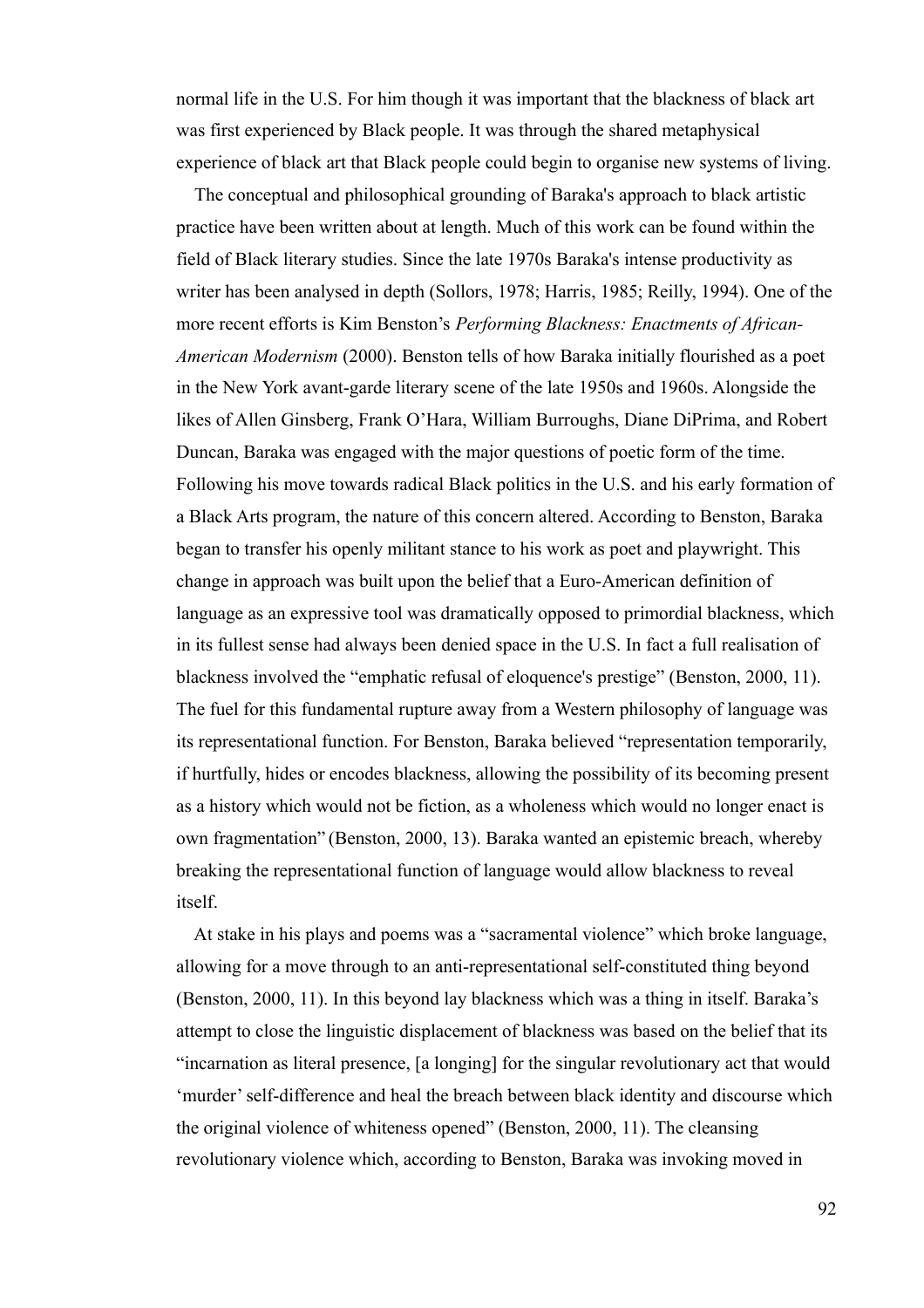anticipation of a literal unmediated black object. He was in pursuit of a blackness which existed on the hither side of representation. It was an object occupying an altogether different space, something which was unimaginable from the vantage point of whiteness.

 Baraka's "indivisible kernel of blackness" was built on breaking the representational hold of whiteness (Benston, 2000, 12). A real black object did exist beyond a set of constraints, but it existed within its own space. This object, free of whiteness, was the primary realisation of the black nation. Baraka's metaphysical blackness was not entirely free of constraints though. As Baraka made black art and conceptualised the cultural nationalist program he placed borders around his version of blackness. Phillip Brian Harper (1998) and Marlon B. Ross (2002) have traced these constraints in Baraka's nationalism and focused on his poetics as the constitutional site of his blackness. Through Baraka's poetry it is possible to see how he defined blackness against a sexual limit. The political and aesthetic borders of black space were marked out erotically.

 Harper focuses upon Amiri Baraka and his espousal of Black Arts rhetoric, which was "the aesthetic and spiritual sister" of Black nationalism (Harper, 1998, 40). He argues the dominant strand of such a rhetoric was a call to black unity in response to an external white threat, a unity which was necessary in order to avoid extinction in the U.S. Conversely an element of social division was also necessary for black unification to work: "I want to claim that the response of Black Arts Nationalism to social division within the black populace is not to strive to overcome it, but rather, repeatedly to articulate it in the name of Black Consciousness" (Harper, 1998, 44).

 Harper examines Baraka's poem "SOS", published in *Black Art* (1965). He returns to the recurring focal line in this short piece: "calling Black people… / calling all Black people". It reflects the "fundamental impulse to racial solidarity" that was the overriding feature of Baraka's activism (Harper, 1998, 41). The poem carries out a demand for unity and summons "all black people" to assemble. For Harper the significance of "SOS" is that it contains nothing outside of this summons. All the poem does is call "black people in this nationalistic way….the objective for which it assembles the black populace is not specified" (Harper, 1998, 41). The question of what takes place after the gathering is suspended, and according to Harper, Baraka was unable to move beyond the call to the people.

Harper argues this was a practice common to much Black Arts poetry and Baraka was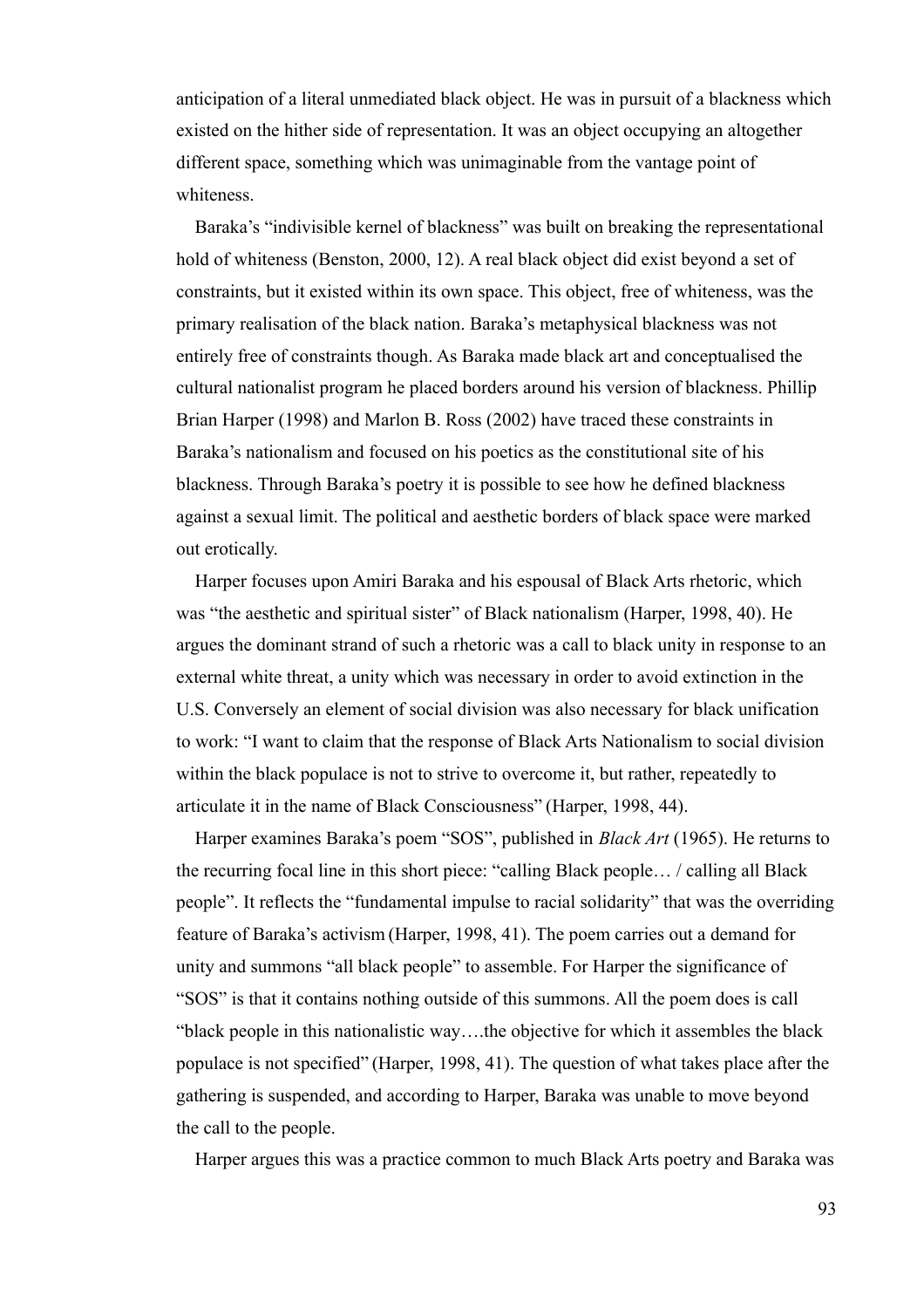an exemplary exponent of it. He and many other Black Arts poets worked counterintuitively with regards to the expected aims of their writing. Rather than being designed to be "*heard* by blacks and *overheard* by whites", Baraka's poetics were "being *heard* directly by whites and *over*heard by blacks" (Harper, 1998, 45-46). Harper claims such divisions were actively deployed by the likes of Baraka. He pursues this thesis by re-reading the linguistic patterns of Black Arts poetics. It was a poetry which consistently challenged others to take up the nationalist cause. The performance of this division took place whereby the poetic voice sought to secure a fully radical blackness by differentiating itself from its audience. The audience in this case where those Black people "overhearing" the performance, whom it positioned as "negroes" as yet unable to heed the call:

Thus the project of Black Arts poetry can be understood as the establishment of black nationalist subjectivity – the forcible fixing of the identity of the 'speaking' I – by delineating it against the 'non-*I* person', the *you* whose identity is clearly predicated in the poems we are considering. (Harper, 1998, 48)

The desire to gather Black people served as a negative foil, against which the poet could stake out a position. The poet was secured in the radicalism of their own blackness by calling on others to raise their level of consciousness and join the nation.

 Harper focuses on the lack of inclusiveness in the poetic construction of black communality, due to the deployment of an intra-racial division. He believes in the case of the Black Arts the core rhetoric was rooted in an anxiety over masculinity. Black Cultural Nationalism sought out "a rootedness in the day-to-day exigencies of black life" as its basis and the high-water mark of this was a model of grounded urban black masculinity (Harper, 1998, 49). The *real* black masculine type was sought out due to an anxiety over the role of the artist, writer and intellectual in the context of a black revolutionary project. There was a desire not to be seen as racially effeminate through a connection to a Euro-American tradition of intellectualism. As Marlon B. Ross puts it, there was a "punk" part of the Black Arts self that needed to be expelled in favour of "the *real* Black man of warring action" (Ross, 2002, 295). The primary sign of failed blackness as failed manhood was the homosexual. He was a figure alienated by association with intellectual whiteness from the homosocial collective of *real* blackness. Through Baraka, the Black Arts project was drawn up as an ideological aesthetics which could directly intervene in radical politics. Thus Baraka and his contemporaries adhered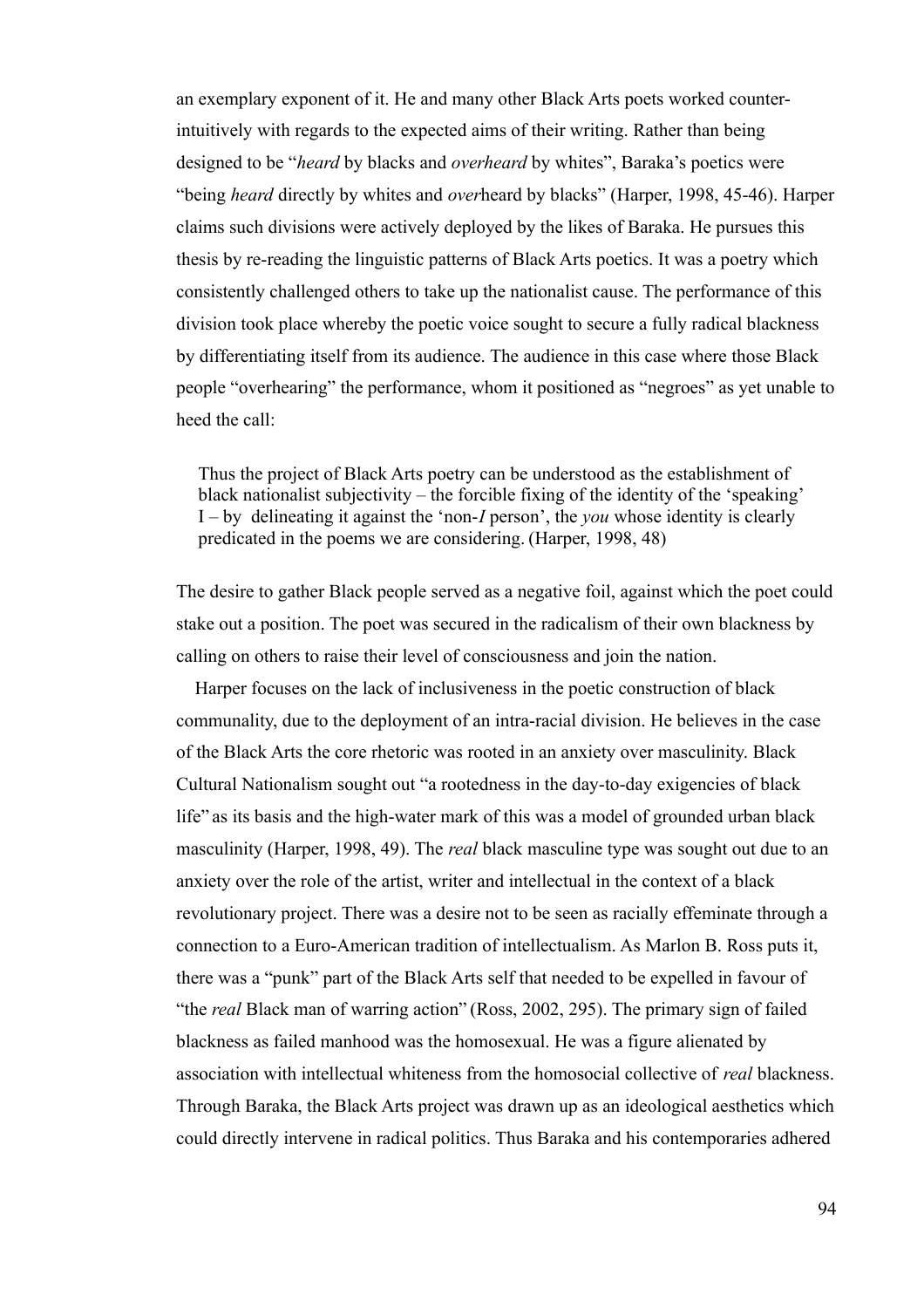to a "phallic standard of political engagement" (Harper, 1998, 52). According to Ross this was a way for Baraka to distance "himself and his audience from the realisation that as long as he has a pen in his hand, he is deferring picking up a real weapon" (Ross, 2002, 295). Harper identifies the limit within Black Arts rhetoric as a "profoundly problematic masculinist ethic" which works against the objective of racial solidarity and "actually engenders a division amongst blacks" (Harper, 1998, 52). This is not a criticism by Harper because he argues such gendered performativity is "paradoxically necessary to the nationalist project" (Harper, 1998, 53). In fact, he argues, it is a practical impossibility to efface one in favour of the other.

 The masculine overtones in Baraka's poetics are a dominant feature of his 1965 essay "American Sexual Reference: Black Male" published in *Home: Social Essays* (2009). The collection marked the closure of his theatre in Harlem, his return "home" to Newark and the solidification of Baraka's nationalism. The writings were part of his project to build a "home" for Black people in the U.S. In the essay's opening lines it becomes clear a phallic standard for radical blackness is being forged:

Most American white men are trained to be fags. For this reason it is no wonder their faces are weak and blank, left without the hurt that reality makes – anytime. That red flush, those silk blue faggot eyes (Jones/Baraka, 2009, 243)

Baraka secures his own position as a real Black man by distancing himself from effeminate whiteness. What this also ensures is that any Black people (namely men) *overhearing* these lines will be made fully aware of the sexual purity deemed necessary to become a part of the black nation. To be queer is not to be black and it is whiteness which is "the nonrealistic, the nonphysical" (Jones/Baraka, 2009, 243). Aesthetic queerness, if not kept at bay, will infect a naturally real urban black machismo: "the black man is more 'natural' than the white simply because he has fewer things between him and reality, fewer wrappers, fewer artificial rules" (Jones/Baraka, 2009, 245). What Baraka is doing is using whiteness strategically as the non-black, which allows him to set up an urban blackness as hypermasculine and whiteness as queer. The code buried in the passage is that a queer blackness can not ever be truly black. According to Baraka queer blackness is in fact closer to, and a desire for, whiteness.

#### **The Barakan Voice**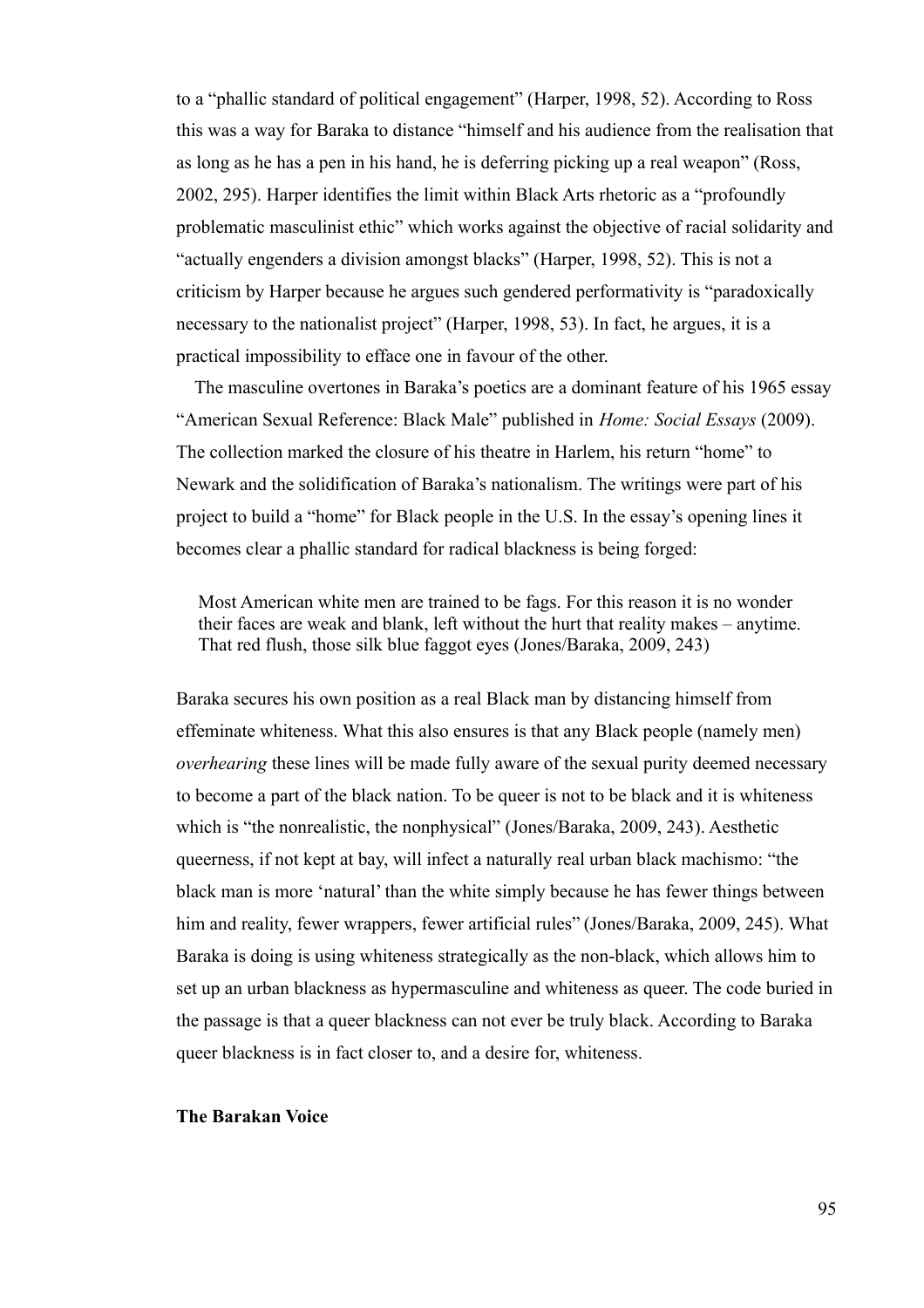Earlier in the chapter the problem of an obvious claim for land was outlined as central to the Black nationalist project. What Baraka and others within Black Arts did was to improvise between the territorial and the metaphysical. The desired black nation was a state of consciousness as much as a material entity. Black space could be constructed through modes of being, it was a geography of the mind. Despite eliding the territorial, Baraka still needed to mark out the psychic limits of black space. Harper and Ross illustrate how Baraka used sexual economies to mark out black territory. Blackness in this context was contained within a policed heterosexuality. The black nation was marked out against queer limits, and effeminacy rendered entry into the radical terrain of blackness impossible.

 Baraka built his Black nationalist program on the basis of psychic unity. A series of concentrated but atomised urban black environments could be brought together through a common consciousness. Central to this consciousness though was a reductive heteronormativity. Baraka was able to open spaces within the logic of territory but he simultaneously closed these openings by installing a violent sexual limit upon the nation. As Harper makes clear, it is impossible to separate Baraka's problematic sexual politics from his militancy. The expulsion of queerness was a troubling but necessary part of his nation building project. Expulsion though produced complex resonances as part of Baraka's calls for nation time. Banishing effeminacy as non-black establishes it as a threat. The queer needs to be removed because it is a danger to the real black man and it could weaken the building blocks of the black nation. The act of expulsion though also involves pushing out something that was already inside. To expel something, is first to recognise it was interior. Expulsion, as push, is therefore also touch. It is about coming into contact with an interior object of disgust. Baraka's performance of hypermasculine Black nationalism therefore always involved an incorporation of queerness. It was there from the getup. As he marked out the territory, the effeminate, less real (and potentially white) black man was being beaten, but also caressed.

 The mechanics of expulsion and embrace also powered Baraka's phonic performance of nationalist poetics. These practices fed the vocal assembly of blackness as place. Kim Benston names this as the phenomenon of the "Barakan voice" (Benston, 2000, 192). What Benston is referring to here is not the writerly voice but the way in which Baraka used his voice as a broadcast device. He suggests the Barakan voice was a black sound instrument in and of itself. When performing in public the phonic activity of his voice was as critical as his words. Benston believes the Barakan voice involved a performance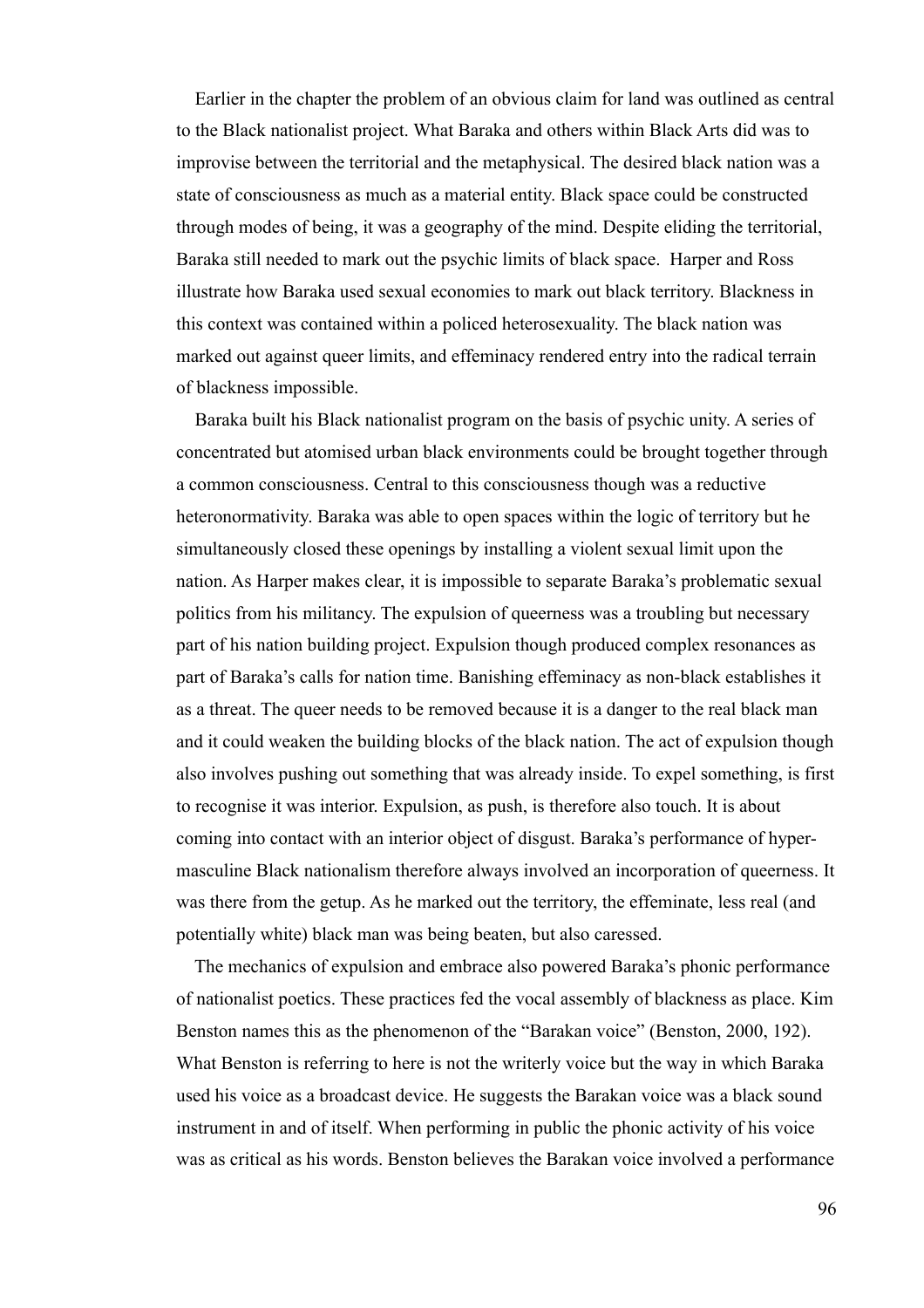of "perpetual undoing" (Benston, 2000, 192). He was sonically embedded in a "process of restless positing and interrogation" of a limit (Benston, 2000, 192).The Barakan voice projected itself into an anarchic phonographic zone between those who belong to and those exiled from the future black nation. He used his voice to present a manifesto of black freedom "not *for* transformation but *as* transformation" (Benston, 2000, 192).

 The Barakan voice was part of a wider set of oral practices which informed Black Arts. Mike Sell believes the project was shaped by "Black logocentrism" (Sell, 2006, 278). Logocentrism in this case was an aesthetic and political concern. Aesthetically it functioned as a black "emphasis on voice and speech as ethical, metaphysical and critical thought" (Sell, 2006, 278). Politically the uses of voice could not be separated from "the concrete, localised project of nation building" (Sell, 2006, 278). Black logocentrism was politicised through a theorisation of the status of text. For Black Arts activists the voice offered the means to break the dominance of the text and written word. It was through the word that Western hegemony had achieved its dominance: "Black Arts vocal theory and practice can be viewed as part of a larger critical tendency, a tendency that worked to destroy whatever threatened the commodification of the Black body, of Black creativity, of Black culture – in short, an effective response to the theories and practices of slavery and colonialism" (Sell, 2006 279). The Black Arts voice became the instrument through which the material, psychic and performative zones of blackness in the U.S. could be unified: "Black voice sounds in singular, transformative spaces. These spaces are both theatrical (created out of the stuff of the stage) and actual (the neighbourhood, the auditorium, the spectator's body)" (Sell, 2006, 280). Sell argues Black Arts activists such as Baraka were aware of the contradictions at work in their logocentrism. They realised they made many of the arguments for logocentric practice by way of text. Further more they also knew they were dealing with the social environment around them as a symbolic text. This self-reflexivity, Sell argues, was one of the strengths of Black Arts logocentrism: "The Black voice is a peculiarly self-conscious voice" (Sell, 2006, 282).

# **"Our Nation is Like Ourselves"**

 Recorded at Buffalo State College in 1970, Baraka's performance of "Our Nation is like Ourselves" is an exemplary case of his vocally generated nationalist aesthetic (Baraka, 1974). Thematically "Our Nation is Like Ourselves" is a continuation of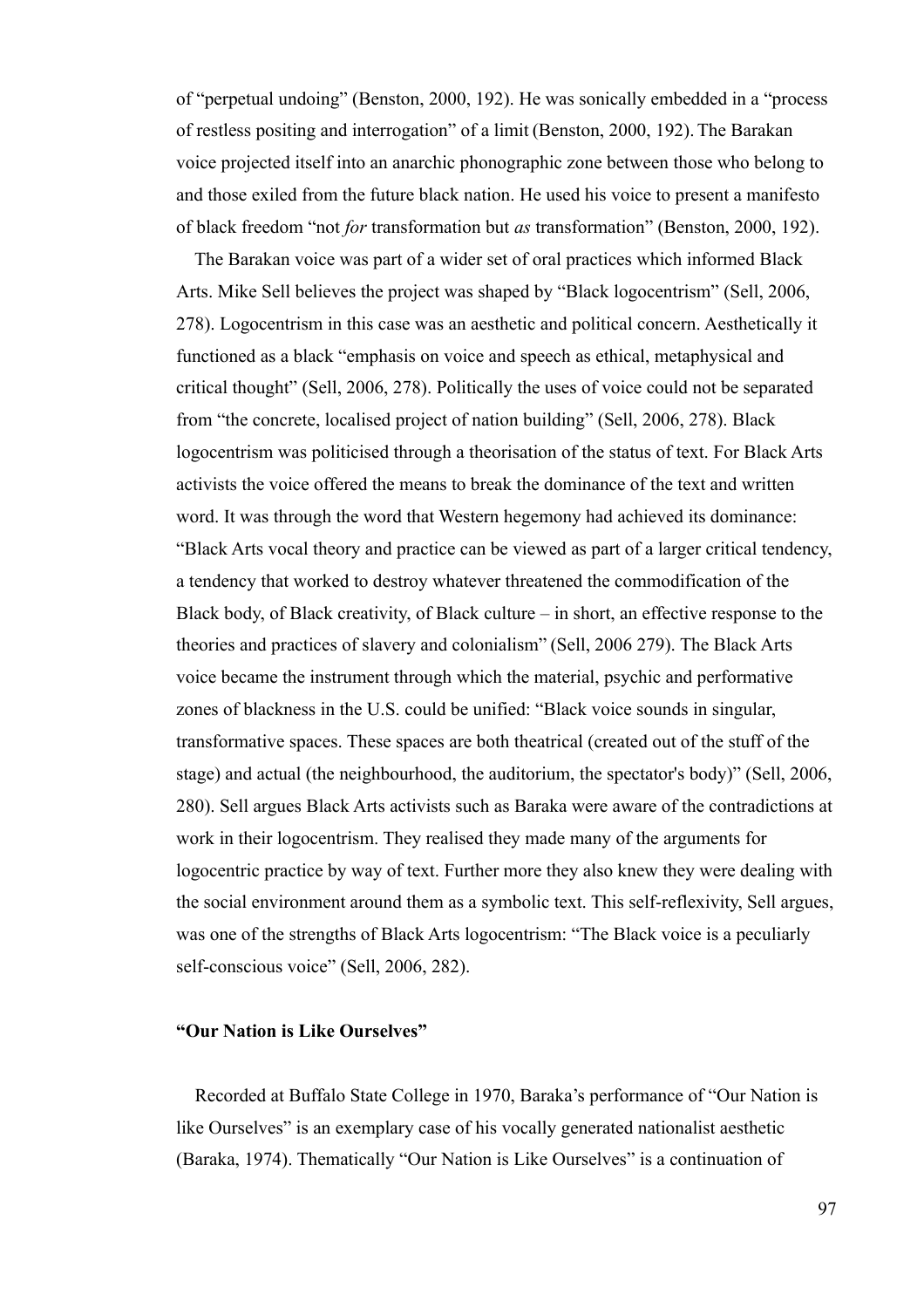"SOS" (as described by Harper). It gives an account of what the black nation constitutes, or to be more precise, the poem is an account of what the nation *should* and *should not* constitute. Much like "SOS", "Our Nation" operates on the cusp of realising the nation. The poem is about gathering black people, but Baraka is motivated by idea that the full possibility of the people as one has not been realised. The nation remains unresolved because the entirety of the population has yet to move within its borders. Baraka's poem is designed to bring those who are black enough inside.

 The Barakan voice, as much as the lyrical content, serves to activate the poem in this recording. The phrase *Our Nation* structures Baraka's performance as the poem's theme. What is meant by theme is the poem's "head" or repeating musical theme - as well as theme in terms of subject matter. Thus *Our Nation* is the de-facto site from which the Baraka voice is delivered. He attempts to assemble *Our Nation* by continually announcing its existence. What is being assembled is a unified black mass which moves in opposition to an existential *individual-individualism*. The individualism represents the thing against which Baraka builds, a Euro-American intellectual alienation which would only fracture the communality of a homosocial blackness. Unified blackness is a materiality all the people can feel, the black nation draws upon *all the blood, gotta get some blood*.

 Baraka's attempt to deliver forth a unified nation is continuously disrupted by an alterior tone. It is a tone which surfaces as the sonic condition of his politics. Working through those *niggers* who have not yet gained membership of *our nation* (*doctor nigger….lawyer nigger please pass some laws about us….liberated nigger with the stringy haired mind….nigger in the treasury department*), he calls them into the fold with the message that *we waiting*. This refrain signals the site of the social division that Harper specifies in "SOS". The nation is waiting formation, it is waiting the entry of these *niggers*. The act of waiting justifies the militant politics of communalism. There is an urgency to get on with nation time, but the *waiting* also signals the impossibility of the nation's arrival. Baraka uses the lag of the wait to launch his attack on those same *niggers*. Snarling at their lack of racial pride he secures his own radical consciousness. This double movement marks the negotiation with the vocal limits of his blackness and the ideology of territory. He assembles this succession of *niggers* calling them into the nation, and then places a bar on their entry. He questions whether they can undergo the transformation from racially effeminate individuals into members of the people. The dissonance that emanates from this calling reaches a peak. Baraka's impassioned *You*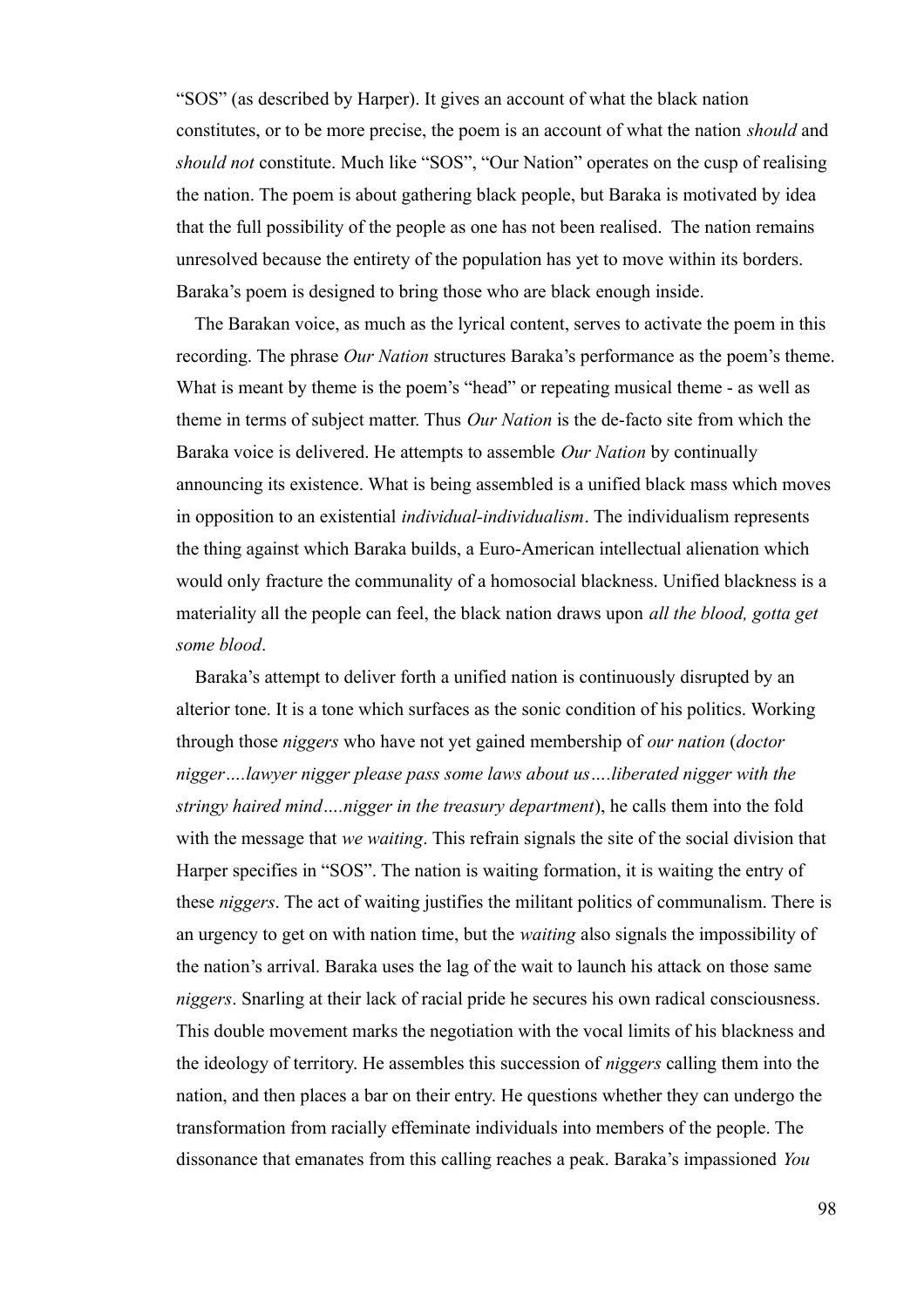*are our nation sick ass assimmulatto!* splices together the opposite poles of his ideological stance. The creation of boundaries comes to mark a site of (re)connection as much as a source of division. It appears to be impossible to separate the alienated *niggers* from the hypermasculinity of the nation. They each became crucial to the masculinism Baraka takes up.

 This leads to a marked shift in tone as the performance reaches its conclusion. The denigrating attack upon those *niggers* is rearranged and turns into a pleading. He pleads them to cross the threshold from *nigger* to blackness. Baraka produces a jarred incantation of *please*. Baraka's *please* is an embrace to those *assimulatos* who are the source of his disgust. The *please* is uttered in the hope that they can become fully fledged members of *our nation,* but as is already evident these *niggers* are the necessary outside upon which Baraka's radicalism is being announced.

 Baraka's repeated pleading marks a dissonant juncture within the desire for communal politics. On one level it signals the desire for a reunion with those not black enough. At the same time there is the continued impossibility of a reunion, as a reproduction of blackness. Therefore through the ongoing *please*, the limit marks the multiphonic recording of blackness. The *assimulatos* and *niggers* are the resistant limit of Baraka's black voice. The repulsion towards them becomes the sounding board for the militant edge of a blackness that wants to be monolingual but can never quite get there.

 The repeated *please* act as sites of sonic dissonance. They are the point where Baraka's blackness is constructed but also breaks down. Having repeated the plea to those *niggers* to come in, Baraka slips into another instance of black pleading: *Like James Brown says, please, please, please*. The summoning of James Brown's "Please, Please, Please" is a significant gesture. If we recall, Baraka felt he heard in Brown a place where Black people live. Specifically, he heard this place in Brown's emotional use of rhythm. The combination of Baraka listening to James Brown, his citation of him at the end of this performance, and Baraka's attempt in the recording (both lyrically and sonically) to mark out the limits of the black nation, point to a unique sonic register in this recording of "Our Nation". His repeated enunciation of *please* is a rhythmic practice. *Please* is a beat. It is a rhythmic method for marking out the nation. In this sense *please* is also a beating. The Barakan voice turns into an instrument which beats out the borders of the nation.

So far in this chapter two moments have been presented where Baraka determinedly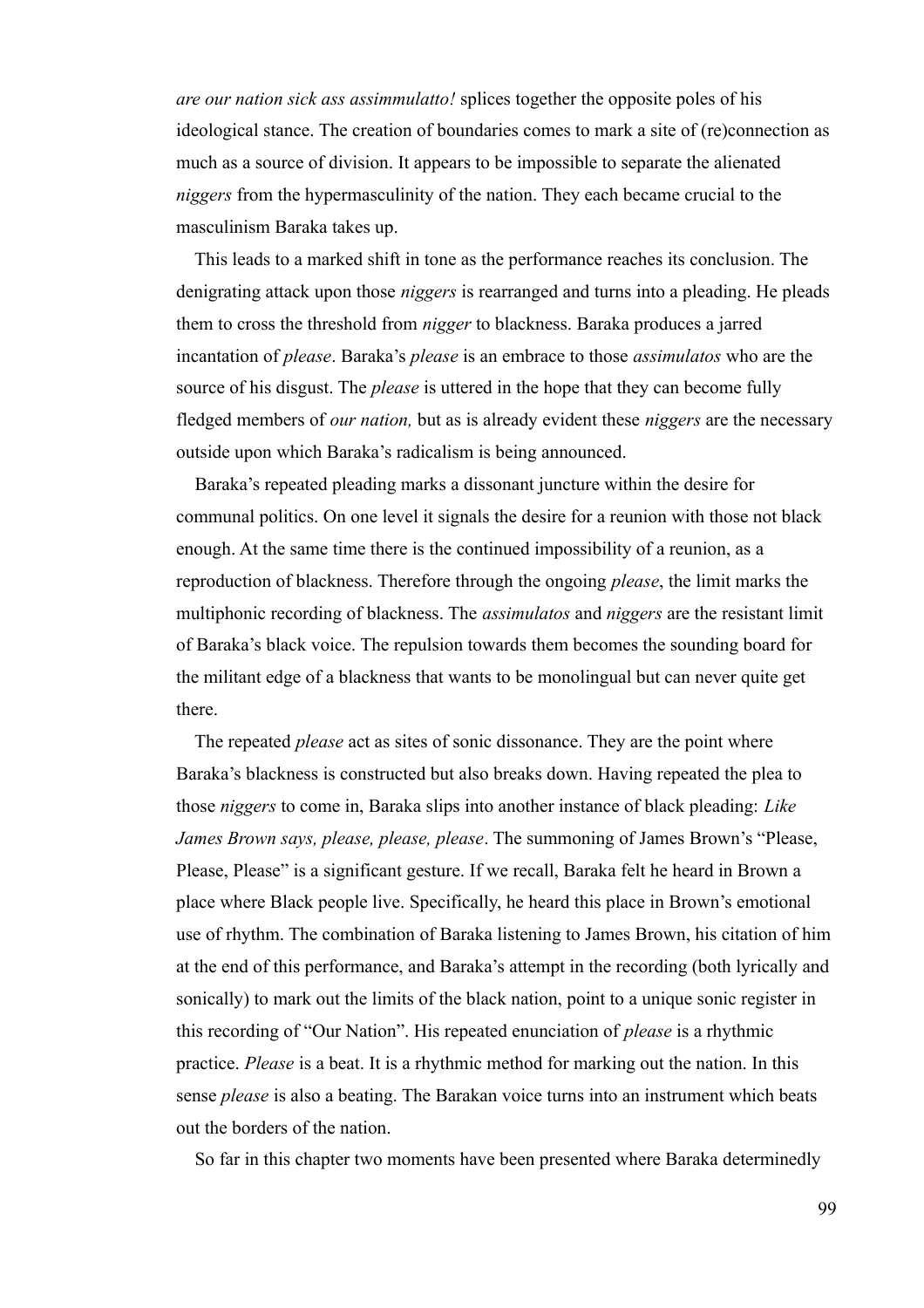points to the make-up of the black nation. In each case the nation is something which is constituted through sonic activity, and also in each moment he invoked James Brown as the sonic generator of a place where Black people live. Brown's arrangement of rhythm opened up the energies of black place for Baraka. When marking out the limits of black place, Baraka used Brown's model of rhythmic pleading. I would suggest there is something at work between Baraka's method of marking out territory and Brown's assembly of rhythmic textures. Queer theorist Robert Reid-Pharr offers a way of theorising all these elements. He provides a model for thinking Brown's use of rhythm (which was connected to the mark on his back, the mark he had had from the getup), and Baraka's attempt to violently mark out the hyper-masculine limits of the nation. In his analysis of the work of Eldridge Cleaver, Piri Thomas and James Baldwin, Reid-Pharr argues the queer body rhythmically troubled the distinction between being inside and outside black community:

First, as I have argued already, the strike against the homosexual acts as a seemingly direct confrontation with the presumption of black boundarylessness, or we might say the assumption of black subhumanity and black irrationality that has its roots deep in the history of slavery and the concomitant will to produce Africans as 'Other'. To strike the homosexual, the scapegoat, the sign of chaos and crisis, is to return the community to normalcy, to create boundaries around blackness, rights that indeed white men are obliged to recognize.

Second and perhaps more importantly, this violence allows for a reconnection to the very figure of boundarylessness that the assailant is presumably attempting to escape. As a consequence, black subjects are able to transcend, if only for a moment, the very strictures of normalcy and rationality that have been defined in contradistinction to a necessarily amorphous blackness. (Reid-Pharr, 2001, 103- 104)

Reid-Pharr extends Harper's reading of intra-racial division in Baraka's poetics. Like Harper, he also sees it as necessary to a radical model of black masculinity. The queer body is a threat to the desire for black communal space, because it comes into direct confrontation with the attempt to build boundaries and it represents a boundarylessness. Therefore the queer body must be struck. It must be beaten. Beating and striking the queer allows the territory of black place to be marked out. Conversely marking out the borders of black space through the queer body means the community is always connected to it. Its apparent chaotic nature is always incorporated into the project of nation building. For Reid-Pharr this second move is critical. As the queer body is beaten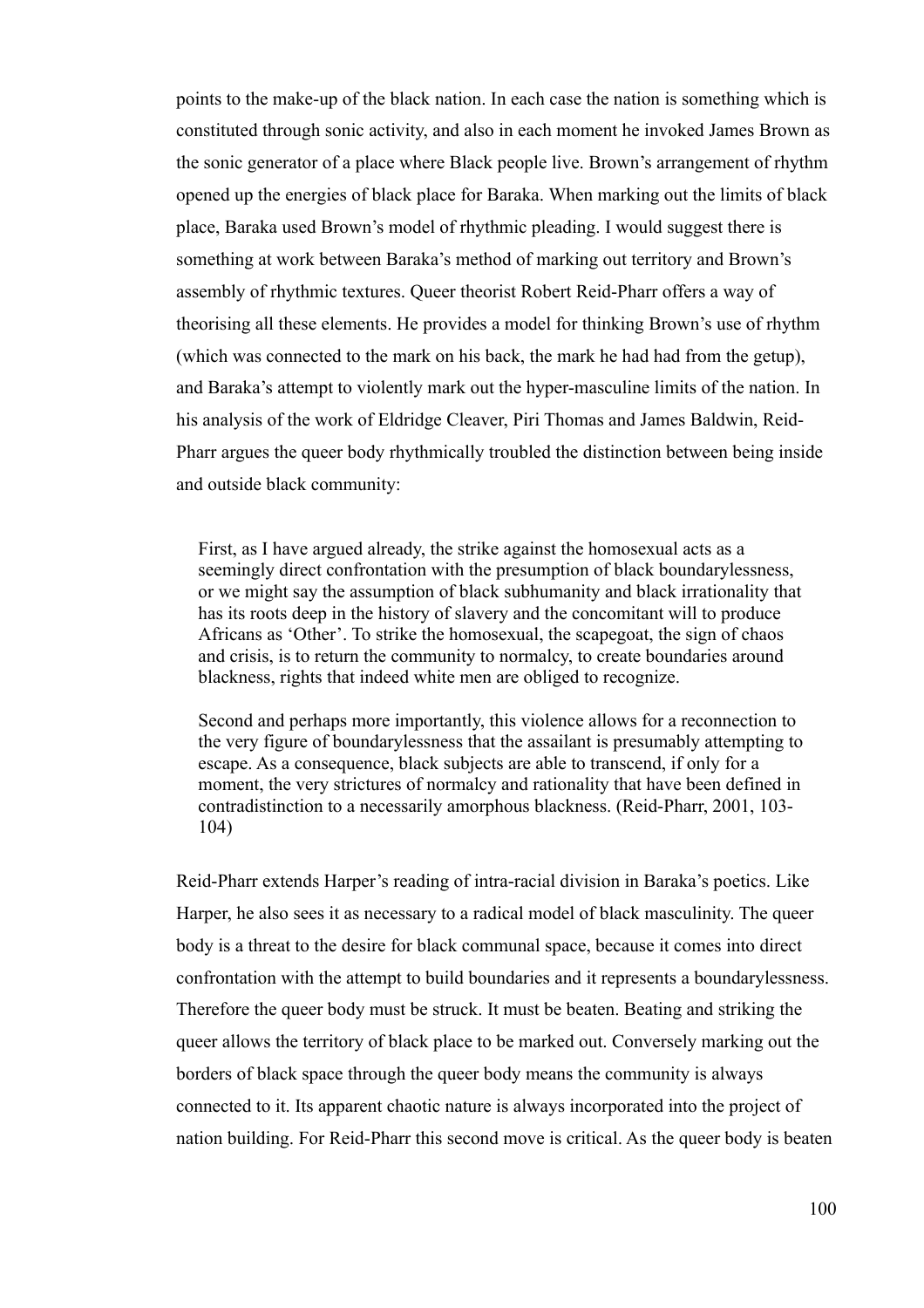it is re-enfolded back into blackness. As the attempt to demarcate space is punctured, a further transcendent possibility is opened up.

 Baraka was enacting such forms of beating. He pulled queerness inside in order to violently expel it from black territory. When he struck it as a site of racial impurity though he was always opening up another place of re-entry for it. The queer body was always coming back inside to disrupt Baraka's nation building program, thus necessitating an intensification of beating. Reid-Pharr's relevance to Baraka does not stop there. He extends the practice of beating and striking into a definitively sonic activity. It is by way of Reid-Pharr that it becomes possible to understand why Baraka could hear in James Brown's emotional placement of rhythm a place where Black people live:

As James Baldwin's Giovanni is slaughtered and as Thomas's effeminate gay men are fucked and beaten, *a type of music is produced*, a music that points the way to new modes of existence, new ways of understanding, that allow the community to escape, however briefly, the systems of logic that have proven so enervating to the black subject. The importance of the (scape)goat, then, is not so much that with its death peace returns to the village, or that crisis ends. The point is not simply to expurgate all that is ambiguous and contradictory. On the contrary, as the kid is consumed and *the drum is beaten*, the community learns to gain pleasure from 'the possibilities just beyond its grasp'. It receives proof of its own authenticity and insider status while leaving open a space for change, perhaps even the possibility of new forms of joy. The boundaries are for a moment re-established, but all are certain, even hopeful, that once again they will be erased. (Reid-Pharr, 2001, 134, emphasis added)

The drum is beaten and a type of music is produced which leaves open a space for change. Reid-Pharr offers a way of conceptualising what Baraka was hearing in James Brown. He identifies links between beating the queer body to create community, beating an object (drum), and rhythm as a constitution of collective space. This is what Baraka was referring to when he said Brown could alter entire environments by getting every instrument to play like it was a drum. Brown's new thing existed in another place, a place where Baraka believed Black people lived. The same connection of beating, rhythm and territory can be used for "Our Nation". Baraka's use of *please* to push away and re-encounter a racially impure and therefore queer outside was not just a lyrical tool. *Please* was also that strike, that beat, that rhythm. Baraka beat that word out. More than a rhetorical reference, *please* was the phono-rhythmic construction of a border.

Reid-Pharr can be used to study the aesthetics of Baraka's cultural nationalism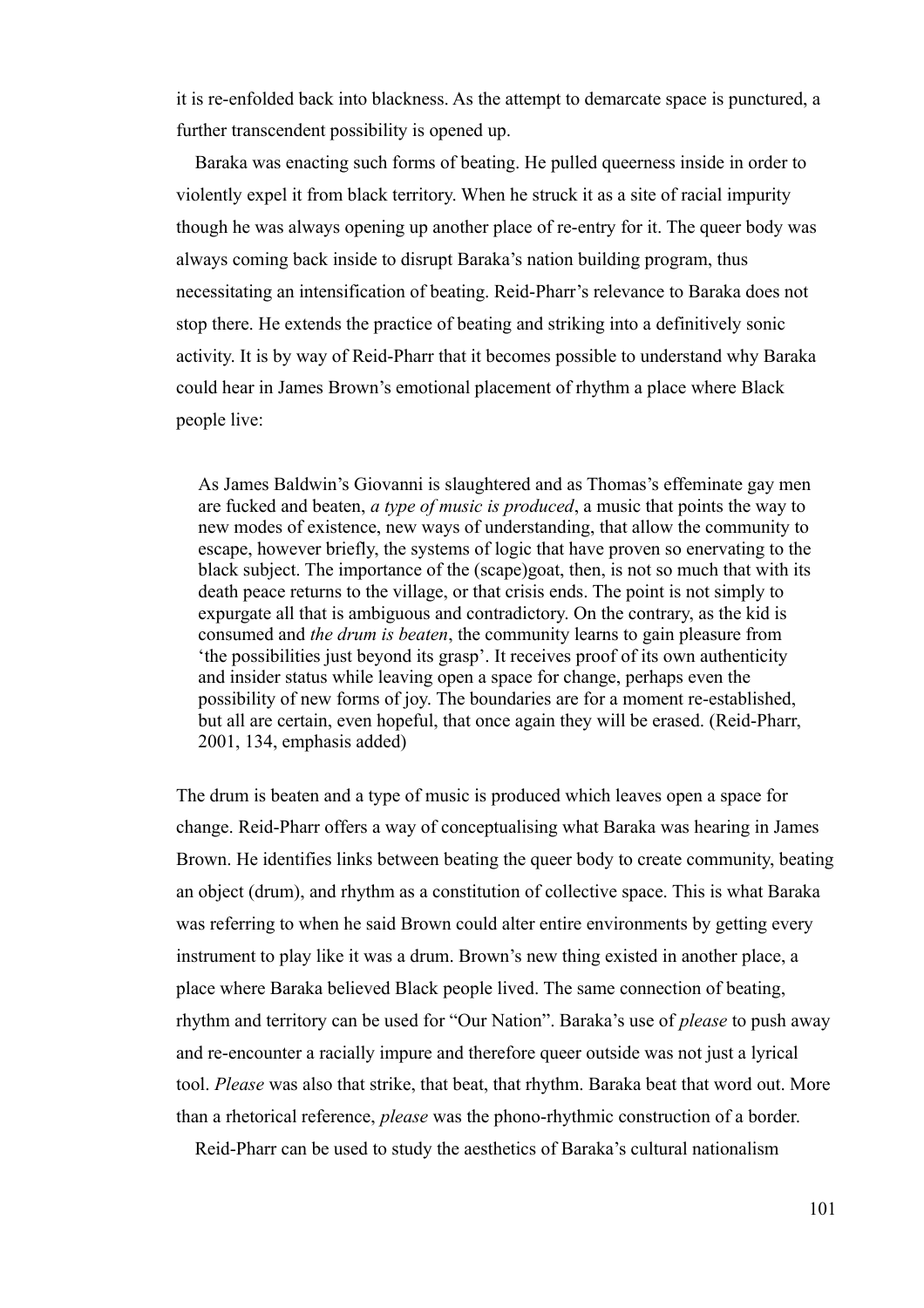because his work allows us to conceptualise the over-emphasised masculinity which was a part of Baraka's radicalism at this point. The way in which Reid-Pharr speaks to Baraka encompasses John Mowitt's substitutive exchange between body and drum used in the previous chapter. In turn, this brings the mark on James Brown's back into a discussion about Baraka's vocal performance. The mark was a site of a priori beating, it was both constitutive and disruptive of James Brown. In Baraka's case, what Reid-Pharr calls the open space for change, was a result of his beating out the parameters of black space. This beating was both a material and psychic practice. Each time the beat hit, it left something else behind. This something else contained an unacknowledged possibility and the information contained in that something else was another music. The other music was a confession lingering within his militant poetic tones. Whenever Baraka marked out the heteronormative territory of the black nation, the territory fell apart on those very terms. The new forms of joy Baraka recorded were an unintended outcome of his nationalist project.

 Brown's marking affected his performance physically and sonically. On stage he was unable to discontinue his own collapse. Brown made and unmade himself with an excessive intensity. After 1964 he used beating to produced a new black sound which moved in the trajectory of a thing. He sought to create a new sonic object by creating a new black community with his band. It was community organised by way of rhythm. Brown's rhythmic desire for a new thing and new community was troubled though. It was troubled by a sado-eroticism which was wrapped up in his desires. As the group rhythmically beat out the contours of the new object, a frustrated sexual economy was also being produced.

 The difference between Baraka and Brown with respect to marking, beating and rhythm is a degree of self-awareness. Brown always knew he had been marked from the getup. He identified it in his preface, naming it prior to but as a part of his autobiography. As with the music, the mark disallowed any settled reading of James Brown. Deployed as musical principle, it dissolved any settled idea of a collective black sonic project. This did not prevent Brown from continually looking to build a rhythmic communalism. The psycho-sexuality of Brown's mark was constitutive and a breakdown of the place where Baraka imagined Black people lived.

#### **James Brown's "Super Bad"**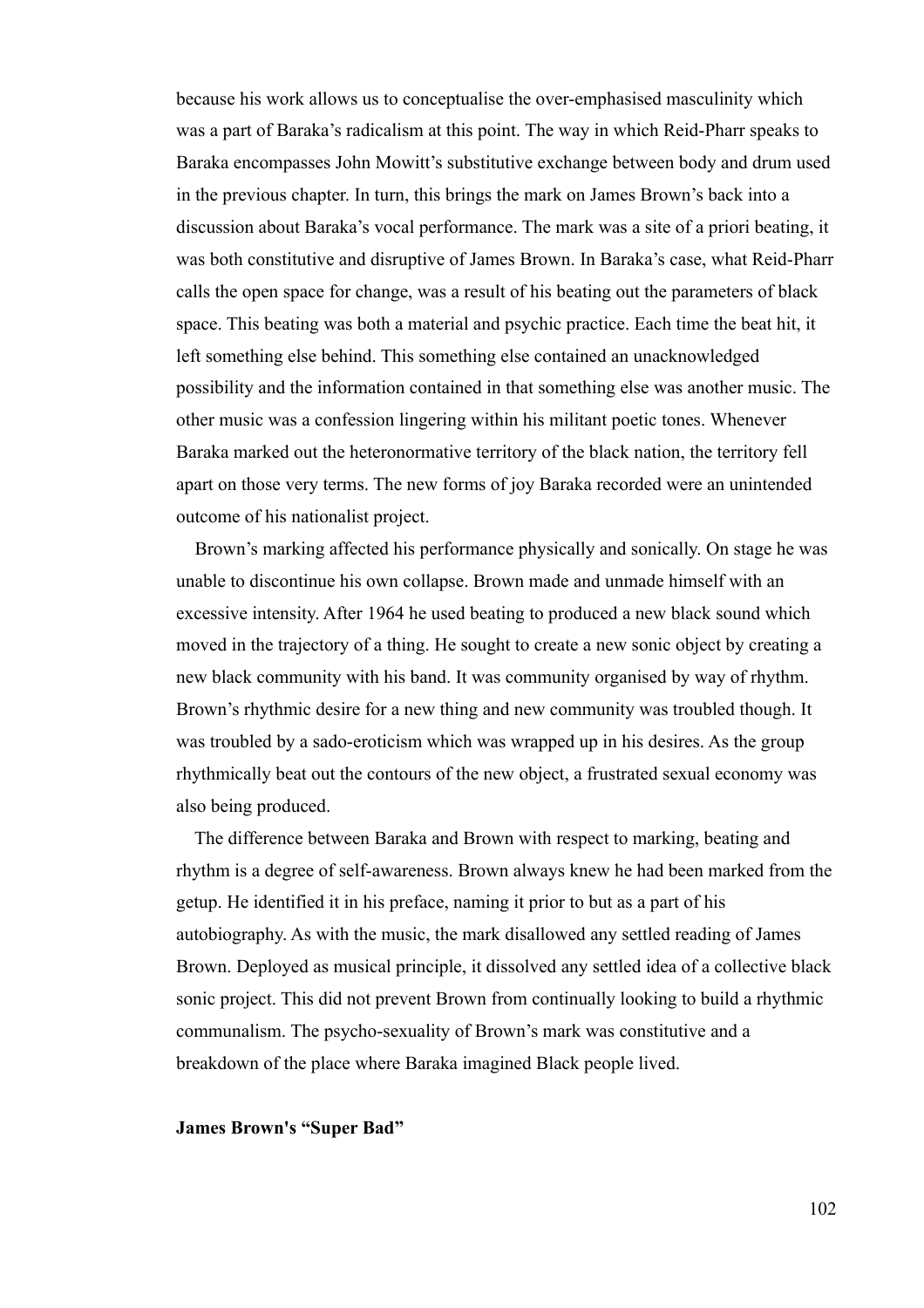For Baraka the beating out of black space involved an encounter with the mark of sexual indeterminacy. He sought to push this mark so far outside, it passed back into the territories of radical Black nationalism. For Brown, the mark was doing similar work, but was deployed rather differently. To grasp how the sexual and racial economies of marking were translated into rhythm by Brown and then turned into place by Baraka, it is worth returning to Hortense Spillers. Her "Mama's Baby, Papa's Maybe" allowed the mark on Brown's back to be conceptualised as a performative trope. For Spillers, blackness in the U.S. has always been about marking because the black body was treated as a sexually and racially indeterminate object. In the closing paragraph of her essay, Spillers offers a summation of blackness and marking. For her blackness is a site of beating and embrace. What is embraced and what is beaten is a maternal/feminine interior, the mark which was the making of blackness :

The African-American male has been touched, therefore, by the mother, handed by her in ways that he cannot escape, and in ways that the white American male is allowed to temporise by a fatherly reprieve. This human and historic development – the text that has been inscribed on the benighted heart of the continent – takes us to the centre of an inexorable difference in the depths of American women's community: the African-American woman, the mother, the daughter, becomes historically the powerful and shadowy evocation of a cultural synthesis long evaporated – the law of the Mother – only and precisely because legal enslavement removed the African-American male not so much from sight as from mimetic view as a partner in the prevailing social fiction of the Father's name, the Father's law.

Therefore, the female, in this order of things, breaks in upon the imagination with a forcefulness that marks both a denial and an 'illegitimacy'. Because of this peculiar American denial, the black American male embodies the only American community of males which has had the specific occasion to learn who the female is within itself, the infant child who bears life against the could-be fateful gamble, against the odds of pulverisation and murder, including her own. It is the heritage of the mother that the African-American male must regain as an aspect of his own personhood – the power of 'yes' to the 'female' within. (Spillers, 2003a, 228)

The Black male in the U.S. has been touched and carries the mark of maternal law. It is through maternal law that blackness is produced. The black mark of maternity is a mark of illegitimacy which involves a denial of access to the proper. Not only does the mark repeat illegitimacy and denial, it is the means by which blackness becomes a set of imaginative possibilities. The Black male in the U.S., each time he produces masculinity, is also reproducing the disruption of masculinity. Each time he marks out a border, he produces a puncturing of the border. Each time he stakes a claim for place, he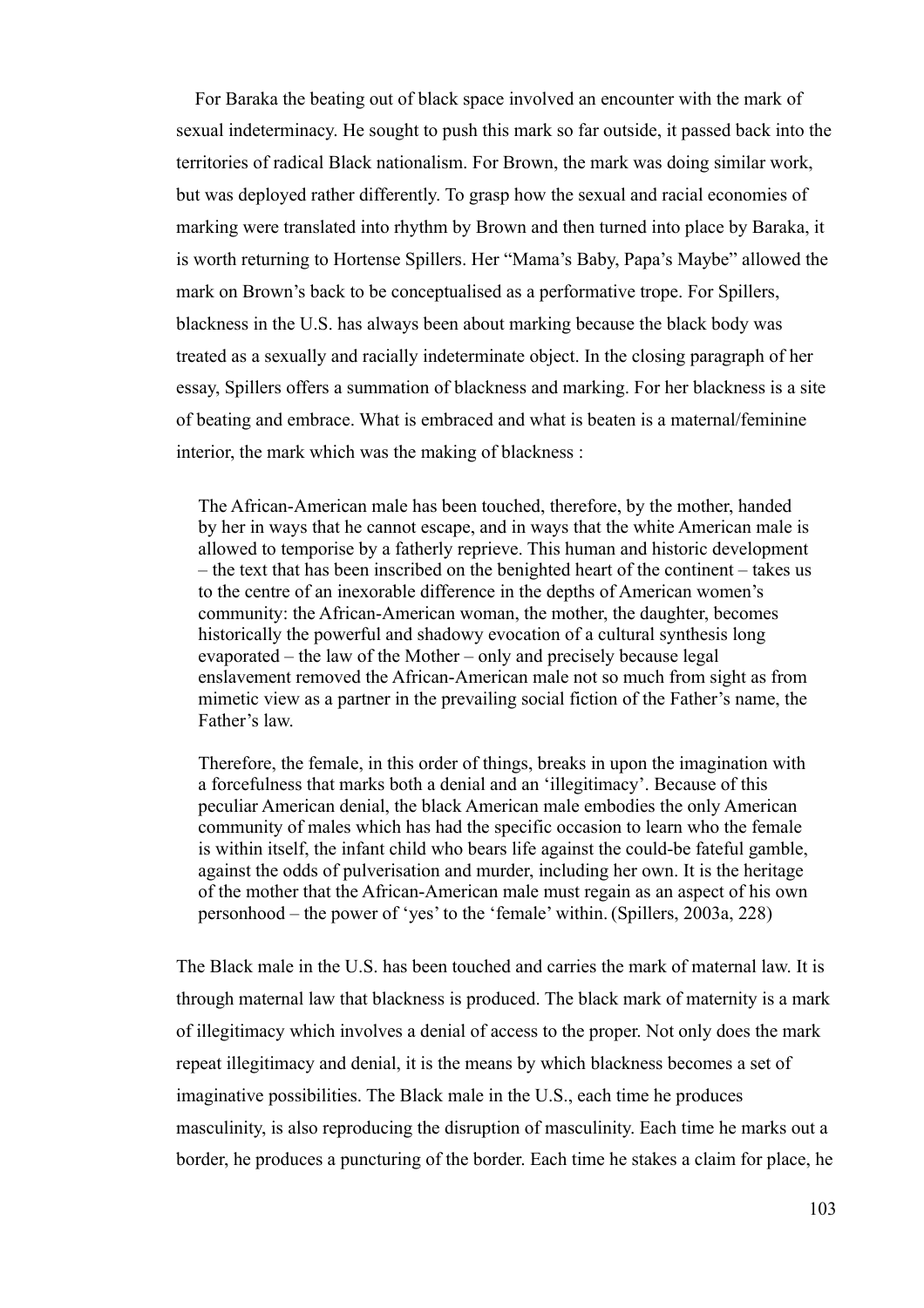breaks down place. This is because each performance of hyper-masculinity carries within it an illegitimate femininity. Its outside is buried within.

 In this respect Spillers prepares the way for listening to James Brown's 1971 album track "Super Bad". This record is an exemplary case of the possibilities Baraka heard in Brown's music. Although Baraka could hear these possibilities he had difficulties realising them in his own militant aesthetics. In each enactment of his Black Cultural Nationalism, the open place where black people lived was lingering and unacknowledged. This open space was created through Baraka's attempts to enforce more exclusionary models of the black nation. Brown was producing a more nonexclusionary improvisation of black space.

 Released originally as a three part continuous single, "Super Bad" arguably represented the peak of Brown's initial experiments in rhythm. This record could be thought of as the final flux before the process which started out in 1964 settled down into the more regulated forms of funk. In this respect I would argue on this record Brown leads the band in the production of highly organised de-articulation. They use rhythm as a dominant practice and through beat(ing) the band form the new thing Brown desires whilst also refusing it. This is not to say that on "Super Bad" a place where Black people live is produced and erased. Rather the record features a momentary proposal for the blackness Baraka wanted to make the basis for his cultural nationalist project. It was a sound he heard as place in Brown's music, but Baraka could not quite get around to acknowledging what was required to get to there.

 "Super Bad" was a prime example of the principle Brown had installed in 1964. Every instrument had to play like a drum. The horns, organ, bass, drums and vocals were all aligned. At a certain point though Brown starts an exchange with Robert McCullogh on the alto-saxophone. He pulls McCullogh out of the rhythmic patterns the rest of the group are working on. Calling the alto into the centre of the performance, Brown commands McCullogh to take the band apart. Brown wants the alto to puncture the new sonic unity of the band. He implores McCullogh to do it. He implores the instrument, the musical object to be disruptive. He wants McCullogh to beat the collective rhythm the band are producing.

 During this moment on "Super Bad" a type of music is produced that Reid-Pharr might recognise. Brown had spent the previous six years developing a sonic principle of beat(ing) that had allowed him to form a new sound. This new sound was a new thing. By tearing a hole in the new wholeness the band were reaching for, Brown was staying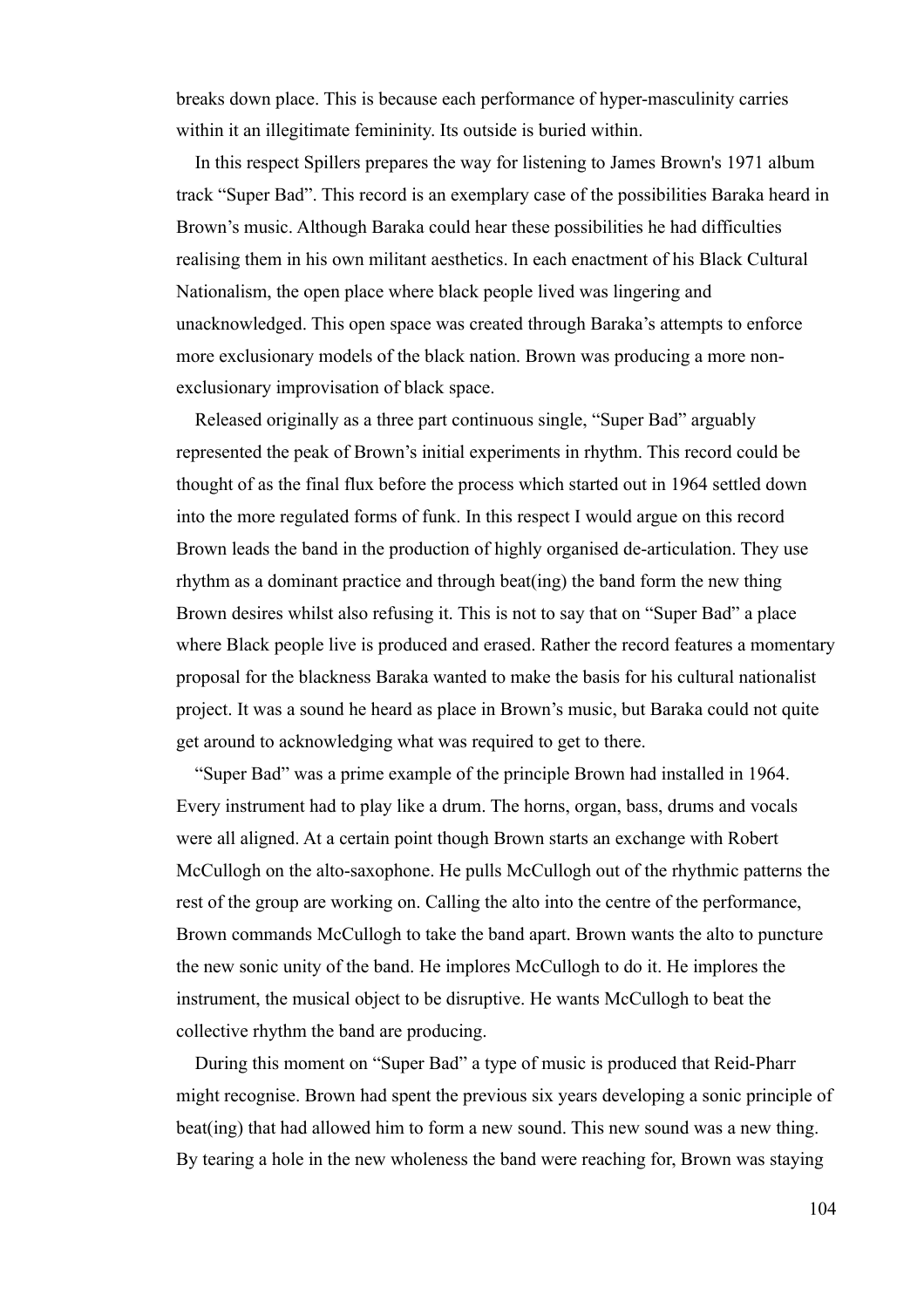attuned to new modes of existence, new ways of understanding, new forms of joy. These possibilities were marked within the new black thing Brown had begun to hear in 1964, but they also lay beyond its grasp. Brown had found a way to touch them. He had found a way to say yes to another type of music which was produced when everything was beaten like it was a drum.

 Between James Brown and Amiri Baraka there appears to have been a set of repeating patterns at work. These patterns appeared with such regularity between 1964 and 1971 that at times their respective practices became almost indistinguishable. Both were concerned with a violence and rupture which were the condition of possibility for blackness in the U.S. Both paid close attention to rhythm as a theoretical device and as a way of generating feeling. They used the theoretical and sensory aspects of rhythm to suggest different modes of organisation. For them rhythm was a way of holding people or music together. This notion of rhythm as means of holding a band or a people together became attached to new forms of blackness. A new black thing or a black nation could be realised through new placements of rhythm. In both cases though, the beat became barely differentiated from beating. In the slide between beat and beating, a troubled and eroticised masculinity came to the surface. The unresolved question though is which came first, or rather the question is which went furthest out and ahead, Brown's music or Baraka's radicalism?

 For Brown, the music he and his band were recording after 1964 was anchored in the mark he had from the getup. In the context of the autobiography the mark tore apart the idea of a singular authorial voice. James Brown could be many names. James Brown could collapse into one name: Jamesbrown, just like that. The collective rhythm experiments also operated on a similar scale. Tracks such as "Cold Sweat" and "I Got The Feeling" were thought to be producing a newly radicalised blackness. Brown's emotional placement of rhythm pointed towards that. Yet, he could never get to that black place where the music was. He could never capture the black thing which the music was making. As evidenced on "Super Bad", the performance never settled on simple associations of beat, blackness and place. A sado-eroticism constantly pushed at the parameters of black sonic object and black sonic territory. Brown both urged the band to incessantly build the new thing and to incessantly tear it apart.

 As an activist-theorist of Black Cultural Nationalism, Baraka was attuned to this practice. He could on some level hear it, but equally Baraka could not quite stop himself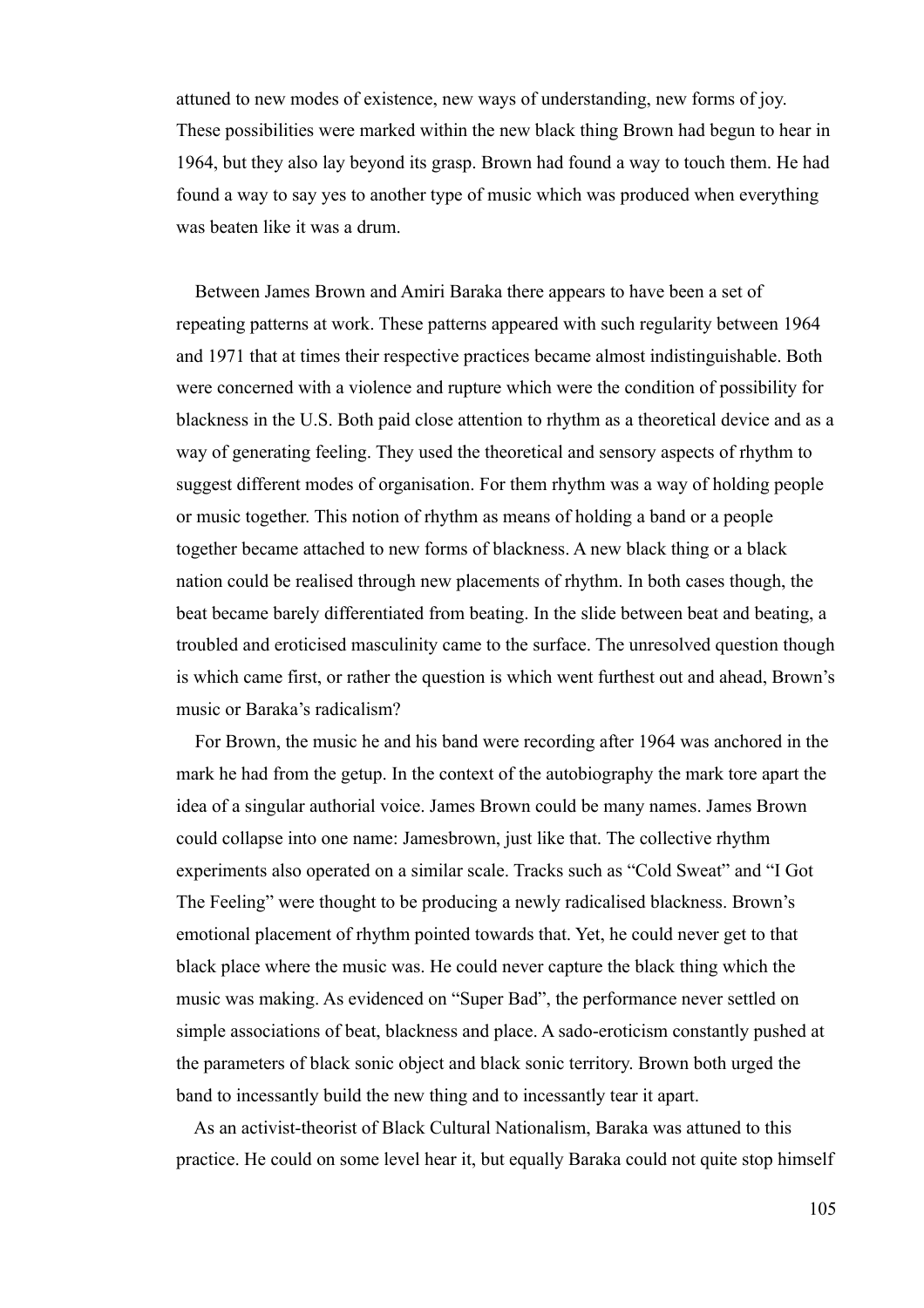from attempting to cut such knowledge off. He could not avoid thinking a violated mark as a threat to the nation building project. As he strained to mark out the border of the black nation, he always invoked James Brown. This is perhaps because Brown and his band were anticipating the feel of something Baraka knew but did not want inside. They were intoning a nonexclusionary version of the black community. The beat was as site of internal and external contact in the black nation. Baraka though could never successfully banish the mark. It remained as the antagonistic engine of his politics and aesthetics. Brown's music pointed to the confession Baraka was always making through his hyper-masculinity, an acknowledgement of the power of yes to the mark of the female object within.

 Situating this case study within the wider terms of the thesis, the account of the relationship between black music and black radicalism that has been presented here works in particular ways. The intimacy between the radicalism of Brown and Baraka is clear. What is significant is the emphasis Baraka placed on the phonic materiality of Brown's rhythmic experiments as the basis for his own political project. Baraka felt there was something at stake in the formal arrangement of Brown's sound which made it not only black, but also insurgent because of the blackness it produced. Brown's music was black. It was black both because he was, and also in terms of its construction. Brown amplified the psycho-sexuality of the mark on his black – which was the ruptured mark of his blackness – and redeployed it as the basis for a black militant rhythmic program.

 What is central to this case study is the sense of a deeply internalised discourse on the nature of black radicalism taking place between these two figures. The exchange between them was not so much focused on relations with an outside world, but concerned itself with the notion of how to construct a radical black sound object, and how the object, by the fact of its existence, constituted militant black place. This communalised attempt to construct black space by way of black sound also came under pressure from the very blackness that was being assembled. Each time the parameters of the object and place were being marked out, they came into contact with, and were troubled by, an eroticism which refused to be refused as part of their militant rhythmic programs.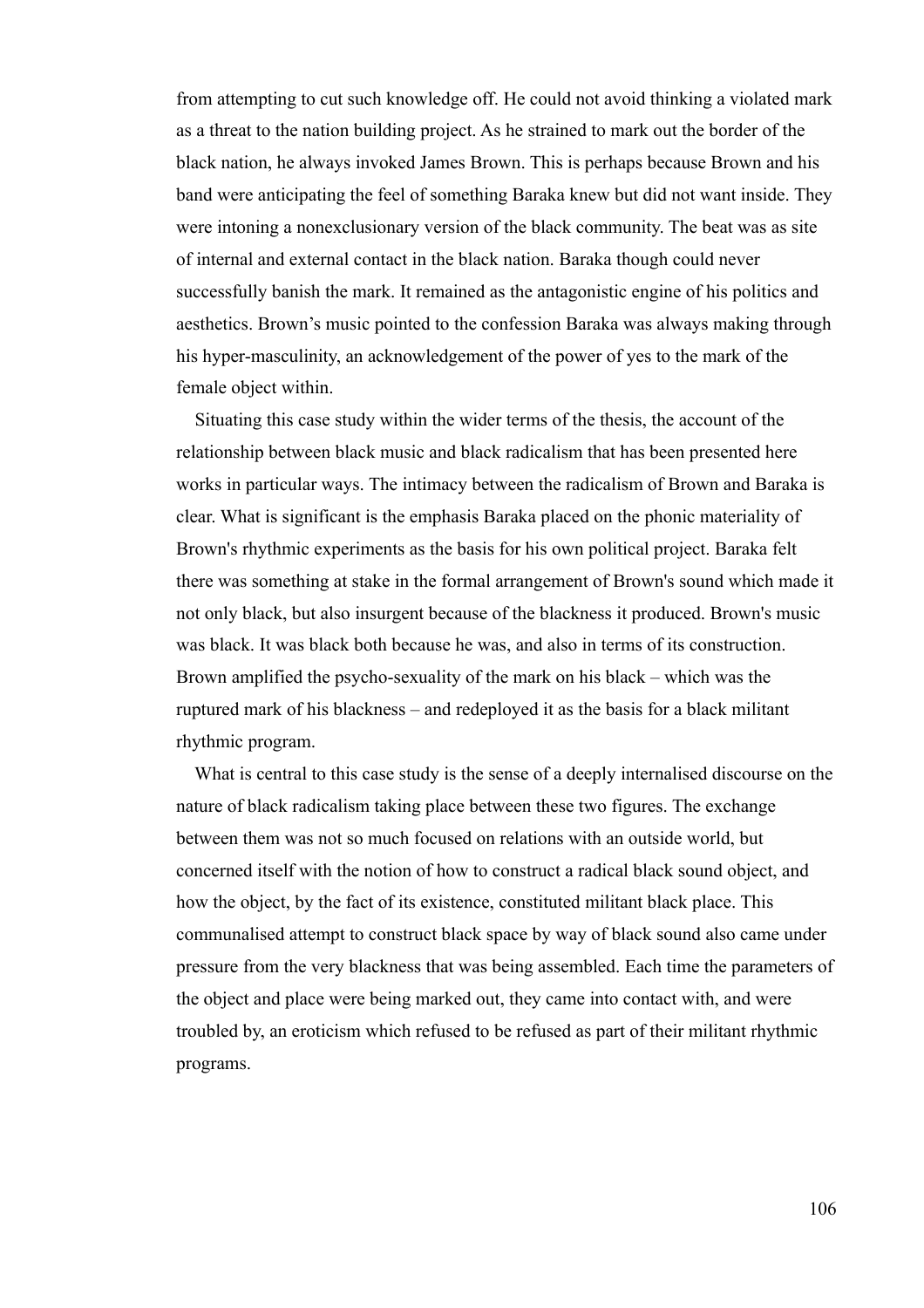# **Part 2 – Civil Rights, vocal instrumentality and spiritual agency**

### **Chapter 3 - Martin Luther King and Sam Cooke**

 In *African-American Atheists and Political Liberation* (2008) Michael Lackey assesses the relationship between religious belief and Black American political activism. His proposal is that a rigorous Black American atheism could become a viable political proposition. All that stands in the way is the traditional reliance upon the Black church for political orientation. If the link between the Black population and the church could be discontinued then Lackey believes another politics may become possible:

we could say that, while the atheists in this study ultimately do not endorse abolishing the God concept or religion, they do suggest that there is ample evidence that the God concept cannot bring about positive social transformation for all people. So maybe it's time to give a thorough-going atheist politics a chance. Maybe then we will finally realise the dream of a pluralist democracy that is committed to the project of empowering all people instead of just a chosen few. (Lackey, 2008, 150)

Lackey's thesis is rooted in a wider turn towards atheism and humanism in Black studies. The aim of this humanist project is to rethink the co-existence of Black religious and political motivations. Lackey is placing his work within a strand of thought which seeks to question the commitment to religion as a liberating force for Black Americans (Allen, 1990 & 2001). In the passage above he outlines the secular limits of his political vision. For him religious belief is highly problematic because it does not correlate with political and social change. In the case of Black America, religion has acted as a limit on the "construction of a truly tolerant and egalitarian democracy" (Lackey, 2008, 2). The criticisms Lackey makes are explicit. The God concept in the Black American context has continually violated an investment in democratic hopes. Lackey is precise in identifying where these failures take place in that it is religious testimony which dissolves the possibilities for social transformation. He describes a "leap of faith as an unethical act of the intellect" (Lackey, 2008, 1). A fully committed act of spiritual worship is, for him, unintellectual and has little function in a pluralist democracy. Religious faith has prevented the full realisation of Black political hopes in the U.S.

 Lackey's is an exclusionary contribution to the field of humanism and atheism in Black studies. He sees it as intellectually and ethically dangerous to think religious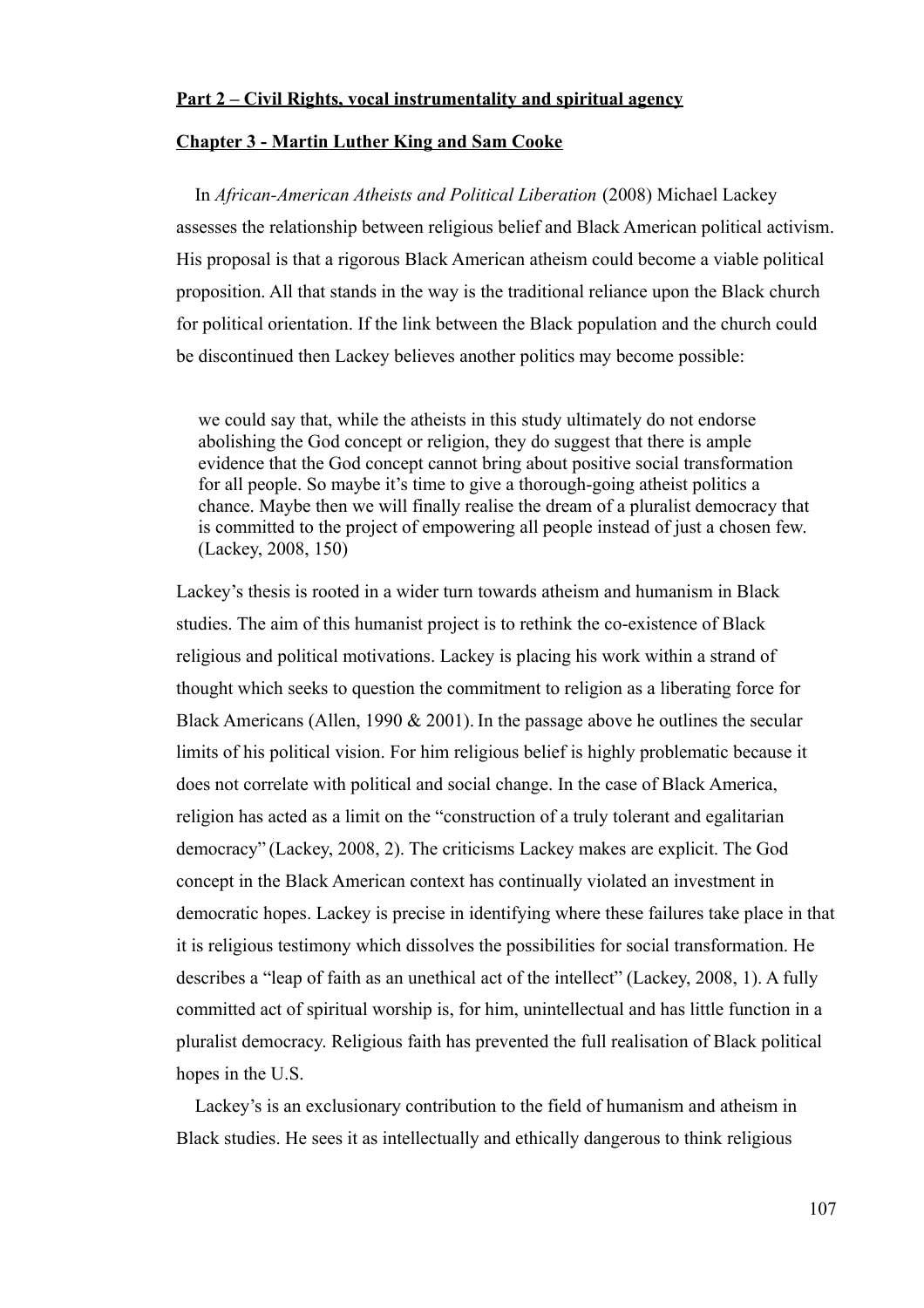belief and democracy in tandem. Despite his dismissals, Lackey is worth sticking with, if only as a counterpoint. His work acts as a contrapuntal framework for the combination of religion and politics which shaped the Black American Civil Rights movement between 1955 and 1968. This chapter is a response to Lackey's thesis by way of the Civil Rights project. The political desires of the Civil Rights movement were continually informed by leaps of faith, and at certain points the differences between the two processes were imperceptible, because worship and politics were mutually articulated. This mutual articulation troubles Lackey's thesis that Black American expressions of faith are unintellectual, unethical and politically ineffective.

 The Civil Rights project grew from a Southern grassroots activism during the mid 1950s to arguably reach its peak nationally almost a decade later. The movement sought constitutional and material change to the structures of race and poverty in the country. The activists in the movement pursued their goals through various forms of largely nonviolent public protest which highlighted the legal and psychic refusals to recognise Black Americans as legitimate citizens. Despite the heightened level of political activism, the Civil Rights movement used the Black church in the U.S. as its resource. In fact the Black church was considered to be the arena for Civil Rights (Battle, 2006, 128). As such it staged the politics of the movement on numerous levels. Institutionally central to Black communal life in the American South, the church was used to organise campaigns on segregation, voting rights and citizenship which were integral to the Civil Rights agenda. Also the theological underpinning of Black Christianity in the U.S. helped to shape a discourse around promises of freedom and justice which had historically been denied to Black Americans. Administratively and ideologically the Black church played a significant role in the movement. This chapter though is a response to Lackey's criticisms of the Black church, and therefore ritual and worship will form the backbone of the analysis. The communal acts of ritual in the Black church allowed the theological investment in the liberatory and the prophetic to operate experientially. Religious belief was forged by the physical act of worship. The Civil Rights project was dedicated to social transformation for Black Americans and it sought to achieve this goal by using the sensory elements of Black church rituals. That which Lackey believes to be unintellectual propelled the movement. The public performances of protest which symbolised Civil Rights were sustained through leaps of faith adapted from forms of Black Christian worship.

My response to Lackey's atheism will be formed through two figures who had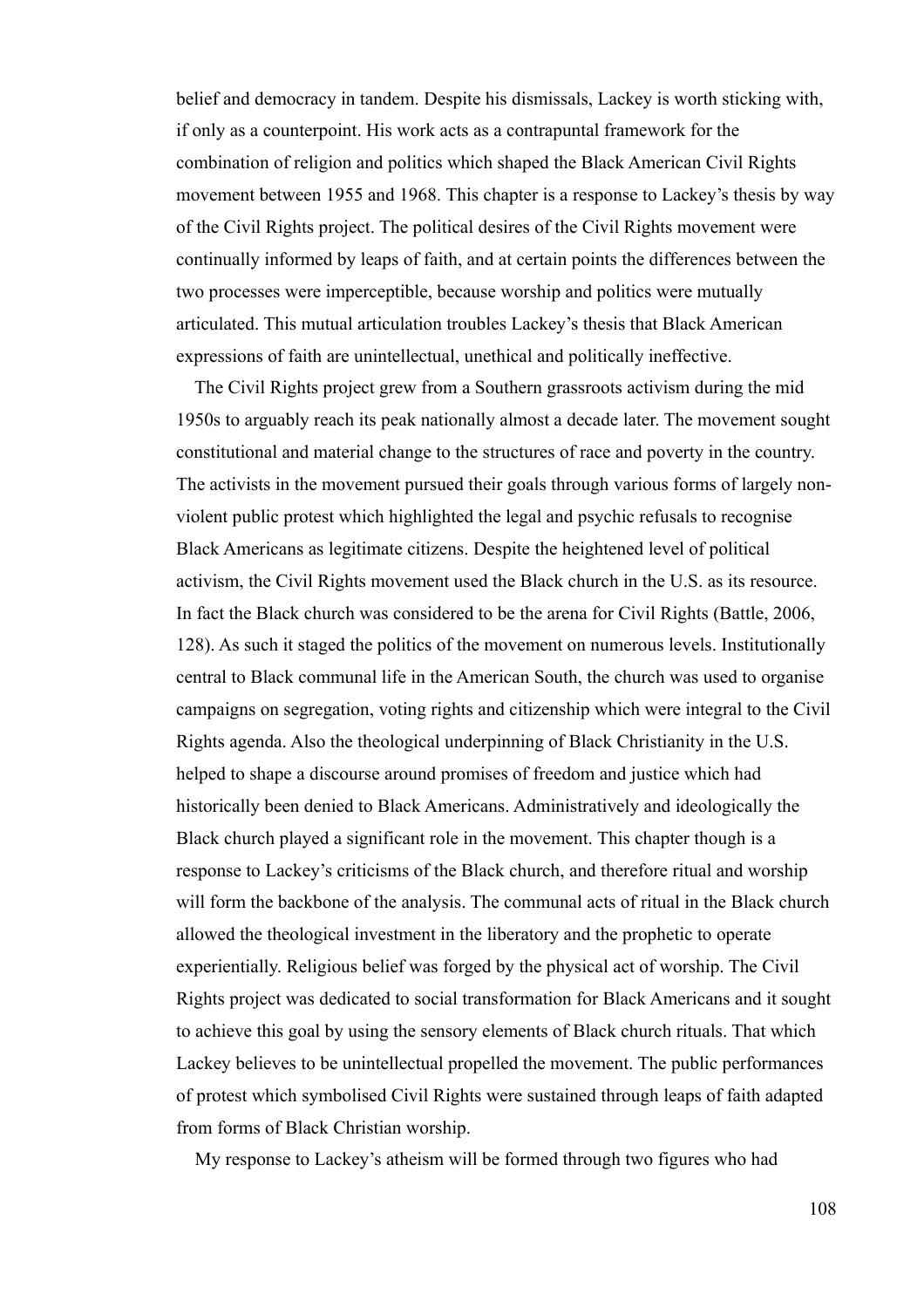differing degrees of involvement in the politics of Civil Rights. Each of these figures made significant contributions to the questions the project posed of freedom in America. The turn to Martin Luther King Jr. is self explanatory. It is impossible to think Civil Rights without King. He has symbolically been made to stand for the "life" of Civil Rights. From his decision to take up leadership of the Montgomery Bus Boycott in 1955, through to his assassination in Memphis, April 1968, King's career has been transposed onto the successes and failures of the movement. At his most potent King was able to use major public set pieces to voice the political desires of the Civil Rights project as attainable ideals.

 By contrast Sam Cooke is not as intensely linked to the movement. Cooke was a gospel and r'n'b artist from the mid 1950s through to his death in 1962. He is often positioned within a historical trend which seeks to link the popular rise of r'n'b with the defining events of the Civil Rights movement. In reality his direct contribution to the campaign is difficult to gauge and it is possible to criticise some writers for overindulgence when attempting to juxtapose the on-the-ground realities of Civil Rights with the careers of singers such as Cooke (Ward, 1998, 291). Instead he should be understood as a cultural figurehead who was both a highly successful recording artist and label owner. Cooke was central to the crossover of Black gospel music and performance into the popular realm. This crossover was part of a general process whereby some of the secluded aspects of Black culture began to move into the American mainstream. This process was a distant offshoot of the integrationist stance within Civil Rights.

 The rationale behind bringing together King and Cooke is that they each emerged from the ritual context of the Black church. More importantly – whether at length (King) or momentarily (Cooke) – they converted the performance of faith into the political space of Civil Rights. King and Cooke had an investment in the Black church as a resource, and they used faith to open up mainstream America to what Lackey calls "religion's contentless essentialism" (2008, 7). Lackey views Black religious worship as unintellectual, unethical and undemocratic. King and Cooke used these same features to demand collective freedom. The aim in this chapter is to take Lackey's reductive view of faith and rethink it, through King and Cooke, as generative of the Civil Rights project. Tracing their links to acts of worship will culminate in listening to two performances which marked the end of their careers. "I've Been to the Mountaintop" and "A Change is Gonna Come" have been narrated into the end of King's and Cooke's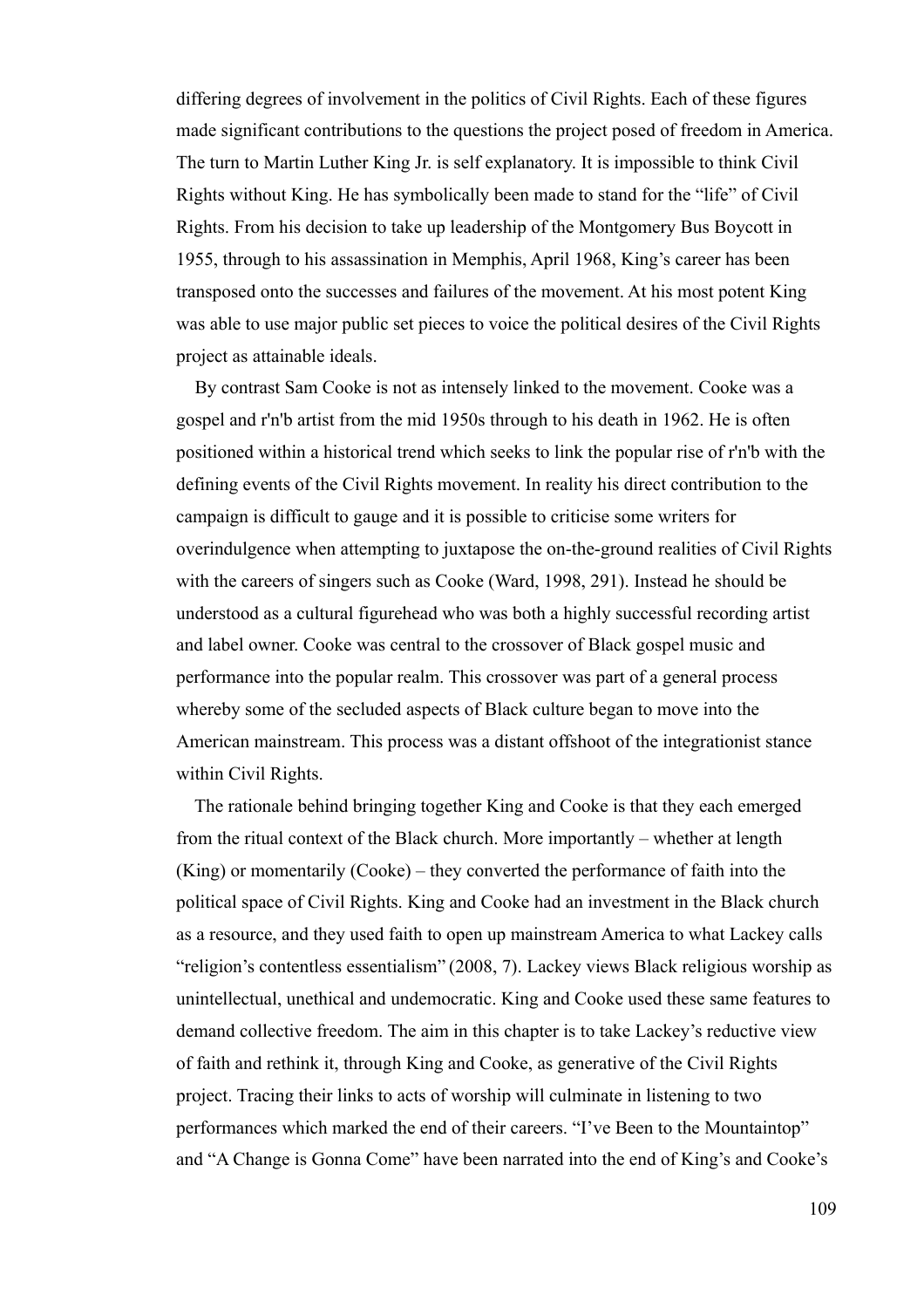lives respectively. They are also considered to signal certain kinds of endings around Civil Rights. The performances King gave with "Mountaintop" and Cooke with "A Change" can be located within the ritual traditions of the Black church. They have their roots in leaps of faith and yet are felt to have articulated the ethos of Civil Rights. There were complex negotiations contained in these recordings between experiential religious belief and the politics of liberation. King and Cooke sonically trouble the atheistic objections (one could say the objectionable limits) of Lackey's thought. They trouble Lackey's atheism by they way they used their voices and the status the phonic materiality of their voices took on when recorded.

 Lackey's dismissal of black religious faith is not the sole concern of this case study. Thematically the research speaks to the wider thesis by attending to questions of blackness and freedom in terms of their phonic materiality. The research in this case study is driven by an attempt to theorise the sounds of black freedom. This means thinking about how those sounds were generated, their affectivity, and the ways in which those sounds could be considered radical. The focus on blackness, freedom and sound is couched within the religious dimensions of the Civil Rights movement. As a result the question of phonic materiality will be framed through the materiality of religious experience and performance in the Black church. Developing a theoretical architecture for listening to the sounds of black freedom in this way will require the location of resonances within subaltern studies, poststructuralist readings of materiality, and Levinasian thought. The hypothesis is that the performances King and Cooke produced operate within Cedric Robinson's conception of the black radical tradition as formally incomprehensible. By way of phonic materiality, they generated black freedoms which were so dissociative that they resulted in sensory and interpretative confusion.

 This chapter is divided into three parts. The first focuses on King and the second introduces Cooke. The final part centres on "I've Been to The Mountaintop" and "A Change is Gonna Come". In the first part King will be located in the relationship between the Civil Rights movement and the Black church in the U.S. He will act as a conduit through which to examine how Civil Rights was sustained institutionally, epistemologically and performatively by Black Christianity. Focussing on King's training in the "black folk pulpit", the first section will culminate in a 1966 recording of the speech-sermon "The Vision in the Kitchen". The recording indicates the degree to which Black church practices were embedded in Civil Rights. It features the sound of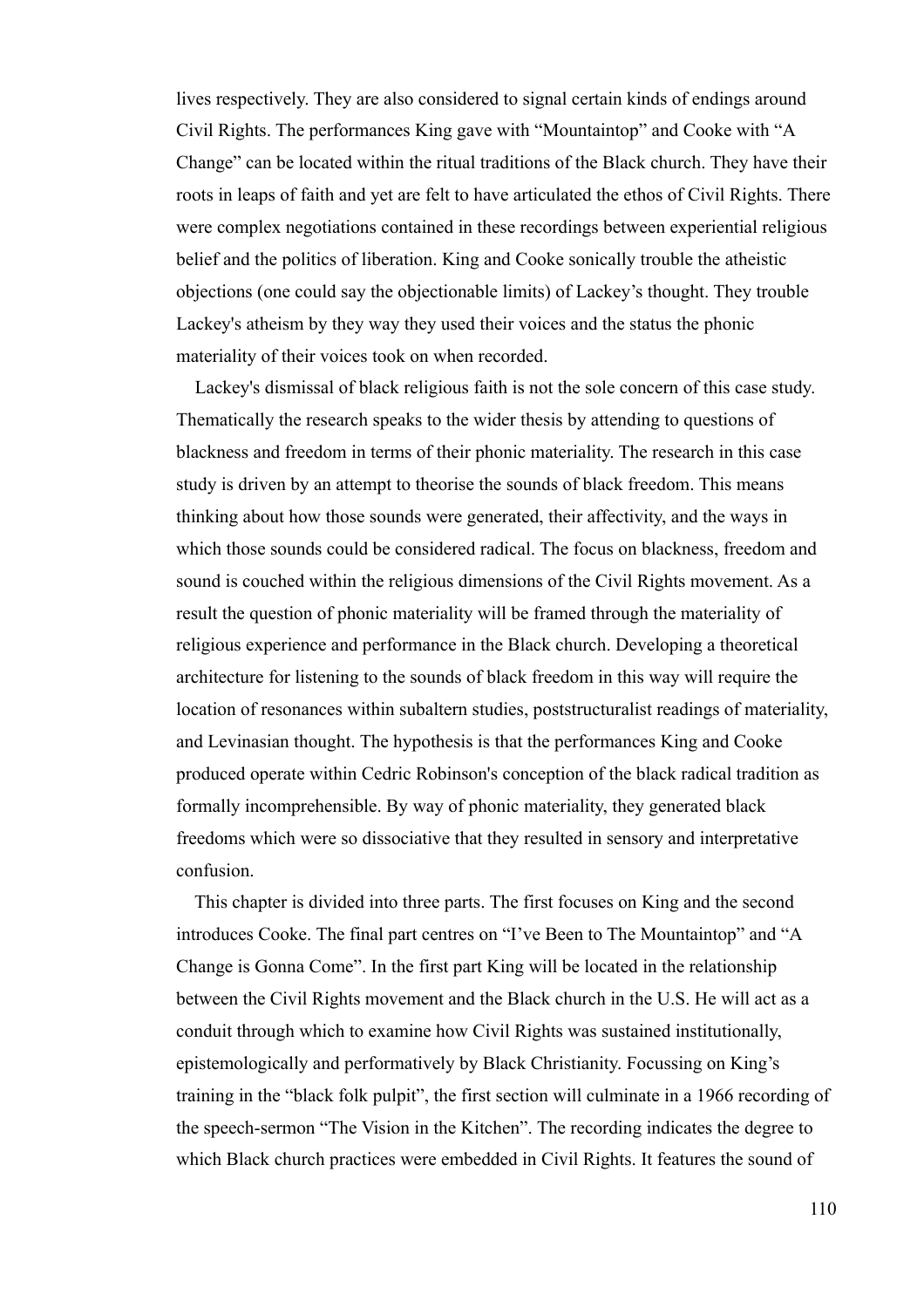King using a spiritually inspired leap of faith as a starting point for his politics.

# **The Black church and the politics of Civil Rights**

It is Michael Battle who conceives of the Black church as the arena for the politics of Civil Rights (2006, 128). His formulation encompasses several facets of Black Christianity in the U.S. One factor in its sustenance of Civil Rights activism was the communal and institutional strength of the church. The Black church as a material site had historically acted as a vital component of black communality. It was an institution (in its various forms) around which communities assembled to chose preachers, elect church boards and even conduct minor local political campaigns. The church already had structures in place for communicating with local Black populations which became crucial to the formation of the Civil Rights movement. Institutionally, the Black church provided the machinery to elect political leadership and to organise protest. In effect it became the focal point for Civil Rights activism.<sup>[3](#page-110-0)</sup>

 Aside from the importance of on-the-ground activities, Battle's Black church as arena thesis also taps into patterns of theological belief. Since it took root amongst captives in the New World, Black Christians in the U.S. have appropriated the Bible. They subsequently developed unique principles of belief. The major theological strands of Black Christianity emerged through an attachment to specific Biblical narratives. These attachments arose due to the resonances selected narratives held for Black Americans. Specific narratives appeared to hold possibilities for social and psychological change. "Exodus" was perhaps the tale that had come to carry the greatest influence in the Black church in the U.S. The attachment to "Exodus" is self-evident because the Black church had grown out of captivity. The story of deliverance and emancipation which had been promised to the Israelites by God through the figure of Moses had served as a productive vehicle for initiating black desires for release from institutional and social oppression.

 Battle recognises King's importance to the relationship between Old Testament theology and political discourse. He notes King's specific use of the Exodus narrative by stating he was "deeply rooted in the prophetic tradition." (Battle, 2006, 135). In one respect King's politics were exemplary in that he recognised the Black population in the

<span id="page-110-0"></span><sup>&</sup>lt;sup>3</sup> For more on the Black church and political mobilisation see: Wilmore, 1972; Frazier and Lincoln, 1974; Lincoln and Mamiya, 1990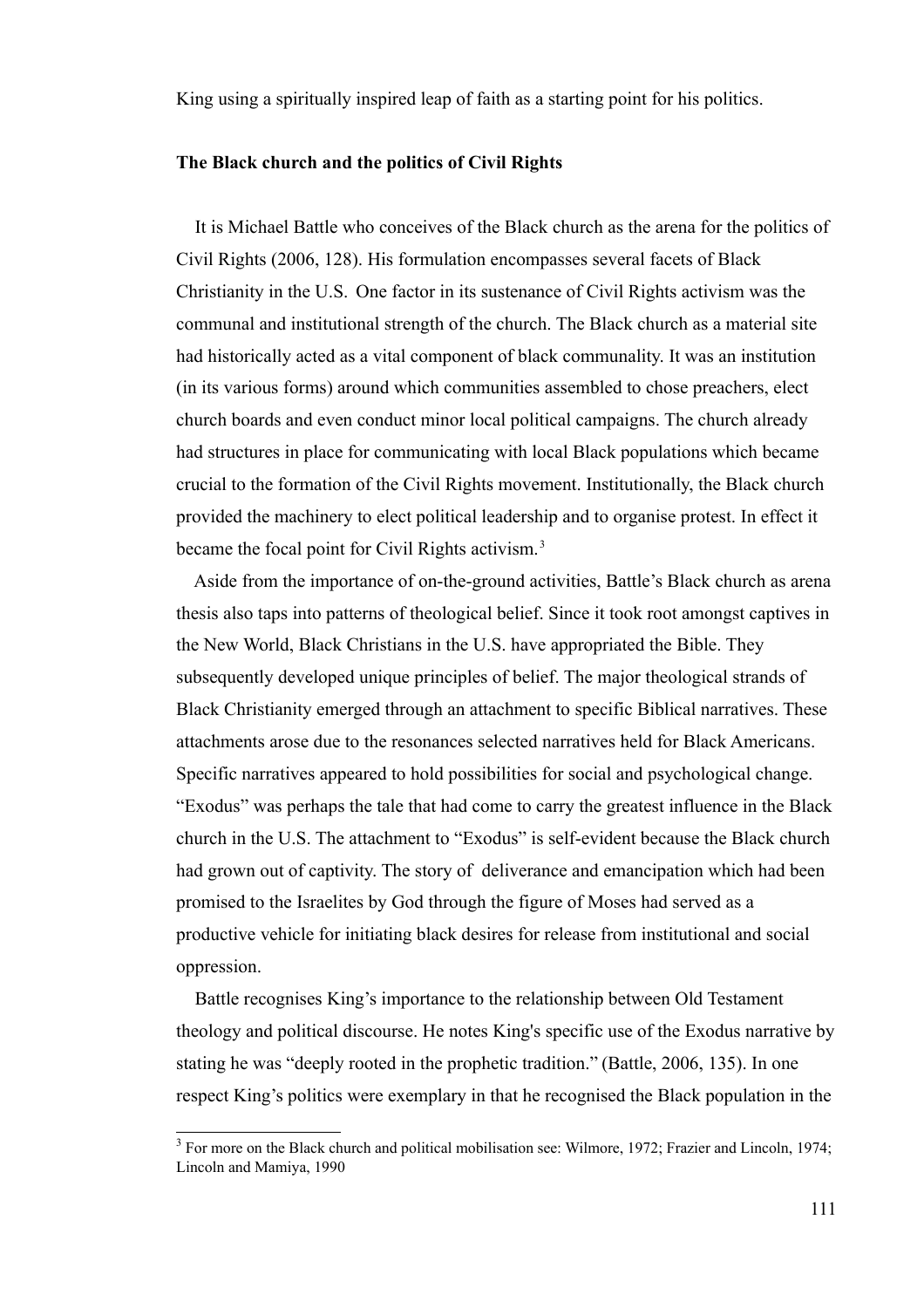U.S had serially been denied constitutional forms of justice and freedom. Lewis V. Baldwin argues King possessed a "nuanced understanding of the complexities of American history and her documents of freedom" (Baldwin, 2002, 126). He was able to evoke a "particular myth that found expression" in those documents as the promise of liberty and justice (Baldwin, 2002, 126). Citing the Declaration of Independence, the U.S. Constitution and the Emancipation Proclamation, he claimed the promises they held had yet to be delivered to Black Americans.

 The importance of King's Christianity to his politics has become the primary frame through which historians have understood his leadership role. Albert J. Raboteau believes for King "social justice and religion seemed inseparable. It was important that this connection be made because many felt that Civil Rights was really a political and not a religious issue. Christian ethics was personal not social. King was a living contradiction of that position" (2000, 290). King's interpretation of Christianity was dominated by the view that the Gospel was of more use than individual solace. Instead it offered positive guidelines for everyday existence amongst America's racial communities. At the same time King's religion was not purely a social blueprint, he was eager to activate a divine dimension to the politics of protest.

 It was in this spirit that King turned to the prophetic tradition. He particularly used parts of the Exodus narrative, and as Gary Selby notes, the narrative had a long presence in the Black Christian tradition. It even "possessed its own potential tyranny" because Exodus was such an ingrained part of Black church, there was a danger it would have no effect (Selby, 2008, 29). King though was able to avoid the dangers of cultural overfamiliarity by selectively using its central themes:

The main source for King's theme of deliverance from oppression – which he propounded virtually every sermon, speech, essay, interview, column and book of his entire career – was the folk religion of American slaves. His equation of Black America and the Hebrew people revived and updated the slaves' powerful identification with the Israelites suffering under the yoke of the Pharaoh. And his interpretation of the Exodus as an archetypal event expressed the distinctive worldview of those who longed for a new Moses to emancipate them from an American Egypt. (Miller, 1998, 17)

This was a restaging of the Biblical justice of Exodus which moved from its customary arena in the Black church out into public politics. This was a justice which, theologically, had been shown to arrive in the time of human affairs. The Bible told of promises being delivered to the unprotected, which King was able to use the sentiment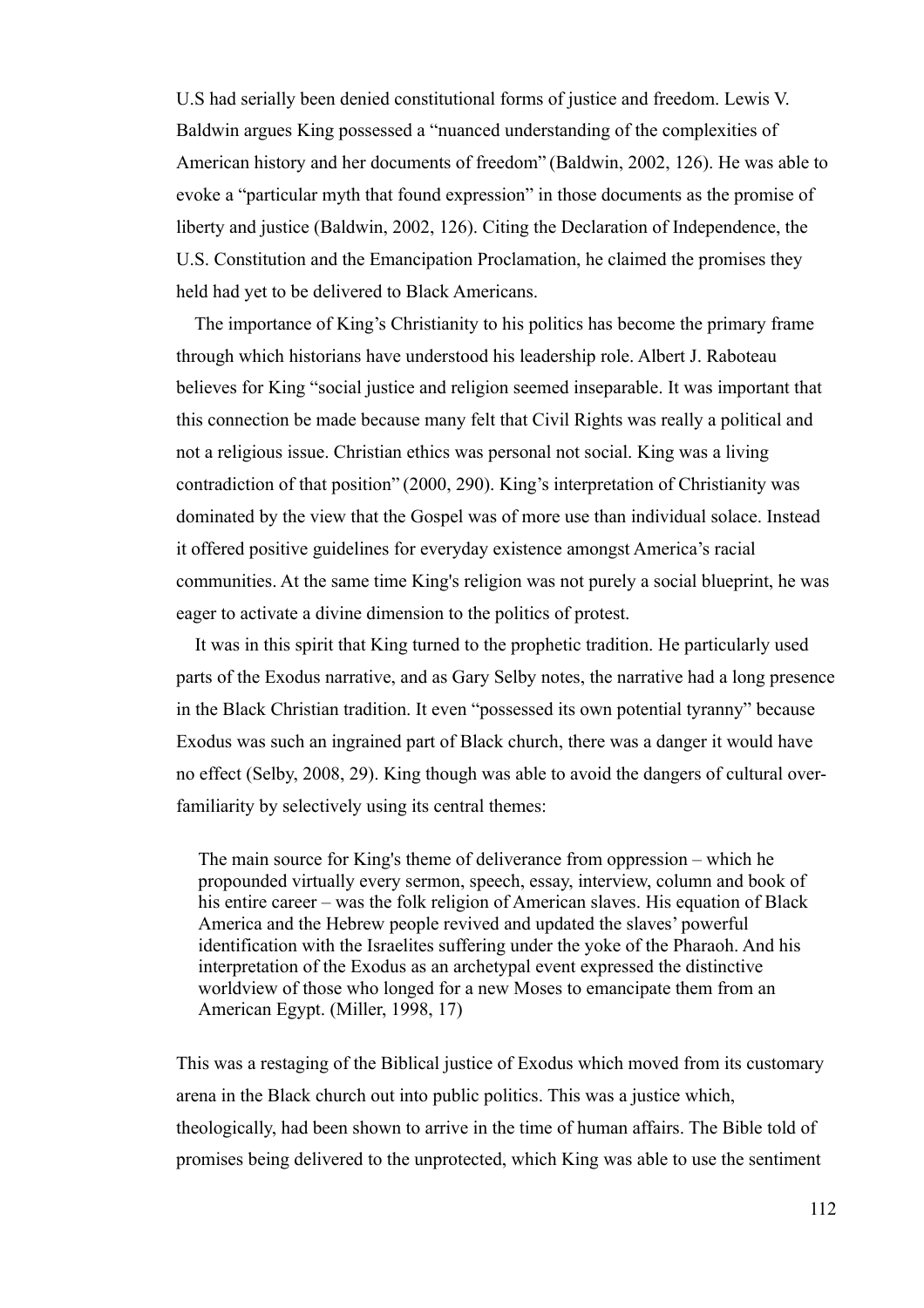of to direct at racial exclusion. This was racial exclusion which had been codified in law. It was the law as text, initially in the form of enslavement, but now as segregation, voting rights, education and housing, which was the source of injustice. The enforcement of man-made laws acted as restrictive barriers on the lives and psyches of Black Americans.

 King set up Civil Rights as a project which used Biblical rhetoric to induce crises in the law. The desire to reveal the absence of either justice or emancipation in the legal structures of America was driven by King's commitment to Christian ethics (Baldwin, 2002, 86). King's use of the prophetic tradition placed the legal process under severe pressure. The invocation of Biblical justice and emancipation fuelled protests which sought to disrupt the day-to-day enforcement of segregation. The resulting physical and constitutional hiatus strengthened belief amongst activists. Their proximity to Biblical ethics was creating a unique possibility. The Civil Rights project generated a crisis by opening up the "now" of segregation in the U.S. to an "eschatological future of racial justice" (Miller, 1998, 148). The disjuncture between religious sentiment and political rhetoric created these crises. A biblical narrative contained a range of temporalities and each could be activated within ritual. When the ritual was used in public space, it opened up politics to the effects of spiritual justice. These crises provide a way of understanding King's performative role in the Civil Rights movement. Worship in the Black church tradition was highly experiential. King used the promissory structures in biblical narratives to disturb democratic discourse. His role was to translate these structures into politics through his performances. Rhetorically, phonically and materially King put legal power into crisis by rendering Christian and democratic ethics indivisible. He restaged prophecies of biblical freedom into demands for constitutional freedom. It is important to understand how he went about doing this and the impact it had.

# **Martin Luther King and preaching**

 The key to grasping how King induced crises is to recall that he was a Baptist preacher. Before turning to protest, he had been trained in the black folk pulpit and King's political consciousness had grown out of this training. The preacher was vital to the social functions of the Black church as outlined by Michael Battle. He was an organisational figure in Black communities in addition to his role as a spiritual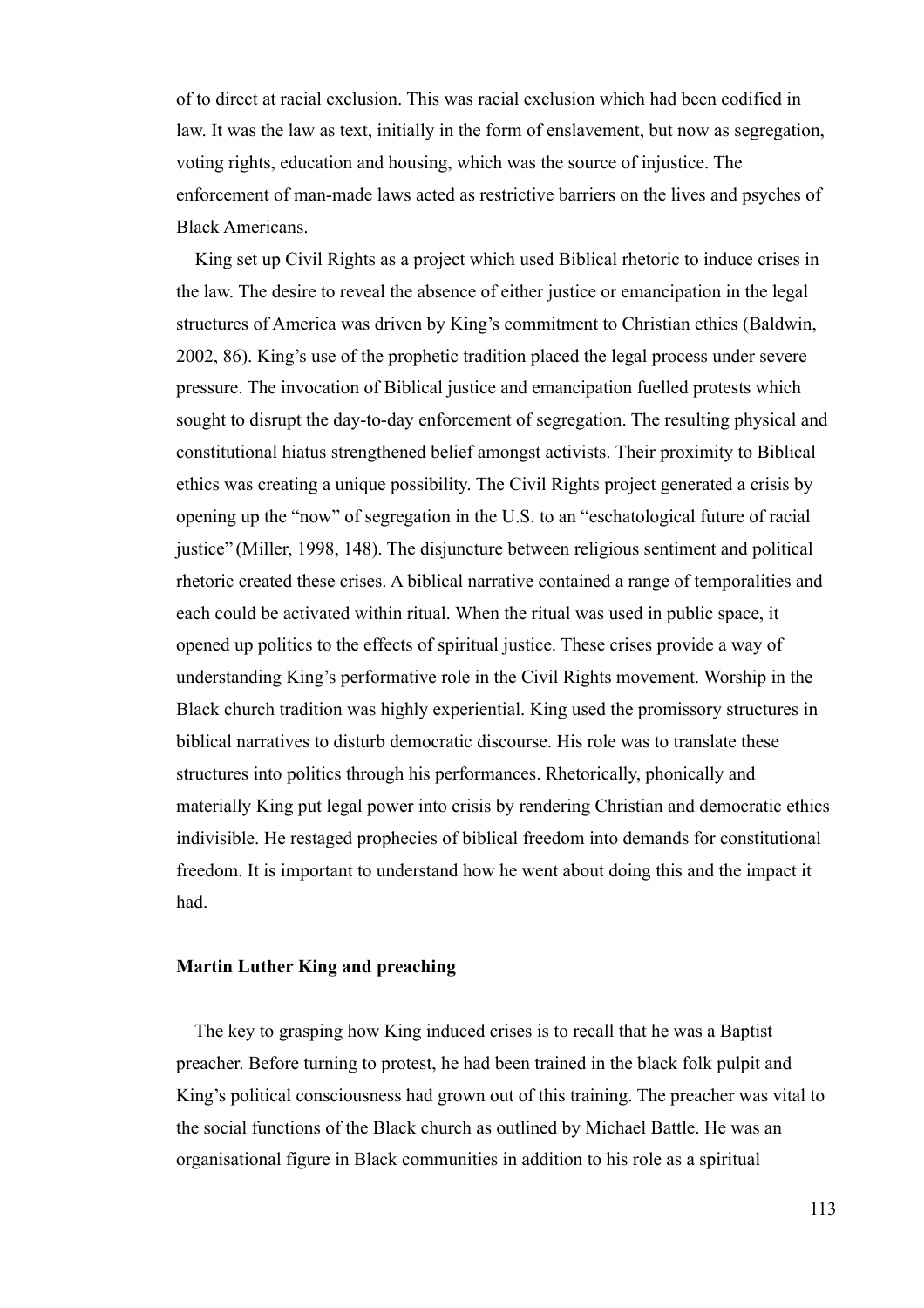figurehead. The preachers effectiveness was gauged through his sermonic performance. Before dealing with King as a preacher, it is critical to understanding why the sermon held such value for Black Christians in the U.S. This helps place King within a context.

 Hortense Spillers has a unique perspective on the sermon in Black cultural life. Her "Moving on Down the line: Variations on the African-American Sermon" taps into the psychic value of sermonic practice. She also frames the sermon as a sensuous experience. Spillers attentiveness to the sensuousness of the sermon is informed by the primal scene of blackness in the New World:

If African-Americans have been taught anything under the regimes of New World domination, it adheres in the very close analogy between dominant behaviour and the shape of the information in which it is conveyed. If I am captive and under dominance, there can be no doubt of this reading in the woundings and renderings of my own flesh. As African-Americans read their own history in the U.S, the wounded, divided flesh opens itself to a metaphorical rendering both for the principle of self-determination and as a figurative economy for its peculiar national encounter. (Spillers, 2003b, 272)

The Black experience in the U.S. has always been figured through the body. It has been shaped by violence which has rendered the body a site of extreme ambivalence. Spillers argues there is a need to foreground sensuality when engaging with Black American cultural and textual practice. For her the sermon "articulates with 'inscriptions' made on the material body" (Spillers, 2003b, 272). She wants to think of the sermon as a textual and cultural practice through this framework because for her there is a relationship between "the very tissue-life of the organism" and the practice of the black sermon (Spillers, 2003b, 272). The sermon was not a textual appropriation of biblical narratives, instead it became a material experience of escape and freedom. Christian worship was adapted to speak to the wounded flesh of the enslaved as a transformative possibility.

 Spillers isolates the black "reading" of the gospel as the act which marked a "posture of critical insurgency" (Spillers, 2003b, 262). Her notion of captive reading is not reading in the normative sense. The conventional reading of textual signs was loaded and dangerous in the Black American context, this does not though mean that aural memorisation and improvisation of the scripture did not take place. In Spillers view the insurgency of black reading was realised through the "contradictions of *speaking through* the alien and foreign notation" (Spillers, 2003b, 262). The earliest Black Christians in the U.S were able to read without reading, because they were learning the gospel in a language which was not theirs. Largely operating without recourse to written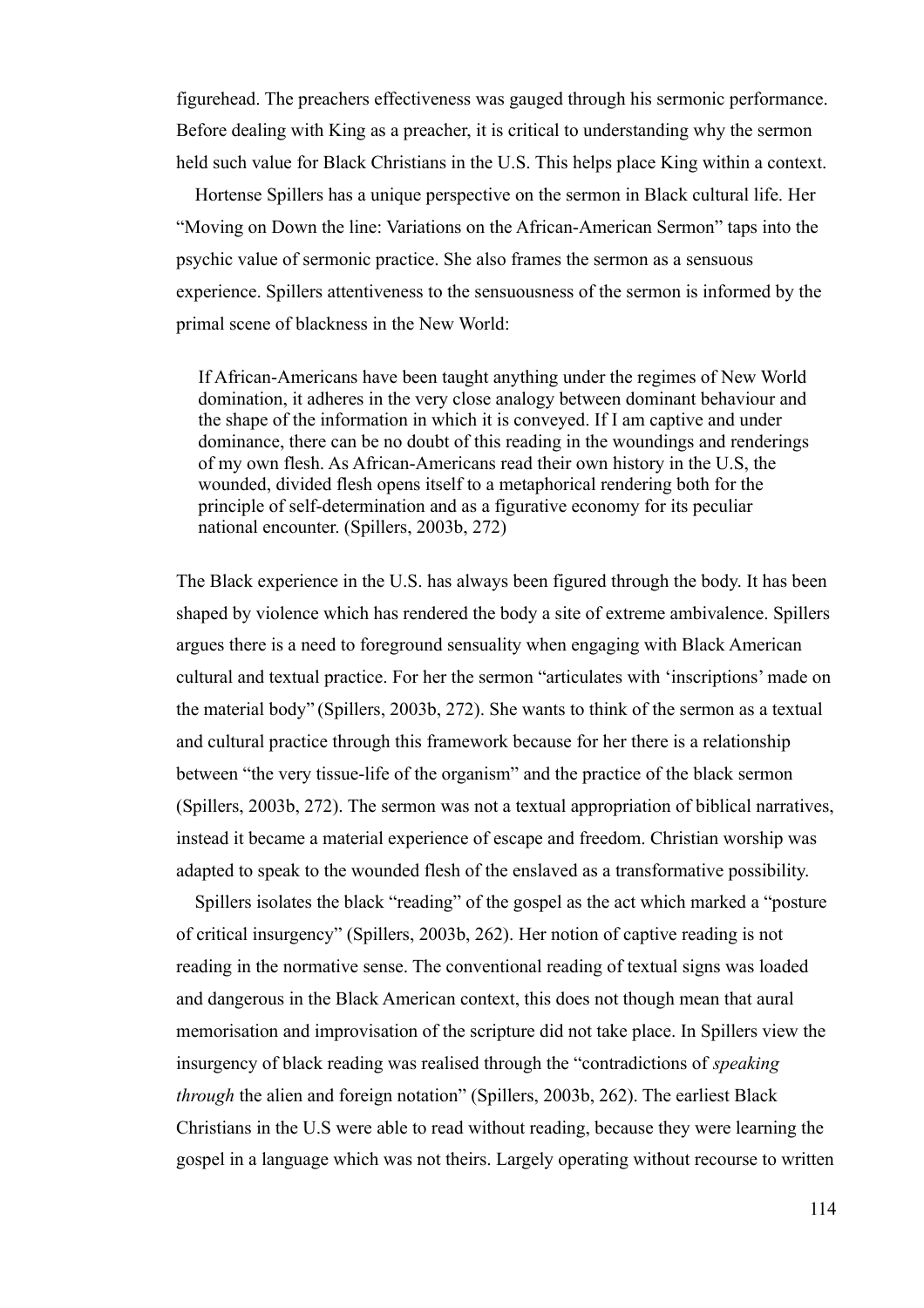codes, they were able to acquire the phonic codes of the text. She argues the aural appropriation allowed for a much more radical gesture from the captives. Initially the introduction of Christianity to the Black population had been viewed as means of control, yet the act of reading became a subversive recasting. The Bible came to be understood not as a text which preached subservience but one which told of liberatory agency for the oppressed:

Without doubt, the Good News that the New World African understood and preached, in its radical *this worldliness*, speaks to us in ways that we had not anticipated, and that is to say, that the words and text of human encounter, of which the Gospel provides an Ur-text, render the most powerful and dangerous marking that we can imagine. The insurgent critical encounter acting upon that encounter becomes the very Gospel re-enacted both in its transformative potential and as it actually arises in the inclusionary praxis of an altered social scene. (Spillers, 2003b, 263)

Spillers introduces sensuousness to this insurgent reading and then links it to sermonic ritual. Her understanding of the Bible as a text which was open to linguistic co-option and rearrangement resonates with the violated bodies of Black captives introduced to Christianity. The revelatory narratives of liberation in the gospel came to represent for Black Christians, the possibility that there would be a time when they could escape. The black encounter with the Bible therefore became invested in themes of change. This was both material and psychic change, the "ever deferred perfections of a becoming" (Spillers, 2003b, 263). In Spillers' schema, the process of becoming that the Gospel offered was a corporeal negotiation with the text. Flesh which had been ruptured by the "regimes of New World domination" became intimate with the insurgent act of reading. The recasting that took place in the black encounter with the scripture was always a recasting of the body forged in captivity.

 The sermon came to embody the negotiations between text and flesh, and the black sermonic performance is dense with sensuous experience. The textual promise of the gospel was opened up as physical experience. The sense of imminent liberation in the black sermon passed between preacher and congregation. The sermonic relation was understood through flesh because the Black American relationship to the captive world was violently sensuous. The violence done to the captive body opened up worship as a communal process of becoming. The sermonic reading Spillers proposes is, to reiterate, a reading without a reading. The performativity of the Black church means "the listening ear becomes the privileged sensual organ" (Spillers, 2003b, 252). The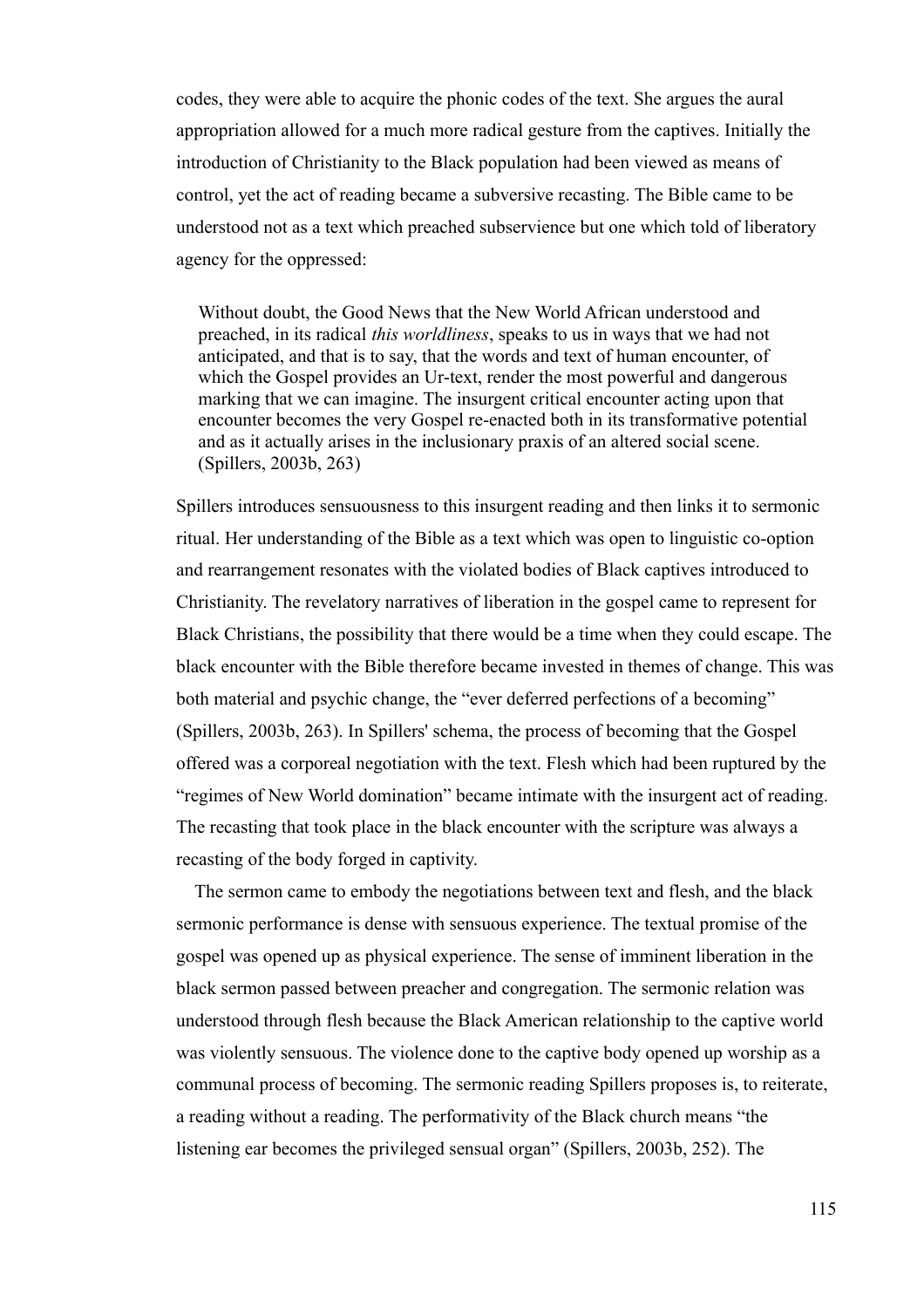preacher's voice becomes the instrument of delivery: "the churchgoer hears double or in excess, because it is between the lines of scripture that the narratives of insurgency are delivered" (Spillers, 2003b, 252). In the arena of the Black church, the sermonic voice, whilst it moves in a tradition of recasting the text, carries the possibility that the body can become something else. The black body can move elsewhere through the sound of spiritual arrival.

 As Spillers indicates the role of the preacher was central to the sensuousness of the ritual. For Paul Carter-Harrison preaching is built upon an attentiveness to the sermon's physical effects: "rather than refining an exterior life [the preacher] attempts to alter the interior reality of the congregation" (Harrison, 2005, 326). The preacher is dependent upon the voice to realise an experience of bodily becoming. His voice becomes the means of disseminating the possibility for spiritual transformation. This creates something that Spillers calls the "congregational ear" (Spillers, 2003b, 252). The sermon is a communal practice, but the preacher is the pivot for action. According to Theophus Smith it is necessary to recognise the "embodied nature of preaching" (Smith, 1989, 384). The preacher has two roles, he facilitates an alteration of the congregational flesh but he also needs to take on that experience for himself. The strength of the sermon comes in the ability to represent "human dilemmas in bodily gesture" (Smith, 1989, 384).

 Spillers, Carter-Harrison and Smith outline the schematics of the sermon in the Black church. They explain its formation and the significance of the preacher. Worship in the Black church was developed through the excessive violence enacted upon black bodies. As Spillers suggests, the audibility of the sermon opened up insurgent possibilities in the captive body. The preacher was the creative pivot for all these activities. His body was at the forefront of the sermon. This provides a framework to think about King's preaching. What needs to stay in the foreground are the aural and embodied aspects of his sermonic performance. Examining his preaching methods should shed light on how King was able to transfer the intensity of worship into protest.

 As the son of a preacher King had been immersed in the traditions of the black folk pulpit. It was through this tradition that he had acquired the ability to use biblical narratives. The black folk pulpit tradition was built upon communal spiritual experience. As part of this tradition, King used a set of prescribed techniques to achieve the goal of spiritual communality. These techniques had been developed through the historical folk pulpit and were a way of enacting the promise of the Gospel for the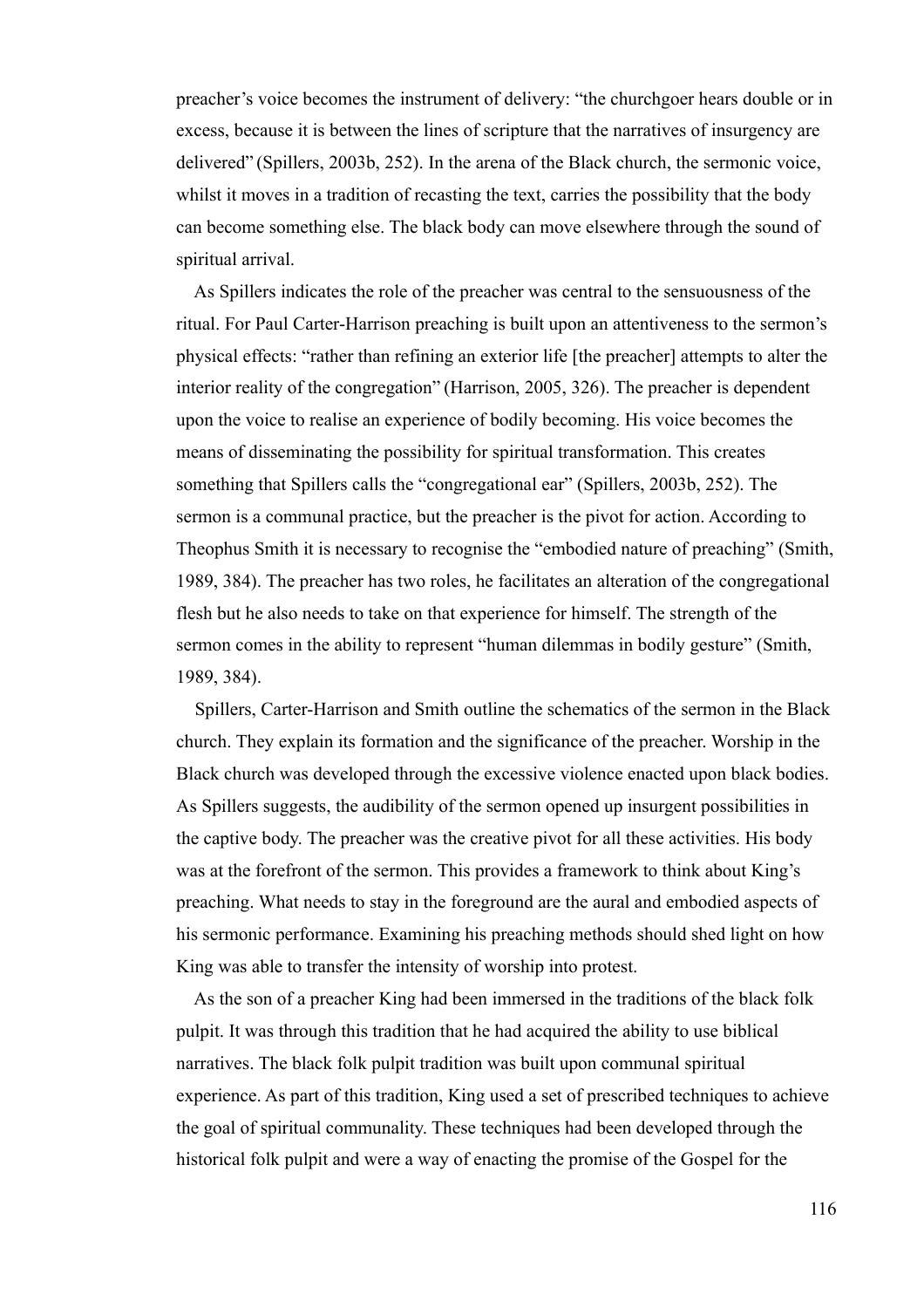congregational ear. The primary techniques King deployed were Sacred Time and Voice Merging. These were critical for two reasons. Firstly Sacred Time was used to meld biblical time to the present. Through rhetorical twists of tense, he could splice the action from a biblical narrative into the "now" of a sermon. For King it was a means of cutting the time and space between the congregation, himself and the presence of the Holy. The Holy existed in the ahistorical time of the Gospel. This was much the same with Voice Merging. Rather than recounting a tale as it was told in the Bible, he adapted it so it appeared to be happening as he spoke. Sacred Time and Voice Merging introduced a structural malleability. The preacher continually suggested that the spirit could enter the performance and make itself heard to the congregation:

King created himself by repeating, merging, expanding and intertwining various historical identities. Reviving sacred time, he erased time and geography, shoved Biblical occurrences – particularly the Exodus – into the present, conjugated two thousand year old Biblical sentences into present tense, and developed a self within well-known and richly resonant patterns of human personality. (Miller, 1998, 132)

These techniques gave King's sermonic performance a flexibility which was temporal and aural. His voice became a channelling device. Thus the techniques became key to the goal of King's preaching: to induce a spiritual encounter for the congregation. All that has been discussed so far (Voice Merging, Sacred Time, embodiment and the congregational ear) was crucial to building up to this moment. Yet when that climatic moment arrived in the sermon, the experience of faith dissolved prescriptive techniques.

 In *The Preacher King* Richard Lischer focuses on the climactic moments of King's sermons. He is interested in the mechanics of the climax. In the traditions of the black folk pulpit King's role was to produce performances which were psychically and materially effective. King needed to move the congregation by indicating he was being moved by the spirit. His means of achieving this was primarily phonic:

the climax is the moment of greatest intimacy in the sermon. Theologically, it is the moment in which preacher and congregation together break through the poverty and prejudice they experience during the week to the joy of that which is to be revealed. Its ecstasy is a promise, a foretaste, of the final victory that one day will be theirs. Like the union of the believer and Christ in medieval mysticism, the spirituality of the sermon's final celebration is often couched in sexual imagery. It is a climax. Its purpose is 'rousements'. It is intensely pleasurable, and it cannot be faked. (Lischer, 1997, 140)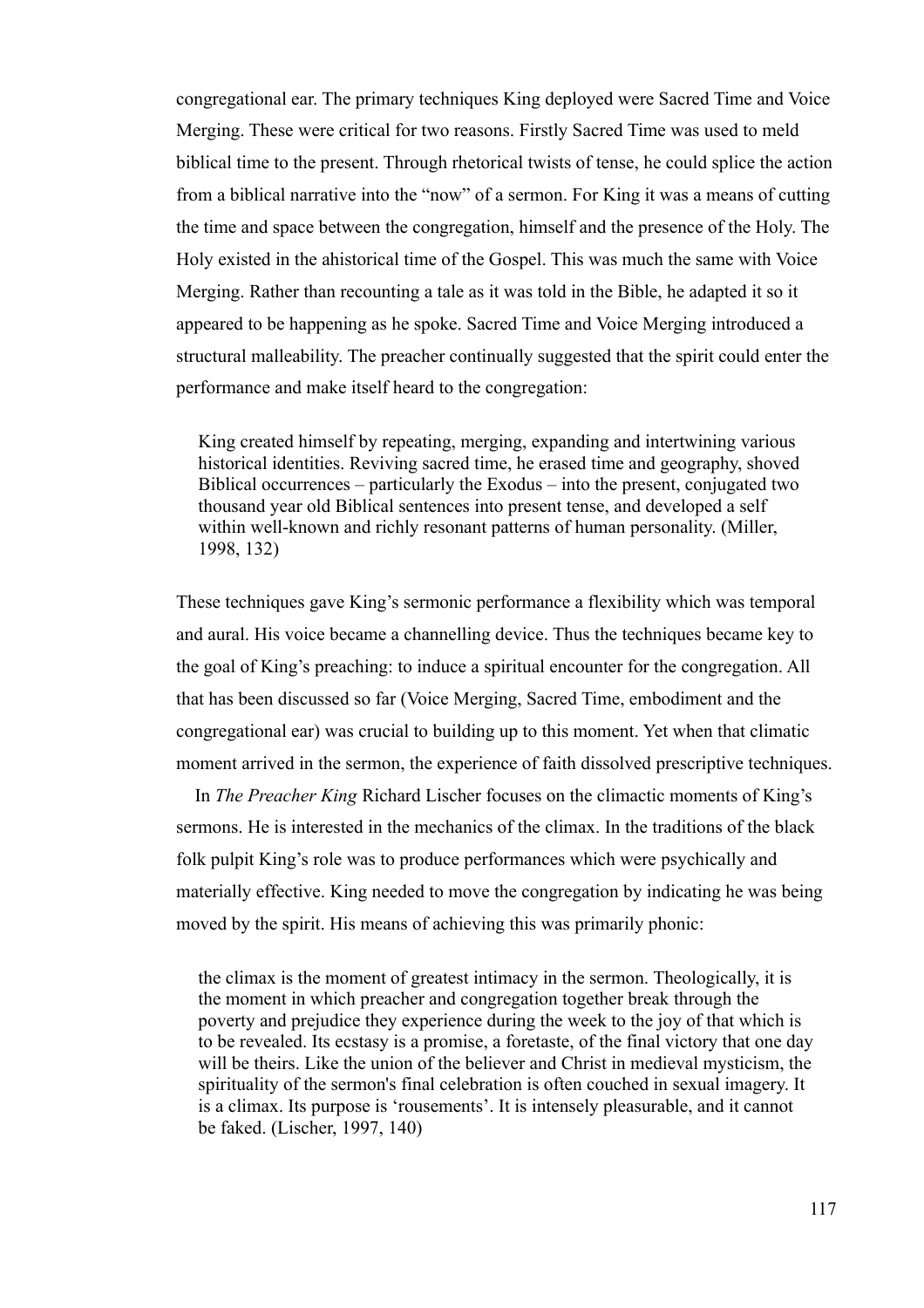Lischer identifies the climax as the critical moment in the sermon. It is a moment of conjunction between the preacher (King), the audience and the spirit. The language Lischer uses is telling. "Intimacy" and "breakthrough" imply something once separated has become porous. The process is ecstatic but it is only experienced momentarily and there are further experiences waiting. They are experiences promised in a future. At the climax of the sermon all these effects were generated through the voice and body of the preacher. As Spillers makes clear, embodiment and aurality were core facets of the black sermon and the preacher was key to these processes. Lischer synthesises his analysis into a series of claims. The climax of King's sermons were intense, almost erotically pleasurable, and these experiences "cannot be faked". Lischer states that at the climax of his sermon King could not fake an encounter with the spirit. This is a significant claim, as it pushes the assessment of King's sermonic performance into another register. Lischer introduces a question of authenticity. King's role was to "render an agent of deliverance, that is, not to *illustrate* God but to *create* God and make him present to the people" (Lischer, 1997, 212). He could not be seen to be giving an impression of what it is to achieve a fleeting intimacy with the spirit. Instead, Lischer argues, King had to be seen to be making the experience real to the congregation, which meant making it real for himself. This is why Lischer's claim that the climax of the sermon could not be faked introduces the question of authenticity. King's sermonic performance existed in the space between an illustrative mode and something approaching authenticity. It moved between telling of God's proximity and making that feeling known to the congregation during a sermon. This is where corporeality and aurality come into play. The preacher was required to reach such levels of intensity that it seemed falsification had become impossible. This means, according to Lischer, King may not have been speaking at the climax of his sermon. The intensity being generated may have meant King lost control of his voice and something else momentarily spoke through him.

 Lischer's focus on the climax of the sermon forms part of an array of preaching techniques that King used and then transferred into his politics. Selected biblical narratives were used to create social and constitutional crises. They galvanised the movement by allowing it to appeal to alternate forms of justice. Rhetorical techniques such as Voice Merging and Sacred Time gave the impression religious events could operate in the time of human affairs. This opened the possibility of spiritual intercession into Civil Rights campaigns. These aspects of King's training in the black folk pulpit impacted upon his actions as the movement's figurehead and raise questions about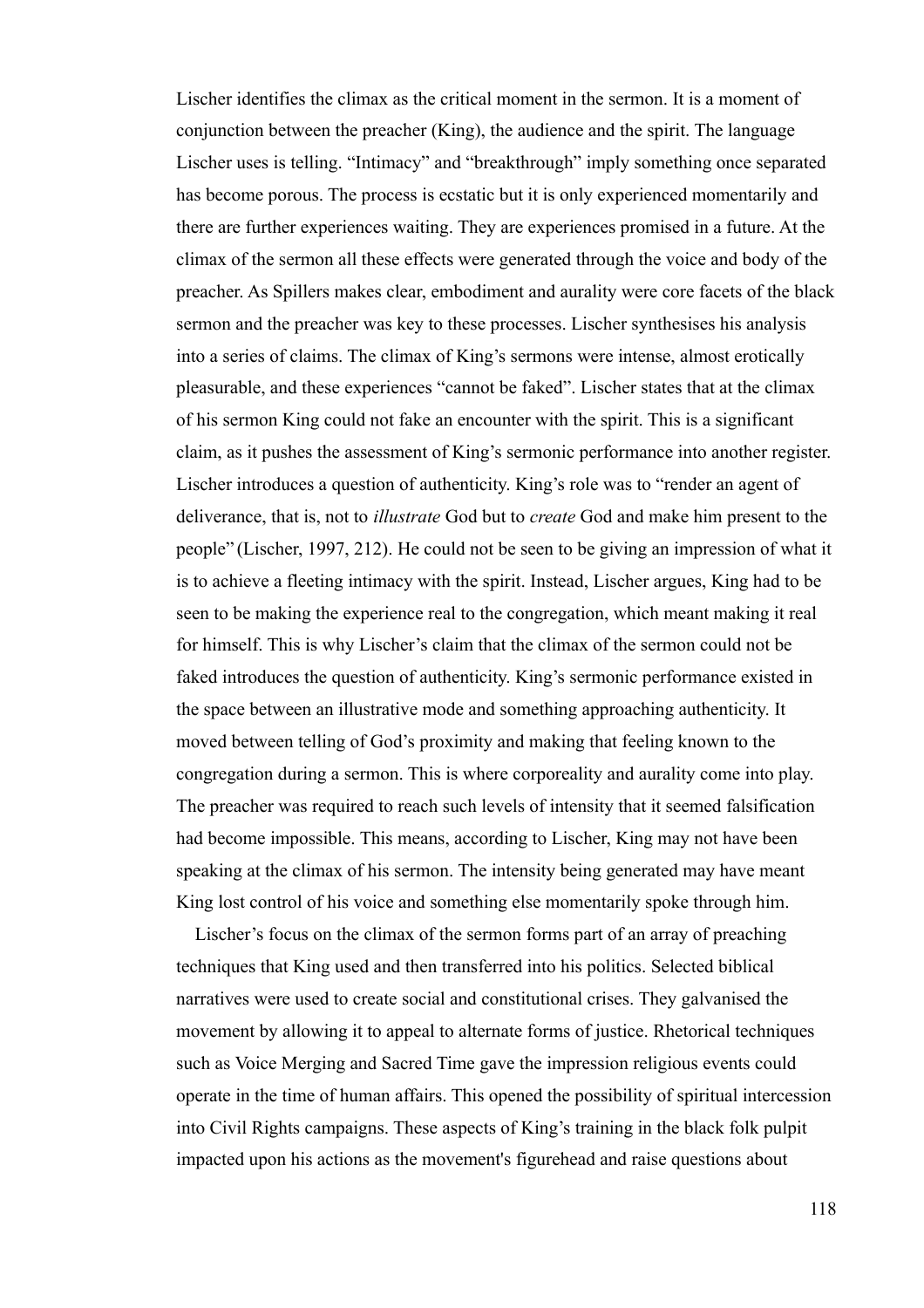Lischer's claim that the climax of his sermons could not be faked. The demand for authenticity may have transferred into King's public speeches. These were the set pieces of the Civil Rights project. King was considered an exemplary orator, as he voiced the movement's demands for justice, liberation and freedom. His skills are thought to have reached expressive heights with speeches such as "I Have a Dream". The question is whether the ecstatic intensity, which according to Lischer "cannot be faked", fuelled King's public performances. If traces of Lischer's thesis can be heard in King's political speeches, it raises questions about what was taking place when he produced those freedom sounds.

# **The "Vision in the Kitchen"**

 These are questions about indivisible religious experiences and the politics of Civil Rights and they are being framed through King's sermonic performance. The 1966 recording of King's speech-sermon "Vision in the Kitchen" sets the scene. Referring to this recording as a "speech-sermon" is appropriate because "Vision in the Kitchen" lingers in the space between both. The term "speech-sermon" makes tangible the transference from King's pulpit training to his political goals. More importantly the recording features an instance which touches on Lischer's schema. "Vision in the Kitchen" seems to contain a moment where a singularly spiritual experience enters the heart of King's politics.

 Speaking in 1966 "Vision in the Kitchen" features King reflecting on the past decade of the Civil Rights movement. He recalls his entry into the struggle – the 1955-1956 Montgomery Bus Boycott. King reminds his audience of the galvanising effect the Montgomery protest had upon the local community. He also reflects on a tense personal crisis he endured during the campaign. The crisis concerned death threats made against him and his family which tested King's willingness to fully commit to the movement and continue as its figurehead. There is a pivotal moment in the speech-sermon where King describes how he overcame a deep personal dilemma and chose to commit to the Civil Rights project. From his account it seems the decision was built on an act of faith:

*I never will forget one night, very late. It was around midnight, and you can have some strange experiences at midnight. I had been out meeting with the steering committee all that night. I came home, my wife was in bed and I immediately crawled into bed to get some rest, to get up early the next morning, to try to keep*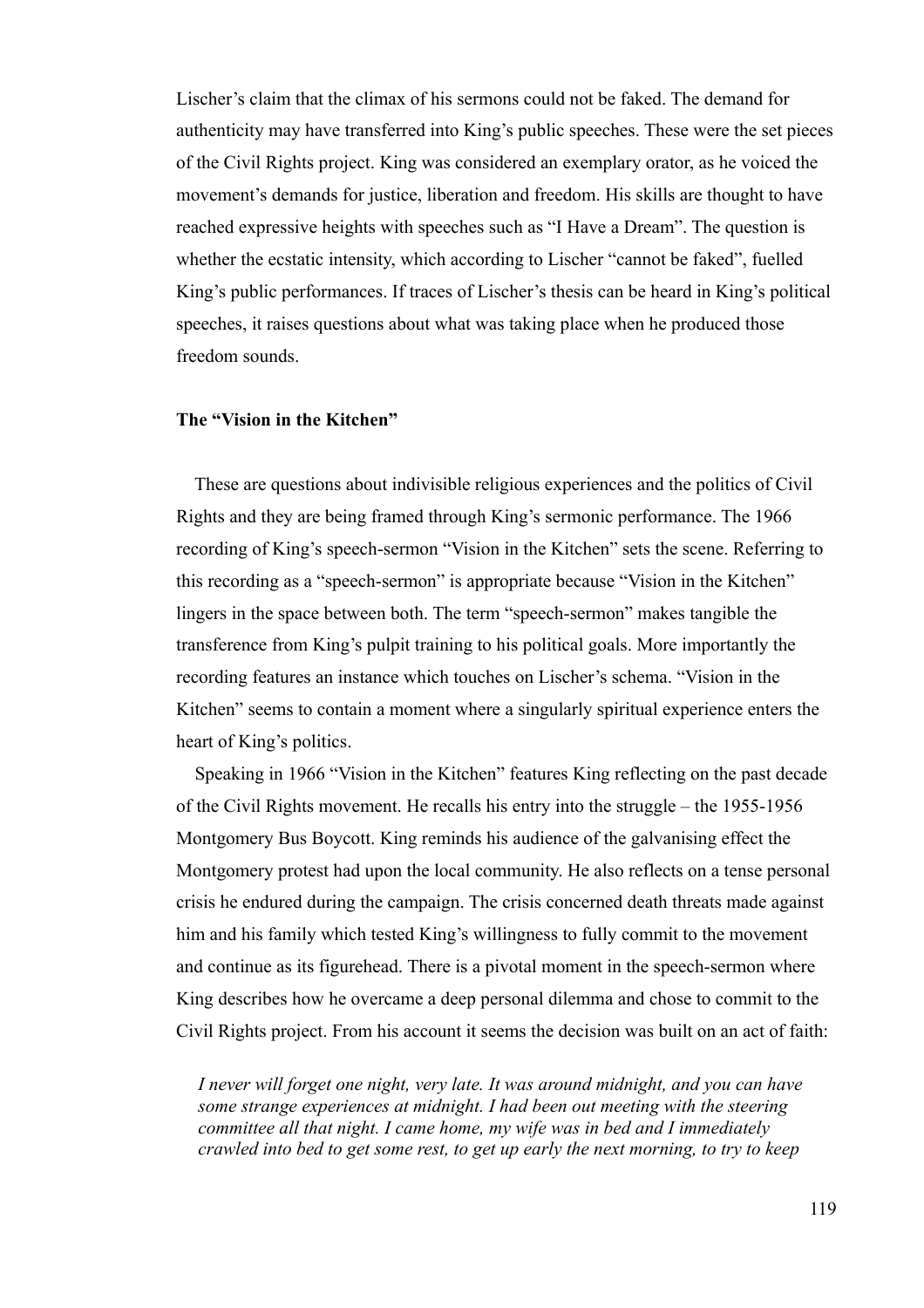*things going. Immediately the telephone started ringing and I picked it up. On the other end it was an ugly voice, that voice said to me in substance, 'Nigger, we're tired of you and your mess now. If you aren't out of this town in three days we're going to blow your brains out and blow up your house.' I'd heard these things before but for some reason that night it got to me. I turned over and I tried to go to sleep but I couldn't sleep. I was frustrated, bewildered. Then I got up and went back to the kitchen and I started warming some coffee, thinking that coffee would give me a little relief. Then I started thinking about many things. I pulled back on the theology and philosophy that I had just studied in the universities, trying to give philosophical and theological reasons for the existence and the reality of sin and evil, but the answer didn't quite come there. I sat there and thought about my beautiful little daughter who had just been born about a month earlier. We have four children now but we only had one then. She was the darling of my life. I'd come in night after night and see that little gentle smile. I sat at that table thinking about that little girl and thinking about the fact that she could taken away from me any minute. I started thinking about a dedicated, devoted and loyal wife who was over there asleep. She could be taken from me, I could be taken from her, and I got to the point that I couldn't take it any longer. I was weak.* 

 *Something said to me, 'You can't call on Daddy now. He's up in Atlanta, a hundred and seventy-five miles away. You can't even call on Momma now. You got to call on that something and that person that your Daddy used to tell you about. That power that can make a way out of no way.' I discovered then that religion had to become real to me and I had to know God for myself. I bowed down over that cup of coffee, I never will forget it. Oh yes, I prayed a prayer and I prayed out loud that night. I said, Lord I'm down here trying to do what's right. I think I'm right, I think the cause that we represent is right. But Lord I must confess that I'm weak now, I'm faltering, I'm losing my courage. It seemed at that moment that I could hear an inner voice saying to me: 'Martin Luther! Stand up for Righteousness! Stand up for Justice! Stand up for Truth! And lo I will be with you even until the end of the world!'* 

 *I tell you I've seen the lightning flash, I've heard the thunder roll, I've felt sin breakers dashing, trying to conquer my soul, but I heard the voice of Jesus tell still to fight on! He promised never to leave me, never to leave me alone! No never alone. No never alone. He promised never to leave me. Never to leave me alone.*

"Vision in the Kitchen" is a recording of a crisis. This is not only the crisis King testifies to enduring on a personal level. It is also that the recording itself presents a religious crisis in the midst of the Civil Rights movement. Michael Lackey would perhaps reduce this to an unethical and unintellectual leap of faith, an act that, for him, is undemocratic. King's sermon, for Lackey, prevents Black political development, or at least his version of Black politics. It may be worthwhile staying with King's crisis as it causes a disturbance in both Lackey's thinking and the conventional framing of Civil Rights.

 There are two levels of experience at work in the "Vision". The first operates as narrative. The "Vision" is a narrative about an act of faith. King experiences a moral crisis and having exhausted his education he finds himself at a loss. Despite the lack of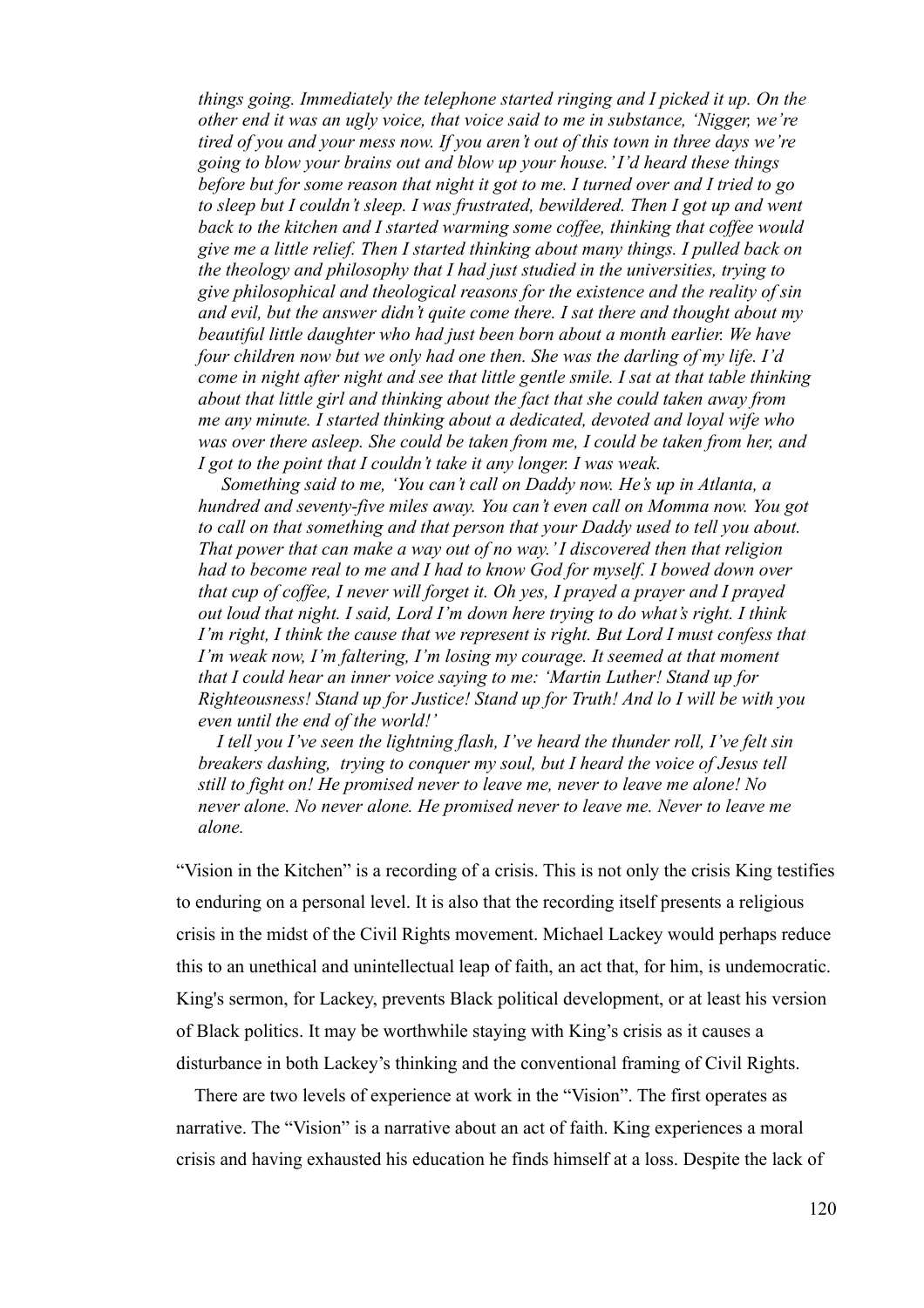faith in himself, his fear for his family's safety compels him to make a passionate religious appeal. The voice of the spirit responds to his passion. It arrives to reassure him that "*the cause that we represent is right*" and offers its eternal protection. This narrative in itself is quite remarkable. By recalling Montgomery 1955, King is turning to a moment when arguably the Civil Rights project got underway and he took up his leadership role with the Southern Christian Leadership Conference. Yet King is telling us that the Holy Spirit had to speak directly to him before he was prepared to take the risk of fully committing to the movement. The implication here is that in the formative moments of a national Civil Rights campaign, he was not in full control of his own actions. He is testifying to the force of a biblical presence at a critical juncture in the formation of his politics. The voice of the spirit compelled him and its promise that it would never leave him, never leave him alone, no never alone, galvanised his faith in a Civil Rights campaign which was instigated at Montgomery.

 The crisis King recalls is not limited to the narrative form. It is amplified in ways which strain against the narrative he records. King's crisis in the recording carries echoes of Lischer's work on the sermon. It is important to remind ourselves of what is taking place in "Vision in the Kitchen". The narrative may be about King's experience, in Montgomery 1955, of an encounter with the Holy Spirit. As he states, this experience secured his commitment to Civil Rights. King is though speaking in 1966. He is being recorded recalling that night in Montgomery 1955. According to Lischer this recollection could not operate solely as a recollection. The climax of the speech-sermon requires an intensity from the preacher which would seem to be a real encounter with the spirit. Otherwise the speech-sermon does not work as a collective experience. The congregation cannot feel the momentary intimacy of which the preacher (King) speaks. Therefore this recollection of Montgomery 1955, in 1966, cannot only be a recollection. It needs to be another experience of that voice which spoke to him. King cannot discuss the event as something which happened a decade previously. His speaking becomes another experience of it in 1966.

 It is the aural status of the recording which generates all of those aspects of "Vision in the Kitchen". In many ways King's performance echoes several aspects of Spillers' analysis of the sermon in the Black church. What King is doing is reverberating his narrative so it becomes spiritually affective during his performance. The story in 1955 was of him uttering a passionate appeal, the Holy Spirit responded by promising to protect him. The voice was a key feature of his narrative. As he recalls this story for the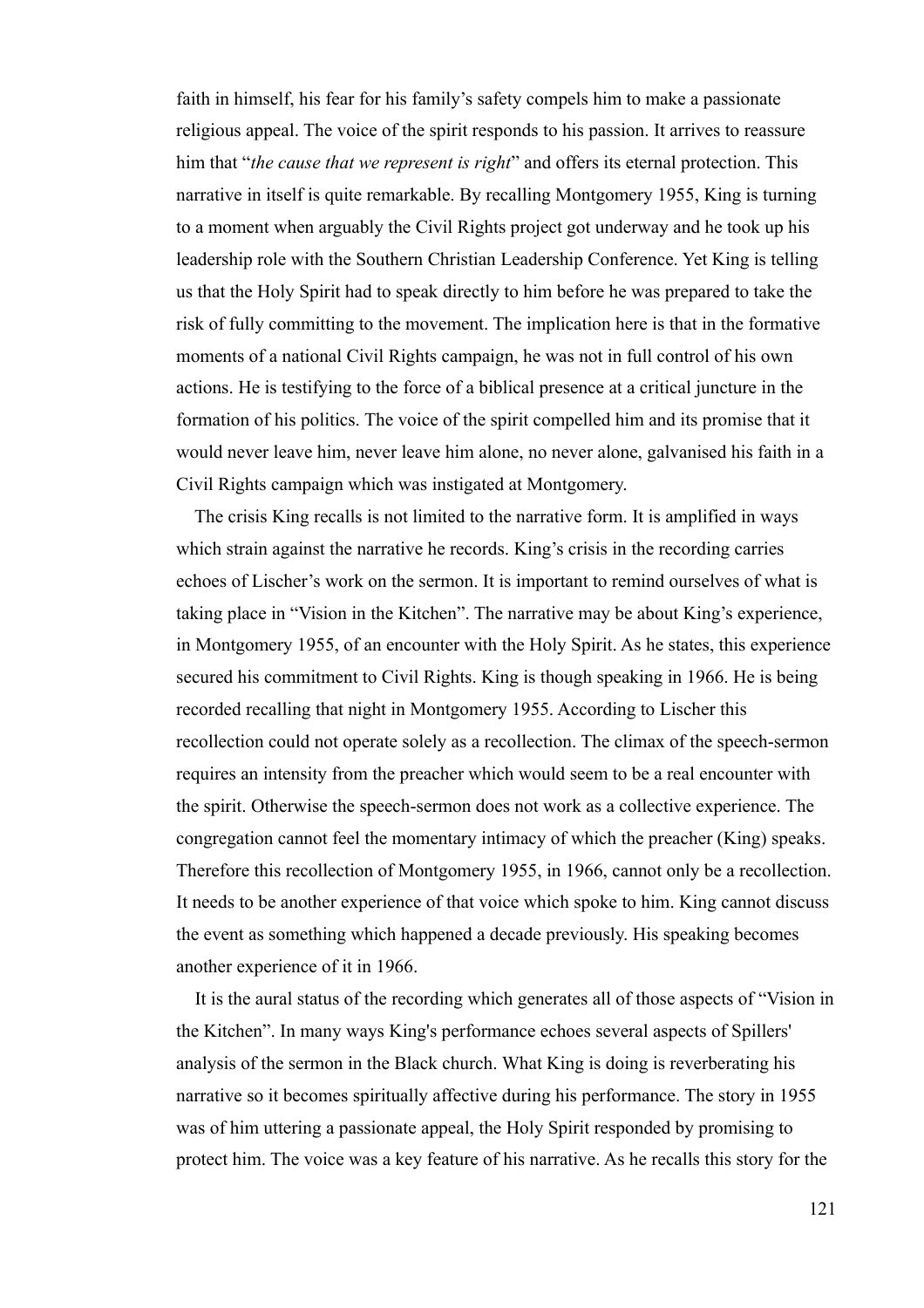speech-sermon recorded in 1966, he needs to render that experience tangible to the audience in front of him now. The voice, again, becomes critical. The voice which spoke to him then, in Montgomery, needs to seem as if it is speaking to him now, in 1966. In fact it needs to seems as if it is speaking through him and to his audience. What King does is amplify the force of his original private appeal ("*oh yes, I prayed a prayer and I prayed out loud that night*"). This allows him to open up the terrain of his voice as he performs "Vision in the Kitchen". He may be telling us that at the ecstatic moment of his original vision he no longer spoke. It was the voice of righteousness and justice which took over his voice and compelled him to continue with the Civil Rights project. As one listens to his reanimation of this event a decade later in 1966, it may be necessary to accept it is not King's voice we are hearing at the climax. It may be the sound of another voice, one which promises never to leave him.

 This is the crisis the "Vision" presents to the listener. It suggests when King reached the ecstatic heights of Civil Rights performance, he gave away his vocal authority and control of his voice to another. The spirit arrived to speak for him during moments of tension and its presence in King's performances became almost unavoidable. The "Vision" carries implications for how one listens to King's political performances. For King to get over to his audiences politically the same way he did when preaching, he needed to produce these effects. The climax of his Civil Rights speeches were as intensely ecstatic as his sermons. Lischer's model for sermonic performance appears to be at work in King's "Vision in the Kitchen". Lischer talked of the pleasure of momentary intimacy at the height of the sermon which the preacher had to generate. He had to generate it in a manner which allowed the congregation to feel it was not an affectation but that the ecstasy of the performance was genuine. In the sermon, ecstasy was rooted in biblical freedom and justice. It held open the possibility of eventual transformation. King appears to have used these practices in his politics. They became a mechanism for launching a Civil Rights project built on desires for social freedom and justice.

 The experientiality and authenticity of the black sermon requires further work for it to be thought as a basis for King's political audibility. Telia Anderson and Glenn Hinson can be used to expand on some of the ideas introduced by Lischer. They emphasise corporeality when analysing Black Christian worship in the U.S. The body is a receiver which remains open to spiritual encounters and the experience of such an encounter becomes the condition for vocal declarations of religious belief. Anderson places the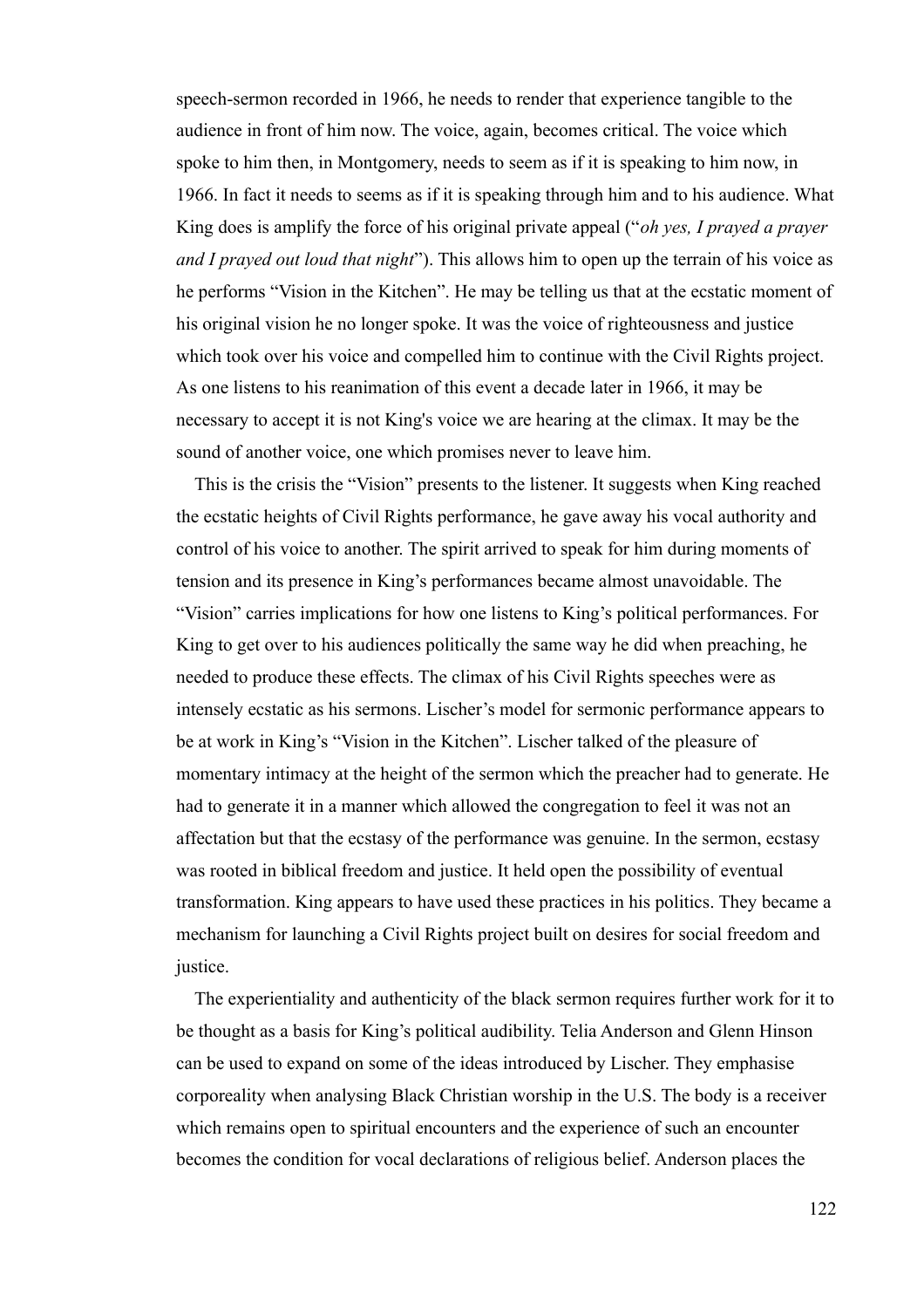"strong traditions of an experiential, personal relationship with the divine" at the forefront of her analysis of the black spiritual tradition (Anderson, 2002, 119). An intimacy with the spirit takes precedence in the environment of the Black church. Anderson wants to know how the personal and experiential operate as accepted knowledge in Black Christianity. She is interested in the status of belief and whether it is a precursor to or a result of a personal encounter with the Holy. In the Black church tradition it is understood as a particular mode of being: "Those who are not bound to the conventions and strictures of their singular, present reality may be open to receiving the call" (Anderson, 2002, 115). Anderson is not outlining the psychic conditions of belief, a willingness to believe is not enough. Instead the openness Anderson describes occurs through the body. She is situating the body as the site which, in the performative scope of the Black church, needs to remain open (Pinn, 2010).

 Research on spirit possession in the Black church often positions experientiality as the a priori condition of belief. In *Fire in my bones: transcendence and the holy spirit in African-American Gospel* Glenn Hinston talks of the "emotional transport of transcendence" during spiritual encounters (Hinson, 1999, 1). Touch and feel give belief its shape and in order to experience its "transformative power" the participant in the church ritual needs to feel the spirit:

But what *is* this feeling? The term 'feeling' is, after all, rather vague. For clarification we can turn to the maxim's often-voiced variant: 'I wouldn't have a God that I couldn't *feel* sometimes!' The 'feeling' is of God and *is* God. At issue here is transcendent encounter, the experience of the holy, a feeling that so transcends the everyday that it grants certain knowledge and grounds ardent faith. (Hinson, 1999, 8)

Hinson is using "feeling" to draw distinctions between knowledge and experience. Those who participate in the rituals of the Black church accept worldly knowledge can be acquired. It is a process which requires preparedness. Worldly knowledge can thus be measured. In contrast "*spiritual* knowledge…..does not depend on the studious efforts of the self" (Hinson, 1999, 10). The body "receives it with a reported flash of understanding, realising immediately its inherent and unchanging verity" (Hinson, 1999, 10). Understanding spiritual experience as knowledge proves difficult. Analysis falls short because the "flash" is so intense and invasive. Anderson suggests there is only one way to grasp these experiences and that is to adopt the sources of authority within the black sermon: "it is critically important to accept that the experience of the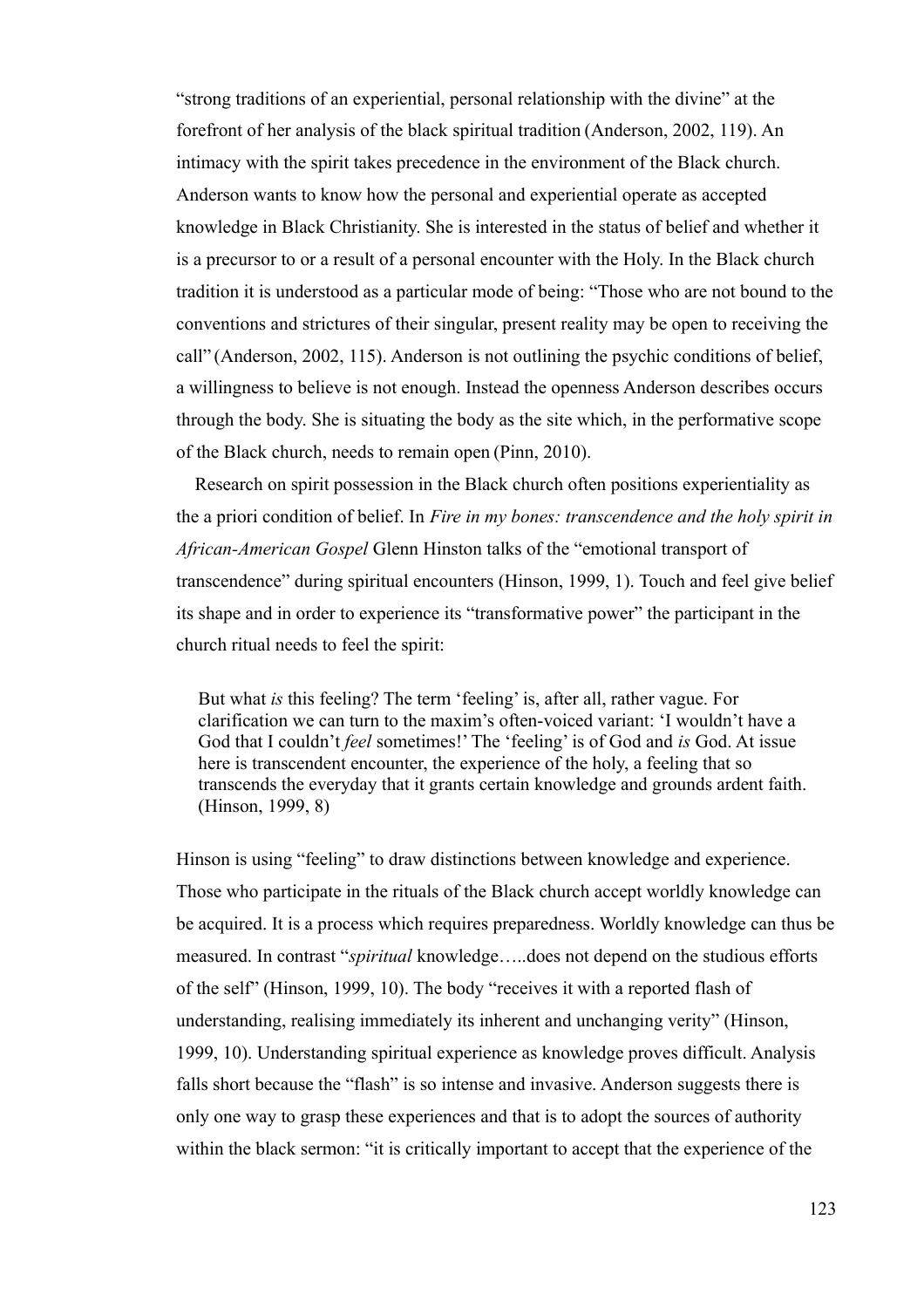spirit is the undeniably central phenomenon of calling on the spirit" (Anderson, 2002, 122). To understand how the body remains open to a feeling which is of God and is God requires an immersion in the currency of the ritual.

 If Anderson and Hinson's ideas are applied to "Vision in the Kitchen", it is possible to understand how a congregation invested in King's performance. King testified in Montgomery 1955 to having a spiritual encounter where the spirit spoke to him during a moment of weakness. Following Lischer's logic, when recalling this event in 1966, King needed to reanimate the encounter. He needed to make it seem real for his congregation. That is perhaps what is heard at the climax of the 1966 recording: King is no longer speaking and the spirit is speaking through him. This is the internal logic of "Vision". It is important to recall "Vision" was not a solely religious performance, it was also a political speech-sermon designed to renew faith in the Civil Rights project. King's voice was one of the most powerful tools for the movement. He used it to claim equality, justice and freedom for Black Americans. King had learnt how to combine voice and rhetoric in the black folk pulpit. The question is how could Lischer's notion of seemingly authentic spiritual ecstasy map onto King's politics? It appears the practices of vocal and physical possession were activating black desires for emancipation. "Vision in the Kitchen" indicates the sound of spiritual feeling was being used to assemble Civil Rights politics.

 The "Vision" produces a crisis of political agency whereby King is seemingly able to act politically only when compelled to by a supernatural presence. This presents something of a problem when thinking about Civil Rights, which was understood as a project built on the agency of Black Americans to demand equality. Through King, the ability to speak that freedom became the illustration of that agency. The content of the recording poses questions of how that agency functioned in the Civil Rights movement. It poses questions of how the type of agency at work in Civil Rights discourse was constituted as vocal activity. What King can be heard doing is calling on a supernatural presence to take over his voice and speak for him during a moment of political crisis. Such an act of vocal possession was heard by his audience as real. To the congregation, when he reached an ecstatic climax King no longer spoke. It was the spirit which spoke to and through him. The issue becomes one of attunement. It becomes an issue of how to attune oneself to the activity of King's voice, and how to listen to that act of vocal possession as a radical gesture.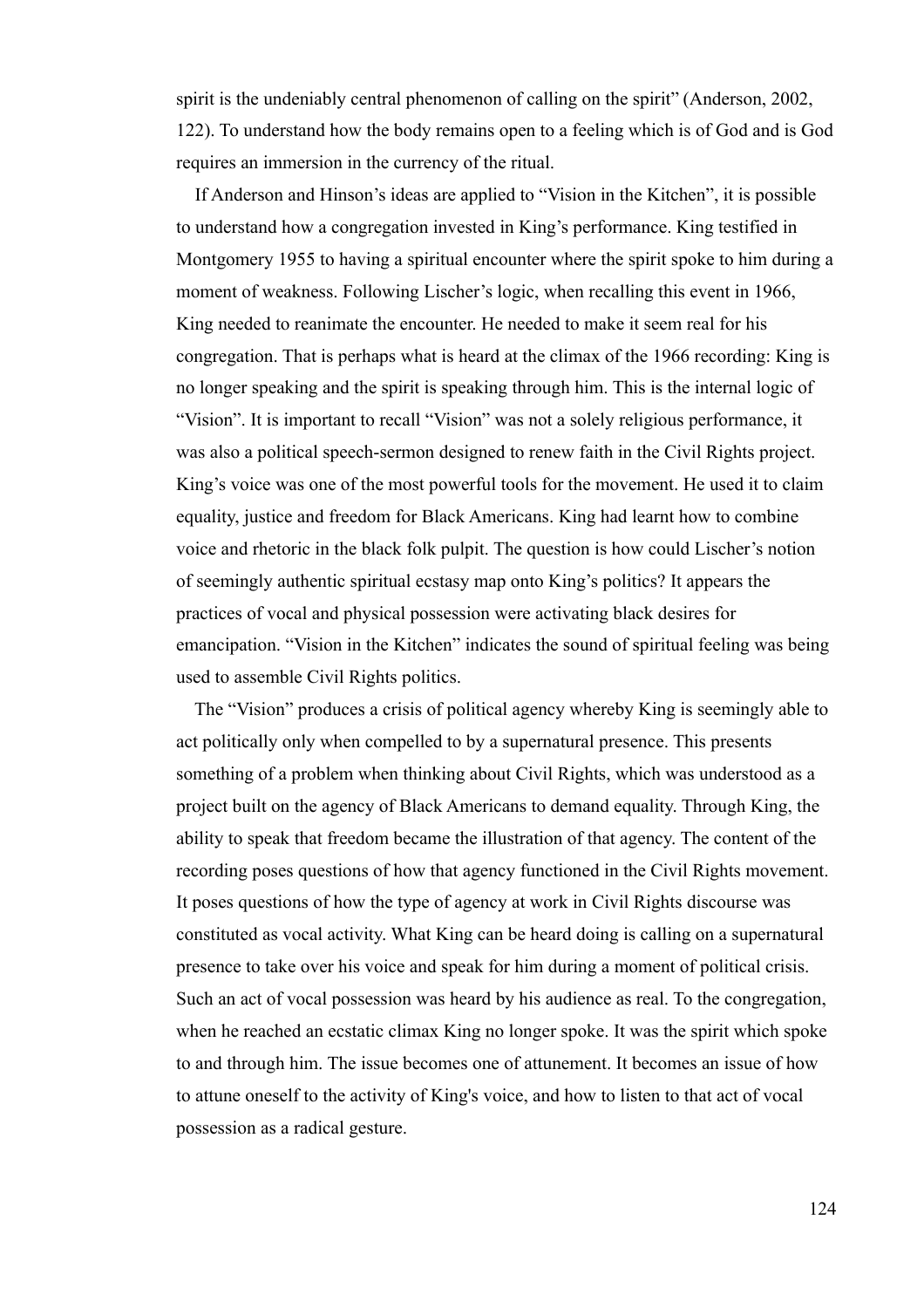# **King's "Vision", postcolonial theory and subaltern studies**

 Dealing with this involves moving beyond the frameworks used so far in this chapter. The apparatus required to listen to the "Vision" does not come solely from the study of black religious practices in the U.S. The combination of political agency and religious belief is also a feature of postcolonial theory and subaltern studies. The question of how to comprehend the agency of the subaltern has come into sharp relief in postcolonial studies because the activities of subalterns have often been based on cultural and religious practices which do not cohere with normative understandings of political will. The discord between the motivation behind an act of insurgency and its understanding as insurgent has been an ongoing concern within this field. The approach to spiritually motivated acts of insurgency by subalterns has tended to focus on context. The cosmological invocation of gods or spirits do not map easily onto discourses of political cause and effect. Within postcolonial studies emphasis has been placed upon treating each act of subaltern rebellion separately. In treating each subaltern action separately it is also recognised that such acts tend to resist forms of recording deployed in colonial archives. Despite the focus on context, acts of spiritual invocation are considered generalisable because they operate as a mode of subaltern praxis which allows rebellion to reoccur. David Hardiman's *The Coming of Devi* (1987) is a prime example of such an approach. A member of the subaltern studies collective, Hardiman traces the role of the goddess Devi in the popular movements initiated by Adviasi tribals in 1920s India.

 There are two postcolonial theorists who address such questions in a way which lend themselves to listening to the crisis recorded in the "Vision". Dipesh Chakrabarty and Saba Mahmood critique discourses of freedom as they have been tied into individual will and agency. They raise these questions by turning to instances of spiritually motivated acts of subaltern insurgency which appear to work against models of self conscious action. Chakrabarty and Mahmood place an emphasis upon a willingness to listen to religious claims made by subalterns rather than mapping their actions into prescribed forms.

 Dipesh Chakrabarty's essay "Minority Histories, Subaltern Pasts" (2000) responds to the presence of the supernatural in historical archives. He uses this presence for two purposes. Firstly, as one of the founding members of the Subaltern Studies Group, he critiques the attempt to radicalise historical writing by privileging the agency of the subaltern. Secondly he uses that critique as a basis for exposing the depths of a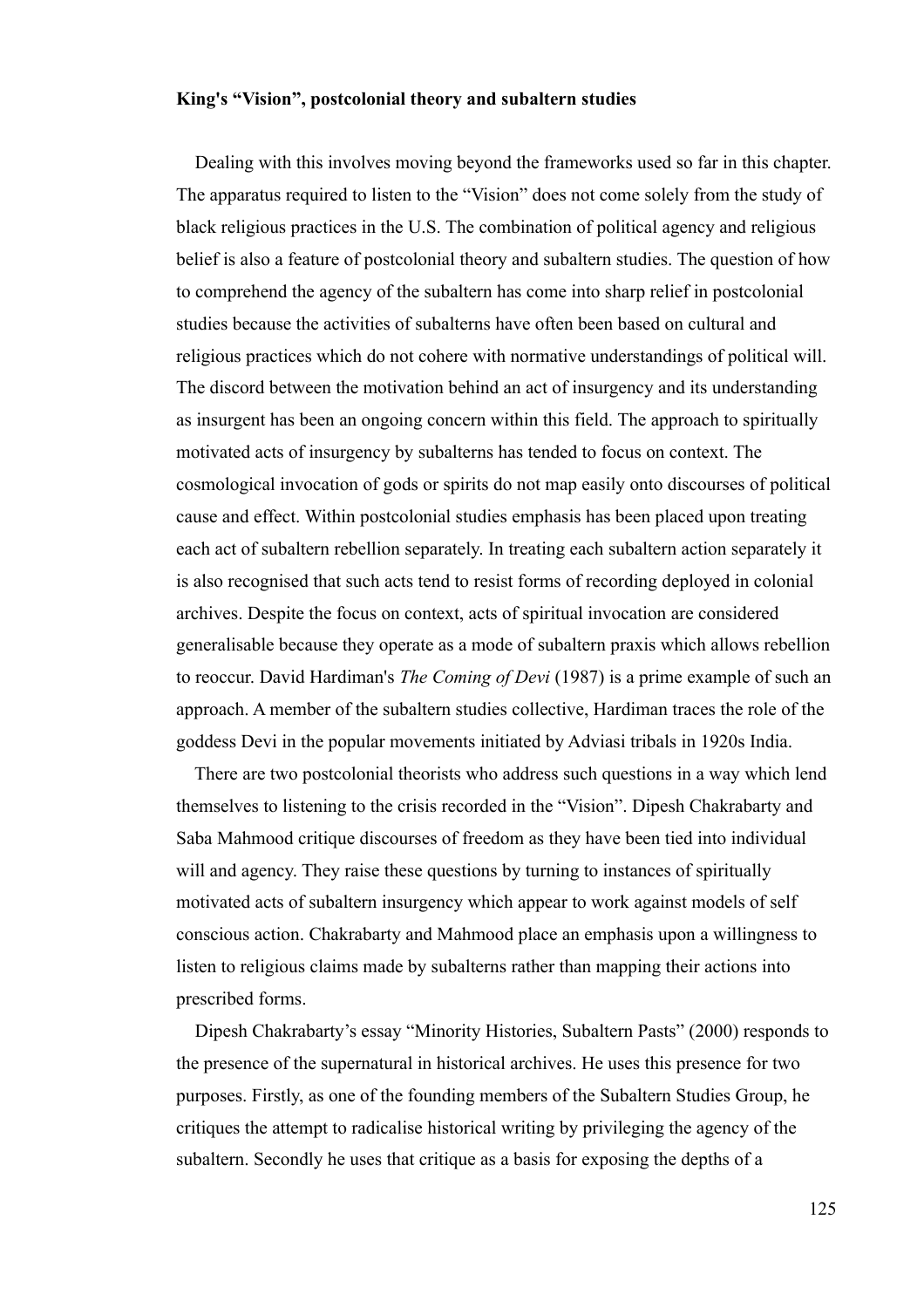structural tension which shapes the wider field of historiography.

 Turning to Ranajit Guha's seminal essay "The Prose of Counter-Insurgency", Chakrabarty focuses on the account of an 1855 Santal rebellion (a tribal group located in Bengal and Bihar) against the British and non-local Indians. He interrogates Guha's explicit aim to make "the insurgents consciousness the mainstay of a narrative about rebellion" (Chakrabarty, 2000, 102). There is a tension in Guha's essay surrounding the agency the rebels give to supernatural beings. In essence the Santal leaders refuse the role of agents for their rebellion. Instead they ascribe their actions to the Santal God, Thakur ("I rebelled because Thakur made an appearance and told me to rebel"). Chakrabarty cites this as a dissonant yet crucial gesture. By refusing agency as subjects of their own history and giving primacy to the supernatural, the Santal is not only throwing the Subaltern studies project into crisis, but also the norms of disciplinary history:

What does it mean, then, when we both take the subaltern view seriously – the subaltern ascribes the agency for their own rebellion to some God – and want to confer on the subaltern agency or subjecthood in their own history, a status the subaltern's statement denies? (Chakrabarty, 2000, 103)

 The Santals' claim, which is really a refusal, produces a series of problems around the attempt to assimilate the subaltern into the space of modern historiography. The traditional disciplinary historian is only able to see "religion simply as a displaced manifestation of human relationships that are themselves secular and worldly (class, power, economy and so on)" (Chakrabarty, 2000, 103). A subalternist such as Guha, even when avoiding the demystification of orthodox historiography, turns to the gestures of anthropology. He is able to grant "the supernatural a place in somebody's belief system or ritual practices, but to ascribe it any real agency in historical events will be to go against the rules of evidence that gives historical discourse procedures for settling disputes about the past" (Chakrabarty, 2000, 104). The result is that both of these processes only serve to bypass the subaltern. They involve a tactical muting of his/her voice. This is a voice which is the focus of the Subaltern Studies project because "the historian…..cannot invoke the supernatural in explaining/describing an event" (Chakrabarty, 2000, 106).

 The Santals' ascribing away of agency comes to stand as an experience which the contours of history (even in its radical subalternist forms) cannot contain. The continual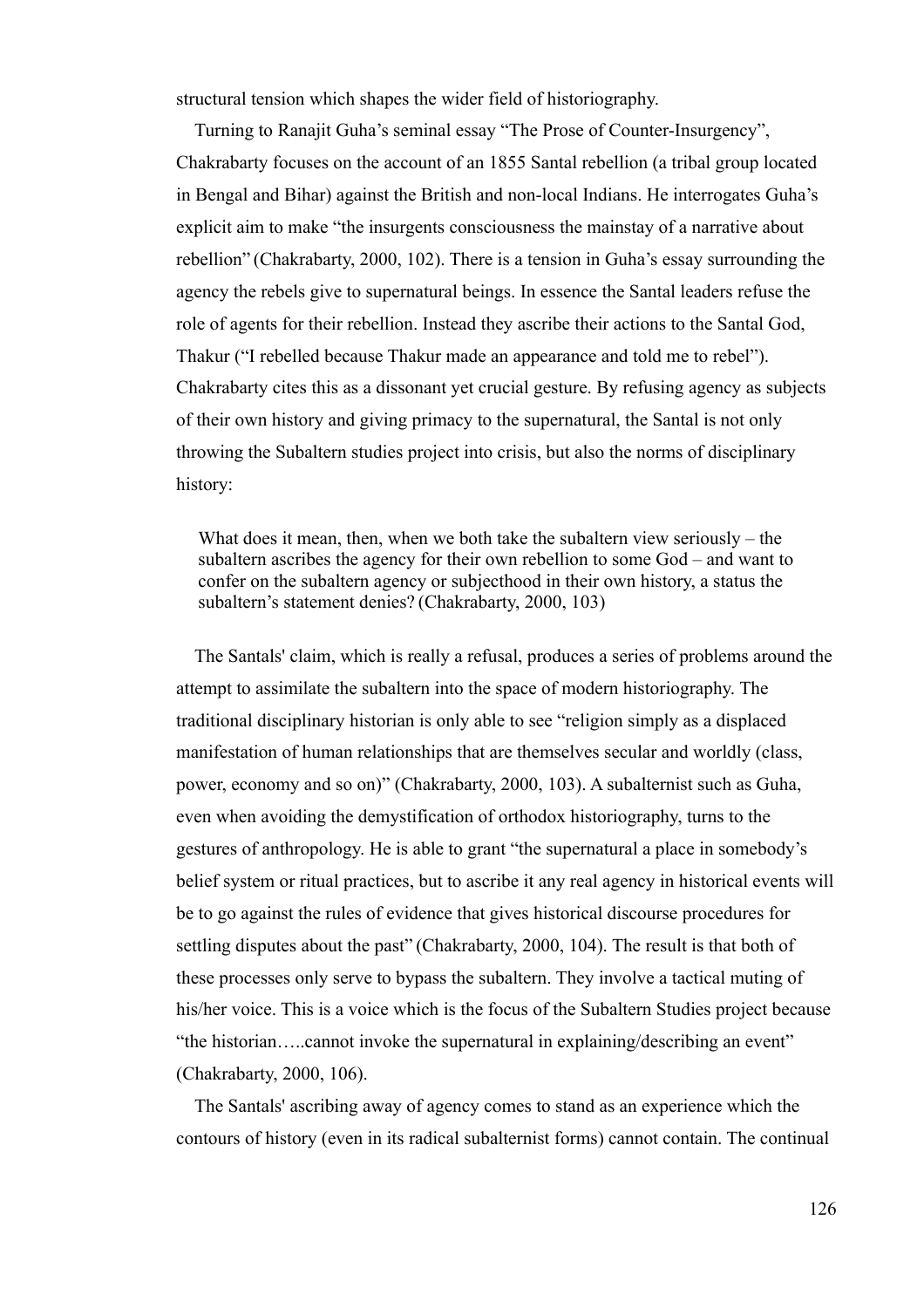refusal to accept the Santals' gesture as anything other than irrational comes to demarcate a crisis in the type of subject historiography attempts to sanction. Chakrabarty resists seeking a solution and insists there is none on offer. Instead there is a need to allow the voice of the subaltern to speak directly to us, to let the Santal be our contemporary, no matter how problematic its voice:

to stay with the heterogeneity of the moment, when historian meets peasant is then to stay with the difference between these two gestures. One is that of historicising the Santal in the context of this history of social justice and democracy; and the other, that of refusing to historicise and of seeing the Santal as a figure illuminating a life possibility for the present. (Chakrabarty, 2000, 108)

In effect he is proposing that the types of epistemic hiatus produced by a subaltern experience of the supernatural need to be maintained. It represents not only the fissure of disciplinary boundaries but an opening up of the types of political modernity and subjecthood historicism serves to renew. To listen to the subaltern appeal, even if it involves a denial of singular consciousness in favour of the supernatual "makes the present non-contemporaneous with itself" (Chakrabarty, 2000, 112). It opens up the present to "plural ways of being" (Chakrabarty, 2000, 108). The subaltern giving away its own agency in this respect becomes an instance of the subaltern giving away its own voice to the supernatural. Maybe this could be thought of as the subaltern allowing its voice to *give way* to the supernatural. The voice's willingness to give away/give way to another produces a disjointing of an agency which is thought to be inherent to the subject. One of the implications of Chakrabarty's essay is that voice becomes a mechanism of subaltern radicalism. This is not necessarily in the formal sense of claiming agency. Instead what is significant is the structural manner in which voice undoes itself and in the process undoes agentic consciousness, by way of the supernatural. According to Chakrabarty this vocal disjointing is an uncanny experience for a listener outside the terms of the spirit being invoked. The voice rupturing its own terrain opens up alternate ways of remaking itself. It is a vocal opening up of possibilities which are unthinkable to the subject historiography seeks to renew.[4](#page-126-0)

<span id="page-126-0"></span><sup>4</sup> It is important to note that Chakrabarty's chapter is part of an exchange with Ranajit Guha about the role of the supernatural in subaltern studies. The stance Chakrbarty takes in this piece has been criticised by some within subaltern studies. The main criticism has been that despite claiming to offer a radical alternative to history as a European discourse, his reading of the Santal rebellion actually reinforces many aspects of this model. Rather than a radicalising move, Charkrabarty actually produces a liberal reinforcement of narrative history. For more on this see Qadri Ismail, "(Not) at Home in (Hindu) India: Shahid Amin, Dipesh Charkrabarty and the Critique of History" in *Cultural Critique* (68, Winter 2008, p210-247).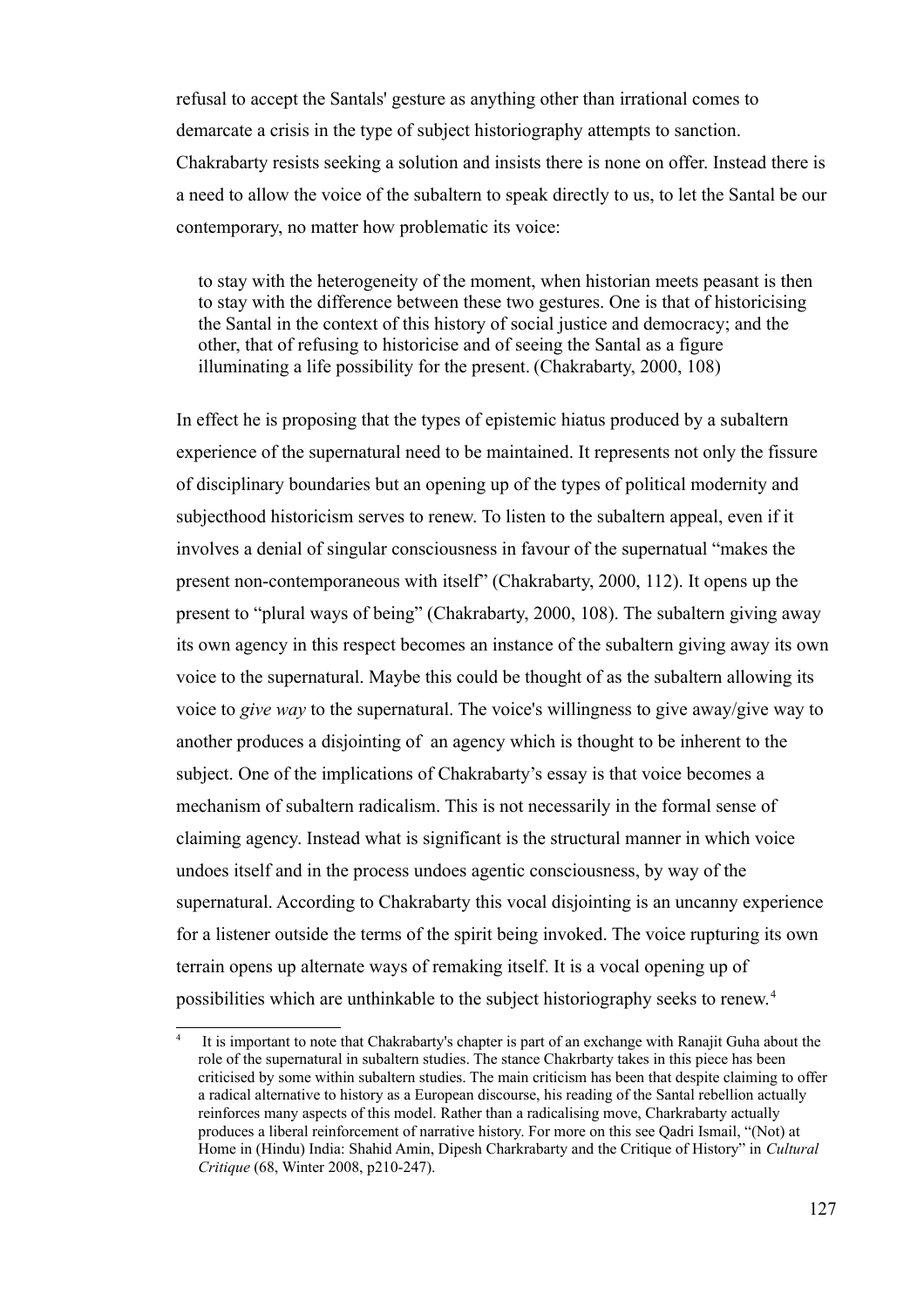With *Politics of Piety* (2004) Saba Mahmood poses similar questions to those asked by Chakrabarty. Although her concern is not with the anthropologisation of faith and the materiality of voice, her arguments around freedom, agency and will are filtered through seemingly problematic examples of religious consciousness. The thrust of *Politics of Piety* is a concern over radical human agency and socio-religious norms as they are determined by secular-liberalism and in particular liberal feminism. Mahmood uses a self aware women's piety movement within a recent Egyptian Islamist revival as the stage for her analysis (Mahmood, 2004, 5).

 She wants to use this case study to work against "normative liberal assumptions about human nature" (Mahmood, 2004, 5). The focus on the female presence in an Egyptian Islamic revival is a means of unsettling discursive formations which think "human agency primarily consists of acts that challenge social norms and not those that uphold them" (Mahmood, 2004, 5). Mahmood is attempting to place under pressure a strand within feminist thought which "locates agency in the political and moral autonomy of the subject" (Mahmood, 2004, 7).

 Mahmood sets to work on rethinking agency by proposing that the liberatory design within feminist thought has produced freedom as a normative structure. There has been a "naturalisation of freedom as a social ideal" (Mahmood, 2004, 10). Within the liberal tradition this naturalisation has become manifest in the manner in which an individual can only be adjudged to be free if his/her actions are a product of their own will. Only those actions not compelled by customs or traditions are valid. Mahmood argues that within this sphere, even illiberal actions can be tolerated. Freedom no longer becomes a desire but a procedural choice. If the pathways which lead to the decision of free will can be defined and mapped then, the individual's actions are always accepted. Those that fall outside this terrain are deemed, consciously or not, illiberal and even illogical.

 For Mahmood the turn towards the female presence in the Egyptian Islamic revival allows her to locate voices, bodies and knowledges which do not easily map onto a design for liberatory politics. She wants to disturb and eschew the "procedural autonomy" which shapes agency in advance of the event of the subject's actions (Mahmood, 2004, 12). To follow such instances she produces a complex critical manoeuvre. Mahmood wants to use a combination of post-structuralism and feminism which critiques the transcendental subject and repressive models of power due to her allegiance to an ethics operating around these fields. At the same time she also wants to avoid the forms of post-structuralism and feminism which only view agency as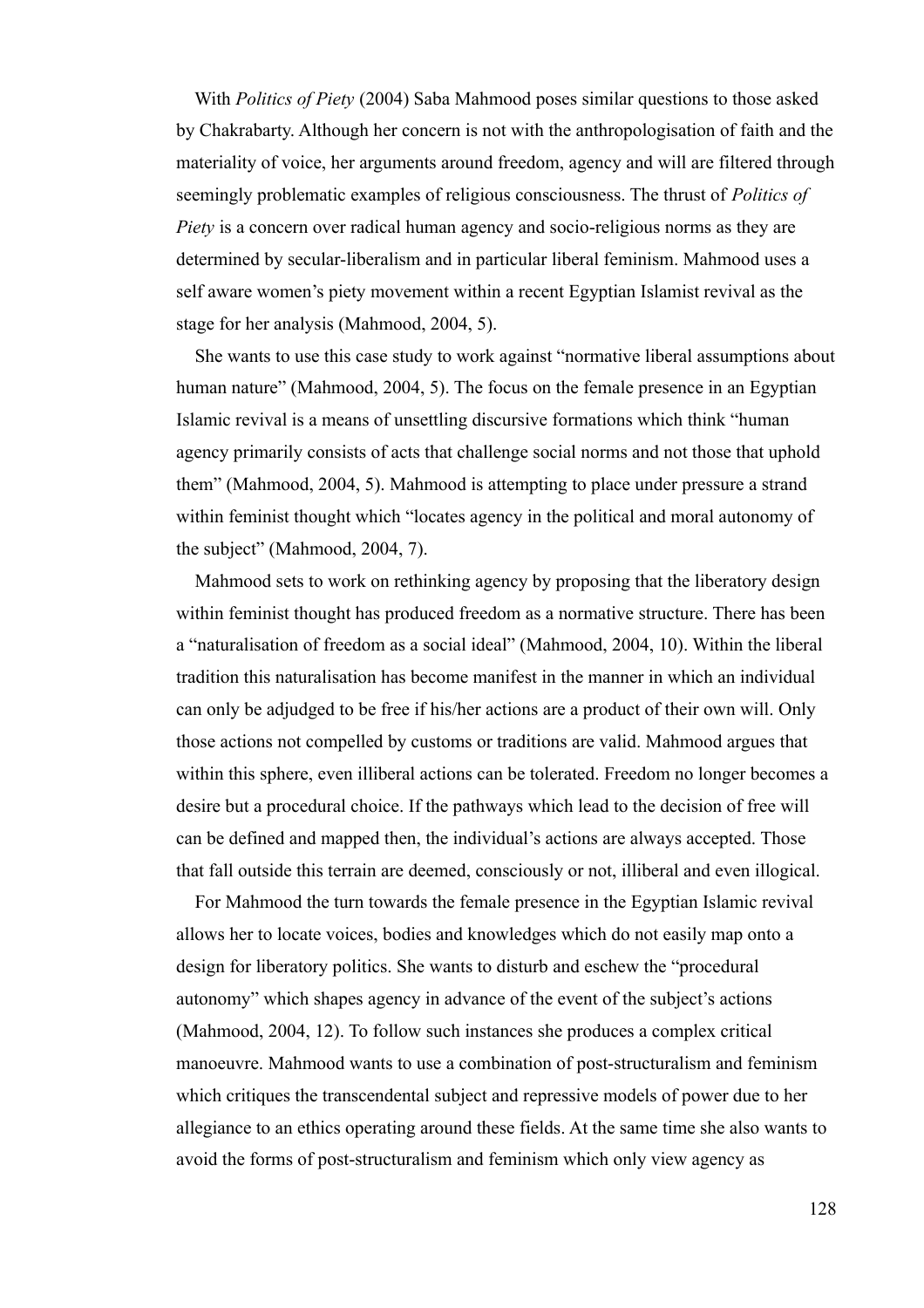resistance to or subversion of norms. The outcome of Mahmood's critical ambivalence is to "detach the notion of agency from the goals of progressive politics" (Mahmood, 2004, 14). The problem with agency as it has been attached to progressive liberal and largely secular politics is that it is always fixed in advance. Agency is already figured as a particular type of act – resistant and subversive. For Mahmood this is problematic. To know agency in advance of its emergence is to ignore the fact that it "emerges through an analysis of the particular concepts that enable specific modes of being, responsibility and effectivity" (Mahmood, 2004, 14). In short the ability to effect change is historically specific.

 Mahmood extends this formation by arguing that for the type of privilege produced within a liberal-secular and feminist mapping of agency only certain types of events are sought out. Acts of religious passivity and docility are misrecognised within this framework. Due to their religious and spiritual backgrounds, their apparent docility means they are not given the room to be thought of as moments of agentic potential. So Mahmood is looking to *detach* agency from certain types of conceptualisations. It is not a theory of agency that is on offer in *Politics of Piety* but a meaning of agency, one which emerges from "the grammar of concepts within which it resides" (Mahmood, 2004, 34). Detachment becomes important to this process because the detachment of agency from its mapping in advance provides the space for a meaning of agency to emerge, even in its apparent religiously passive forms.

 The similarity between Chakrabarty and Mahmood is evident. They both put into question the overdetermined associations between human agency and ideological freedoms through the actions of subalterns. The subaltern events they turn to have grown out of specific religiously motivated contexts and enact forms of analytical hiatus around ideological conceptions of the subject as a product of individual will and source of resistance. What they each suggest is that these disturbances can either be maintained as a departure point for critical investigation or the subaltern claim for religious(ly motivated) agency can be bypassed in favour of a preordained mapping which will render them passive. This returns us to the crisis of King's "Vision in the Kitchen". His performance was part of the socio-political discourse of Civil Rights, yet his performance was also a mode of spiritual possession developed in the context of Black Christian worship. Chakrabarty and Mahmood introduce new perspectives to the "Vision" and it becomes possible to listen to the supernatural voice seemingly speaking through King as an act of political insurgency. It is an act which disrupts the attachment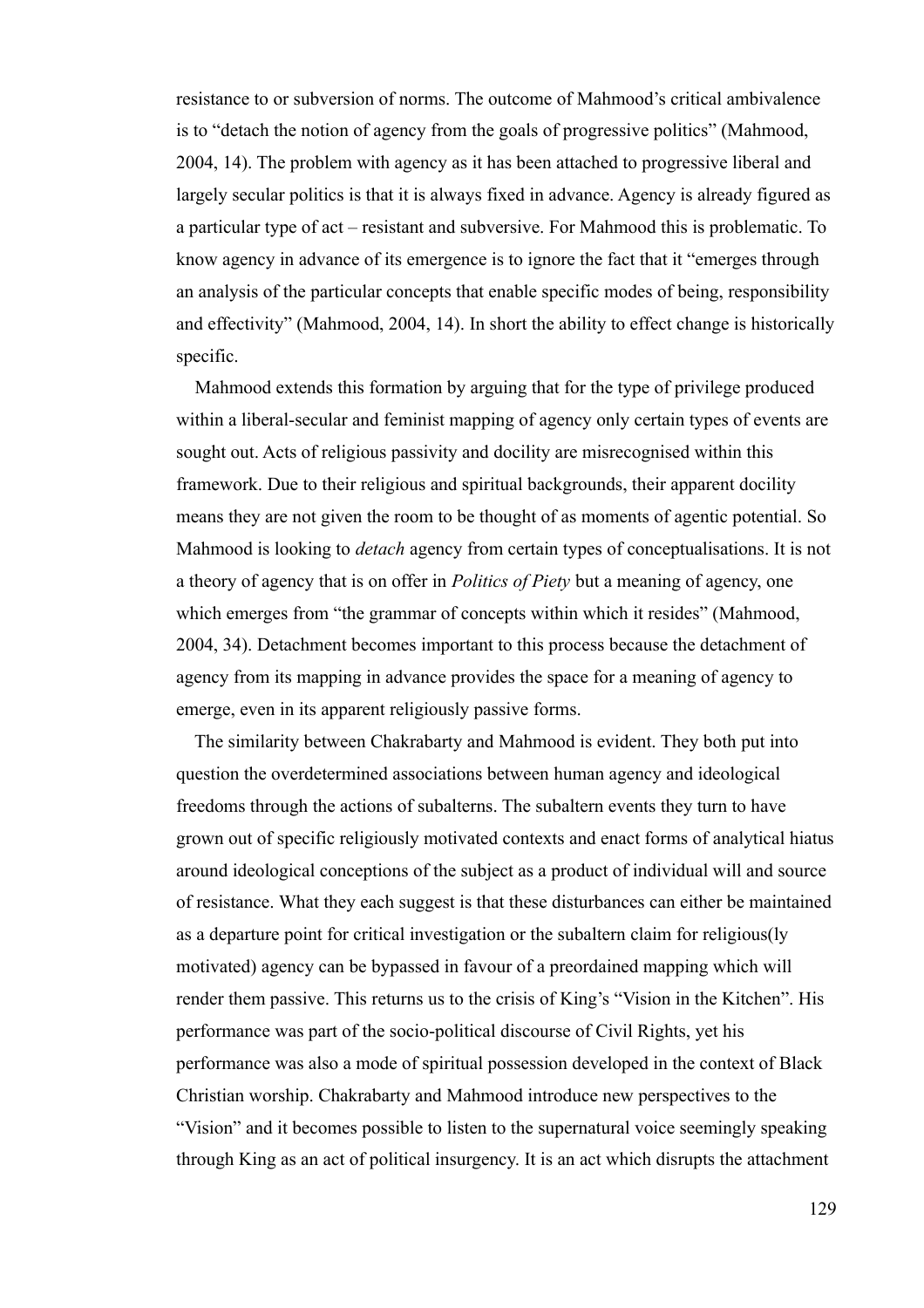of political will to individual agency.

 Chakrabarty's reading of Guha's essay repositions the Santal leader's claim as an act of giving away or loss. On the part of the subaltern the apparent loss is of voice, agency and political consciousness. This is because the Santal claim marks the genuine presence of a spirit in the world. Significantly Chakrabarty does not view the Santal's invocations as politically reductive. The loss of authoritative coherency is for him also a rupturing of the singular logics of self, consciousness and modernity. The agency given to the supernatural serves to trouble the discursive terrain of the subject and the politics such a formation allows. The performance of vocal loss disturbs the subject's possession of agency through an appeal to the supernatural. Although Mahmood does not discuss the presence of the spiritual voice in the archive, she does rethink agency and freedom by way of the religiously motivated acts of subalterns. There is a desire in her work to foreground the political problems that an actively religious subaltern voice can raise. Her citation of a docility and passivity which is bypassed, hints at Chakrabarty's notion of the Santal voice as lost. Mahmood's introduction of detachment also lends itself to Chakrabarty's language of giving away.

 Chakrabarty and Mahmood both add to the discourse on the "Vision in the Kitchen". Through Lischer, Anderson and Hinson it has already been established that King may have seemed to no longer be speaking at the climax of his performance. Vocal possession was rooted in the ritual practices of the Black church in the U.S., where sound, touch and feel were the dominant performative methods. In the process of drawing Biblical rhetoric into Civil Rights, King also appeared to be using experiences of spiritual ecstasy to perform that politics. From Chakrabarty's perspective the fundamental requirement would be to listen to the context of King's political utterances. Even if that means accepting King may no longer be speaking. Mahmood's notion of detachment extends the relationship between King's "Vision" and this ecstatic intimacy. The arrival of the Holy voice to speak to and as King produces a detachment which Chakrabarty may describe as a giving away or loss. It is a detachment of the voice, but it is also King's self generated detachment of his own agency. It is vital to stress that King produced the passionate appeal at the climax of the "Vision" in the name of a Civil Rights project. The "Vision" was a means of renewing his faith in the politics of fundamental liberty, justice and legitimacy for Black Americans.

 Acceptance and detachment are critical to this chapter. There is an indivisibility and yet also a difference that shapes their function here. Firstly there is a need to accept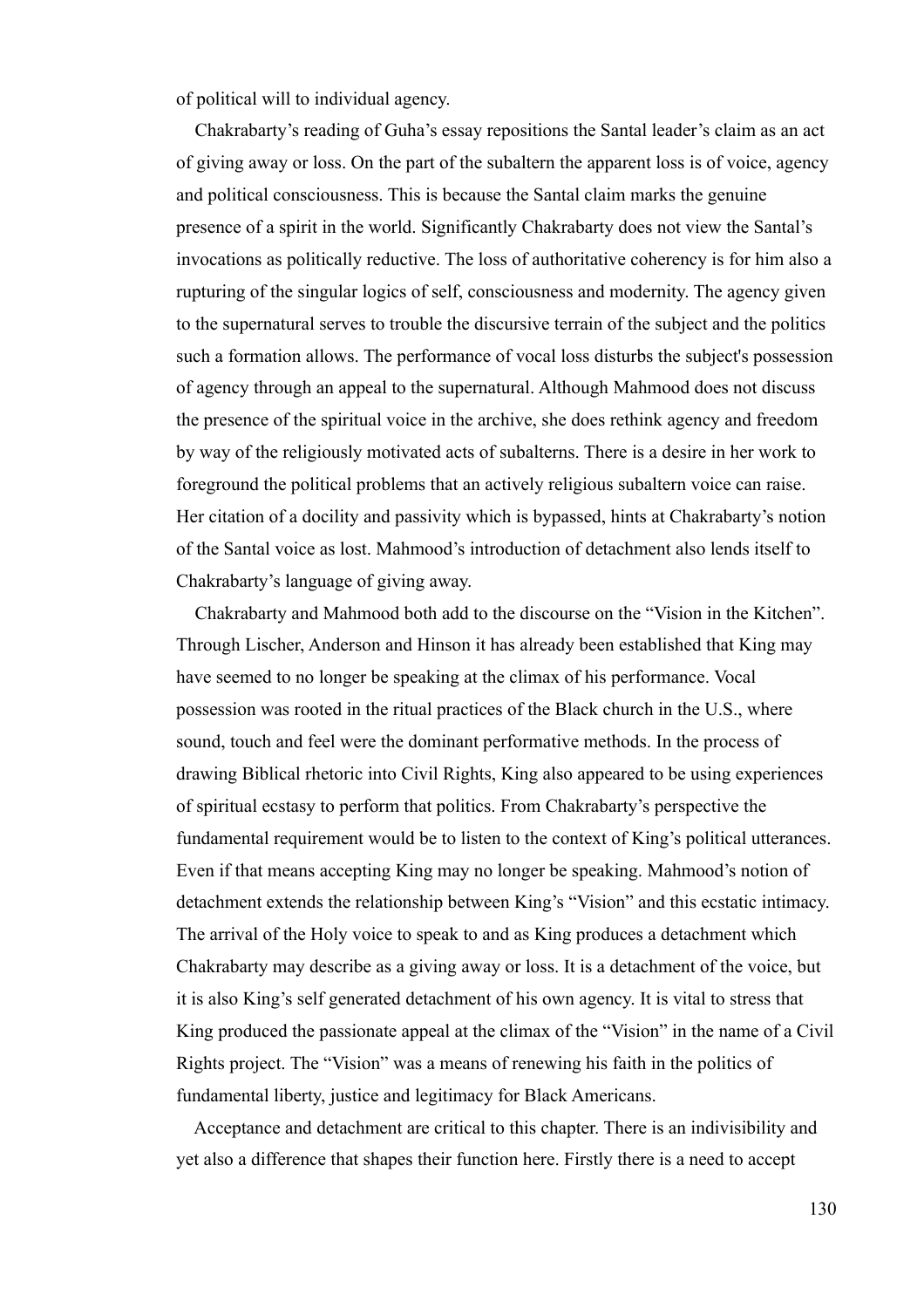King's "Vision" on its own terms. King recorded the loss of his own voice as a means to regenerate his politics. Acceptance in this respect becomes a detachment from the necessity of listening to King's voice as his own. At certain ecstatic moments King's voice was not a direct reflection of his consciousness. He was not always the agent of his own utterances. For King and his audience, his voice was always giving way and given away. In the context of the sermon this was a fleeting encounter with a spiritual promise of freedom. What King did was transfer this same phonic intensity to the project of constitutional and civil freedom. This was the crisis which drove the Civil Rights project.

 This chapter began by citing Michael Lackey's claim that religious faith had been a hindrance to Black democratic hopes in the U.S. King's "Vision in the Kitchen" is an example of the very thing Lackey seeks to disprove. He produces an unethical and unintellectual leap of faith as part of a demand for democratic freedom. It seems the incongruity such an act created gave the Civil Rights project its potency. Despite locating all this within King's performances, there is more to be said on the Black church, spirituality and the Civil Rights program. The discussion can continue through Sam Cooke who was shaped by a similar set of circumstances to King. Cooke was trained in the performative traditions of Black Christian worship as a gospel singer. He then took these techniques beyond the context of the church and this lead to a career as a commercial r'n'b singer, but he eventually recorded a song which tapped into the spiritual mechanisms of Civil Rights. Cooke's practice as a gospel singer also carried echoes of King's training in the black folk pulpit. The phonic materiality of the voice, embodiment and ecstatic spirituality were all emphasised during gospel performance. The following sections are designed to analyse Cooke in light of what has been set out above on King. This should lead to a final analysis of Civil Rights as a politics of freedom and justice, but not one which used the formal subject as its phonic reference point.

### **Sam Cooke, the Black church and gospel performance**

 The focal point with Cooke is also the climax of the gospel performance where the demands were slightly different to preaching. With King, rhetoric and narrative were key to the sermon. For Cooke, religious ecstasy was transmitted through the contours of the voice. What is at stake here is an instrumentality of the voice. Focussing on the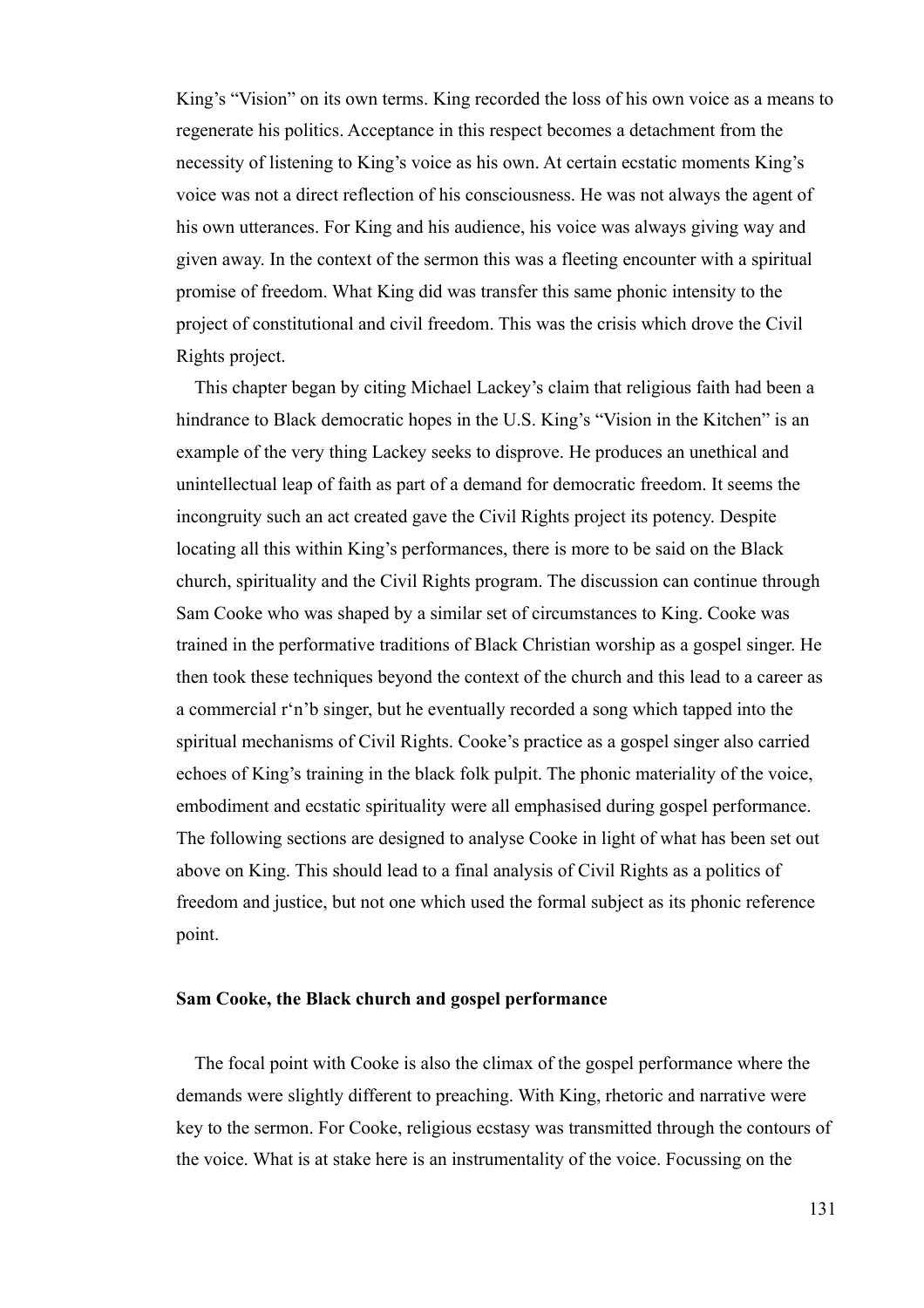voice as technical instrument should broaden the perspective on oral detachment as an effect of supernatural agency, particularly with regards to the spiritual resources of the Civil Rights project.

 Before focusing on Cooke's voice, it is important to locate him within the performative context of the Black church. His relationship with the ritual practices of the church was defined by gospel music. An introduction to Cooke's gospel career will take place later. First it is important to establish the spiritual and cultural functions of gospel music and its confluences with the black folk pulpit tradition. There are strong similarities between the training Cooke received and King's education as a preacher.

 Melonee Burnim understands gospel music as an "actual performance event" (Burnim, 1985, 149). Gospel is not purely theological, it also points to numerous ideological and cultural developments in the history of Black Christianity in the U.S. Gospel music was a relatively modern phenomenon which grew out of the Black migration to the urban North in the 1930s. But it was rooted in the ethos of the traditional Black spiritual: "Because gospel music was spawned and nurtured in the context of ritual, performers are virtually impelled, in all performance settings, to recreate the climate of the Black worship service" (Burnim, 1989, 54). According to Lawrence Levine, the link to Black church rituals meant the "overriding thrust of Gospel songs was otherworldly" (Levine, 2000, 173). The songs were temporally nuanced and they acted as evidence of God as an immediate presence yet they also reinforced the belief that "heaven remained firmly in the future" (Levine, 2000, 176). Gospel worked on the same slippage as the sermon; between the now of a performance and the ahistorical time of the Bible. Much as the preacher, the gospel singer's role was to negotiate these temporalities: "The performer of Black religious music holds an incumbent responsibility to communicate on two levels – culturally and spiritually – and to share this communication with two separate receiving units – God and the listening congregation" (Burnim, 1989, 54). The gospel singer was a pivot between two spaces. The spirit and the congregation existed on alternate planes of experience and the gospel singer, along with the preacher, facilitated an exchange between the two. Burnim argues that seeming to conduct an encounter with the divine was not a simple task for the gospel vocalist: "The important ingredient to the seasoned Black listener is the performer's communication of authenticity" (Burnim, 1989 57). That which she refers to as authenticity is vital. The experiential factors of religious belief were foregrounded in gospel: "black gospel music is as much about the *experience* of the music as the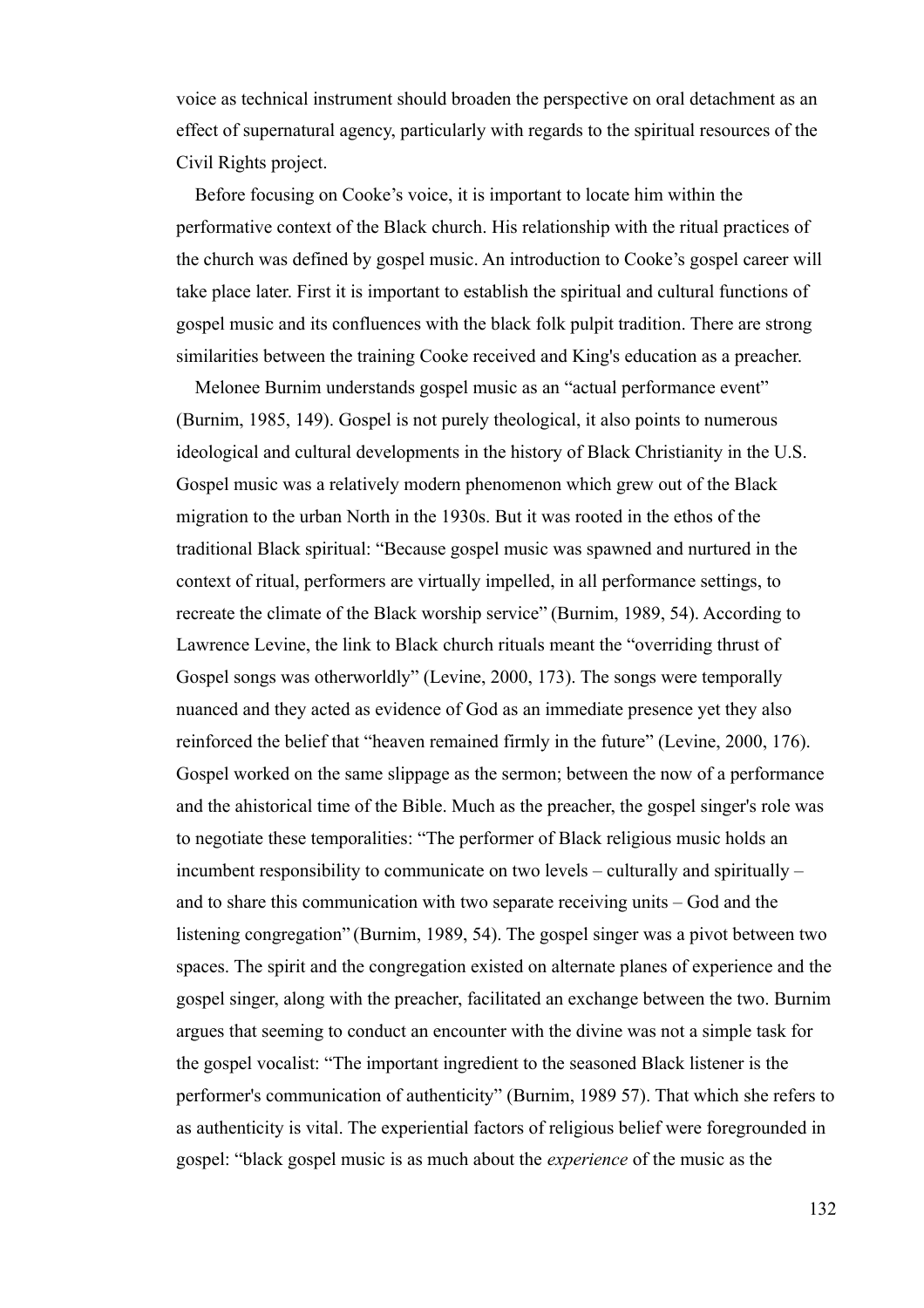performance of it" (Burnim, 1989, 57).

 There are echoes with Lischer's work on the sermon here. He claimed the preacher could not fake the climax of his performance and the sermon needed to reach an intensity where it seemed, at least to the congregation, to be an experience of the spirit. Burnim intimates similar demands were made of gospel vocalists. Lischer and Burnim both introduce scales of intensity. The preacher and the gospel singer pushed at the illustrative in order to transmit experiences. The performative demands were to reach a point where it appeared falsification was not possible. For the congregation, the sermon or the hymn needed to seem to be part of a spiritual encounter.

 In the sermon, embodiment became the means of broadcasting these experiences. Hinson and Anderson stressed the importance of feel and touch as the conditions of belief. For the gospel vocalist "bodily movement" was also the means of inducing authentic spiritual experience. It was a "performance [which] exists in the realm of kinetics" (Burnim, 1989, 57). Although the body as a general sensing unit was crucial to the promise of spiritual authenticity, the voice was the primary device. It was a vocal kinetics which produced the encounter with the Holy: "the voice must transmit intensity, fullness and the sense that tremendous energy is being expelled. The singer must convey complete and unequivocal absorption in the presentation, thereby *compelling* the audience to respond" (Burnim, 1985, 156-157). When Burnim introduces "absorption" she implies the gospel singer needs to be absorbed into the space of performance in order to generate the ecstasy required to move the congregation. Absorption became a necessary part of the gospel performance when an encounter with the spirit had to seem to be audible. To transmit this experience required an intense resituation of the singer's body. The voice and the body operate in a liminal space between themselves and elsewhere and the demand for spiritual intimacy is the engine of this process. For the gospel vocalist to sing a supernatural encounter which did not appear to be false, involved a brief sonic and corporeal transformation.

#### **Cooke's vocal bend**

 Sam Cooke's training in the gospel music field needs to be understood through Burnim and Levine. They, like Lischer, Hinson and Anderson earlier, emphasise the significance of the spiritual act but their focus is on gospel performance. In his early gospel career Cooke needed to produce an experience of the divine for the congregation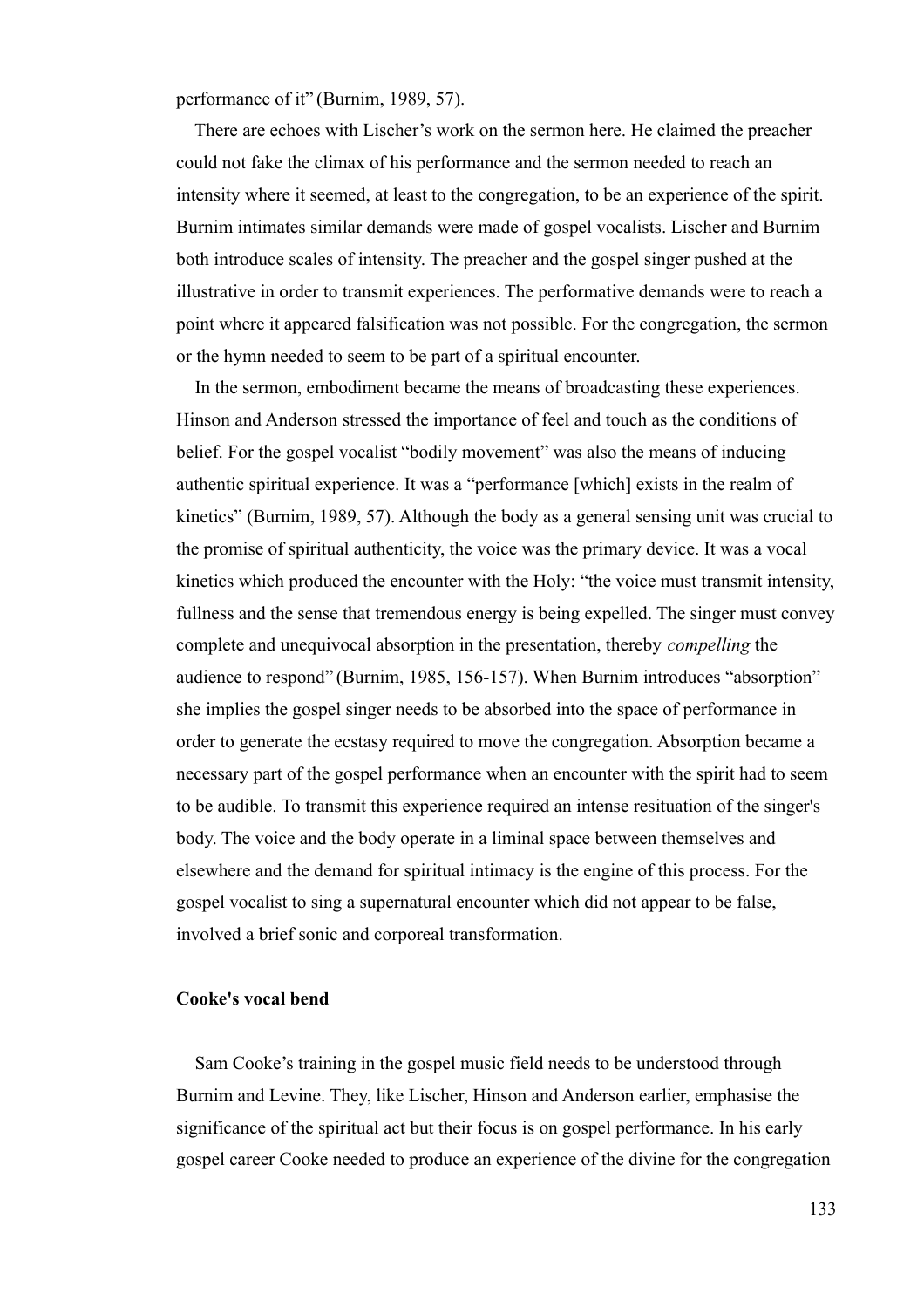and the climax of gospel performance placed a stress upon the voice. What will follow is an analysis of how Cooke trained himself to produce these experience phonically. He did not immediately possess the necessary vocal ability to do so, instead he had to attune himself to the demands of gospel's rituals. Cooke's development as a gospel singer turned on a specific event, during which he learnt the importance of embodiment and kinetics in the gospel environment. Cooke came to realise that to *move* the congregation he needed to be able to *move* his voice.

 Cooke's recording career can be split into two phases. The first culminated in 1956 with his success as the lead singer of the country's foremost Black gospel group "The Soul Stirrers". This period was followed, through to his death in 1964, by a move into popular music. In the mainstream he pioneered an r'n'b sound which anticipated soul music. His success as a popular artist had been built on the training he gained in the gospel field but Cooke's reputation as a prolific gospel singer was not one he acquired with ease.

 At the time of his entry into commercial gospel, the predominant vocal style had been the "shout". Groups such as "The Five Blind Boys of Mississippi" and "The Pilgrim Travellers" expressed the sincerity Burnim outlined by using an unrestrained vocal delivery. The "shout" or "scream" had become the most effective means of inducing an ecstatic response. Turning out the audience meant using the "shout". Cooke joined "The Soul Stirrers" in 1951 as a replacement for their former lead R.H Harris. Harris had been considered the strongest gospel vocalist on the circuit. He was able to combine the power of the common "shout" with a "winsome light" falsetto (Heilbut, 1997, 82). It was a signature which made his voice "sweet, manly and terrifying all at once" (Heilbut, 1987, 82). Upon becoming a "Stirrer" Cooke possessed neither the rhythmic intensity prevalent in the gospel field or the individuality of his predecessor. This became a problem for "The Stirrers" as he was continually out sung by other leads using the "shout" during public gospel programs. According to biographer Peter Guralnick, Cooke eventually freed himself from Harris' shadow. He began to compete with the demands of the circuit by way of a "stylistic breakthrough…..variously ascribed to accident, necessity and invention":

According to Crain [S.R. Crain], it took place in Fresno, according to J.W. Alexander in San Jose, where 'Sam pitched the song a little high, kind of out of range, and when he got to the highest note in the song, he couldn't make it, so he bent it, and the 'trick' went over so well that Crain told him to keep on doing it'.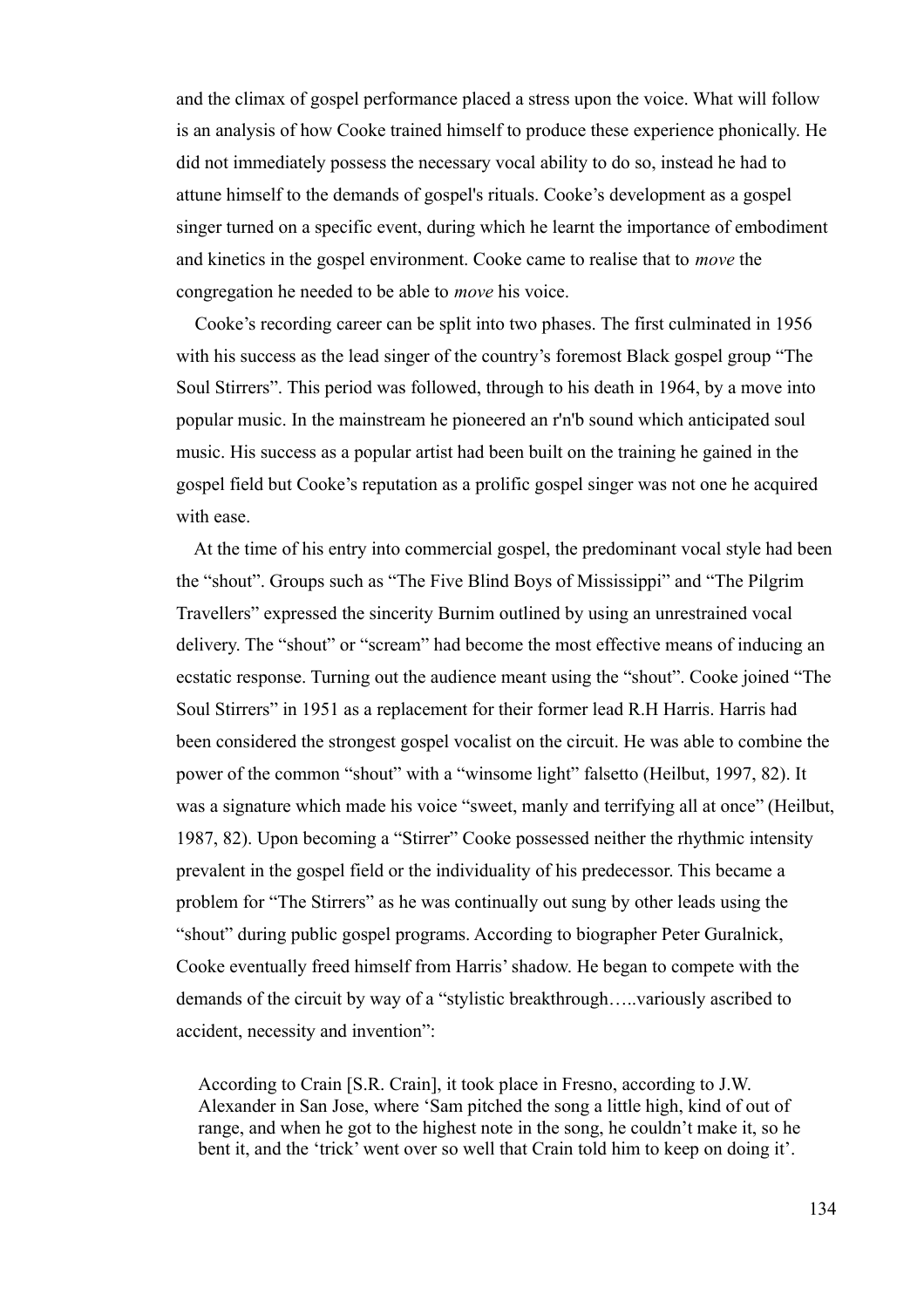'He just floated under.' Crain said, describing the first appearance of what would almost immediately become Sam's most recognisable vocal trait, a lilting yodel (whoa-oho-oh-oh-oh) that he could interpolate at will into the body of any song, thereby lending it an altogether different flavour, a yodel that, unlike R.H. Harris' daunting octave leaps, softened rather than intensified the thrust of the song. (Guralnick, 2005, 94)

Guralnick, and those around Cooke at the time, invest a great deal in this event. Cooke came up with something which shaped the rest of his singing career. He gave his voice a unique texture and it allowed him to move outside gospel and into the popular market. Cooke's initial relationship to the gospel world was crystallised by his attempt to reach for a note that was beyond his range, because he was under pressure to compete with the intensity of the shout. He did not though call a halt at that point. When he came up against a barrier beyond which his voice could not go, he bent it. Cooke floated his voice under the note with an act of inventiveness, rather than force himself to reach it. When faced with a limit, Cooke detached his voice, passed around the limit and reattached it on the other side. Guralnick calls this a lilting yodel, and even transcribes it as "whoa-oho-oh-oh-oh". What he is attempting to get at is an vocal flutter which marked Cooke's singing. When he chose to use it, Cooke could deploy a ripple across the surface of his voice.

 This intuitive act went on to have greater significance. Guralnick believes Cooke's vocal bend reflected a malleability which came to define his singing: "the aching sense of loss, of lostness, that was the unique centre of Sam's voice" (Guralnick, 2005, 85). There appears to be a relationship between the gesture Cooke "tricked" his way into and a formal structure to his singing, that structure being one of loss. This is loss not as a theme but as sonic practice. Something took place when as a "Soul Strirrer" Cooke reorganised his voice which remained installed as a lost structure. It was a site where the voice's potential to detach and reattach itself was marked.

 This event represented a breakthrough for Cooke's professional career. The vocal bend was crucial to the development of his gospel performance and he began to use it as a sonic reference point. This was an alternative to the overt power of the shout. The subtle lostness of his vocal float became his means of inducing religious ecstasy amongst his listeners. Cooke was able to use the oral rearrangement to produce the intimacy which was required for the vocalist and the congregation to *feel* a supernatural imminence.

As "The Stirrers" lead vocalist Cooke not only needed to transmit to the audience in a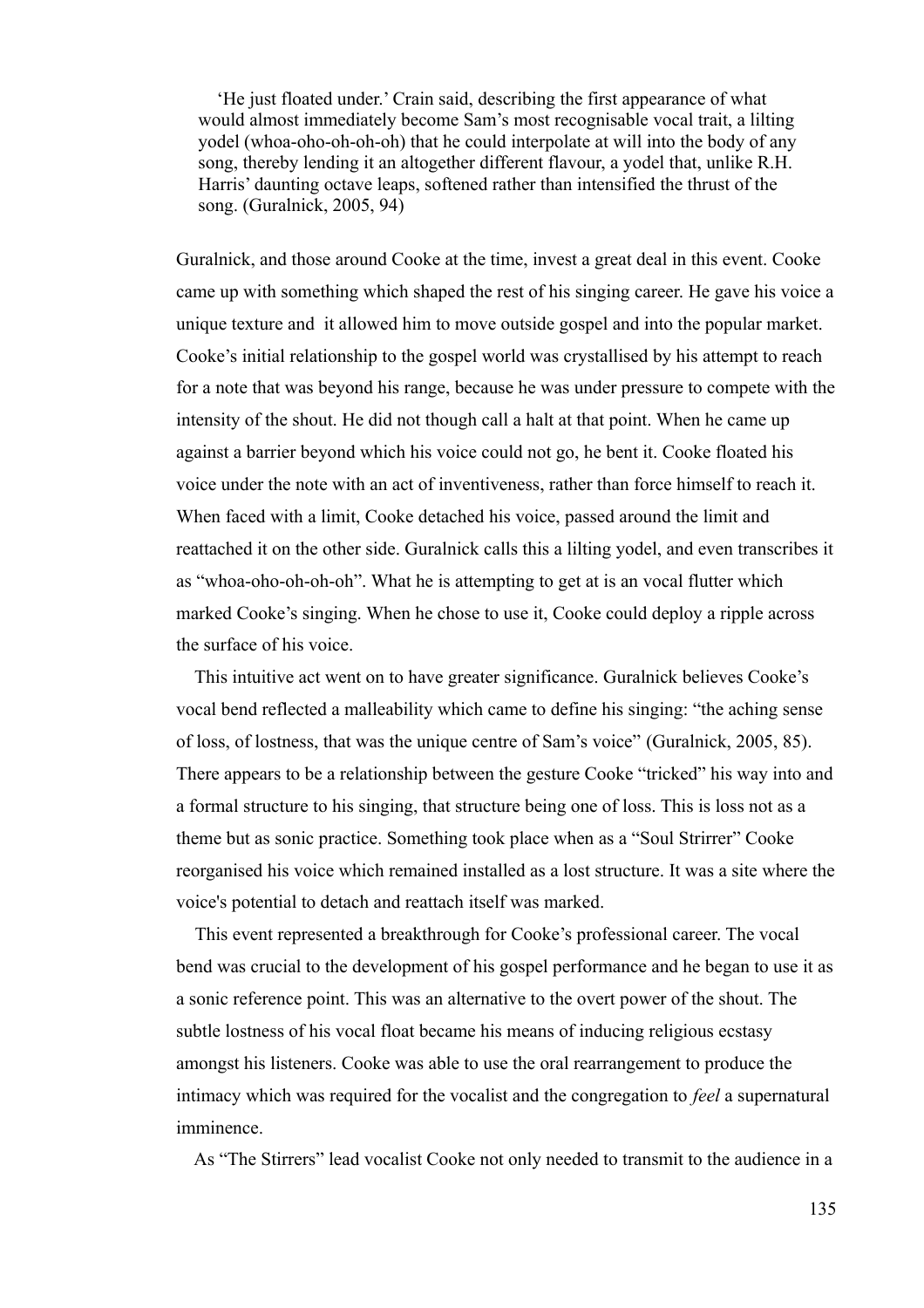live gospel setting. There was also a significant market for gospel records in the U.S. Cooke's unique texture was central to the group's commercial output. The lost structure at the centre of Cooke's voice became the focal point for many of "The Stirrers" releases. On records such as "Touch the Hem of his Garment" and "One More River" Cooke can be heard working out how best to use that rippling lilt. Cooke though did not leave this lostness behind when he broke with "The Stirrers" to begin his solo career in r'n'b. It was reprogrammed for the commercial market and could be heard in his first major hit "You Send Me". The crucial thing to note is that as Cooke's technique was transferred from gospel to r'n'b it was not as tied to overtly spiritual reference points, yet it still retained a sense of the ecstatic. He used it to shape his pop performance and thus the "whoa-oh-oh-oh-oh" affected a new audience.

 With Cooke's vocal bend there are processes which speak to King's training in the black folk pulpit. Both were in an environment where they had to transmit a *feeling* of spiritual encounter. It was important to the congregation that the Holy seemed to be close by and for King and Cooke the voice was central. There are though some crucial differences between their uses of voice. King's enactment of vocal loss was primarily testimonial. He puts forward a testimony where he states he lost his voice to the spirit at the very moment the spirit speaks through him. King's performance was built upon a rhetorical model. This is where agency – who is speaking and when – comes into play. The question with King is who is speaking when he speaks of his encounter with the supernatural. Is it the supernatural itself? This question challenges how the understanding of voice and its agency can be applied to thinking about King's politics.

 For Cooke the question of testimony is further in the background. What is critical is how the voice as material instrument can generate religious ecstasy. It is not a claim which dissolves agency. Instead it is the voice detaching itself momentarily from the material subject. Cooke's more acutely material act feeds back into King's "Vision". In the 1966 recording King is also producing a similar performance to Cooke. His enactment of a spiritual presence which dissolves his own agency is built upon material as well as psychic detachment. What can be heard in King's "Vision" is on the scale of Cooke's vocal bend. Chakrabarty's notion that supernatural agency creates a critical hiatus, becomes, in both performances, a physical and sonic hiatus.

 The suggestion of feedback between Cooke and King rests on the idea that a basis for detachment can be found in Black Christian practice in the U.S., this being a material, psychic and sonic detachment which occurred during moments of worship. A suitable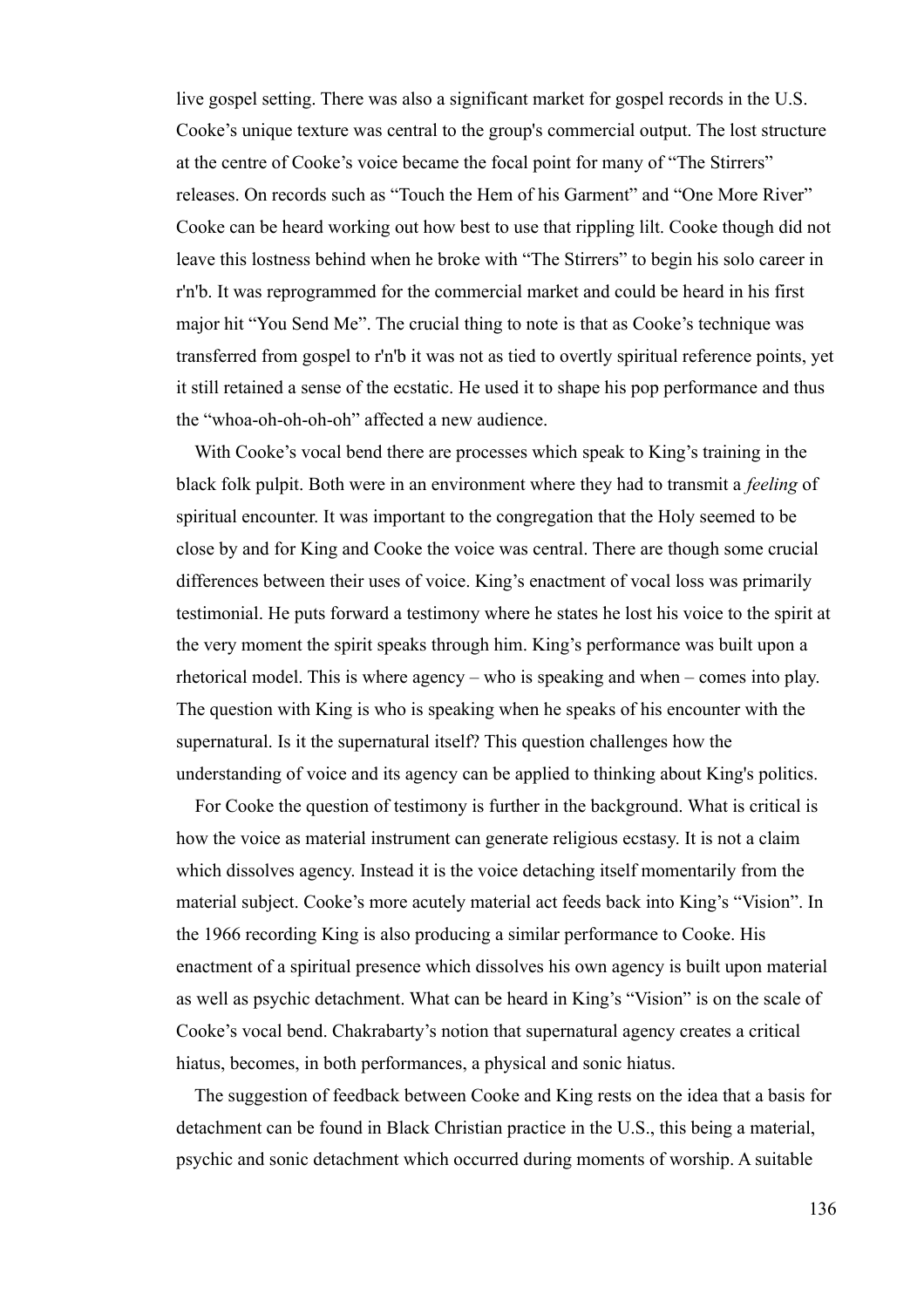place to begin would be Spillers' essay on the sermon. Although it was used above with reference to King, she foregrounds the voice, sensuousness and the aural as the starting points for black performance during Christian worship. Both are crucial because in the United States, the black relationship to the wider environment was understood through corporeal violence. What adapted forms of Christian worship offered were phonic models of emancipation which could be worked through flesh. Spillers concept of the sermon as "ever deferred perfections of a becoming" provides a model for Cooke's vocal bend (Spillers, 2003b, 263). The emphasis she places on process rather than a goal mirrors the stalled doing and undoing of Cooke's voice. Both Cooke and Spillers imply a material transformation which awaits resolution, and Spillers especially ties this into the ecstatic aspects of Black Christian worship.

 Anthony Pinn also takes up the sensuality of Black Christian worship. He extends the links Spillers makes between the history of black bodies in the U.S. and their creative possibilities. Pinn begins with the notion that Black life in the U.S. has been defined by an experience of "terror" (Pinn, 2003, xii). In this case "terror" stands for the range of practices used to oppress Black people. The Black church initially offered a response to dehumanisation and since captivity it has evolved along these lines. In this context modes of transformation became strategically crucial: "Liberation from the vantage point of the Black church revolves around a transformation of existing relationships, both physical and spiritual" (Pinn, 2003, 90). The Black church was a productive resource for worshippers because it "reshaped their environment by a liberative understanding of their own agency, practised by a creative ethic of liberation" (Pinn, 2003, 94).

 Pinn makes associations between the physical affect of religious experience and emancipatory desire. When doing this he is careful to avoid the Black church as an institution. The structure and doctrines of the institutional church, Pinn argues, are overly regulated and tend not to account for the physical precariousness of Black life: "staying with the physical body is justified in that the body represents the major site of contestation, the space in which and upon which terror is manifest" (Pinn, 2003, 142). For Pinn the body is not a predetermined location, it is the primary site of Black religious practice. The ecstasy of worship acts as a response to the historical mapping of "terror" invoking a kind of reconstruction. The body is experienced in new, possibly liberative ways: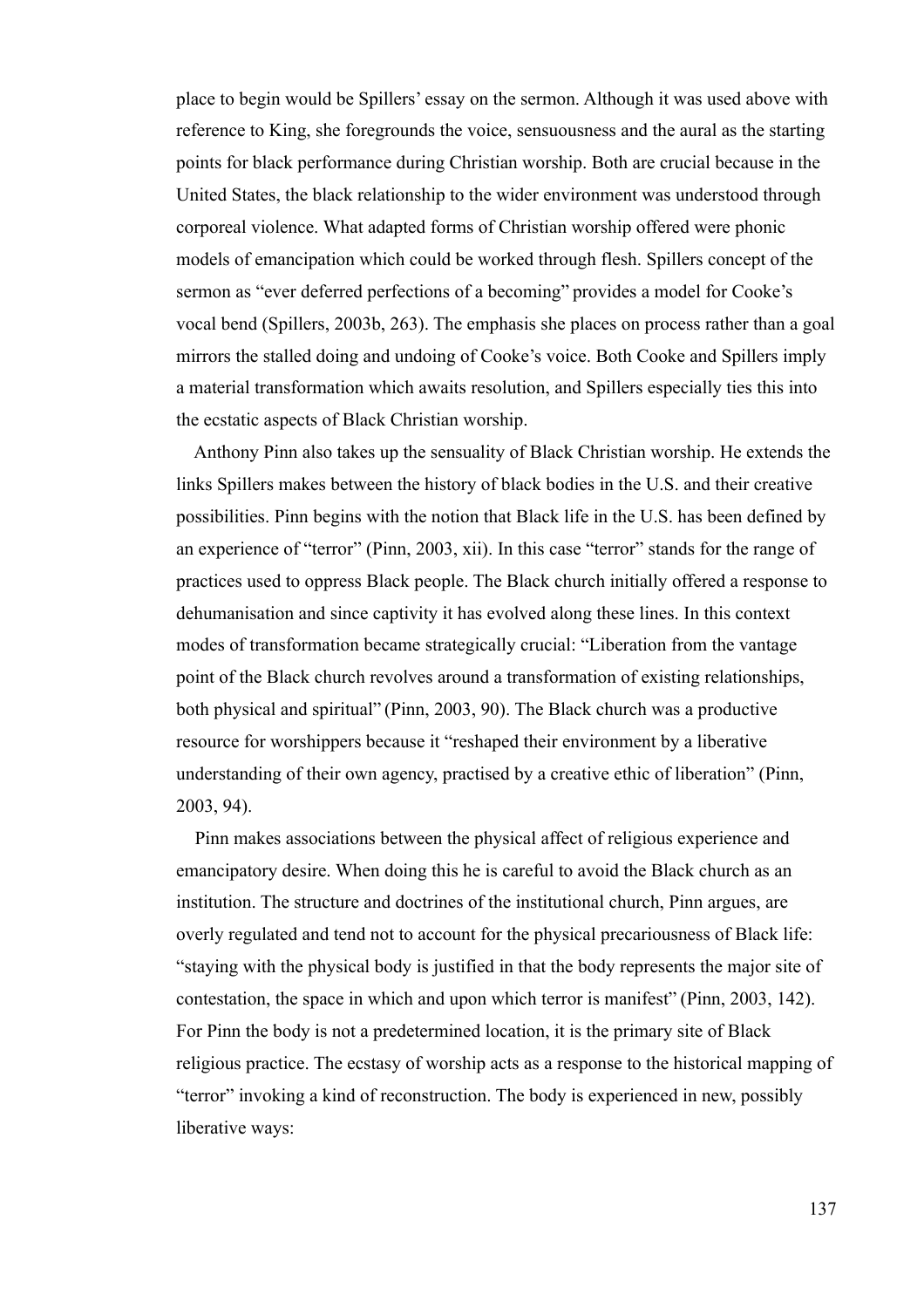it should also invoke a certain style or rhythm by which the process or struggle for new ontological and existential status unfolds through Black bodies because of the strong connection between oppression and the manipulation of the body. (Pinn, 2003, 140)

Much like Spillers, Pinn identifies a causal relationship between physical oppression, physical manipulation and the experiential focus of black religious practice. The performativity of worship offers ways of reworking the body, it can be realised in another mode. The result is that, even momentarily, the body's relationship with its immediate environment is altered. The intensity of the sermon or the gospel program reorientate the body. Through the flash of spiritual experience, new horizons emerge.

 The body being remade is not specific to the rituals of the Black church. Black performance in general involves a negotiation between corporeal violence and remaking. Daphne A. Brooks' *Bodies in Dissent: Spectacular Performances of Race and Freedom* (2006) takes up that mantle. Although Brooks focuses on theatre and the music hall at the turn of the Nineteenth century, her framing of the material domain of black performance resonates with Spillers and Pinn, and offers a further perspective on Cooke's vocal bend.

 Brooks' concern is with how black resistance informs performance: "the resourceful ways that African-Americans realised methods to transform the notion of ontological dislocation into resistant performance so as to become agents of their own liberation" (Brooks, 2006, 3). Resolutely physical, these methods are rooted in the terrifying violence that created blackness: "how might African-Americans use this dissonant condition to forge discursive as well as embodied insurgency" (Brooks, 2006, 3). Brooks argues that such methods of terror meant blackness became a form of alienation. This was a psychic alienation, but is also ran through the body. The black body experienced a loss of control over its own determinations but conversely the "traumas of self fragmentation" created an environment for black insurgency (Brooks, 2006, 4). The body torn apart serves as a source for black performance and these performances often go unacknowledged. This is due to the "condition of alterity" in which they emerge (Brooks, 2006, 4). Thus Brooks refers to black performances as "Afro-Alienation Acts", meaning performances which eschew realist methods to convey humanity and value (Brooks, 2006, 5). Instead these black performances resist by opening up the material terrain of realism. Brooks argues that such acts produce an eccentricity. Her play on the eccentric is unorthodox but productive. She uses eccentricity in the formal sense to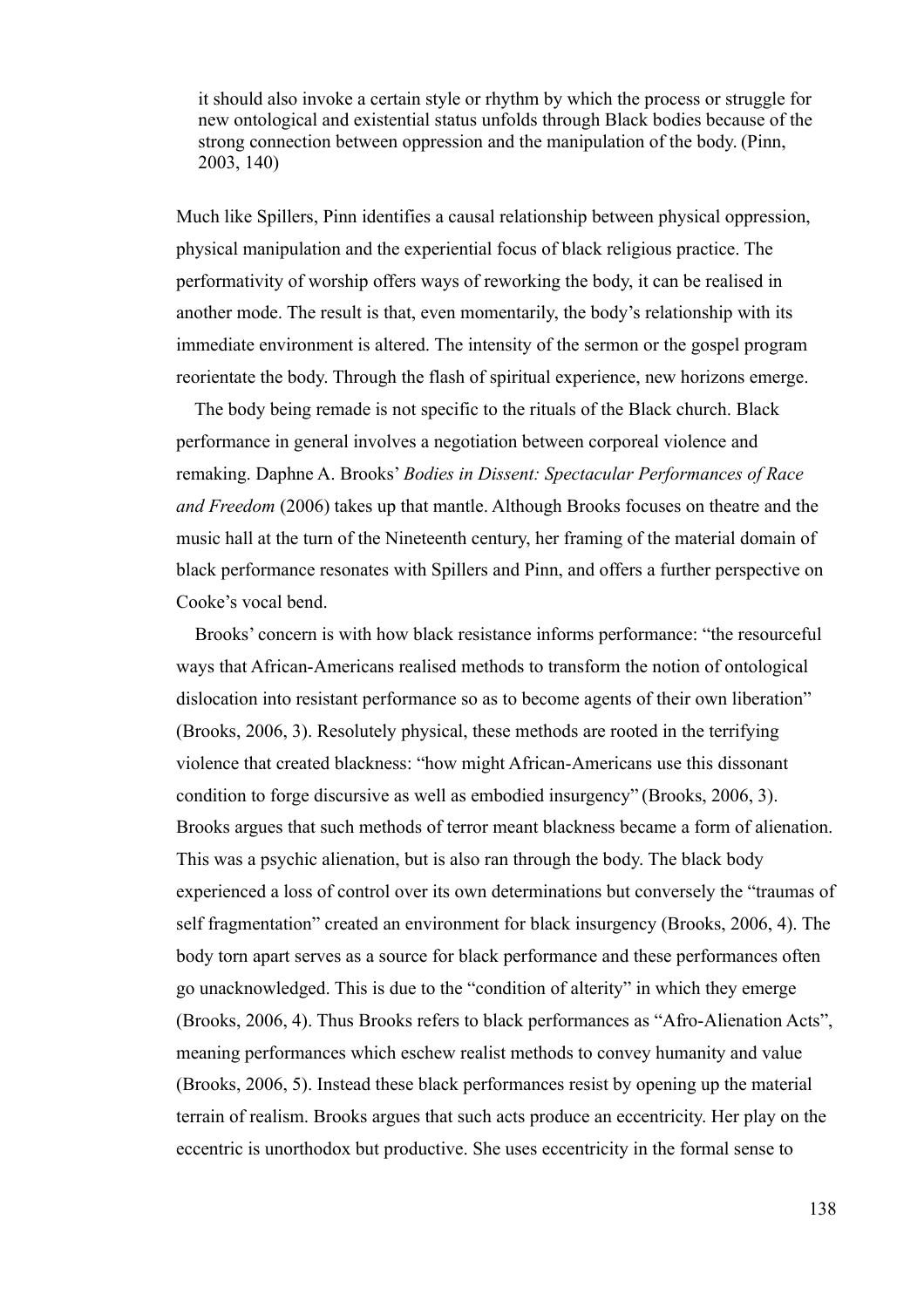imply a lack of alignment, a body out of sync. Yet when applied to black performance, eccentricity becomes an "empowering oddness" (Brooks, 2006, 6). The body off axis possesses the freedom to recreate itself. There is a "lack of central control and hence new possibilities of difference" (Brooks, 2006, 6). Brooks believes that the eccentricity of black performance allows for epistemological as well as material manipulation. There is a possibility for "doing" the body differently (Brooks, 2006, 8). Pivoting around its own "dark points", black performance creates "figurative sites for reconfiguration" (Brooks, 2006, 8). The black body becomes its own canvass for dissent and moves into "different registers" (Brooks, 2006, 12).

 Spillers, Pinn and Brooks outline methods for conceptualising Cooke's vocal bend. Spillers and Pinn extend the idea that it was a spiritual as well as technical event. They view the body as the prime site of Christian worship. The black body's continual realignment during moments of religious ecstasy is a response to its precariousness. The body renders itself passive and gives way to the spiritual encounter in order to create possibilities of change. This practice is not limited to the church. Brooks argues that moving out beyond the limits of the body has been a black performative tactic for some time. It is a result of ongoing black alienation which is used to reorganise the body in ways that are often insurgent.

 Within the Black Christian tradition this practice of momentary rematerialisation is seen as defacto emancipatory. For example, when Cooke used the vocal bend at gospel meetings, its phonic affects were quickly interpreted as part of a liberatory drive. It was liberatory in the social as well as the religious sense. It is worth interrogating this interpretation in detail. There is certainly a sense of undoing and remaking at stake in Cooke's vocal practice. The question is whether "becoming" necessarily means "becoming free". The body during black worship is religiously compelled to rematerialise but it is not clear how the mechanics of that practice are emancipatory, if at all. Between Cooke's vocal bend and its reception there may be a series of sonic possibilities which remain uncovered.

# **The materiality of Cooke's vocal bend**

 Cooke's vocal bend was an act of technical precision. When he floated under the note, his voice was never fully detached. To sing spiritual intimacy, vocal severance did not need to be total which is what lent Cooke's trick its quality of recurrence. There was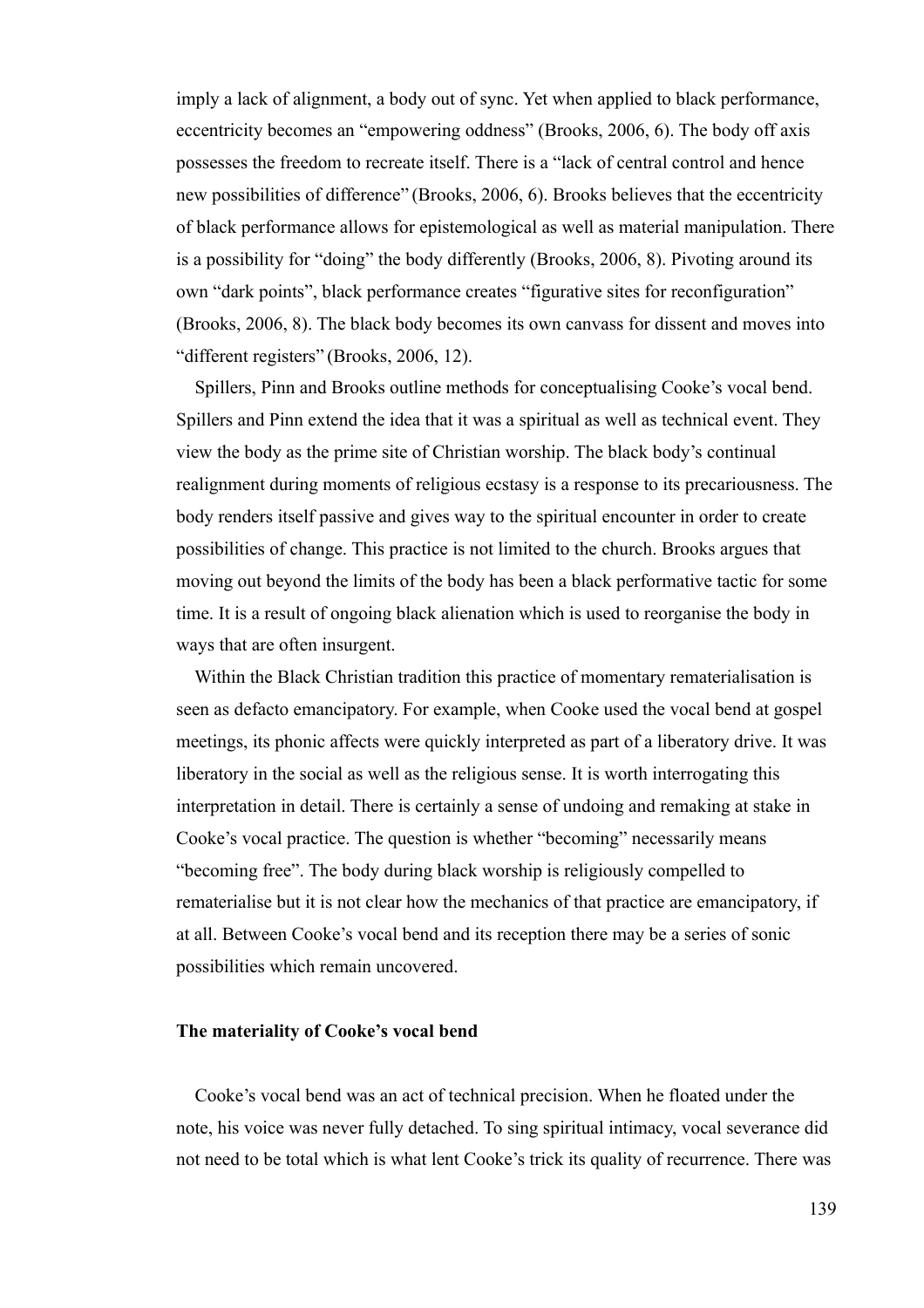a flutter to his voice that implied something was being reached for but resolution was deferred. This is what Guralnick transcribes when he writes of the lost centre to Cooke's voice: the whoa-oho-oh-oh-oh. Cooke's stalled vocal produced what seemed to be a momentary experience of spiritual liberation. The question of how this unresolved act was translated into ecstatic freedom is related to the materiality of Cooke's performances. There is a slide between the claim of spiritual encounter and that experience as phonic materiality.

 Cooke's vocal slide seems to be built on a relationship between emancipation and materiality. What Cooke seemed to be doing was altering his voice to generate a spiritual feeling. His voice became a tool to attract what Spillers calls the congregational ear, but it is not specified though how this occurred. When he used that vocal trick, it is not clear why it was immediately heard as an enactment of spiritual freedom. As with King's "Vision in the Kitchen" it is necessary to move beyond the specificity of the Black church to find other ways of tuning into the relationship between emancipation as an idea and as a material experience. There has been some recent poststructuralist work which has attempted to move the discussion of emancipation within this field towards a materialist perspective. The central line in this work is that material experiences arrive ahead of their theorisation as such. Further, the level of activity which produces the material experience never stops. Material action rarely settles within a theoretical framework such as emancipation. The movement flutters, continues and goes elsewhere. Combined with what has already been established about Cooke's voice and the performative context of the Black church, this poststructuralist work sheds an alternate light on why the whoa-oho-oh-oh-oh was thought to be a defacto sound of spiritual freedom.

 In *Poststructuralism and the Politics of Method* Andrew Koch frames emancipation as a material event. Koch views political insurgency as primarily a corporeal process. He anchors this thesis in Jacques Derrida's *Spectres of Marx*, where Derrida finds incongruities between Marx's universalism, his materialism and his emancipatory ideals.

 Koch is working against a universalism which defines both the subject and concepts of liberation: "The construction of a universal subject, with the assumptions of universal rationality, equality and moral norms, does not solve the problem of emancipation, but circumscribes its limits" (Koch, 2007, 95). Koch takes his lead from Derrida's reading of Marx. He argues the subject is not universal and neither is its inherent liberatory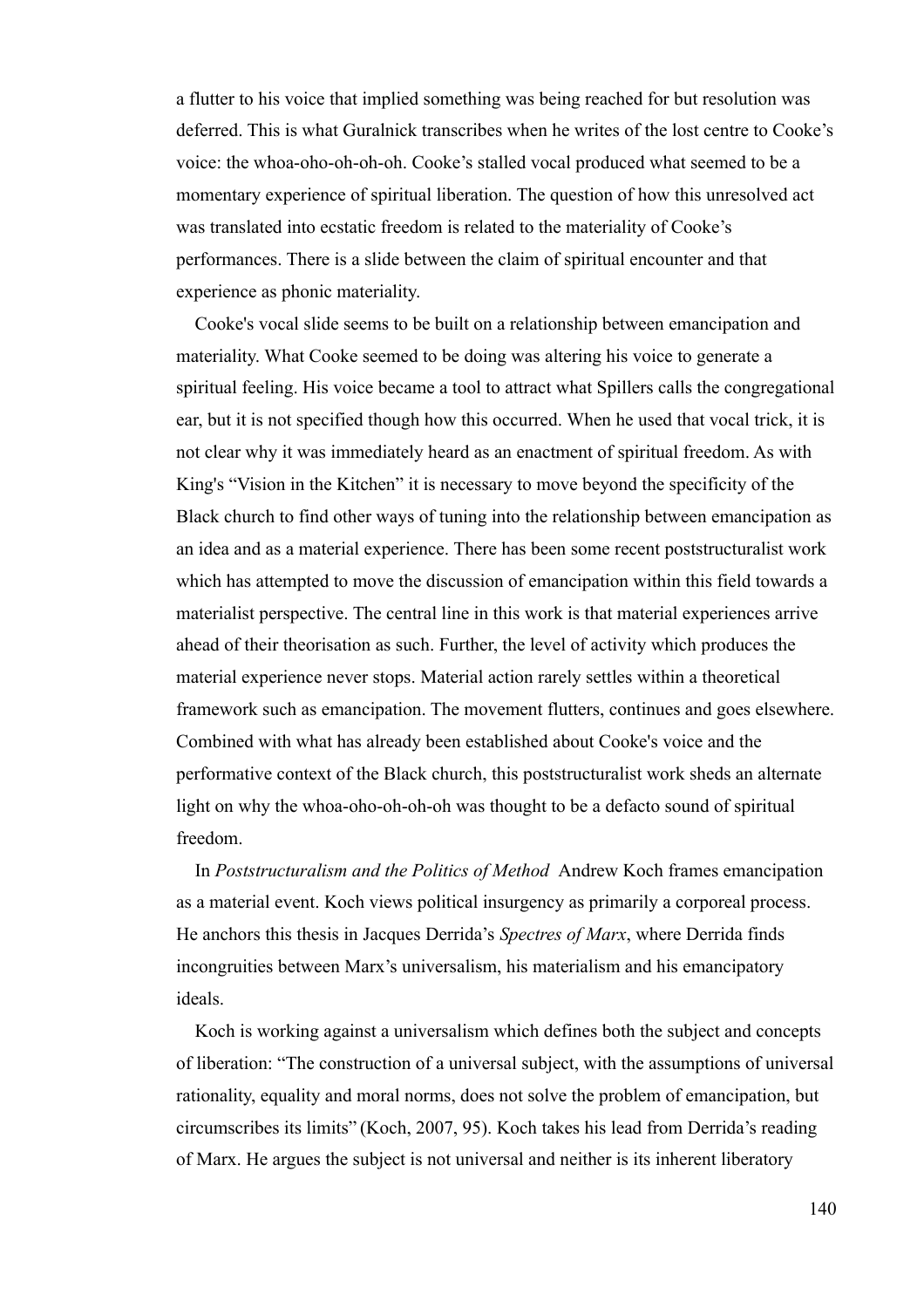character. Instead the subject is developed out of the experiences in a given historical moment. Consciousness is formed through these moments and is not a timeless, essential structure, but has its "origins in the experiential conditions of life" (Koch, 2007, 96). Sensuousness is crucial to this formulation. Emancipation is not theoretical; it is not a pre-programmed procedure. Instead it is a product of moments where different signals converge on the body to transmit experiences:

To put it simply, if the image of the self is historicised as a construction having its origins in the sensuous activity of the body, and if the products of such activity are the sources of our self understanding, then the protection that must be afforded through 'liberation' is to the sensing unit itself, the body. Emancipation cannot have as its object 'identity' or even 'class'. Those are social and historical constructions. From a materialist perspective, it must centre on the body. (Koch, 2007, 97)

The promise of emancipation is not privileged through its conceptualisation, instead as Koch states "it must centre on the body" (Koch, 2007, 97). The body as sensing unit is the site of multiple experiences of oppression. Flesh and bone refuse the epistemological closures demanded by universal concepts of the human. To make bodies reorientate themselves to predetermined structures only repeats the forms of oppression they seek to repudiate:

True liberation is from those forces that enslave the body. The idea of emancipation does not justify any bondage. This means that real freedom must consist of liberating all human beings from those conditions which dictate to the body, that establish the conditions which inhibit the free exercise of self construction.(Koch, 2007, 98)

Koch is putting forward transformation as radical method. The body is never experienced as it is theorised (singular and ahistorical), it remains open to further reorganisation. This relative incompleteness becomes a strategic strength. The possibility of sensory reorganisation is retained because "the liberation of consciousness without the liberation of the body is a phantom liberation" (Koch, 2007, 101). It is not possible to imagine liberation without experiencing it, even if only momentarily.

 Koch identifies liberation as a practice the body undertakes in response to subjection. The body is the prime site of emancipatory action. Koch's work complements that of Spillers, Pinn and Brooks on the black body. Whether in the Black church or a general performance environment, the black body was the means of generating experiences of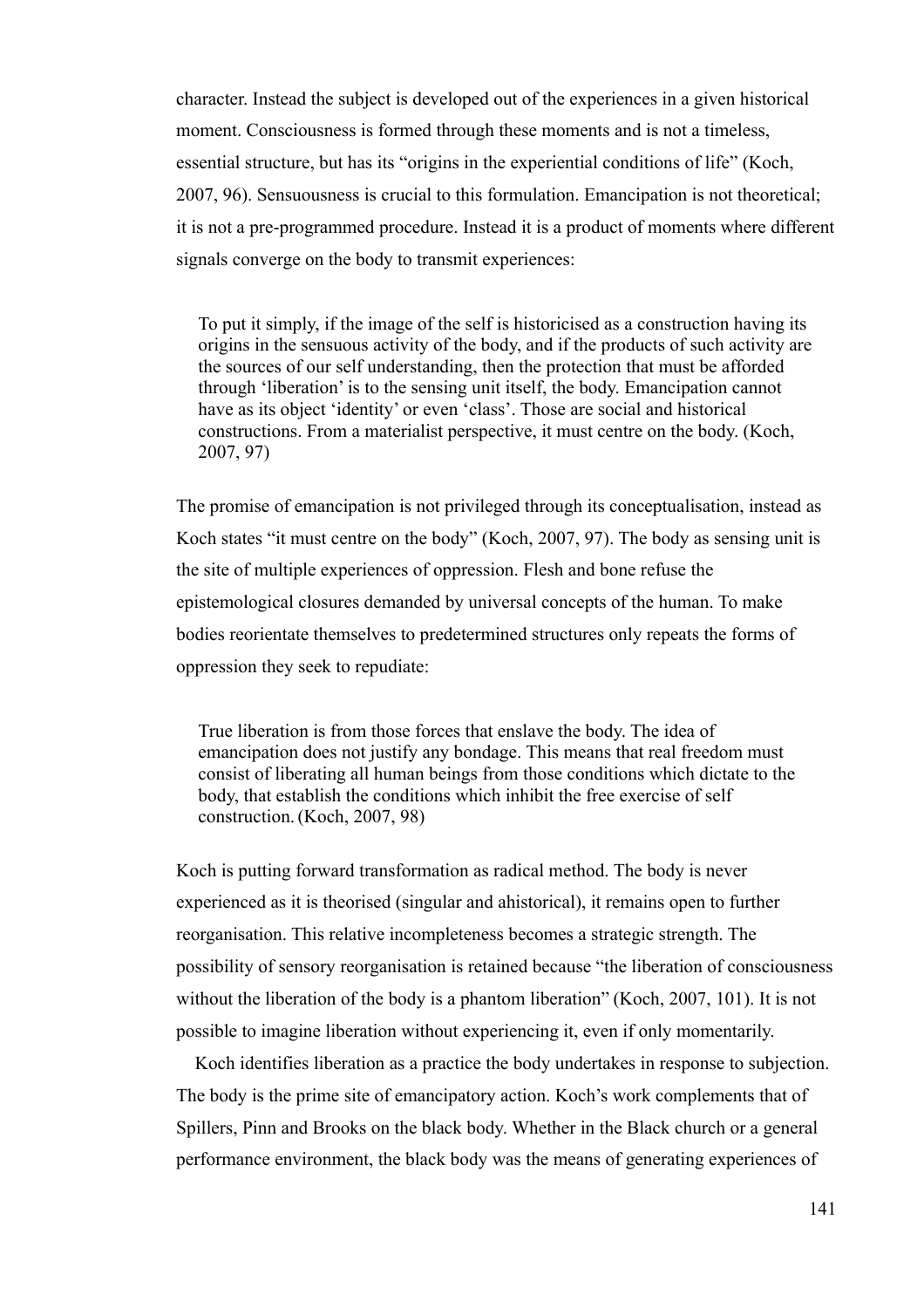liberation. The reorganisation of the body was an insurgent practice. Altering the body meant altering an oppressive environment, thus opening up the possibility of wider structural change. If the body could be reorganised, so could oppressive social relations. The notion of transformation as an insurgent and emancipatory act can be taken further with reference to Cooke's vocal bend. In the context of the Black church, the phonic substance of the voice was the means through which the body was transformed, because the congregational ear locked into its movements. Koch's reading of corporeal transformation can be pushed in a way that accounts for the specificity of Cooke's voicing. Rather than being *transformed*, Cooke's voice was always in the process of *transforming*. It had not become something else but was persistently becoming something else. His vocal bend was moving elsewhere but never settled on its destination. The liberative processes of the transformative body need to be understood through that vocal kineticism.

 Peter Hitchcock offers a more nuanced version of Koch's model of material transformation. That which Hitchcock calls "oscillation" more closely compliments Cooke's vocal practice. "Oscillation" is Hitchcock's more intense version of a materialist theory of transformation. Hitchcock puts forward "oscillation" as a practice of continuous transformation. It is a mode of "restless inquiry" which can neither complete itself or be suspended (Hitchcock, 1999, 3).

 "Oscillation" is incomplete because the energy required to compel transformation is never settled. Once the object that was to be transformed has been encountered, transformation does not come to a halt. The process, unable to escape its own dynamism, folds back in upon itself. This means that oscillation is restless but it is also occupied by "moment[s] of doubt, of hesitation, of wavering" (Hitchcock, 1999, 4). Hitchcock describes this stalling of its own drives as a "hazard of vacillation" which occupies oscillation: "It is a moment of fragile equilibrium in a sea of movement" (Hitchcock, 1999, 6).

 This wavering is problematic. The moments of vacillation which accompany oscillation seem to introduce an undecidability. Hitchcock turns this apparent crisis around and argues the pause of oscillation is indicative of further possibilities of transformation: "The vacillation is constitutive of its crisis but also of the possibility for further transformation. The metaphor need not be a substitute for praxis: it can also be its symptom" (Hitchcock, 1999, 97). The stutter within oscillation is a moment of potentiality. Further transformations await but may never be fully realised.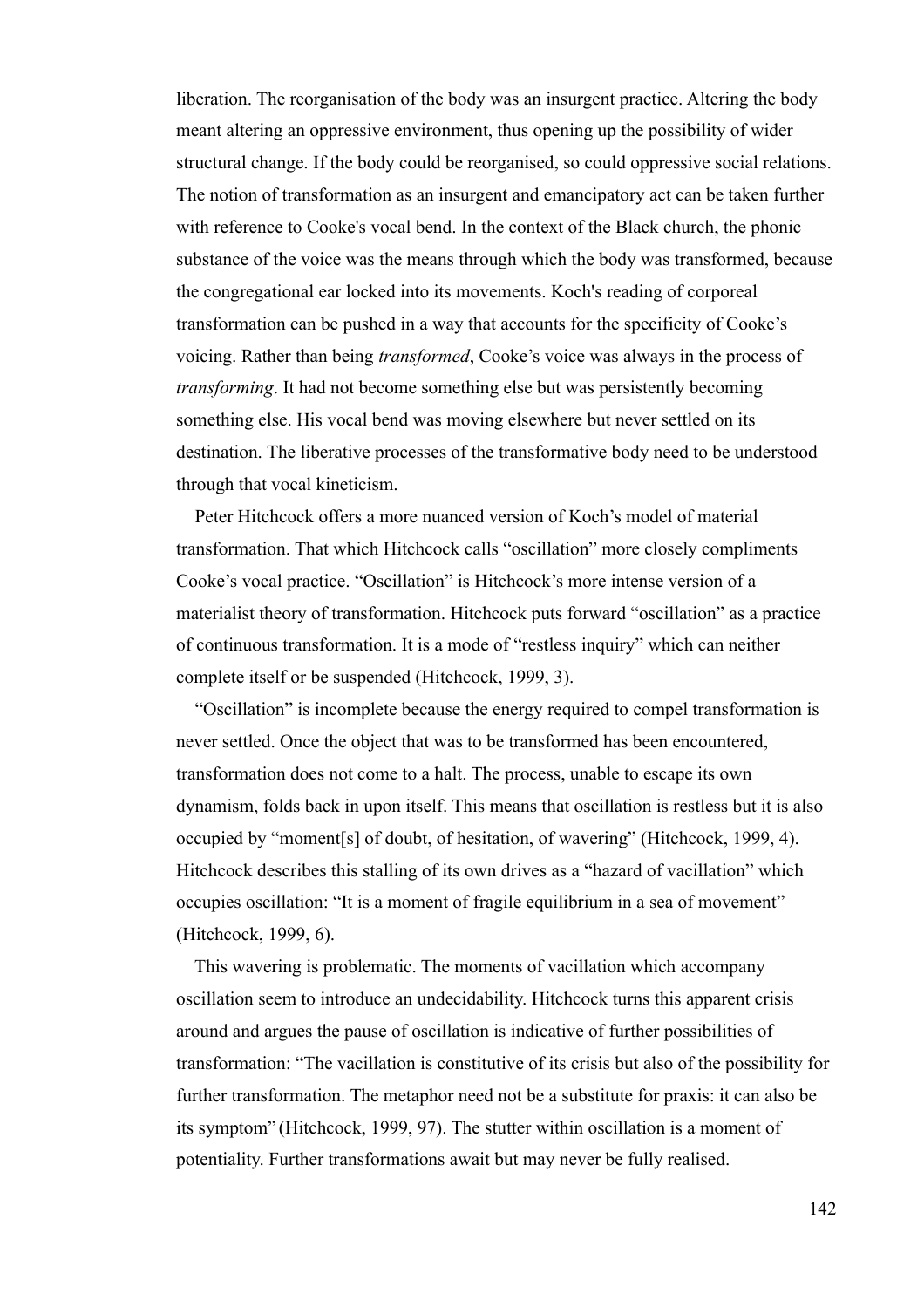Hitchcock's "oscillation" offers an open approach to Cooke's vocal bend. His notion of incessant transformation touches on Cooke's unsettling vocal. A form of movement that is never resolved and moves back in on itself, "oscillation" becomes a useful way of conceptualising Cooke's lilt. When reshaping his voice during performance, Cooke seemed to produce a level of energy that did not allow for complete transformation. Instead his voice wavered outside its own limits.

 Koch envisaged corporeal transformation as automatically emancipatory. "Oscillation" is a rather more indecisive process. An object is opened up and reworked but it is not clear what it is being reworked into. It may be something liberatory; it may not. It is more precise to think about Cooke's vocal bend in this way. There is certainly the sense of his voice being reorganised. Passing the voice under an aesthetic obstacle hints at insurgent action. Rather than overpowering the note beyond his range, or refusing to push his voice that far, Cooke seemed to cut his way around it. This left what Guralnick calls a lost centre to his voice. The absent mark became his phonic signature, a rippling whoa-oh-oh-oh that moved his audiences. Whether this phonic signature is emancipatory is not entirely certain.

 Sam Cooke therefore amplifies King's performativity. As a result of training in the black folk pulpit King stressed the testimonial aspects of his performance. He had to testify that the spirit had momentarily entered the sermon. He did this not only through a claim (by stating, "I am not speaking, my God is") but actively gave his voice away. During the ecstatic peaks of his sermon it seemed as if the voice of another may have been speaking through King. With Cooke this practice of giving away/giving way to shifted from a testimonial to an vocal technique. It occurred on the level of the phonic materiality of the voice. The claim of spiritual encounter was transformed into the lilting whoa-oh-oh-oh. Each of the practices used by King and Cooke are mirrors of the other. They encompass the sonic production of religious ecstasy in the Black church. To testify that one's voice has been given away only works as a crisis if it involves using the voice as an instrument. Equally Cooke's vocal rippling needs to be understood as a troubling testimony. His voice seemingly came into contact with the spirit and produced a dislocation. For both King and Cooke, the voice and the body were multiple sites of contestation.

 The question in this chapter is how, if at all, did spiritual practices find a way into the politics of Civil Rights. Some answers have emerged from King's "Vision". King sustained his commitment to Civil Rights by seeking ecstatic promises of justice and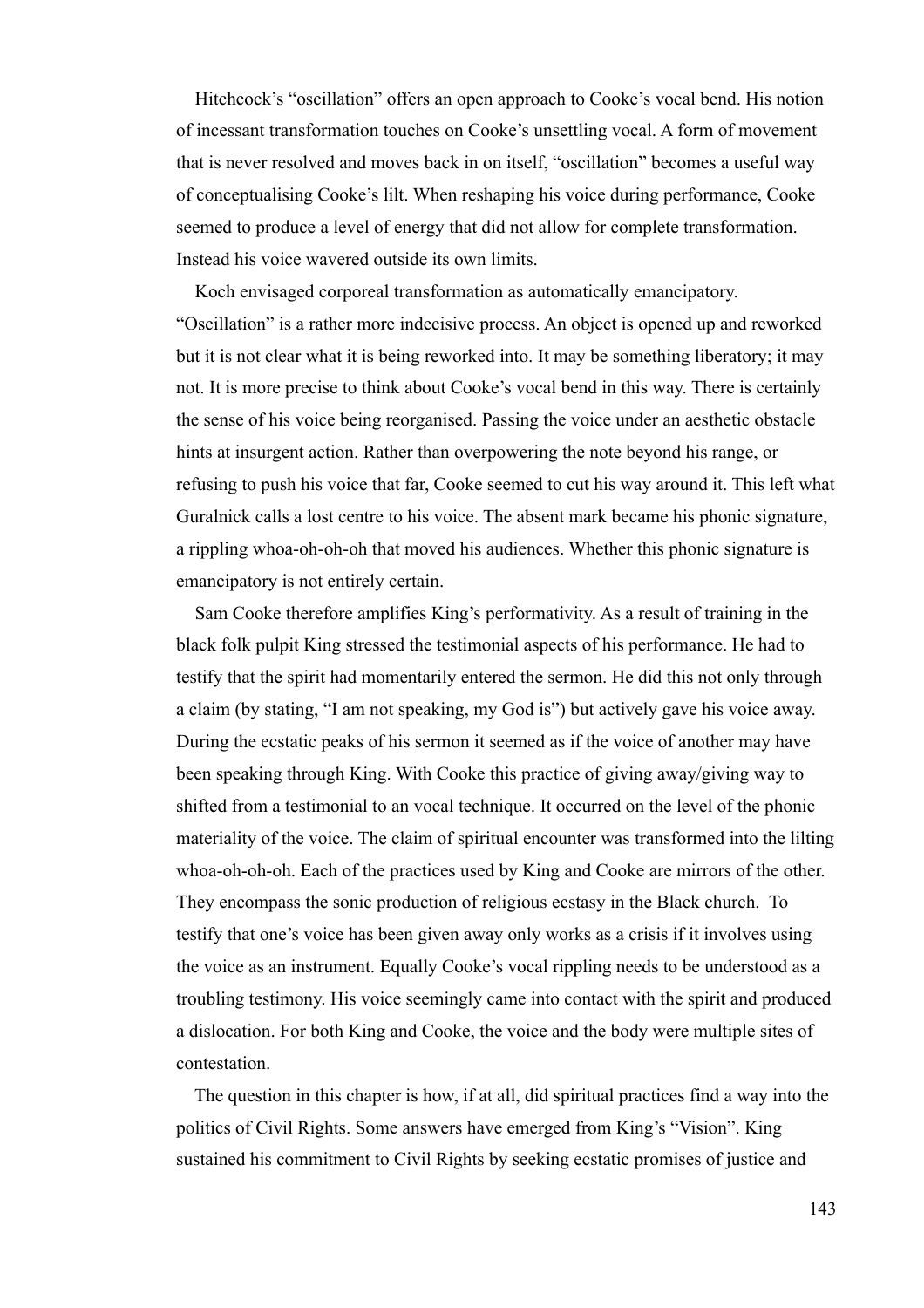freedom. He continued to do this through to his final speech-sermon, "I've Been to the Mountaintop". In this recording King declared he had seen the promised land. The promised land in this context was a spiritual event taken from a biblical narrative but it was also the engine of the Civil Rights movement, a place where Black Americans could be free.

 Cooke's vocal bend adds a different flavour to this. The oscillation of his voice was potent enough to affect his audiences. He was able to give the impression he had felt the spirit. Yet there is no indication that this is the case. The testimonial aspects were not as dominant with Cooke. He remade his voice but this was not necessarily an emancipatory act, even in the religious context. The vocal bend though did not prevent Cooke from participating in the Civil Rights project. "A Change is Gonna Come" is a song which spoke directly to its aims. Cooke used his gospel training, as well as his adapted vocal trick, to record this song. "A Change is Gonna Come" was exceptional in its synthesis of the *feel* of the movement.

 What will follow is an analysis of "I've Been to the Mountaintop" and "A Change is Gonna Come". These recordings indicate the Civil Rights project was not always built upon calculable political goals. At its most compelling, the movements claims for freedom, justice and equality could not be housed within formally recognisable procedures. The movement exceeded these procedures by destabilising structures of agency and voice. Due to the connections to the Black church, such issues were not organised through the normative subject. King and Cooke therefore, are not symbolic of religious prevention of black political hopes, as Michael Lackey would have it. Instead their respective performances indicated how the Civil Rights project was in pursuit of what Toni Morrison calls "the terror of human freedom" (Morrison, 1993, 37).

# **"I've been to the Mountaintop" and "A Change is Gonna Come"**

 Morrison's formulation suggest some instances of freedom operate at a pitch of intensity. The demand for freedom can lead to something which is deemed to be too free. These experiences can be alienating and strange but they also sustain those emancipatory desires. "Mountaintop" and "A Change" operate on this scale. The "Vision" and vocal bend indicate how King and Cooke developed liberatory practices which were particular to Black Christian worship and they were still at work in "Mountaintop" and "A Change". Both recordings are considered amongst the most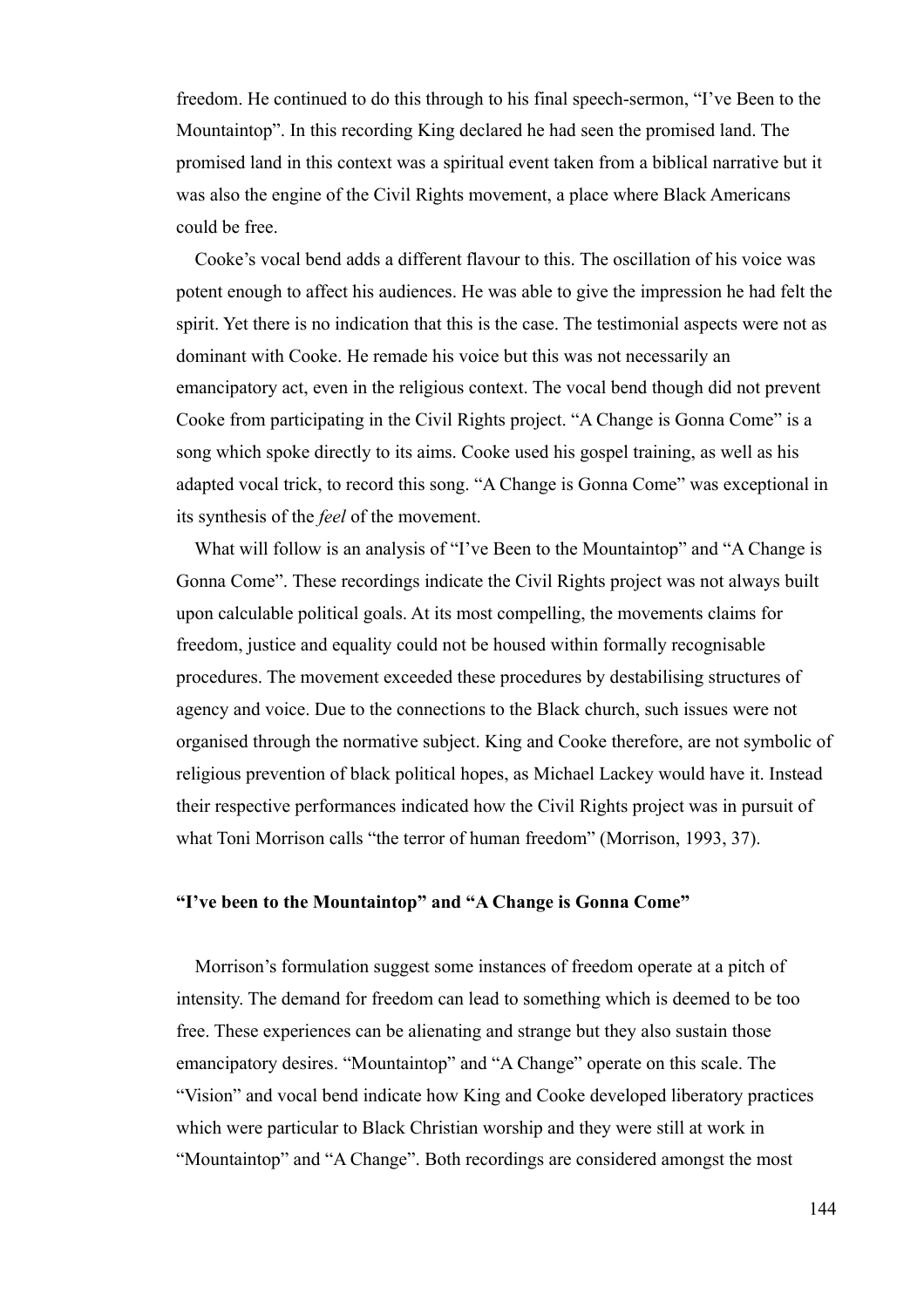effective claims for Civil Rights and they are also considered final acts. Cooke and King both died shortly after making these recordings. In the case of "Mountaintop", King's performance is considered the closing act of the project. The result is that there is a great deal of analytical confusion around these recordings. They occupy the emancipatory urgency associated with the Civil Rights movement but in both instances, mourning as well as freedom are considered part of the anticipatory sounds at work. It is thought the recordings transmit a feeling of freedom to come and predict the deaths that await King, Cooke and the Civil Rights movement.

 Delivered on 3rd April 1968, "Mountaintop" was a speech-sermon given by King in support of a Municipal Waste worker's strike taking place in Memphis. The following evening he was assassinated whilst standing on the balcony of the city's Lorraine Motel. It is this fact which defines the recording of King at the Mason Temple. The proximity of these two events makes them almost indivisible. There is a tendency to temporarily displace his death because although he died the following day, the assassination is often used as a preface to "Mountaintop":

Did he know he was going to get killed? If he did know, did he have a special relationship with God? Does that kind of relationship mean that you know when you are going to die? I got a bit frightened, but I was riveted by King's words all the same. (Dyson, 2000, 2)

In the passage above Michael Eric Dyson is reflecting on two things. He is recalling his response, as a child, to King's death. He is also recalling his first experience of listening to the Memphis recording. Dyson gives the speech prophetic value because he believes King produced an almost impossible premonition of his own violent demise the following day. This was somehow linked to his relationship with God. Dyson is reflecting a wider fascination with death, temporality and faith which are associated with "Mountaintop".

 Dyson filters King's final speech-sermon through a displaced death. It is a death which is yet to happen during the internal time of the recording. For Dyson though there is a feeling that King's assassination hangs over the speech, like a premonition. This begins to make sense if one considers that King addressed his own mortality throughout the speech-sermon. It is arguable that "Mountaintop" was built around a series of passionate utterances of death. The first instance of death appears as a narrative device. King recalls a near fatal incident in 1958 when he received a stab wound to the chest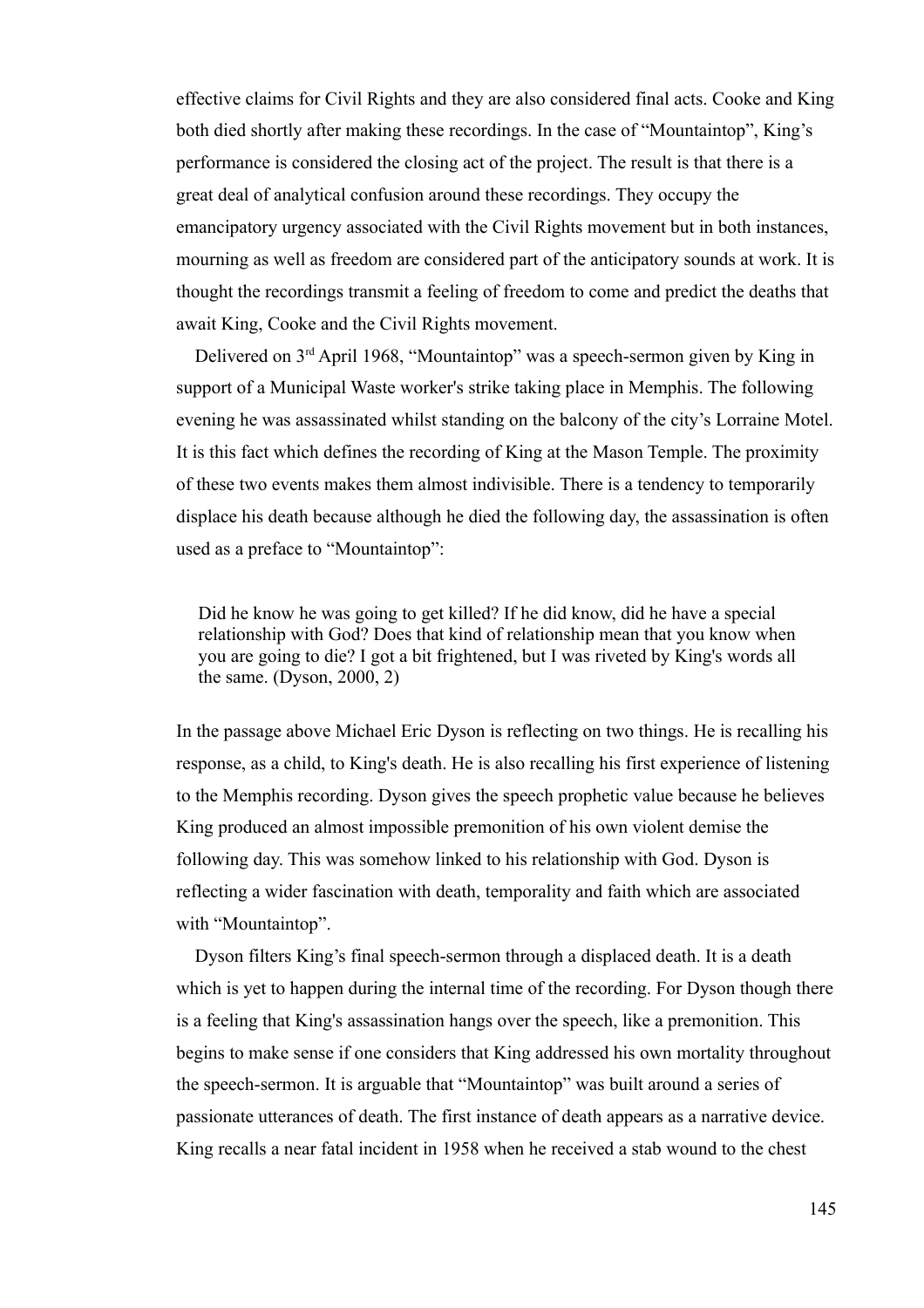which was millimetres from his heart. He uses this event, and the possibility that he *could* have died, to reflect on the progress the Civil Rights movement had made. King traces a path from the beginnings of the student sit-ins of the South in the early 1960s through to his arrival at the Mason Temple in Memphis. As he does this he manages to hold the possibility of his premature death over the past decade of activism:

he links his death that might have occurred to events that he would have missed. And though he doesn't say it, or even imply it, we're left to wonder if most of those events would have occurred in quite the same way without his presence. (Dyson, 2008, 39)

King is playing on his own death to produce a teleological displacement. He projects back to the moment he was stabbed and re-assesses the Civil Rights project. What would have happened *had* King died? How would have events taken shape *had* the knife entered his heart? It serves to induce a precariousness around his voice. He could easily not be speaking *now* in Memphis. This could have been the voice of a dead man.

 Dyson believes the retroactive imagining of his own death forms part of King's sermonic technique. He describes the teleological use of death as an example of "automortology…..a genre of speech that looked past his death to tell the story of how he should be viewed once his life was over" (Dyson, 2008, 25). "Mountaintop" acts as a "the clearest example of automortological art" (Dyson, 2008, 31). King's combination of death and temporality, Dyson argues, reflects a desire to exert a sense of control over his own demise. He gains control by destabilising teleological order. The possibility of his own death which did not happen – yet so easily could have – threatens the historical arc of Civil Rights. Yet his presence in the Mason Temple is a reassurance against the collapse he has imagined through his death.

 The morbidity King displays was not particular to "Mountaintop". King's role as the figurehead of a contentious protest movement meant that the threat of assassination was always a factor. It was something he came to accept and actively used in many of his speech-sermons. As became evident through the "Vision", the threat of death reinvigorated his performance of faith as a function of his politics. If death was a recurring motif throughout King's career, what makes its appearance in "Mountaintop" significant? The recording closes with a climatic return to death. It is this ecstatic return to death as subject matter, which leads Dyson to give the final speech-sermon elevated status.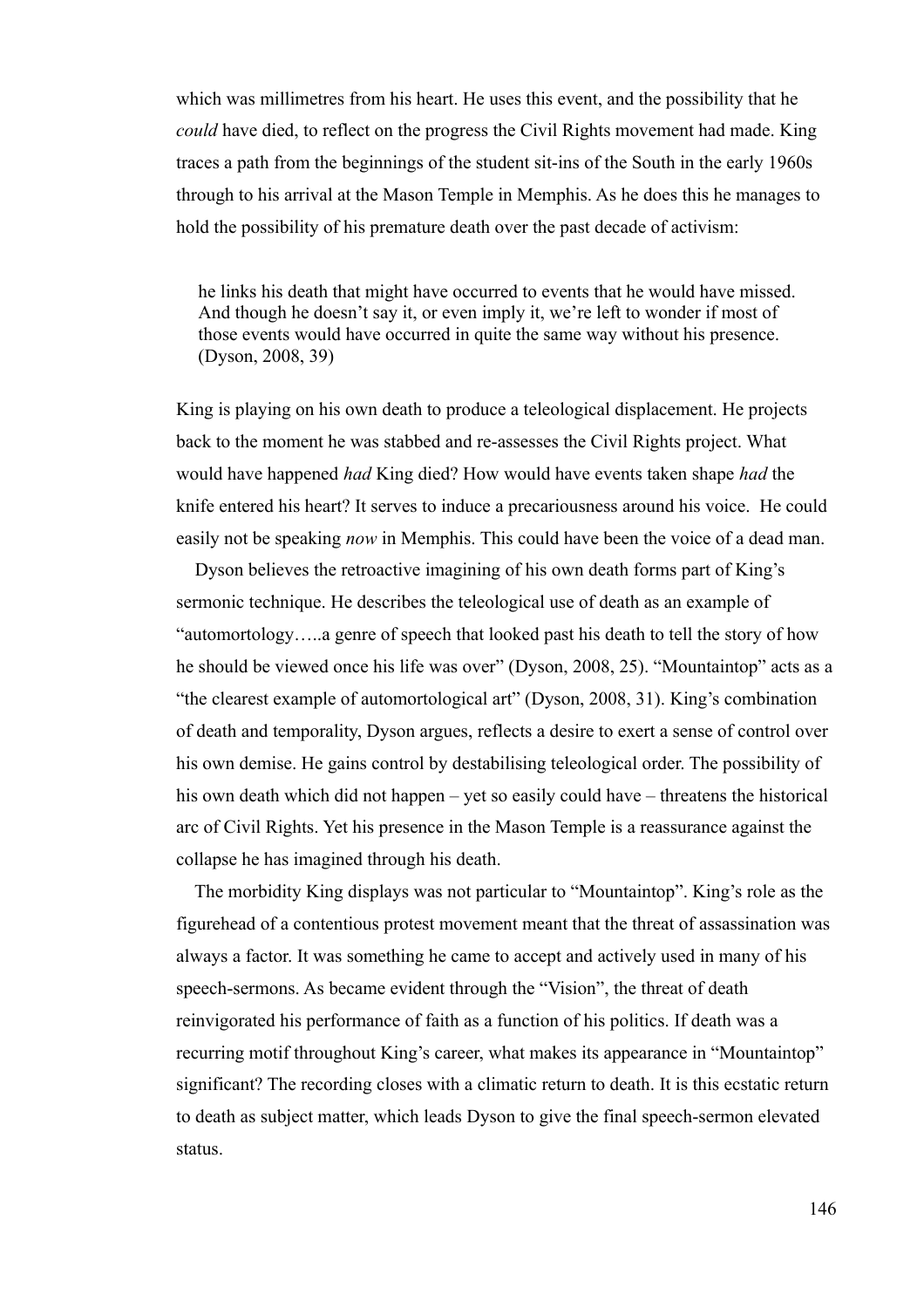After speculating on what would have happened *had* he died, King asks what would happen *if* he dies. He asks what the future would hold for Civil Rights if he no longer spoke for it. King introduces this idea by claiming his death is imminent and he feels its proximity. King reassures his audience by countering some of what he said earlier about his stabbing. He believes he is no longer necessary to Civil Rights. The movement can go on without him. The feeling of imminent death and a performative proximity to the spirit have allowed him to see ahead. This foresight is temporal, structural and experiential. He has been able to momentarily leave the sermon and move to the mountaintop. From there he has seen the promised land. It is the place Civil Rights has consistently pursued, a place where freedom is possible.

 It is crucial to note how King moved to a point where he can see this place. It is not only through an intimacy with the spirit. The feeling his death was close by also generates this experience. At the climax of "Mountaintop" it sounds as if King is giving himself away, but he is giving himself away to something other than spiritual ecstasy. He is performing in the space of his own absence. The speech-sermon reaches a pitch when it moves through his death. It is at this point he achieves a prophetic potency.

 Dyson encapsulates a number of common responses to the automortology of "Mountaintop". Firstly there is a tendency to listen to the recording in light on his imminent death. King does not foresee the success of Civil Rights, instead he has the vision to see his death the following day. That is why it has become a dominant theme of "Mountaintop". Secondly King's talk of his own death is reinterpreted as the "death" of the movement. Automortology becomes a further apparent sign of his prescience. Whilst it is true the Civil Rights project did subside in the years following King's assassination, this was due to circumstances that would have been beyond his control had he survived. The project had been unstable for some time because an attempted move to Northern cities had not proven successful. In addition the growth of Black Power ideologies was taking grass roots support away from Civil Rights. Despite this evidence, the belief still lingers that King foretold his own and the movement's death:

In either case, its clear that time is on his mind. And so is death – the death of time, the death of the movement, the death of hope. And to be sure his own death. (Dyson, 2008, 40)

 "Mountaintop" is another example of Civil Rights as the production of crisis. The crisis, in this context, rests on the combination of spiritual and political sentiment. The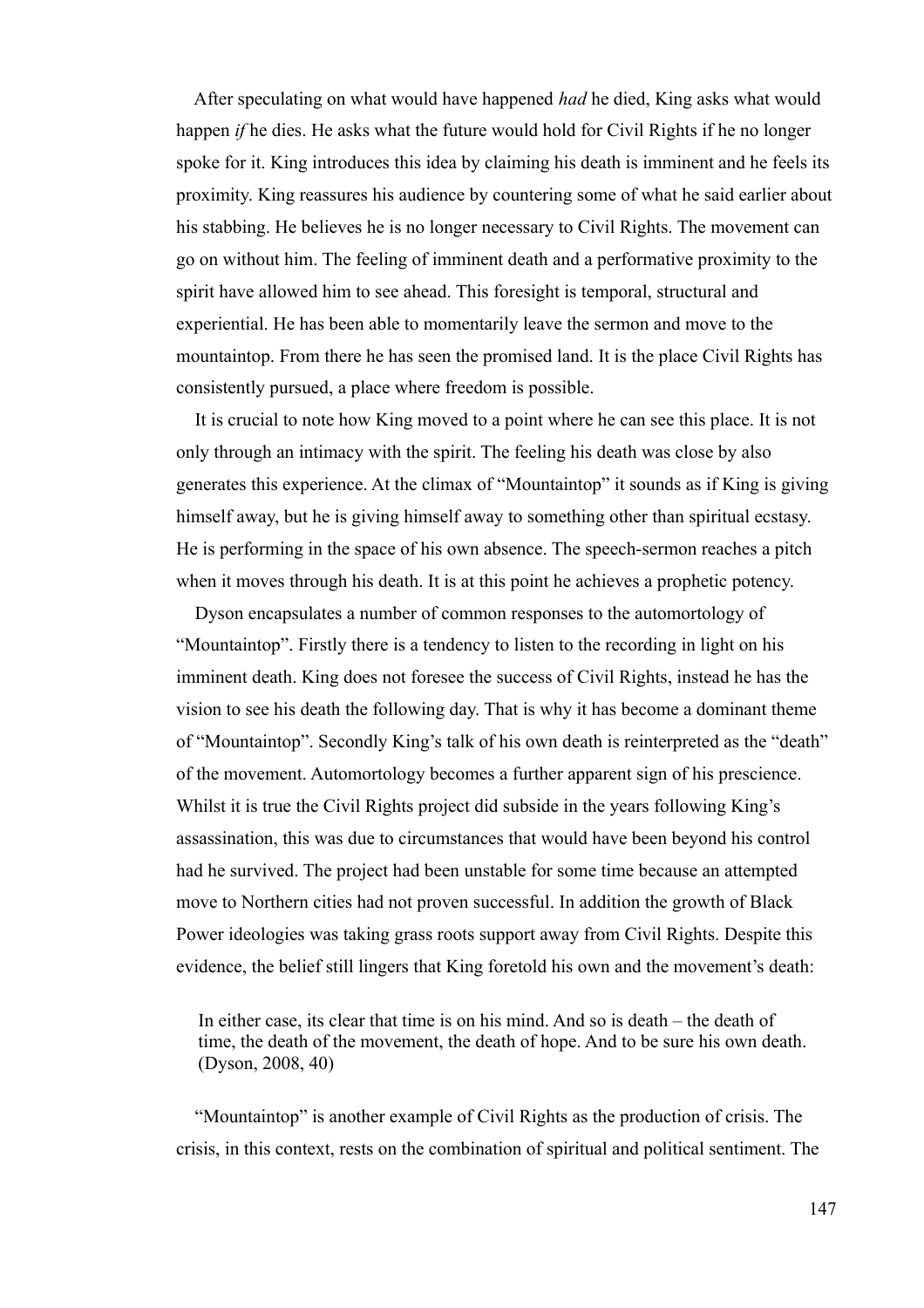performance practices of the Black church were used to raise a crisis in the "now" of the U.S. King introduces his own death to raise the intensity. He speaks of what could happen if he was not there in Memphis now. It would, he argues, open up a future he has fleetingly experienced. The crisis of his death becomes the medium for this.

 It is important to recall the performative tradition King was drawing on. His climatic proclamations had to seem to be real to his audiences. Whether spiritual, political or mortal he was considered to be enacting those experiences of which he spoke. It had to become real to the congregation, they could not think it was being faked. The crisis of "Mountaintop" is one of synchronicity. There is an asynchronicity between the prescient mourning of death(s) yet to come and the experience of spiritual and constitutional freedom. The recording contains a disjointed exchange between (be)coming (as) death and (be)coming (as) freedom. Death and freedom reveal something about King's continual turn to the materiality of faith to renew his politics.

 A similar set of issues are at stake in Sam Cooke's "A Change is Gonna Come". His last major recording, it was released posthumously in the days following Cooke's death in Los Angeles, December 1964. "A Change" has gone on to become a popular encapsulation of the hopes of Civil Rights. It is worth examining why Cooke, as a successful r'n'b singer looked to make a record which was so emotive. He considered "A Change" to be his contribution to Civil Rights. It was an attempt to write and produce something which tapped into the groundswell developing around the movement associated with King's leadership. "A Change" also carried value for Cooke the artist. As outlined by Brian Ward, Cooke had little direct involvement in day-to-day protest campaigns, yet he was still eager to demonstrate his awareness of questions of race and freedom in contemporary America. "A Change" also signalled the process of altering his image as a popular hit maker and broaden some of his creative boundaries. He felt that by using Civil Rights he could fuel this process. Although Cooke was certainly motivated to create a Civil Rights song, it is interesting to note how he performed this song and what made it so potent. There was something about "A Change" which allowed it to resonate with the key social questions of its moment.

 The strength of "A Change" strangely lies in its lack of overt reference to contemporary events. It does not directly reference Civil Rights but as Cooke biographer Peter Guralnick points out, the song was still attuned to the deeper cultural currency of the movement: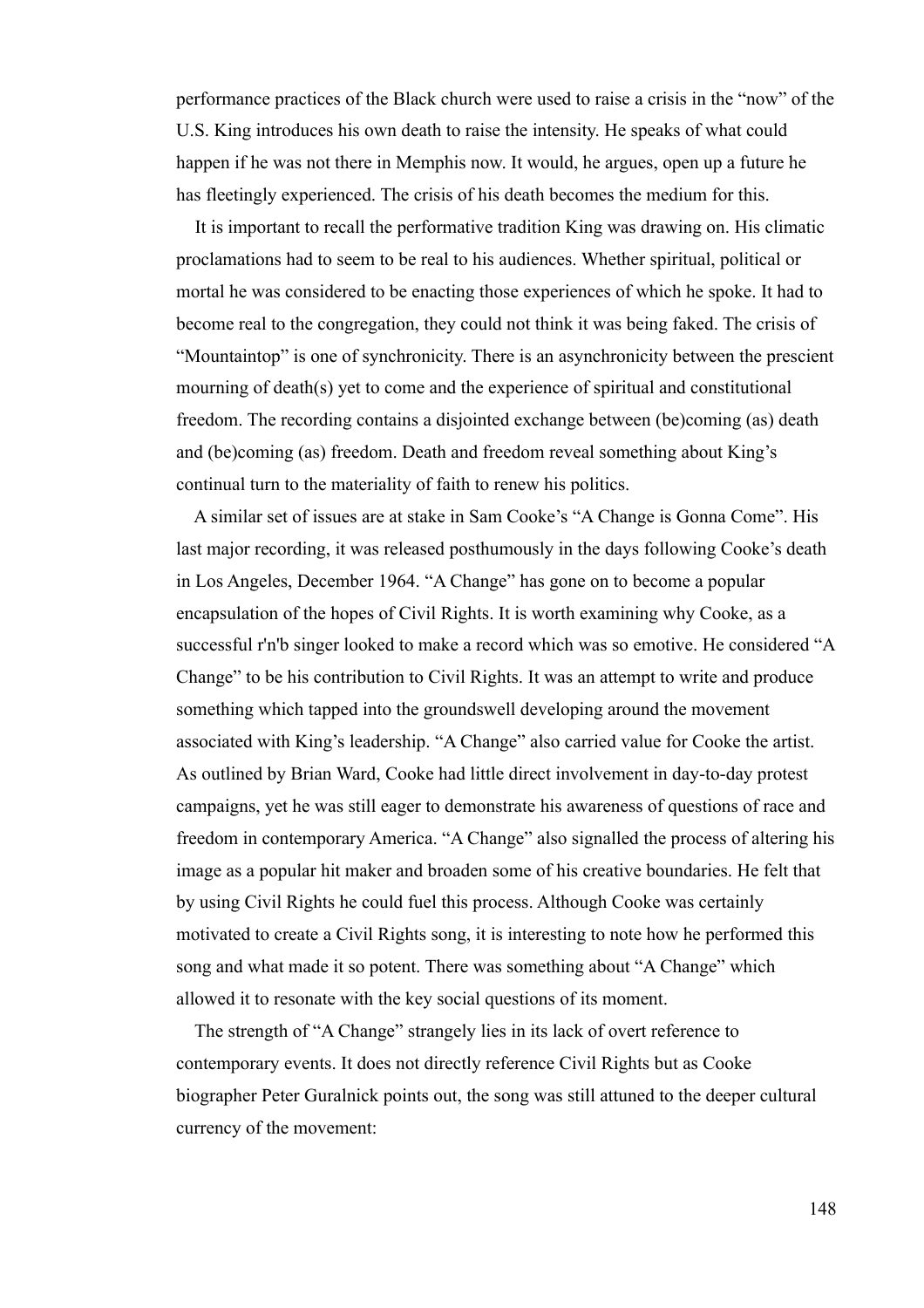It was a song at once more personal and political than anything for which Alex [J.W. Alexander, Cooke's manager] might have been prepared, a song that vividly bought to mind a gospel melody but that didn't come from any spiritual number in particular, one that was suggested by the Civil Rights movement and by the circumstances of Sam's own life. (Guralnick, 2005, 540)

There are a number of strands to Cooke's song. Firstly without explicitly being about any landmark Civil Rights events, he used the shared resources of the movement. It is clear it is a song about Civil Rights. Cooke achieves this by evoking the sense of struggle and desire for eventual justice. "A Change" taps into the Black Christianity which fed the movement. Whilst the Black church is at the heart of the song, Cooke was careful not to use a practice common to Black popular music associated with the movement. Customarily the freedom songs Civil Rights campaigners penned used gospel templates and adapted the lyrics to reflect the concerns of the movement. This was an obvious means of using the drive of gospel in the context of racial politics. With "A Change" Cooke decided not to use this technique, instead he made the song's gospel influences explicit through phrasing, as well as the modality of his performance. He produced a song which sat across Civil Rights and the Black church but had no formal attachments to either. "A Change" became a way of releasing sentiments of imminent spiritual justice into the mainstream which could be picked up without the need to fully invest in either the Black church or Civil Rights.

 The record's combination of Black Christianity and social consciousness is synthesised in its central line: *it's been a long time coming / but I know a change is gonna come*. The line resonates with the ethos of the Black church at the core of Civil Rights because it is structured around appeals to faith. The fact the Black church was the arena for Civil Rights allows Cooke to use the imminence of faith: change is just ahead, almost within reach. The line has recognisably biblical tones but calls for an investment in a general future.

 More than the line itself, it is Cooke's performance that is critical. In Cooke's voice one hears the crisis the song produces. Faith and imminence become more than sentiment. Through Cooke they become sonic texture and his vocal bend is crucial to this. In "A Change" a more refined but no less potent vocal float was at work. The partial oral detachment he developed as a gospel singer and then transferred into a pop career, returns. Used in this context some of the spiritual tone of the vocal flutter is recovered and used to broadcast the experience of a social justice to come.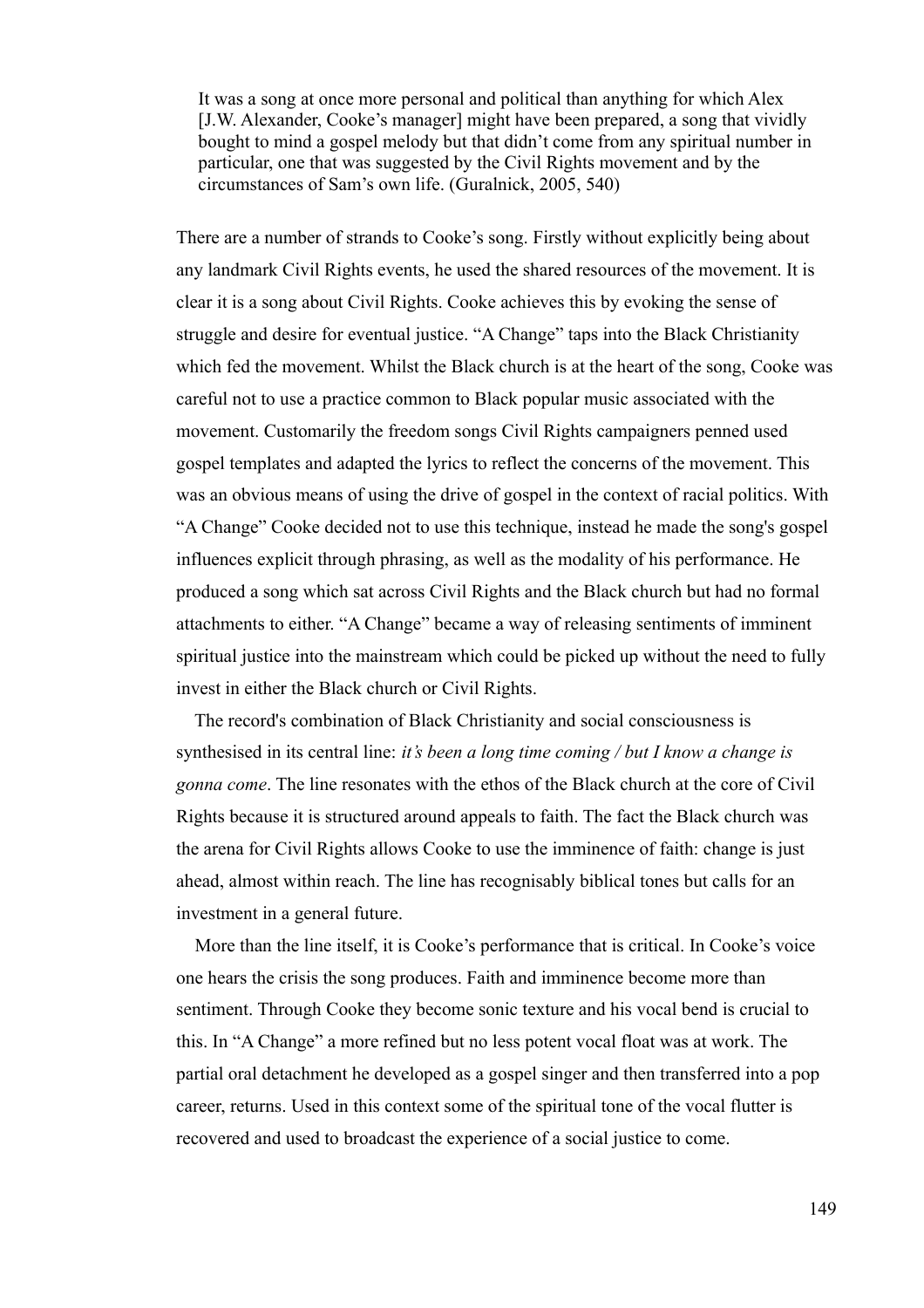That which Guralinck referred to it as the lost vocal centre, the woah-oh-oh-oh, propelled "A Change". Cooke possessed the ability to oscillate his voice, but oscillation does not involve complete transformation. The amount of energy used means it stalls its own transformative processes. Filtered through Cooke's performance, oscillation speaks to the ripple of his voice. In the context of "A Change", the sound of partial vocal transformation is significant. Change is gonna come. It is on the cusp, waiting realisation. The whoa-oh-oh-oh of Cooke's voice is the materialisation of that suspense. The lost centre is the sound of becoming, rather then being, free.

 Cooke's oscillation is, in part, the sound of social crisis. It is a social crisis which is potentially transformative. At the time this did not become the predominant way of listening to "A Change", instead another factor influenced its reception. In an echo of King and "Mountaintop", the song is also considered to contain the sound of Cooke's impending death. The rationale behind such claims has rested on two points. Firstly that Cooke was shot dead shortly after recording the song, and secondly the experience of listening to the song. This theory has remained in place, despite the lack of concrete evidence to link the two. Unlike King's political assassination, Cooke's murder in a motel was not associated with the risks of the Civil Rights project. This has not prevented the song being cloaked in a deathly imminence. As with King's final speechsermon, "A Change" has been narrated as if it were warning of his death-to-come.

 This process is believed to have begun as Cooke was conceiving the record. The theory was that "A Change" had always been a mourning song as much as a freedom song. Cooke's death was believed to have been predetermined from the moment he began assembling it. Cooke's close friend Bobby Womack heard one of the earliest versions of "A Change" and he recalls the impact it had upon him:

I remember him calling me and telling me, 'Now listen Bobby, I want you to come out [to my house], you gotta hear something. I got something. This song is incredible, you gotta hear this song.' When he finished the song, I told him, I said boy this song is eerie. Yeah man, this song feels like death. It feels like something terrible's gonna happen. (*Soul Deep*, 2005)

Womack was not the only one for whom "A Change" incited such a response. Peter Guralnick notes that even Cooke's immediate family could hear something unsettling:

Barbara Cooke, Sam's wife, said the same thing. Somehow or another there was a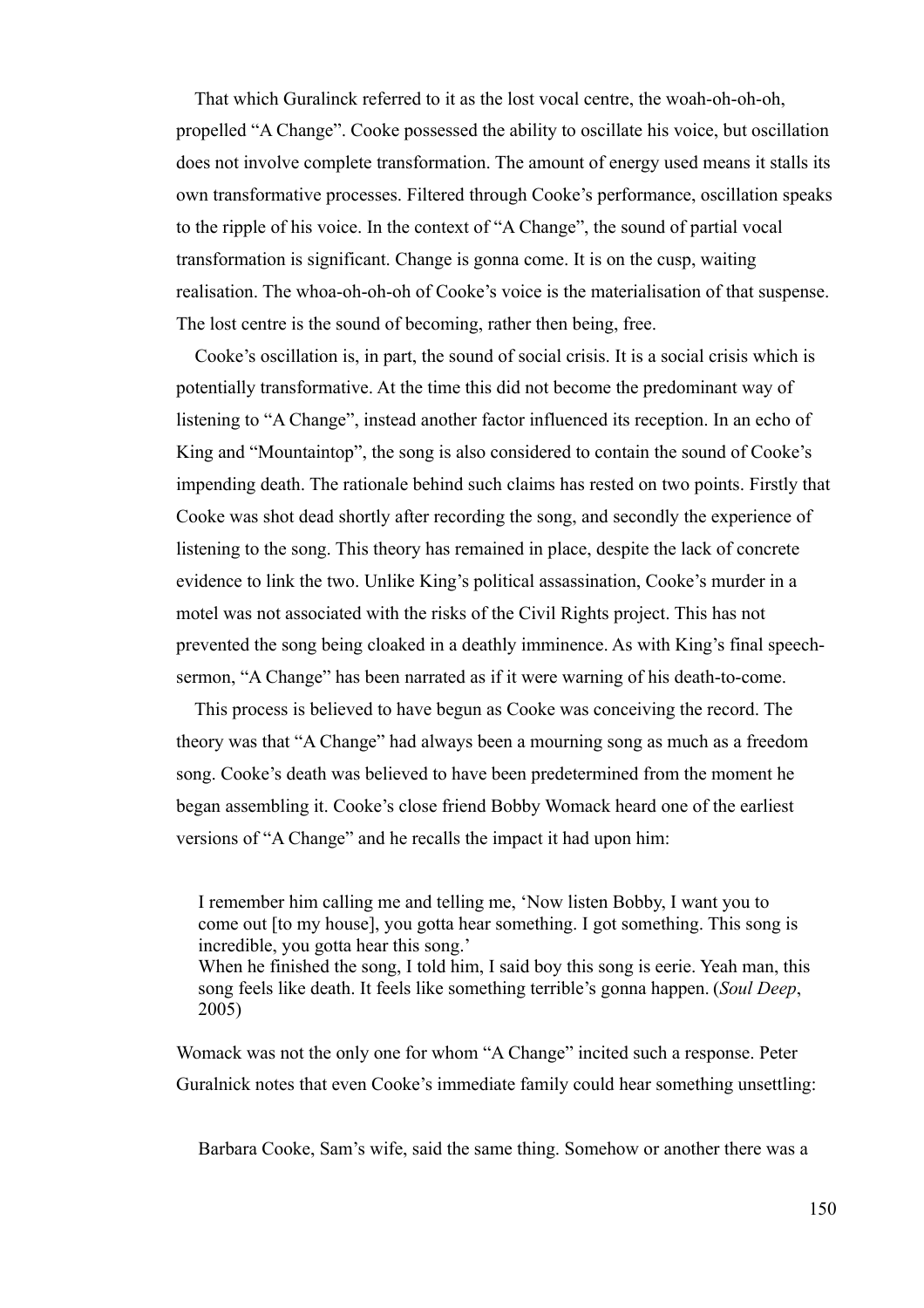### premonition in it. It reminded everybody of death. (*Soul Deep*, 2005)

In both accounts the initial experience of listening to "A Change" was described in specific terms. The language of imminence was common, it was felt the song contained a temporal dissonance. It was even considered premonitory. These qualities were cited as part of the general unsettling emotiveness of "A Change". As well as temporality, both Womack and Barbara Cooke believed the song contained an unsettling reminder of death. Thus the experience of listening to "A Change" was characterised in three ways. The song produced an unspecified sense of dislocation. Dislocation was then refined into temporality, whereby the song was considered to be prescient. This atemporality was translated into death. The premonition in the song was of Cooke's death, and thus it seemed to be mourning a death which had yet to occur.

 It seems something was at work in the song's sonic structures. The answer may lie in the relationship between the accounts of prescient mourning and the other qualities of "A Change". The song was also using faith as an imminent device. The investment in faith was a practice transferred from the Black church to Civil Rights. The song was built around structures which allow for a transformative justice in the future. Cooke's performance redoubles these elements. His ability to float his own voice beyond its material limits amplified the songs imminence. Cooke's vocal lilt was a singing on the cusp of change, always.

 From the accounts of those initially listening to "A Change", the sound of dislocation was interpreted rather differently. The unsettling qualities of the song sounded eerie to Womack and Barbara Cooke, for whom its eeriness was both the sound of futurity and the sound of death. The sentiment of "A Change" and Cooke's performativity allowed them to posthumously reinvent it as a premonition of his death. "A Change" produced something which sounded like freedom but it also sounded like death. "A Change" was never simply a mourning or freedom song, it was always in the process of becoming both.

### **Death, temporality, freedom: Spillers and Levinas**

 Between King's "Mountaintop" and Cooke's "A Change" there appears to be a series of recurrent themes. Dyson, Guralnick, Womack and Barbara Cooke reported hearing varying degrees of prescience. They did not immediately attach these sounds to the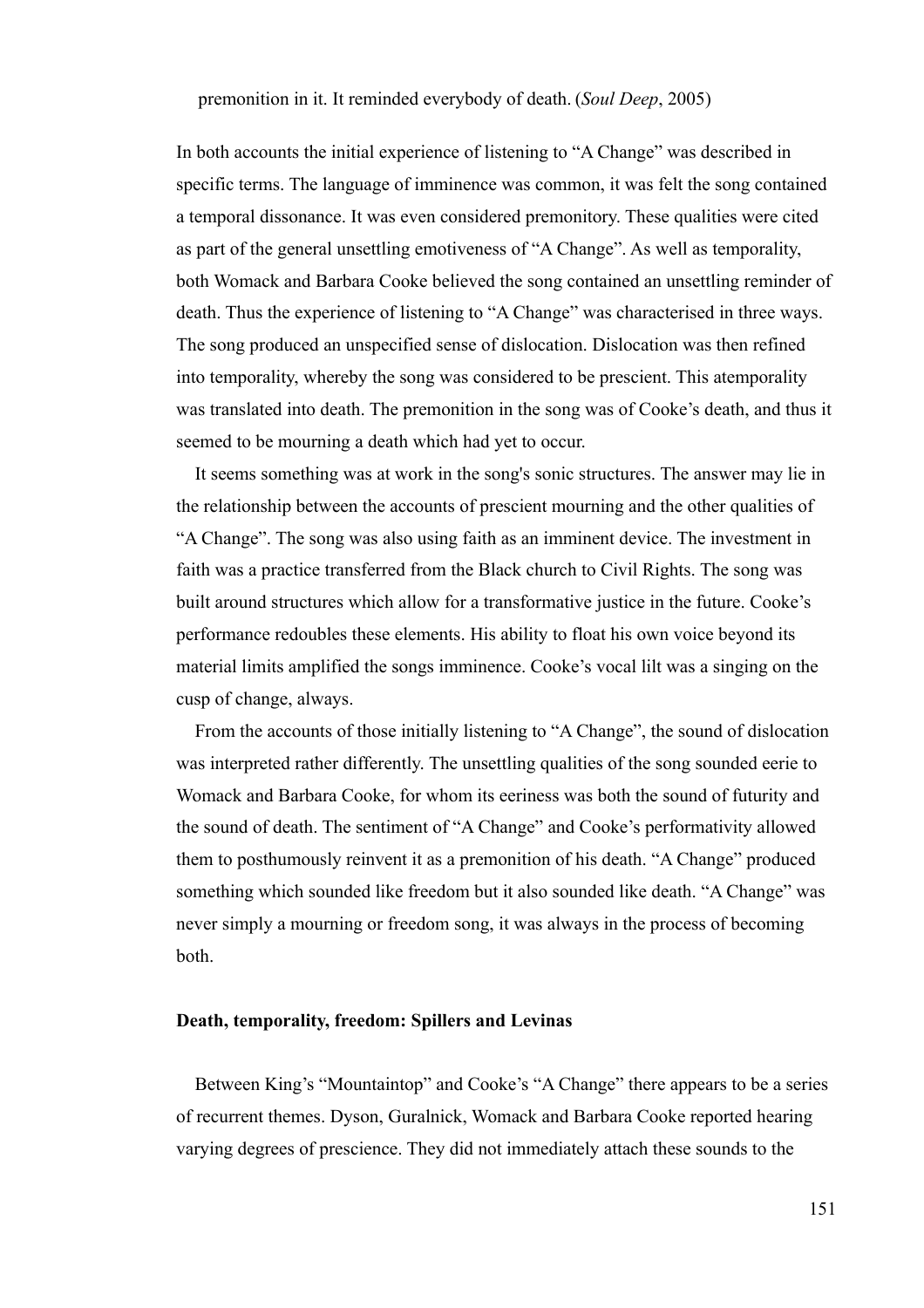imminent freedoms informing each recording. Instead they reported the dominant sonic quality as deathly. From these accounts it seems the dislocated temporality of each recording was as much about the sound of a death to come as it was about the sound of a freedom to come. The observations made by Dyson et al illustrate the way King's and Cooke's respective deaths have overwhelmed their final performances. The combinations of death and freedom have been used to frame their relationship to Civil Rights. "Mountaintop" and "A Change" have become evidence of their quasi-mystical powers. They were able to experience a time of black freedom, as well as their own demises.

 In turn this becomes reflective of the wider dislocation occupying these recordings. This dislocation lies between the sounds King and Cooke produced and how they have been imagined as examples of mourning and liberation. It seems it was possible to hear in their voices a mourning for a death yet to happen and a freedom yet to come. There are reasons why this is so. It is do with the relationship between the religious experiences informing the performances and the liberatory demands which motivated them. The temporal dislocation through which the sounds of mourning and liberation emerged was an outcome of this relationship. Paying attention to religious and social demands for freedom should lead to questions about the Civil Rights project, especially the overdetermination of King's and Cooke's deaths.

 Death, liberation and temporality occupy both "Mountaintop" and "A Change" as phonic markers which seem to be incongruous. There are though some common threads tying them together. It is important to recall "Mountaintop" and "A Change" are couched in King's and Cooke's training in the Black church. These recordings are built upon two practices particular to that tradition. Firstly there is religious passivity. Whether in the pulpit or on the gospel stage King and Cooke were rendering themselves passive. To achieve intimacy with the spirit they had to nullify their agentic potential. Evidence of this passivity was transmitted physically and sonically because relying solely on testimony was not enough. The congregation needed to be convinced they had momentarily lost control of their actions due to the presence of the Holy. They needed to transmit certain types of feeling. Embodiment and voice were crucial to this, as evidenced through King's "Vision" and Cooke's vocal bend.

 The admixture of death, temporality and freedom which occupies both "Mountaintop" and "A Change" can be thought through the performance of religious passivity. Cooke and King honed these techniques early in their careers. The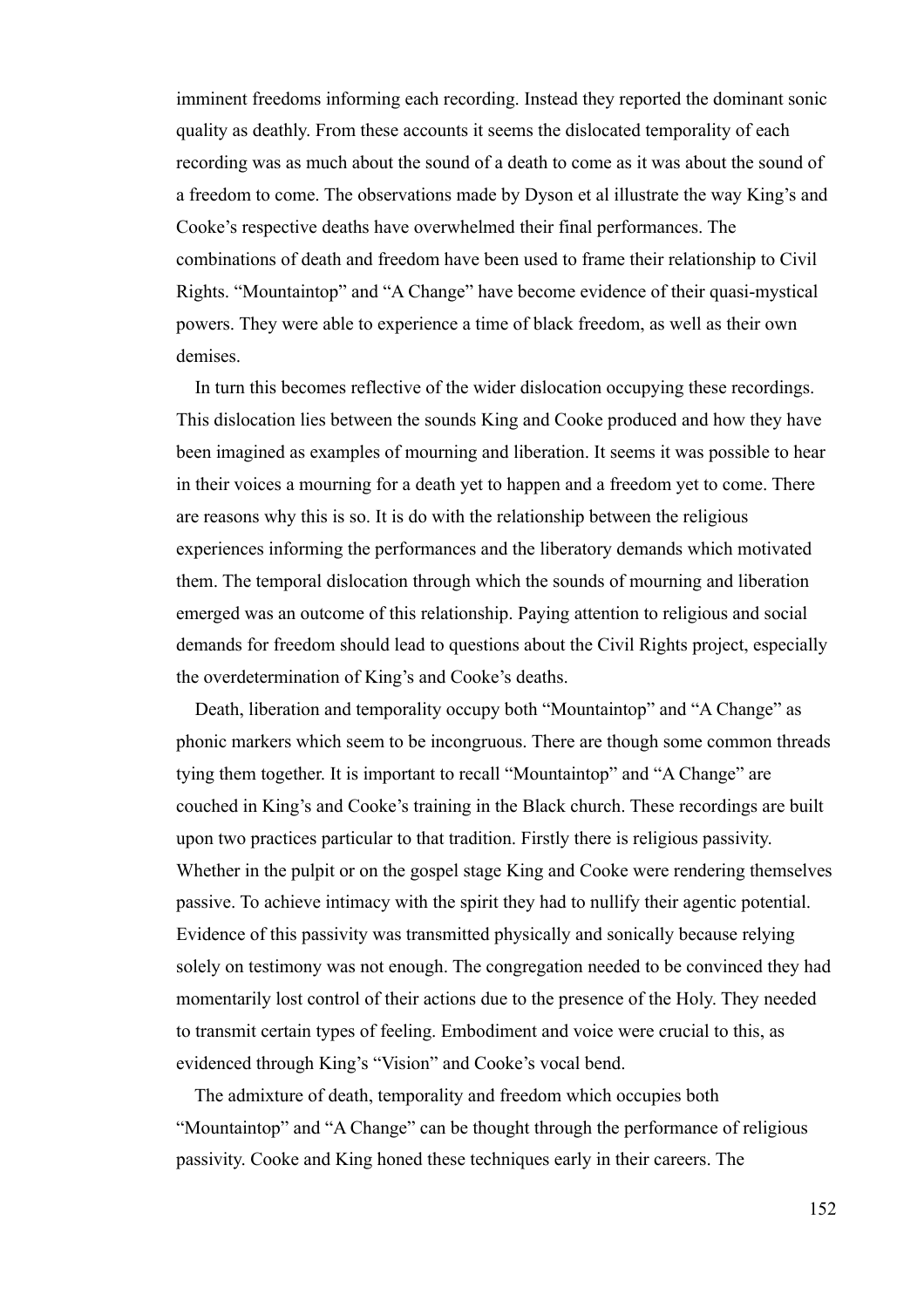dislocations heard on each recording are an outcome of passivity, which was translated into death and liberation and also gave "Mountaintop" and "A Change" a radical potency. This often goes unaccounted for when assessing these recordings. There is a rush to frame them through the real events of King and Cooke's deaths.

 To repeat an earlier observation, Spillers essay on the black sermon privileges voice, embodiment and the aural. Bodies which make and receive sounds shape Black religious performativity in the U.S. Her claim rests on "the historical particularity of the body's wounding" (Spillers, 2003b, 276). The embodiment of scripture formed the response to "the cultural situation of African-Americans as a wounding or a writing in blood" (Spillers, 2003b, 276). The body and the voice do not undergo total transformation. Spillers emphasises "becoming". The climatic ecstasy of black worship does not offer resolutions, it is not a case of being made free. Instead the possibility of change is introduced and deferred. Spillers argues the heights of religious worship are experienced as suspension, "becoming" means the performers and congregation are never fixed in the ritual. Instead they operate at "the very limit of identity – the indomitable, irremediable otherness of death" (Spillers, 2003b, 276). In this scenario death is not terminal and does not lead to obsoleteness, rather it is a "radicalising move" (Spillers, 2003b, 276). During worship the process of becoming can reach acute levels of intensity. Those taking part produce sounds which seem deathly. Instead they have momentarily moved into the time and space of the spirit. They have rendered themselves passive to its presence, and given way to the deferred promise of freedom. Within Black Christian rituals, performances of emancipation are not all that disconnected from performances of death. Spillers makes the case that the process of becoming is pushed to a sonic limit where it comes under erasure. This passivity is often interpreted as deathly, but is in fact an insurgent sound.

 Passivity allowed freedom and death to appear in "Mountaintop" and "A Change". The spiritual intimacy produced in Black Christian worship required an vocal selfevacuation. King and Cooke transferred this practice beyond the church and used it pursue the socio-religious freedom that defined the Civil Rights project. Thomas Carl Wall's reading of passivity is applicable in this context. Using Emmanuel Levinas as his reference point, Wall proffers a theory of "radical passivity" which achieves two things. Firstly, through Levinas, he links passivity to experiences of death and spirituality. This has resonances with the analysis of "Mountaintop" and "A Change" above. His conceptualisation of radical passivity as a practice is also significant. Radical passivity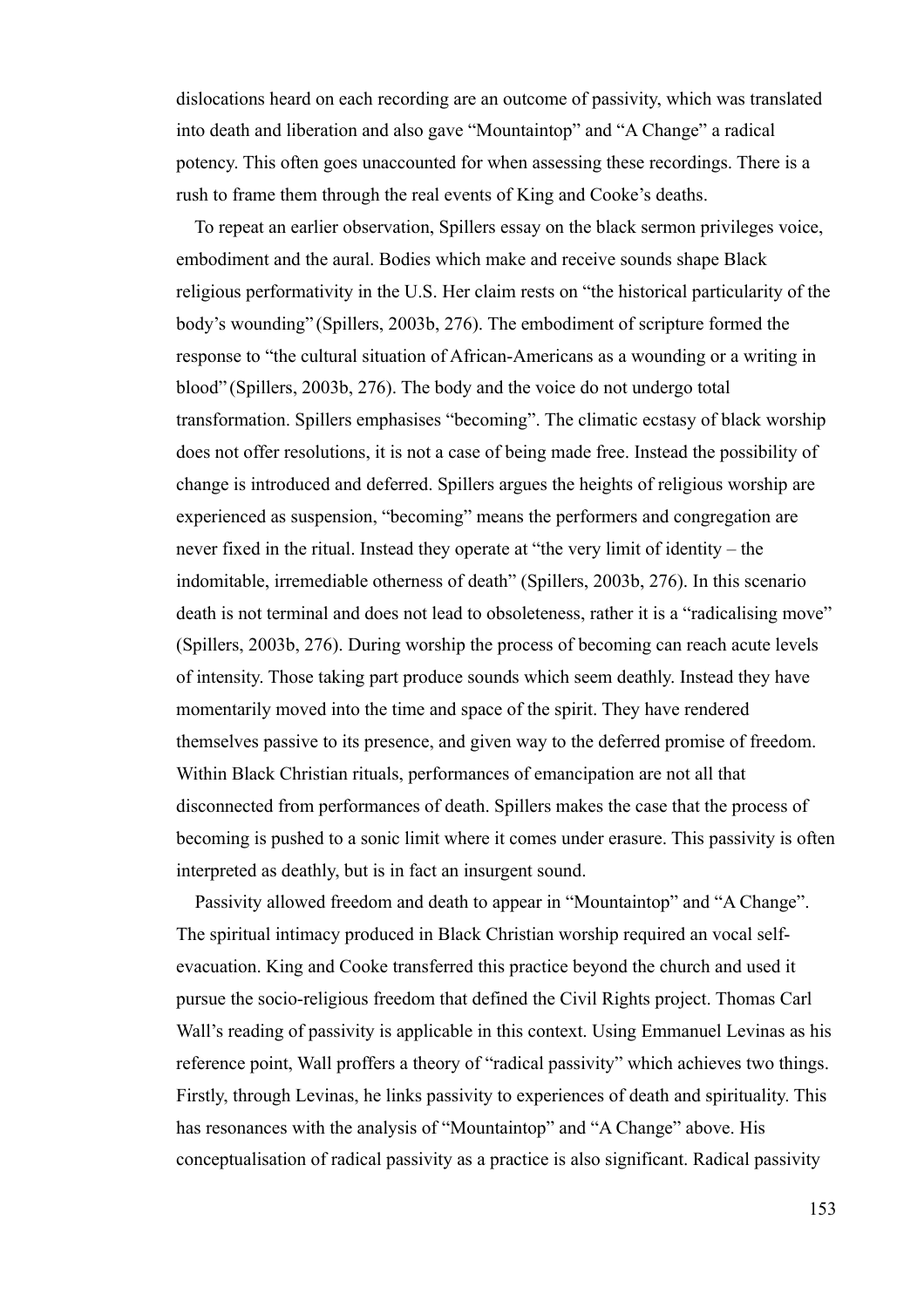bears a resemblance to the phonic performativity honed by King and Cooke in the church. Wall describes passivity as an a priori practice. It is not something the subject possesses, but exists prior to the subject's knowledge of itself: "radical passivity…..affects subjectivity prior to any memory" (Wall, 1999, 1). This means passivity is "more intimate than any perception, experience or feeling" (Wall, 1999, 2). It operates with a proximity the subject is not always aware of. This intimacy is a result of its a priori status which means passivity does not have a form, nor can it be directed at an object. Passivity only really works on itself. In working on itself its processes are revealed through the subject: "passive with regard to itself, and thus it submits to itself as though it were an exterior power" (Wall, 1999, 1). Passivity renders itself as other, thus passifying itself and reproducing passivity. It submits to its own affects. Wall argues this continues "incessantly" because it has no object but its own practices (Wall, 1999, 2). In this sense it is self destructive. Passivity "cannot conserve itself in order to destroy; [passivity] cannot but incessantly destroy itself" (Wall, 1999, 2).This selfdestruction is not reductive, it does not prevent passivity working, rather passivity is reproduced this way. Passivity's submission to its own affects "exposes a passivity", it is occupied by incessant movement and dislocation (Wall, 1999, 3). Radical passivity "opens us to a hollow interval of non-salvageable time that is both without continuation and without cessation" (Wall, 1999, 7).

 Wall's concept of radical passivity appropriates much of Levinas' work on the subject. Levinas conceptualised passivity through experiences of death and experiences of God. In both cases Levinas used passivity to divorce experiences of death and God from being. He wanted to think them as prior to the subject. Death, Levinas believes, has been caught in a dichotomy between life and annihilation. He wants to challenge this dichotomy by rethinking the term "decease". Instead of closure, for Levinas, decease implies movement: "A departure towards the unknown, a departure without return, a departure with no forwarding address" (Levinas, 2000, 9). For Levinas death is a process; it is not terminal. Death involved the production of passivity as an affect (Levinas, 2000, 15). Death is affectively productive precisely because it is impossible to experience. It recurs as a fissure in experience, "an ever open *possibility*" (Levinas, 2000, 47).

 Levinas takes an almost identical line with experiences of God. Once again intense passivity serves as the motor. He focuses on the act of bearing witness as the moment when passivity is most evident. Levinas describes bearing witness as an act of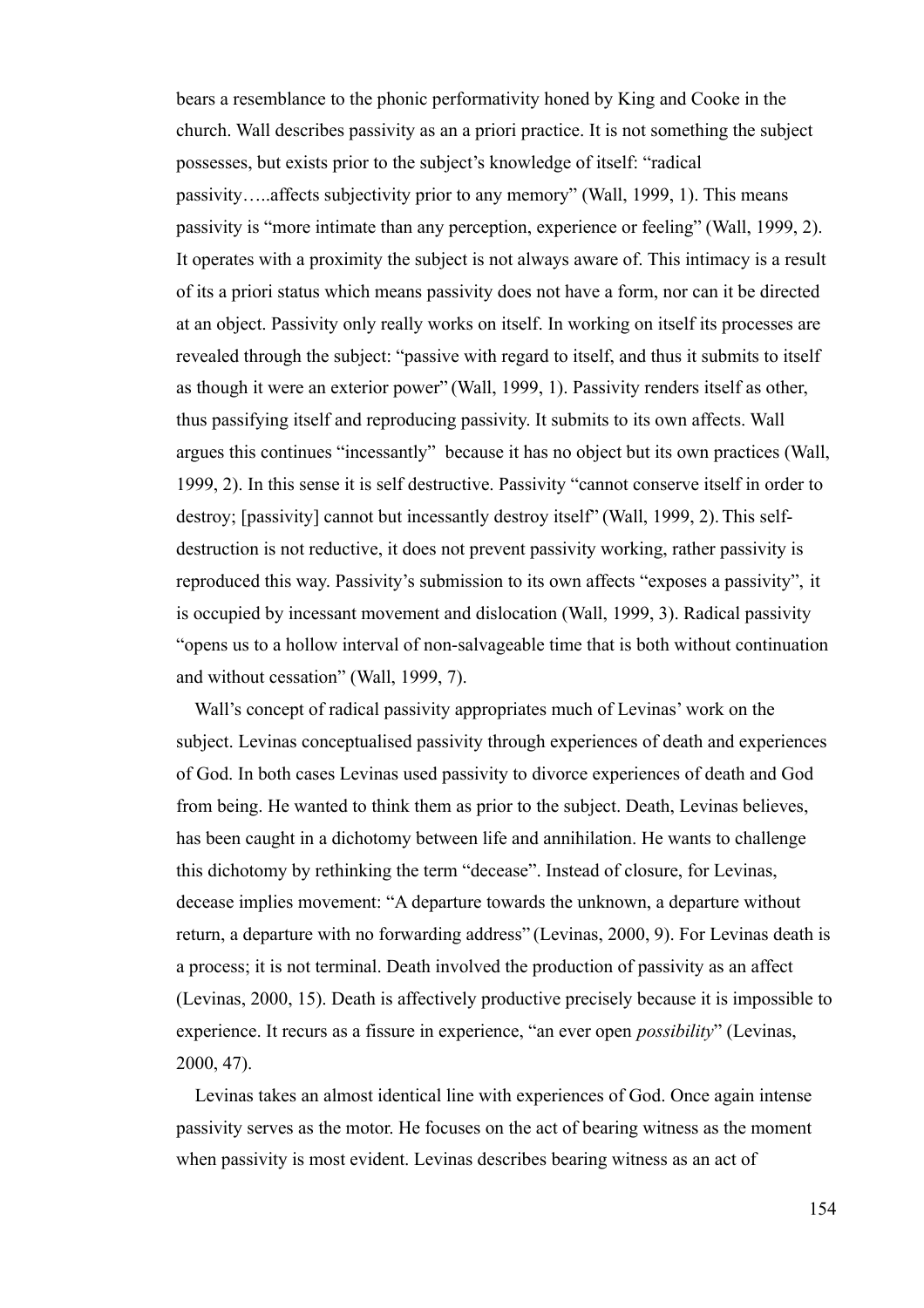destructive non-experience: "The glory of the Infinite is anarchy in the subject driven out of hiding, with no possible escape" (Levinas, 2000, 196). He is arguing that testimony is not enough during such moments. Bearing witness is so disassociative it takes apart the process of bearing witness (Levinas, 2000, 197).

 Levinas identifies the voice as central to this dissasociative witnessing. Mahmut Mutman's speculations on the sonic content of Levinas' religious voice reveal how this voice is also deathly. Mutman uses the model of passivity as prior to the subject to argue that for Levinas: "the voice of the other is heard before it is listened to. It is something that happens to the self or the subject" (Mutman, 2007, 105). Mutman's description of the aural experience of God in Levinas' work is as much a theorisation of death: "violent, traumatic and expropriating in character" (Mutman, 2007, 106). The phonic substance of the voice in this schema consists of "a strange audibility, quite out of the ordinary.....a rumbling silence….as if the emptiness were full, as if the silence were noise" (Mutman, 2007, 107-108). What Mutman does here is provide an outline of what, according to Levinas, religious or deathly passivity sounds like when enacted through the subject.

 There is a strong resonance here with Cooke's vocal bend and King's "Vision". Cooke's vocal oscillations shaped first and foremost the textures of his own voice. Cooke's voice broke away and folded back in on itself, in a self-passifying and reproductive manoeuvre. The same could be said of King, who used his testimony to passify the agency and materiality of his voice. This undertaking opened up the radical political possibilities of Civil Rights. In both cases the submission to and reproduction of passivity lead to creative dissonance. This is the case with "A Change" and "Mountaintop". Their passionate performances of sonic passivity produced analytical confusion. It was accepted their performances were potent, yet it was unclear whether the sounds they produced were deathly or liberatory. "Mountaintop" and "A Change" seemed to contain the sound of both.

 The notion of a spiritually inspired voice as so sonically disassociative it sounds deathly resonates with King and Cooke. "Mountaintop" and "A Change" were strategically political performances which sat within the discourse of Civil Rights, but they were rooted in the training of the pulpit and the gospel stage. They used techniques of vocal and bodily evacuation to generate experiences of imminence amongst their audiences. That *feeling* was highly dissonant. It was an attempt to record and reproduce the sound of an impossible experience. Thus the performances encompassed both the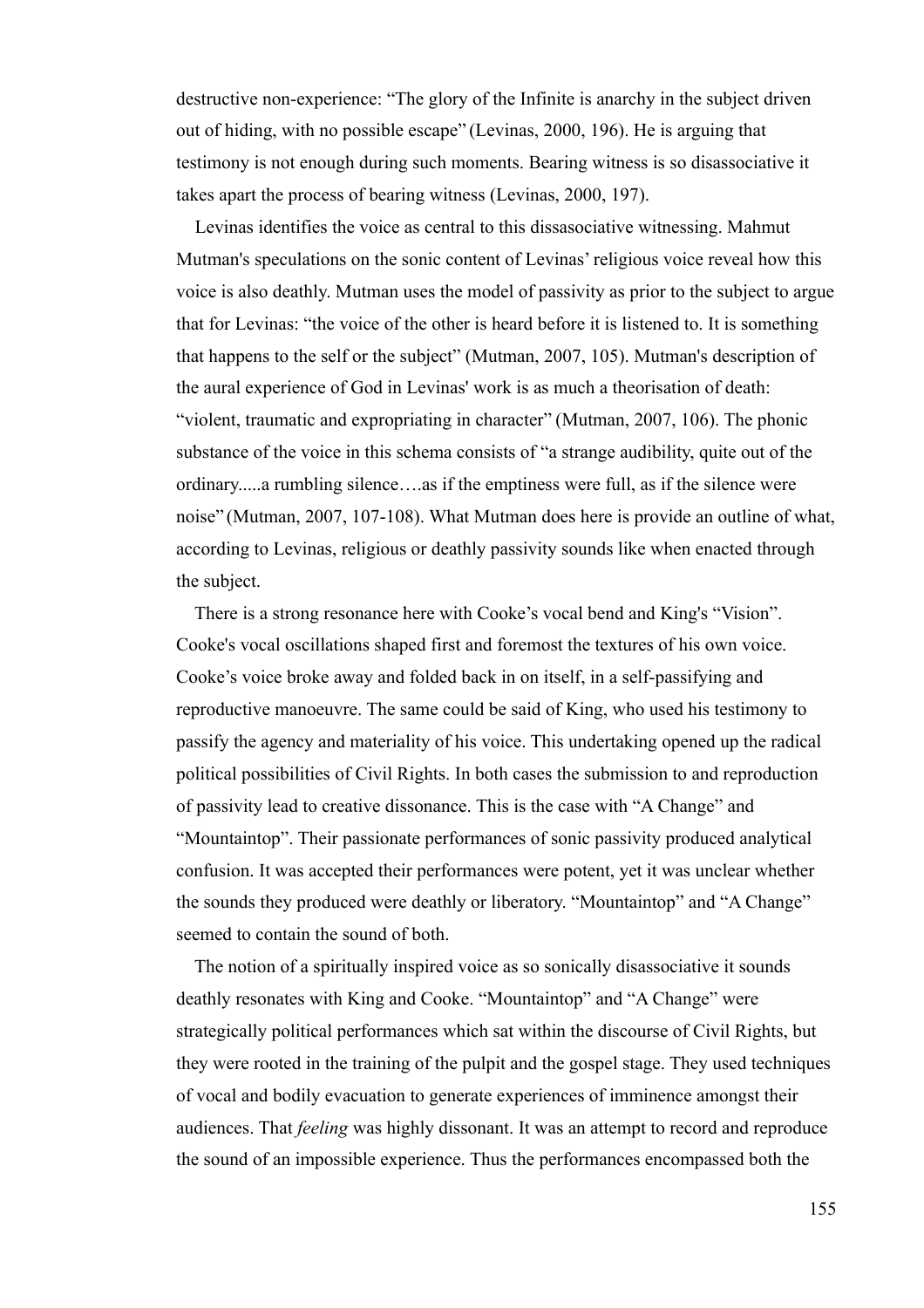phonic materiality of (be)coming free and (be)coming death.

 Four performances from Martin Luther King and Sam Cooke have been the focus of this case study. One exists firmly within the Black church tradition (Cooke's vocal bend) and another is couched in the folk pulpit but connects those performances to Civil Rights (King's "Vision"). The other two are iconic Civil Rights recordings. They are iconic because they concentrated the political ethos of the movement but their iconicity also stems from two other features. "Mountaintop" and "A Change" seem to mourn the end of the movement, and the deaths of King and Cook, ahead of their occurrence.

 Taken together these performances have been used to question Michael Lackey's claim that religious faith is unethical when it comes to black democratic hopes. The "Vision" and vocal bend illustrate how religious passion is enacted in Black Christian rituals. It involves inducing a passivity which is experienced through the body and voice. King no longer spoke, it was the voice of a spirit speaking through him. Cooke's encounter with the spirit was marked on his voice. It was bent, misshapen but even more sonically potent. With the "Vision" the crisis that shaped Civil Rights becomes apparent. King's climactic demands for protection were resolutely disassociative and he had no agency over these claims. It was the sound of a spirit generating that claim through him. He was pacified by its presence.

 These structural crises reached a pitch with "Mountaintop" and "A Change". It is accepted that both are exemplary performances of freedom. King and Cooke use their training to generate emancipatory feelings. The experience is carried in the way they use their voices and record the sound of imminent freedom. It is nearby, just ahead, waiting on the horizon. But "Mountaintop" and "A Change" are also enveloped by the sound of mourning. King and Cooke's abilities to produce temporal dissonances and feel a future were also heard as deathly. In "Mountaintop" and "A Change" they were considered to be prophesising the end of the movement. Their mourning sounds were anticipating the eventual collapse of the Civil Rights project. More significantly the sounds they produced were interpreted as a mourning for themselves. They were singing prescient mourning songs. The only rationale given for this interpretation was that King and Cooke were killed soon after their respective recordings were made.

 This framing of "Mountaintop" and "A Change" is problematic because it cuts short the radical potency of their performances. To reroute the sound of a mourning heard in both recordings and connect it to their deaths dulls their sonic potency. It is better, in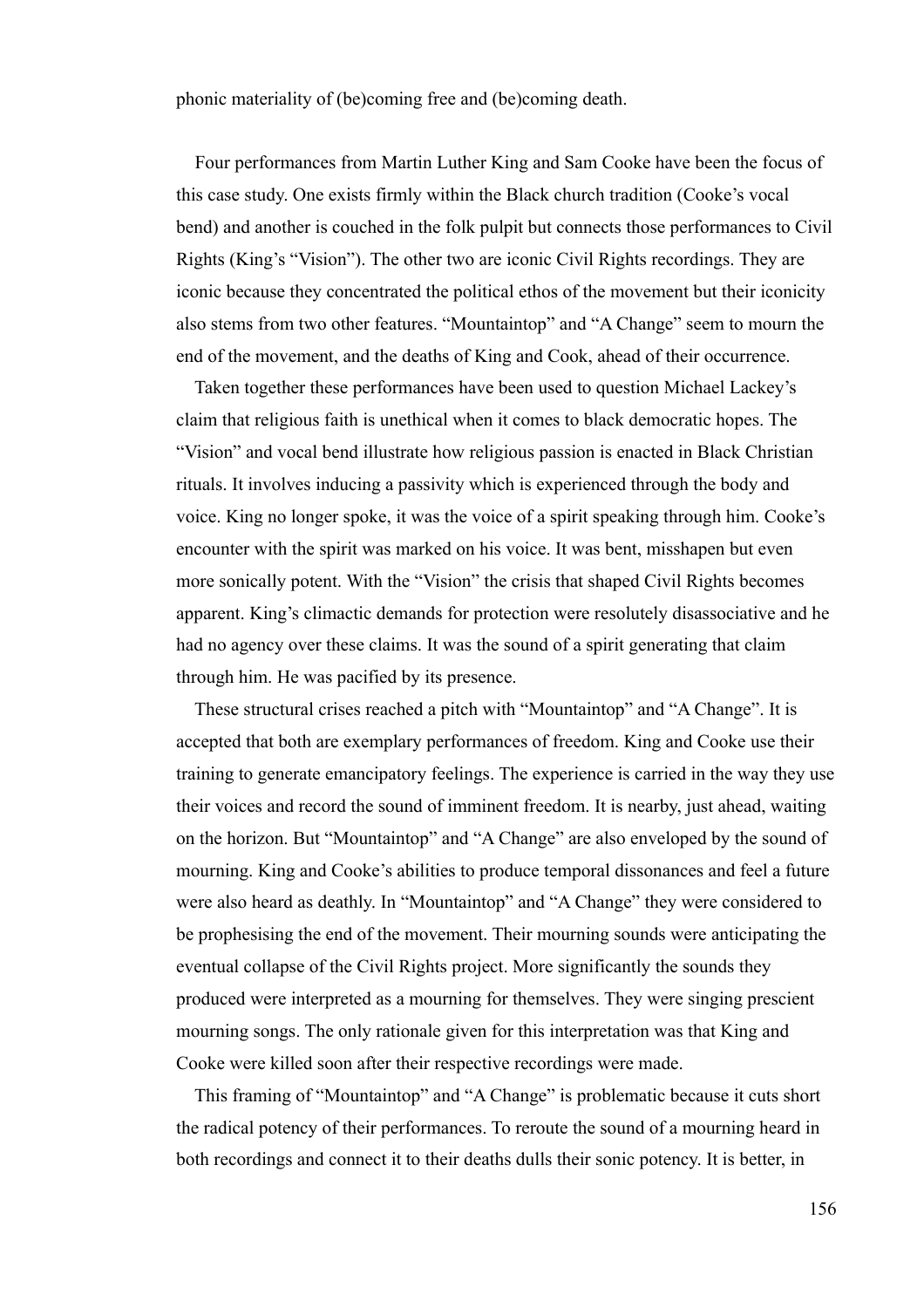this context to not listen to the mourning sounds King and Cooke record as terminal. They are not endings but are productive and liberatory because of the analytical problems they present.

 King and Cooke may have sounded like they were mourning their own deaths. Those sounds though were much closer to what Spillers calls death as a radicalising move. Mourning is induced by a radical passivity that occurs during moments of spiritual ecstasy. The speaking subject is evacuated and what is left is a rumbling silence, a freedom to become. This emptiness may sound like death, but it is a freedom of infinitely deferred possibilities. "Mountaintop" and "A Change" are overt political statements and they carry a set of hopes associated with the Civil Rights project. The trace of spiritual passivity in these performances though continually destroys these claims. They were destroyed by the very freedoms King and Cooke were pursuing. The liberation at work in the heart of the Civil Rights project could not be adequately housed within the subject, agency or constitutionality. The sound of those freedoms claims were deinstrumental. They took apart those structures, and left behind emancipation as an impossible experience of terror.

 The deinstrumentalising experience of listening to "Mountaintop" and "A Change" carries the trace of what Cedric Robinson identified as the incomprehensiblity of form within the black radical tradition. The incomprehensibility at stake in this case study was a function of the phonic materiality of the freedoms King and Cooke were generating. In one sense those performances were incomprehensible because they drew on black church traditions where the expectations were determined according to internal criteria. More importantly King and Cooke used their training in this internal criteria to produce public performances of black freedom which caused acute aural confusion. It was always possible to *hear* their performance, and to hear the way they drew on specific modes of black performance, but to fully commit to listening to them required an attunement to radically different propositions of blackness and/as freedom.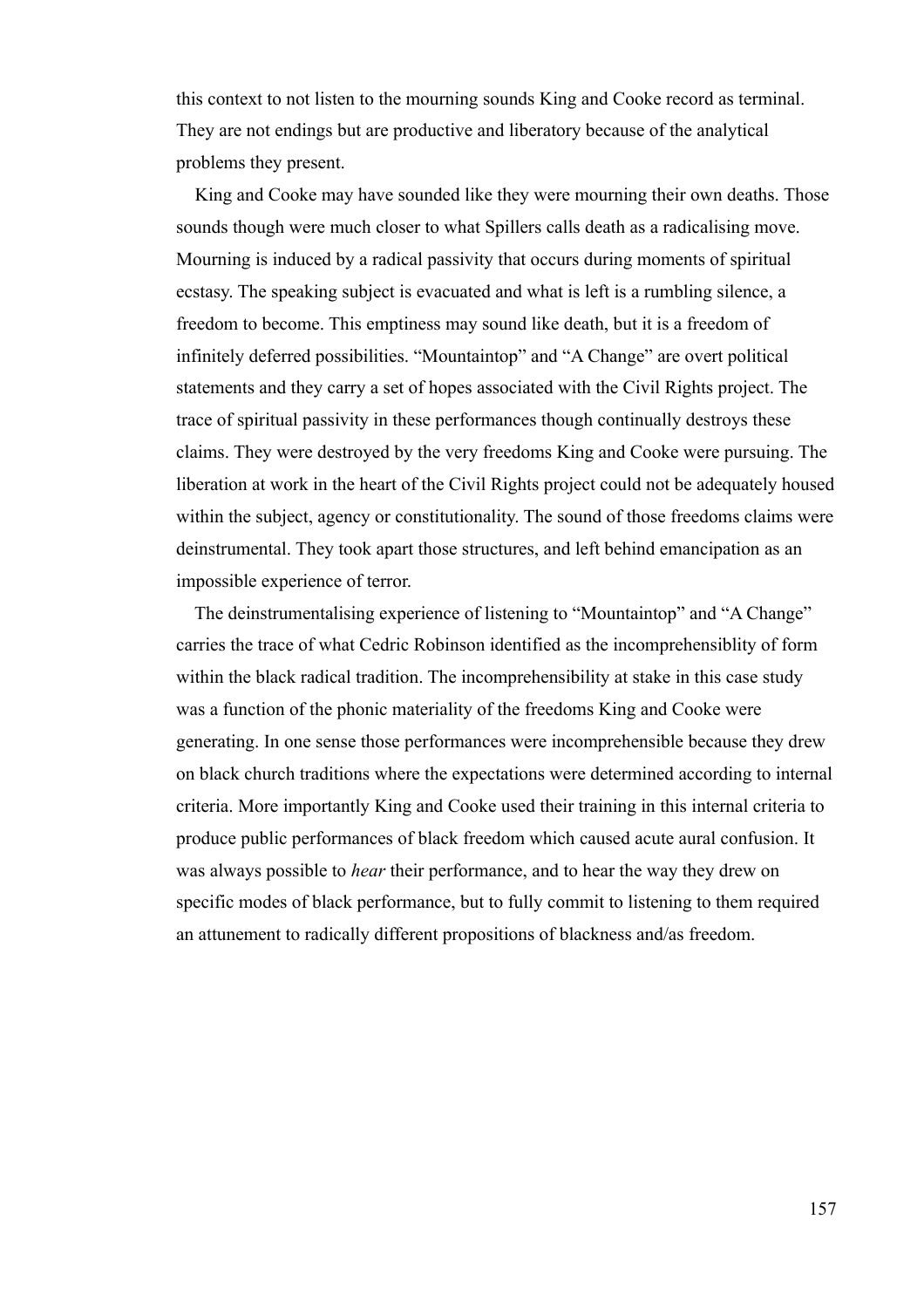## **Part 3 – Detroit, black labour and (re)production**

## **Chapter 4 – The League of Revolutionary Black Workers**

 The League of Revolutionary Black Workers made themselves heard amongst the industrial machinery of mid-to-late 1960s Detroit. The League were an organisation formed during the peak of the Black Consciousness movement in the United States. Black Consciousness was not limited to Black Nationalism, the Black Arts movement, or Civil Rights. The formation of the League indicates that black radicalism was also a driving force for industrial labourers. The story of the League is in many ways a story of Black Detroit. Writing about the League in relation to Detroit means thinking about how the group's practices were shaped by the material and sonic environment in America's industrial metropolis.

 Established in June 1969, the League of Revolutionary Black Workers were formed amongst the majority Black workforce in Detroit's automobile factories. They were an umbrella organisation designed to consolidate a series of Revolutionary Union Movements (RUMs) which had developed in factories across the city. These RUMs had arisen in the wake of the Dodge Revolutionary Union Movement (DRUM), which formed in May 1968. DRUM had led wildcat strikes of Black workers against the officially sanctioned United Autoworkers Union (UAW) at the Chrysler Dodge plant.

 The League were a Marxist-Leninist organisation seeking to unify the Black workforce in Detroit's factories because they felt Black workers were violently oppressed in this environment. The automated production line became the focal point for the League's project. This piece of machinery lay at the heart of the automobile industry in Detroit and as a consequence it was central to modern American capitalism. The League saw the automated production line as a device which violently disciplined the bodies of Black workers. Exploited Black labourers were, through the rhythms of the production line, embedded in the modern American economy, and thus the League's radicalism was aimed at the disruption of the line, as well as the disciplinary environment it produced in Detroit's factories. Such was the force of their critique that the League's project was itself arguably an outcome of the production line process. The disciplinary rhythms of the line became central to the sonic production of their politics.

 These issues come together in a documentary film the group recorded in 1970, *Finally Got The News*. It is a presentation of their ideological foundations and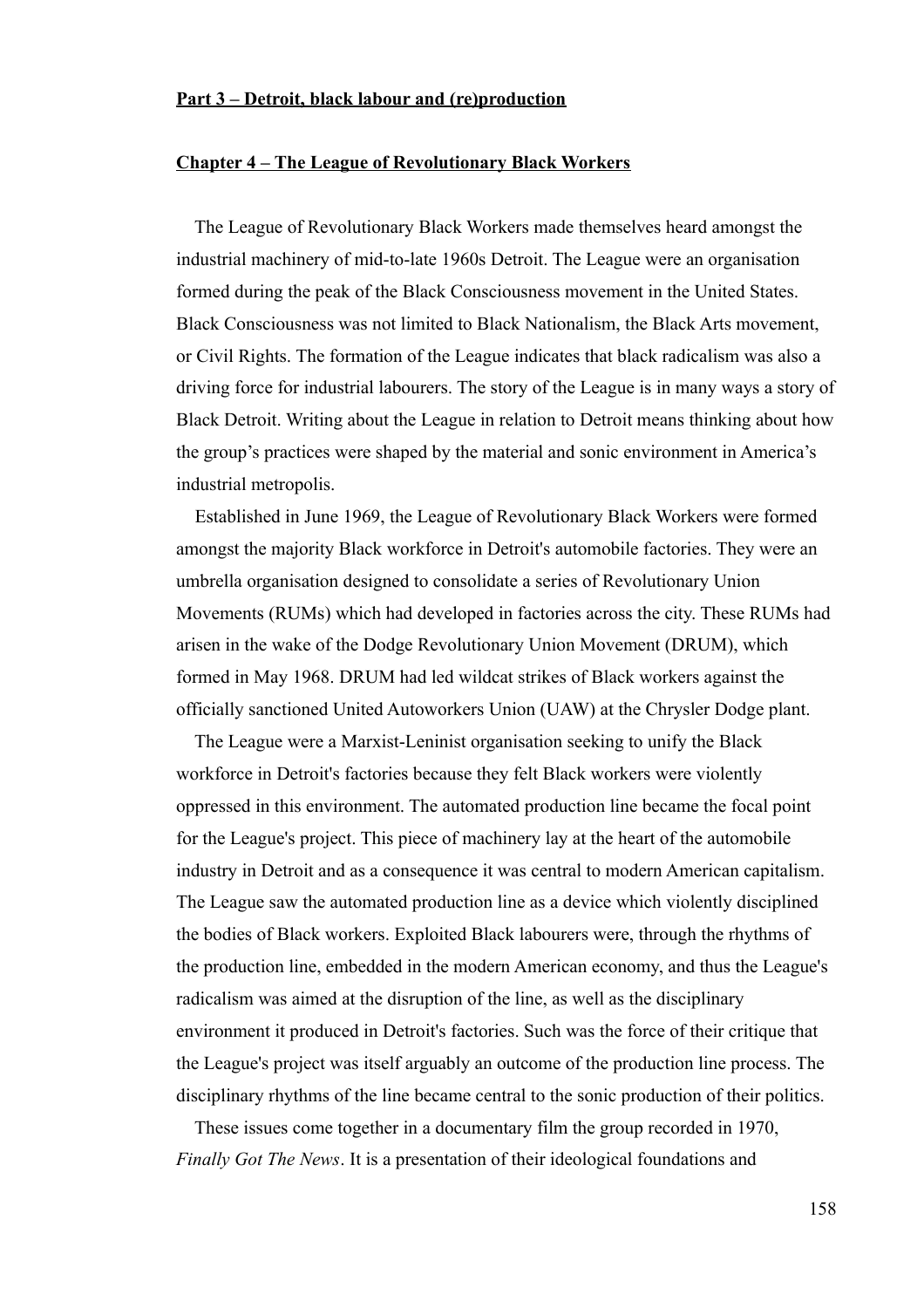highlights the degree of activism amongst Detroit's industrial workforce. Yet the film also records the material influence of automated production upon the League's radicalism. They pinpoint the production line as the machine which inflicts violence upon the Black worker, whilst also acknowledging that the same worker gains knowledge about capital through the line, which serves the League's radicalism. The League's circular relationship with the violence of the production line was echoed in their at times ambivalent, at times intense, engagement with the question of gendered labour. The League seemed to want to bypass the question of labour for Black women in Detroit's factories, but could not avoid the fact that black female reproductivity served as a structural basis for their politics. Both the production line and gendered labour inform the soundscape of *Finally Got The News*, and in this chapter I will listen closely to these aspects of the film through Marx's account of labour and alienation, deconstructive approaches to the relationship between sonic and vocal content, and black feminist theorisations of natality as labour.

 In broader terms the first chapter of this case study represents a turn towards Moten's notion of the resistance of the object, as well as Robinson's identification of a disjuncture between the Black radical tradition and Marxism. Once again it is the phonic materiality of the League's radicalism, as presented in *Finally Got The News*, which informs the relationship to Moten and Robinson. In this first chapter I am concerned with the difference between the sound of black labour labouring and the sound of black labour resisting. I want to trouble the sonic difference between the two by way of a natal reproductivity which structured the relationship between them. What will become apparent in the second chapter of this case study is that these concerns were not limited to the League. All that is to be mapped out in this chapter in terms of black labour, resistance, reproductivity and phonic materiality resonated at Detroit's black musical factory: the Motown recording company.

# *Detroit: I Do Mind Dying*

 The League of Revolutionary Black Workers emerged in a Detroit shaped by the cumulative effects of racial tensions, which eventually resulted in the 1967 rebellion (Darden, Hill, Thomas, Thomas 1987, 73; Thompson, 2004, 3; Widick, 1989, viii). Although many of those initially forming RUMs had been radicalised by these events, the League were focused on the automobile industry dominated by the "The Big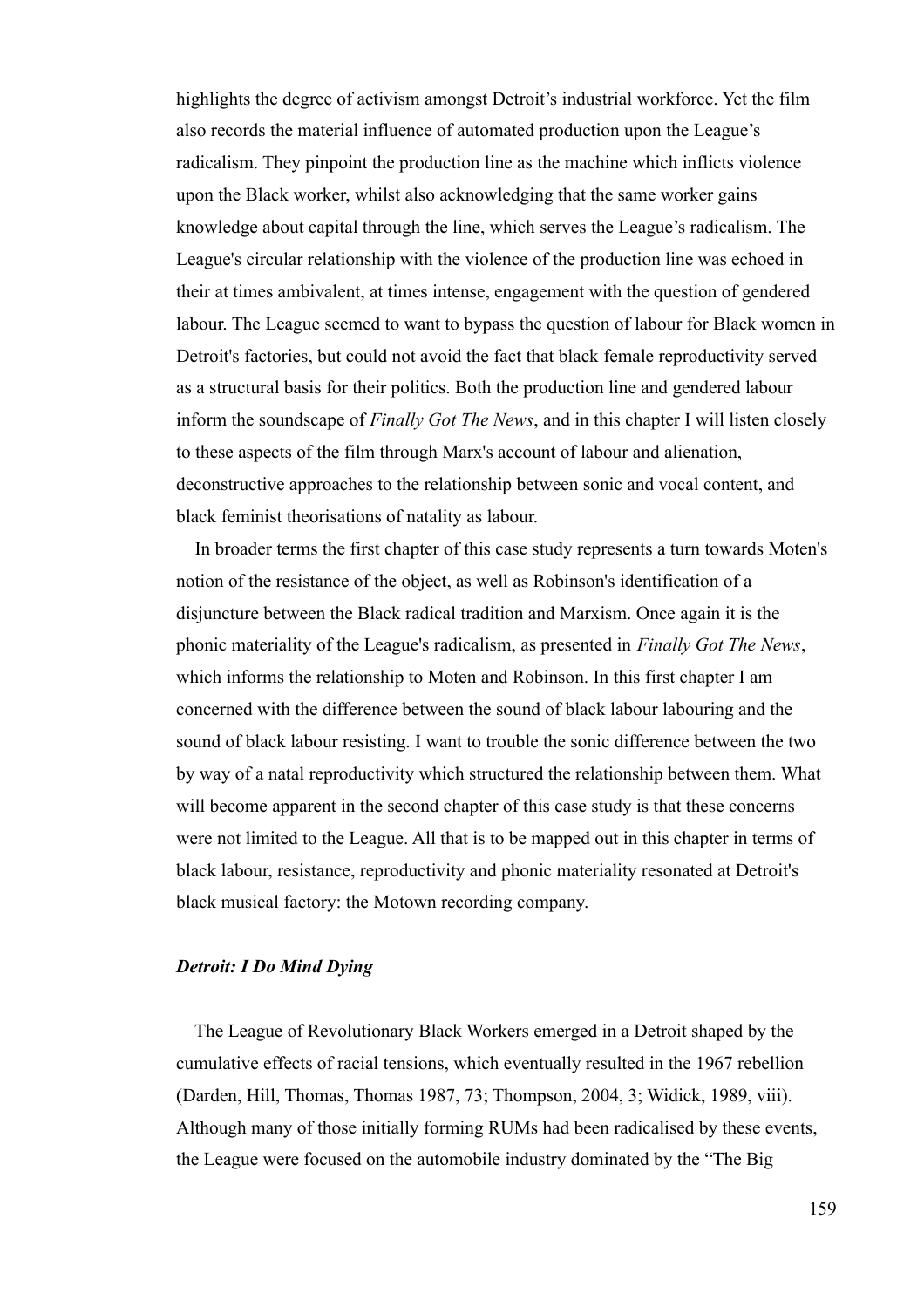Three"of Ford, Chrysler and General Motors (Darden et al, 1987, 3). They saw in the factories a concentration of the racial tensions at work across the city. The exploitation and discrimination of Black Detroiters, for the League, was most acutely felt on the production lines.

 The documented histories of the League vary in range and type. There is at least one book length study (Geschwender, 1977), as well as more more fragmentary analyses (Foner, 1974; Cluster, 1979; Thompson, 2004). Dan Georgakas and Marvin Survin's *Detroit: I Do Mind Dying* will provide the bulk of the context on the League in this chapter. This is because their work operates in the realm of what Jacqueline Rhodes calls the "book as action" (Rhodes, 2005, 1). Georgakas and Survin made conscious decisions to privilege the League's own accounts of their politics during the peak of their activities in the city (Georgakas and Survin, 1998, xv, 6). Therefore rather than presenting the League in the customary form of historical knowledge, *Detroit: I Do Mind Dying* is a text almost active in the production of the radicalism it depicts.

 The League fully understood the relationship between Black workers and the automobile industry in Detroit. Using this knowledge they developed a set of strategies which were designed to disrupt and overturn the structures of capital in the U.S. They believed this task needed to begin at the heart of the modern American economy,which lay in industrial Detroit with the Black workforce.

 The League's analysis of the power relationship between Black workers and the automobile industry began outside the factory. The inner-city Black population of Detroit was viewed by the Big Three as a cheap and disposable labour force. Black Detroiters were often able to find work in the factories, but the League realised most positions were precarious (Georgakas and Survin, 1998, 29-30). This permanent insecurity meant the companies would only offer Black workers "the worst and most dangerous jobs: the foundry and the body shop, jobs requiring the greatest physical exertion and jobs which were the noisiest, dirtiest and most dangerous in the plant" (Georgakas and Survin, 1998, 29).

 If Black workers were able to secure any medium-to-long term positions, they then faced institutional racism inside the factories. The League were aware that the term skilled labour was not applicable to Black workers. This tactic was, according to the League, in the interests of the companies. White workers would look to defend the minor power they held over Black workers, meaning racial divisions became a barrier to class solidarity (Georgakas and Survin, 1998, 30).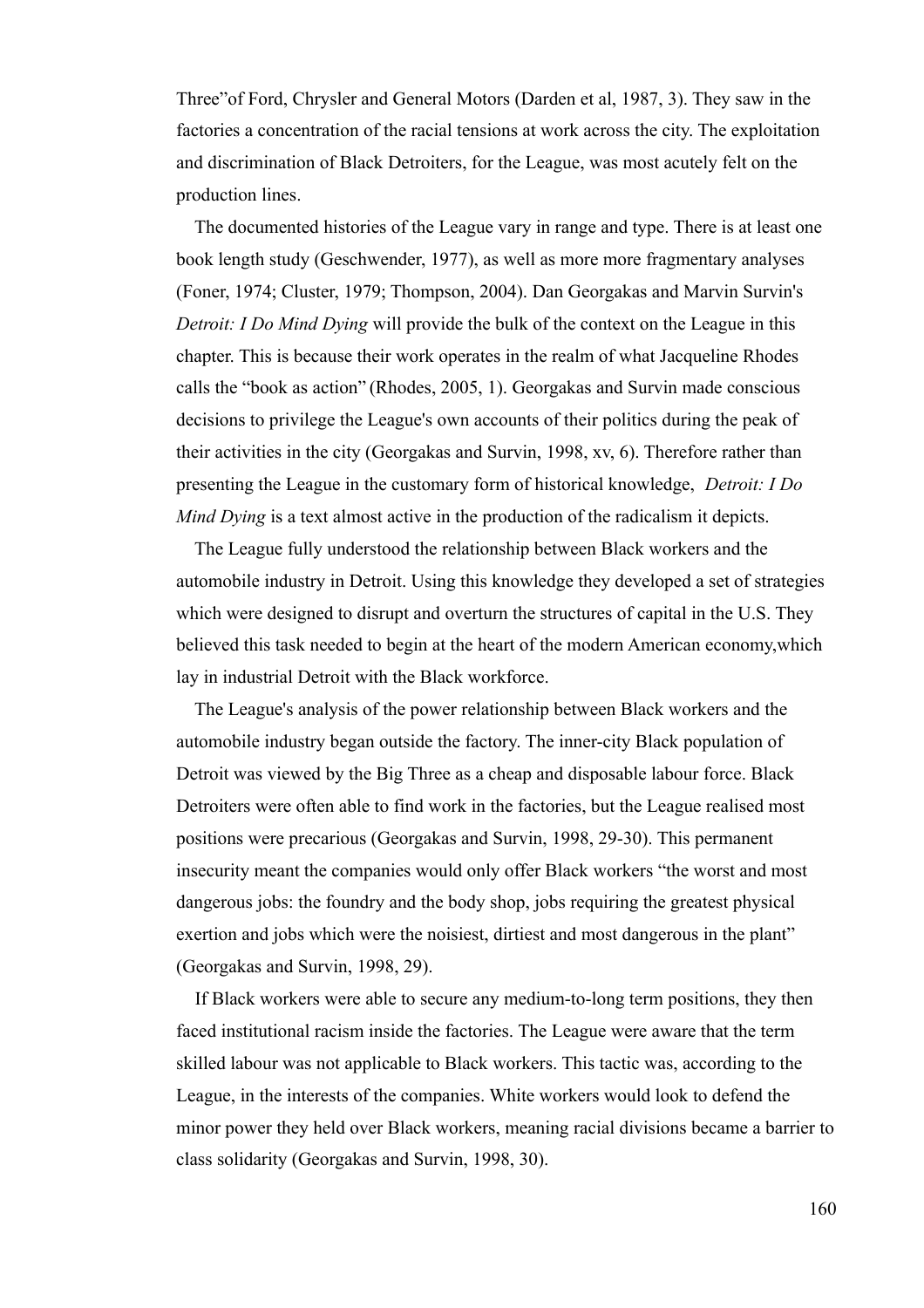Despite these issues the League felt the problems for Black workers were far more fundamental. The crux of the Black workforce's vexed relationship with the automobile industry lay in the automated production line. Working on the line, almost inevitably for Black workers in the most toxic areas, was inimical. Georgakas and Survin reprint in their text a description of the environment on the line taken from the "Inner City Voice" newspaper. The ICV was a monthly Black activist newspaper in the Detroit which took a strong militant line. Many of the staff at the ICV went on to take up senior positions within the League:

Black workers are tied day in and day out,  $8 - 12$  hours a day, to a massive assembly line, an assembly line that one never sees the end or the beginning of but merely fits into a slot and stays there, swearing and bleeding, running and stumbling, trying to maintain a steadily increasing pace. Adding to the severity of the working conditions are the white racist and bigoted foremen, harassing, insulting, driving and snapping the whip over the backs of thousands of black workers, who have to work in these plants in order to eke out an existence. (Georgakas and Survin, 1998, 18)

According to this account the Black worker is attached to the line in a way that is physically oppressive. The Black worker has to struggle to maintain pace with the machinery. Blood is spilt. The portrayal of foremen "snapping the whip" is a barely coded reference to captivity. The League were drawing links between the status of workers on the line and the status of slaves. There may have been hundreds of years between the plantation and industrial manufacturing, but the League felt little had changed structurally. Black people were still treated as labouring objects and the line was a reproduction of that environment. The rhythms of the line dictated the rhythms of labour, and it was an industrial rhythm which disciplined the body of the Black worker (Georgakas and Survin, 1998, 26).

 One of the reasons why the League became necessary was due to the inaction of the employee's official representatives, the United Auto Workers union (UAW). They felt the UAW were complicit in the racism directed at the Black workforce. Previous attempts by Black workers to call the union to account had been ignored (Foner, 1974; Darden et al, 1987, 70-71; Lewis-Colman, 2008). The League argued this was reflective of a structural problem within the union because the UAW did not represent the interests of all workers. Under the leadership of Walter Reuther the UAW had played a central part in eliminating the communist influence within the American automobile union movement during the McCarthy era. His reward was to exchange union bargaining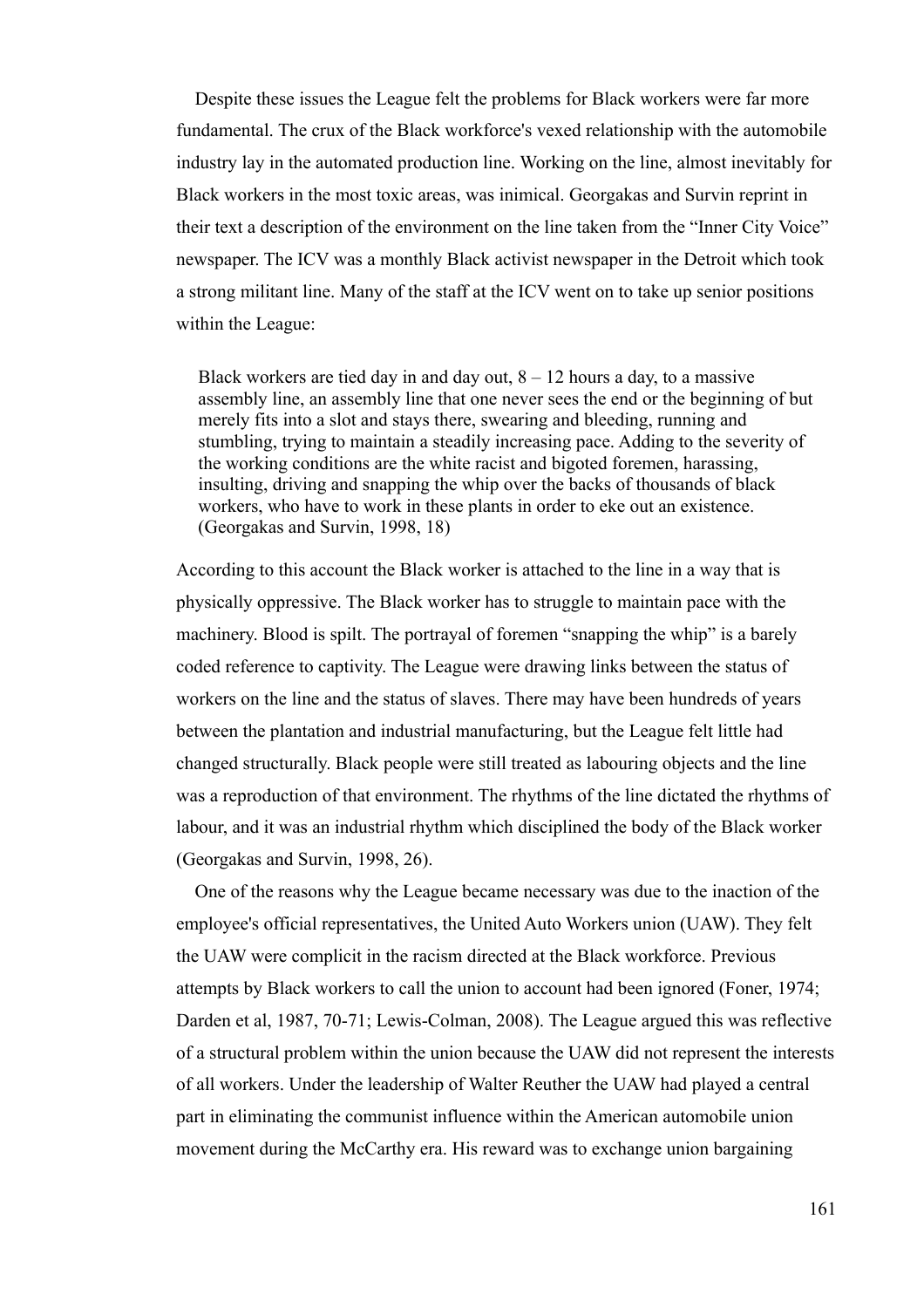powers in return for direct financial support from the automobile companies (Georgakas and Survin, 1998, 26-27). The League felt with this level of union and company complicity the communication channels open to workers were rendered ineffective. The official grievance procedure was ignored completely. For the Black workforce, despite the open levels of racism, the intense workloads, serious injuries and fatalities, there was little or no avenue for organised representation.

 The League's emergence coincided with a shift in the factory environment around 1965. During this period a significant number of politically active Black workers were recruited onto the production line. They were in tune with the newly emergent forms of Black Consciousness and also had links to various Marxist-Leninist and Socialist groups in Detroit. The influx of this new workforce led to increased levels of radical activity and worker-company-union tension in the automobile plants. Georgakas and Survin cite incidents which paved the way for the formation of the League. The first was a series of wildcat strikes at the Chrysler Dodge Main plant in May and June 1968. These strikes sparked the creation of, and were subsequently led by, the inaugural Dodge Revolutionary Union movement (DRUM).

 The DRUM strikes were felt across the city's automobile industry. RUMs spread like a contagion throughout the factories of Detroit (Georgakas and Survin, 1998, 76-77). The speed at which these groups were arising created the need for a solid worker platform. Within a year it was decided to set up the League. Organisationally the League eschewed "a strict hierarchy" and instead allowing each individual RUM to retain its autonomy (Georgakas and Survin, 1998, 75-76). The League valued this flexibility because they felt it could respond more effectively to the UAW, the companies and the wider governmental structures (Georgakas and Survin, 1998, 76).

 Despite the League's flexibility, they had clear aims. The League's basic aim was to organise the Black workforce on the production lines in Detroit. Part of the process of organisation involved education. Black workers, according to the League, needed to be made aware of the combined effects of racism, capitalism and imperialism on their daily lives. In this respect the League were treated as an anomaly by the UAW and the companies because they found their politics incomprehensible. The League were not interested in supplanting the UAW in its relationship with the Big Three. Rather their interests lay in bypassing the entire economic structures which bound the two together (Georgakas and Survin, 1998, 39).

The League saw themselves as a revolutionary vanguard. They were looking to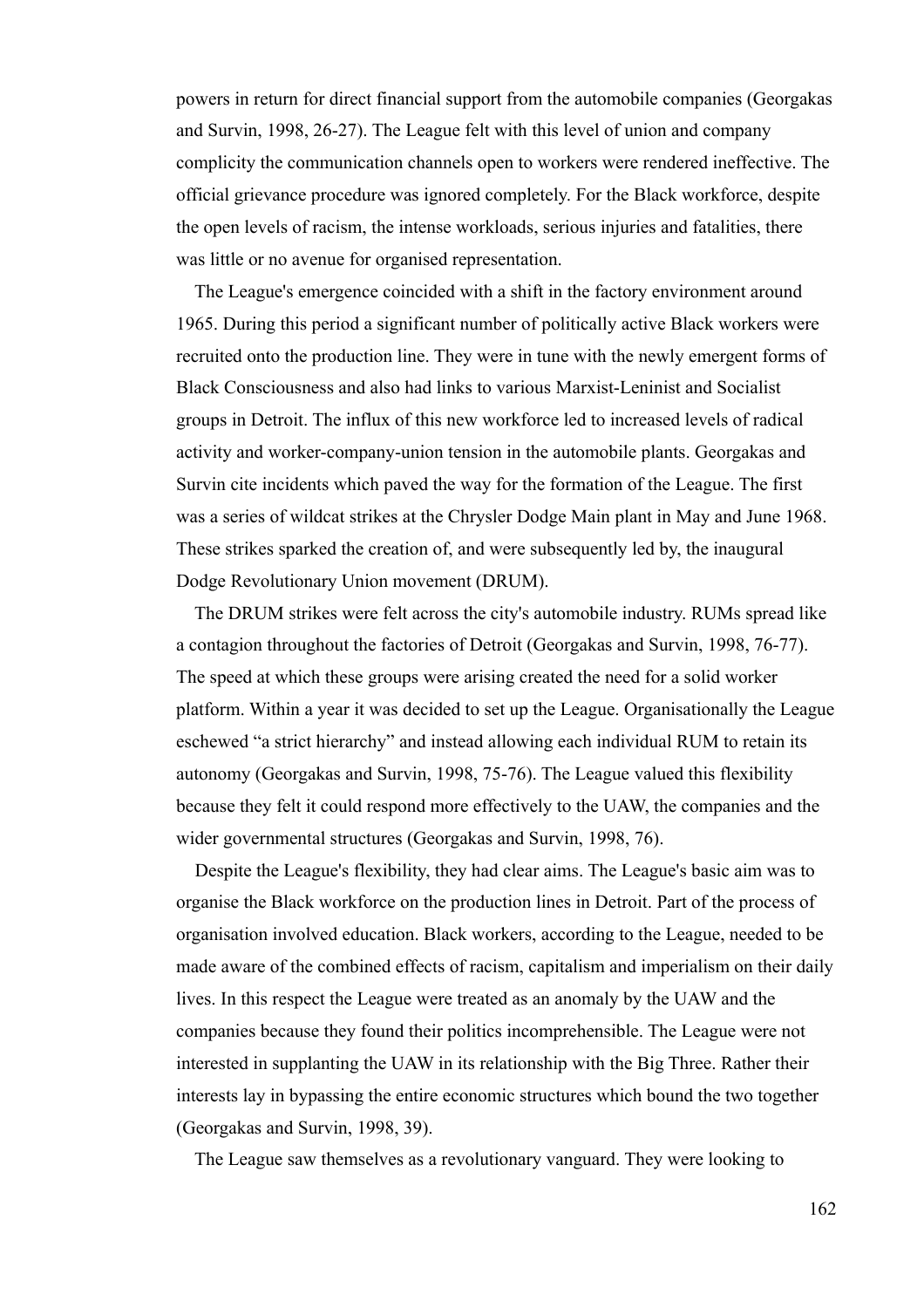disrupt the American economy by disrupting automobile production in Detroit. Black workers, the League felt, were vital to this process. Thus the focal point for the group's actions was the Black worker on the production line. The League took the view that organising workers directly in the plant was a far more effective strategy than community action. Georgakas and Survin turn to League executive committee member Kenneth Cockerel to explain. Recorded at an Anti-Repression conference in Detroit, 1970, he argued:

We say that the point of greatest vulnerability... is the point of production in the economic infrastructure of the system. We say it makes sense to organise workers inside of plants to precipitate the maximum dislocation and maximum paralysis of the operation of the capitalist-imperialist system. We say that all people who don't own, rule and benefit from decisions which are made by those who own and rule are workers. (Georgakas and Survin, 1998, 189)

Cockerel's rationale was that the concentration of Black workers on the production lines meant there were a high volume of people experiencing the same conditions on a daily basis often in the same locations. Thus the possibility of communicating easily and directly with large groups of workers became a more viable tactic in the plants than in their homes and communities.

With their focus on the production lines, it was important for the League to maintain a presence amongst Black workers, which meant their communications strategy became significant. Due to the executive committee's links with the ICV, the printing press was central to the League's communications. Several of the individual RUMs had been publishing in-plant newspapers and one of the initial aims of the League was to save costs and centralise these processes. When handed out at factory gates self-produced newspapers carried out several functions. League and RUM newspapers maintained visibility for the organisations, proposed ways for Black workers to collectively address the oppressiveness of their working environment and they also attracted new members.

 The League's communications strategy was not limited to the printing press. The executive committee decided to evolve and move into film, which offered a much wider sphere of influence. The League could communicate with larger concentrations of workers and with greater frequency. It was with this set of ideas in mind that the League conceived of *Finally Got The News*.

 Newsreel, a New York based radical filmmakers' collective, were brought on board in the spring of 1969 to undertake the project. They had previous experience in producing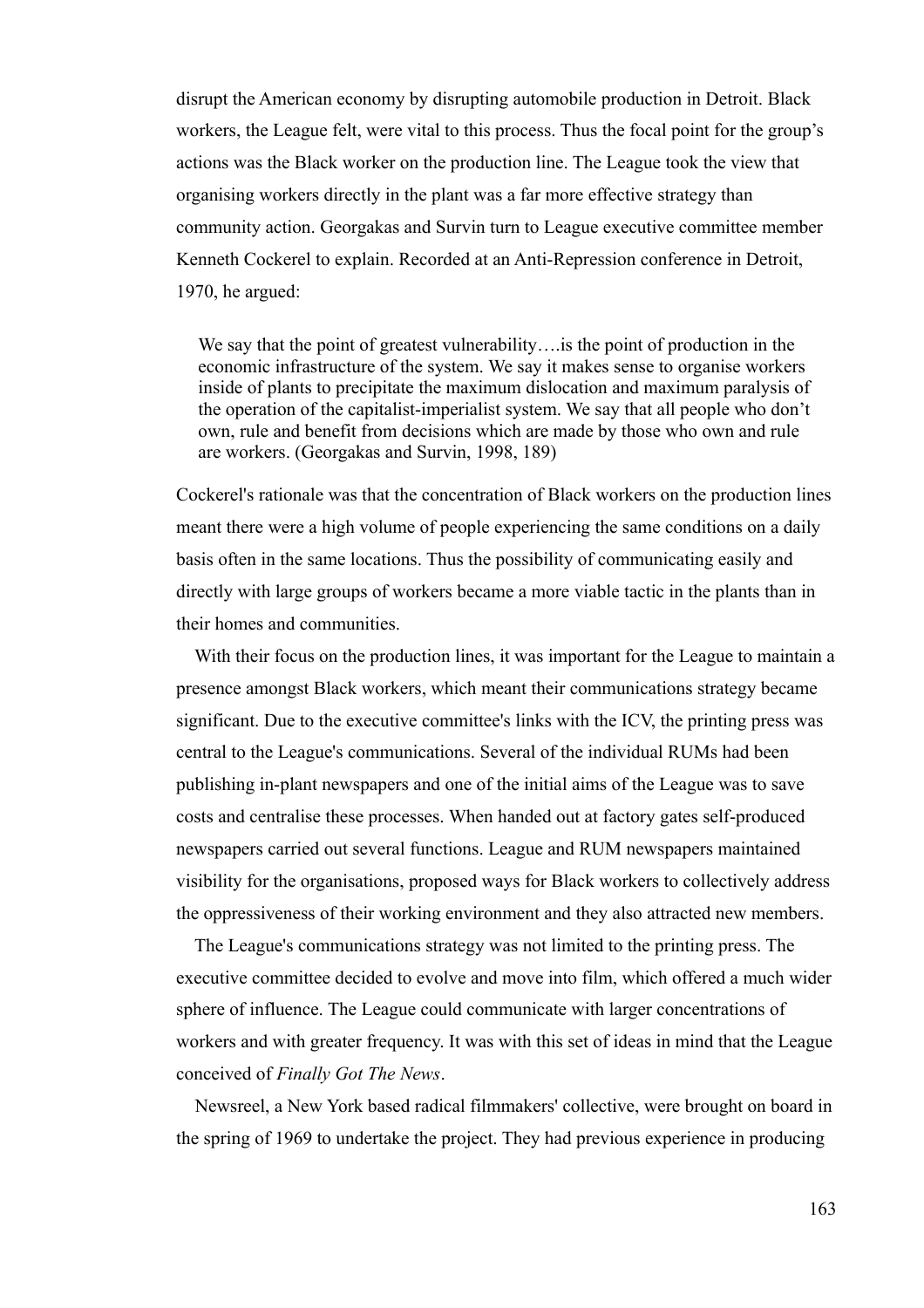films for the Black Panthers, but the League members at the heart of the project (Kenneth Cockerel, Mike Hamlin and John Watson) had a set of precise aims. The League leadership wanted their film to be markedly different in ethos to the previous work Newsreel had undertaken with the Black Panthers. They felt the Panthers ideological positions and displays of bravado were limited. The League "definitely wanted the usual 'by any means necessary' rhetoric omitted or curtailed" (Georgakas and Survin, 1998, 129). The group felt *Finally Got The News* should illustrate "that being a radical does not require becoming an incredible, gun slinging hero who defies the police with every breath" (Georgakas and Survin, 1998, 132). There was an insistence "that the film be conceived within a teaching rather than a reporting framework" (Georgakas and Survin, 1998, 129). *Finally Got The News* was designed to show Black workers that they could begin to self-organise and use readily available insurgent tactics (wildcat strikes, union elections and the printing press) to become an integral part of a revolutionary organisation.

## *Finally Got The News*

 Released in 1970s and intended to present the League's political program, *Finally Got the News* also exposes a series of tensions which occupied the group. The film provides an insight into the League's potent yet also at times troubled radicalism. Before analysing *Finally Got The News* in detail, it needs to be contextualised within the practices of Black documentary making during the Black Consciousness movement.

 The League's educational and organisational aims for the film were not unique, as there was a burgeoning field of Black documentary making in the U.S. during the 1960s . In *Struggles For Representation*, Phyliss Klotman and Janet Cutler outline the politics of Black documentary film making. They argue William Greaves set the agenda for this field during the 1960s. Greaves was executive producer of Black Journal, a nationally broadcast series which highlighted issues of concern to the Black community and pursued an agenda of socially engaged Black documentary making. As the producer of Black Journal he had three set criteria for all submissions: "define black reality, pointing to a problem or a struggle; explain how and why the situation evolved; and most importantly suggest a way out" (Klotman & Cutler, 1999, xv). If Black documentary makers fulfilled these aims their films became "weapons in the struggle for freedom....These films tend to agitate." (Klotman and Cutler, 1999, xvii). *Finally Got The News* sits within these categorisations. As a piece of radical documentary film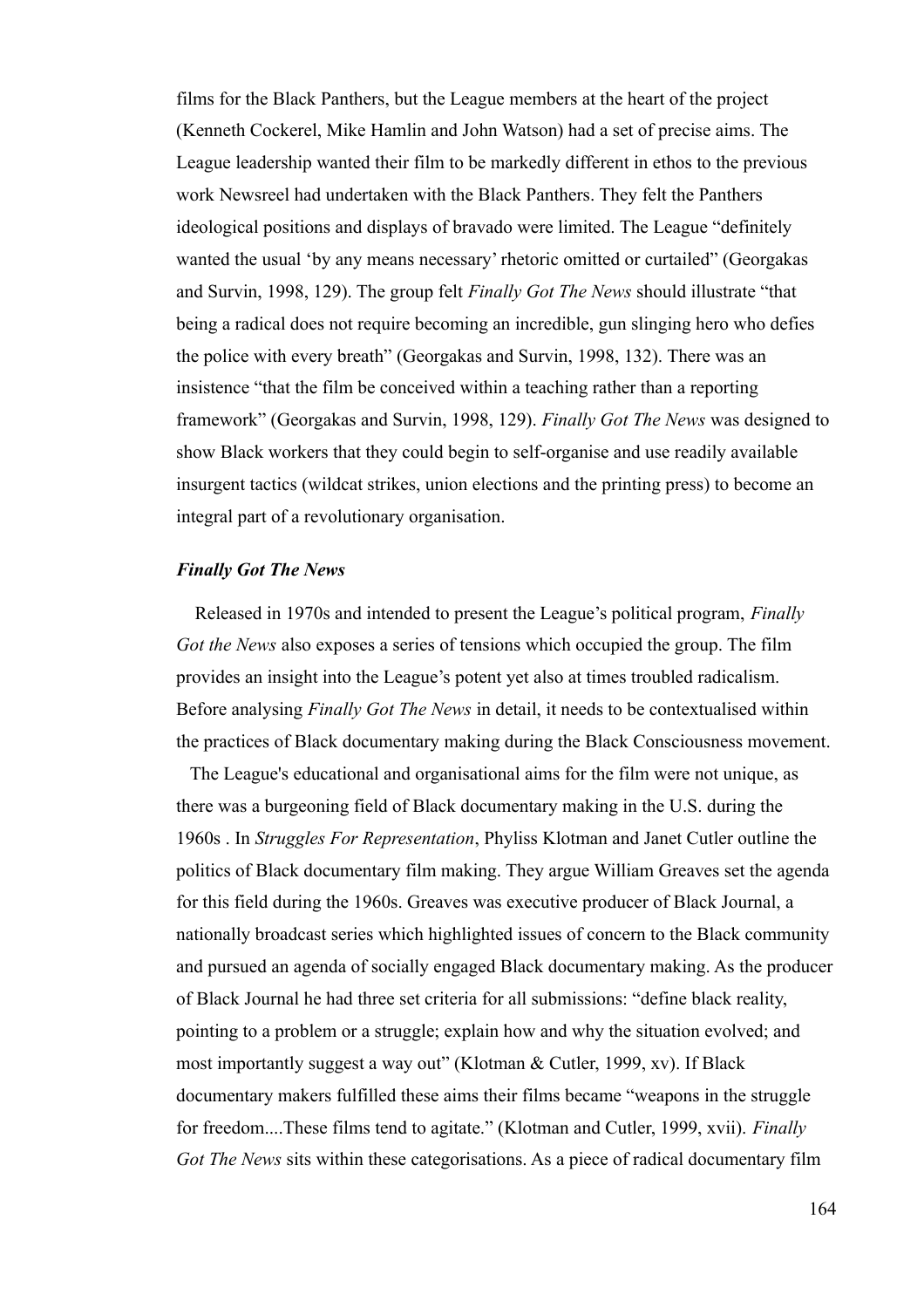making it acts as an educational and agitating device. *Finally Got The News* was never only a representation of the League, it was also active in their project. The film was an agent of revolutionary consciousness and can be understood as part of a network of militant image production (Eshun and Gray, 2001).

 When analysing *Finally Got The News* it is necessary to think about how the film was designed as a weapon. The dominant feature of *Finally Got The News* is the automated production line which shapes the content and textures of the film. From the opening credits the line provides a recurring soundtrack and it becomes a focal visual element. Both of these features centre the analysis because the viewer is reminded, either sonically or visually, that the production line defines the Black worker's environment.

 In depicting the relationship between Black workers and the production line *Finally Got The News* exposes the League's double bind over the issue. The automated production line, the League argued, was an instrument of oppression. Their aim was to organise Black workers to disrupt the line, and out of this disruption would come a plan for revolutionary change. The League also recognised one of their strengths was the numbers of Black workers on the line. It provided Black workers with violent experience of American capital. The League were able to put this experience to use to radicalise Black workers. The League wanted to break the hold the line had over Black workers, yet its conditions generated their politics. This is the tension which animates *Finally Got The News.*

 The main section of *Finally Got The News* is taken up by the League, although the film does also take in the perspective of the broader workforce in the factory. The action opens with executive committee member John Watson, who was the driving force behind the documentary project. Watson introduces the film with a lecture in which he provides an overview of the current and historical status of Black workers in the U.S. There will be much more on his lecture to follow, as it forms the focal point of this chapter. For the moment it is sufficient to say Watson's lecture is a framing device for *Finally Got The News*.

 Much of the film is taken up by the rest of the League executive committee and members. Chuck Wooten, General Baker, Mike Hamlin and Kenneth Cockerel have various roles in the documentary. Some outline the organisations genesis in the city's automobile factories. Others analyse the entire situation in Detroit, addressing the relationship between Black workers and the machinery, Black workers and White workers, and black labour and capitalism. There is footage of the League in action, with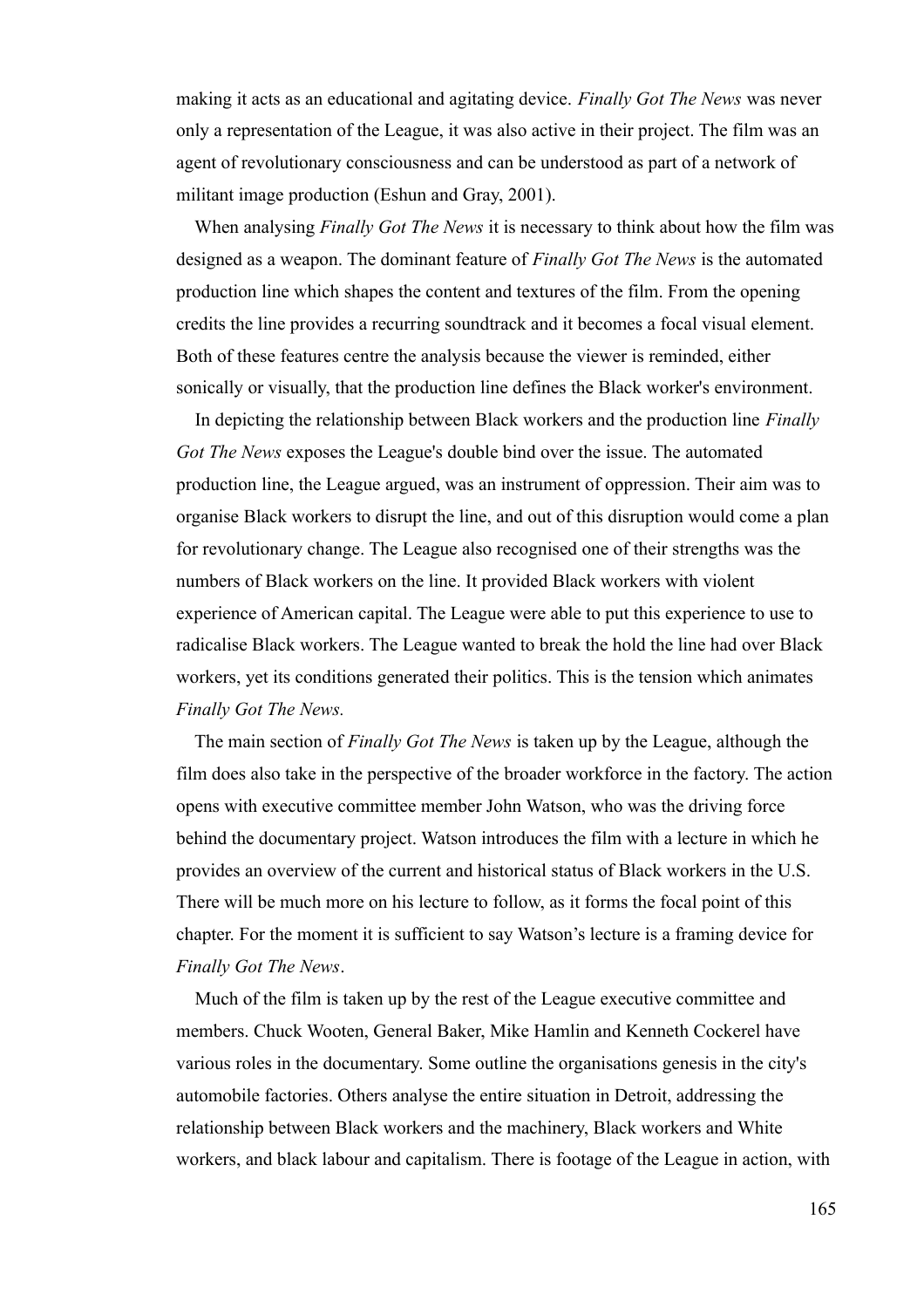extended coverage of a wildcat protest outside the UAW central offices. This seems to be part of an attempt to illustrate the political bankruptcy of the Black workers official representatives. The League are also filmed organising at a local UAW ballot. These scenes seem designed to show workers that the League were looking to gain some political capital in order to force the UAW to listen to its demands. The viewer also sees the printing press being put to use by the League, a central part of the group's communications strategy.

 A notable section is included as *Finally Got The News* draws to a close. A supplementary statement created by Black women workers is inserted into the final parts of the film. This supplement deals with the position of Black women in relation to the League's self-depictions. A woman's voice narrates this segment, and unlike the voices of the League, she is unnamed and unseen. Throughout this segment she makes the case for Black women in Detroit as the true revolutionary vanguard. She argues the Black woman represents a much more militant member of the pool of black labour in the city, and emphasises her argument by constantly using the refrain: "We more than anybody else in the workforce....". This addition to *Finally Got The News* has an strange status. The thoughts of Black women as workers seem only to be attached onto the end of the League's film as an afterthought, and their presence in the documentary does not form a part of the general analysis from the League. Yet the presence of the Black woman, even as a supplement, means it does form some part of *Finally Got The News*. The Black woman is acknowledged, in some piecemeal way, by the League, but her account is not sufficiently incorporated into the overall piece. It will become clear during this chapter that this aspect of *Finally Got The News* is reflective of the troubles the League had with issues of gender difference as it relates to blackness and labour.

 To get to grips with *Finally Got The News* requires engaging with the two aspects of the League's politics which inform it. The first is the production line. This piece of machinery generated the League and it also shaped the content and textures of their documentary. Secondly there is the issue introduced above: the labour of Black women. Both the production line and Black women labourers are central to the League's politics. One (the production line) in ways that are apparent, and the other (Black women as labourers) less so. To hear how the two are connected in *Finally Got The News*, it is necessary to analyse John Watson's opening lecture in detail.

 The lecture given by John Watson is the early focal point of *Finally Got the News*. The lecture is designed to set out the immediate context of the League's response to the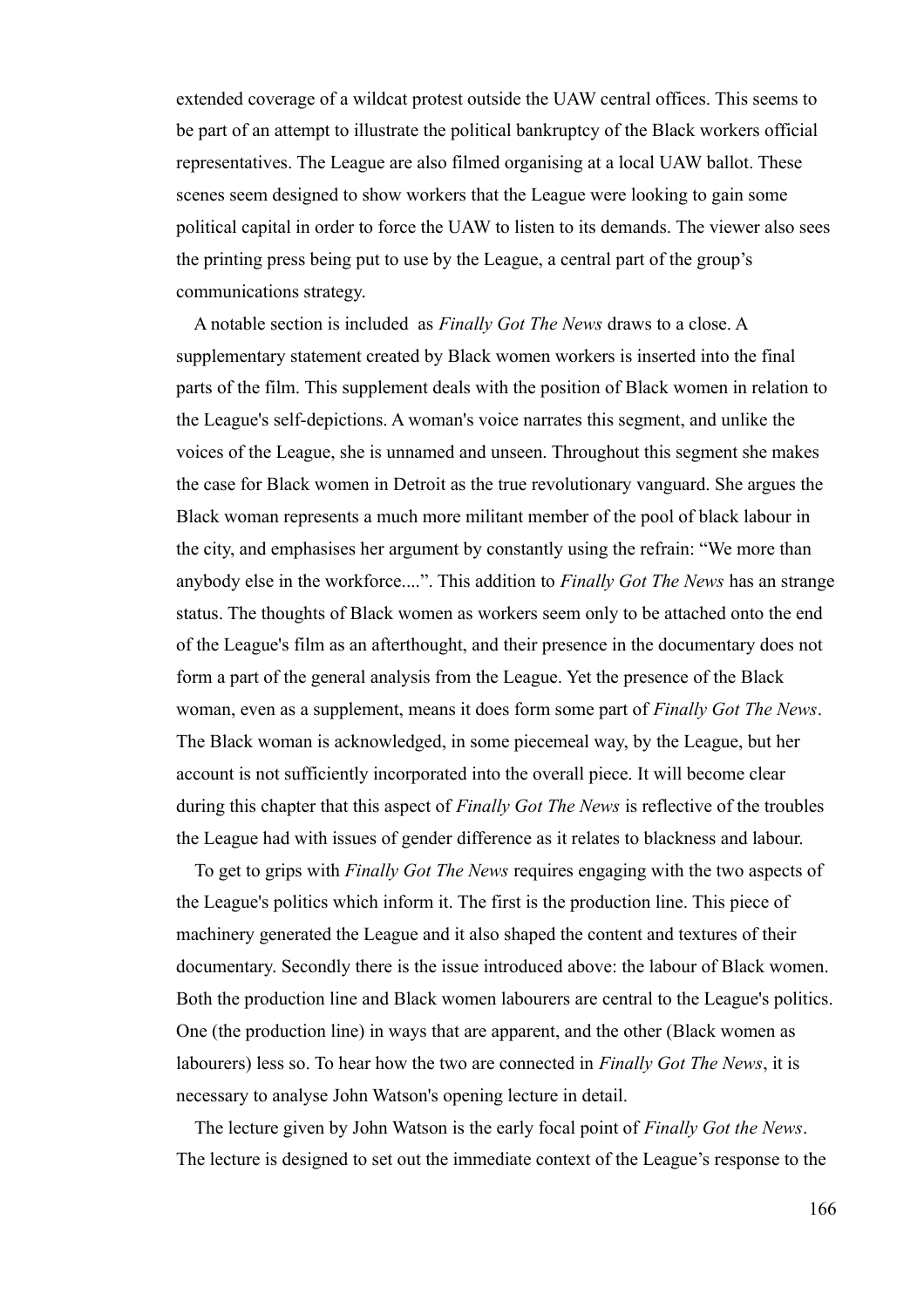automobile factories in Detroit, but also to ground the group's tactics within the historical perspective of black labour and capitalism in America. Watson works on a central premise: that the present experience of Black workers in Detroit's factories is the latest manifestation of the destructive bind that has held blackness, labour and capital together since captivity. Enforced enslavement put in place, for Watson, the pivotal role of black labour in the creation of surplus value. Since the assembly of that system, he argues, the Black population in the U.S. have experienced capitalist exploitation with an acute intensity. According to Watson, black labour has been crucial to American capitals wealth accumulation function:

Black workers have historically been the foundation stone upon which the American industrial empire has been built and sustained. It began with slavery over four hundred years ago, when Black people were captured on the west coast of Africa, shipped to the U.S. .....and used to produce surplus value.

Watson's description of black labour as a "foundation stone" is revealing. He seems to be equating black labour to an object, one American capital has assembled itself around. Captivity allowed black labour to be thought of as a tool to be used in the production of surplus value. For Watson this process has been translated several times over and it is now apparent on the production lines of Detroit. Within the disciplinary environment of the production line he specifies the black body as a the foundation stone. The black labouring body is coerced into the pace and practices of automated production. This is experienced as a form of violent duress for the Black workforce. When put to use as an object-tool by industrial capital, an exchange takes place between the exertions of the body and the demands of the production line:

You'll find throughout the history of America that Black people have been in that same position. You'll find this true today. You don't get too many Black people as white collar workers. You don't find too many Black people as skilled tradesmen. You'll find other kinds of cats, you know, who are sitting in the factories, who are converting raw materials into finished products through their own sweat and blood. It's a transformation of sweat and blood – literally - into finished products.

The disciplinarity of the line has a particular impact upon the Black worker cast as object. The physical effluents ("sweat and blood") of the body/object are reconstituted o produce value. Watson seems to suggest that between the black body and the production line there is a space of incoherency. The strenuous exertion demanded of Black workers means the differences between body and machine breakdown. There is a violent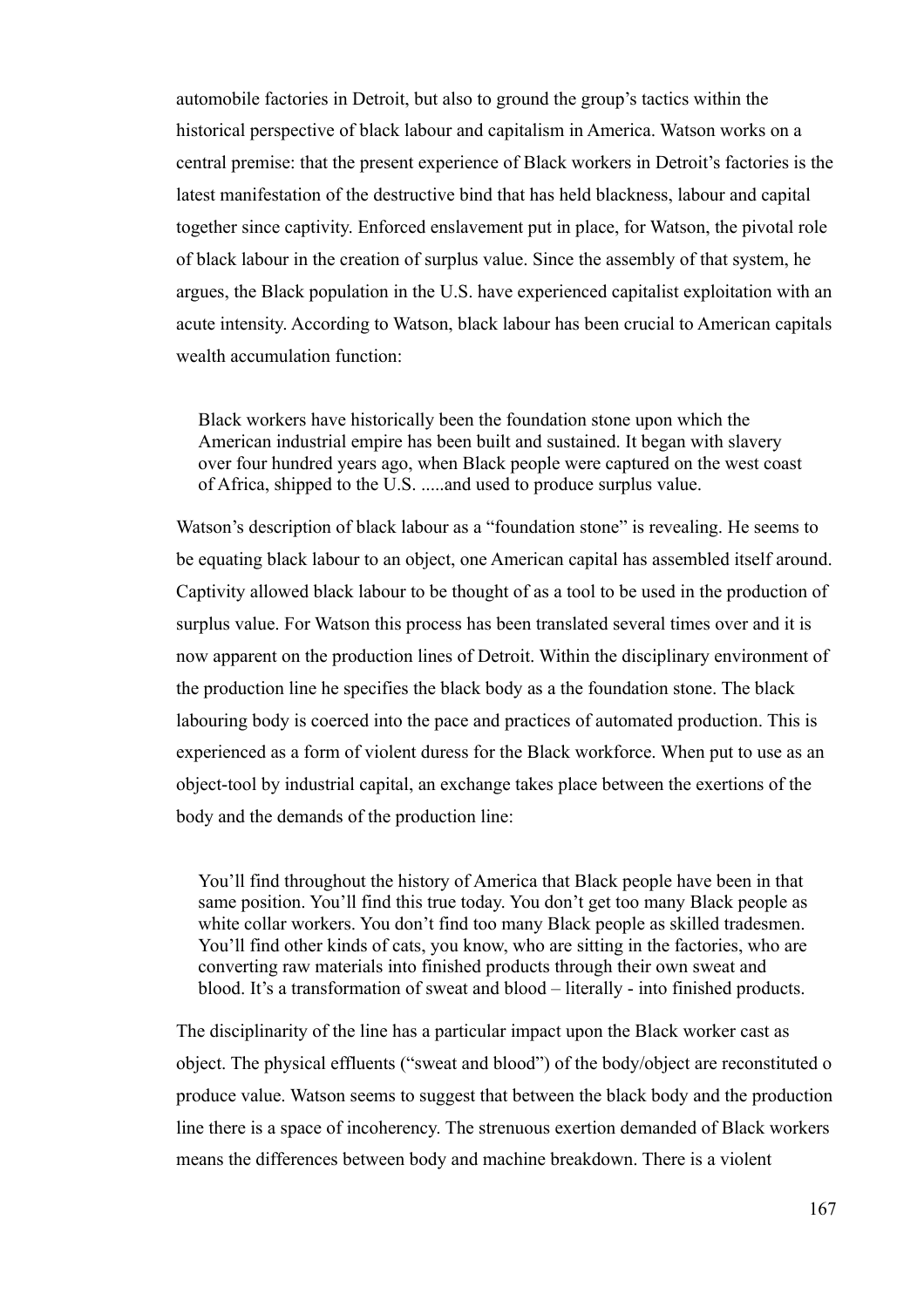conflation at work, whereby the black labouring body sweats and bleeds, yet it is still an object which is barely differentiated from the machinery of industrial capital. It is a tool which possesses flesh and becomes embedded in an epidermal exchange. According to Watson the products of this exchange are instrumental to industrial capital in Detroit.

 The potency of Watson's lecture, as an ideological map of the League's radicalism, arises through his conceptualisation of the unstable space between Black workers and the machinery of industrial capital. For Watson, because the Black worker is almost indistinguishable from the production line, and because the scenario is repeated across the automobile factories of Detroit, it follows that the Black worker possesses potential power. The capacity of industrial capital to convert the "blood and sweat" of the black body into value is a tactical advantage for the League. Watson suggests an organised and conscious Black workforce possesses the labour power to disrupt modern American capital. The points at which the black labouring body is most vulnerable, the points at which the line penetrates the skin of the object, conversely carries the greatest potential for radical action:

We are essential and key to the continued operation, and the continued smooth function of a highly industrial, highly complicated machine, and we can use that power, you know, if we can ever get ourselves organised well enough. We can destroy that machine, or you know, take it over.

The black labouring body is essential to the machinery of capital and it is also capable of its destruction, due to the way in which blackness is materially embedded in the automated production line. The Black worker/tool acquires an epidermal knowledge of the line and can identify its weakest points. As Watson makes clear the processes he identifies are nothing new. What is taking place in the factories of Detroit is part of a longer history of arranging the black body as a labouring object for American capital.

 Watson is making a historical case for the structural importance of the Black worker to the American economy, which has reached a synthesis in Detroit through the production line. Watson's lecture anticipates a more formal analysis of blackness, labour and capitalism which Manning Marable undertook. His *How Capitalism Underdeveloped Black America* helps to solidify our interpretation of Watson's lecture.

 Marable's basic thesis is that the commonly held view of Black exclusion from mainstream American economic power serves to mask the reality that the Black population in the U.S. have been "'integrated' all too well into the system" (Marable, 1999, 2). The perception of black labour's distance from capital, according to Marable,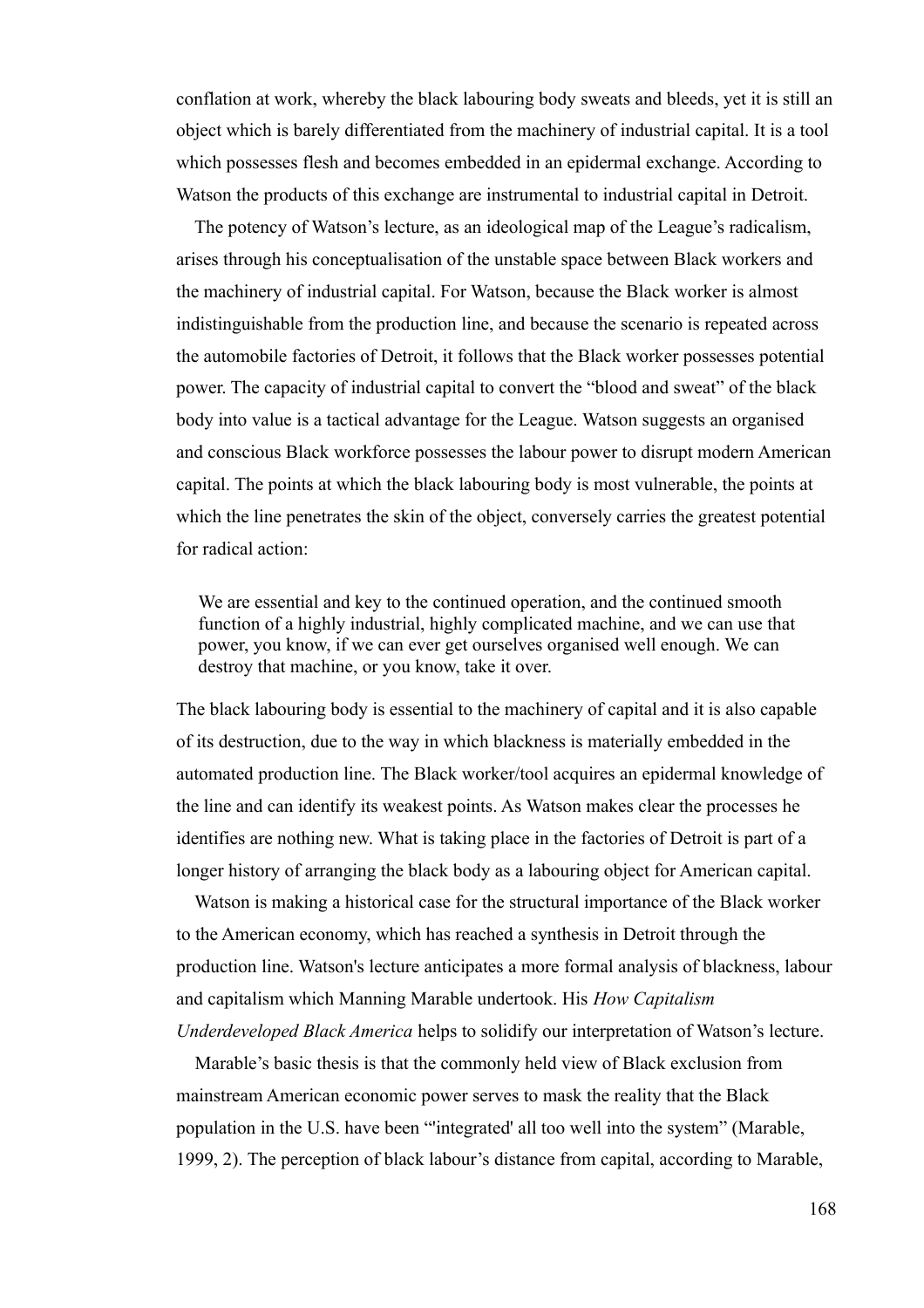stands in opposition to its strategic necessity:

Capitalist development has occurred not in spite of the exclusion of Blacks, but because of the brutal exploitation of Blacks as workers and consumers. Blacks have never been equal partners in the American social contract because the system exists not to develop, but to underdevelop Black people. (Marable, 1999, 2)

Black labourers are an exploitative necessity for capital in America. Black underdevelopment is the outcome of an enforced connection to capital. Marable views such connections as part of a strategy which has sought to (re)produce blackness as a target for exploitation since captivity:

Since the demise of slavery, and the emergence of modern capitalism, the process of Black underdevelopment has expanded and deepened. To understand this dynamic of degradation, first, is to recognise that development itself is comparative in essence, a relationship of inequality between the capitalist ruling class and those who are exploited. Underdevelopment is not the absence of development; it is the inevitable product of an oppressed populations integration into the world market economy and political system. (Marable, 1999, 7)

Marable uses "integration" as a way to think the particularity of black underdevelopment. His language of integration feeds into Watson's analysis of the status of industrial Black labourers. The manner in which Watson plots the movement from the historical necessity of Black labourers to capital and the (re)production of this legacy in the Detroit plants, has echoes of Marable's work. In effect, Watson outlines the ideological and literal integration of the black body (as object) into the machinery of automated production.

 Integration seems to shape the lecture Watson gives in *Finally Got the News*. His idea of black labour being rendered both vulnerable and potent through an integration with the production line is not entirely of his own making. When Watson pinpoints the flesh of the black labourer (object) as being used to produce value, he is adapting a discourse developed by the Black worker. The imagery of blood and sweat lubricating the machinery had its basis in the day-to-day experiences of the line. In their account of the League's development in the factories of Detroit, Georgakas and Survin address the worker's relationship to the conditions of labour. They focus on a specific incident at the Chrysler Eldon Avenue plant where over a set period productivity rose by a significant margin. Chrysler management attributed this rise at the time to a rationalisation of the workforce. The majority (70 percent) Black workforce on the production line at Eldon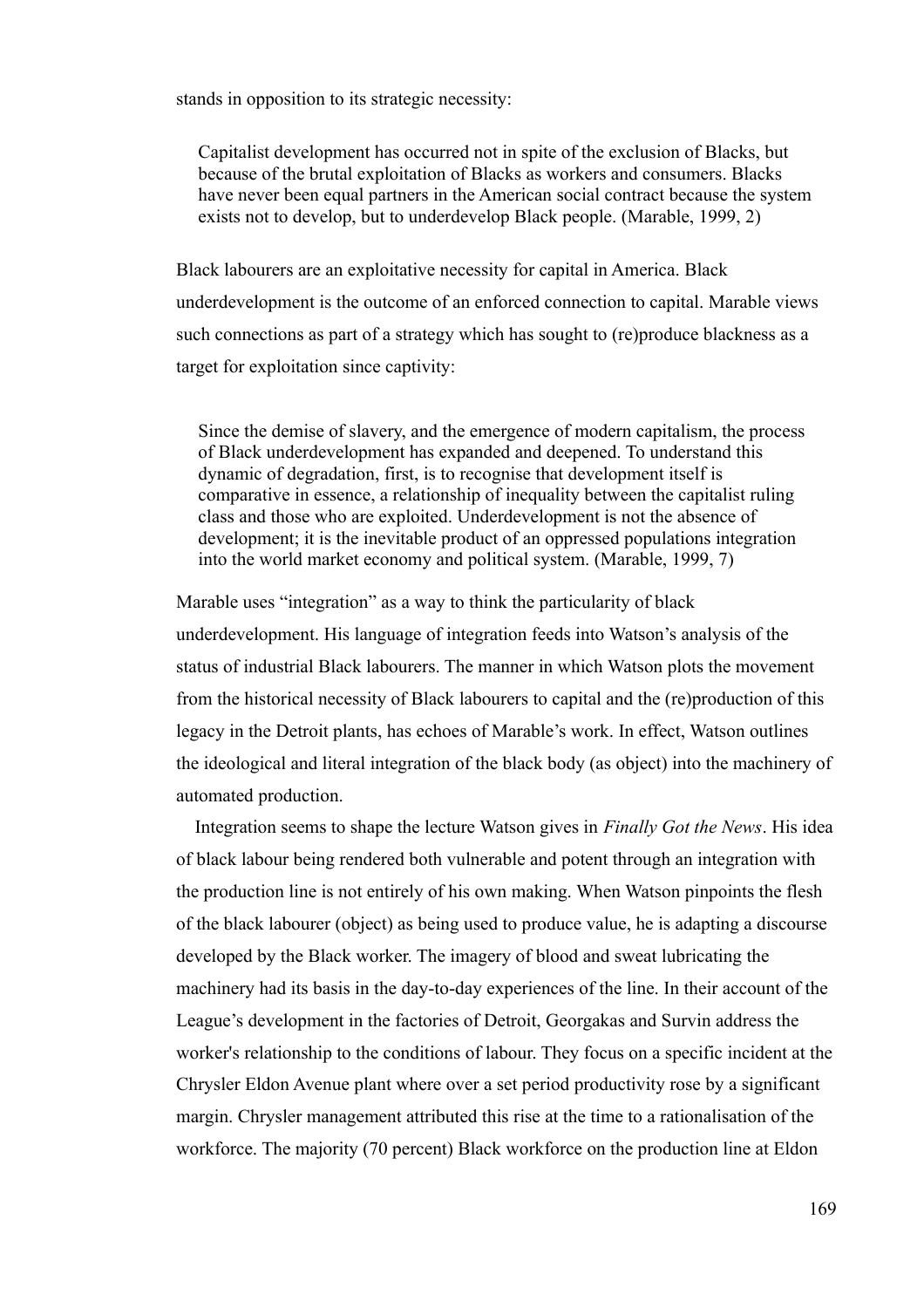Avenue though cited an alternative set of factors:

Management credited this much higher productivity per worker to its improved managerial techniques and new machinery. Workers, on the other hand, claimed the higher productivity was primarily a result of their being forced to work harder and faster under increasingly unsafe and unhealthy conditions. The companies called their methods automation; black workers in Detroit called them *niggermation*. (Georgakas and Survin, 1998, 92, emphasis added)

The term "niggermation" indicates the level of critical self-awareness from the Black worker on the production line, as well as their ability to offer a nuanced analysis of their own labour. "Niggermation" seems to operate on the level of thinking the body of the Black worker and the machinery symbiotically. It indicates Black workers knew they laboured at uncomfortable levels of intensity, and such were the demands placed upon them that at times they seemed to integrate with the line itself.

 During his lecture, when Watson talks of the literal "transformation of sweat and blood into products", he is using the logic of niggermation. His visceral imagery is built upon a knowledge which the Black workforce acquired and articulated through their labour. The combination of niggermation and Watson's translation of this term give a particular impression of the environment inside the factories of Detroit. There seems to have been a violent conjunction between the Black worker's body and the machinery of the production line. The flesh of the workforce seems to have been exerted to the point at which it became a functioning part of the line. The level of slippage here points to the way in which the relationship between black labour and industrialism in Detroit was highly sensual. Being held captive established corporeality as the basis for the encounter between blackness and capital, and this scenario had been (re)produced in the automobile factories of Detroit as a sensual connection.

 In this respect the League seemed to have a Gramscian inflection to their politics. In his analysis of automated production in America, Gramsci had specified the "muscularnervous efficiency of the worker" as one of its major facets (Gramsci, 1971, 303; Denning, 2009). Gramsci's muscularity points to the meeting of machinery and the labouring body in American industry and there is a strain of niggermation in his formulation. Gramsci's formulation also allows Marx to be introduced into an analysis of niggermation, because he brings to mind Marx's early work on labour, the body and alienation. When read alongside the muscularity of niggermation there are moments where Marx's work becomes applicable to the League. More importantly, the League's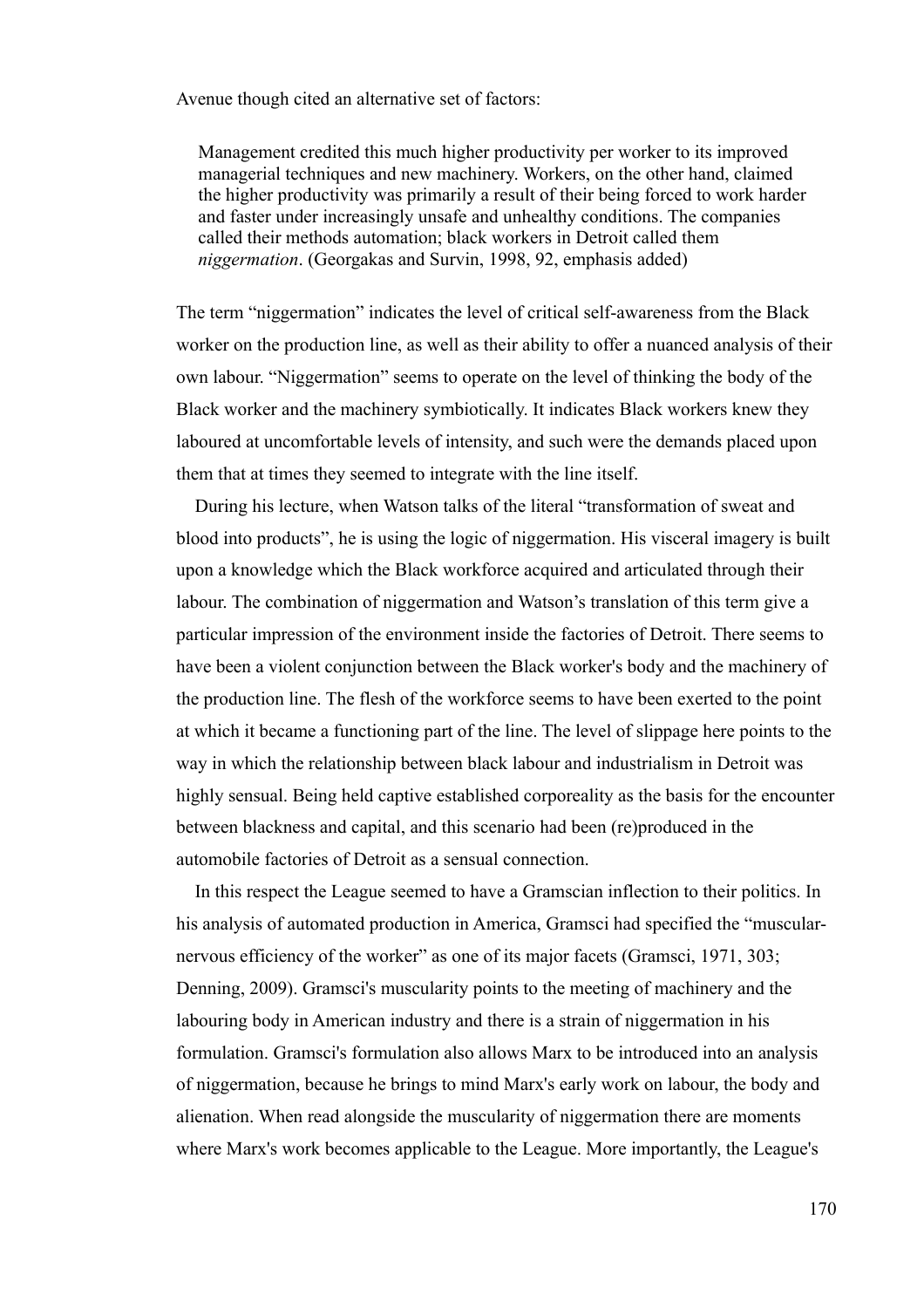use of their experiences on the production line do not entirely map onto his reading of the labouring body and capitalism.

 Marx's theories on labour, the body and alienation feature in his "Economic and Philosophical Manuscripts", where he examines the relationship between the worker's body, labour processes and the production of objects. He asks what the physical experience of labouring to produce objects does to the worker. The function of capital is to extract labour from the worker and turn it into an object. Marx refers to this process as externalisation:

What the product of his labour is, he is not. Therefore, the greater this product, the less he is himself. The externalisation [entauserrung] of the worker in his product means not only that his labour becomes an object, an external existence, but that it exists outside him, independently of him and alien to him, and begins to confront him as an autonomous power; that the life which he has bestowed upon the object confronts him as hostile and alien. (Marx, 1975, 324)

The worker has a physical investment in the object produced, but there is little relationship between that exertion and the object. Marx argues this leads to the objectification of labour itself. Labour becomes an object external to the worker which is given over to produce the object, creating a chain of estrangements:

It is the objectification of labour. The realisation of labour is its objectification. In the sphere of political economy this realisation of labour appears as a loss of reality for the worker, objectification as a loss of and bondage to the object, and appropriation as estrangement, as alienation. (Marx, 1975, 324)

Marx stresses that the turning of labour into object is not external to the worker. The worker's body is the site for all these processes and it is transformed during production:

estrangement manifests itself not only in the result, but also in the act of production, within the activity of production itself....so if the product of labour is alienation, production itself must be active alienation, the alienation of activity, the activity of alienation. (Marx, 1975, 326)

Labour becomes "self-estrangement, as compared with the estrangement of the object" (Marx, 1975, 327). There are echoes of Marx in the League's use of niggermation. This seems to be the case with the worker's experience of violence in the capitalist factory. But Marx's diagnosis of this process as self-estrangement on the part of the worker is not in accordance with the League's position on the same issue.<sup>[5](#page-170-0)</sup>

<span id="page-170-0"></span><sup>&</sup>lt;sup>5</sup> For more on Marx, labour and alienation see: Olman, 1976; Mesazaros, 2006; Musto, 2010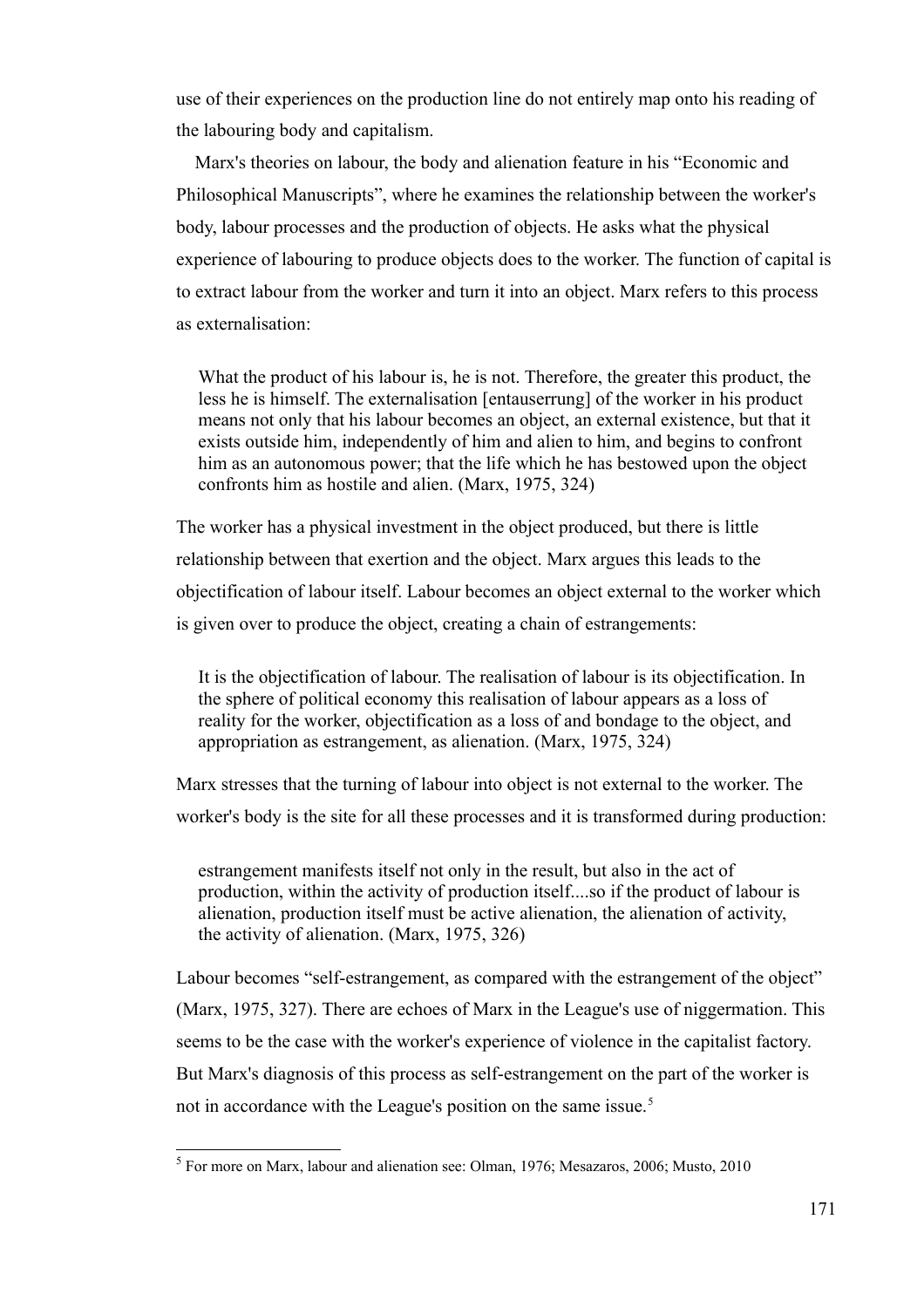Marx's argument is that self-estrangement takes place once the worker is part of a capitalist economy. There is something the worker is in possession of prior to this situation, which is a part of lived experience, but these relations are destroyed. Labour is alienated from the worker, whereby both labour and the worker undergo an objectification. The Marxian viewpoint is that the worker has something which is lost upon entry into the factory. As Watson states in his lecture, the black labouring body has always been barely indistinguishable from an object. It was never deemed to be in possession of that which differentiated the worker from the machinery. The black body entered the New World under those conditions, and as a result the history of Black labour is a history of objects. Black workers have never been thought of as workers in the Marxian sense. The Black worker, Watson argues, exists in a liminal space where the body has been deployed as an instrument of labour. The League complicate Marx's reading of worker, labour and alienation in the following way. Whereas Marx felt that the alienation of workers from their collective human nature was the outcome of capitalism and could only be broken though the development of revolutionary consciousness amongst the proletariat, Watson and the League are trying put forward a revolutionary program for those who, in Marx's schema, would never have been deemed to be proper workers. They do not perceive the violently muscular connection to machinery as only an experience of alienation from something which Black workers once had and is now lost. They recognise that Black workers have never been given possession of what could be recognised as subject status. The League's political education has taught them that black objects in the U.S. have always used other means to survive and resist. What the League are trying to do is draw on this other legacy and theorise the violence done to the Black worker/object in the factory into a different kind of revolutionary politics. The apparent lack of difference between the black labouring body and the production line is seen as a starting point for organisation. Black workers experience these conditions in numbers, they always have in the U.S. Thus a connection to the line becomes a means of collectivisation.

 Rather than alienation, the League were pursuing a politics of sensuality. They were using their muscular connection to the production line to situate niggermation as a form of radical sensuality. The indistinguishablity between body and machine became key to the League's politics. The League's use of blood and sweat as the connecting material becomes interesting when thinking about the group's aims. The League announced their radical project through a connection to modern industrial capital, yet the purpose of that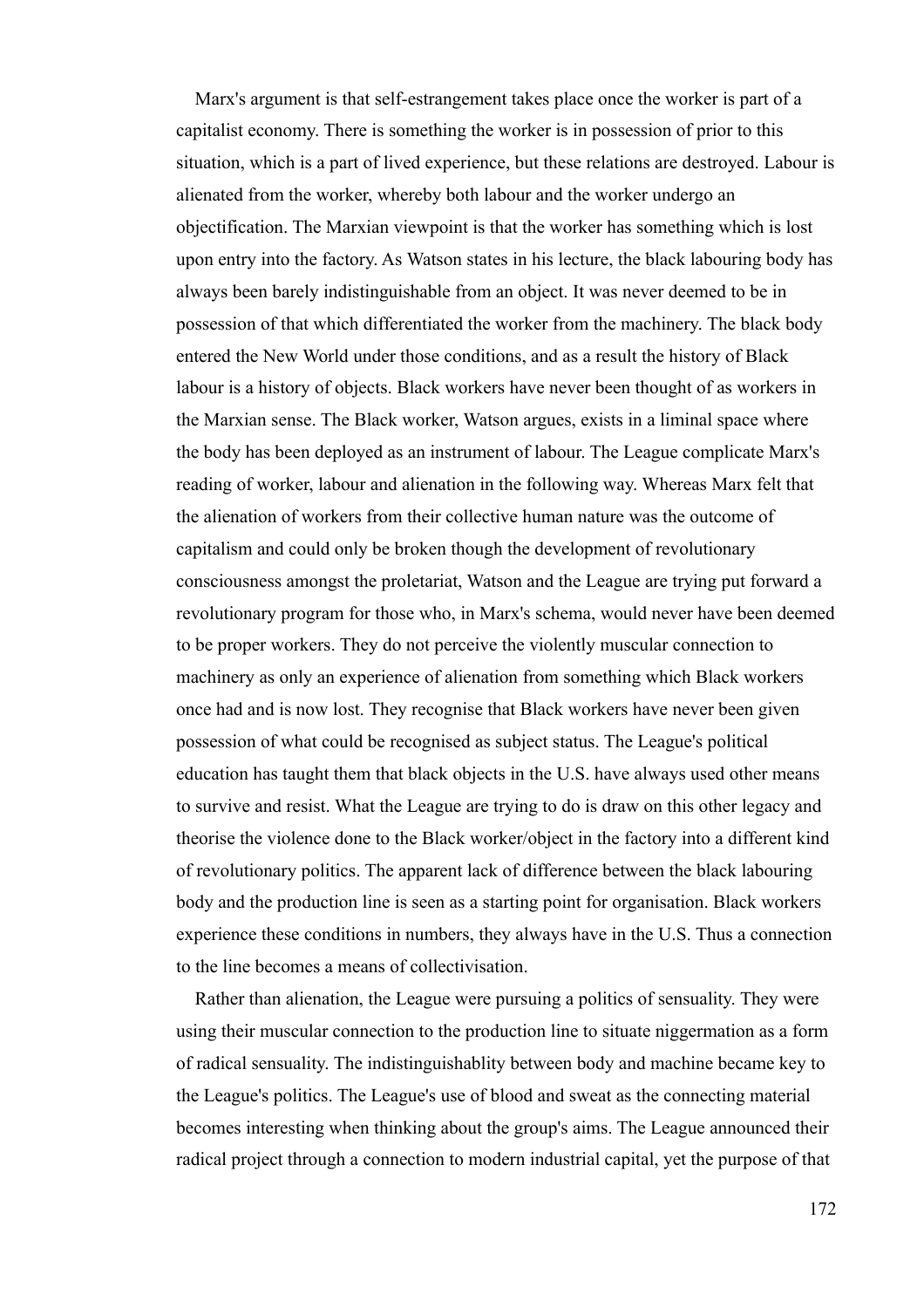project was to break the violent epidermal connection between Black worker and machine.

 The sensual politics of the League are crucial to understanding how the group functioned. Sensuality not only helps to understand how they turned niggermation into a political program, niggermation also formed the textures of that politics. Niggermation shaped the aesthetics of *Finally Got The News* because the documentary is turned into a weapon through its sensuality. The friction created by the connection to the machinery was the site of production for the League's aesthetics and politics. To work out how these textures are present in *Finally Got The News*, it is necessary to continue to engage with Watson's lecture but on different terms. Sensuality informed more than the content of his lecture, niggermation also produced the sound of Watson's voice. The phonic substance of Watson's voice was a facet of his radicalism which could not be separated from the content of the lecture.

### **Watson and voice**

 With regards to *Finally Got the News* it is not enough to limit ourselves to what Watson had to say because the lecture involves more than Watson's narrative about the League. When Watson outlines niggermation as the basis of the League's politics, he also activates the sensuality attached to that term. This is possible because of his relationship to the League. Watson can not be adequately separated from the scenario he depicts in his lecture. To speak as a representative of the League in *Finally Got the News*, he needs to have experienced the labours of the production line. The environment facing the Black worker on the factory floor is one he knows in detail. The conjunction of labourer, instrument and machinery is the space from within which Watson speaks.

 Thus the terrain of Watson's voice is now the focal point. This is not to supplant the analysis of Watson's lecture which has taken place above, instead the aim is to listen to the sonorous activity of his voice as an extension of what Watson had to say about the League. Niggermation once again becomes critical. What is at stake here is Watson's voice as a site of sensual activity. The lectural voice in *Finally Got the News* produces an aesthetic through the intimacy between Black workers and machinery. Watson's voice is the result of a "blood and sweat" exchange and is also generative of those processes. Niggermation is effectively echoed through Watson's voice. The lecture he gives is recorded from within the recesses of the production line where niggermation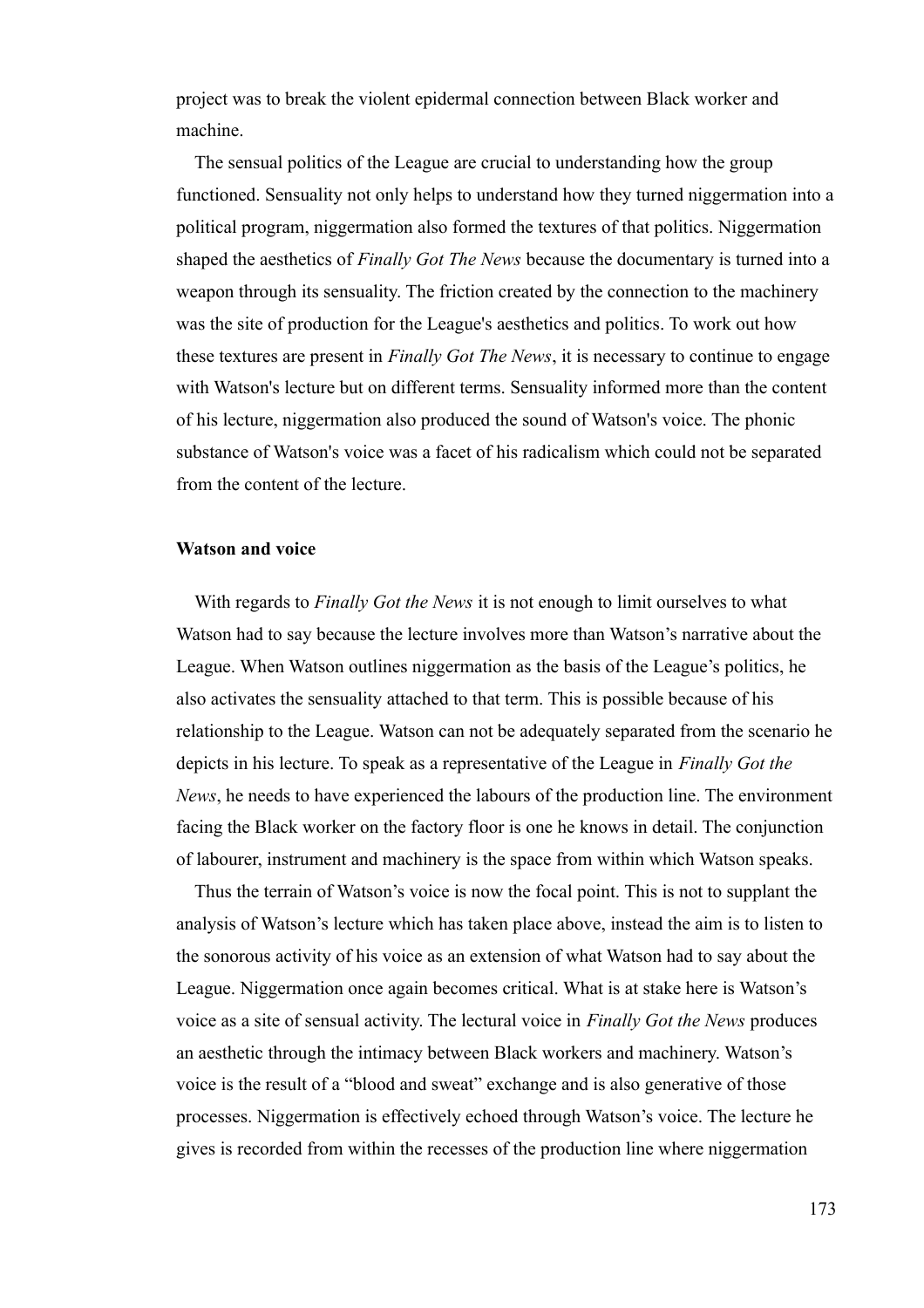cuts the space between black labour, the object and machinery. The lecture is noise being made by an instrument which conversely gives Watson's voice an unstable potency. It is the sound of the black object speaking, and it is speaking a critique of its labour conditions, of the production line, and of American industrial capital. The lecture is a case of property critiquing the concept of property. Watson not only announced the League's radical program, but also activated it through the textures of his voice, it was a sensual site of production for the group's radical project. What will follow is an attempt to pay attention to Watson's voice in *Finally Got the News* as a sonic instrument. This will involve listening to his voice (re)producing niggermation as an unstable phonic encounter with capital as part of soundtrack to the film provided by the production line.

 The emphasis on the sound of Watson's voice in *Finally Got the News* is not unique. Some of the groundwork has already been laid by Fred Moten in his essay "Tonality of Totality" where he addresses *Finally Got the News* through the series of lectures by League members (beyond Watson's) which shape the film. Moten views each of these lectures as moments of radical performativity and builds his case for the lectures as enactments of black radicalism by filtering them through subalternist readings of Marx. He uses Gayatri Spivak and Dipesh Chakrabarty to discuss the commodity form, labour power and radical activity. Moten suggests the League's lectures, and the persistent soundtrack of the production line, combine in the film to expose blindspots in Marx's concept of labour power.

 "Tonality of Totality" is a valuable point of reference for listening to Watson's voice but this does not mean Moten's methods need to be followed to the letter. His conceptualisation of voice is not as fully realised as it could be, particularly with regards to the emphasis that has been placed on the textures of Watson's voice so far. By resituating certain parts of Moten's essay on *Finally Got the News*, it becomes possible to move his discussion of the commodity form more decisively towards Watson's recording of black radicalism.

 There is a moment in his essay where Moten refers to the lectures in *Finally Got the News* as examples of "the radical force of the fantasy of the maternal voice in black politics" (Moten, 2003, p224). This formulation can be used as a commentary on Watson's voice as a form of niggermation. In order to understand how this is so it is necessary not to read the line solely through Moten's account of subalternity. Instead it needs to be read through a substantial footnote which accompanies the essay where Moten conducts a commentary on Derrida's reading of J.L. Austin and speech-act theory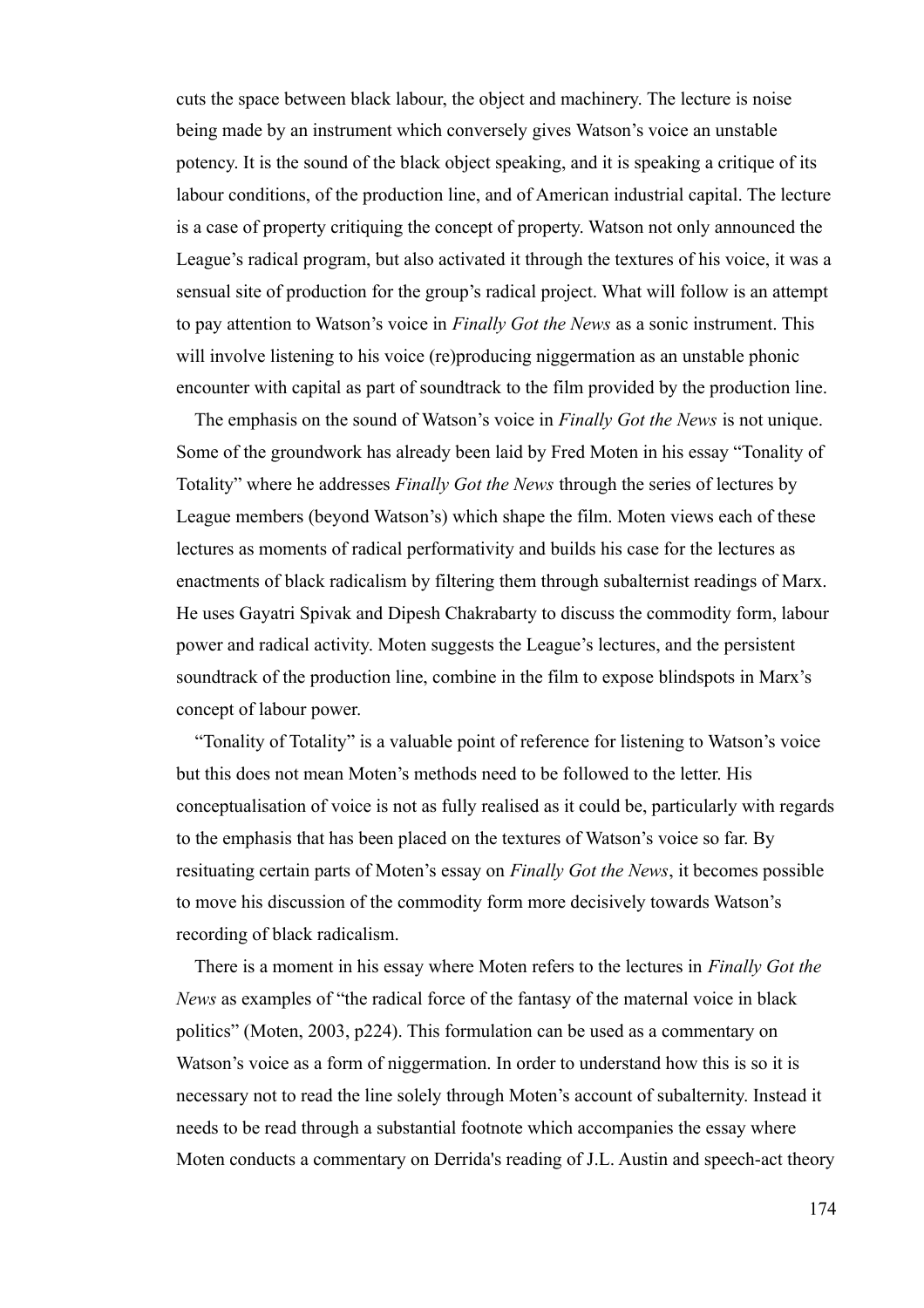in his Limited Inc (1988). In the main body of the essay there is a gap between the analysis of the commodity form and the radical force of the fantasy of the maternal voice which can be bridged by bringing the footnote on Derrida and voice into the foreground. This should tie the radical force of maternity Moten introduces to the sensuous niggermation which drives Watson's lecture.

 Moten's reading of Spivak and Chakrabarty remains important and needs to be situated through his commentary on Derrida, in order to understand how he can hear a maternity in the League's film. Moten's turn to subalternist readings of labour power and the commodity form are related to the ethos of niggermation which shapes *Finally Got the News*. He appears to be defining a wider intellectual context for the radicalism the League set out. In the case of the film this radicalism can be found in "the inscriptive force of the lecture" because for Moten *Finally Got the News* is involved in the "production of black political sound and black political sensuality" (Moten, 2003, 211). The combination of sound and sensuality is what he is plotting through Spivak and Chakrabarty: the sensual encounters with capital which carry the potential for radical phonic interventions. Their readings of Marx speak to niggermation in a similar mode to the reading of Marx and alienation above. Spivak and Chakrabarty expose the differences between Marx's reading of labour power and the condition of subalternity. Moten uses these differences to stage a discussion about the League and their film.

 Moten turns to Spivak's reading of Marx on the commodity form, the labourer, labour power and the production of value. Spivak notes though that Marx draws a distinction between the three. For him it is only the labourer (i.e. the human) who has the capacity to possess its own labour-power and thus organise to disrupt capital. According to Marx the commodity form is incapable of such possession. An object cannot assert its own labour power because it has none. Spivak uses the distinction Marx draws to ask what it would mean to think the labour power of the commodity form (object). This intervention of Marx allows Spivak to make a case for subalternity and Moten uses her work to address the recording of black political sound and/as sensuality in *Finally Got the News*:

Indeed, thinking labour-power as commodity requires brushing against, if not necessarily confronting, the trace of a breakdown between the person and the thing that is, on the one hand, before the absolute differentiation of these terms each from the other, and on the other hand, re-established always and everywhere in the fact of slavery. (Moten, 2003, 213)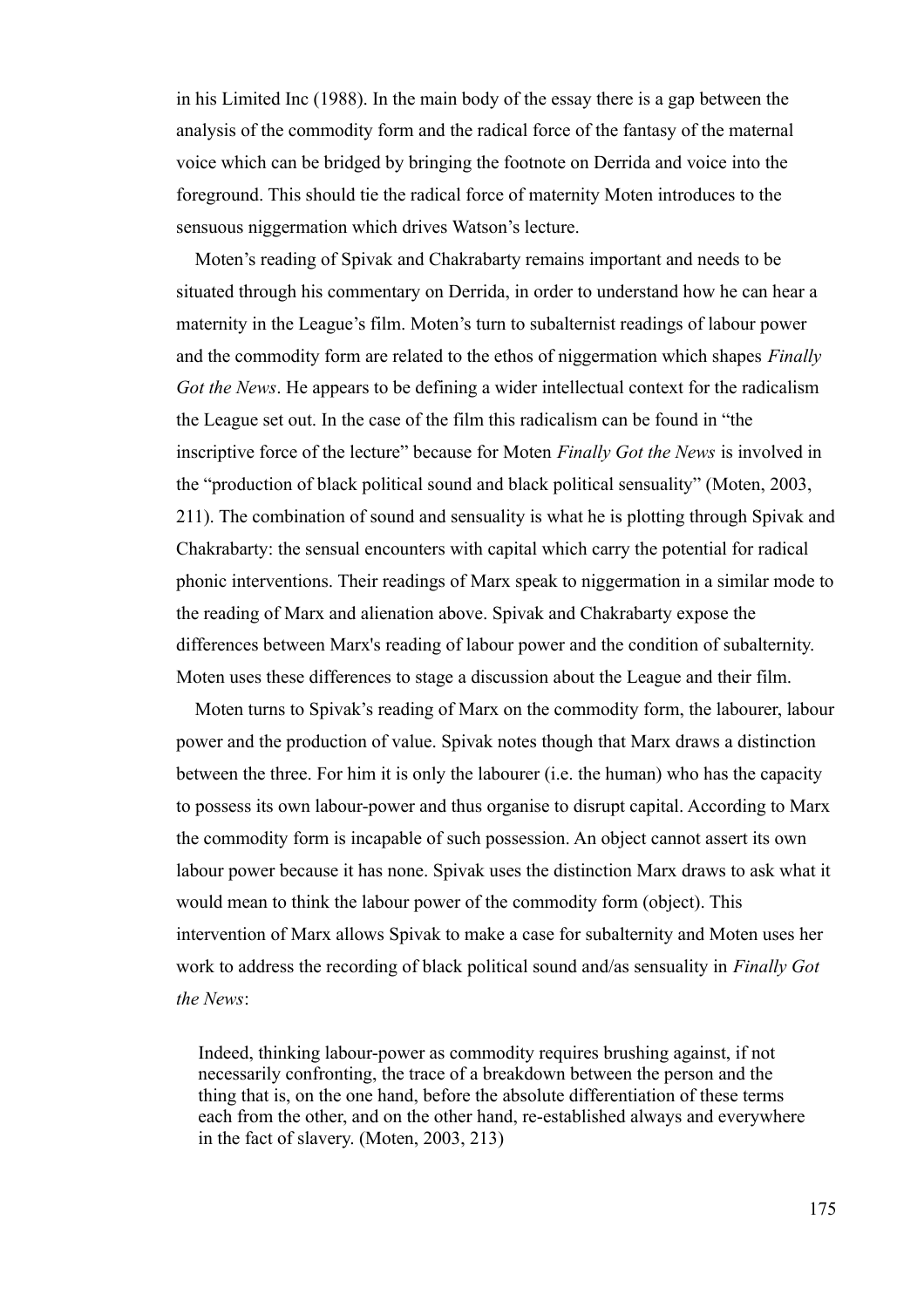Moten's language of brushing allows him to bring Spivak into conversation with the League. He locates in Spivak a friction between the commodity, the labourer and labour-power. By thinking this friction through slavery Moten pulls Spivak into the space of *Finally Got The News*. Through their necessity to capital, the commodity, the labourer and labour power are connected and differentiated. The commodity (object) is distinct from the labourer (human) by way of labour power, yet it is labour power (as a point of difference) which brings them into contact. The transfer of labour power to the commodity (object) which Spivak proposes is, for Moten, at work in *Finally Got the News*. It is the source of friction which generates the politics of the League and produces the sensuality of the film's lecture.

 Moten continues the reading of subalternity by turning to Dipesh Chakrabarty. He uses Chakrabarty to continue to think the League through an unstable friction which shapes labour's encounter with capital. Moten picks out a discussion in his work on the capitalist factory, where inside the factory the labour force is, according to Chakrabarty, shaped by the instruments which dominate the environment. There is a "disciplinary surveillance" at work, which is "embedded in the technical subordination of worker to machine" (Moten, 2003, 226). In these conditions the labour force also learns the finite functions of the capitalist factory. Chakrabarty suggest that what takes place here is a training of the worker as radical. Buried within technical subordination is also "the condition of possibility of a revolutionary consciousness that threatens surveillance, the domination of the machine and the uniformity of the product" (Moten, 2003, 226). The worker can be both oppressed and radicalised once inside the factory. As with Spivak, Moten is using a sensualism in Chakrabarty's work to make suggestions about the League.

 Moten uses Spivak and Chakrabarty in his essay on *Finally Got the News* because of the similarity in strategies these thinkers have with the League. The League were working on a set of tactics within the factories of Detroit which mirrored something Spivak and Chakrabarty had identified in their readings of Marx. It is a discourse on sensualism which brings them into contact with the League. But the important claim Moten makes is that the sensuality Chakrabarty and Spivak set up as critical thought, the League deployed as practice (niggermation). How he is able to give the League this pre-eminence? Firstly there is Chakrabarty and the worker's subordination to the machinery as a starting point for revolutionary consciousness. As made clear in the analysis of Watson's lecture above, the League had already come to realise this. Taking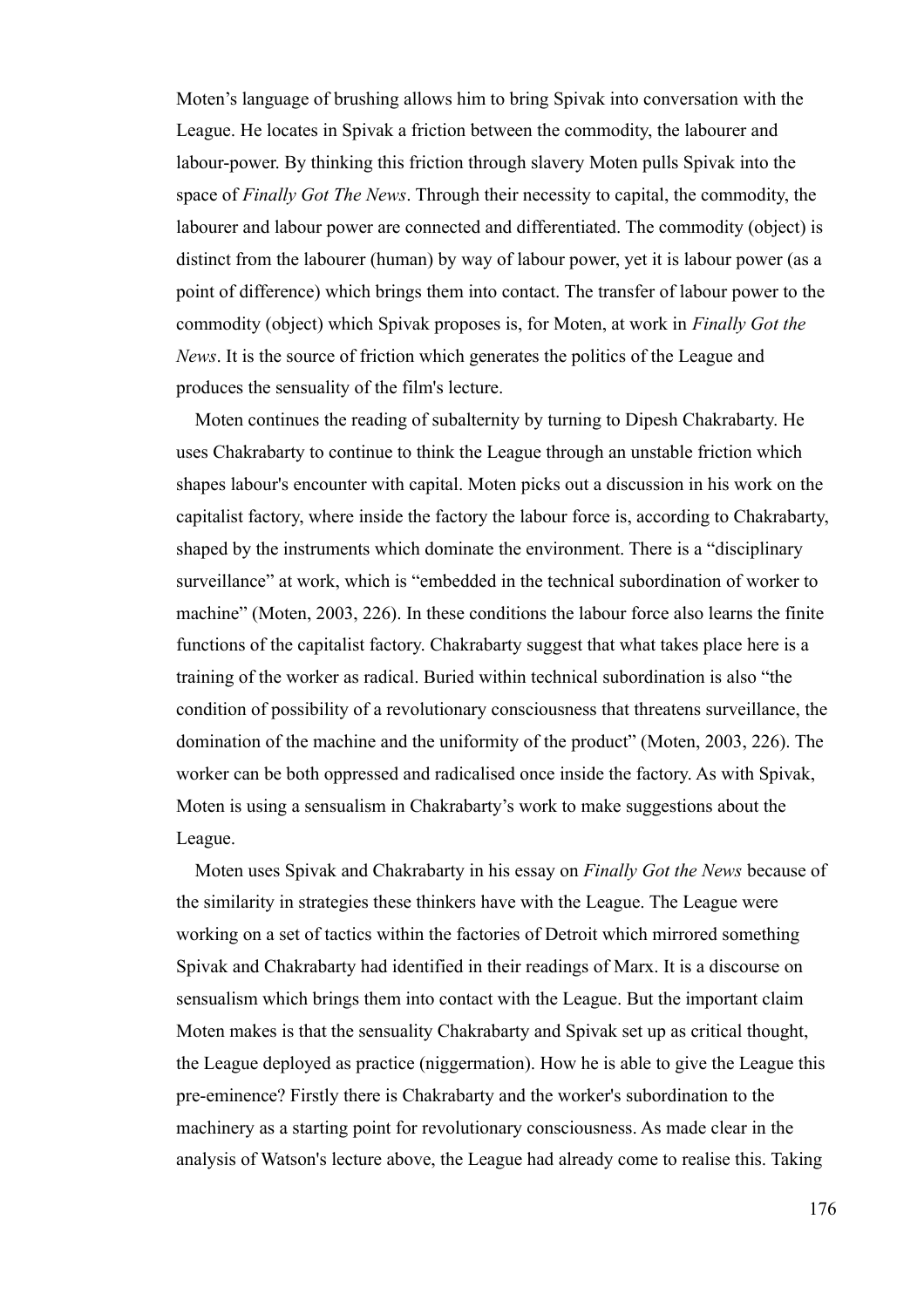the experiences of the Black worker in the factory, they had mapped out their role in modern American capital. Moten describes this as a movement in the film between a "disciplinary rhythm, a rhythm of the line" and the League as "adisciplinary" (Moten, 2003, 213, 227). Adisciplinarity is related to the League's idiosyncratic relationship with the production line, that which was described above as a double bind. The League were instruments of the line, they were Black workers subordinated by the machinery and their politics was built on the desire to break that disciplinary hold. Yet their insurgency was born of the line's rhythms. The subordination to the line produced a niggermation which was also adisciplinary and that connection to the machinery, which was also a disavowal, was necessary to the radicalism the League recorded on film. It was an adisciplinary desire to break a disciplinary hold, but their adisciplinarity was a product of a machinic hold.

 Secondly there is Spivak's attempt to think the commodity's possession of its own labour power, something Marx considered impossible. Moten's focal point is political sound and sensuality because he thinks the lectures in *Finally Got the News* are the realisation of Spivak's speculative thought. The lectures in the film (I would specify Watson's) trouble Marx because they perform the speech of the commodity. The League were aware the history of blackness and capital in the U.S. was one of violently enforced object status. They also realised if the (black) commodity could speak, then that sound would be the enactment of its (impossible) labour power. What *Finally Got the News* indicates is that despite being fixed as object, black labour can speak. Thus Moten argues the lectures in the film have an "industrial-phonographic power" (Moten, 2003, 226). The voices of the League record an unanticipated sonic radicalism from within the factory:

But commodities speak and scream, opening tonal and grammatical fissures….The League and the audiovisual lectures that move through it [*Finally Got the News*] work that way too. These lectures are delivered by the trace of the commodity. (Moten, 2003, 213)

 Moten draws to a close with the argument that *Finally Got the News* is built upon the unpredictable friction of the League's radicalism. The sensual discipline of capital which Chakrabarty and Spivak outline, amplifies the politics of the League. Beyond this he seems to leave the discussion on the commodity and black political sound as sensuality, relatively open. Moten does though hint at the way in which niggermation feeds into the lecture form in the film. The lectures in *Finally Got the News* are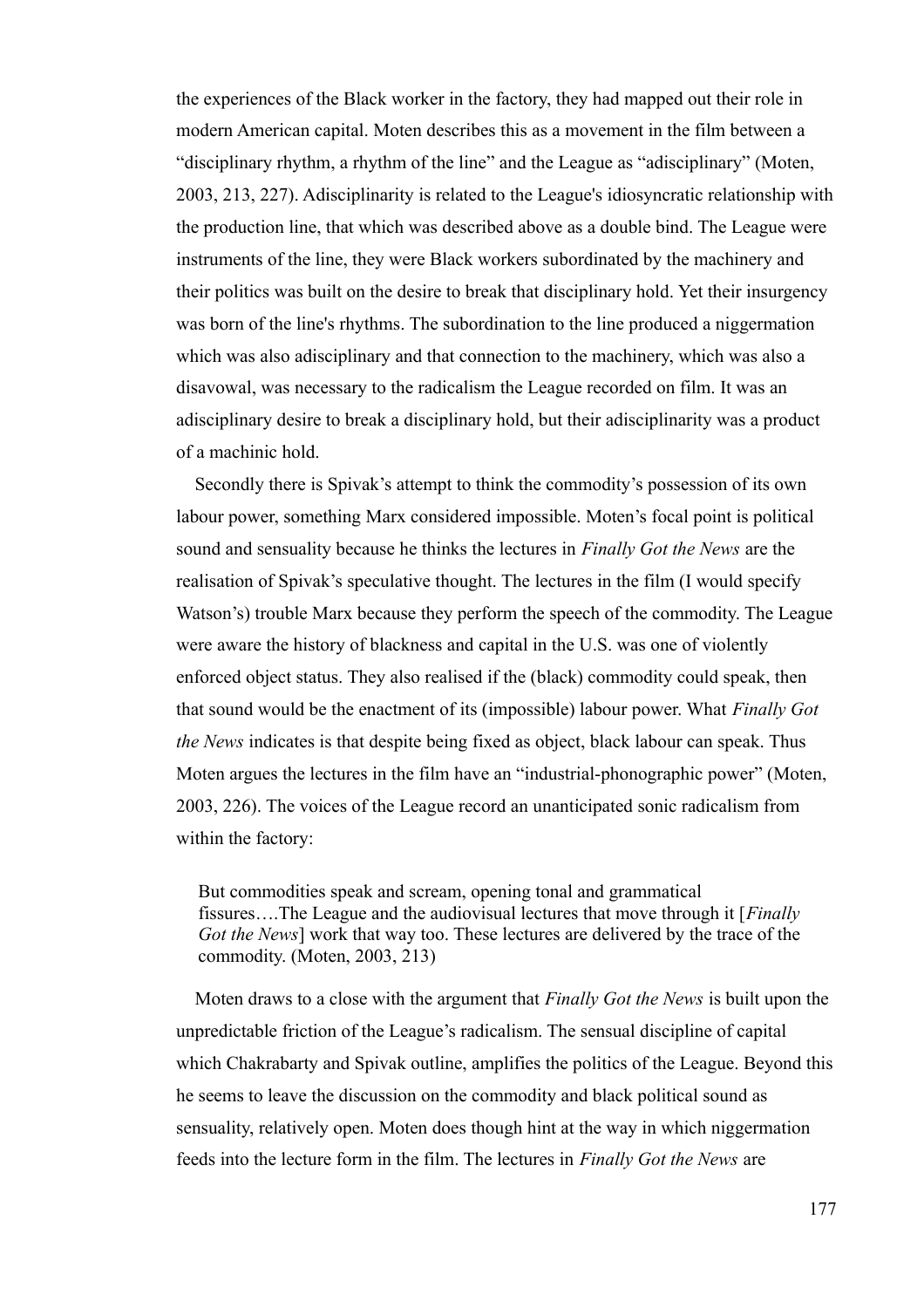recordings of black political sound as sensuality because, Moten argues, they operate as examples of the "the radical force of the fantasy of the maternal voice in black politics". This statement is significant, yet it is also anomalous. Black maternity is not discussed elsewhere in the essay, but Moten uses it as a way into the lectures recorded for the film. There is a great deal left unsaid between the commodity form, labour power, the League's politics, and the radicalism of the maternal voice. The apparent presence of the maternal voice in the League's lectures requires further investigation, particularly with regards to the fleshiness of the (black) commodity form and the terrain of Watson's voice.

## **Moten on Austin, Derrida and voice in** *Finally Got the News*

 The gap can be addressed by turning to the footnote which accompanies "Tonality of Totality" where Moten discusses speech and utterance via Derrida. It seems his intention is to feed into his references to the politics, sound and sensuality of the lectures in *Finally Got the News*. The footnote needs to be read alongside the main body of Moten's essay, as it illuminates his discussion of the commodity form, the lectures and the statement on the maternal voice. It should open up alternate ways of listening to Watson's lecture and the League's politics as recorded in *Finally Got the News*.

 Moten stages the discussion in this lengthy footnote in order, I believe, to go into detail as to how he is framing the role of (radical force of the maternal) voice in *Finally Got the News*. The subject matter he chooses is Derrida's critique of J.L. Austin's work on speech acts in the essay "Signature Event Context" (Austin, 1975; Derrida, 1988). Moten undertakes a commentary which allows him to mark out how performance, speech and voice are at work in his essay on the League. The position he takes on vocal performance is that analysis should not be restricted to the communication of language (what is being said). It is important to take into account a range of affects which accompany speech as language. This includes the phonic materiality of voices. Moten uses the commentary of Derrida reading Austin to make a set of claims about blackness, speech, voice and performance. These claims point to the labour power of the speaking black commodity and radical maternity as the political, sensual and sonic basis of *Finally Got the News*.

 The footnote opens with Derrida's critique of J.L. Austin and his work on speech-acts and the lecture form. Austin set up the lecture as performatively irreducible. For the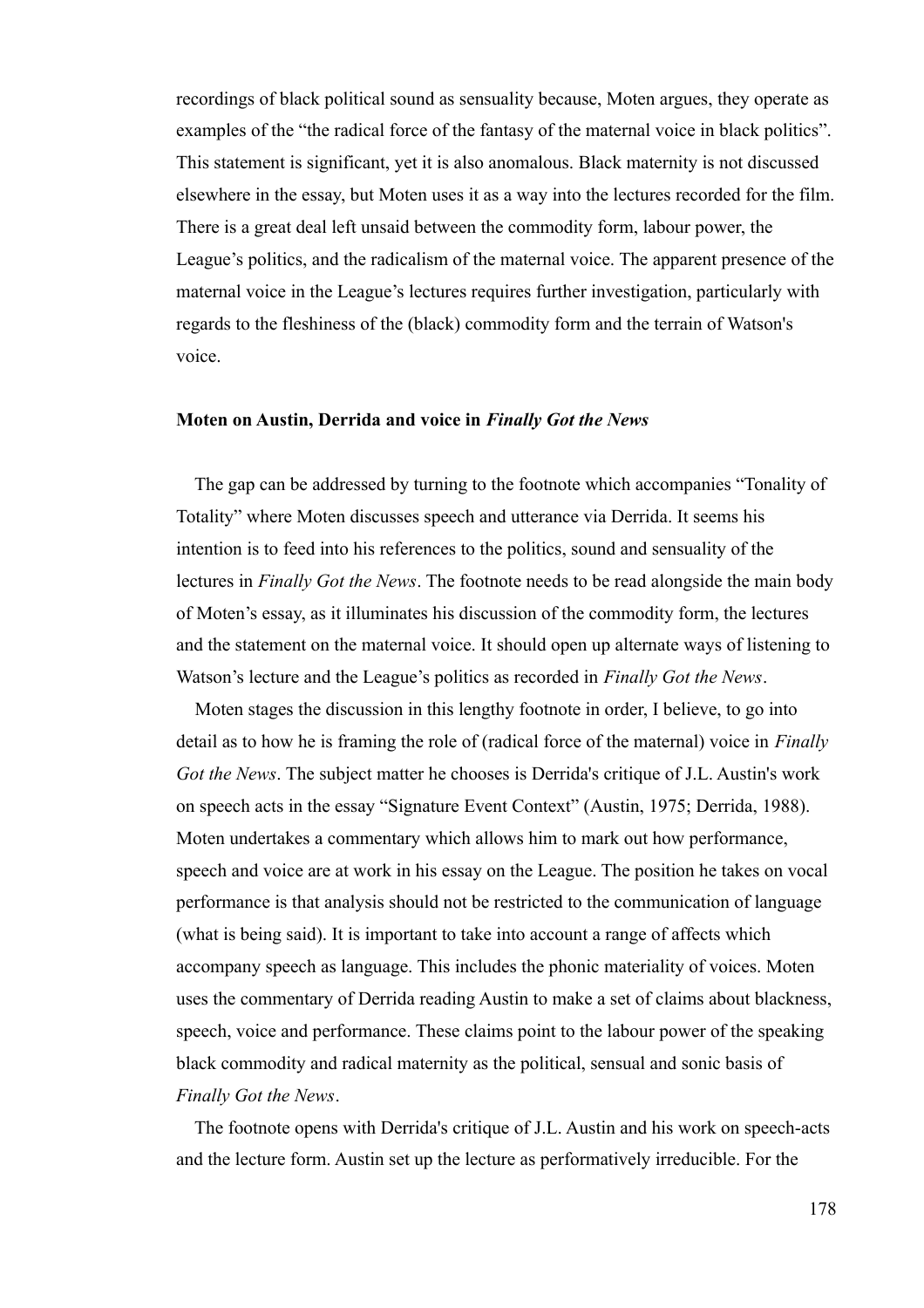lecture to function it needs to directly enact what is being said. Moten argues he contrasts this with other performatives which are "masqueraders, utterances that look like but are not statements" (Moten, 2003, 293). Moten addresses the distinction between serious (direct) speech and non-serious (theatrical, poetic) speech which Derrida picks out in Austin's work. Moten begins by using Derrida's point that Austin is unable to make this distinction without including "non-serious" performatives in his own lectures and writings. He must cite these performatives in order to critique them. This slippage on Austin's part reveals two things. Firstly, Austin seems to be embedded in performance himself, he "needs to perform in order to bring off his serious intentions" (Moten, 2003, 294). Secondly, the necessity of citation in Austin's work allowed Derrida to introduce iteration. The slippages in his critique of non-serious performatives point to "the undeniable fact of iterability [as] the condition of possibility for a totalising performance" (Moten, 2003, 294).

 Moten's concept of "totalising performance" is very different to Austin's demand for irreducibly direct communication. Totality is non-exclusionary because it is organised through iteration. What Austin's use of non-serious utterances reveal is that a:

the serious utterance is always shadowed by an internal other that is the condition of its possibility. What is spoken or taken seriously can always be and must always potentially be, spoken or taken otherwise. (Moten, 2003, 294)

A totalising performance is one where an utterance is shadowed by its opposite. Iterability introduces a ghosting which is included in the totality of voice. For Moten a totalising speech act is not a serious utterance arriving with singular force, but one which carries within it its opposites (Moten, 2003, 294-295). It is possible to avoid univocality and claim iteration without ignoring the whole of the performance.

 Moten specifies how, according to Derrida, Austin differentiates direct from nonserious speech. He uses these distinctions to further elaborate how iterability is the condition of every utterance. Austin uses the "'merely' phonetic" speech act as his point of reference and argues the difference between serious and non-serious speech lies in the phonic (Moten, 2003, 295). For Austin "the conveyance" of speech needs to be separated from what is said and he applied this distinction to philosophy because he believed philosophical speech should not be considered a phonetic activity (Moten, 2003, 295). Instead it must be tied to strict forms of spoken meaning. If not, then what develops is a form of animalism: "Austin is always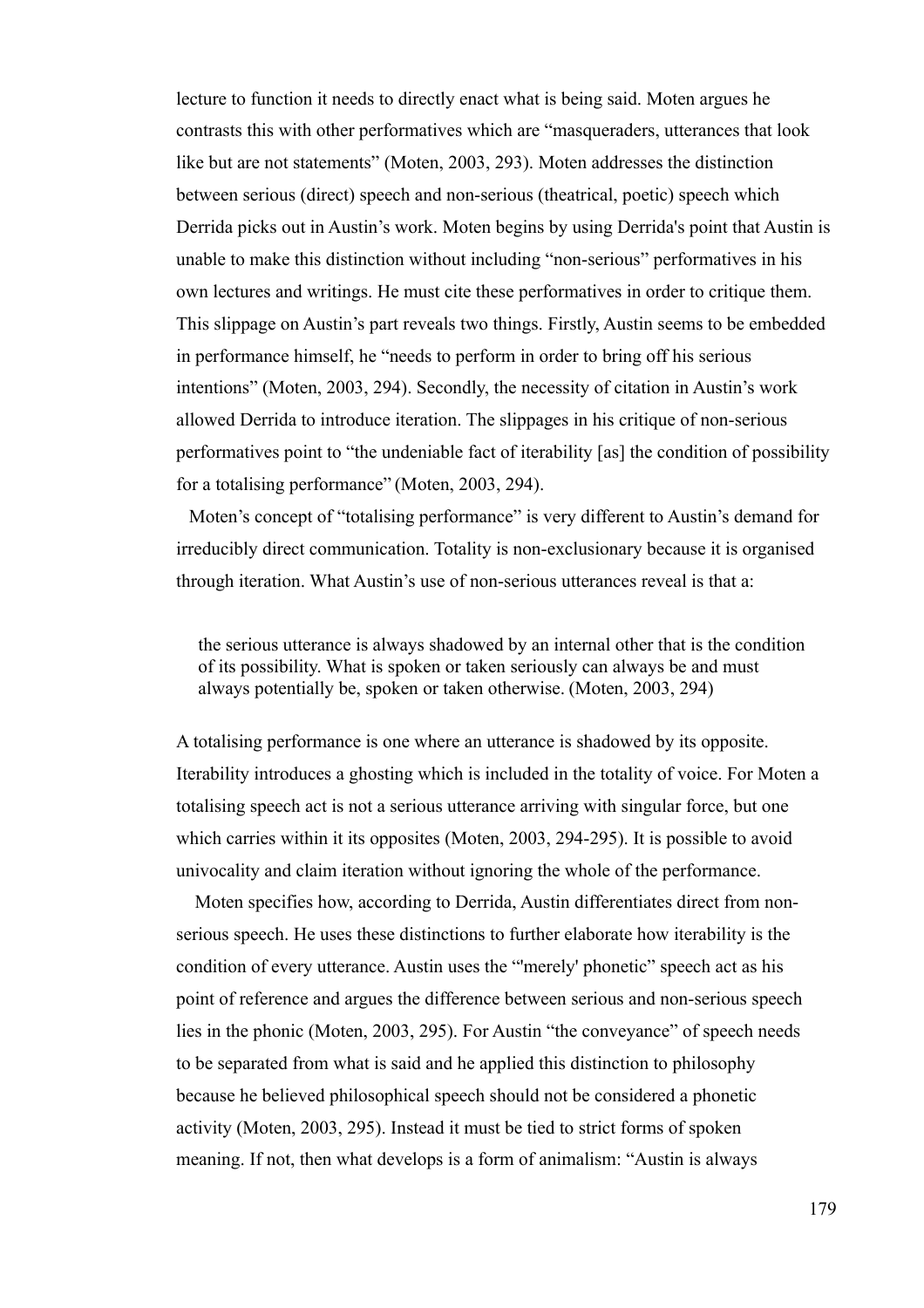pointing out where the mere making of noises is the purview of monkeys" (Moten, 2003, 295-296). Moten picks on the link Austin drew between pure phoneticism and animality and tunes into the sound he seeks to exclude from philosophical discourse. It is "one that disrupts meaning and the sign, and the hegemony of the signifier over the psyche" (Moten, 2003, 296). This sound is iteration in practice, an utterance's opposite may be excluded from proper speech by Austin but it remains as the condition of its sonic possibility. The merely phonetic consistently shadows utterance. The sonority of the voice combines with speech to totalise speech as performance. This is the case when even slurs, tones and facial movements disrupt what is being said. For Moten performatives are nothing if not augmentative performers, even when they cut speech (Moten, 2003, 294). He is careful not to counter Austin by arguing speech has no effect of presence. Iteration does not mean nothing is conveyed when speaking, rather the effects of performatives are never settled:

It is simply that these effects [of speech] do not exclude what is generally opposed to them term by term, but on the contrary presuppose it in a dissymmetrical fashion, as the general space of their possibility. (Moten, 2003, 297)

It is important to pay attention to the means of conveyance, whether it is harmonic or disharmonic. Using this non-exclusionary space, Moten introduces black performance and/as speech. He draws it from the animal undertones of Austin's exclusion of phoneticism. In Moten's view black speech is performatively critical because it encompasses those features Austin dismisses as non-serious, animalistic and noisy:

Black performance is, in part, the amplified, previously given soundtrack of this masquerade, this project of 'aspect dawning'. There will have been no performance without it. It requires thinking more rigorously how the 'merely phonetic' has illocutionary force or produces perlocutionary effects. (Moten, 2003, 295)

 Moten uses Derrida's critique of Austin for two purposes. Firstly he follows up on Derrida's rethinking of Austin's exclusionary view of speech and performance. Derrida allows for the inclusion of the differences that lie beyond the legitimate in an experience of speech. Speech needs to be understood in its totality, even if that means listening to sound effects which apparently work against its grain. Secondly, Moten uses this line as a way into blackness as speech. Black speech is the performance of the animalistic noise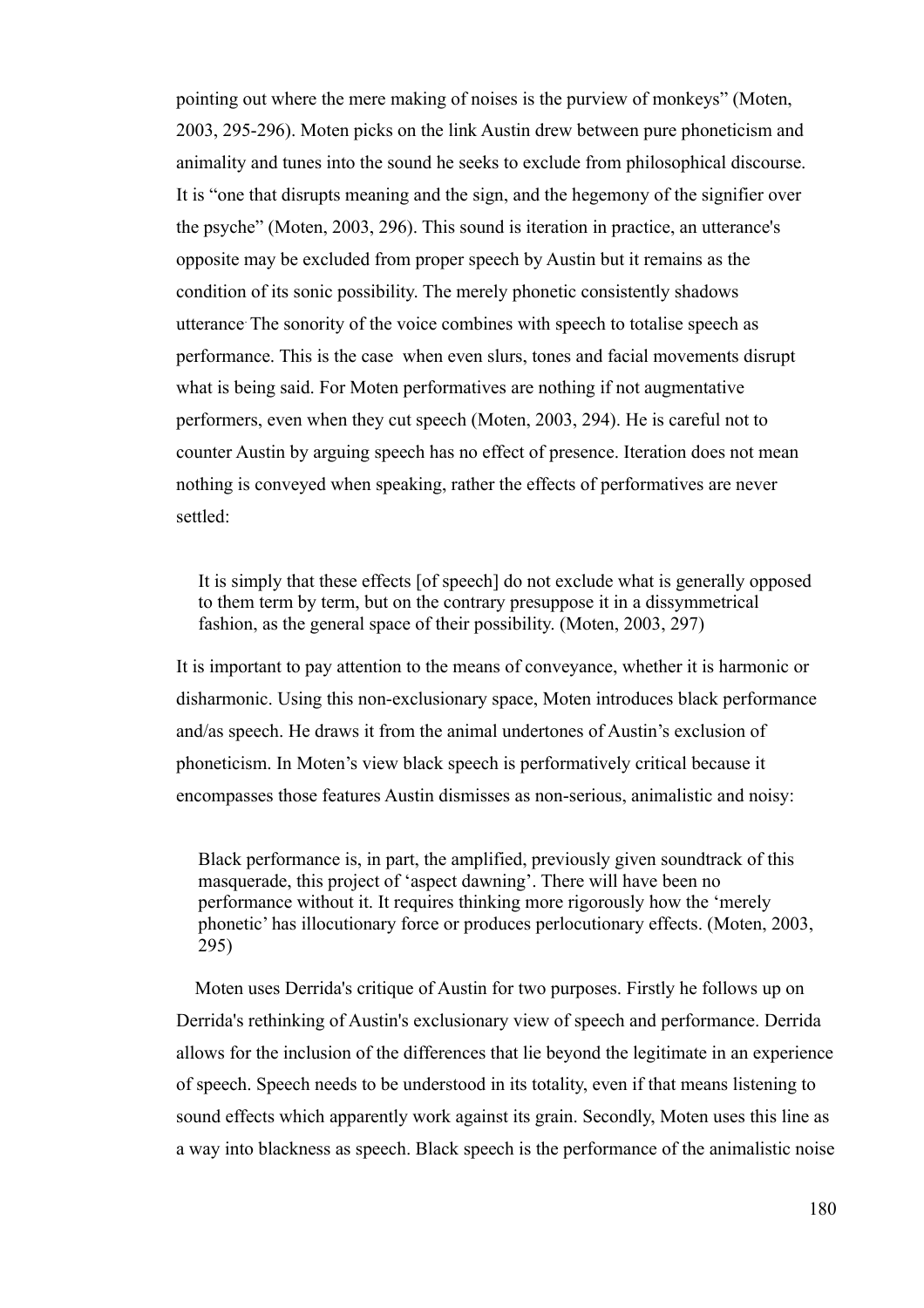which Austin believes is not the proper speech of the subject. Thus to critique Austin thoroughly, Moten argues it is necessary to start with black performance. Black performance involves listening to phonic substance which can, in part, be obtrusive to the desire for direct speech. Considered in its totality the blackness of speech is not only linguistically instructive but phonically and materially gestural. What Moten is putting forward are proposals on blackness, speech and the textures of voice where speech is an outcome of, not separate from, its phonic materiality.

#### **Derrida and Cavarero on vocality**

 Before thinking about how the account of blackness as vocality Moten presents in the footnote feeds into the lectural performances of the League, his move in the footnote prompts a further examination of voice and phonic substance. It is important to specify how the corporeal phonetics of voice are accompanied by the types of cutting and augmentation which disturb spoken language. Once again Derrida, as well as Adriana Cavarero, indicates how this is so.

 Derrida's thoughts on voice, as expressed in an exchange with Verena Andermatt Conley, are an extension of his critique of Austin. He begins by questioning the idea that voices only exist within space, whereby voice needs to appear to have submitted to space in order to move across it. Derrida's interest lies in those voices which appear to have a problematic attachment to space, lack fixed reference points and produce "a strange force of dislocation" (Derrida, 1995, p160). Often those voices where the connection to space or an object is not secure are considered "atopical" and hysterical (Derrida, 1995, 161).

 The body, for Derrida, is an example of space to which the voice is attached. Technological developments have revealed that a "voice may detach itself from the body" (Derrida, 1995, 161). The telephone, the radio and recording devices show although voice is nominally a part of the body, it is also "dispossessive of it, it retains almost nothing of it, it comes from elsewhere and goes elsewhere" (Derrida, 1995, 161). This is not to say voice is completely without attachment, rather it can become detached and move onto another body. Voices vibrate between markers fixed to secure spaces such as identity oppositions. Derrida refers to this vibration as "the braided polyphony which is coiled up in every voice" (Derrida, 1995, 162). He sets up voice as a series of junctures, able to move in several directions simultaneously. It does not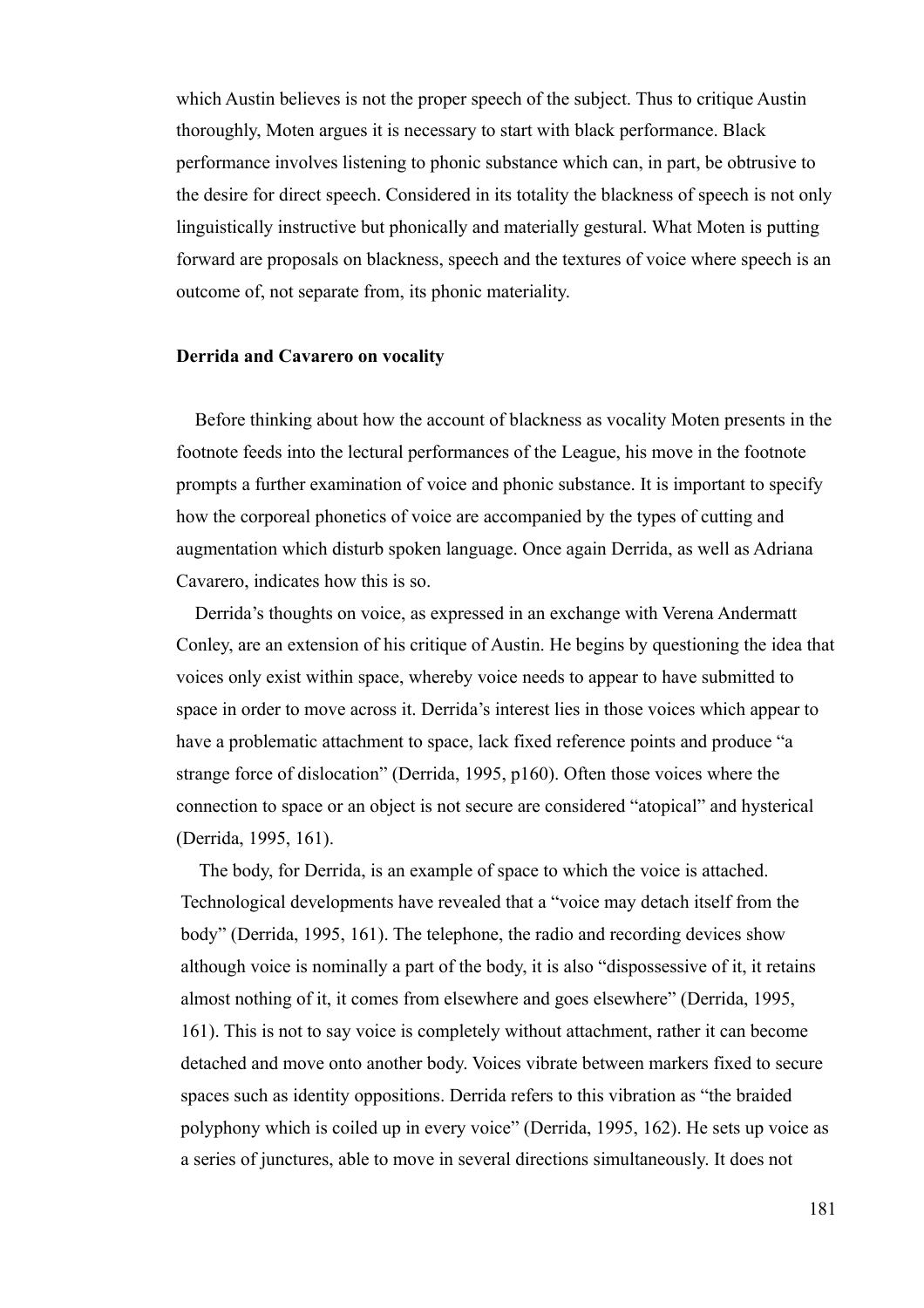submit to the binarism of spatial attachments but instead "carries spacing" (Derrida, 1995, 162). Voice produces space but is not secured to it and it is dangerous to think of polyphonic voice as "representative of a 'drive', a 'word' or a 'thing'" (Derrida, 1995, 162). The only statement Derrida commits to is that voice "let's itself be heard and it speaks otherwise" (Derrida, 1995, 162). Derrida is careful to avoid the charge of rendering voice anonymous; the voice should not be heard as being in "hypostasis….an indeterminate, empty, negative vigil" (Derrida, 1995, 162, 163). The braided polyphony allows it to avoid predetermined attachments. It is not the case that the voice moves dialectically (it either has an attachment or not), instead it produces a "rebellious force of affirmation." Consistently breaking away, the voice suggests the possibility of other "assignations" (Derrida, 1995, 163).

 Adriana Cavarero examines the connections between the phonicity of the voice and the body. Her work resonates with Moten's desire to tune into the oral and material textures of blackness. Further still, it lends itself to the sensuality of the League's lectures. Cavarero's starting point is the voice and its roots in "the fleshiness of the body" (Cavarero, 2005, 11). The voice for her is a site specific phenomenon, coming "out of a wet mouth and arises from the red of the flesh." (Cavarero, 2005, 4). Her insistence on the "elementary materiality" of the voice is not an example of the attachments Derrida warns against (Cavarero, 2005, 14). The voice's fleshiness is the outcome of a process Derrida would recognise as polyphonic. Caverero's theorisation of vocal sensuality serves to further bridge Moten and Derrida. Moten's reflections on phonic blackness that came out of his commentary on Derrida can be placed alongside Derrida's account of reverberatory voices. Critically, Cavarero also leaves room for the voice of radical black maternity to become a part of this exchange. Her own version of polyphony is situated in the acquisition of voice. Vocality emerges prior to and is the condition of possibility for speech, but vocality is not an a priori condition of the human. An infant is not in possession of voice from birth. The sonorousness of the voice is relational, it is developed through echo. The other voice involved in the production of echo is maternal:

The infant recognises the mother's voice and sings a duet with her. Resonance, daughter of invocation, links the two voices in the form of a rhythmic bond. What makes the uniqueness of the two voices stand out, in fact, is this repetition, echo and mimicry, because they duplicate the same sounds. The voice is always unique, but all the more so in the vocal exercise repetition. (Cavarero, 2005, 171)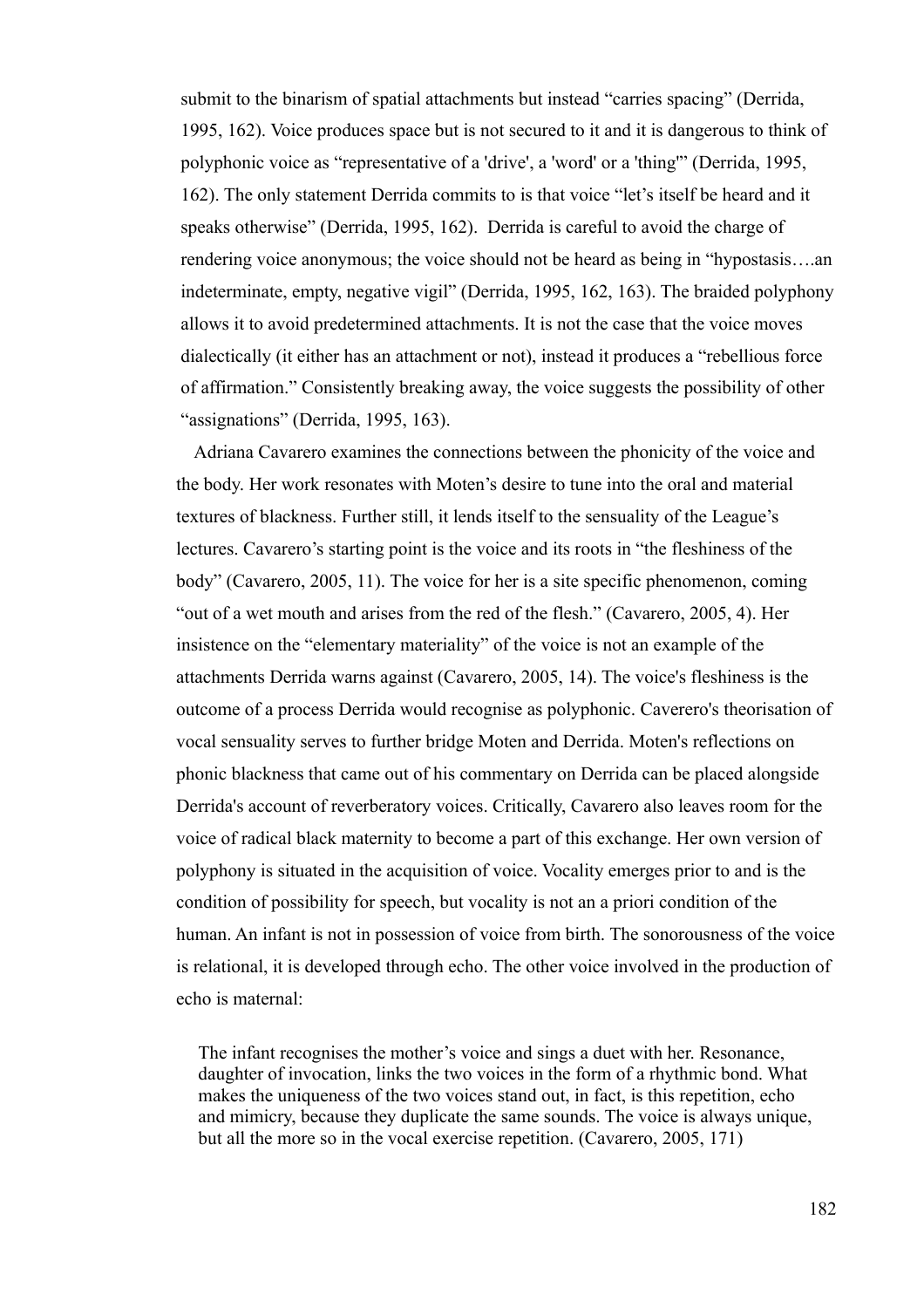The sonorous activity of the echo Cavarero refers to is another name for polyphony and iteration. A voice is not born of the flesh, it is produced through fleshy reverberation. Cavarero states that this other sonic possibility repeating itself through the voice is maternal. Acquiring voice involves a duet with the maternal mouth: "a sonorous texture for two voices, which are structurally for the other" (Cavarero 2005, 171). Echo and rhythm modulate the voice, producing a kind of natal music.[6](#page-182-0)

 The positions Moten takes on the phonic activity of the voice and blackness can be extended through Derrida and Cavarero. It is not only speech which can never completely carry out its resolutions. The phonic materiality of voice also works under incessant dissimulation. The polyphony of voice not only effects its own fleshiness, it destabilises the attachment of that phonic substance to a singular voice. The sounds the voice makes places in suspension the idea of only having one voice. This is the kind of dissymmetry Moten has in mind when he puts forward an account of blackness as phonetic materiality. Cavarero's introduction of maternal echo becomes crucial here because her notion of natal echoes offers a way back into the foreground of Moten's essay and *Finally Got the News*.

 Moten's commentary in the footnotes has a particular relationship to the essay and the League's documentary. Thinking the voice as a phonic device brings the material discussed above together. In the main body of the essay Moten refers to the League's politics recorded in *Finally Got the News* as sonic and sensual. He does not though go into precise detail as to how this is the case. His reference to sensuality is an acknowledgement of niggermation as the basis of their politics. It informed the League's historical analysis of black labour in the U.S. and their contemporary analysis of the environment on the lines of Detroit. What Moten seems to be suggesting is that niggermation as sensualism informed the sonic content of the lectures in *Finally Got the News*. The League were fully aware (as indicated by Watson) that a muscular connection to capital was the cause of their exploitation. Figured as objects they knew theirs was an excessively epidermal relation to the production line. Yet the League also came to realise that a sensuous connection to the line also produced a set of unstable relations. The importance of their blood and sweat to the machinery gave them a strategic stronghold. The League knew they were not alienated labourers and they could reorganise the violence of the line by way of their muscular connection to it.

Moten uses his essay to identify sensuality in the work of Spivak and Chakrabarty.

<span id="page-182-0"></span><sup>6</sup> For more on the maternal voice see Silverman, 1998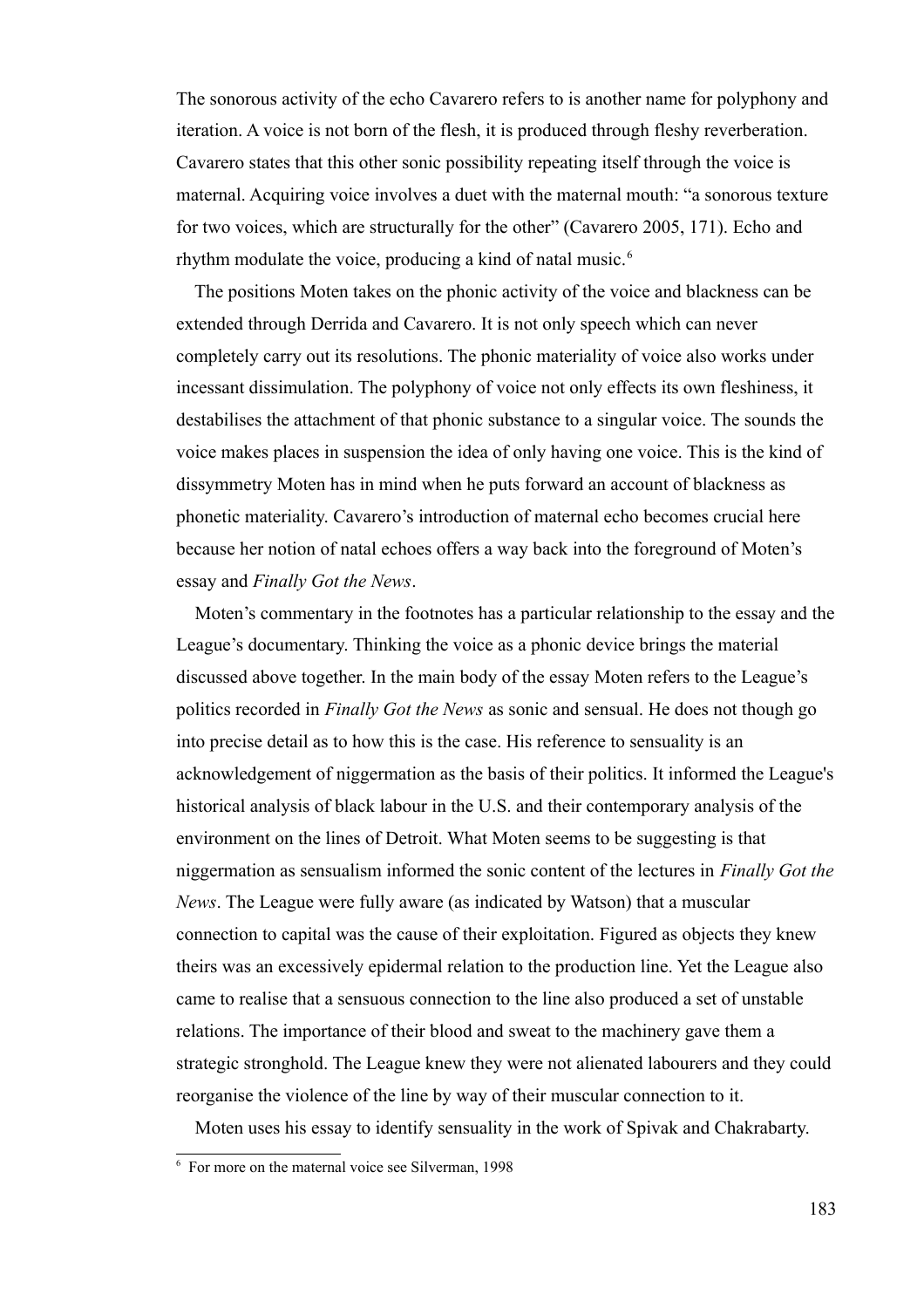Their respective readings of Marx on labour power and revolutionary consciousness in the factory are his focal points. Spivak and Chakrabarty each identify encounters with capital that have the potential to be radically rearranged. A sensual encounter between the commodity and its labour power, or the worker and the disciplinary factory, produces instability. Moten appears to bring the League and subalternist thought together in his essay in order to build an intellectual framework around *Finally Got the News*. This comes in the proposals that the lectures enact black political sound and sensuality. They are, he argues, imbued by an industrial phonography, but as stated above, he does not appear to take this further.

 It is in the footnote that the claims about phonography are clarified. In the background of the essay he maps out the phonographic workings of the voice. Neither speech nor voice are ever firmly attached to a body. Instead a troubled phonic sensualism is at work, where the voice continually unties those connections. The phonic materiality of the voice, rather than its linguistic content, becomes the primary activity. For Moten, black performance encompasses those vocal practices.

 The fore and background of Moten's essay are tied together through the adisciplinarity he attributes to the League. In the formal analysis of *Finally Got the News* he considers the League "adisciplinary" because they were connected to yet intentionally out of sync with the line. Their sensual connection with the machinery of modern capital produced a radicalism which sought to disrupt its processes. Niggermation powered a politics that was primarily sonic. The voices of the League were themselves adisciplinary and this adisciplinarity was emitted not only as political rhetoric (what the League said) but also through their speaking. As sonorous textural activity the lectures become the enactment of their labour power; commodities producing a sonic radicalism.

 Moten locates in this vocal dissymmetry a lingering radical maternalism. As Cavarero might argue, the League's lectures duet with a maternal source. There is a perpetual natal doubling at work. Using Moten's momentary allusion to radical maternity as a starting point, it is possible to think about the adisciplinarity of the League's performances as not only something they recorded but an affect which also placed their lectures under pressure. A core radical technique, the League did not simply broadcast an adisciplinarity which threatened the line. Once they begin to reorganise niggermation, they were not able to exert complete control over their own adisciplinarity. The intimate connections were productive but also unpredictable.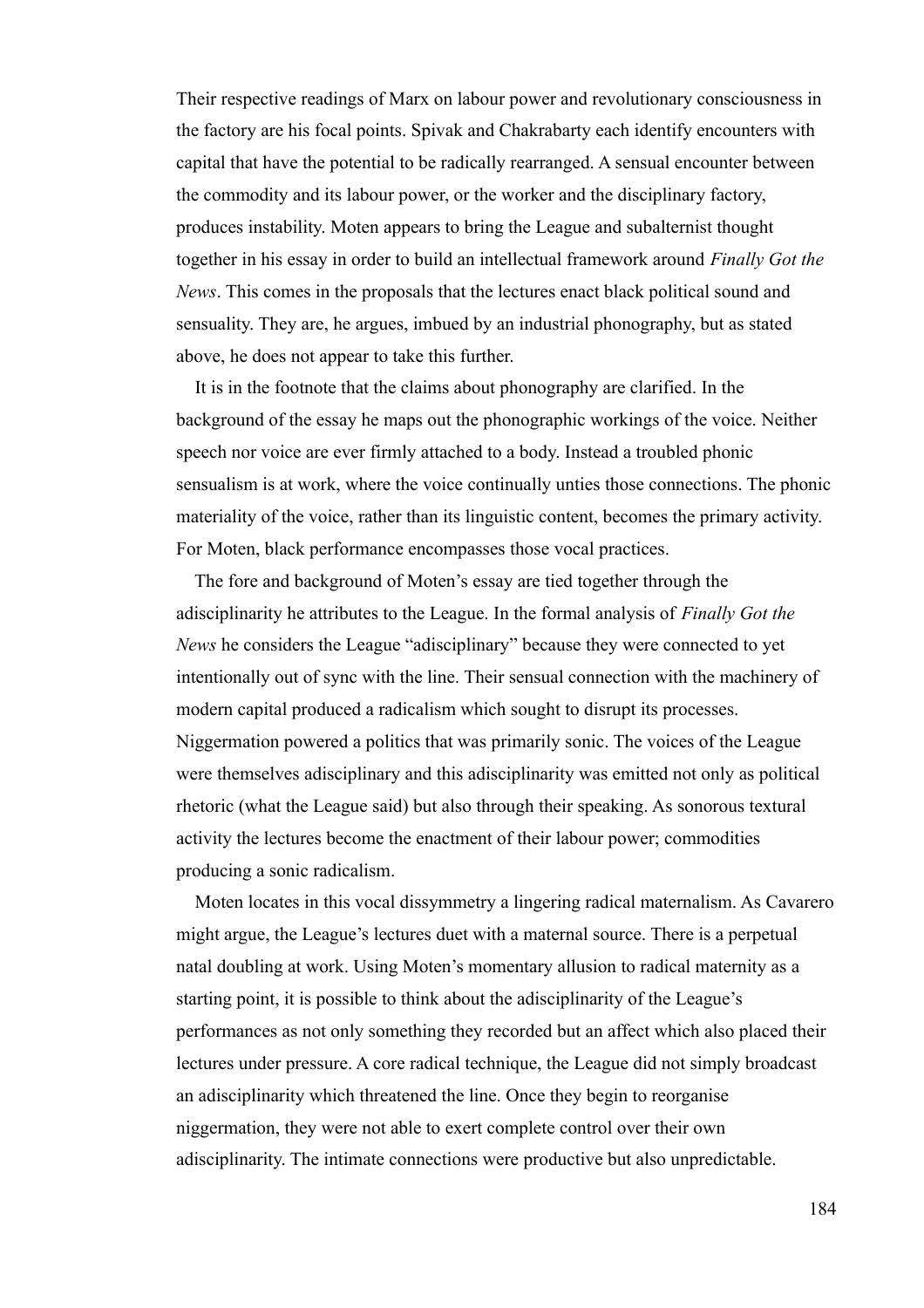# **The Natality of "Niggermation"**

 Moten's essay provides the tools for listening to Watson's lecture. The sensuousness of Watson's voice can be thought of as a function of his radicalism. It becomes possible to include the phonic activity of the voice in the link between "niggermation" and the League's transformation of the lines violence into a radical strategy. Watson's performance in *Finally Got the News* is a recording of such adisciplinarity. The phonic materiality of Watson's lecture disrupts the power relations between blackness, labour and capital. By the same measure the capability to voice that which is not supposed to be in his possession (labour-power) opens up Watson's voice and it too comes under pressure from adisciplinarity. This instability is the residue of what Moten calls "the radical force of the fantasy of the maternal voice in black politics". Buried within the blood and sweat of niggermation as the sonic crux of the League's politics are a set of natal practices. To tune into natality involves firstly, listening to the language of maternity and (re)production, if and when it appears in Watson's lecture; and secondly, cross-referencing this against the phonic activity of Watson's voice, especially the moments when adisciplinarity moves beyond his vocal control.

 Central to Watson's lecture is his historicisation of niggermation. The violent conflation of Black workers with the machinery of the production line is carefully contextualised. The situation in the factories of Detroit is not unique. Since captive Africans were transformed into instruments of labour, blackness had been in an uncomfortable bind with American capital. Slaves and their descendents have predominantly been measured by their value as objects. As Watson traces the roots of "niggermation", he discusses how it has been possible to continually target blackness as an exploitable labour resource. Subsistence level reproduction was the key to installing and then maintaining the sensuous value of blackness:

Under slavery the amount of surplus value which was extracted from Black people was enormous, because of the fact that the only thing they got back for it was food, a minimum amount of shelter and a minimum amount of clothing, just enough to procreate to produce another generation of slaves

Procreation, according to Watson has been a key mechanism of niggermation. It was though a specific type of procreation. Slaves needed to be reproduced to extend the system of exploitation, but they could not be reproduced as subjects. Procreation for the enslaved was organised with minimum efficiency, the (re)production of slaves was the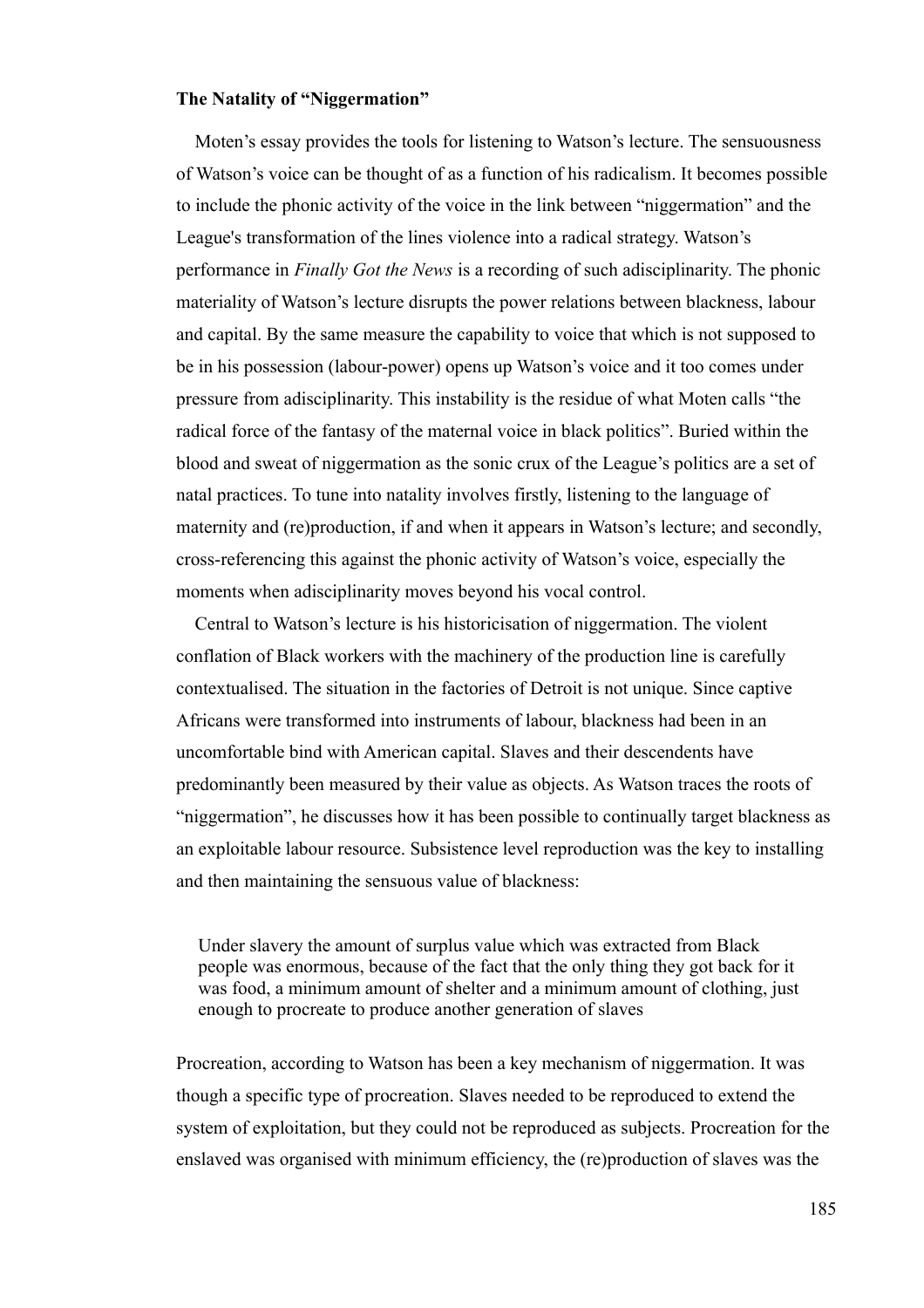(re)production of objects.

 Watson inserts a significant piece of analysis into his lecture here. (Re)production is the mechanism through which both enslavement and blackness has been maintained and thus has been crucial to niggermation. The form of procreation permitted to slaves (re)produced objects which were epidermally attached to capital and this practice has served as the engine of ruptured blackness. By placing emphasis on procreation Watson introduces a female (it may even be a maternal) presence into his historicisation of blackness, sensuality and capital. (Re)production was the programmatic starting point for niggermation and the body of the enslaved female was central to this.

 Watson's introduction of the gendered aspects of niggermation is noteworthy. Apart from the Black woman worker's supplement discussed above, *Finally Got The News* depicts a variety of homosocial scenes. The footage of the production line is shown as the work of men. All the League speakers are male. The shots of the League in action also tend to depict a radicalised mass of Black manhood. In *Finally Got The News* the muscularity of niggermation equals masculinity.

 When historicising niggermation Watson points to the importance of the captive female body. The natal capabilities of the female initially structured the sensuous encounter between blackness and capital. It is interesting to note, as his lecture moves into the contemporary environment of Detroit, (re)productivity seems absent. When Watson maps out the niggermation on the production lines, he does not repeat his earlier claims about the structural importance of procreation. The physicality which makes black objects sweat in the factories does not appear to include the female body.

 The gap between Watson's view of black labour's historical relationship with American capital and the immediate conditions facing the League is significant. It raises questions about several aspects of the group's politics. Firstly there is the emphasis placed on muscularity. Watson distils a League argument about the importance of corporeal connections to the line. The sweat and blood encounter gives the League a strategic position within the machinery they seek to disrupt. Black labour has always held this potential, but as Watson points out procreation had been the means of sustaining this sensuality with capital. The female body played a central role in (re)producing niggermation but this (re)productivity seems to dissolve in the midst of Watson's account of the League. Secondly, niggermation was also the radical site of production for the League's lectures. The sensuality with the line generated the phonic materiality of Watson's address (an adisciplinarity). Once again a question remains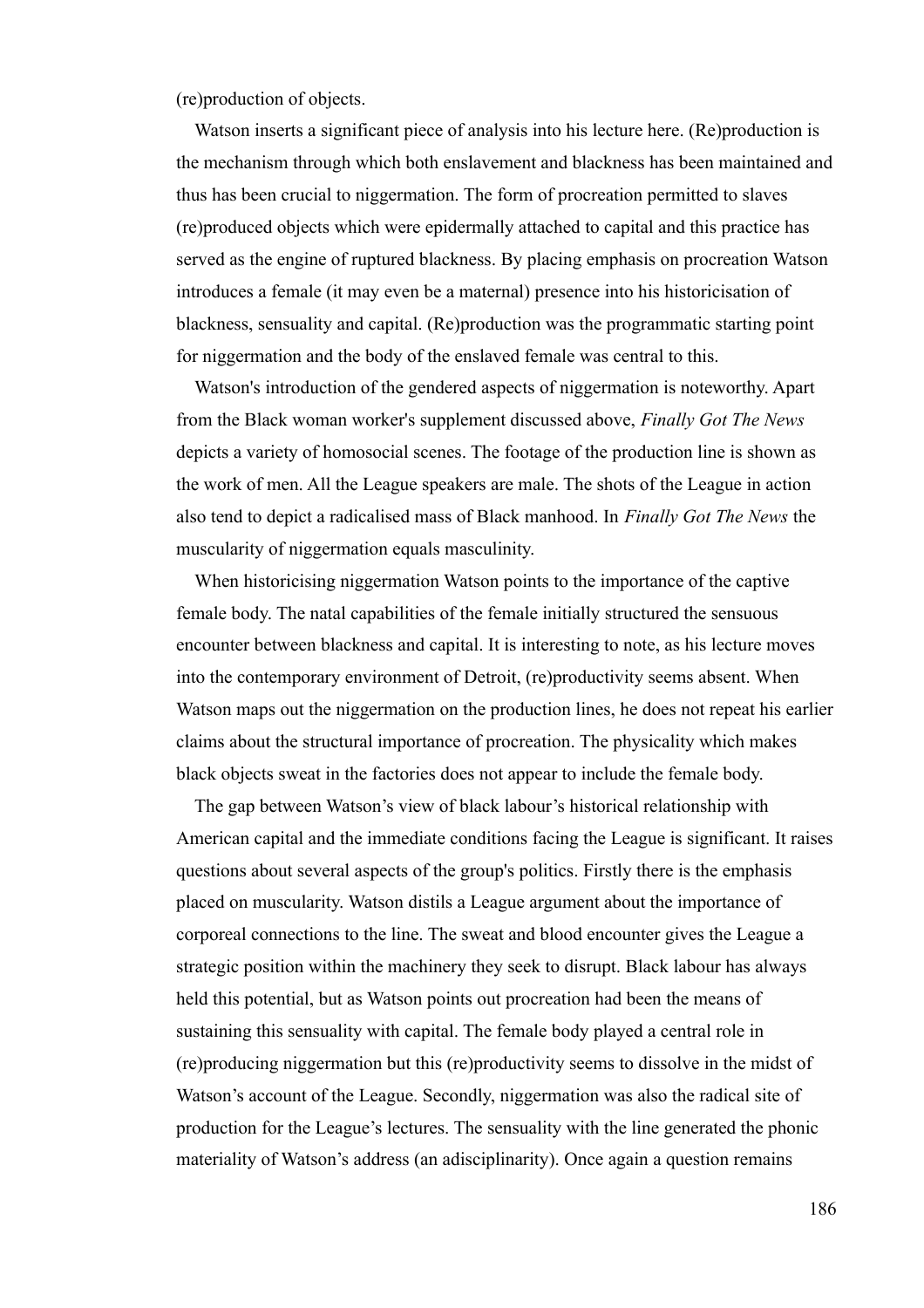regarding the significance of (re)production to this speech. The League were able to record a phonic politics by way of muscularity, but an a priori procreativity and the female body seems to be absent. Natality, as Watson indicated, was the condition of niggermation, it also may have been the phonic condition of his lecture.

 Watson's performance in *Finally Got the News* is not isolated. It reflects a wider question of (re)productivity which shadowed the League. The body of the Black woman and her labours produced an ambivalence in the group's discourse. At times they acknowledged the role of (re)production and natality, yet they still found it difficult to incorporate women's bodies into the sensuality of their politics. James Geschwender's *Class, Race and Worker Insurgency: The League of Revolutionary Black Workers* (1977) is one of the few examples of a more conventional attempt to contextualise the League and evaluate their project. Geschwender explains how the League came into being and their ideological roots. In one section he addresses the relationship between the League, the production line and procreation, through the issue of Black women's labour:

Black women constitute a significant segment of the reserve labour force that is called upon in times of need. They are subject to both sexual and economic exploitation when active in the labour force and are the producers of the next generation of workers when not directly in the labour force. The League did not do much to organise black women *qua* women….They placed highest priority upon the organisation of workers. (Geschwender, 1977, 131)

Geschwender stresses the distance between Black women as a potential labour force and the Black workers on the line. Black women are reserves, they are secondary to those who regularly labour under niggermated conditions (men). He does recognise the possibility of sexual discrimination, but it only becomes an issue when women are required in the factory. Black women's labour, according to Geschwender, is not considered by the League to be the prime target of the automobile industry. He continues by restating this gap. Geschwender points to the distance between the labour which takes place on the line (niggermation) and the labour undertaken by women in reserve. Occurring away from the extraction of sweat and blood, their labour is (re)production.

 Despite the distinctions he makes, Geschwender still acknowledges a residual link. The labours of (re)production mean that the Black women as a workforce are "the producers of the next generation of workers." Their labour may take place away from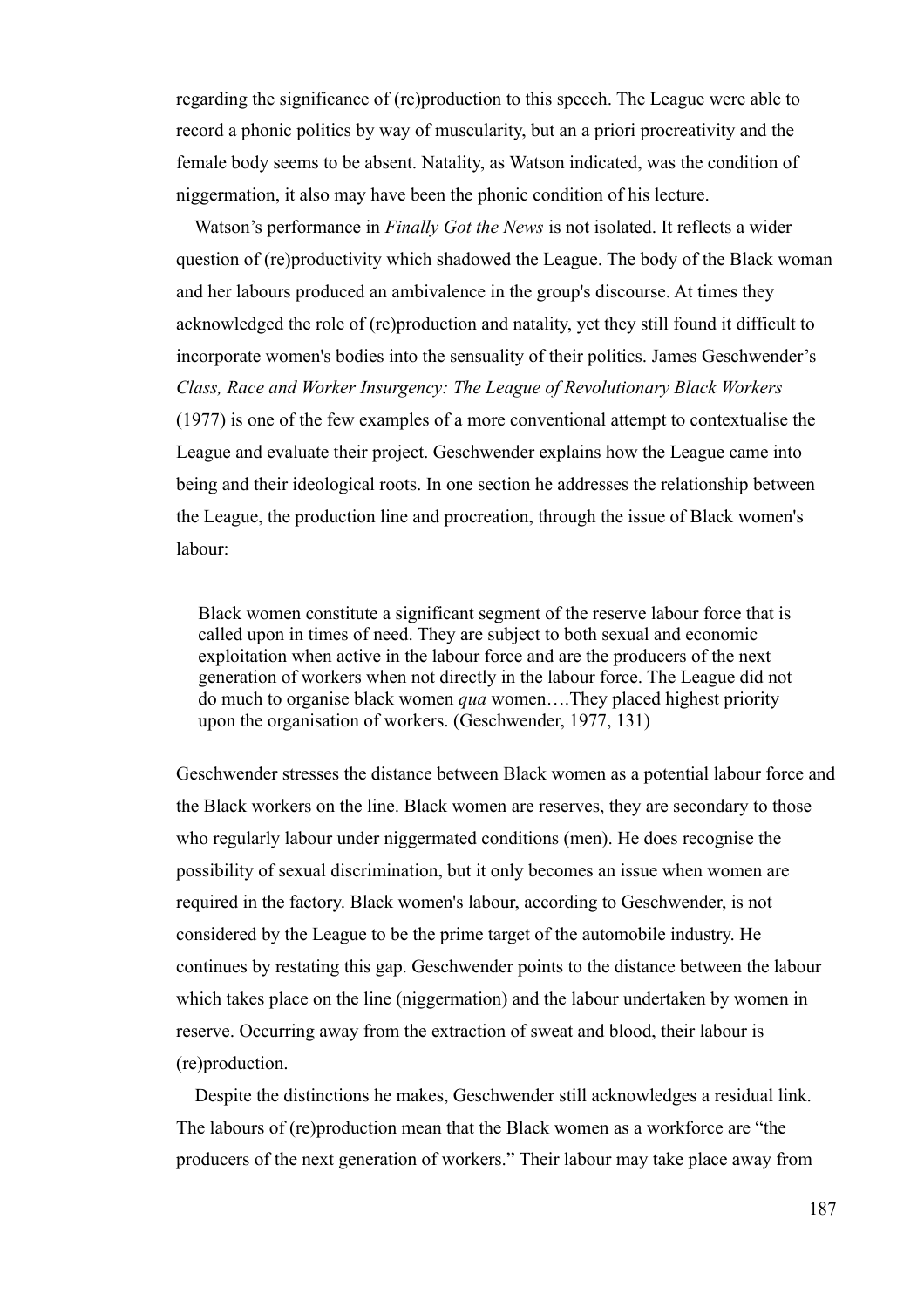the machinery, but they feed into the line by producing black objects for it. The Black woman, for Geschwender, can only be tied to the brutality of the capitalist factory through her (re)productivity. In the process of making one move, Geschwender folds back in on himself with a second. He excludes the Black woman from the immediacy of the automated production line because niggermation is not her work. Geschwender follows this by stating the work which is a woman's is (re)production, it allows her to (re)produce black labour units which go on to experience the violence of the factory. It is important to remember that the production line was not only a site of discipline. The League felt the niggermation it produced also provided radical training for Black workers. They acquired an adisciplinary knowledge through machinic connections. The League's logic on muscularity has implications for Geschwender. It seems the Black woman does not only (re)produce workers who go on to be physically oppressed by the line. These workers, via the League, can go on to develop radical consciousness. In short the reserve workforce of Black women is capable of (re)producing members of the League.

 Both Watson and Geschwender seem to acknowledge and then distance the League from a black female (re)productivity which was targeted by capital, and thus allowed the group's radicalism to emerge in Detroit. Watson creates this gap in his lecture by citing procreation as the process which allowed capital to fix itself to black labour during captivity but he does not map procreation onto the sensuousness of the League's politics, despite basing niggermation in the terms of enslavement. As is evident above, Geschwender does recognise a contemporary form of (re)productive labour particular to Black women but he is resistant to thinking it through the production line; the machinery which is the focal point of the League's program.

 There seems to be a feedback loop at work. The moments at which the League attempts to distance itself from (re)productivity, natality and the Black woman's labouring body, they are reasserted at the heart of their politics. There is a suggestion that maternal (re)productivity produces black labour's sensuous encounter with capital. For the League, this means natality may be the source of the niggermation which produces their radicalism. Watson's lecture may also be affected by a similar feedback mechanism. As Moten points out, the voices of the League in *Finally Got the News* are the result of a sensuous connection to the line. In Watson's case this means the physicality he maps out in the lecture also generates his voice. His vocal presence is informed by machine-body connections but as he makes clear in the context of his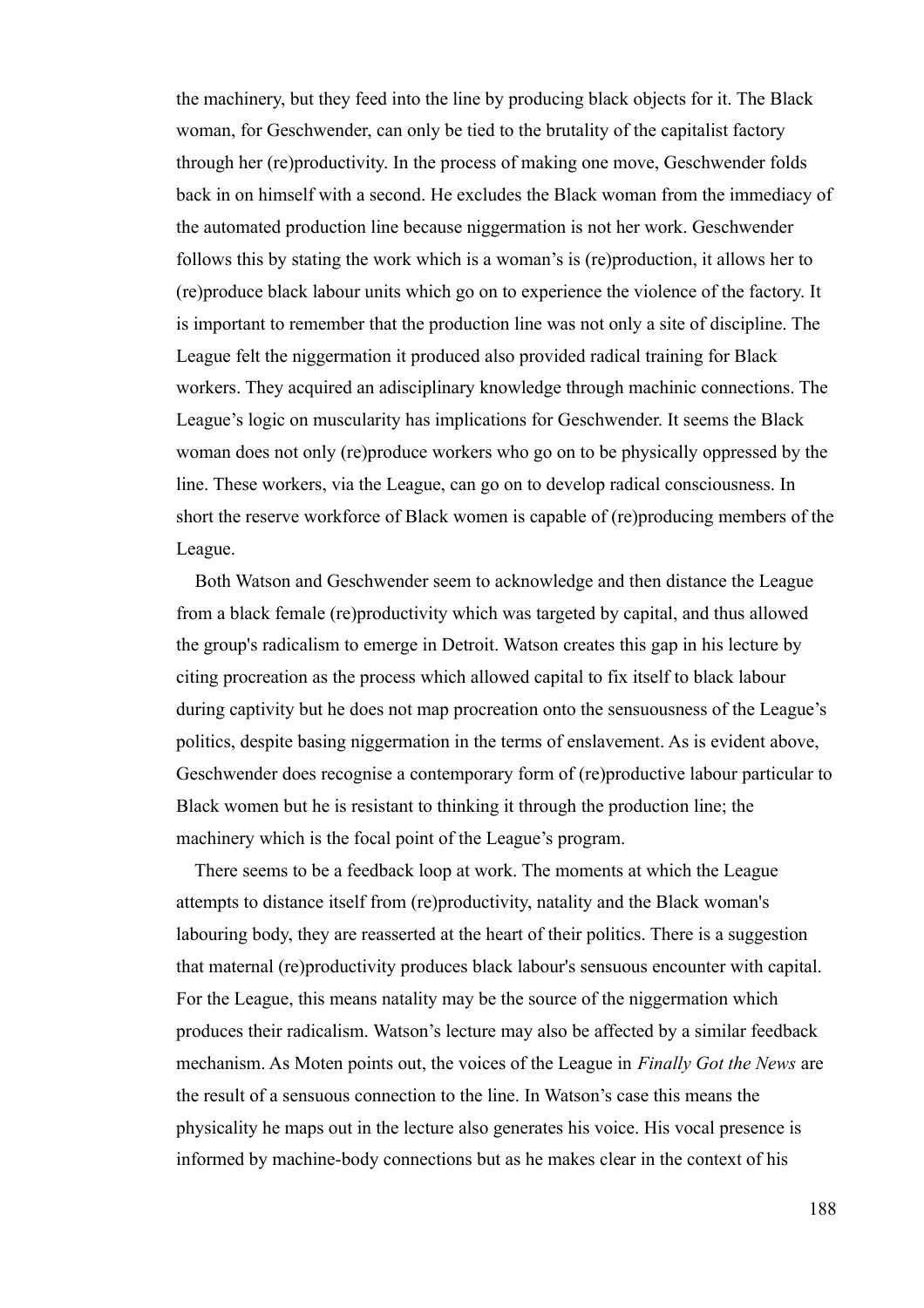lecture, captive maternity was the central mechanism in the (re)production of slavery and the legacy of this process created the conditions for niggermation in the plants. This raises questions about an a priori natality potentially attached to the soundscape of his lecture. The sonic materiality of his voice may be the product of a muscularity which is maternal.

 This speculative hypothesis requires attention. There seems to be a (re)productive aspect of niggermation which Watson distances himself from yet it is in the make up of the black political sound and sensuality recorded in *Finally Got the News*. What is required is a concentrated examination of black female (re)productivity and its relationship to capital that maps out the sensual knowledge the League have difficulty incorporating. This is the same (natal) knowledge which feeds back into Watson's voice.

 There is a strand of Black feminism which addresses the status of maternity in the U.S. since captivity. The theorists undertaking this work examine the ideological degradation of Black women through their natality. Much of this research reveals that blackness has been figured as object through maternal (re)productivity. The womb was the means of engineering a violent intimacy with capital. This is by no means the only way of thinking black female labour and it is important to note what is being proposed here is not restricting black female labour to reproduction and the womb. This strand of Black feminism is being cited because it introduces questions which trouble the League. There is a great deal of feminist work addressing the muscularity of Black women's labour. The Black woman was often perceived as a labouring unit equivalent to the male and in this environment gender differences were often displaced. Therefore not all accounts of the black female body and labour privilege the womb.[7](#page-188-0)

 Dorothy Roberts' starting point is the targeting of the captive female for her reproductivity. Black women were "marked…from the beginning as objects whose decisions about reproduction should be subject to social regulation rather than their own will" (Roberts, 1999, p23). The motivation behind this regulation was economic and ideological: "slave women's child bearing replenished the enslaved labour force: Black women bore children who belonged to the slaveowner from the moment of their inception" (Roberts, 1999, 22-23). For Angela Davis the targeting of enslaved females altered the terrain of motherhood: "in the eyes of slaveholders, slave women were not mothers at all: they were simply instruments guaranteeing the growth of the slave labour force" (Davis, 1982, 7). The use of violence to produce an economic outcome led to

<span id="page-188-0"></span><sup>7</sup> See: Jones, 1982; Dru Stanley, 1998; Hunter, 1997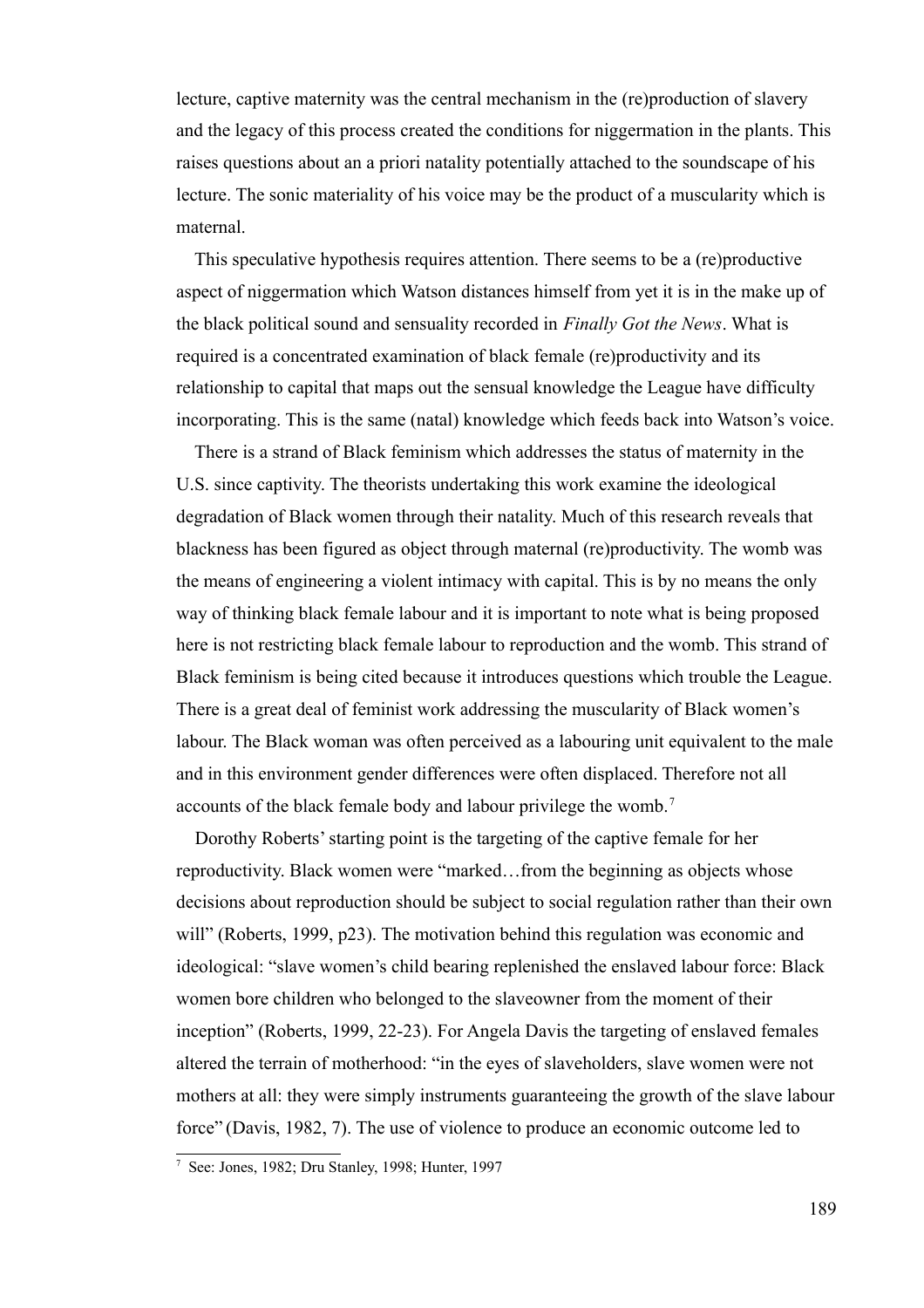what Davis calls "alienated and fragmented maternities" (Davis, 1998, 213). Under such circumstances enslaved females became "potentially profitable labour machines" (Davis, 1998, 213). She was not understood to be reproducing children, but rather labour units with whom she had no formally recognisable kinship ties.

 In *Labouring Women: Reproduction and Gender in New World Slavery*, Jennifer Morgan examines captive natality in detail. Reterritorialising the psychic and material meaning of reproductivity for the enslaved required a great deal of force from those in positions of dominance. The body of the enslaved woman needed to be violently disciplined in order to achieve results:

slaveowners appropriated their reproductive lives by claiming children as property, by rewriting centuries-old European laws of descent, and by defining a biologically driven perpetual racial slavery through the real and imaginary reproductive potential of women whose "blackness" was produced by and produced their enslavability. (Morgan, 2004, 1)

The enslaved woman's labour was understood in material and psychic terms. The "real" and "imaginary" value of her natality bridged the two. Thus (re)productivity created a circuit which sustained slavery. Materially the Black woman was able to give birth to children and that was a significant aspect of her work. But these children could not be thought of as subjects. Therefore black maternal (re)productivity stood for illegitimacy. Morgan refers to this illegitimacy as "blackness". Psychically the captive female became a labouring machine and what she was reproducing was deemed, by way of blackness, to be a series of objects. They too were, due to this corrupted kinship, attached to blackness. The logic of captivity was embedded in the (re)productive capability of the enslaved female. As far as Morgan is concerned "women's reproductive identity lay at the heart of the matter" when it came to the operation of enslavement, and "women's lives….always included the possibilities of their wombs" (Morgan, 2004, 3).

 At this point it is important to draw a distinction between (re)productivity and "wombs". I want to be clear, I am not privileging the womb. It is not a singular organ through which an overdetermined form of black female labour can be understood. Such a move would present numerous critical dangers. The womb would become fetishised, it would be reified as the primary means of analysing Black feminism and labour. This fetishisation would repeat the violence a Black feminist project seeks to counter. The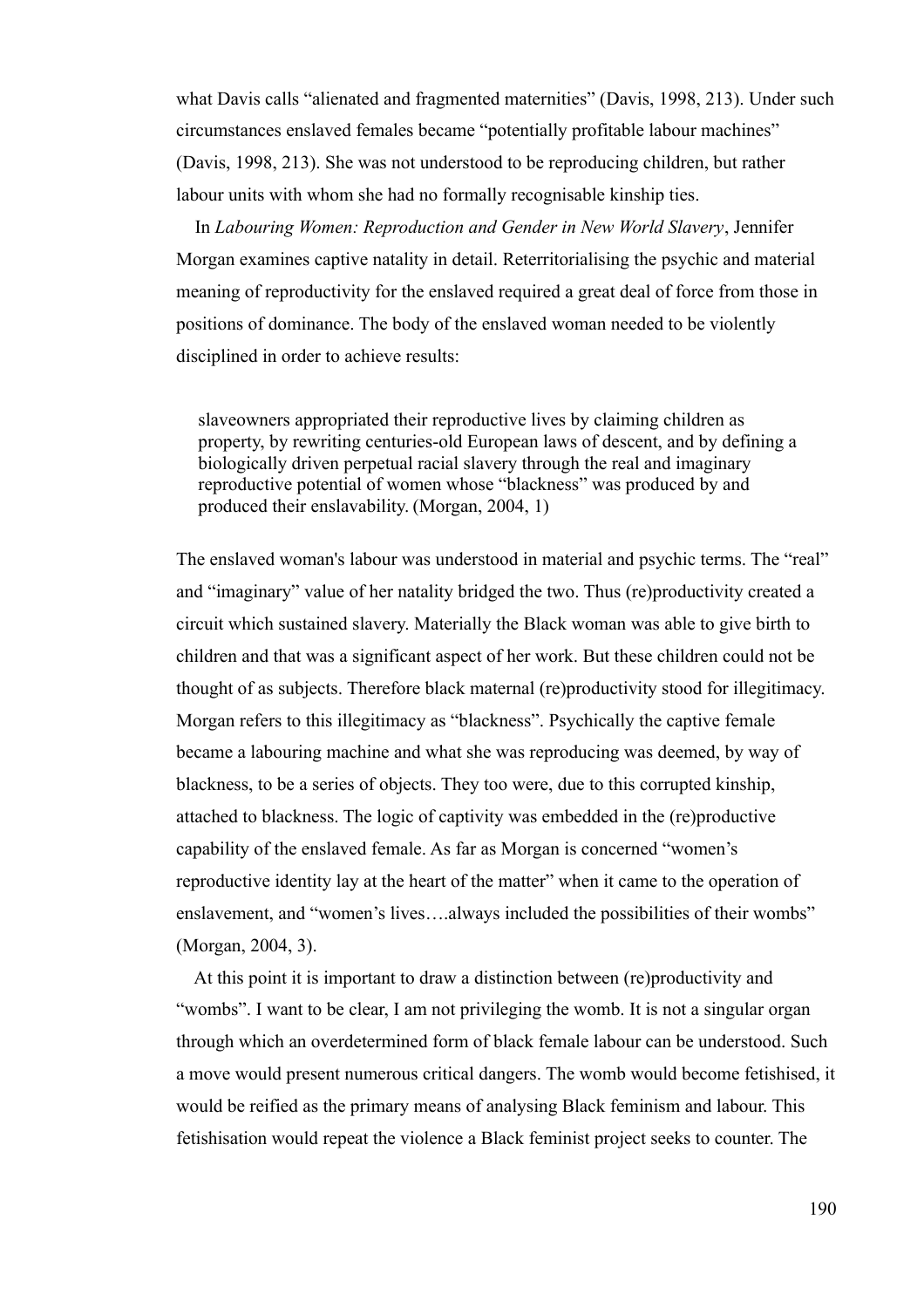task is to avoid such effects and offer a more conceptually supple way of thinking blackness, labour and natal (re)production. Rather than the womb (as the organ which reproduces), it is perhaps better to think about a set of wombic effects or natal practices. Taking a lead from Deborah R. Grayson, this means "dispersing what was once thought of as a unified entity – mother – and making it into something without a definitive aspect or dimension" (Grayson, 2000, 291). Grayson's formulation can be applied to this reading of Black women's (re)productivity. The violent encounters between the black female and capital have led to unstable relations where the womb is deterritorialised. This does not mean its natal capabilities become any less potent, it is simply that these practices could be more effectively manoeuvred and used to (re)produce sensual encounters between blackness and capital.

 Morgan recognises the dangers of fetishisation. She avoids them by moving beyond the categorisation of wombic practices as only the violent (re)production of blackness. Instead Morgan thinks about the (re)production of black insurgency by asking how "women's reproductive potential shaped the form and the meaning of their opposition to slavery" (Morgan, 2004, 11). She makes the case for the (re)productive capabilities of the enslaved woman as a mode of black resistance. This is possible because of the way capital targeted the natal practices of the captive female. Her natality was the means of (re)producing units of labour and blackness. It was the means by which blackness as object came into play. This (re)productivity produced an affective field of sensuality. Black objects came to feel the force of capital with great intensity due to a sensuous attachment to maternal processes. The friction between the person, the object and the machinery produced by natality led to a breakdown. The boundaries of the person, object and machine slid across one another and in the midst of capital's violent epidermal impact a space of black insurgency was opened up.

 Morgan argues that as the womb was deterritorialised into a practice of black labour, so resistance was reordered. Under the extremities of enslavement normative values no longer became applicable. The intense connections meant the object could act in ways that did not always register as resistant:

'Resistance' and 'accommodation' are static poles at opposite ends of a spectrum whose intent is to capture the wide range of responses to repression but whose effect, I would argue, is quite the opposite….Is there an agreement about the interpretation of behaviour under an oppressive regime? While we know that social behaviours are transformed under slavery, to presume that an unwillingness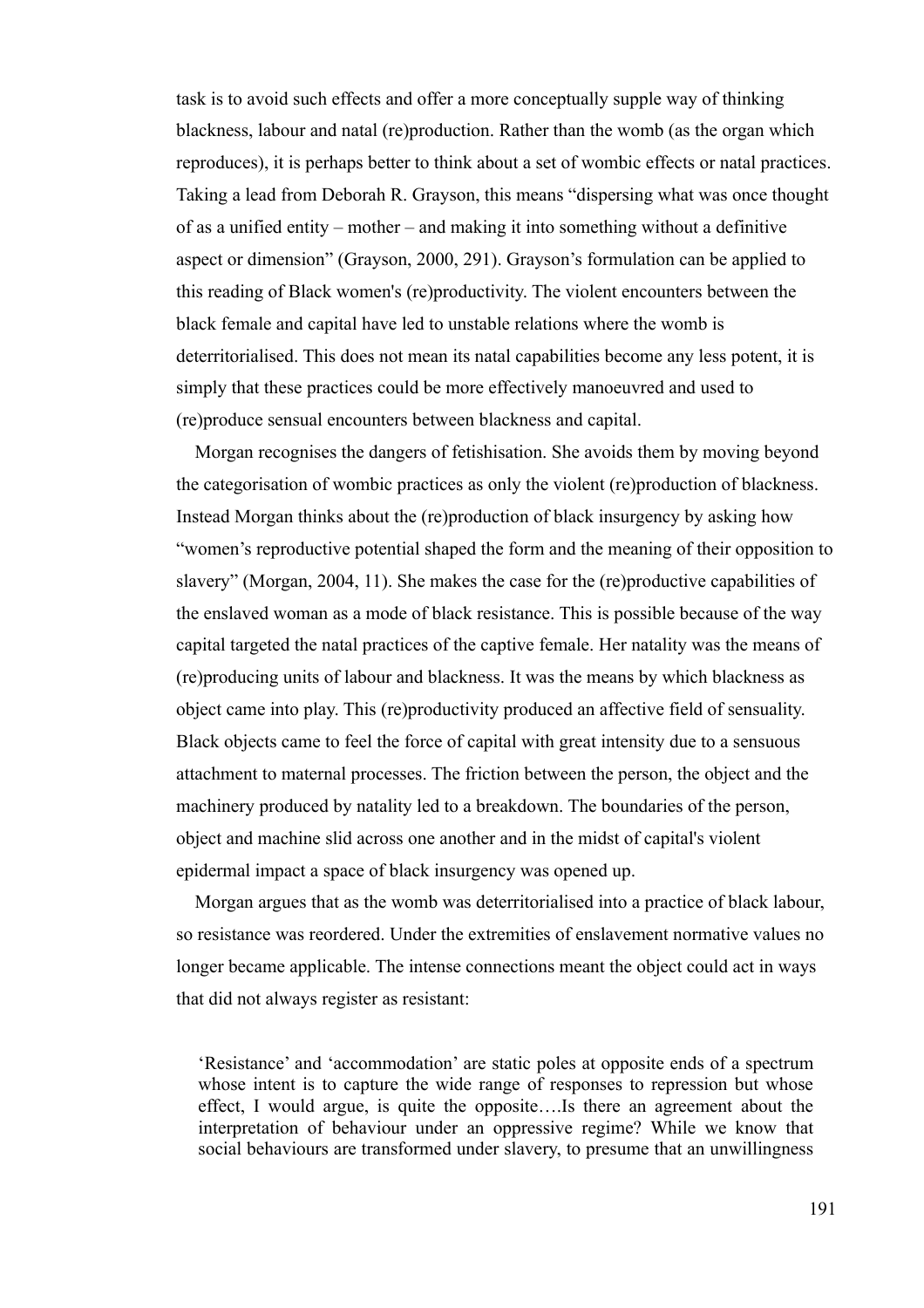to follow orders, for instance, can clearly be interpreted is to presume too much. (Morgan, 2004, 166)

This is a significant proposal. Resistance acquires its character from the internal relations of the domination within which it emerges. The captive female was violently reorganised to conflate her natal capabilities with a (re)productive labour. Her work involved using these practices to produce blackness and black objects. Each lingered on the edge of the legitimate and rubbed up against capital. What the targeting of women's natal capabilities opened up was blackness as the interruption of those processes which led to its formation. "Blackness", in Morgan's case, is a deterritorialised field of natal (re)production. It involves "the simultaneity of violation and creativity" (Morgan, 2004, 11). In this space disciplinary violence can (re)produce an adisciplinary insurgency. Due to the way in which the wombic effects have been made to labour, insurgency becomes acutely detached but its effects are not singular. Instead they are dispersed and unanticipatable. The (re)productive capacity of the Black woman operated as "a space of freedom that is at the same time a space of captivity" (Hartman, 1997, 9).

 Morgan's analysis alters the perception of Watson's lecture. As he historicises niggermation, he cites maternal (re)productivity as the basis for enslavement. Moments later he does not acknowledge these same natal practices as generators for the niggermation occurring in the factories of Detroit. Watson summons forth a wealth of knowledge and then sets it aside when discussing the League. The picture of Watson's encounter with natal (re)productivity is now more precise. His acknowledgement and dismissal reveals something about the sonic performativity of the League's politics. The sensuality which shapes the League's relationship to the line seems to be echoed in their relationship to black maternity. In terms of the production line, there was a complex sensuality at stake. Niggermation meant Black workers were indelibly connected to the line. As objects their attachment to the machinery was epidermal. At the same time niggermation became the formative point of the League's politics. The intimacy with the machinery gave them the knowledge to disrupt the factory. The automated line provided them with a radical training. Similarly the League recognised it was natality which allowed for niggermation. They knew both historically and during that moment in Detroit, maternal (re)productivity was creating the sensual encounter with capital. This was the source of their oppression and their political radicalism. Yet they would not permit those natal practices into their political program. They seemed to pursue a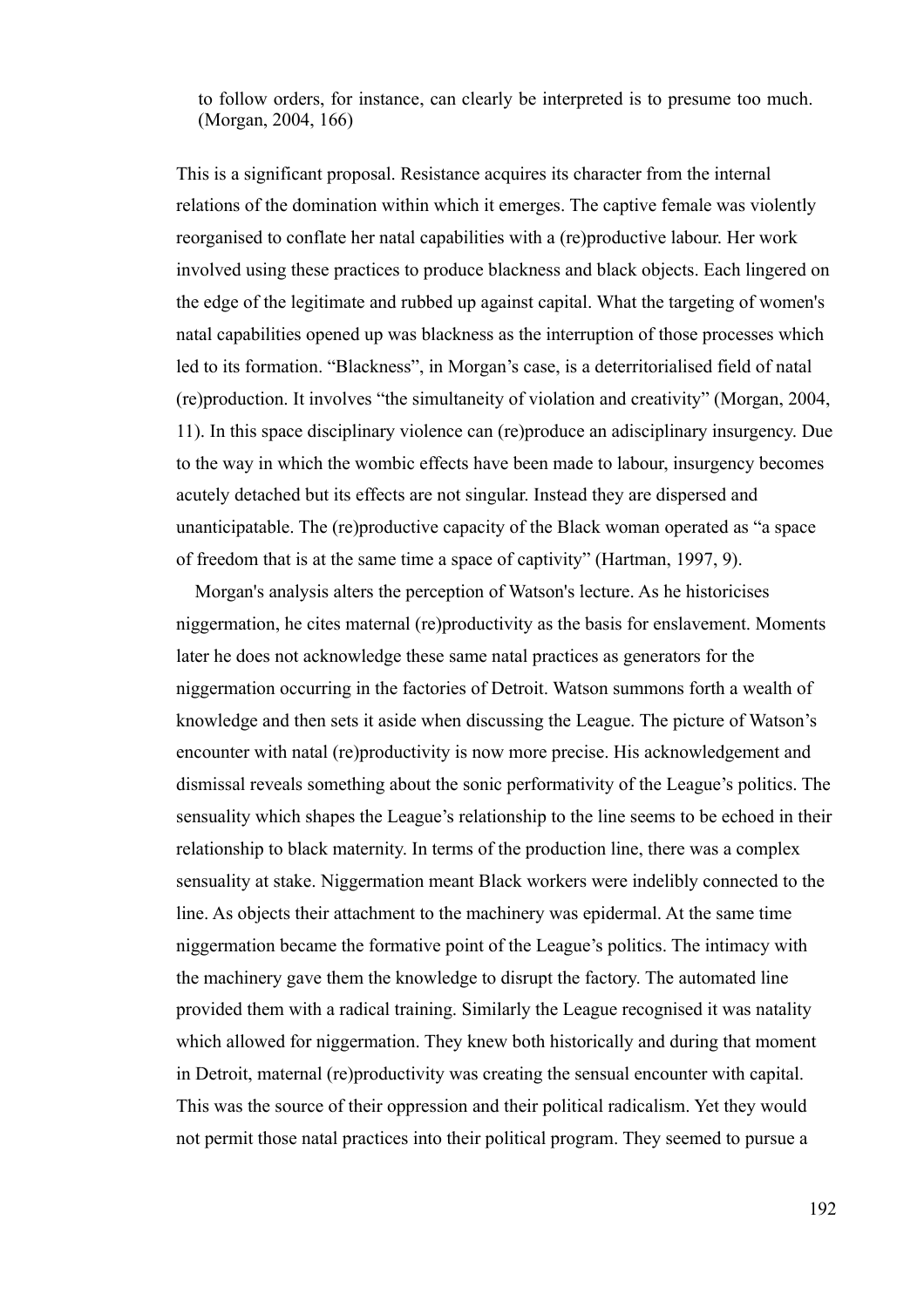radical muscularity which was resolutely homosocial. Niggermation was as much scored into the voices of the League as it was into their formal politics. In *Finally Got the News* the viewer hears a sonic performance of niggermation and its radical instrumentation. Watson's voice is, in Moten's terms, adisciplinary. It is the voice of a black object which should not be able to speak, should not possess labour power and should not develop a revolutionary consciousness. The phonic materiality of Watson's voice threatened to deterritorialise capital but maternal practices are the engine of niggermation. They allow for the (re)production of blackness as object. They prepare the black object for entry into the line. Does it not follow that these maternal processes are also scored into the voice? This is perhaps what Moten is referring to when he talks of "the radical force of the fantasy of the maternal voice in black politics". Natal practices were prior to and the condition of the niggermation which produced the radical phonic substance in the voices of the League. A sensuous attachment to a machinic maternity was crucial to Watson's sonic performance.<sup>[8](#page-192-0)</sup>

## **Watson's lecture and radical maternal fantasy**

 Natality was a troubling issue for the League and the manner in which it caused trouble returns us to Watson's lecture. It returns us specifically to the phonic materiality of his lecture. He installed a conceptual gap in his lecture between niggermation as the League's political starting point and the prospect that the groups muscularity turned on natal practices. Phonically the League's program was equally reliant upon a sensual connection to the line and Watson's lecture is in effect a recorded outcome of niggermation. This prompts the question of whether Watson's performance is also shadowed by natal practices. The space between the blood and sweat poured into the machinery and an a priori maternal (re)productivity may have shaped the sonic materiality of his voice. It may be possible to hear other affects within the textures of his delivery. Affects which test the contours of his voice. This vocal gap was perhaps connected to the radical force of maternal fantasy which Moten can hear at work in *Finally Got the News*.

 After opening *Finally Got the News*, Watson returns at a later point in the film to complete his lecture. He closes his address by making an explicit case for the vanguard status of the League. They are, he argues, not an exclusive group who organise solely

<span id="page-192-0"></span><sup>8</sup> For more on female reproductivity as machinic labour see: Rothschild, 1981; Petchesky, 1995; Wiener, 1995; Martin, 2001.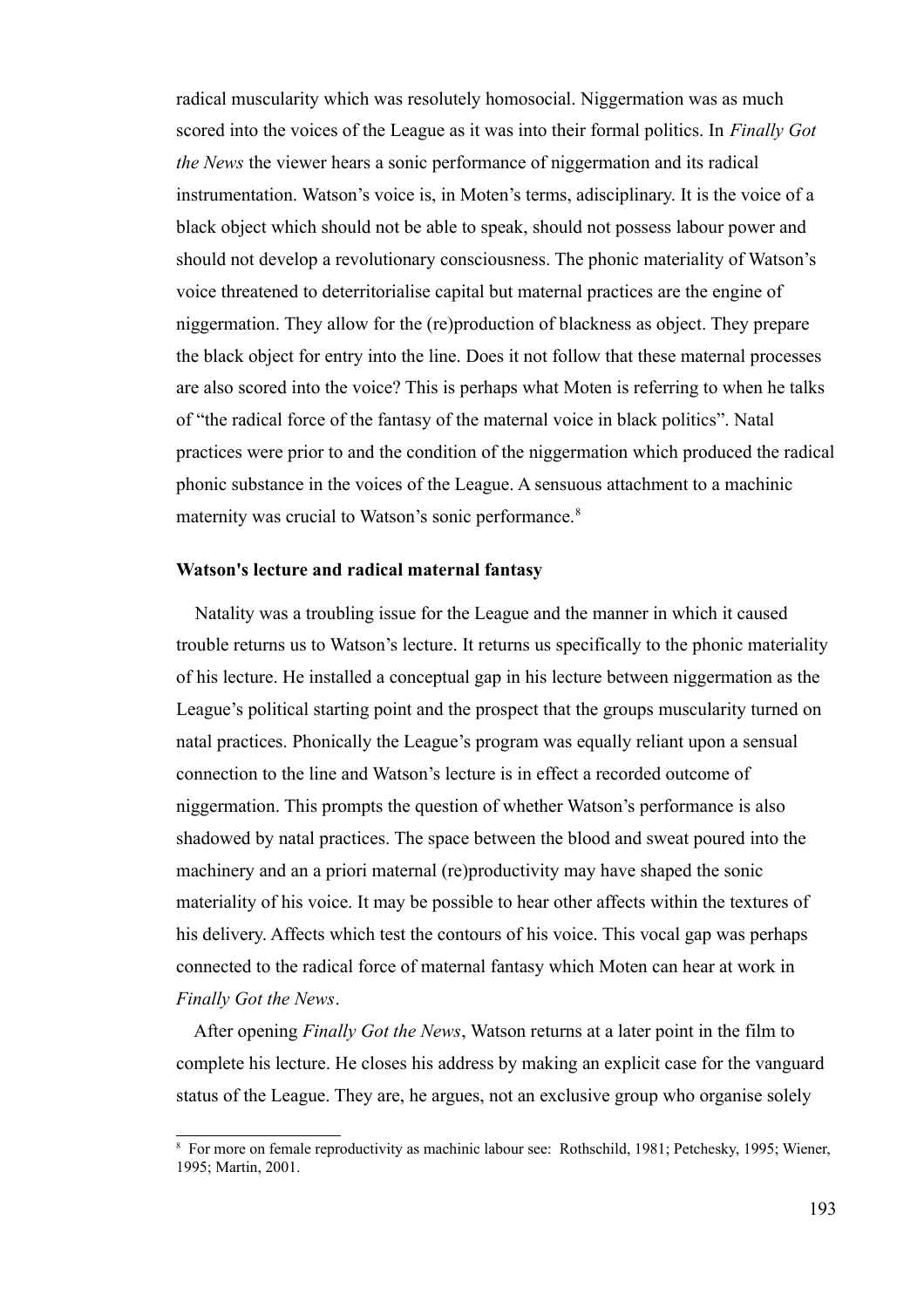for Black workers. The League are acting in the interests of the entire industrial labour force in the U.S. Yet it is with an organised black labour force in the factories that revolutionary change will begin:

Black people represent, you know, the most forward, and progressive, and militant movement inside the plant....In reality they ain't calling for the destruction, you know, of the white working class. The demands which are being presented, you know, are demands which are calling for the uplifting of the working class as a whole.

And the actual fact of the matter is that the movement of Black workers as a class movement is calling for a total change in the relationship between workers and owners altogether.....We aren't calling for anybody to be exploited. We're calling for the elimination of exploitation in the plants. We're calling for the elimination of racism in the plants. We're calling for the elimination of any kind of conditions inside of the plants, you know, which are bad, you know, for the basic, you know, health and enjoyment of life.....We're not calling for a situation in which white oppressors will be replaced by black oppressors. We are calling for the ending of oppression all together.

Once again a dead-end reality is transformed into a political program. The progressiveness and militancy he claims for Black workers is where the conversion of niggermation to vanguardism takes place. They are "the most forward" because they have operated in such proximity to American capital. The configuration of bodies into instruments means the difference between the skin and the machinery is minimal. Thus when black labour (in this case the League) organise; they become a vanguard. Industrial capital has disciplined them with an undue intensity and the League were able to convert that epidermal and psychic intensity into radicalism.

 Watson's case for the vanguard status of the League centres, once again, on niggermation. It is used to establish the claims he makes for the League as revolutionary vanguard. Equally niggermation becomes the point of phonic production for the League's vanguardism. This fits with the model of Watson's lecture in *Finally Got The News* where the material experience of the line is used as both an analytical and phonic device.

 Something new occurs during this closing part of the lecture though. Throughout his appearance in the film, Watson's voice has been sustained by friction. This is the friction caused by the meeting of production line and black labouring body (niggermation). Thus there is an agitated and urgent edge to his delivery. This is not at all surprising because what Watson wants to communicate is born of violence and seeks to introduce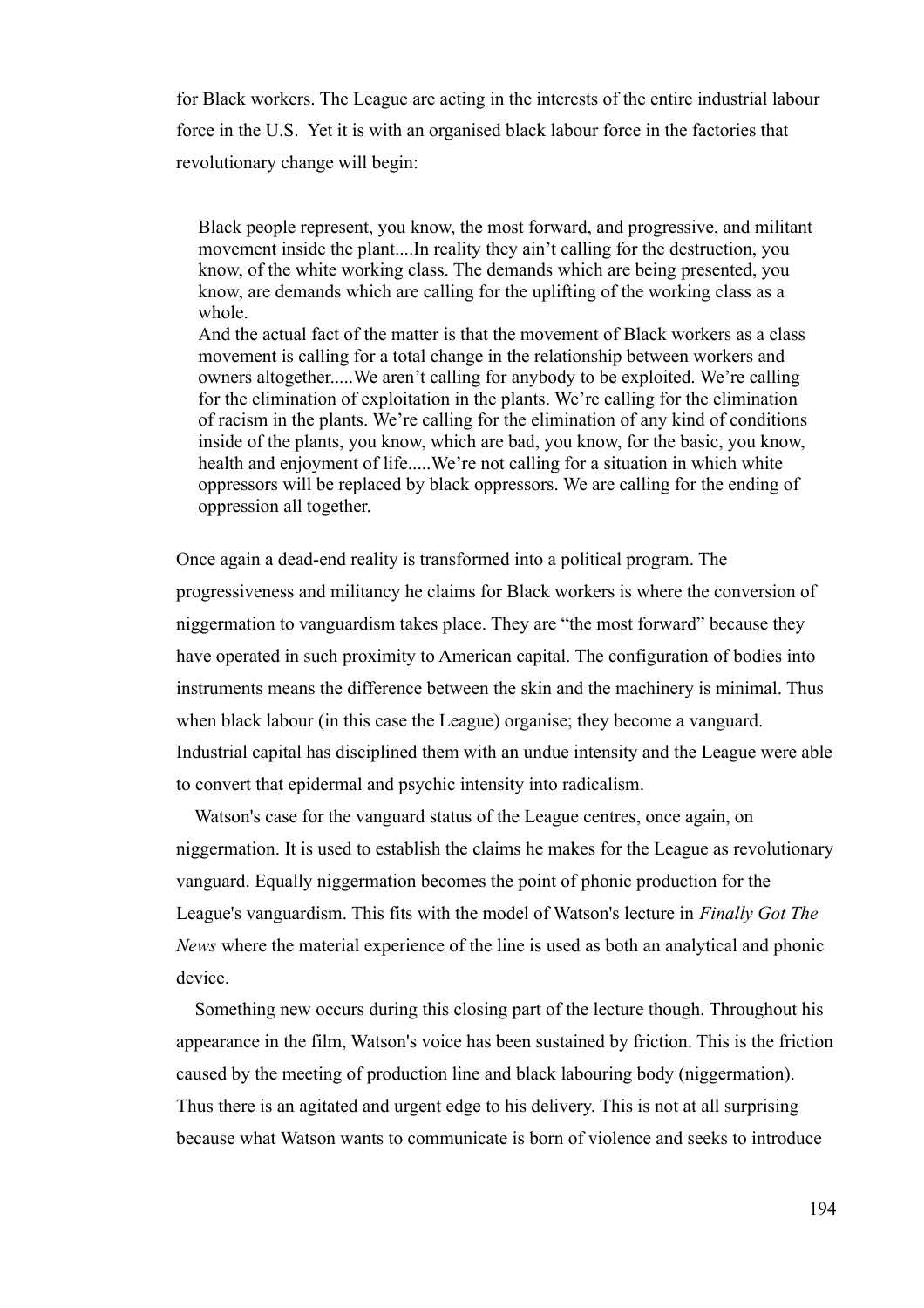another radical violence to the factory. He is outlining the power the Black workforce possesses as it operates at the heart of America capital. All that is required to realise this radical power is the development of a collective consciousness and organisation. Watson is making it clear that the black object does possess labour power by making that power the phonic crux of his lecture. He is an insurgent object speaking, he has become another type of disruptive noise making machine.

 To make this clear Watson speaks with an urgency. He needs to get his message over as directly as possible to Black workers in Detroit. This is the case when Watson stresses the League are "the most forward" element in the plant, and thus the vanguard opposition to modern American capital. His utterances are forceful and immediate. Black workers, by way of their sensual connection to the line, can work in the interests of the entire labour force in the factories. Niggermated Black workers can lead the way for their counterparts. The League are an example for other radicalised workers and they are creating the space for cross racial class alliances against the interests of capital in Detroit.

 Yet as Watson urgently makes these claims, the texture of his voice momentarily alters. The agitated tone he uses pushes his voice, fleetingly, into a higher register. Intensifying the delivery of his lecture to make a claim about the League's vanguardism briefly introduces a new pitch to his voice. This new pitch is high and even more disruptive, but this time it disrupts the form of his own lecture. When Watson states the League are *the most forward, the most progressive, the most militant* element in the plants, an internal interference affects the phonic materiality of his lecture. Watson temporarily loses control over his voice.

 Over the course of the chapter I have developed a vocabulary for thinking about the sounds Watson's voice makes at the close of his lecture, sounds which seems internal to it but are not consciously produced by Watson. It is a vocabulary which came out of Moten's theory of black vocal performance. Moten built his theory on a series of proposals. Firstly that speech never fully enacts itself, it is always unsettled. Speech is shadowed by that which runs counter to its internal meaning. These shadows of speech constitute another condition of speech. More importantly this shadowing tends to move through the phonic materiality of the voice. Derrida and Cavarero offer readings of voice which extend Moten's version of black phonicity. They both argue the voice is not singular in its psychic attachment to the body. Instead the voice iterates and is polyphonic. The voice shifts between and creates new attachments.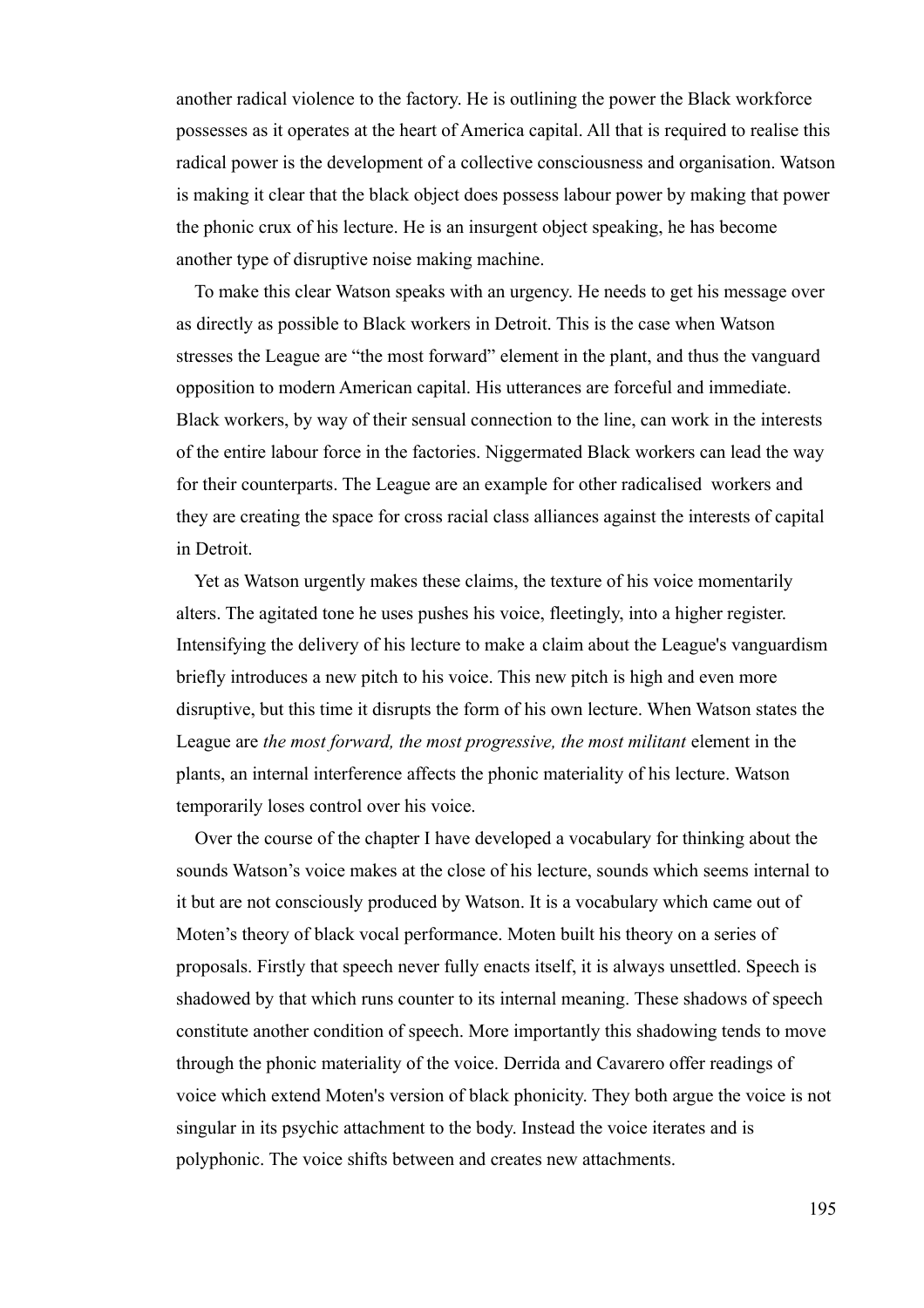Moten's version of the vocal performance of blackness is applicable to Watson's lecture. It particularly comes into play during the discordant moments outlined above. Firstly Watson's voice is itself an example of the blackness of speech as another sonic condition of possibility. Moten points out through Spivak that the lectures in *Finally Got the News* are a form of speech Marx believed impossible; a commodity enacting its own labour power. Thus Watson's lecture is also polyphonic. For Marx the voice is only the possession of the labourer, in this performance voice (as labour power) has attached itself to the (black) object. Niggermation is central to how this operates. Secondly it is important to note Watson's lecture is not immune from the affects it produces. The phonic performance of blackness is not static, instead it is rebelliously affirmative. Watson's voice comes under pressure from those processes which led to its formation. This is what is at stake during the intensified agitation that is audible as he concludes the lecture. Another sound shadows the surface of the voice.

 During this polyphonic moment in Watson's performance it becomes possible to pinpoint "the radical force of the fantasy of the maternal voice". The discordance at the edge of Watson's lecture is not in and of itself the maternal voice. I am not making the case for the radical sound of natality only as distortion and interference. Instead what can be heard is an internal radical space assembled by Watson coming under pressure. It is a contour he tries to maintain as he makes the League's politics audible. This contour is the result of niggermation and the natal resonances which trouble it. Watson and the League use niggermation as the phonic basis of their radicalism. They also briefly acknowledge the importance of maternal (re)productivity to this process. There is no League without niggermation and there is no niggermation without the natal labour of Black women. Despite this, Watson and the League attempt to distance this knowledge from the enunciative and programmatic heart of their politics. Through niggermation, the League even hold out the possibility for cross racial class alliances within the factory. The League can envisage working with (other homosocial) workers on the lines, but the natality of niggermation is excluded from the sonic content of their politics. They create a space around the sensualism which allows for a muscular and radical connection to the line. It is a spacing which keeps the natal (re)productivity that generates that sensualism outside. What Watson and the League were doing was installing a heteronormative disciplinarity into their radical politics despite the fact they used an adisciplinarity to disrupt industrial capital. At certain points though they attempted to keep its effects under control. A disciplinary limit was reinstalled to refuse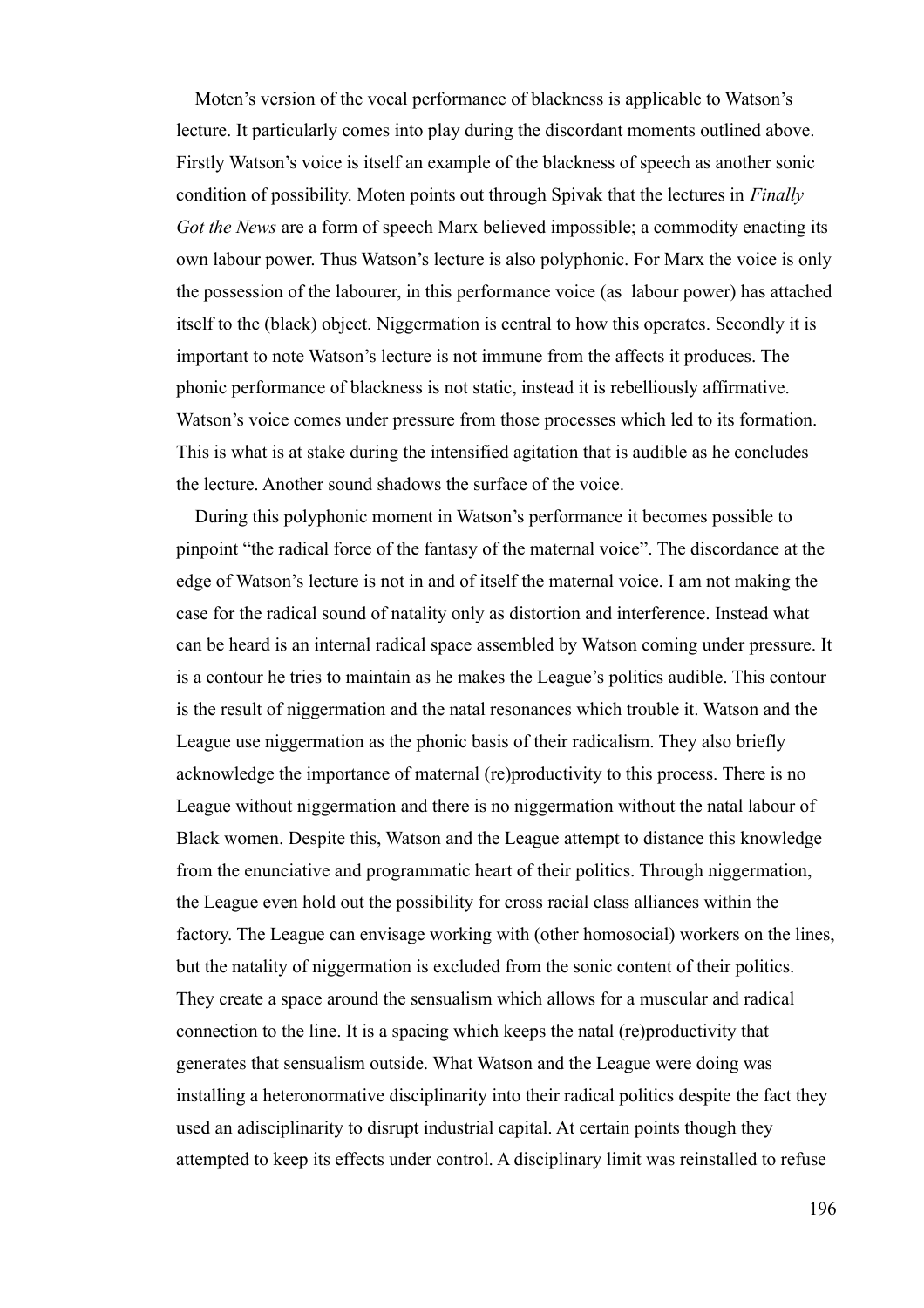the black natal labour processes which had always operated in the closest proximity to U.S. capital (the most forward). The (re)productive potency of Black women was the source of the League's blackness. It was also the source of their sonic adisciplinarity.

 This is all being recorded as Watson returns to conclude his lecture in *Finally Got the News*. He argues the League are a revolutionary vanguard and both this formulation and its utterance are built upon his version of niggermation. His lecture comes under pressure because he is using muscularity to voice that claim and simultaneously the natal practices which are the engine (mother) of niggermation are pushed outside the League's political domain. Disentangling the two is an impossibility. As Watson positions the League as *the most forward, the most progressive, the most militant* presence in the factories his voice is threatened with breakdown. Embedded within that claim is breakdown as a maternal echo. The (re)productive capability of the captive female was targeted by capital to (re)generate blackness. Natal practices had long been the condition of possibility for what the League called niggermation. Thus radical black maternity was *the most forward, the most progressive, the most militant* presence in the factories. The sonic and vocal content of Watson's lecture moves along this discrepant edge. It is just that at this point in the film, the enfolding that those who speak as the League must conduct becomes overt. Watson's radical voice was generated by the disciplinary rhythms of the production line, but its braided polyphony (its insurgent edge) was being driven by a natal labour taking place in the line's undercurrents.

 *Finally Got the News* documents the environment in which black radicalism emerged in mid 1960s Detroit. The League grew out of a combination of industrial machinery and the materiality of black labour. This scenario was an extension of a long held proximity between the labouring black body and the procedures of capital in the U.S.

 Watson's lecture in *Finally Got the News* encompasses several aspects of the environmental factors which informed the League. Firstly, he maps out how the League's radical program was formed through the automated production line. The blood and sweat exchange between the black object and the machinery attuned Black workers to the processes of industrial capital. The League used this attunement as a strategic starting point. Secondly, the phonic materiality of his lecture marked the performative importance of niggermation. The friction with capital had given the League more than a strategy, it was also the generative point of the phonic substance of their politics. When Black workers (objects) spoke the invoked an adisciplinarity which reordered the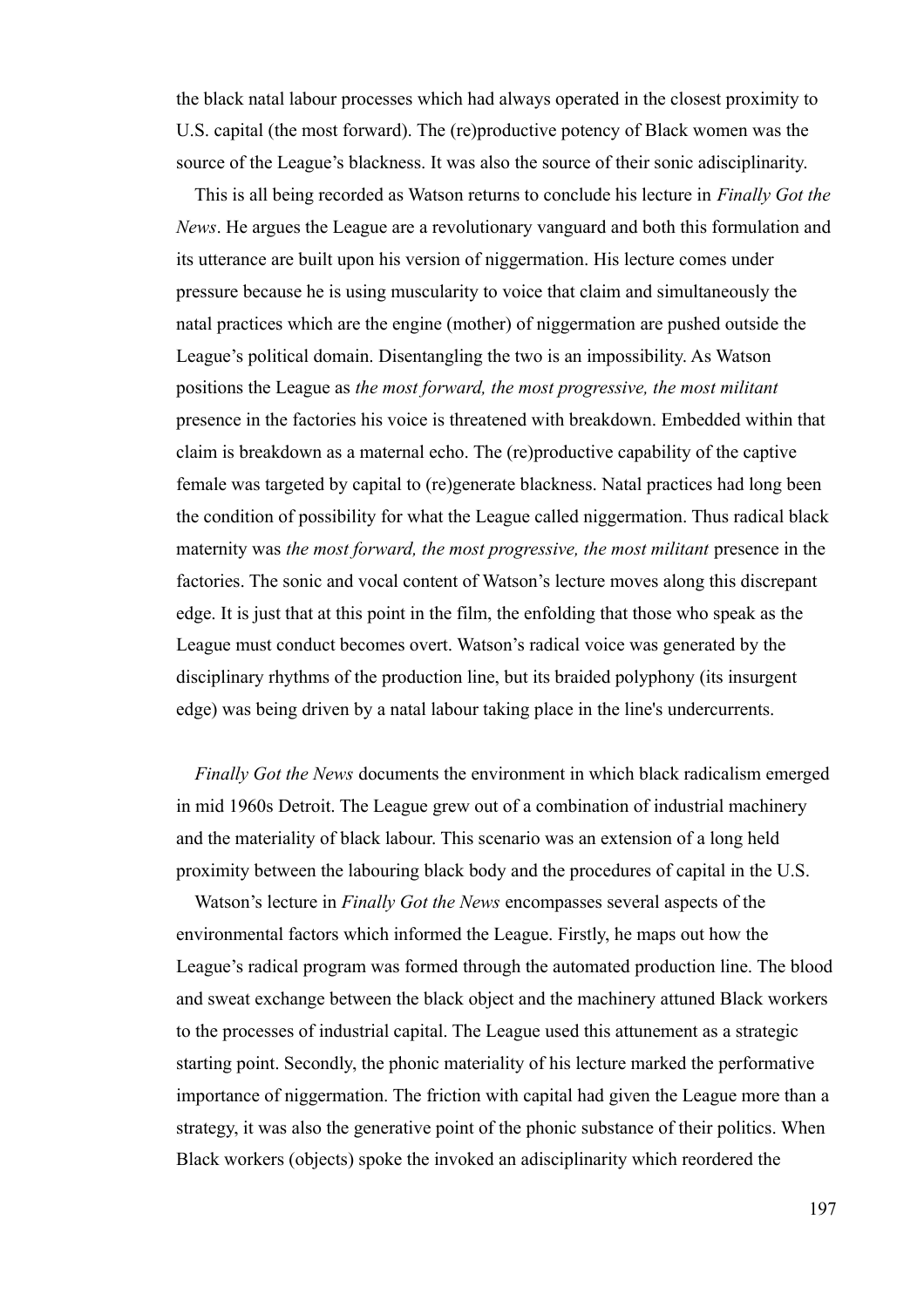epidermal connection to the line. Finally, Watson's voice itself was rendered unstable by niggermation. His lecture was built upon the League's pursuit of a heteronormative but troubled muscularity. In *Finally Got the News* Watson's lecture was undercut, conceptually and vocally, by a priori maternal connections. Natal (re)productive labour was the basis of the violent intimacy between blackness and capital. The (re)productive capabilities of the black female had become the cipher for exploitation. Yet those same natal practices were generative of unanticipated insurgency. Watson, and the League, displayed an ideological and sonic ambivalence towards this knowledge.

 The focal point of this chapter was the traffic between the sound of black labour labouring and the sound of its resistance to labour. In many ways the League exemplify the central thesis of Cedric Robinson's *Black Marxism*. This being that Marxist thought has not developed an adequate understanding of racial capitalism and therefore cannot fully account for the specificity of black radicalism, even as it disrupts capital. Black radicalism needs to be understood as emerging through and against Marxist thought. This is the case with the League, and becomes evident when considering the phonic materiality of *Finally Got The News*. In the documentary the League's radical program is organised by the sonic capabilities of black labour which is intimate with machinery, yet the ultimate aim was to break the epidermal link with the production line. The predominance of the lectural form, especially John Watson's lecture, was an illustration of this.

 The flow of traffic in *Finally Got The News* was not all one way. It was not simply a case of soundtracking the movement from black labour to black labour resisting. As Moten makes clear, the fact of the black objects resistance, which is marked in its ability to speak, opens up a field of possibility that is itself resistant. What the League and Watson were in involved in with this film was the sonic production of a disciplinary black radicalism which worked both for and against itself. It worked for itself in that through his sonic perfomativity, Watson was able to cut to the heart of the racial capitalism which was the open secret of the system. It worked against itself in that each time Watson spoke as disciplined black labour, a persistent disruption made itself heard and undermined his ability to speak for black labour. All this tension between the resistance of black labour and its resistant breakdown functioned by way of a natal reproductivity was was the condition of possibility for the League, as well as being resistant to them.

Watson's lecture is not the definitive statement on black radicalism in 1960s Detroit.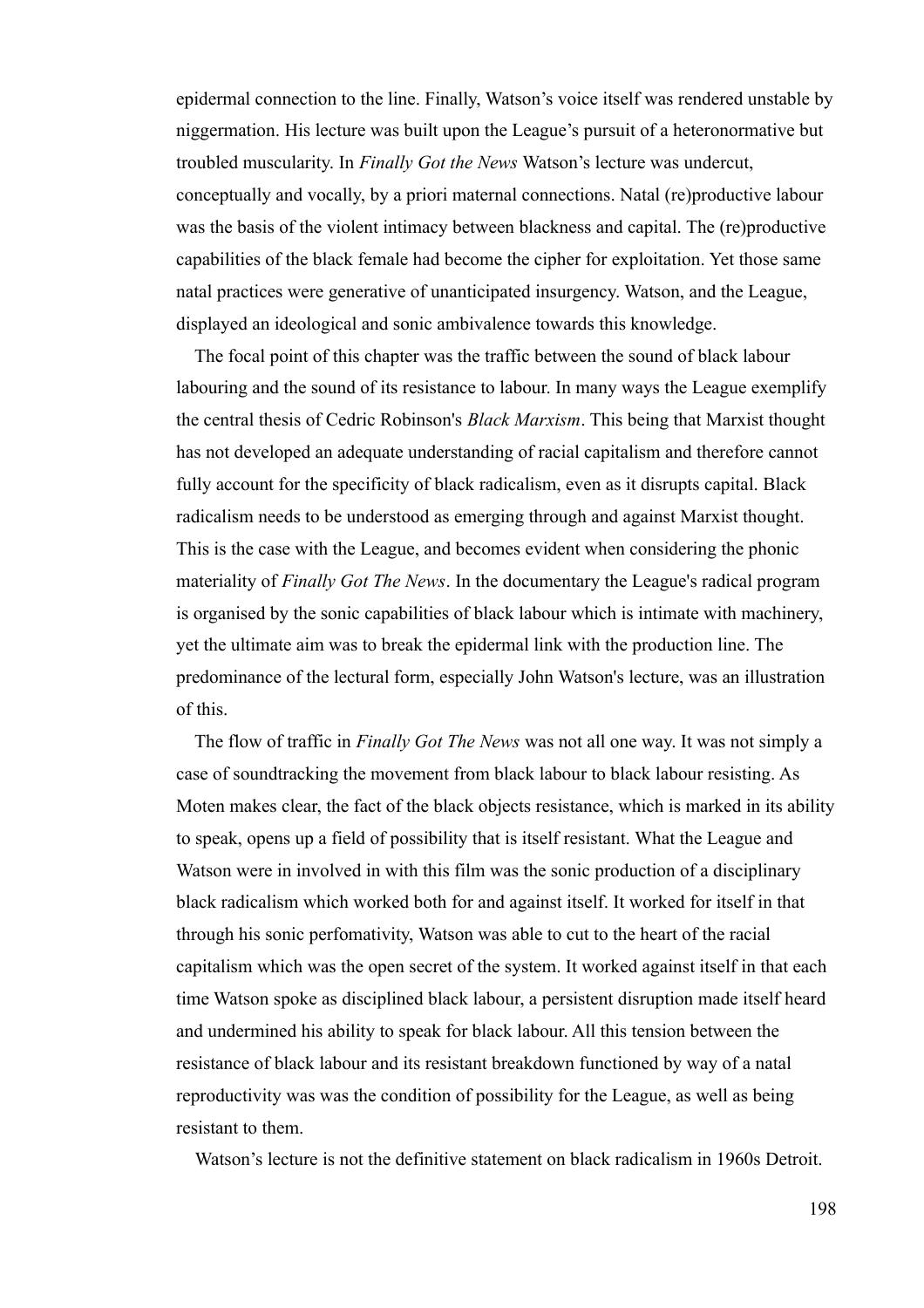The combination of black labour and industrialism was at work in uncannily similar ways at the Motown recording company, which is the focus of the next chapter in this case study. Motown may appear to be incompatible with the radicalism of the League but the company were deeply rooted in the disciplinary principles (of rhythm) which could be heard on the city's production lines. Motown also targeted the labour power within black bodies. The company focused on the speech-sounds Black workers were capable of producing. Motown offers an alternative critical lens through which to think the issues raised by John Watson's lecture. In particular, the recording company's labour practices and mode of production offer different perspectives on the natality of niggermation.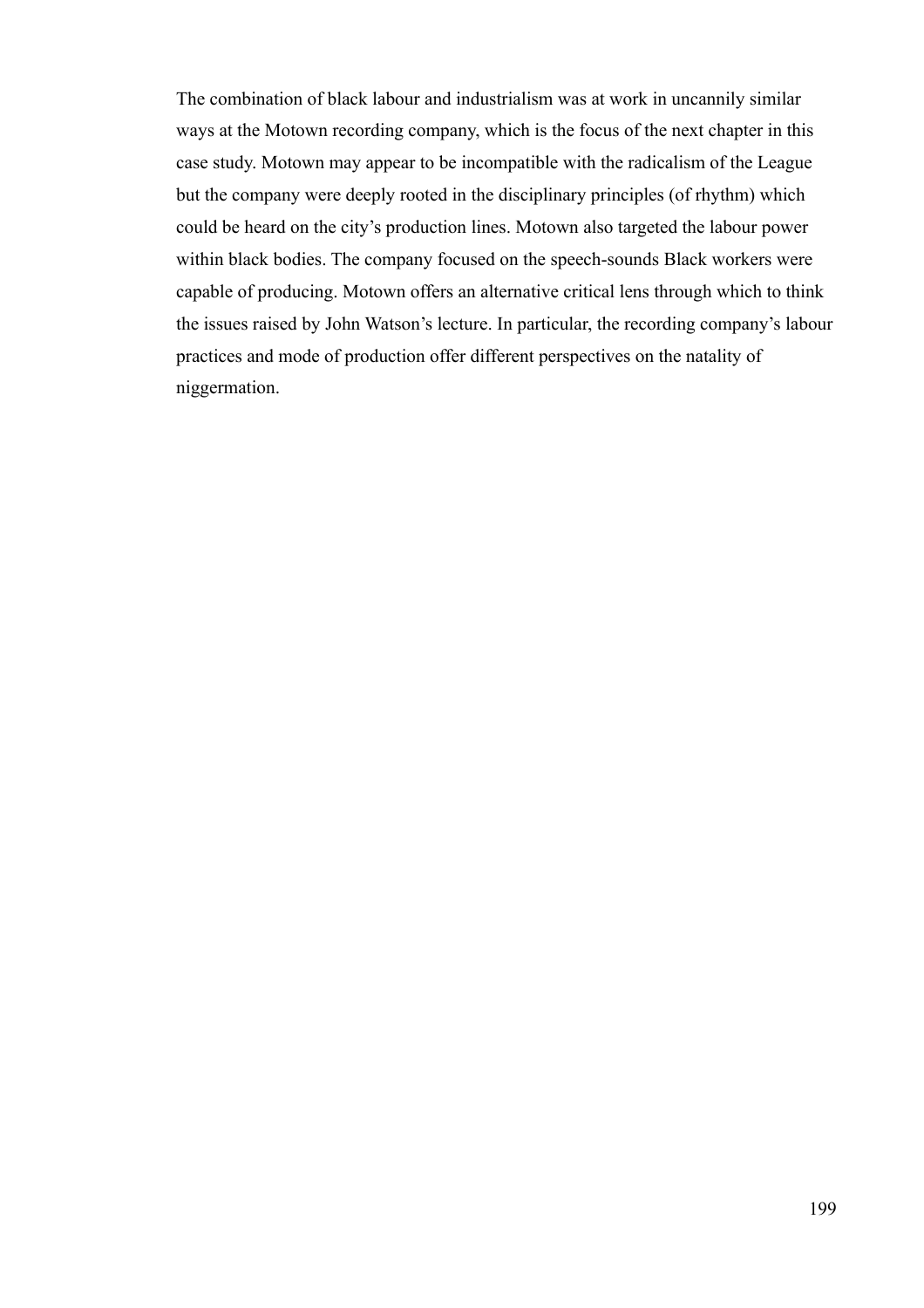### **Part 3 – Detroit, black labour and (re)production**

## **Chapter 5 – Motown**

The Motown Recording Company was formed in 1959 by songwriter Berry Gordy and quickly gained a reputation in Detroit for promoting local musical talent. By 1965 the company had become a household name across the country, with Motown artists, such as The Supremes, Marvin Gaye, Mary Wells, and The Temptations dominating the American pop charts. Such was the extent of this domination that "by 1965 Motown had a gross income of around \$8 million, and was the nation's leading seller of singles. Five years later it was the richest enterprise in African-American history" (Ward, 1998, 268).

 Motown was not unique simply because it was a Black owned independent label. There were many other Black owned independent labels at the time and each had varying degrees of success (Ward, 1998, 275-276; Guralnick, 2002). What differentiated Motown was its level of success. From its beginnings as a small Detroit operation, Motown went on to undermine the major labels' hold on the pop music marketplace. It had achieved this using a staff of predominantly Black writers, producers and musicians. More significantly, Motown had taken a roster of young Black artists and presented them in a way that made them palatable to primetime American audiences.

 Motown was able to achieve this level of success because of the way Gordy organised the operation. He put structures in place to ensure the company was able to maximise the value of its staff's creativity (Ward, 1998, 260). The company ran with such efficiency because of the organisational model Gordy had in mind when he established Motown. Following a brief stint at the Ford factory he had wanted to adapt the working environment of the automobile industry to the recording studio. Gordy envisaged Motown as an alternate Detroit production line.

 Due to its levels of success, Motown came to regard itself as "Detroit's Other World Famous Assembly line." (Benjaminson, 1979, 84). This may have been a crude piece of self-promotion but it is also revealing. There are many points of comparison between Motown, the factories and even the League of Revolutionary Black Workers. Although operating under different circumstances to the League, similar concerns seemed to be at play at Motown. The production process was finely orchestrated and this allowed high quality commercial popular music to be produced with regularity. The workforce tended to be made up from Detroit's inner city Black population. Labour at Motown for these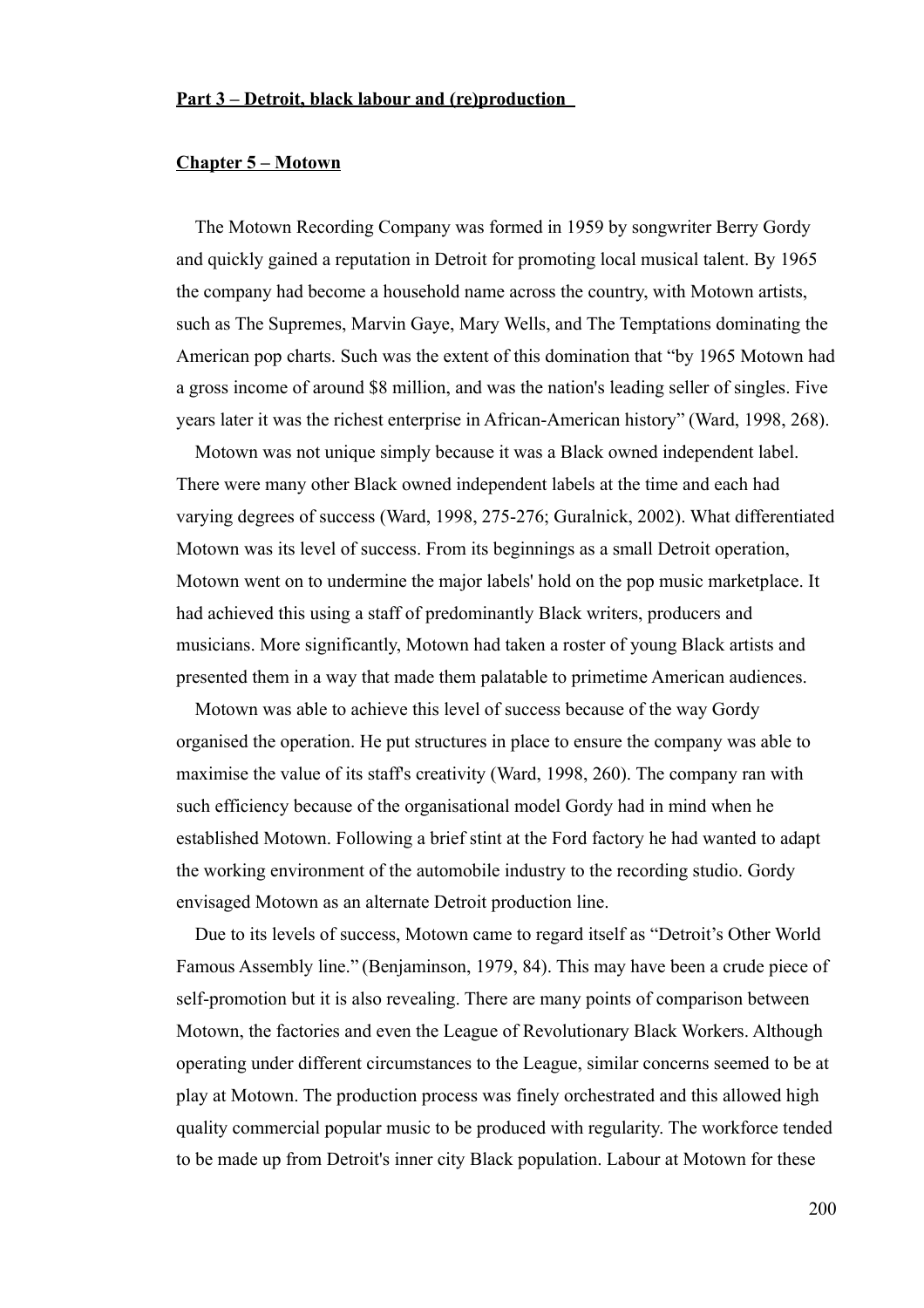other Black workers involved adhering to constraints. There were significant demands placed upon the bodies of the performing artists and their voices became the focus of these labour demands.

 A short promotional film made by the label in 1965 will be the focal point of the comparison with the factories and the League. It features the group Martha and the Vandellas performing their hit "Nowhere to Run". This footage was shot whilst the group were sat on a fully operational Ford Mustang line and a car is built around them as they sing. The Vandellas performance seems like a realisation of the company's assembly line claim but the film also carries echoes of *Finally Got the News*.

 This chapter constitutes a further examination of the traffic between the sound of black labour and its resistance. On this occasion though the manufacturing of black musical performativity into a product for the market place is the focal point of the research. In this respect I will draw upon theorisations of musical performance as labour, with a particular focus on the materiality of the singing body, the status of black popular music within a capitalist market place, and also return to blackness, natality and reproductivity. By addressing the sonic dimensions of black labour and its resistance, this chapter also speaks to Moten's resistant black object and Robinson on the incompatibility between Marxism and black radicalism. The aim though is to reorder much of what was set out in the previous chapter with regards to the League. Analysing Motown using the frameworks of the previous chapter, I want to argue that black labour, black labour resisting, and the adisciplinarity of black natal reproductivity, all contributed to the phonic materiality generated from within the musical factory, but they operated at differing degrees of intensity. The Motown recording company was another instance of racial capitalism, and there was resistance to the working conditions from its black labour force. The ecological organisation of the company though meant that these tensions manifested themselves in highly ambivalent ways. Motown manufactured black musical product which was marked by both an ambivalence and resistance from black labour. This is nowhere more apparent that in the phonic materiality of the Vandella's performance on the Ford Mustang line.

## **Motown as production line**

 Motown's claim that it was a production line was due to more than an accident of geography. The links with the automobile industry were embedded in the label's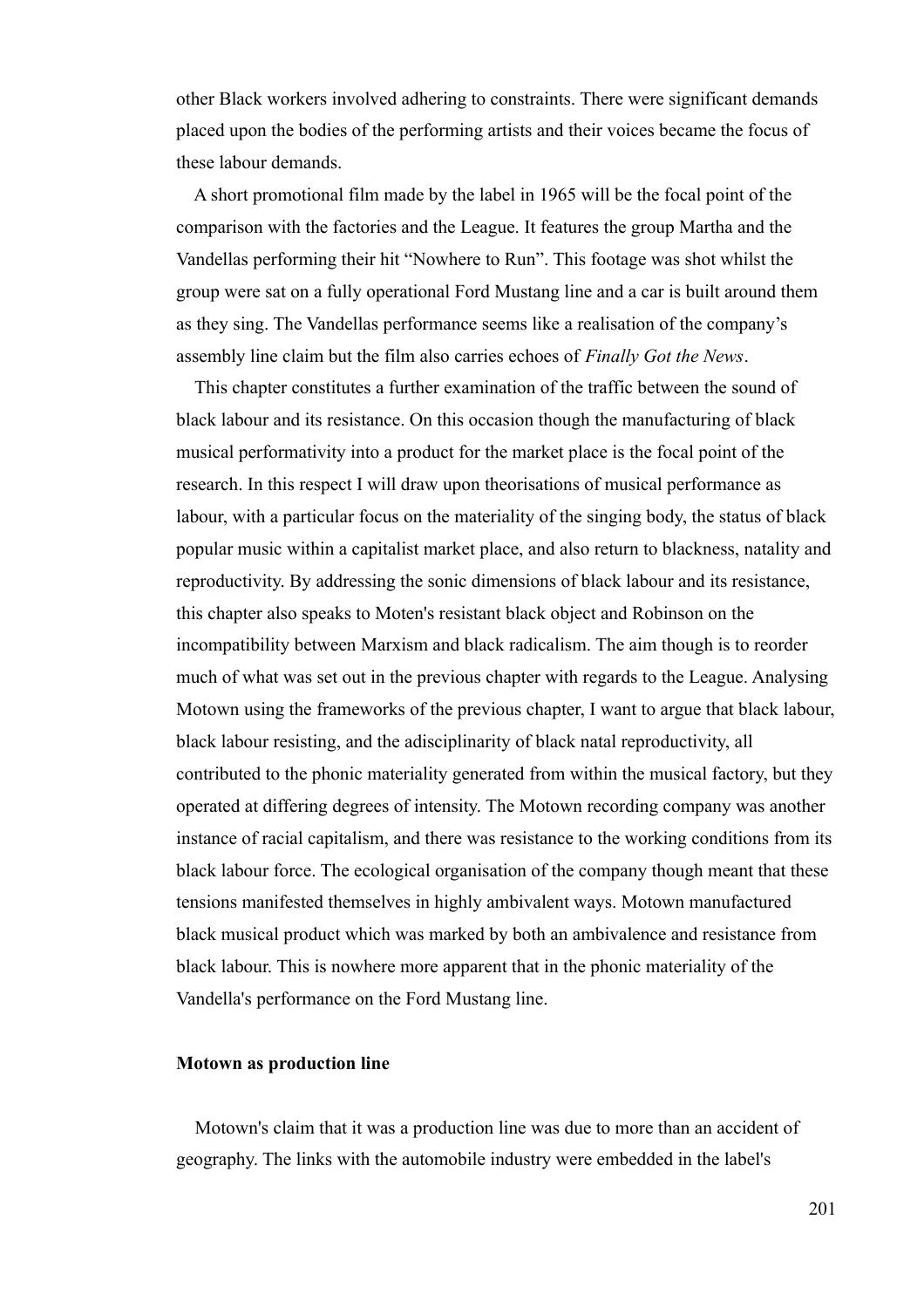beginnings. The factories had always been the main source of employment for Black Detroiters. Before founding Motown, Gordy had had two stints in the factories and despite their relative brevity each influenced his conception of Motown.

 Gordy's first experience of the automobile industry came via the Ford foundry. It was here that the raw materials for the manufacturing of cars were produced. The foundry had a high concentration of Black workers and was also notorious for having the most physically demanding conditions in the factory:

The foundry was hell, a living nightmare. Hot, blowing furnaces, loud clanging noises, dust, smoke and soot everywhere, red molten metal pouring out of huge stoves on conveyor belts. When the bright red liquid steel arrived at my station, it would be cooling down from red hot to black hot. We had to wear large asbestos gloves to keep our hands from burning….

After five minutes on the first day, I was dead. Every fifteen minutes when we got a ten minute break, I stumbled out of the foundry room. I could see people talking, but couldn't hear a word they were saying….

Finally the eight hours were over. I could hardly walk. My wrists were swollen. My body was stiff. My head, arms and ears, everything ached. I slowly made it to the car, a crippled man. (Gordy, 1995, 68)

Gordy's first experience of the automobile factory was visceral. The conditions were so intense that he felt his body was being violently manipulated. In the heat of the foundry parts of him swelled and other parts were rendered stiff. Such was the exhaustion that he almost felt he had died. It was an experience akin to death, but not quite. The foundry, for Gordy, was a living death, a "hell", a "nightmare". His account of the factory is not exceptional. In post-war Detroit exhaustion was the defining experience for Black workers in the factories and it is interesting to note that Ford had a reputation amongst Black Detroiters as a "house of murder" (Denby, 1989, 35). Gordy only lasted a single shift in the Ford foundry and it was not this experience of the factories which he consciously used to shape Motown. What he did learn though was of the violent relationship between black labour and industrial capital. As will become evident later, some elements of this violence did form a part of the Motown production line because the disciplining of the black body through labour became one of the focal points of his operation.

 Gordy soon moved from the foundry and took up residence in the main plant. It was here he encountered the automated production line. Working on the line initially appealed because there were "no furnaces, fire or hot metal" (Gordy, 1995, 69).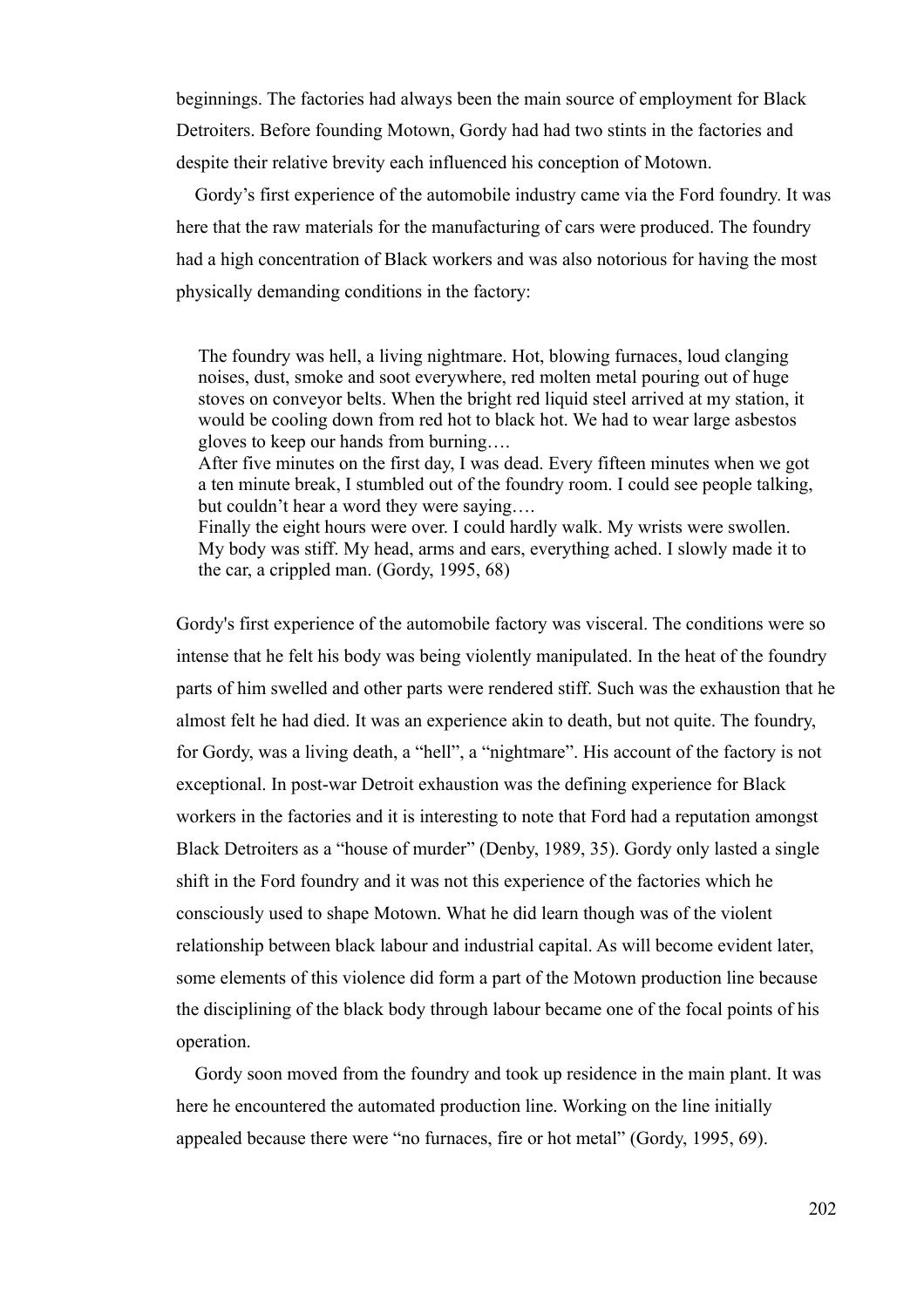Through daily exposure he also noticed its "pleasing simplicity" (Gordy, 1995, 69). Gordy worked on the Lincoln Mercury line for two years and he believes it was here that the core elements of Motown were put in place:

My own dream for a hit factory was quickly taking form, a concept that had been shaped by principles I had learned on the Lincoln Assembly line. At the plant the cars started out as just a frame, pulled along conveyor belts until they emerged at the end of the line – brand spanking new cars rolling off the line. I wanted the same concept for my company, only with artists, songs and records. I wanted a place where a kid off the street could walk in one door an unknown and come out the other a recording artist – a star. (Gordy, 1995, 140)

Working in the factory was as revelatory as it was oppressive for Gordy. In the foundry he experienced its violence and acute brutality towards the worker's body. The League would recognise this as niggermation. On the assembly line though he witnessed the efficiency of the factory. The predominantly Black workforce was arranged so as to maximise production. It was from being a worker on the line that he envisaged a way of making Black popular music. The automated production line seems to have been coexistent with Motown, at least from Gordy's perspective. Yet he also knew the violence directed towards Black workers in the factory. The practices of violence and efficiency were repeated at Motown. Gordy was unable to separate the two when arranging his own black labour systems through the production line model.

 Despite Gordy's testimony there is debate regarding the practicality of thinking popular music as an extension of industrial capital. There is a tendency within Cultural studies to be critical of the view that the production of popular music is comparable to mass industrialism. Such accounts of popular culture are thought to be lacking in critical knowledge of both popular music and capitalist modes of productivity.

 Bernard Gendron neatly summarises these criticisms and uses Theodor Adorno's charge of industrial standardisation in popular music as his reference point. Gendron takes the position that such comparisons are fundamentally limited:

the assembly line is simply an inappropriate model for the production of texts-asuniversals. This is not to say that the production of musical texts (as compositions or performances) cannot be technically rationalised to maximise the power of management….It does mean that it is and always will be a mistake to look at the techniques of mass production or the economics of market concentration for an explanation of industrial standardisation in the culture industry. Whatever they are, the factors accounting for standardisation in the production of musical texts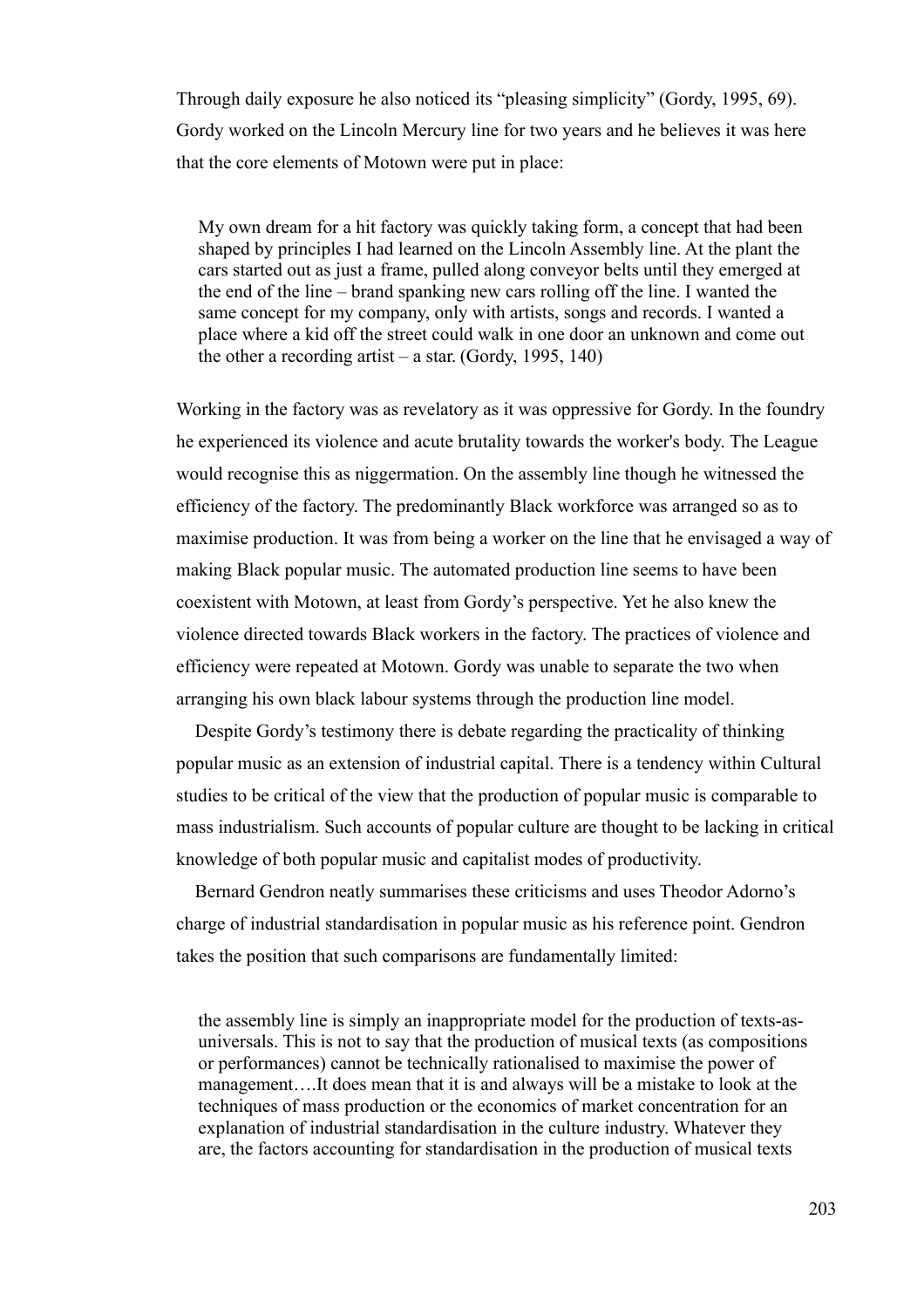must be significantly different from those which account for standardisation in functional artefacts. (Gendron, 1986, 28)

Gendron accepts that there are some traces of standardisation in popular music. He argues though it is a folly though to think that it operates in exactly the same manner as industrial capital. For him there is too much difference between musical products for their constituent parts to be considered fully interchangeable. Gendron criticises the mapping of the industrial production line directly onto Motown, especially as a way to give credence to its commercial success. For him such an overlaying tends to flatten an understanding of popular music.

 In contrast Suzanne Smith makes the case for the viability of the "Motown as production line" thesis. She argues the label was critically linked to the environment of the city and Motown emerged during a crucial moment in Detroit's industrial, racial and political history:

the Motown Record company cannot be understood apart from other aspects of Detroit's urban life. Hitsville, U.S.A., [Motown] emerged from a city that was economically dominated by the automobile industry, yet manufactured a product completely independent of this industry. Using the technologies of automobile manufacturing to produce and market its music and applying industrial methods to record production, Hitsville, U.S.A., was able to reach the largest audiences in the history of Black cultural production in Detroit. It was an achievement that had both political and racial implications. The company defied the more common and disadvantaged position of Blacks within Detroit's automobile based economy by appropriating the methods and emerging technologies of industrial manufacturing to produce Black culture. (Smith, 1999, 116-117)

Motown was a unique case for Smith precisely because of its association with the automobile industry. The company could not escape the fact it had been formed in inner-city Detroit. Motown put to use the array of available industrial techniques to manufacture and sell its product. Yet Smith also states that what Motown was able to produce was independent of the Detroit automobile industry. Its music surpassed the limitations placed upon the city's Black population. According to Smith, Gordy used the techniques of the assembly line to record Black popular music which signalled the possibilities lingering in Black Detroit.

 Despite Gendron's concerns, Suzanne Smith's reading of Motown seems more applicable. It is difficult when assessing the company to divorce it from its immediate context in Detroit. The automobile production line was the major influence upon Black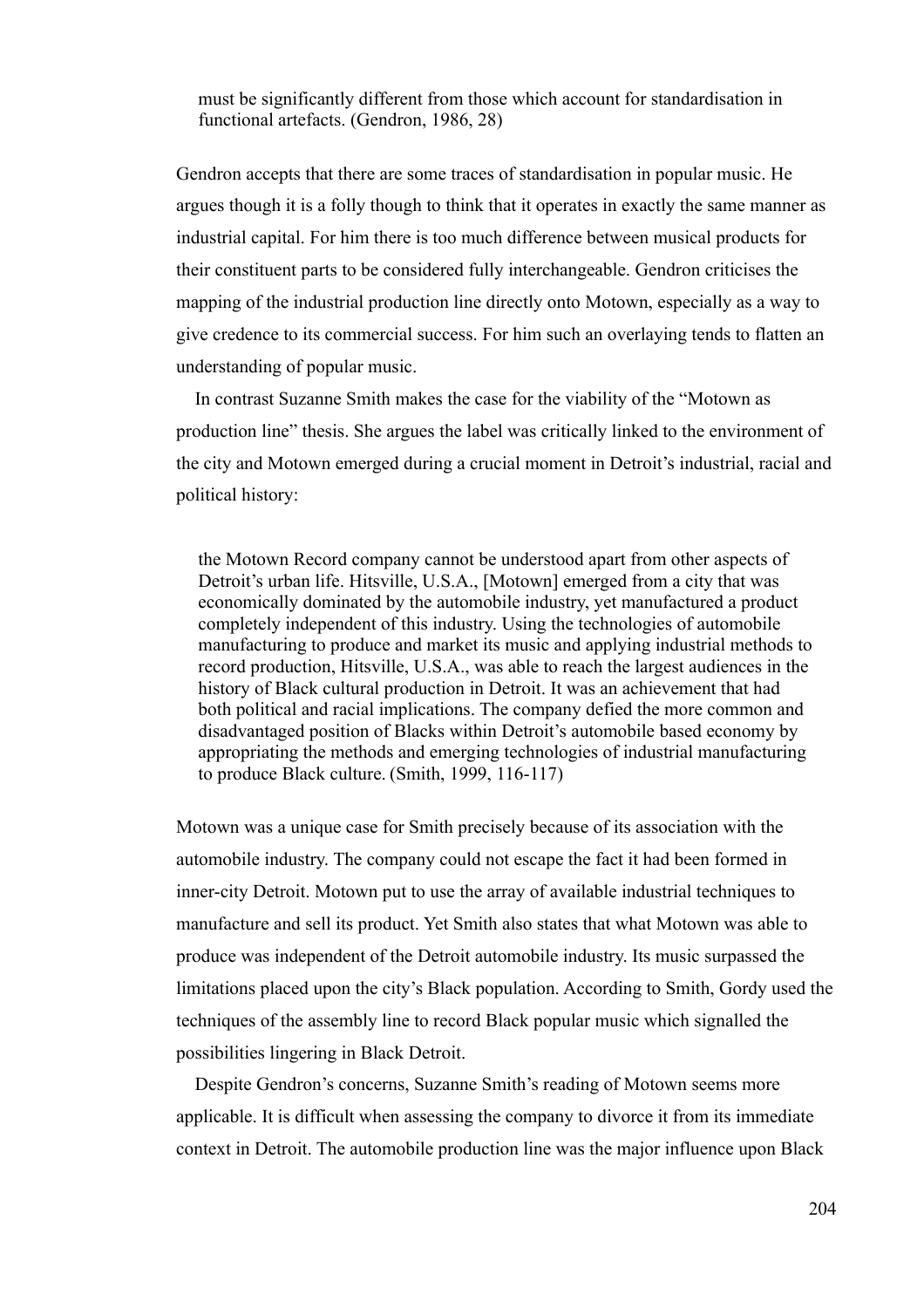working life in the city. Gordy's organisation of Motown meant the line also marked the label's music. This is not the same form of marking which Gendron believes is unworkable. Gordy did not apply the "techniques of mass production" directly to his company. Rather it seems to have been a case of transferring a set of environmental factors over to Motown. Whilst briefly exposed to the line, Gordy saw a highly productive way of arranging a workforce to make Black popular music. The production line model was a means of concentrating the productivity of black musical labour into a set of practices. The music recorded at Motown was not manufactured as automobiles would have been, rather the production lines created an environment for black labour in Detroit which Gordy sought to deploy.

 The "pleasing simplicity" of the production line model was felt in a variety of ways at Motown. The most obvious influence was the systemisation of the labour process, where the workforce was arranged into groups with specific responsibilities. There were other less apparent but equally significant production line influences. As Motown rose to prominence a sonic imprint unique to the label took shape. The resulting Motown sound was ubiquitous but fluid. The artists at the label also felt the effects of Gordy's production model. They were disciplined into adapting to the performative parameters put in place.

 Motown's first base of operations in Detroit was a converted home on West Grand Boulevard which Gordy bought in 1959 and named "Hitsville, U.S.A.". It was here that he began to experiment with production line practices whilst recording Black popular music. Perhaps the vital resource Gordy had access to was a pool of Black musical talent within Detroit. There was a swell of non-industrial Black workers eager for opportunities who included not only vocalists, but also musicians, songwriters and producers. Gordy had a Black workforce to hand when he pursued his vision of Motown running as efficiently as a production line.

 At Hitsville the clearest evidence of an industrial influence came in the strict compartmentalisation of the record manufacturing process:

I broke down my whole operation into three functions: *Create, Make, Sell*. I felt any business had to do that. *Create* something. *Make* something and then *sell* it. Using this slogan kept my thinking in focus. (Gordy, 1995, 140)

Gordy's decision to subdivide the labour process was strategic because it ensured high levels of productivity. The "create" phase was made up of teams of writers and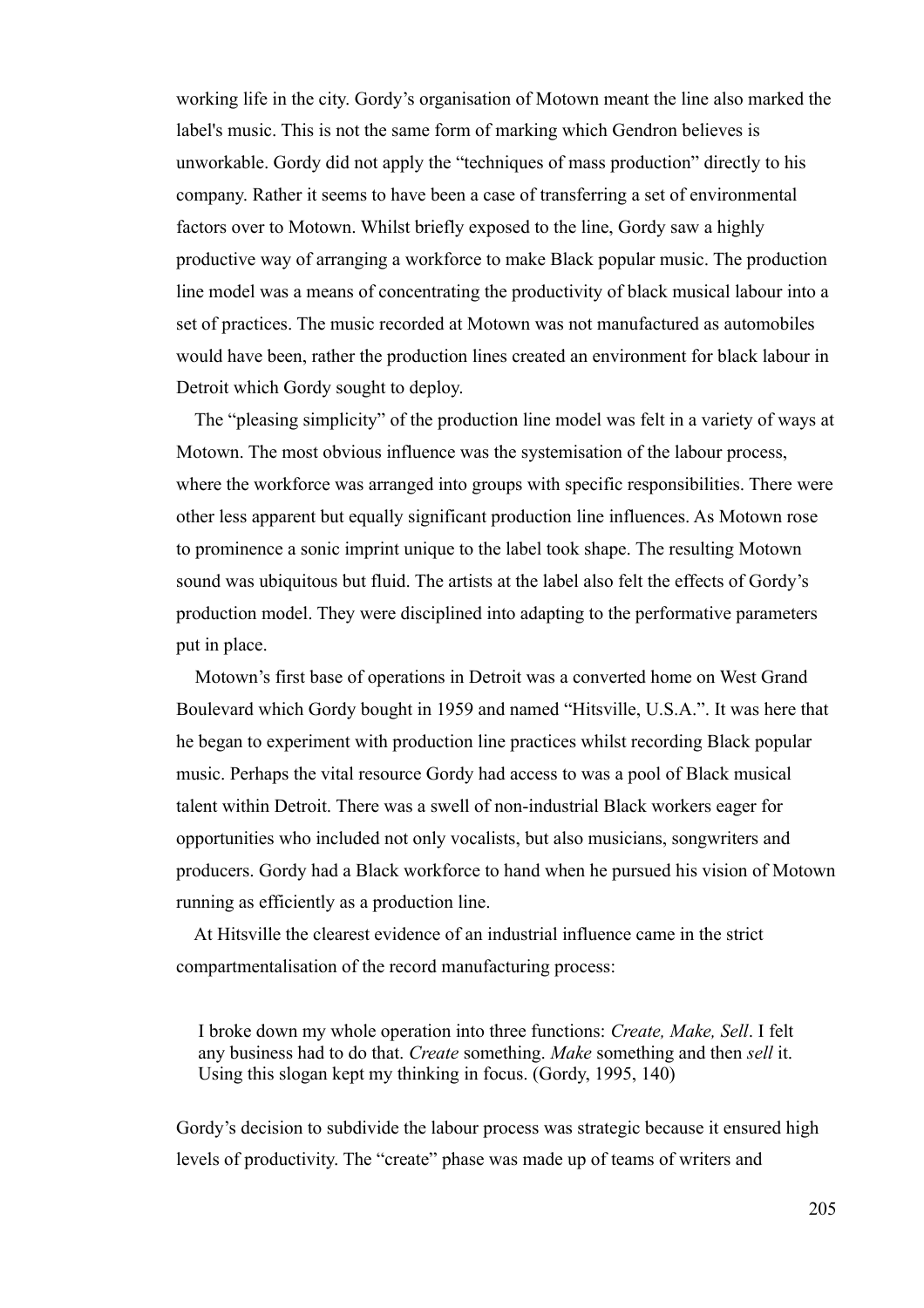producers whose role it was to create hit songs for specific artists. Due to Motown's initial standing as a minor independent, the decision was made to limit the number of releases to those which were felt to have the potential to be a major hit. In the Motown lexicon a hit record did not mean a big seller in the r'n'b chart. Crossover pop records were required.

 The competition amongst the writing and production teams was fierce. There were significant financial incentives on offer for a hit, along with the prestige gained within the company. Gordy allowed this intense competitiveness to reach culmination in the weekly Product Evaluation meetings. These were occasions where senior figures at Motown, as well as writers and producers, would meet to adjudicate on which records to release:

The Friday morning meetings were *my* meetings. They were exciting, the lifeblood of our operation. That was when we picked up the records we would release. Careers depended on the choices made those Friday mornings. Everybody wanted to be there. The producers, whether or not they got their product on [the] approved list, wanted to be there to protect their own interests and to challenge each other and me. (Gordy, 1995, 151)

This type of compartmentalisation had several advantages. The competition amongst writing and production teams increased productivity but it also raised the quality of the records being made because of the limited opportunities for release. The benefits for Gordy were not solely financial. Dividing his labour force into separate processes allowed him to maintain control over the entire operation at Hitsville:

On a typical day I'd go from one end of the spectrum to the other – songwriting to corporate finance – problem solving, encouraging, motivating, teaching, challenging, complaining. It might be giving the guys in the control room tips on balancing, or just being a fresh ear for someone who had sat too long at the mixing board. At whatever stage of production I jumped in on, I was in songwriter's heaven going from room to room telling those creative people – writers, producers, artists – how I thought they could make something better. (Gordy, 1995, 175-176)

The production line model was practical for Gordy if nothing else as it ensured individual workers concentrated on a set of immediate goals. He used financial as well as creative competition to keep productivity and quality high. It was only ever Gordy who could step back and assess the entire operation.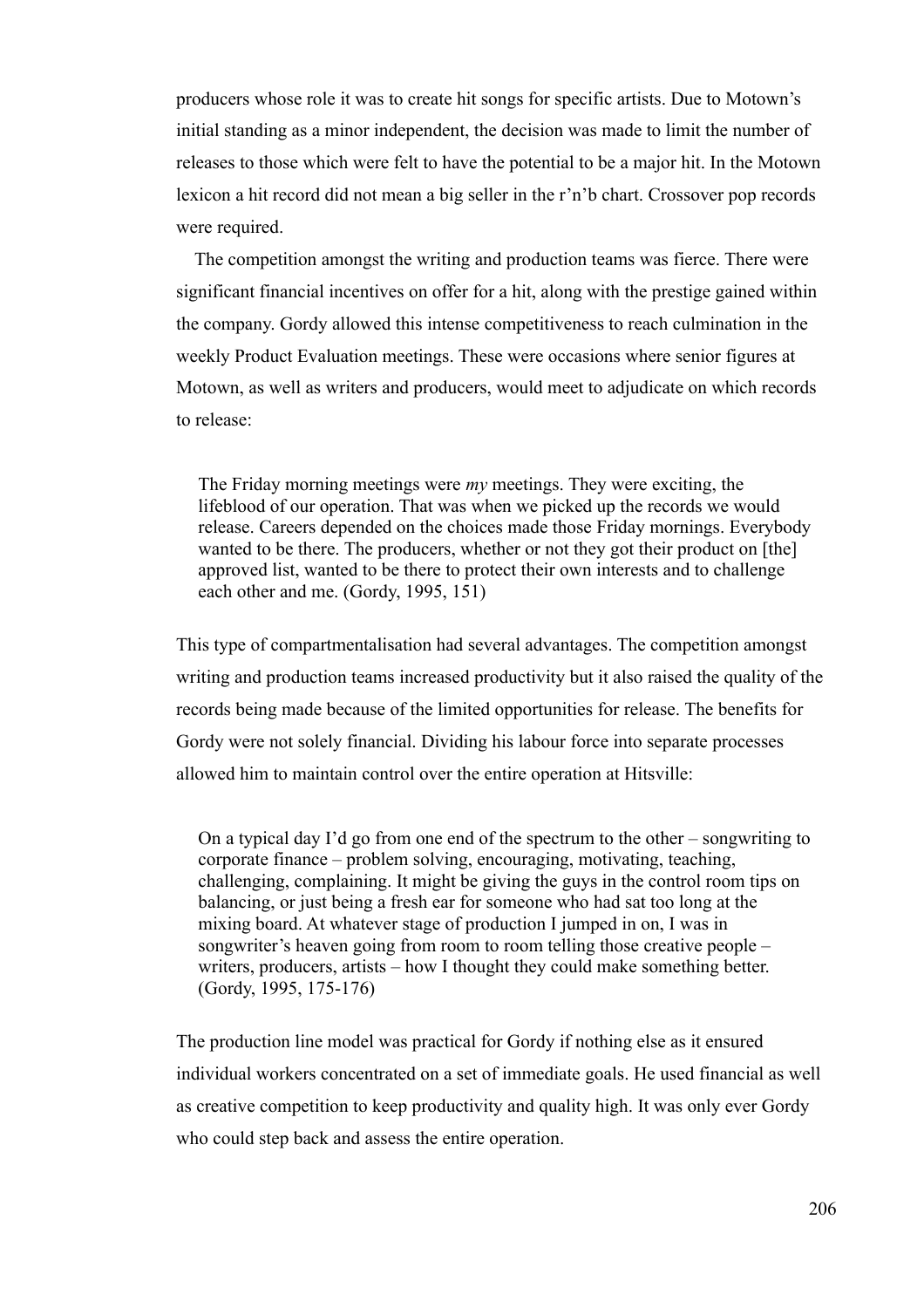### **The Motown Sound**

 The city's non-industrial labour resources also provided Motown with a house band: The Funk Brothers. Made up of players in Detroit's jazz underground, Motown offered The Funk Brothers the novelty of a regular pay cheque. Gordy was eager to hire musicians from the city's jazz scene because he saw the benefits their training could offer. They would add efficiency to the recording process by being able to quickly interpret the arrangements put in front of them. Furthermore they would give the music the polish Gordy sought for the crossover into the American mainstream. The Funk Brothers were a vital part of the "make" phase of the Motown operation and they were critical to the engineering of the Motown Sound.

 Motown's rise to national prominence was built upon the release of records which registered favourably in the U.S. pop charts. It appeared Motown had hit upon a formula for producing popular music which could exist across the country's racial and cultural divides. This was often attributed to a unique sound produced in the studios at Hitsville. The Motown Sound has been the cause of much debate. Some critics differ over which elements went into its production, whereas others question whether the sound was a conscious design on the part of Motown or a convenient accident. There are even those who question the existence of the Motown sound at all, arguing it is a cultural myth which the company has been happy to fuel. John Fitzgerald is of the latter school and questions the "actual uniformity of this Motown sound" (Fitzgerald, 1995, 5). The notion of a Motown sound implies a degree of premeditation and such a level of control would have been impossible over so many artists, producers, writers and musicians. He argues detailed analysis of Motown records proves there was little uniformity. For him the idea of the Motown sound masks the levels of freedom and agency available to Motown's creative employees: "In fact to deny the individual contribution of various Motown artists is to overvalue this notion of control." (Fitzgerald, 1995, 2-3).

 Brian Ward has a more open approach to this debate. He engages with the possibility of there having been a Motown sound. The music recorded at Hitsville was, according to Ward, both "instantly recognisable" and "analytically elusive" (Ward, 1998, 262). He makes a critical distinction here. Ward introduces the idea that the Motown sound is recognisable because it possesses core sonic elements but eludes a strict sense of definition. Ward takes this further by stating that the apparent "ubiquity" and "fixity" of the Motown sound has been exaggerated (Ward, 1998, 263). For him the differences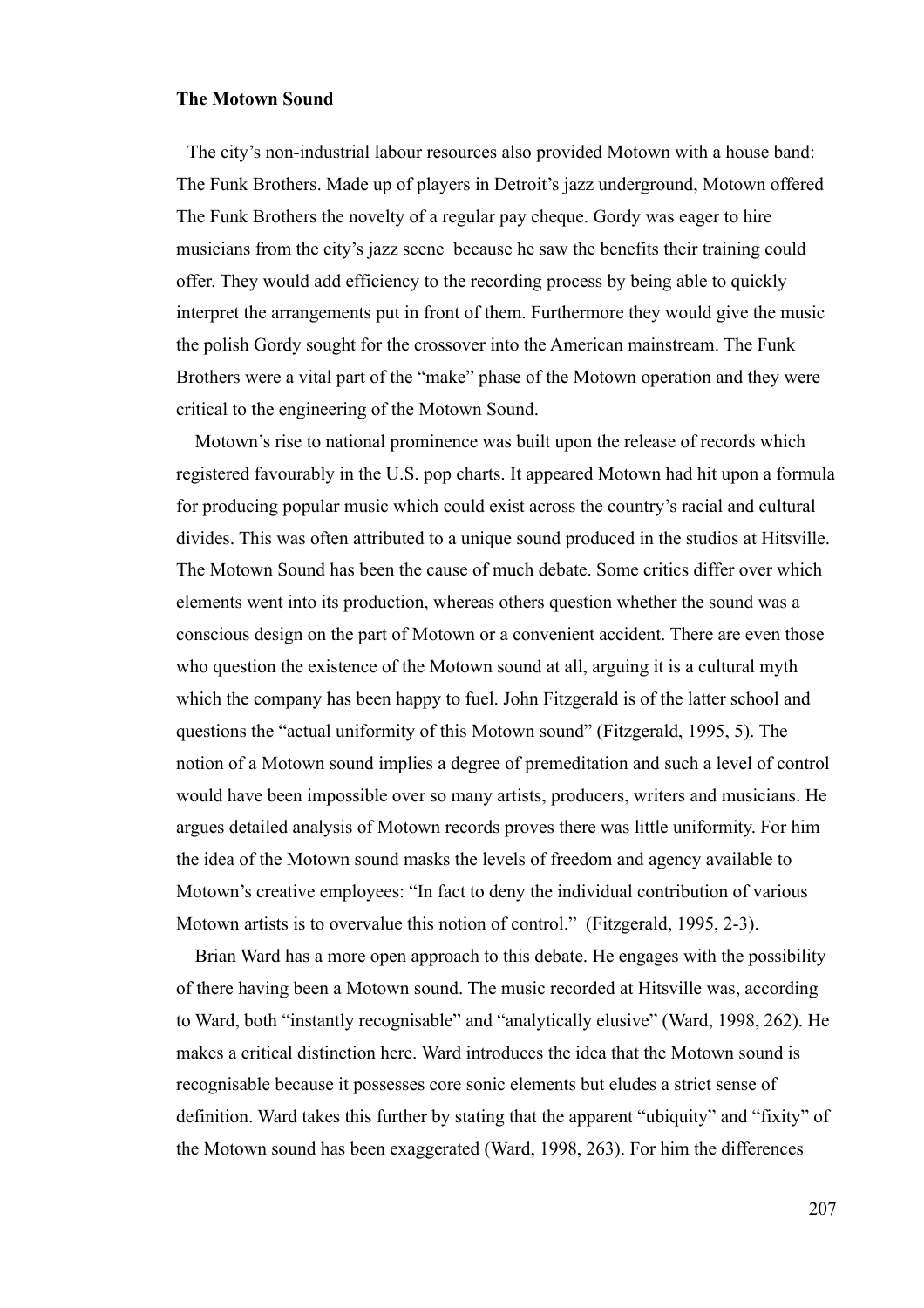between the artists and the music produced at the label is evidence enough of this. Instead he prefers to think of the Motown sound as an example of "constrained diversity" (Ward, 1998, 263). Ward offers greater fluidity when discussing the Motown sound. He moves away from a perceived sonic singularity, yet he does acknowledge there was a sense of design at Hitsville.<sup>[9](#page-207-0)</sup>

 Ward's argument chimes closely with Gordy's account of how the Motown sound was formed. When reading Gordy's version we get a sense of how the production line ethos was adapted to the environment at Hitsville. He realised the line could not simply be installed as it had been at the factory. With the Motown sound Gordy was looking for some sense of ubiquity but he also acknowledged the system needed to be supple. Without some flexibility the company could not make best use of the talent they had available. It is worth listening to the instructions he gave to the Funk Brothers:

Many of these guys came from a Jazz background. I understood their instincts to turn things around to their thing, but I also knew what I wanted to hear – commercially. So when they went too far, I'd stop them and stress, "we gotta get back to the funk – stay in the groove." Then I'd make it as plain as possible: I would extend my arms a certain distance apart, saying, "I want to stay between here and there. Do what you want but stay in this range, in the pocket." But between "here" and "there" they did all kinds of stuff – always pushing me to the limit and beyond. (Gordy, 1995, 125)

This is the most complete account of the Motown sound. Gordy does admit to enforcing a limit on the band but the limit is not necessarily musical. It is spatial as well as sonic. He wants the Funk Brothers to adhere to a boundary yet crucially he also realised this would not always be possible. The exchange between Gordy and The Funk Brothers rests on an understanding of musical performance as labour. Robin D.G. Kelley sets out the groundwork on this issue:

Musicians are rarely thought of as workers. Instead we tend to see them as entertainers and, more often than not, powerful celebrities rather than wage labourers. Or we tend to think of musicians as engaged in "play" rather than work. And yet, if we think about the work of making music and the context in which this work takes place, we cannot help but acknowledge the myriad ways musicians are affected by the whims and caprices of capital, the routinisation of labour and the often dehumanising conditions of production.

<span id="page-207-0"></span><sup>9</sup> For further discussion of the Motown sound see: George, 1985; Early, 2004; Licks, 1989; Storyville, 2002; Connell and Gibson, 2003.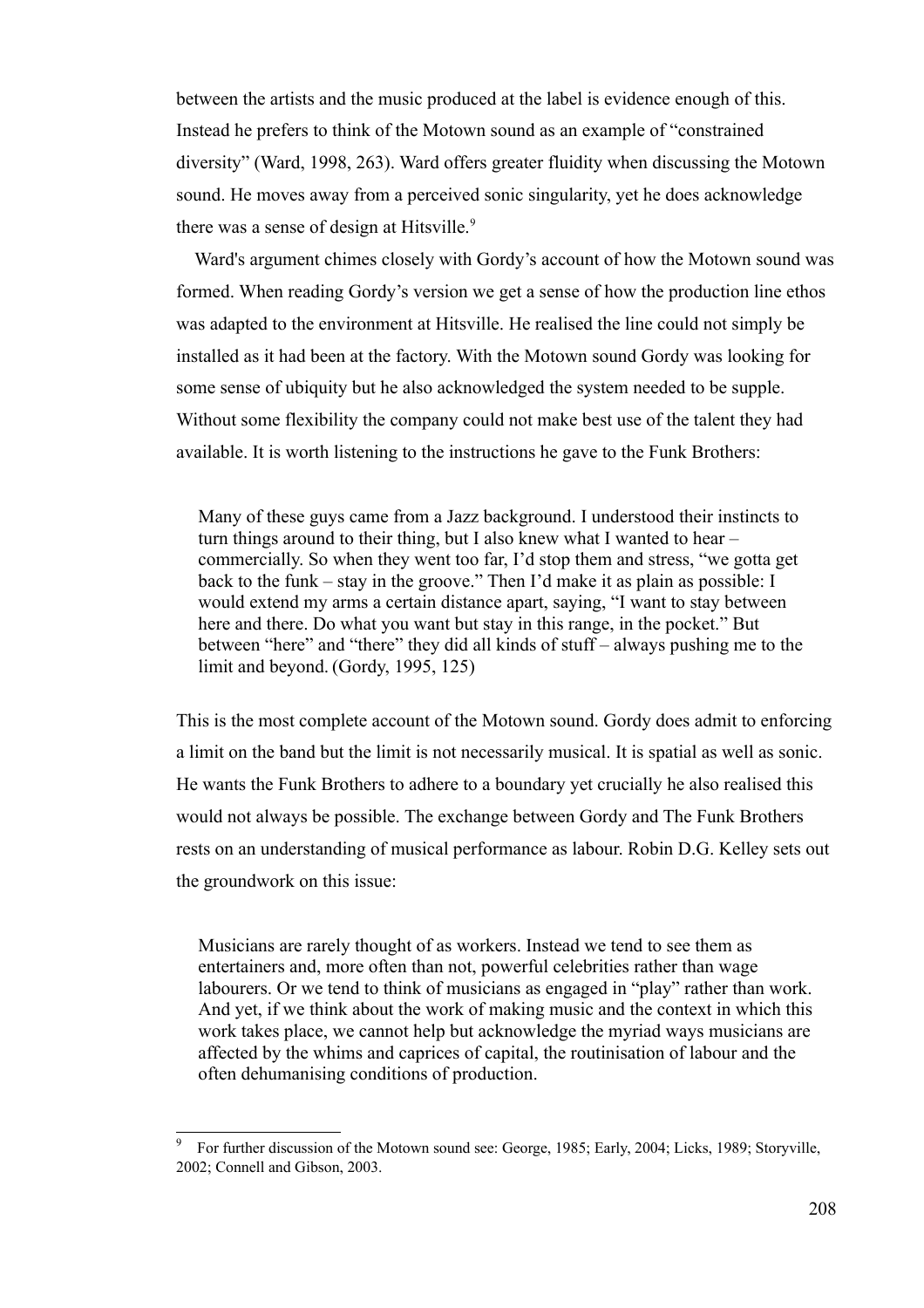Furthermore, musicians are not considered workers because they do not work, they perform. They produce art, and as such, their work is often also a conscious act of self- expression. In some instances, their self-expression may come into conflict with the goals of their employers. As creative labouring artists, they could be fired not only for incompetence, but also for innovation. (Kelley, 2002, 124- 125)

Kelley is attempting to close the gap between musical performance and physical labour. He argues musicians and performers are affected by the same issues which impact upon more recognisable forms of labour. Musical performers are subject to poor working environments, alienation, monotony, and the need to comply with the demands for productivity. He makes the case that those who labour as musicians and performers are in a more precarious state. They are required for their creative labour, yet there are often strict aesthetic limitations placed upon them. Therefore an excess of aesthetic production, or the wrong type, often leads to a loss of work. There is a demand to perform but not to be overproductive.[10](#page-208-0)

 Gordy's exchange with The Funk Brothers is evidence that he was thinking along similar lines to Kelley. He understood how musical performance functioned as a form of labour. What Gordy sought to do was use the tensions over musical productivity to his advantage. The border Gordy installed was not designed to organise the musicians. Instead it was a productive point of tension. The spatial limitations ("between 'here' and 'there'") gave The Funk Brothers something to work against as much as within and this tension was essential to the Motown sound. It generated the sound Gordy required ("commercially") by cleverly deploying the instincts of the musicians ("to turn things around"). The Motown sound was not in and of itself a border but the outcome of one. Gordy's discipline was a productive constraint whereby he enclosed the sonic palettes available to The Funk Brothers in order to get them to rub up against a limit. This led to the "constrained diversity" unique to the Motown sound. It was a tension between the self evidence of performative innovation and an adherence to a limit. Gordy's ability to work The Funk Brothers this way shaped his attitude towards vocal performance. The practices he developed with the band were applied to the work of creating a Motown star.

### **Motown and its performers**

<span id="page-208-0"></span><sup>&</sup>lt;sup>10</sup> For more on musical performance and labour see Miller, 2008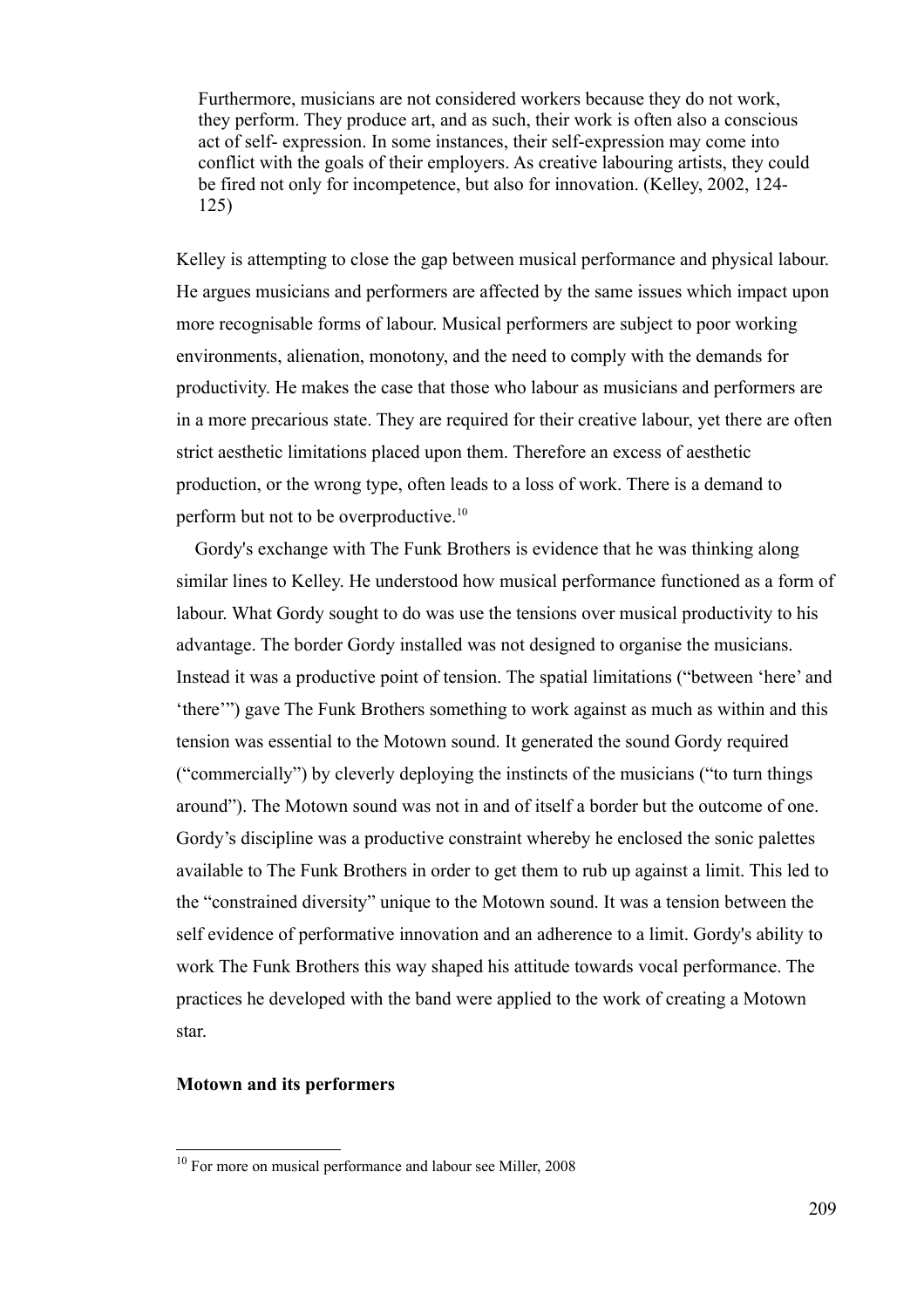When Gordy first reflected on his exposure to the production lines, he envisaged a means of making a star. Despite the importance of "create, make, sell" and the Motown sound, the recording artist was his focus. By transposing the production line method to popular music, he felt he could turn Black singing talent into recording artists for Motown. It was possible, Gordy felt, to create stars using the raw materials of Detroit. Motown's method was modelled on Gordy's experience of the line and as a result there was a strict compartmentalisation of the performer's training. Departments such as Artist Development dealt with choreography, dress, diction and public comportment, alongside an in-house artist management wing which handled bookings and contracts. The primary concern for Motown artists though was the labour of singing and performing.

 Gordy's statement of intent (to make a star) is revealing. Work for Motown artists meant recording and performing because Motown was in the business of creating stars and producing hit records. The company needed to harness musical talent and then put that talent to most effective use on a record. The combination of a star performer and hit song was crucial. The artists at Motown had unique status. They were employees and were paid for their labour as the rest of the workforce but their value was much higher. They were valued not only because Motown invested in them as stars but because their labour formed the central part of the final product – the record. The artist's voice was the cumulative point of a process involving writers, producers and musicians. If the vocal did not hit the mark, the record failed. There was a requirement for the vocalist to be productive, yet they needed to produce certain types of performance when prompted. Their labour was scored into the final product. In fact with recording, touring and media appearances, at times there was little difference between performer and product. Thus the artists were extensively disciplined because their bodies and voices became the concern of the company. When recording, the demand was to stay within the Motown sound. As with The Funk Brothers, there was a tension between what the singer produced and what the label required, but for the artists the tension was much more visceral. The Funk Brothers could mediate the labour demands placed on them through their instruments. The horns, drums or bass guitar became a buffer between them and the environment at Histville. In the case of the Motown recording artists, there was no such buffer because they were the instrument. Rather, they were the instruments vital to making the final product. As performers they also at times became that product.

The artists were of the opinion that excessive force was used to get them to work,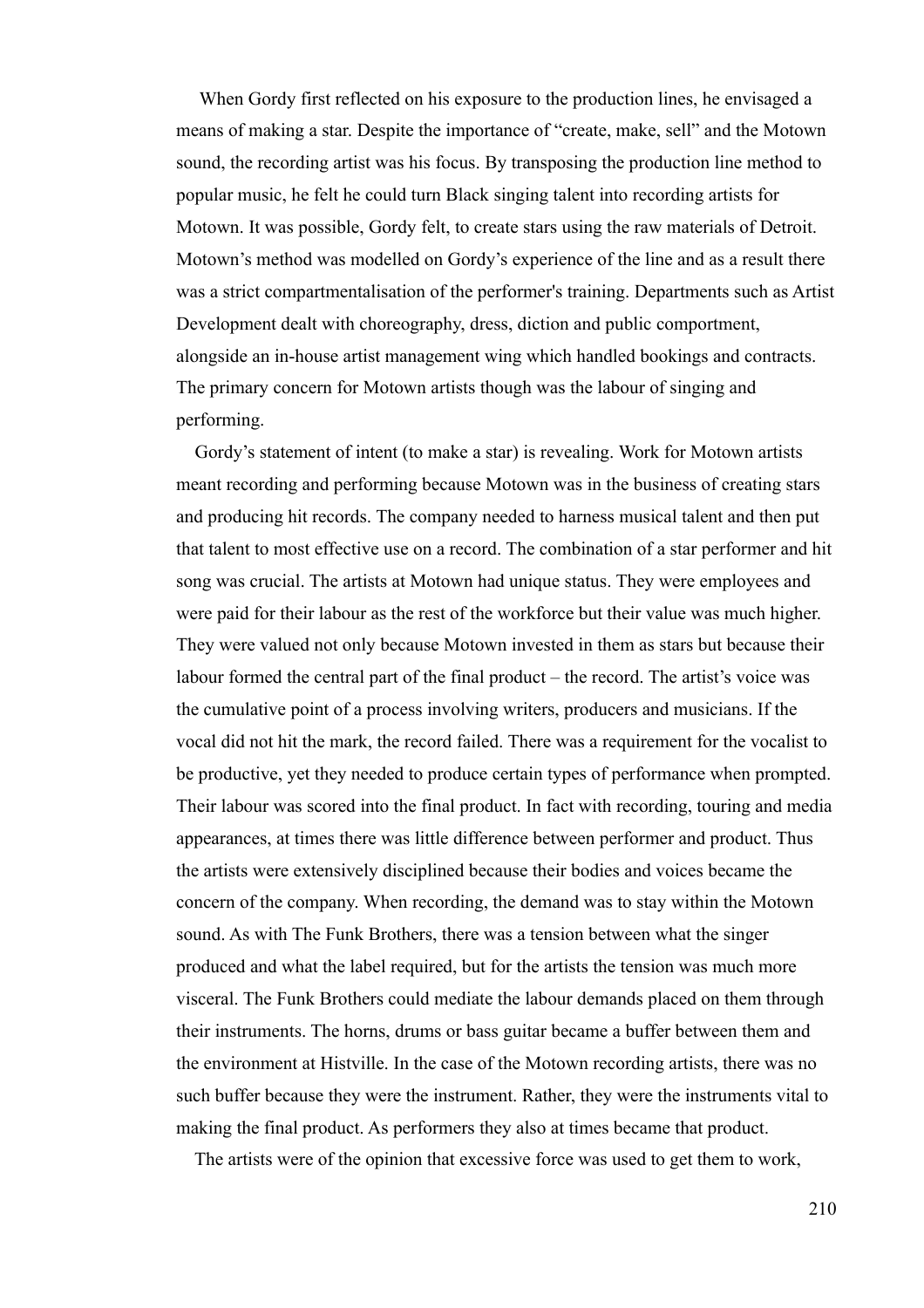especially in the recording studio. Marvin Gaye recorded his most popular early solo hits under the production of Norman Whitfield. "I Heard It Through the Grapevine" and "That's the Way Love Is" launched Gaye as a major male solo artist. Recording with Whitfield, despite the success, involved an intense physical strain:

He made me sing in keys much higher than I was used to. He made me reach for notes that caused my throat veins to bulge. (Ritz, 1991, 124)

Targeting the throat appears to have been a common Motown strategy. The voice was the singers primary tool, it was the source of their value. It seems that some performers though (in this case Gaye again) required extensive disciplining. Their voices would not always synchronise with the Motown sound:

Marvin Gaye was incarcerated in that booth for hours….while producers whipped up on his voice until it was raw enough for his 1963 hit "Hitch Hike". (Hirshey, 2006, 125)

Synchronicity seemed to be a key facet of performance at Motown. The vocal often needed to be coerced from the singers. Mary Wells, one of the label's earliest female solo acts, was also worked in this manner. In the recording booth there was little difference between the physical duress of the performance and the emotional duress of the song:

Sometimes toughness was forced on her in the recording studio, where the producers demanded twenty or thirty takes until sheer hoarseness got the pain across. (Hirshey, 2006, 141)

Distress became a confusing emotional register. The emotional pain (of love) contained within a lyric often masked the vocal pain (of work) for the artist. These are not isolated accounts from disgruntled employees instead they shed light on a part of the labour process. Management figures were quite explicit about the methods used to get the right vocal. Motown executive Maurice King recalls:

We heated the performers until they cracked, then we heated them up again. There were times when they couldn't hardly stand the strain because of the pressure, when they could hardly remember anything because they were so exhausted, crying and disgusted with themselves because they couldn't get it perfect. (Benjaminson, 1979, 39)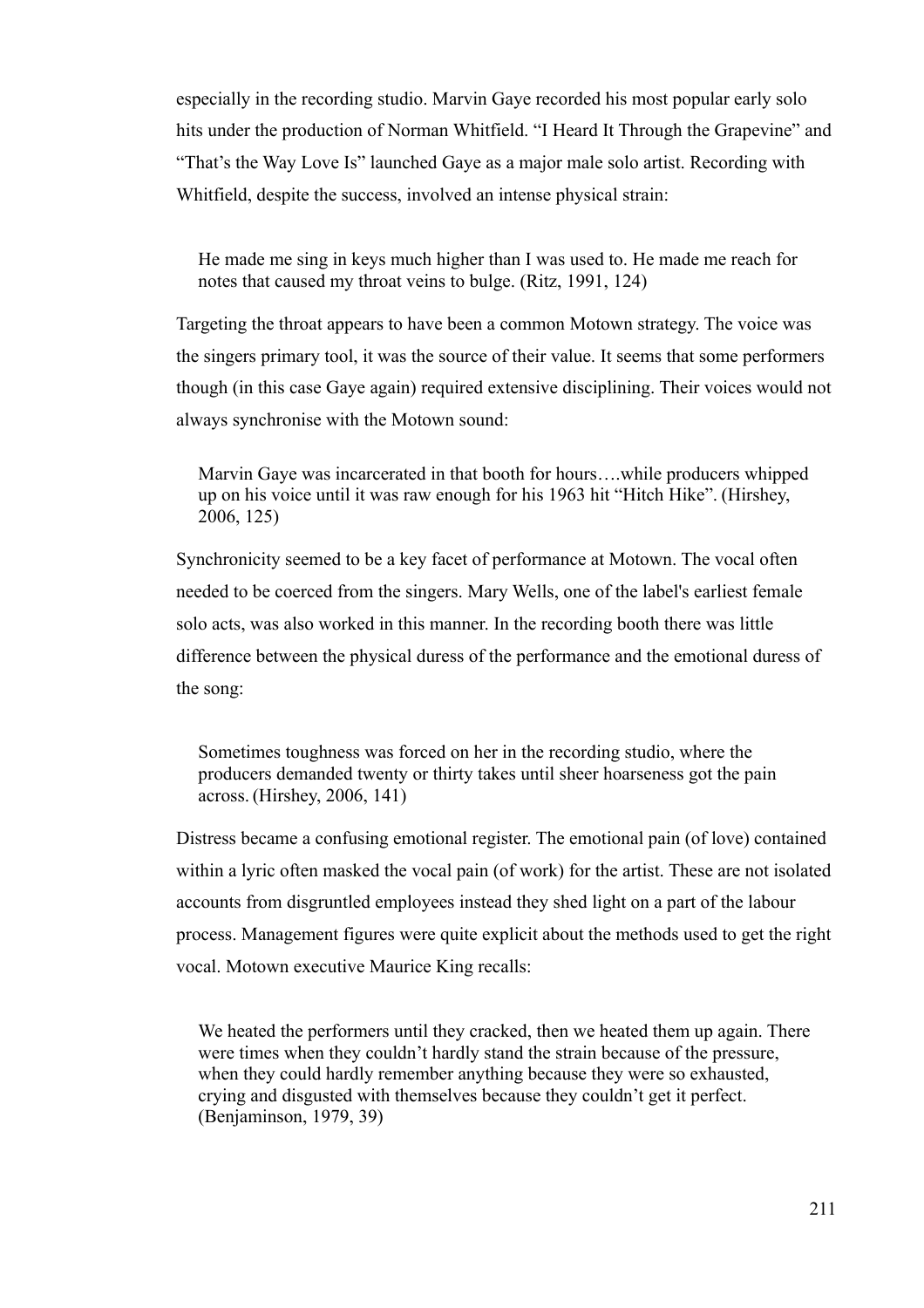A culture of performative exhaustion existed at Motown. The body which sang was seen as a device to be heated and cracked. The artists had to comply with the demands of the various production processes, even if this meant being violently manipulated. The sound of the record took precedence.

 As the company grew it was no coincidence Gordy began to describe the operation as a "more and more finely tuned….Motown Machine" (Gordy, 1995, 244). His experience on the assembly line had been the stimulus for success and the effects of the line can be found in the environment he created at Motown. He put in place mechanisms which carry the mark of the factory. Competition and intensity were used to stimulate the production of hit songs. An aesthetic barrier placed around the Funk Brothers created a sound which allowed r'n'b to cross into the mainstream. Hitsville though was ultimately geared towards the creation of stars. He wanted to polish raw vocal talents and match them to hit records. They would then become Motown assets - Create, Make, Sell. To become a Motown employee involved accepting the system in place at Hitsville, an experience which was particularly acute for the performer. They were heated until they cracked. Sang until they were hoarse. Recorded until their throats bulged. When Gordy transplanted the ecology of the production line to Hitsville he took with it an excessive physicality. Black workers in the automobile factories were already aware of what took place on the line. In the accounts of Gaye, Wells and King they would have recognised elements of niggermation. It is arguable that Gordy also knew this. In the factory he too had been heated until he cracked. His body had been pushed to the point of swelling. He had learnt the value of black blood and sweat. Gordy envisaged in the efficiency of the production line a means of recording Black popular music and he used that model to write songs, produce a sound, and create stars. Yet when he relocated the production line Gordy could not avoid bringing with it those practices he had found physically abhorrent. Black labour had a violent relationship to industrial machinery and he could not avoid reinstalling that at Hitsville.

### **(Re)productive labour and women performers at Motown**

 Gordy's account of the company's origins is considered the most authoritative but it is not the only account available. Smokey Robinson, with his group The Miracles, had been one of Gordy's first signings to Motown. Once at the company he gained stardom as a vocalist whilst also becoming a successful song writer and producer. For showing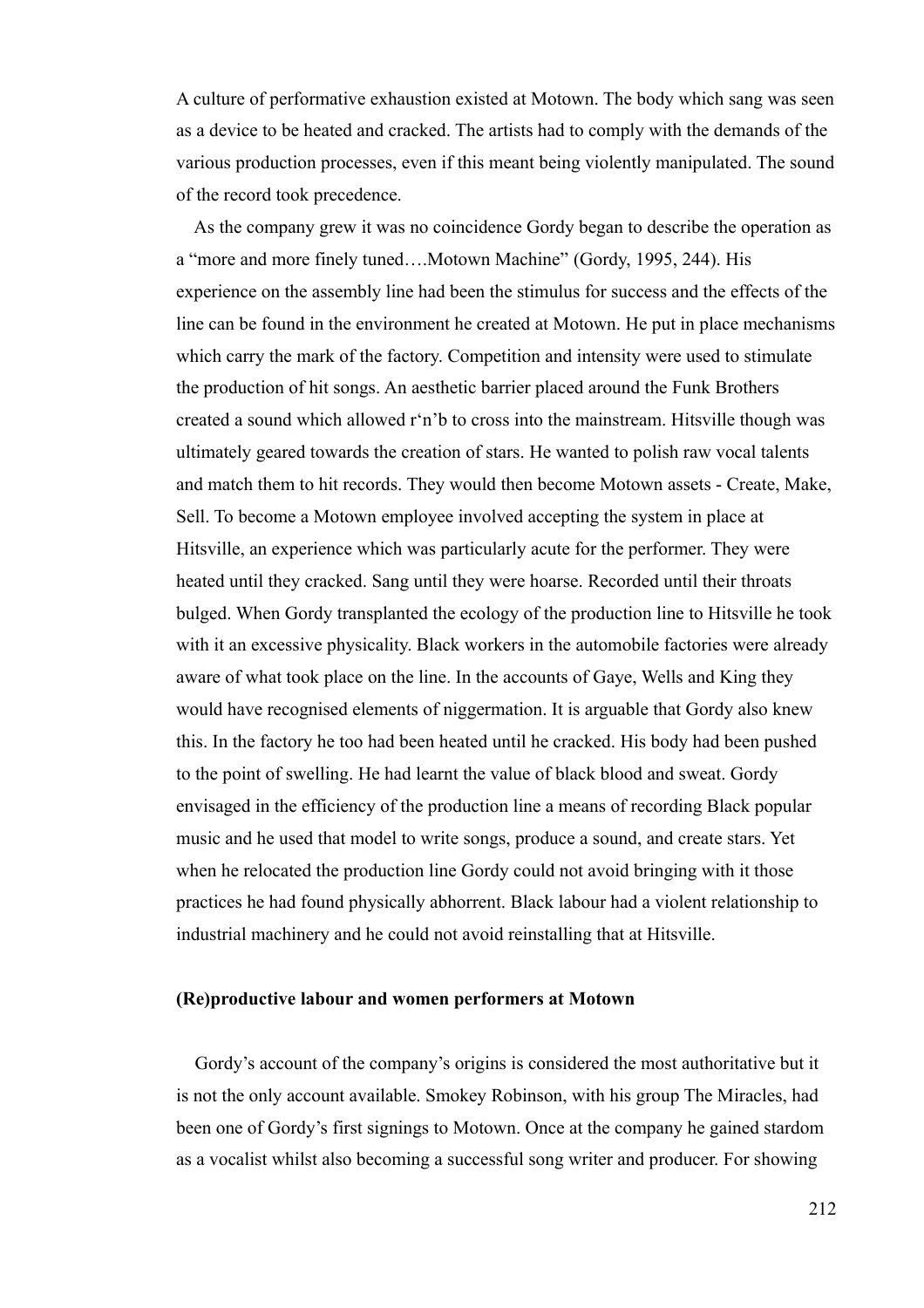such loyalty to the company Gordy awarded him the role of Motown vice president, the only artist of note to move into a senior management position. Robinson had been alongside Gordy from almost the beginning and was active in the growth of Motown from a Detroit independent to a music industry power. He has a different story to tell about Motown's origins. Robinson's narrative does not include the factory. He did not have first hand experience of the production line. Robinson identifies another resource for Motown's production of high quality Black popular music:

West Grand Boulevard was the name of the street. Berry had bought a routine, B-Flat two storey house on the same street as a funeral home and a beauty shop. We were wedged in between. [….] Downstairs became headquarters. Kitchen became the control room. Garage became the studio where we'd cut 'Way Over There' and 'Shop Around'. The living room was bookkeeping, the dining room, sales. Berry stuck a funky sign on the front window – 'Hitsville USA' – and we were in business.

 *The house was the womb for an astonishing number of artistic births.* That's where we were nourished, where we grew and fought and loved, played and provoked and produced and sang an array of songs that would enter the lives and souls of millions of people. (Robinson and Ritz, 1990, 103, emphasis added)

Robinson turns to the image of a womb. In his view the dominant atmosphere at Motown was not industrial. The artists did not move along a production line. Robinson uses natal associations to claim Hitsville was the site of artistic births. Working at Motown was about growth and nourishment. The performers were not assembled instead they were incubated before being released.

 There seem to be two versions of Motown's origins. Firstly there is Gordy's adapted industrialism which allowed him to coerce productivity from his Black workforce. As has been outlined above, he seemed to achieve his aims. Robinson's comparison of Hitsville to a womb is still worth taking seriously as it challenges the understanding of labour at Motown outlined so far, especially the physical disciplining of the performers. Furthermore, Robinson's account accentuates the echoes between Motown and the League. In the previous section a link was drawn between the League's view of the line as violently and radically productive, and Motown's use of its practices. With Robinson's introduction of natal (re)productivity the volume of those echoes increase. A cross Detroit resonance with the League was at work where the combination of black labour, machinic production, natal practices and voice seemed to reappear at Motown. Although these elements did not affect the label in quite the same way as they did the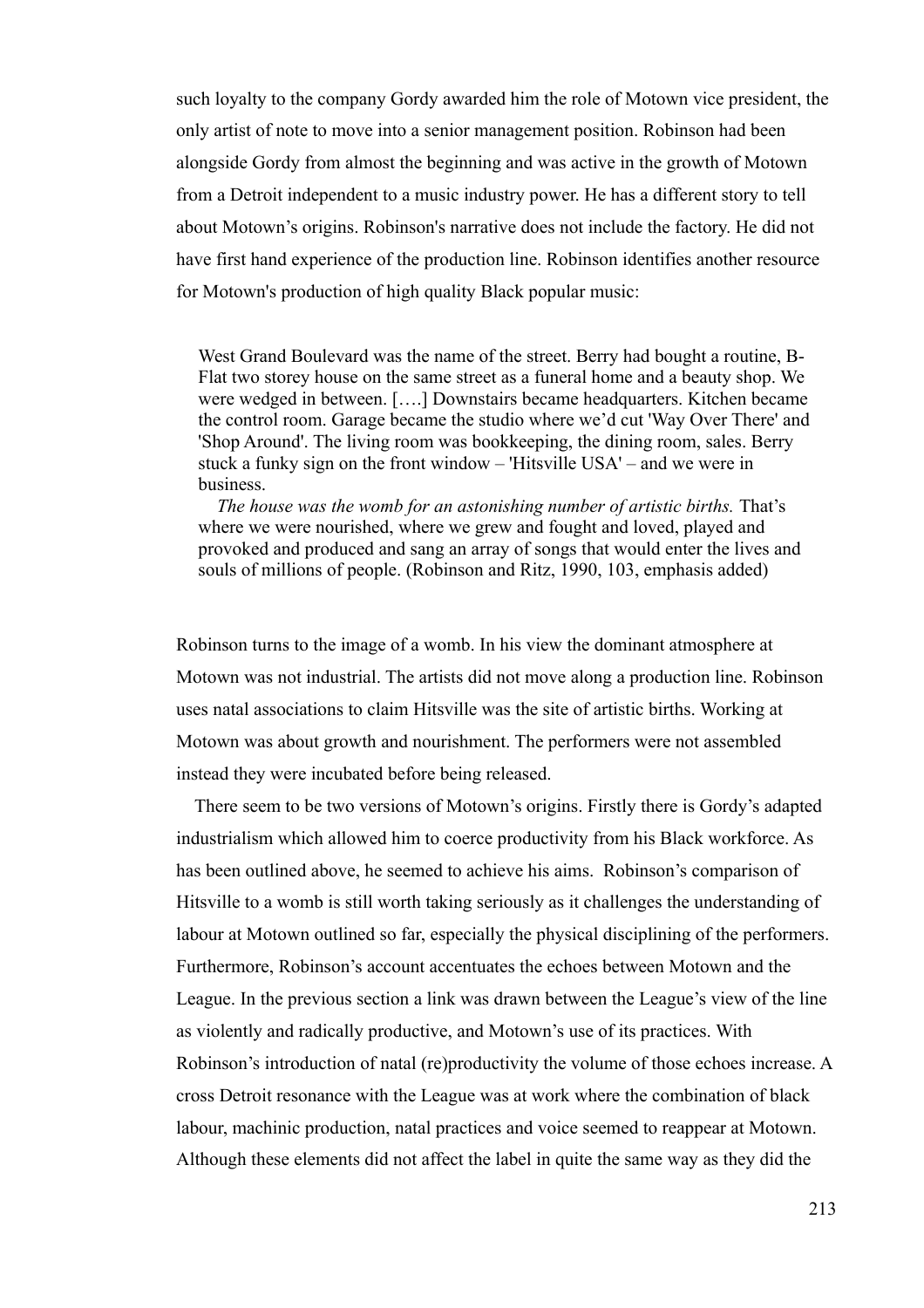League, there is an opportunity to apply the knowledge mapped out earlier on black natal practices to Motown. That circuit of black labouring body, natal (re)production, machinery and voice gathered with particular potency around female performers. It is through the labour of female artists that we can explore Robinson's "Motown as womb" narrative.

 As pointed out above Mary Wells had experience of the recording booth at Motown. She had learnt the violence of working as a performing artist at Hitsville. Yet Wells had made an active choice to join Motown. She wanted to go there because the label offered her the chance of stardom. As a Black woman born in Detroit she was aware her other options were limited. Wells realised Motown represented an alternative to regular forms of Black life in the city:

Until Motown, in Detroit there were three big careers for a Black girl….Babies, the factories and daywork. Period. (Hirshey, 2006, 140)

Wells was conscious of what work meant for Black women in Detroit. First there was the work of "babies", the implication being this was a form of labour strongly associated with Black women. Reproduction and child rearing was one viable career option. In the equation of "babies" with work, Wells seems to draw on the cultural knowledge of black female (re)productivity. The other option is the factory, the destination for the majority of Black Detroiters. As the League stated, this meant the oppression of the production line but they also argued Black women were a reserve labour force whose work took place away from the line. Black women's work, for the League, was (re)production. For Wells Motown offered a way out of this bind. She could avoid the factory, and her labour would not be restricted to "babies". Her value was attached to her voice. Yet Motown did make strenuous demands of her and put her under epidermal pressure to produce. This was perhaps because Motown was an attempt to restage the production line. Similarly the discipline Wells received at Motown would, according to Smokey Robinson, have been nurturing. She would have been trained within a natal atmosphere, her body and voice turned into affective tools which became sources of value to her.

 Despite offering an escape, Motown was residually linked with the labours which restricted Black women in Detroit to "babies" and "the factory". The label seemed to operate somewhere between the two in order to record Black popular music. There was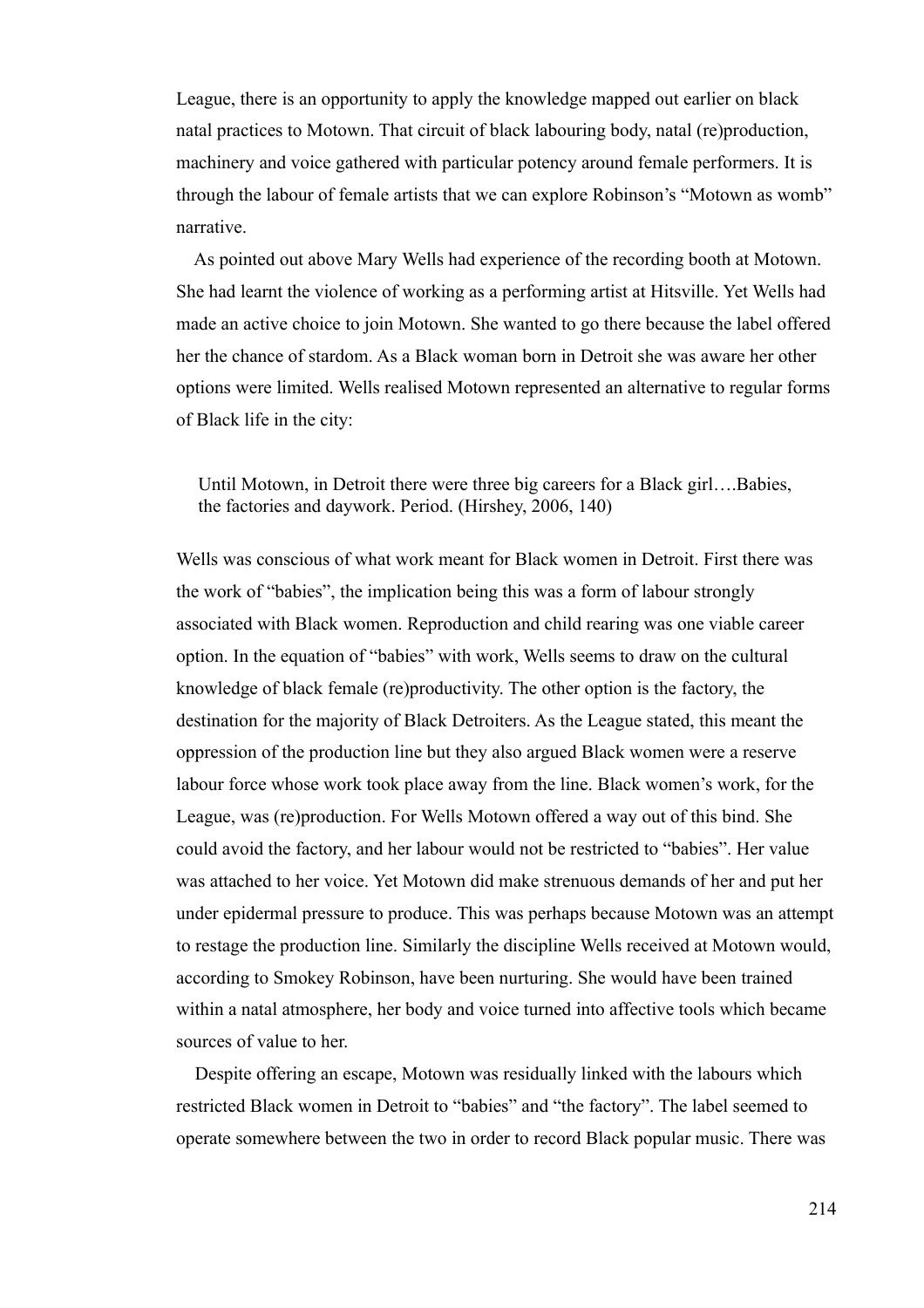a particular sonic activity at stake when artists such a Wells were the focus of the Motown production process. A black female performer at Motown had a particular relationship to the musical factory. Her natality was also overloaded with associations. I am interested in what took place when Black women were made into Motown stars. There are echoes of and differences from John Watson's lecture in *Finally Got the News*. The League recognised black maternal (re)production was the primary target of capital but they could not allow these practices to be heard as part of their revolutionary program. Did the same process occur at Motown when Black women were made to sing?

 Martha Reeves, of Martha and the Vandellas, provides some of the answers to that question. Reeves recollection of labour at Motown is in the same vein as Marvin Gaye and Mary Wells. Being the lead singer of Martha and the Vandellas left palpable marks upon her body:

She says she did suffer some permanent physical damage. She has had a loss of hearing in one ear and is very sensitive to light, having injured her eyes from straining into so many megawatt spotlights. (Hirshey, 2006, 152)

Once again there is a sense of performance at Motown being violently demanding. Her body was used as a device to make and sell the record. The performers were so close to the production process they were effectively niggermated. Reeves goes on to discuss the events behind her removal from Motown. Over a period she was slowly withdrawn from the roster of frontline artists and when the company left Detroit for L.A. in 1971 she was finally jettisoned. Reeves believes Motown abandoned her because of her actions beyond the recording booth and the stage. She openly questioned the methods used to pay artists at the label:

Her big mistake, she says, was in trying to check on matters outside the recording studio. She asked to look over her royalty statements and cash allowance vouchers and was heard wondering, a bit too loudly, about their size and frequency. (Hirshey, 2006, 153)

Martha Reeves was not a fully pliant Motown product. As Mary Wells points out the label offered Black women something beyond the factory and their own (re)productivity. What they had to do in exchange was record the performance that was demanded of them, no matter the damage to their bodies. Reeves had been embedded in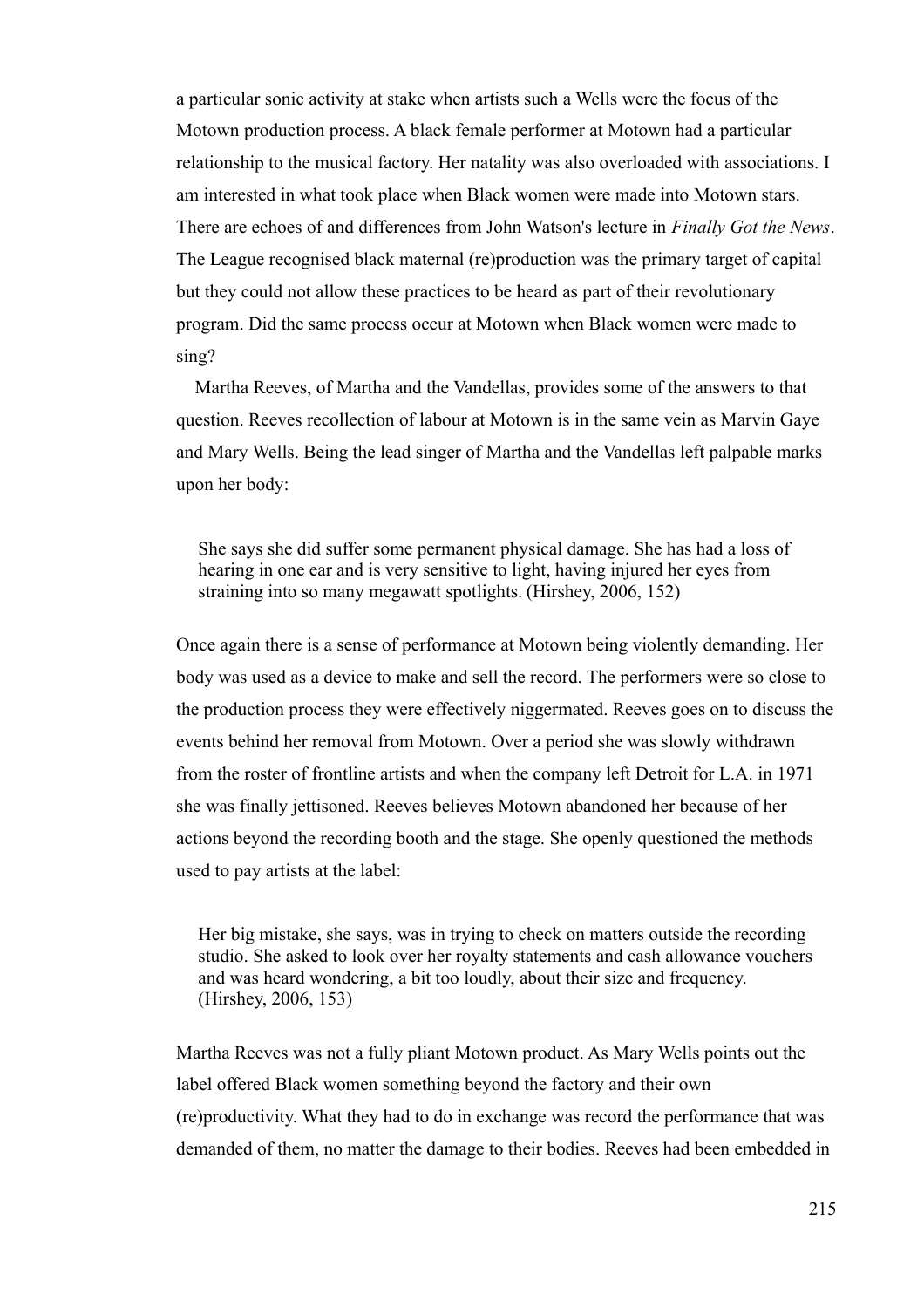this process and disciplined to produce a performance but she did not believe she was getting full value for her labour. She questioned the status of the female artist at Motown. She wondered "a bit too loudly" about her pay. Her job entailed using her voice to make records, but Reeves also produced a phonic materiality which was out of place. It was a little too loud. She asked too many questions. She was making the wrong noises. As a performer Reeves was not supposed to be critical of Hitsville. Her voice was there to do the work of recording and performing.

#### **The performativity and politics of "talk back"**

 Reeves voice was her instrument of labour but she was using it to undertake a different type of work. Reeves was talking back to Motown and the company considered this type of work a threat. With Martha Reeves there are two forms of talk back at stake which combine to encompass her labour as a vocalist and her status as a Black woman.

 Milla Tiainen outlines "talk back" as a practice which is particular to vocalists (Tiainen, 2007). "Talk back" is part of the process of singing as a form of labour. She begins with the premise of vocal performance as embodied action. Tiainen is relevant to the schematics of Motown and Reeves because she sets up vocal performance as a negotiation between the singularity of the vocalist and the disciplinary parameters of the sonic environment. For Tiainen the bodies of vocalists are "continuously under construction in unpredictable ways" (Tiainen, 2007, 156). The singer is not though able to generate this change independently. It is an outcome of the sonic environment. The reconstruction of the singer's body is not an internal act. It is a tuning of the body towards the phonic demands of the performance:

They consist of experiments with or "tunings" of singers bodies so that they would utter certain vocal pitches, volumes, durations and other expressive qualities. The experiments vary endlessly, since the muscular impulses and kinaesthetic energies bodies must produce are always singular. They depend, on one hand, on the specific musical effects sought at each moment. On the other hand, they depend, at least as importantly on the bodily subjects who produce these effects, with their divergent histories, layered habits and even instant-toinstant inner differentiations. (Tiainen, 2007, 156)

It is here that Tiainen introduces "talk back". The vocal performance only functions if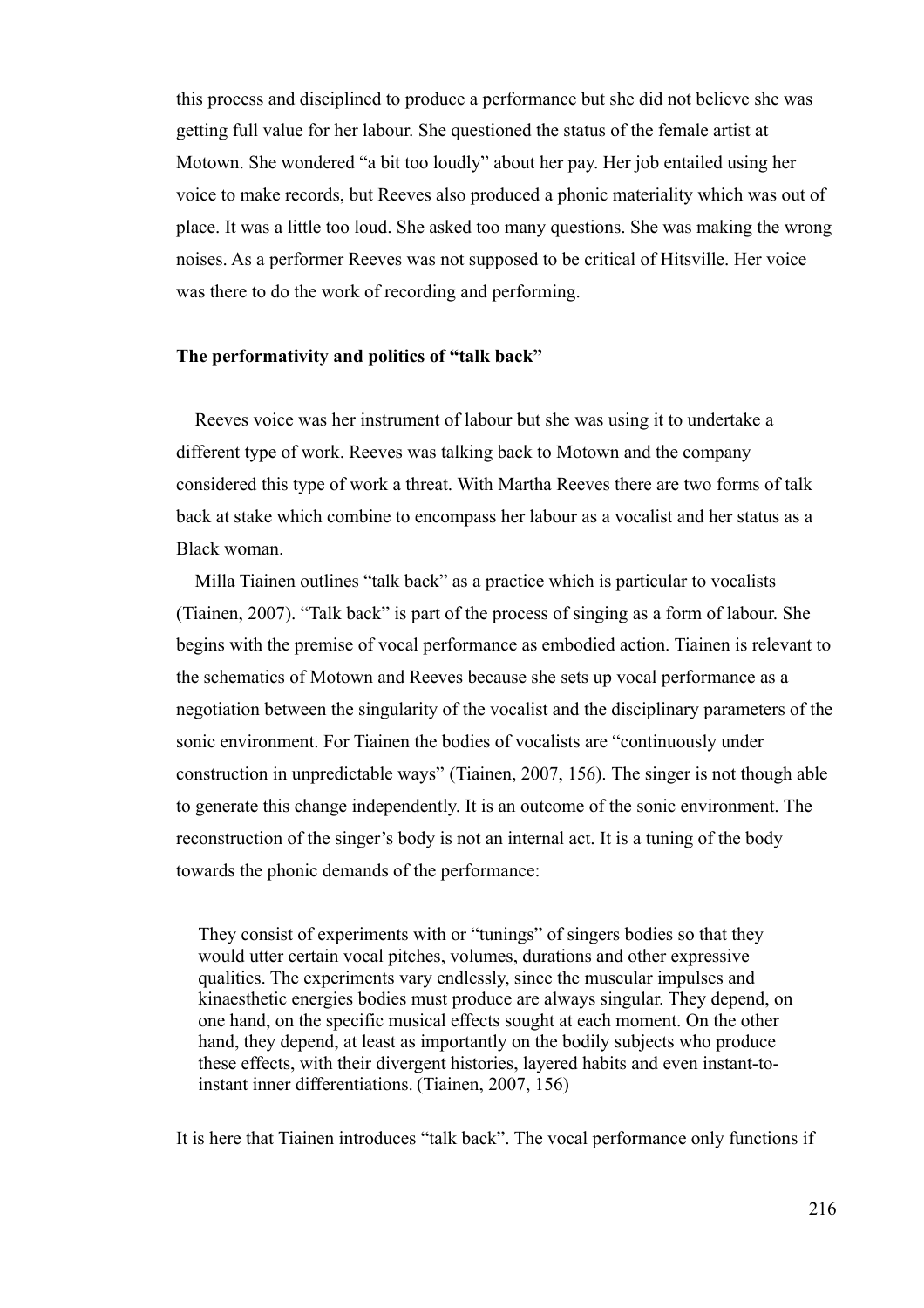the body of the singer is able to orientate itself to the environment surrounding it. Absolute submission to the environmental demands of the performance does not work. The singer's body needs to flex as much as it gives way. It needs to "talk back" and force a reassessment of how sonic demands cohere:

the corporeal actions of the subject do not necessarily comply with the conceptual impulses aimed at them, at least not in the intended ways. (Tiainen, 2007, 157)

The voice and the body of the singer become creative pivots. They are able to negotiate with a variety of stimuli. These can be other voices, bodies, performative instructions, or even non-human devices such as machinery, instruments or static objects:

Bodies intersect then with social and semiotic practices, technological environments, alimentary supplies, musical sounds and vibrations and so forth. They form machinic connections with a varying wealth of other components. Hence, they act always already as parts of broader supra-individual, even suprahuman assemblages. (Tiainen, 2007, 159)

The singer's body and voice are embedded in a series of circuitous flows. The voice is able to dictate and "talk back" to its environment as much as the sound of the performance is induced by pre-ordained design. There is a flux where the singer stands on the cusp of numerous possibilities for herself and her environment. The voice moves along these possibilities, awaiting realisation.<sup>[11](#page-216-0)</sup>

 bell hooks sets up "talking back" as a Black feminist practice and there is a correlation between hooks' and Tianien's reading of "talk back" which feeds into Reeve's situation at Motown. In general terms hook's understands "talk back" as speaking directly to an authority figure. As such "talk back" can "invite punishment" because it involves a disturbance of power (hooks, 1989, 5). "Talk back" takes on extra significance for Black women because hooks argues that even within African-American culture "the voices of black women....could be tuned out, could become a kind of background music, audible but not acknowledged as significant speech" (hooks, 1989, 6). Unacknowledged audibility is key for hooks. Black women have not been denied speech within Black social contexts, instead limitations have been placed upon what female speech constitutes. Black women have been instructed "it was important to

<span id="page-216-0"></span><sup>&</sup>lt;sup>11</sup> Also see Tiainen, forthcoming; Dunn and Jones, 1997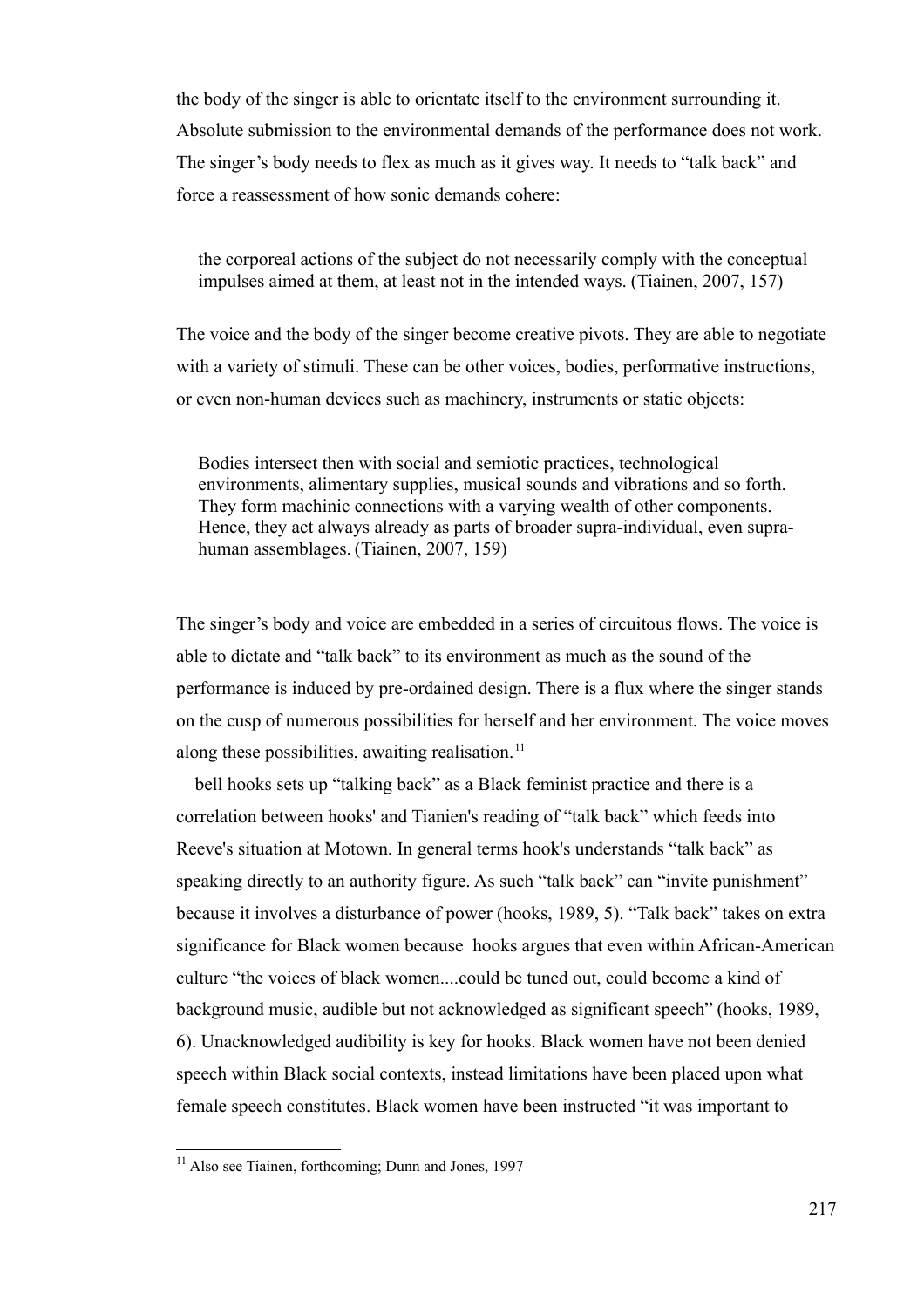speak, but to talk a talk that was itself silence. Taught to speak and yet become aware of the betrayal of too much heard speech" (hooks, 1989, 7).. *Too much heard speech* implies a restriction where for Black women voice is often in danger of being deemed sonically excessive. It can easily be considered noise.

 For hooks the politics of voice takes on different characteristics for Black women. The task is not to move from silence to speech to to make Black women's speech audible (hooks, 1989, 6). This is where "talk back" becomes important as a transgressive practice. "Talk back" involves the use of voice as a troublesome phonic instrument:

For us, true speaking is not solely an expression of creative power; it is an act of resistance, a political gesture that challenges politics of domination that would render us nameless and voiceless. As such it is a courageous act – as such it represents a threat. (hooks, 1989, 8)

For whoever is speaking, the resistance of "talk back" becomes transformative. To make oneself heard leads to an alteration of status "from object to subject – the liberated voice" (hooks, 1989, 9).

 Tiainen and hooks respective theories of talk back are about responses to domination. They show how power can be re-routed to those in positions of subordination. Considered in its totality, "talk back" is really a theory of adisciplinarity. To say Reeves was producing "talk back" is also to say she was producing adisciplinarity. To question the Motown line was adisciplinary. To make too much heard speech was adisciplinary. Reeves' "talk back" implies the working methods used at Motown were not always effective. The adapted production line Gordy installed did not always extract the performance required of the artist. On occasion the body and the voice did not always comply but reflexed. The voice reordered its immediate sonic environment and Motown would often (as in the case of Reeves) seek to control these adisciplinary practices.

 It is important to recall where the term adisciplinary comes from. It was coined by Moten in his essay on *Finally Got the News,* where he used it to name the phonic materiality of the League's lectures. The League's voices were adisciplinary because the League were the product of a sensuous attachment to the line. The line had niggermated them and it was the line they were disrupting. The sonic content of their voices became the starting point for disruption but the League were not immune to the effects of their own "talk back". The sound of the League's lectures also undercut their own radical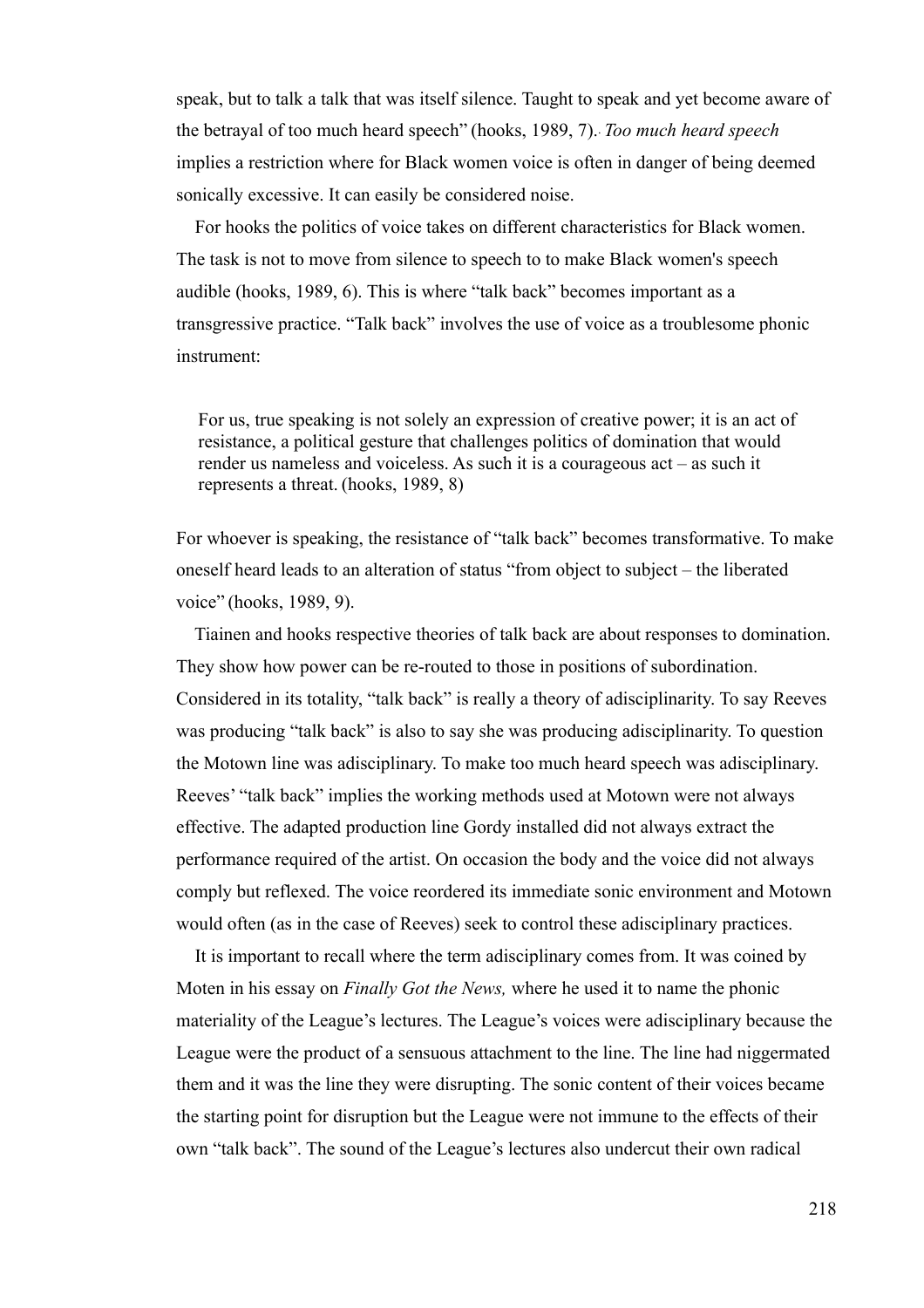adisciplinarity. These sounds were produced by way of a further radical voicing. There was another sound putting the parameters of the League's voices under pressure. It was the sound of a natal radicalism. The League had refused to countenance this maternal sound as part of their program. Even though it was the engine of niggermation, which in turn was a resource for the League. By way of niggermation, natal (re)production had always been crucial to the phonic materiality of the League's politics.

 Reeve's vocal adisciplinarity offers a similar insight into Motown. Her critique (which was a bit too loud) correlates with Robinson's "Motown as womb" narrative. Reeves' "talk back" is part of the insurgent tradition outlined by Jennifer Morgan in the previous chapter. Morgan argued the violence directed at the deterritorialised captive womb meant natality shaped black resistance to enslavement. Black female (re)productivity did not only involve the (re)production of black labouring objects, it also meant the (re)production of black insurgency. "Talk back" offers evidence of how these dual forms of (re)productivity shaped Motown. As an automated production line, Motown pressed for the labour from its performers. As a natal formation it sought to accentuate the performative potential of its artists. When placed at the heart of these processes, the black female performer was pushed to a limit yet she also flexed back. In the case of the female artist, a set of (re)productive associations were already attached to her body. The (re)productive associations were her condition of possibility as a Black musical worker. Through the mechanics of the production line those associations were used to record her musical performance. During the process of labouring the distinctions between the transmission of musical pleasure and the strenuous working over of her voice became blurred. Yet the blackness of her natality, which informed her status as a Motown performer, also acted as the condition of possibility for the recording of another voice. This other voice was the outcome of the same processes which defined her work at Hitsville. This other voice was critical, out of place, and a bit too loud. The "talk back" heard in Motown was a form of (re)productive insurgency.

 When Gordy installed the production line at Hitsville, he brought with it an efficient method of producing Black popular music. He had also transferred along with those processes a violent disciplinary relationship to the Black worker's body. The production line model could not be used to arrange black labour without reverberating with natal effects. The relationship between blackness and capital had been structured through the (re)productive practices of the black female. Thus production in Detroit was reliant upon and susceptible to these practices because they were its condition of possibility.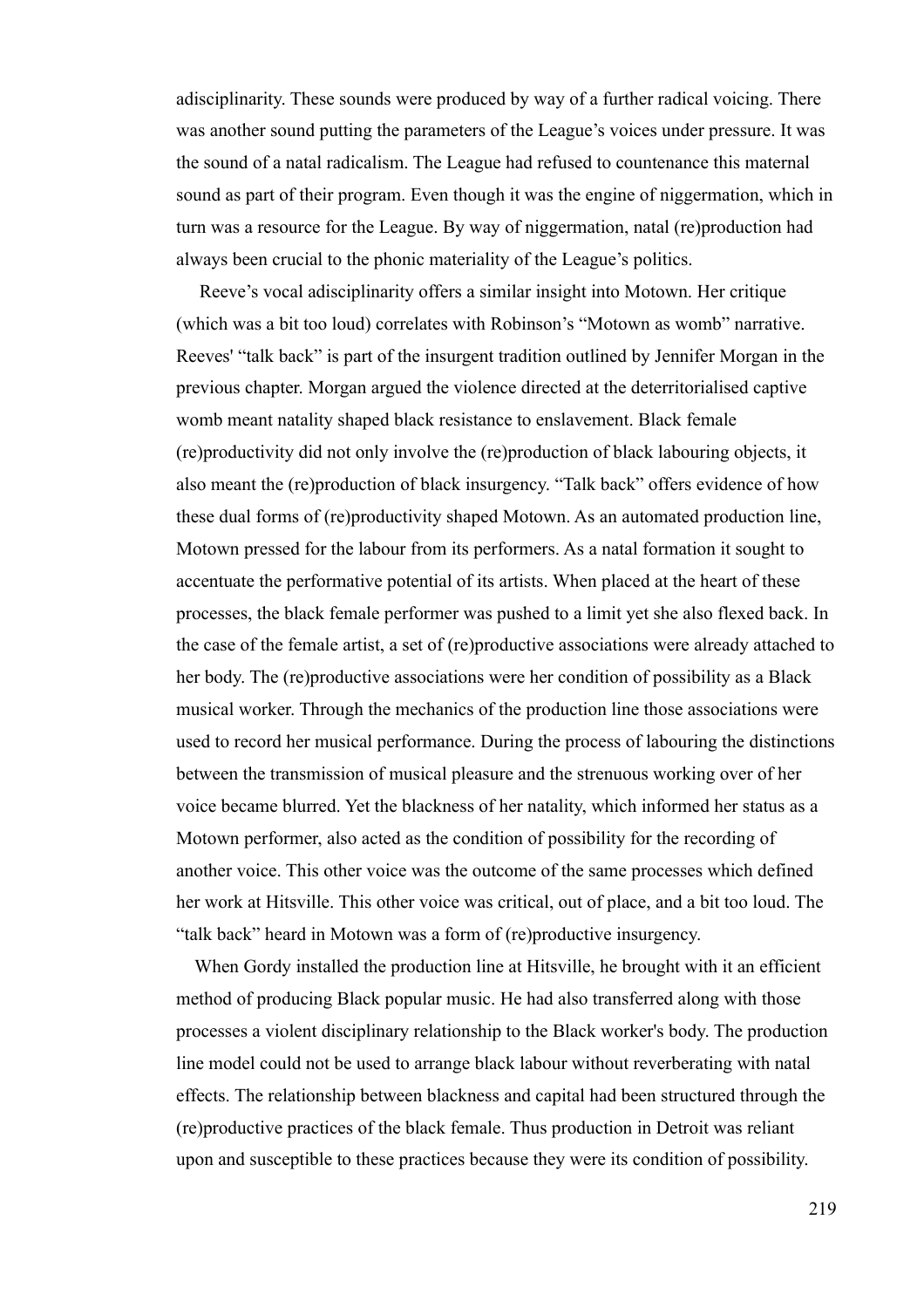The League, via niggermation, partially recognised this. Robinson could hear it at work at Hitsville. Artists such as Martha Reeves recorded troublesome reminders of it. As much as the production line ethos was a means of control for Gordy, it also involved the production of resistance.

## **"Nowhere to Run" at Ford River Rouge**

 The speculations on talk back lead into the film of Martha Reeves and the Vandellas performing "Nowhere to Run" on the Ford Mustang line. The dual forms of production which shaped Motown are a central feature of the footage. What becomes apparent in this live recording is that talk back itself was adisciplinary. It was not always consciously generated by the artist. Rather when body met machinery, production met (re)production, the sensuality of niggermation meant "talk back" was unanticipated.

 In 1965 Motown was approached by the U.S. Office of Economic Opportunity to take part in a public television campaign. The campaign was designed to alert young school leavers to temporary employment in Detroit's automobile factories. Working with disc jockey and television host Murray "the K" Kaufman, Motown decided to take up the offer. They saw it as a chance to promote Martha and the Vandellas' latest hit "Nowhere to Run". Motown wanted to shoot a promotional film to be screened on Kaufman's CBS show "It's What's Happening, Baby". He came up with the idea of recording the group directly on the Ford Mustang assembly line at the company's River Rouge Plant in Detroit (Smith, 1999, 127; *Motown,* 2009).

 The footage shot for "It's What's Happening, Baby" is built around a relatively simple but well executed conceit. Martha Reeves and the Vandellas are filmed performing "Nowhere to Run" whilst sat directly on a fully operational production line. As the group sing, a Mustang is assembled around them. The film depicts the elements which were dominating 1960s Detroit; Motown (in the form of the Vandellas and the song) and the automobile factories owned by the Big Three (Ford, Chrysler and GM). Motown and the automobile industry were symbolic of Detroit and each used (a version of the) production line to mediate their relations with the Black population of Detroit.

 The Vandellas performance of "Nowhere to Run" in this film is the fruition of a project Gordy got underway in 1958. He envisaged Motown as a version of the production line and attempted to shape it as such. The stars and records he was looking to produce could be assembled using a highly disciplined process. In this video the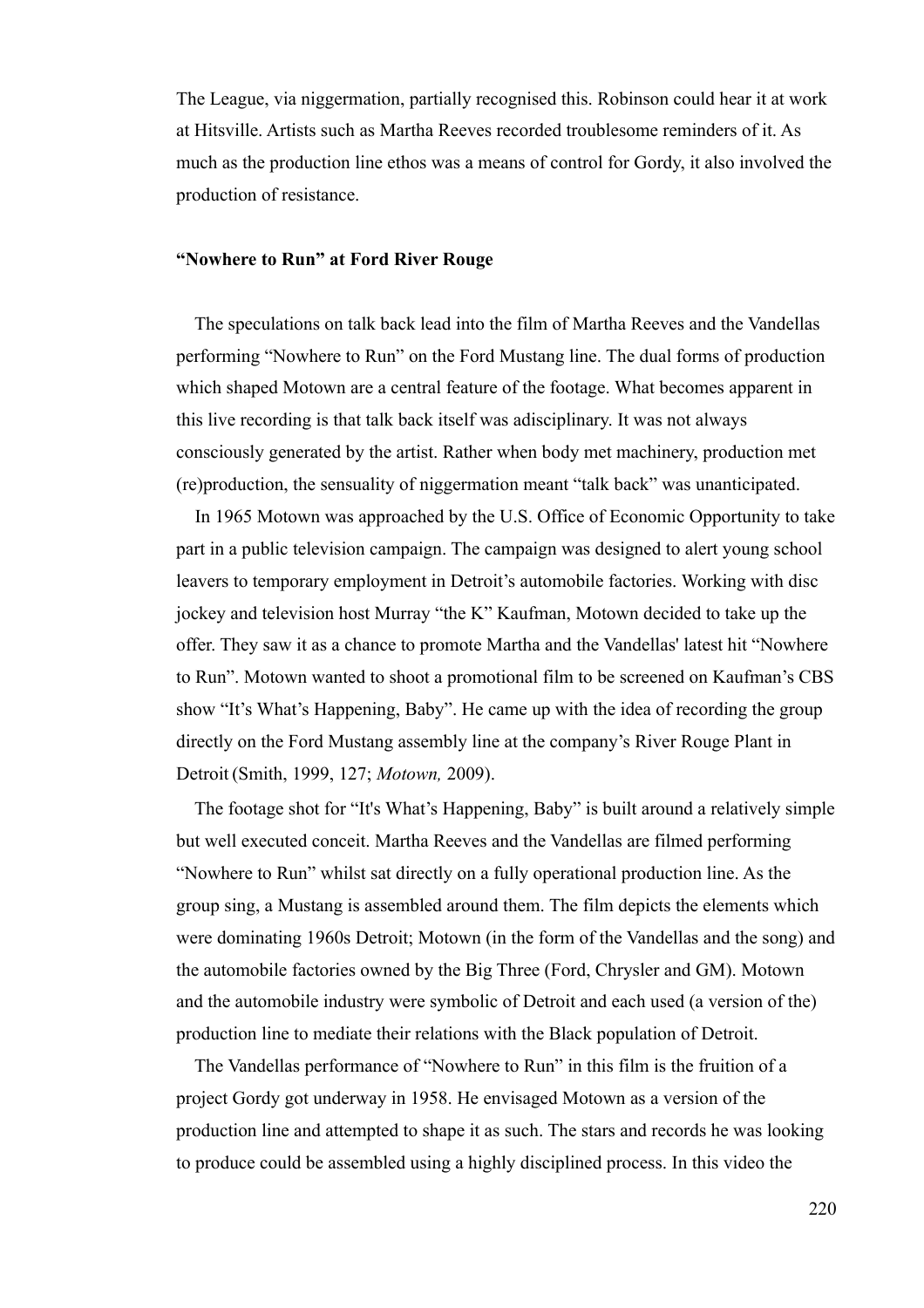viewer is presented with something that is almost the culmination of Gordy's original idea. Martha and the Vandellas are performing a track (both products of the Hitsville assembly line) on a piece of machinery which inspired their creation. On the production line itself another product which was central to Detroit is being manufactured - the automobile.

 The notion of the Vandellas returning to the scene of their conception is a crucial element of this video. As the Vandellas sing "Nowhere to Run", the signature incessant yet curtailed rhythm of the Motown sound takes prominence. It sounds as if the beat of the song is setting the pace of production on the Mustang line. This becomes a fascinating proposition if one follows the logic of Gordy's original inspiration for the company. His use of a production line ethos allowed him to install a sonic disciplinarity amongst the musicians and performers at his disposal. There were a defined set of aesthetic parameters at Hitsville which went into the engineering of the Motown sound and moulding the performer. In this respect the Vandellas and the song (as products of Motown) not only enter the heart of modern American industry, but also subsume the movements of the production line. The factory line itself was built upon a regulation of movements and rhythms which determined the pace of production. With this video the Motown sound and the production line have become entwined.

 The impression of return and dictation to the machinery takes on further pertinence if one considers the origins of the song's unique rhythmic accent. During the recording sessions for "Nowhere to Run" the production and writing team, Eddie Holland, Lamont Dozier and Brian Holland, had sought to introduce a different flavour to the rhythm section of the track. After a series of experiments they realised the sound they wanted to hear by recording the sound of car chains being beaten against their hands. Holland-Dozier-Holland introduced a unique percussive texture to "Nowhere to Run" by using the guts of the automobile (Smith, 1999; *Soul Deep,* 2005).

 There is something at stake in the regularity of connections between Motown and the factory in this video. Gordy used production principles to "create" Martha and the Vandellas. Car chains were used to manipulate the rhythmic textures of "Nowhere to Run", and the Vandellas are filmed performing the song on an operational Ford Mustang line. It is as if there is a feed back loop at work. The video is a staging of Motown products enveloping the production line. Yet the Vandellas performance of "Nowhere to Run" is also generative of a series of other sounds. At certain moments the sonic dominance of "Nowhere to Run" slips away. The noise of the Mustang line interrupts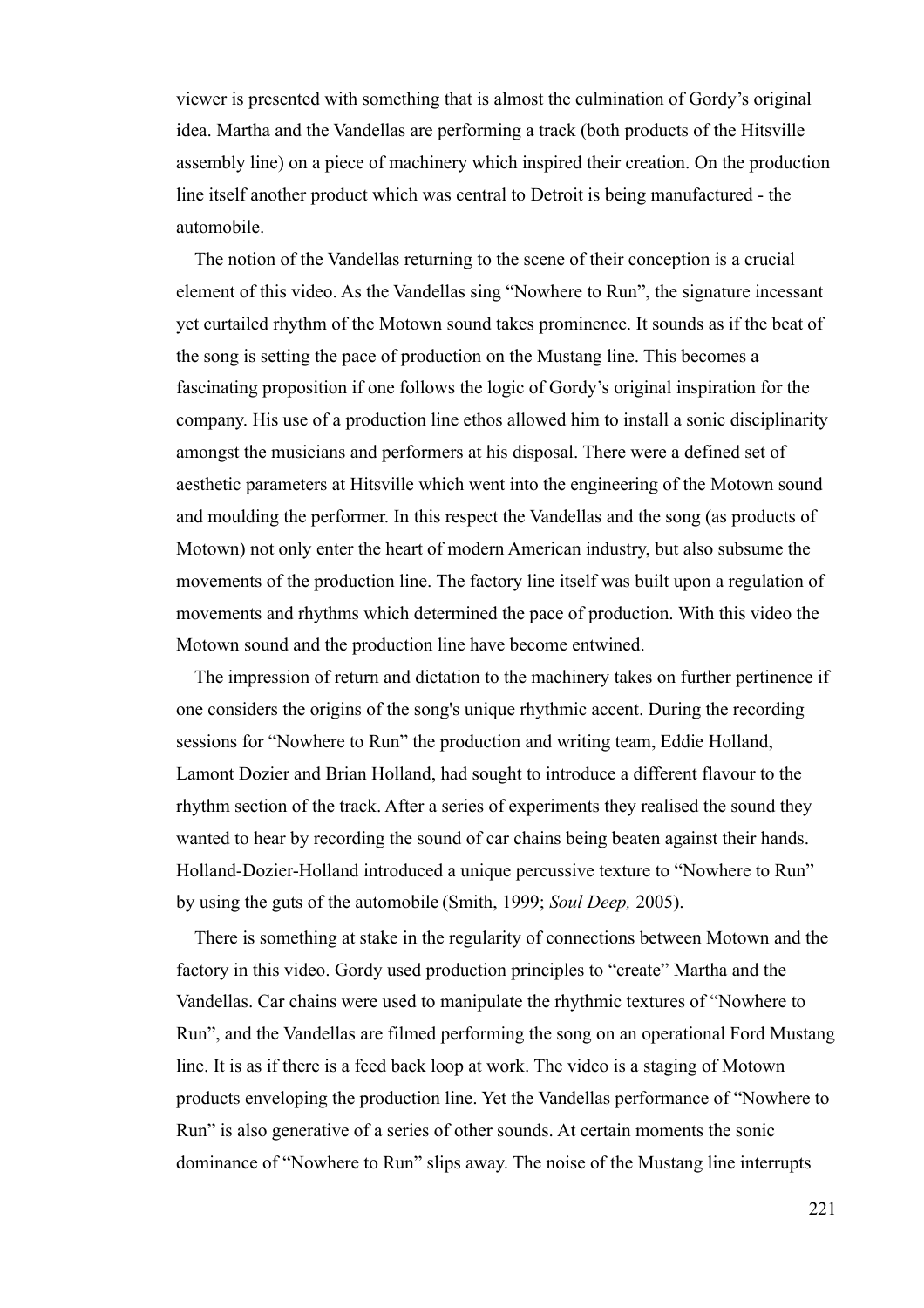the Vandellas soundtrack. Short bursts of machinic rhythm drown out the song. There are moments where "Nowhere to Run" is rendered inaudible by disturbances which sound like a reflex action from the machinery. The production line sounds like it is responding to the Vandellas. It could be argued that it is talking back to Motown.

 This is not such an outlandish proposition if one thinks about the role of Martha and the Vandellas in the film. The group are an alien presence on the production line. They are not part of the Mustang being manufactured. Nor are they members of the Black workforce assembling the car. There is though a latent connection between the two. The Vandellas are the products of Motown's own adapted production line process. They are also part of the pool of Black workers which manufactured the records at Hitsville. At times the Vandellas would have stood in for the record itself and became the product. With the video for "Nowhere to Run" the viewer is witness to the Vandellas working as performers and as products for Motown. The group create the Motown product through their performance of it. The Vandellas going about their work generates the muscularsonic reflex from the machinery. It is their proximity to the production line in the factory which induces the line to produce another sound. This sound is produced because two seemingly incongruous, but psychically connected systems have come into contact. From studying the League in the previous chapter, we already know the production line in Detroit was deeply embedded in the effects of natal labour. The Black woman's body had long been shaped as a tool for reproducing blackness. The reproductive capabilities of the womb had specifically been targeted. American capital needed black labour, and the Black woman's natality was the means of reproducing it, but these natal practices were also the point of reproduction for black resistance. The environment in industrial Detroit was an extension of this scenario. The maternal object was coerced into reproducing more labouring objects. Those labouring objects resisted by making themselves heard through an audibility which came by way of a natal mark, even if there was difficulty in acknowledging its presence. The Vandellas and other female artists at Motown carried all this knowledge with them when they went to work on the Hitsville line. Their musical labour was the thing which allowed them to work at Hitsville. It allowed them to become musical instruments, musical products and stars. At the same time the (re)productive knowledge they carried meant they did not always have to fully submit. At times they could produce another voice, one which was often troublesome. It was not what Motown wanted to record yet it hinted at another music. The presence of the Motown product (the Vandellas) on the line generates the noise of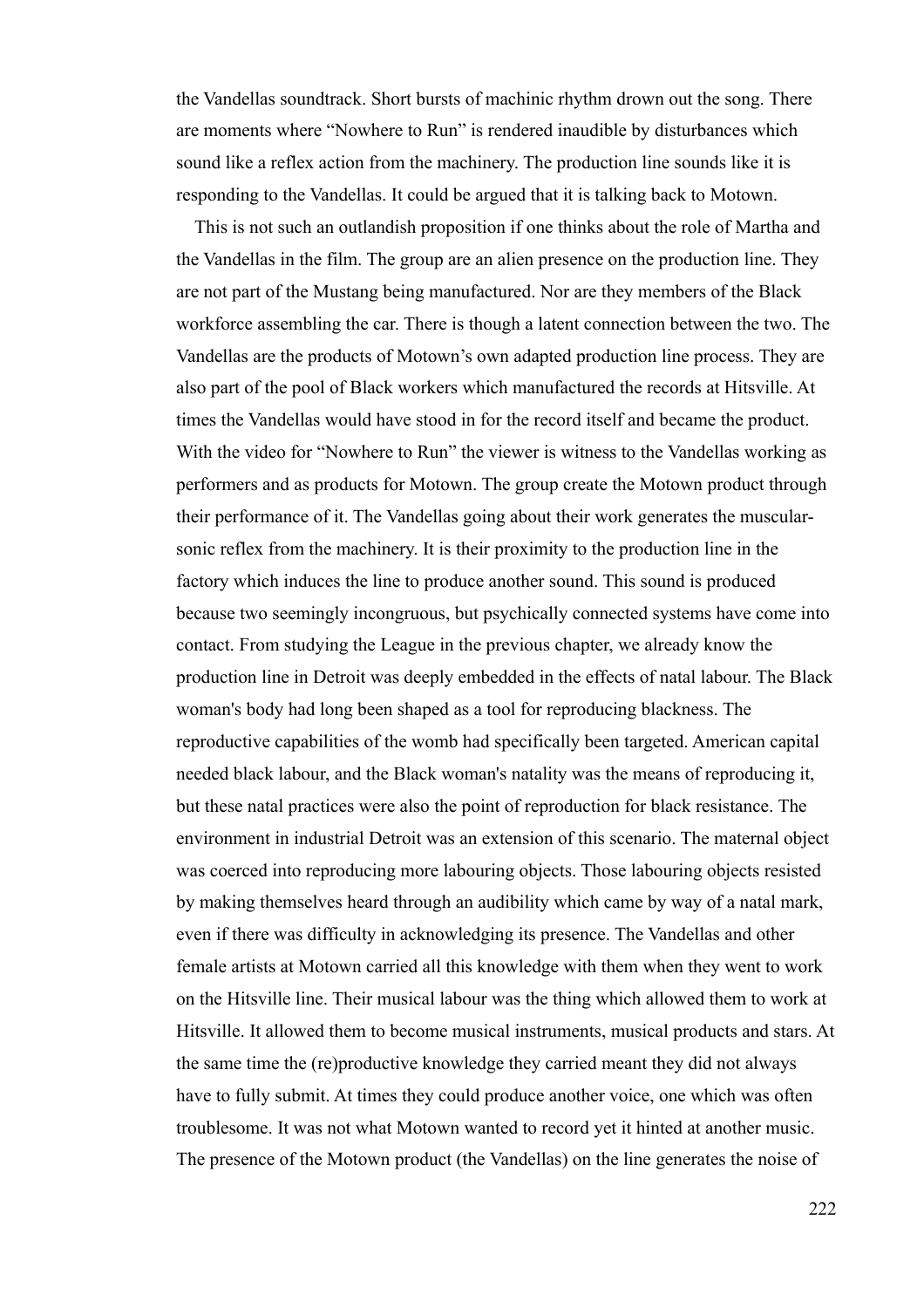the Mustang being built. Both the line and the Vandellas work in the tradition of things which had an unacknowledged audibility. They could talk, but that talk was always deemed to be out of place. As Gordy had always intended, the mechanisms of the assembly line were cut deep into the design of Hitsville. He perhaps didn't realise how deep those connections were.

 The footage of "Nowhere to Run" at River Rouge is embedded in crosscurrents. There are signals cutting between a form of industrial production using black labour to manufacture cars, and another production line organising Black workers to make popular music. A set of connections were being formed across Detroit. They brought the Vandellas performance into the realm of the League's *Finally Got the News*. Next to the League's film, the footage of "Nowhere to Run" is a further depiction of the automobile industry in Detroit. The footage of the Vandellas shows the working environment of the production line. This was central to the League's documentary. Both films include the line's movements, rhythms and noise. The Vandellas performance is also imbued with sensuality of black labour. Before even making this film Martha and the Vandellas had experienced some forms of niggermation. Motown viewed its stars as employees who worked on its production line, as well as products to be manufactured. In this video the process is redoubled in a way that meets up with the League. The Vandellas are filmed working in the zone which was the focal point of the League's radicalism. The League emerged from the indistinct space between the labouring black body and the machinery of industrial capital. This was a space where black blood and sweat was transformed into finished products.

 The fascinating aspect of "Nowhere to Run" is it is not only another instance of niggermation. The way the Vandellas undertake niggermation marks a difference from *Finally Got the News*. The Vandellas performance on the production line disrupts the niggermation which informs *Finally Got the News*. Their performance troubles the League's thinking on black labour. Martha and the Vandellas working in the heart of the assembly line become that which shadowed the League ideologically: Black women with a muscular connection to the machinery of labour. The Vandellas presence directly on the line as a Mustang is assembled accentuates their status at Motown. Their presence on the line accentuates the fact that as performers they too were sensually disciplined by the systems Gordy established to make Black popular music. But the fact that they were female performer-products points to a slippage between the dual production systems at Motown. One which was industrial, the other natal.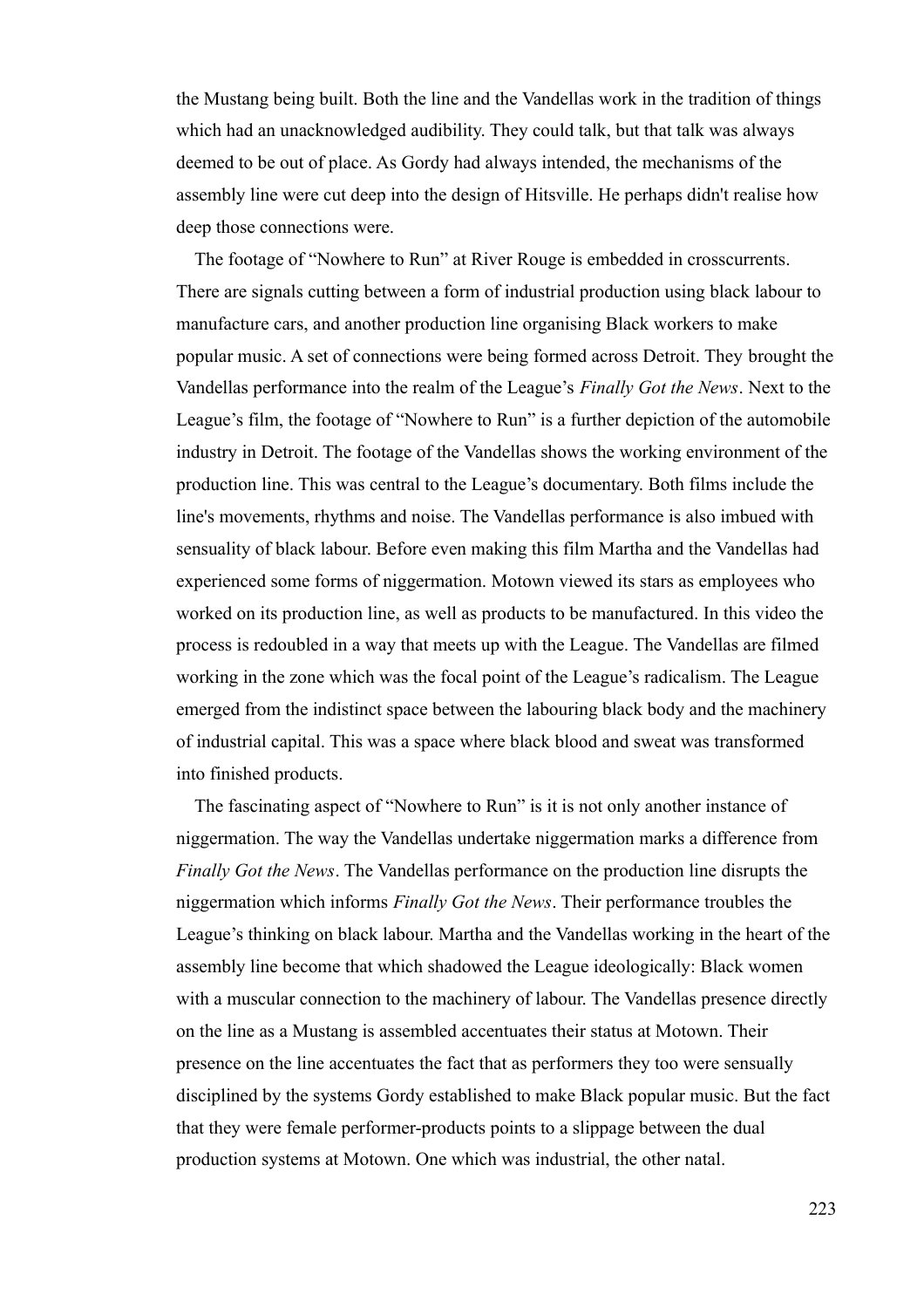The combination of blackness, labour, and natality indicate how sound and voice occupy each film. With *Finally Got the News* the League's aesthetic was generated through black labour's proximity to the operation of capital. The contact with the production line was violently oppressive, but the muscularity of that friction also produced the adisciplinary phonic substance of the commodity. Muscularity formed the basis of the Leagues critique of capital. The argument put forward in the previous chapter was that when naming niggermation as the phonic grounding of their radicalism, the League continuously set aside maternal labour as the a priori condition of niggermation. When voicing their politics, the League were troubled by the phonic substance of natal practices which they acknowledged and disavowed. Their muscular insurgency was built upon a natality despite the League's performance of muscularity as masculinity. In *Finally Got the News* John Watson set out the case for black labour as *the* revolutionary vanguard due to its proximity to industrial capital in Detroit. His lecture was interrupted by another unanticipated lecture emanating from within his own voice. This other lecture was an unregulated natal flex. Watson was being talked back to by the muscularity of maternal (re)productivity.

 For Martha and the Vandellas the targeting of the voice and body formed the basis of their labour. The labour required at Motown involved a material targeting of the voice. As Tiainen indicates, the body which sings can flex. The vocal demands placed on a performer can be reshaped. There was a tension at Motown between a disciplinary training of black vocal labour and the reflex from the voice-body which had been nurtured in the same environment. The recording of "Nowhere to Run" on the "real" production line allowed for the intensification of this process. The Vandellas entry into the line opened up a further space of "talk back". The sound of the production line momentarily blotting out the Motown soundtrack is an occurrence of natal "talk back". In this instance "talk back" is a sound emerging unanticipatedly from an object. A labouring machine that should only be capable of (re)production is producing sonic interruption. There is a danger that this noise, which is too much, constitutes speech. The Vandellas arrival on the Mustang line was the catalyst for this machinic flex. Their performance for the video (re)produces the (sonic) legacy of black natality which had long been reorganised into an instrument of labour.

 Black radicalism in mid 1960's Detroit was built upon four features; the materiality of black labour; the various incarnations of the automated production line; the phonic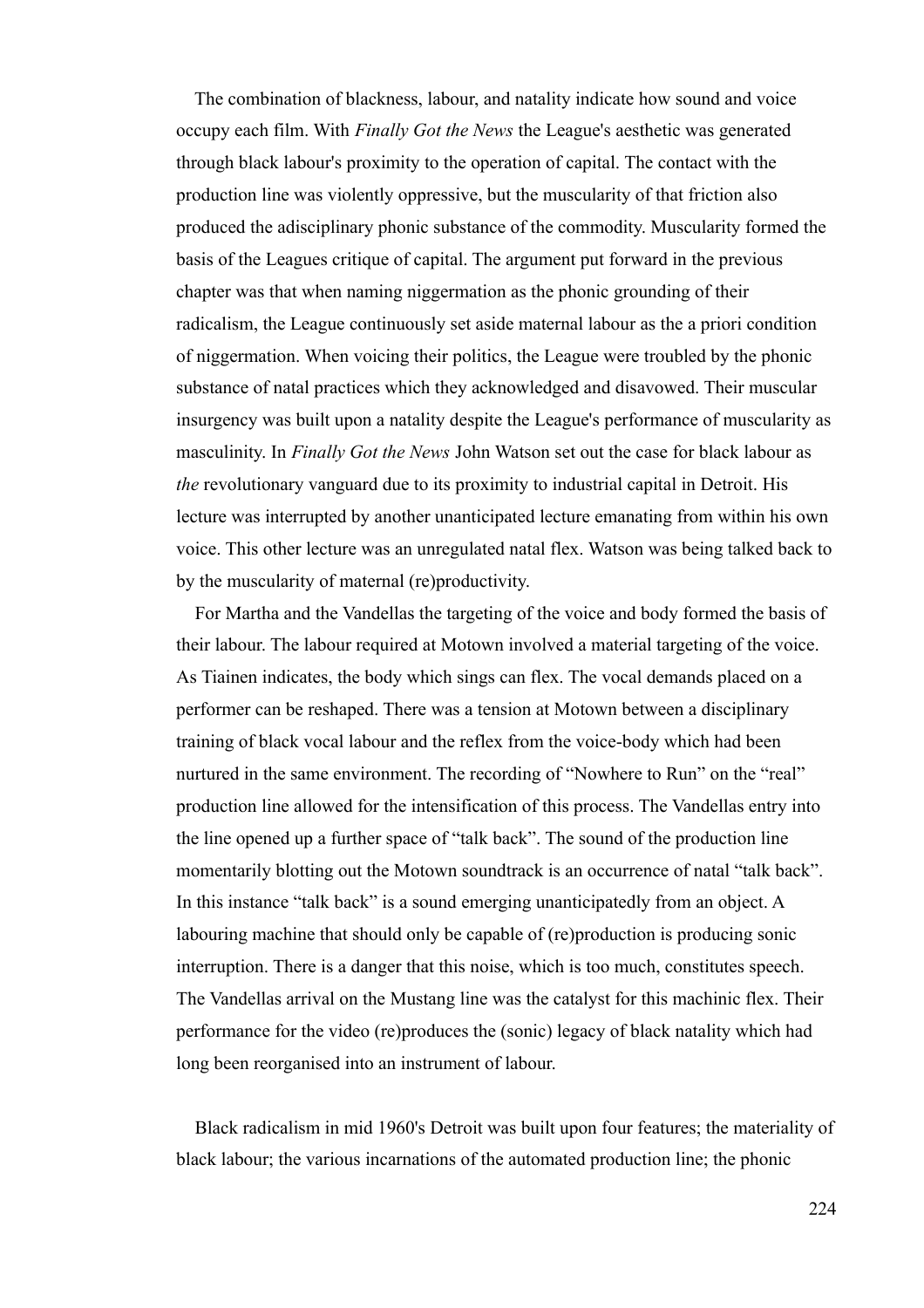activity of the voice; and (re)productive practices associated with the black female body. For the League of Revolutionary Black Workers, niggermation formed the heart of their politics. It was vital to the group for several reasons. They knew since captivity niggermation had been used to connect labouring black bodies to capital. The League knew this was the background to their status in Detroit's modern factories. The League also realised niggermation was the site of production for their radicalism. Black labour's epidermal connection to the line generated resistance. The League's adisciplinarity was realised through voice. At its most potent it was a phonic activity of the voice. This became evident in *Finally Got the News* through the use of the lecture form. By ostensibly being objects which spoke, the League disrupted common understandings of labour power. They achieved this by forming unanticipated connections between the object and labour power. The League reordered the connections between machinery, the black labouring body, the object and voice.

 The vocal intensity of the League's radicalism was also troubled by maternal (re)productivity and its connections to niggermation. Watson acknowledged the historical link between maternal (re)productive capabilities and the practice of niggermation. The League also acknowledged the importance of natal practices to black labour in the factories of Detroit. The work of the Black woman was to (re)produce workers for the line. These workers carried the possibility of being retrained as League radicals. The League though were resistant to thinking natal practices as part of their politics. It was not considered a part of their muscularity (which was masculine). Thus they resisted allowing natal practices to inform the sound of their radicalism. They attempted to wipe the trace of the Black woman's labour from their voices because the line was no place for women to work. The problem for the League is that (re)productivity was always already at work in their politics. It was always already marked in the sensuous terrain of their voices. Natal practices were the engine for their radicalism. The (re)productive capability deemed to be unique to the black female was the means by which the violent black encounter with capital was initiated. The natality of the captive female was also generative of insurgency. This goes some way to explaining the tension which can be heard at the close of Watson's lecture. As he argues the League are the vanguard (the most forward and militant), because of their proximity to the line, an a priori natal technology feeds back into his lecture. This technology is generating Watson's voice and at the same time being excluded from it.

Across Detroit, there seemed to be an uncannily similar set of arrangements in place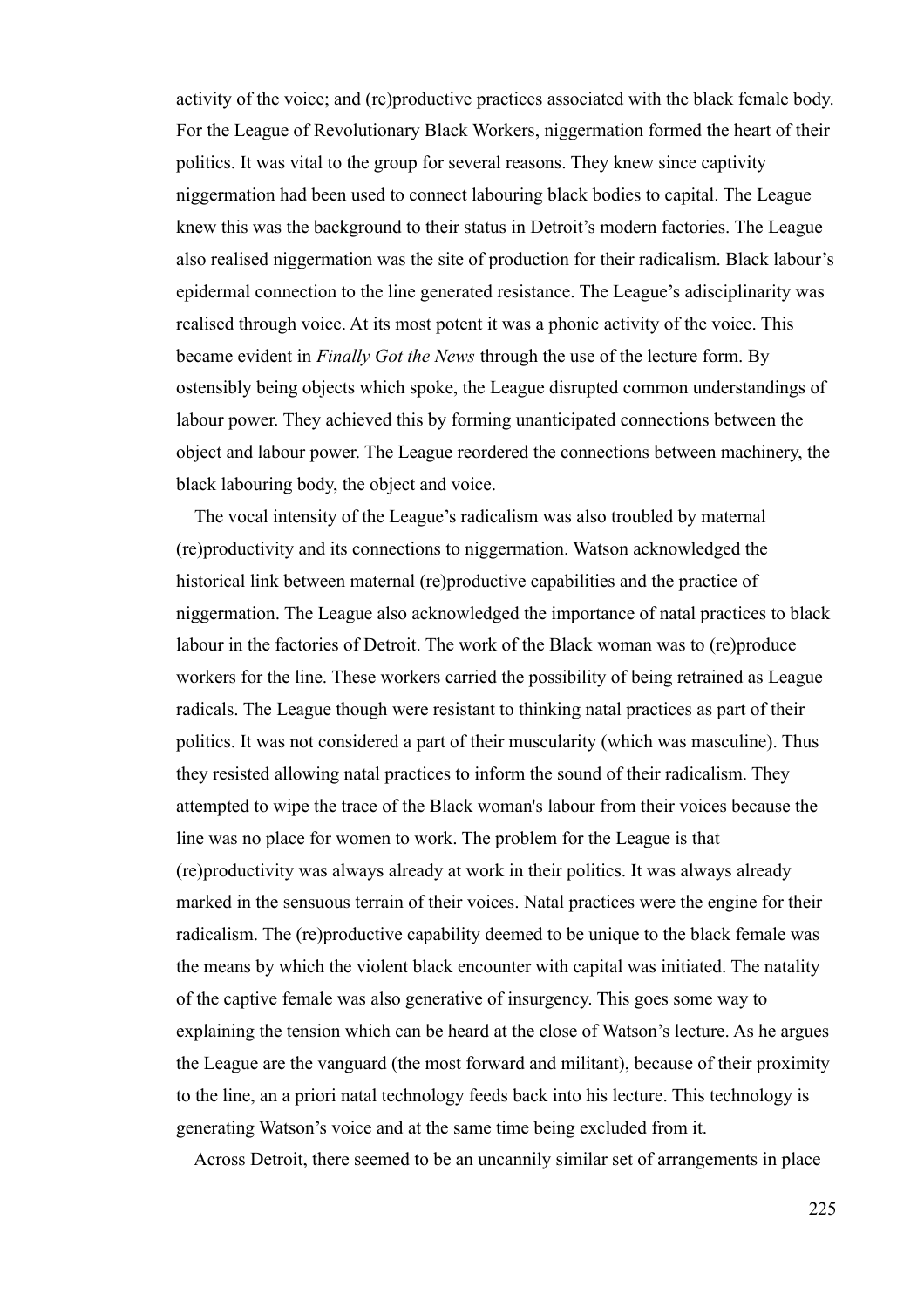at Motown. The key feature was the production line. Gordy had adapted this piece of machinery to Hitsville. He did not literally install the machinery at Motown but instead sought to use the practices of the line to create a similar working environment. He saw this as an efficient process for recording high quality Black popular music.

 What Gordy also brought over from the factories were echoes of the violence that took place around the line. There was a disciplinary relationship to the workforce which came to the fore with the artists signed to Motown. They were physically disciplined to adapt to the working demands at the company. Their bodies and voices were pushed to produce the vocal labour required. As in the factory, these practices were not entirely top-down. There was not a one-way movement of power from machinery to black labour. Labour could at Motown, much like the League, respond. Vocal labourers at Motown responded to the demands made of them by way of natal practices. These forms of "talk back" were particularly potent for the black female artist. For Black women in Detroit, labour was largely restricted to (re)production. At Motown there were a series of female workers embedded in the line. With female vocal labour being targeted by the production process, those natal effects appeared frequently across the company. Talk back became a means of reworking some aspects of Gordy's operation. These ruptures at Hitsville occurred in much the same way as another (maternal) sound had disrupted Watson's lecture and the League's politics. They were unanticipated. They could arrive at any moment and were the result of machinic intimacy.

 With both Motown and the League there was an insistent natality generating labour, radicalism and sound. Yet it also always undercut those processes. Each organisation was reliant upon but not immune from the force of the radical fantasy of the maternal voice in black politics and black music.

 The theorisation of the difference between black labour and black labour resisting in this case study has revealed that the difference is barely perceptible on a sonic level. Machinery which violently oppresses black labour also becomes the means of generating radicalised blackness. Submission to a systemised labour process can also stimulate an insurgent flux back from the black labour object. It is not simply a case of charting the movements back and forth between process A and process B though. What is at stake here is a general field of activity, opened up because the means through which blackness is rendered available for objecthood – natal reproductivity – makes a claim over the status of the object. Thinking black radicalism as phonic substance on the level of labour, requires an attentiveness to a series of micro level aural operations. The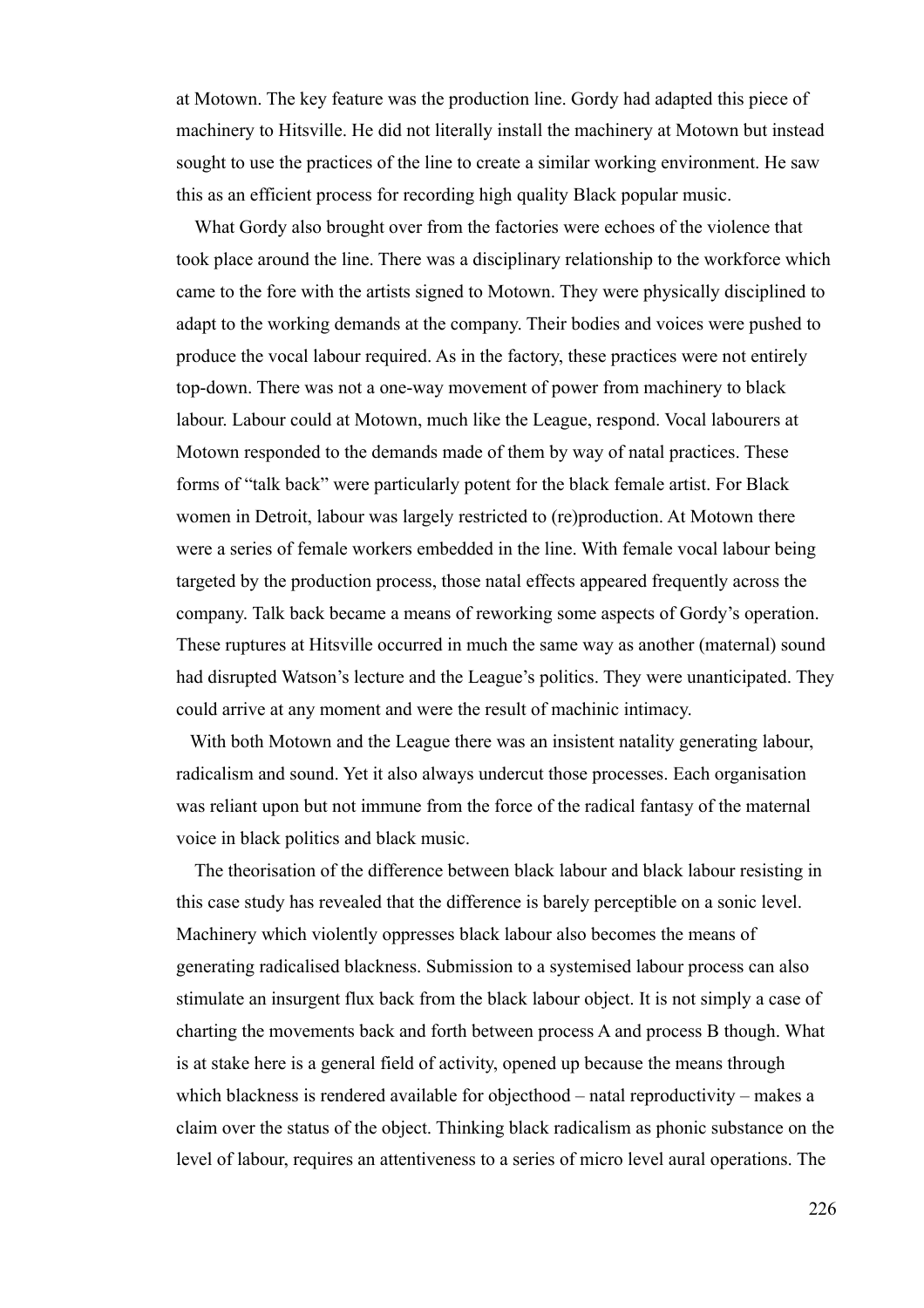blackness and radicalism of black labour is always under negotiation. It is always being produced by way of a resistance from the object, whilst simultaneously an unanticipated resistance pushes against and away from the very ground of that resistance. By paying attention to the minute yet incessant movement of this phonic materiality, we can begin to grasp the depth of Moten's claim that blackness is testament to the fact that objects can and do resist.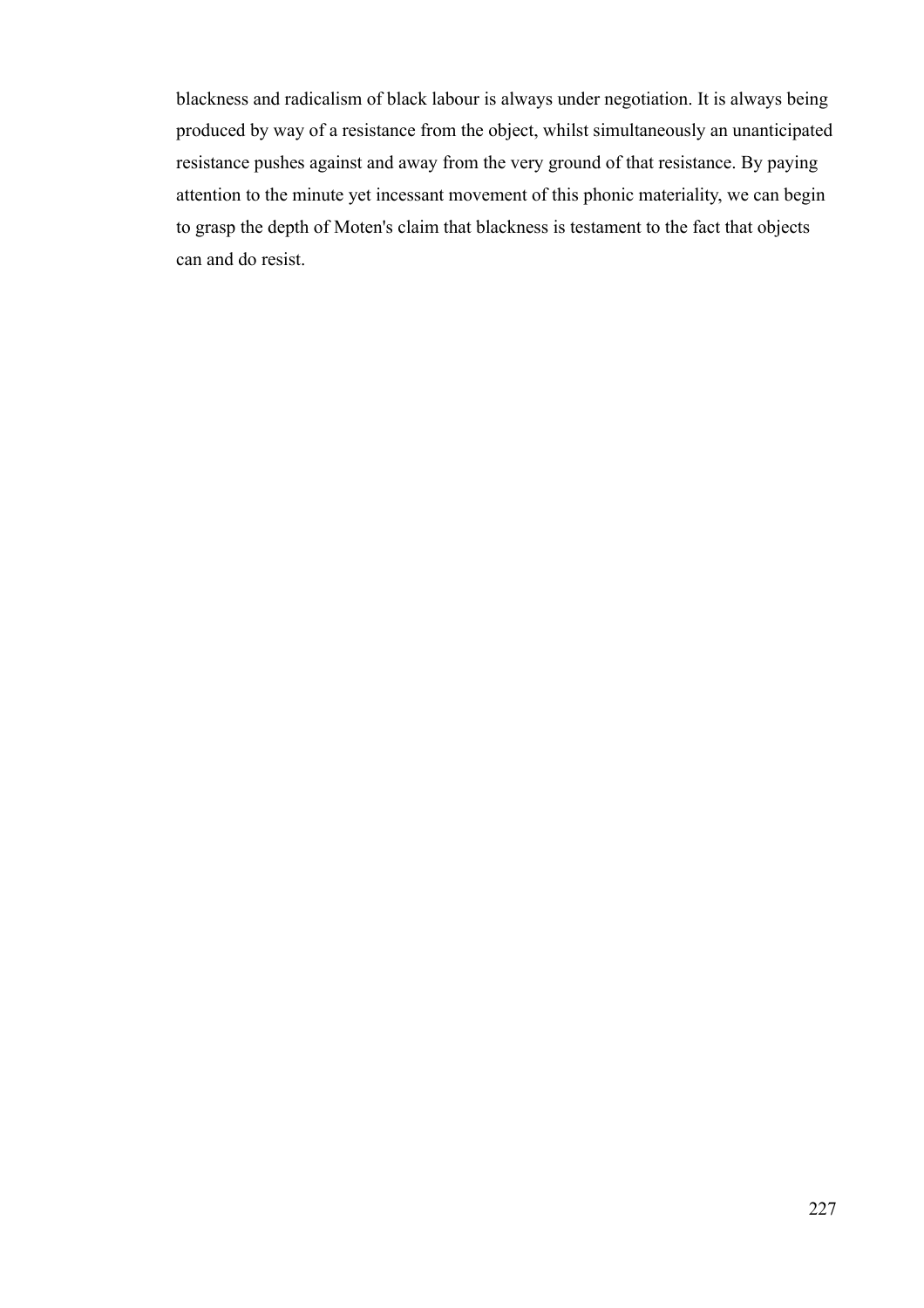## **Conclusion**

 *What is the relationship between black music and black radicalism?* The question which opened the thesis now returns at its conclusion. As explained in the introductory chapter, this question shaped the research in specific ways. Firstly, it established blackness and radicalism as two of the central research categories. Secondly, contained within the question was the underlying assumption of an additional category - phonic materiality - which was at stake in this thesis. These three categories informed the way black music and black radicalism were analysed both as distinct practices, and in terms of the way they related to each other. The thesis was organised around the idea that there was a way of conceptualising blackness, radicalism and phonic materiality simultaneously. The proposal made in the introductory chapter was that it was possible to theorise blackness, radicalism and the relationship between them as sonic activity.

 All of the concepts at work in the research question could not be adequately studied in their totality. Instead they were filtered through a specific juncture of mid Twentieth century Black history in the U.S. The question of the relationship between black music and black radicalism was staged as one about the Black Consciousness movement and Black popular music in the U.S. between 1955 and 1971. As the latest manifestation of the Black radical tradition, and a new black musical aesthetic with mass appeal, respectively, the argument was made that during this moment the relationship between Black Consciousness and Black popular music tapped into the concerns of the research question.

 Thinking about this historical juncture in terms of blackness, radicalism and phonic materiality lead to the creation of three case studies. These case studies covered a range of ideologies, temporalities, and events associated with the Black Consciousness movement and Black popular music. They were organised around two fundamental ideas. Firstly each case study represented a conjunctural moment, where the music and the radicalism seemed to be tuned into the same frequencies. Secondly, and as a result of this conjuncture, these case studies represent different inflections of the way blackness and radicalism were produced as phonic materiality. The task of this conclusion is to detail the ways in which the work presented in the case studies has addressed the terms of the research question. It is important to understand how each case study has mapped out ways of theorising blackness, radicalism and/as phonic materiality.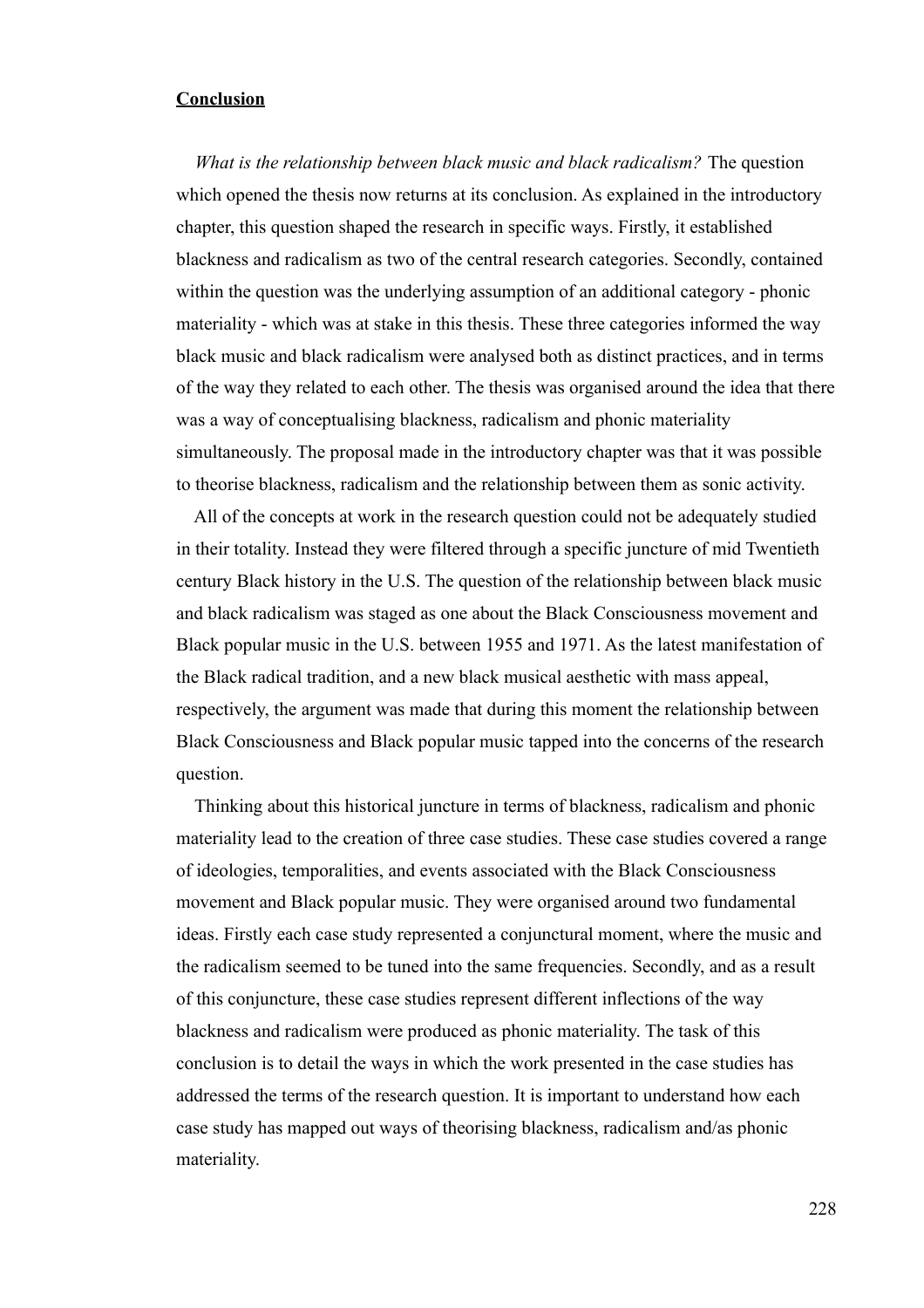In the first case study on James Brown and Amiri Baraka questions of form and content were at the focal point of the research. This was evident in the way both chapters mapped out the sonic production of black militancy which seemingly could not avoid rupturing itself. The way black production always seemed to invoke the production of a black breakdown centred on Brown and Baraka's respective use of rhythm and corporeality.

 What was set out in this opening case study was a particular theoretical framework for thinking about blackness, radicalism and sound. Across the two chapters there was a detailed description of how a rhythmically militant black music and rhythmically militant black voice were produced by these two figures in this historical moment. Beyond a description of its making, there was analysis of how that making was put to use as part of a black militant programme. It became evident though that between its making and its utility, the process was riven by an intense level of sonic disruption. The blackness and radicalism of Brown's new sound and of Baraka's phonography were marked in ways which refused what was thought to be the full realisation of these practices. The argument I made in this case study was that these sonic ruptures and refusals, which manifested themselves psycho-sexually, were of absolute necessity to their performances. They could not be separated from those forces which drove Brown and Baraka. The resistances, refusals and dissonances which broke down the blackness and radicalism they were making, were a remanifestation of the marks, cuts and breaks which generated their blackness and radicalism. When their performances seemed to fall apart, this should not be thought of as evidence of Baraka and Brown's radical drives reaching a limit. Instead it is evidence of the incessant production of the blackness which generated their performances. When they pursued a program of making an object, voice and place which sounded definitively black, they could never adequately call a halt to the production of blackness. All of this information was contained in Brown and Baraka's use of the phonic materiality of rhythm. It is through an attentiveness to rhythm that we can develop an apparatus for listening to the ways in which Brown and Baraka constructed black sound objects. But in the continual pushing of those objects to the point of phono-sensual refusal, they were also always producing a blackness which was the condition of radical possibility for the black object.

 The concept of black radicalism as incessantly productive, even as it ruptures itself, was continued in the next case study. In this chapter the sonic experience of black freedom, as it was constituted by Martin Luther King and Sam Cooke, was at the centre.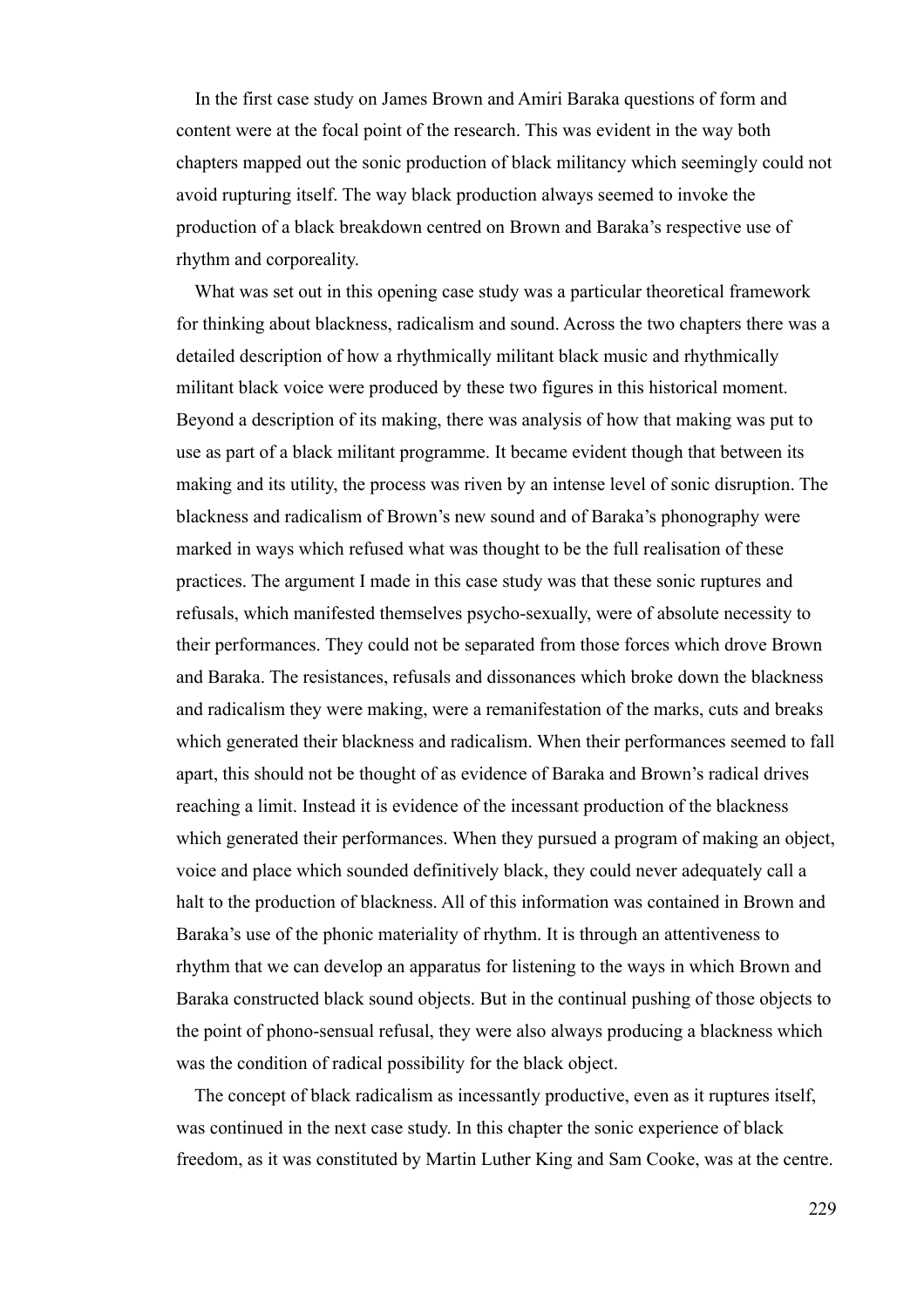The sonic experiences of black freedom they generated were hyperbolic and disassociative. To understand how this was so, it became necessary to study the terms and conditions of their phonic production.

 The blackness of their performativity was determined by Black church ritual. There were two sets of institutionally negotiated criteria at stake for King and Cooke. The first was a collective investment in religious testimony. The testimony of spiritual faith was not a representational act. It did not stand in place of spiritual presence. Instead testimony was the enactment of the experience it named. It was an ecstatic manifestation of Holy spirit. Secondly, as performers within the Black church, King and Cooke had been trained in techniques which allowed them to use their bodies and voices as instruments of this spiritual agency. They were able to generate performances which acutely marked their own ecstatic annulment as they gave way to a spiritual presence.

 These practices were accepted within the context of Black church ritual, but when the liberatory ethos of these acts were transferred into mass political discourse, the way they were received shifted. By way of their ability to deinstrumentalise their voices - and the agency attached to voice – King and Cooke produced a great deal of interpretive distortion. The sonic effects they generated made them sound like they were no longer present in the time and space of the performance. It made them sound like they were no longer existing in the world. This was because the freedom sounds they had been trained to generate could not be contained within a normatively comprehensible political program. They were designed to do more than pressurise the American national discourses of freedom and equality. They also always had to pressurise their own interpretative systems. King and Cooke return us to blackness, radicalism and sound as a question of form and content. In this case study black freedom sounds appeared to escape content in and as form. When Cooke bent his voice, or King gave his ability to speak away, the subject matter of black freedom seemed break away as an orientation towards black liberation as new form.

 The turn to mid 1960s Detroit in the final case study illuminated two areas of concern. In one sense the chapters on the League of Revolutionary Black Workers and Motown allowed for the development of a theory of black labour and sonic resistance. More significantly, and the reason this case study closed the main body of the thesis, it placed the relationship between blackness, radicalism and sound under pressure. What took place during the study of the League and Motown was a nuancing of the ways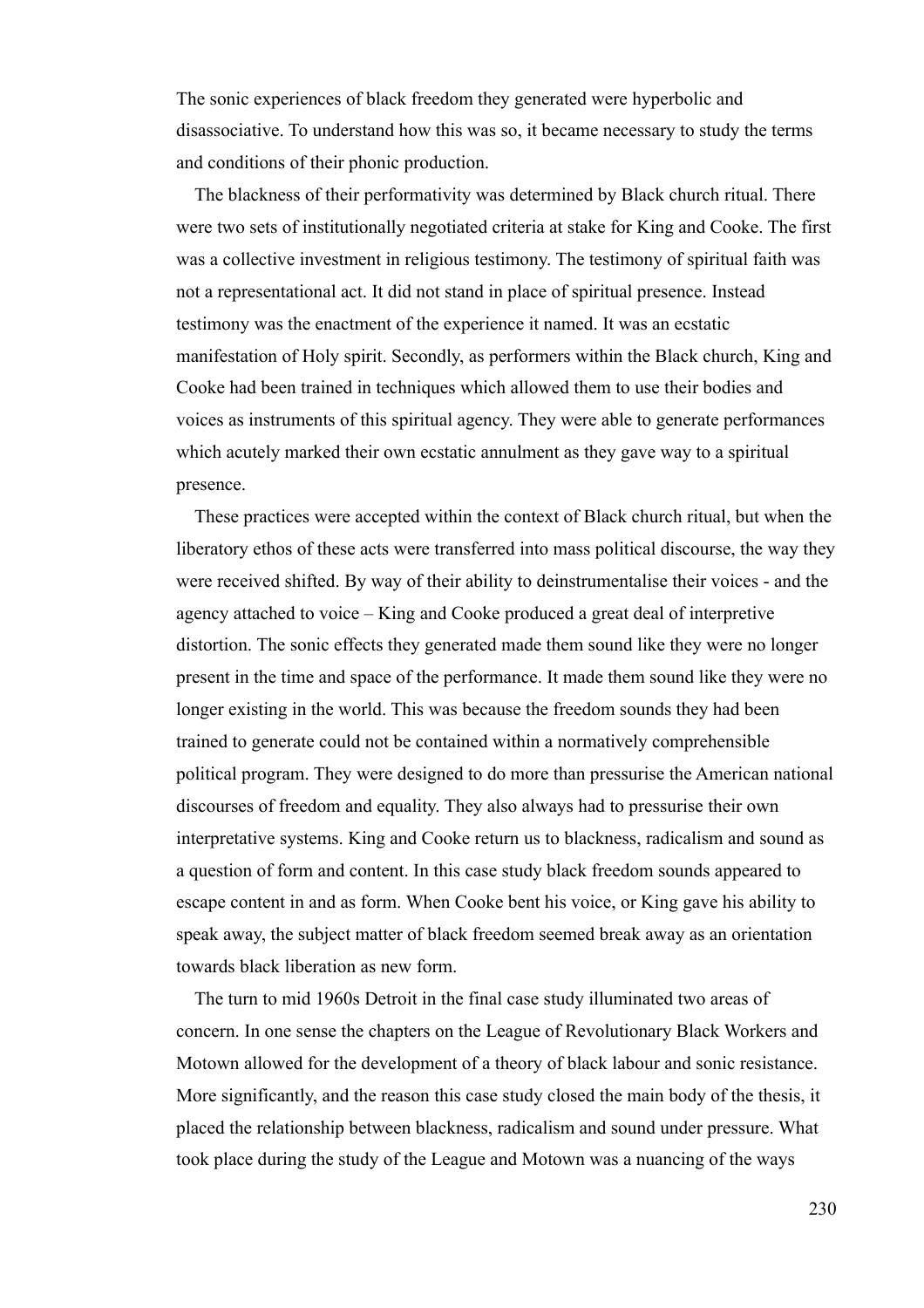blackness, radicalism and phonic materiality had been set out in the previous two case studies. With the research into black labour in Detroit the notions of an incessant rupturing of blackness as the continual production of black sound, and black performative gestures which continually emptied out the sonic form of political discourse, were complicated. This complication took place because thinking about the League and Motown meant listening closely to blackness and/as natal reproductivity. The recurrent themes of both chapters were the slippages produced by natal reproductivity when theorising black labour. It was the means through which blackness was designated as object-status, and therefore rendered those deemed to be black as tools available for ownership. Yet natal reproductivity was also the condition of possibility for the black object's resistance. The deterritorialisation of black natality had left the space open for insurgent operations. But more than this reflexive movement, what came to the fore with the League and Motown was that black natal reproductivity never remained passive. It was never just a means to generate insurgency. It was also always active, and made sonic claims over black radical programs, even if it meant disrupting them. The result was that in this case study on Detroit, the theorisation of blackness, radicalism, and phonic materiality had to be supple enough to carry the fact that the sonic content of a recording could simultaneously mark the violent enforcement of blackness as labour, that labouring objects insurgent flex back at power, and a further internal pressurisation of that insurgency.

 Having detailed how each individual case study related to the terms of the research question, it is worth thinking about they respond to those terms as a whole. The research question on the relationship between black music and black radicalism was not posed in a vacuum. Instead it is in conversation with selected accounts of blackness, radicalism and phonic materiality which were set out in the "Frameworks" chapter. These being Cedric Robinson's essay on the nature of the Black radical tradition, and the ongoing theoretical debates on the category of blackness taking place in the field of Black studies.

 Beginning with Robinson, I would argue that the three case studies presented in this thesis speak to his claim that black radicalism's primary focus is the preservation of blackness as an ontological totality. This instinct to preserve meant, according to Robinson, not only that black radicalism has an internalised focus, but it involved the preservation of the ability to ask questions of blackness as ontological totality. In this respect the research in this thesis has been structured by a series of deeply internalised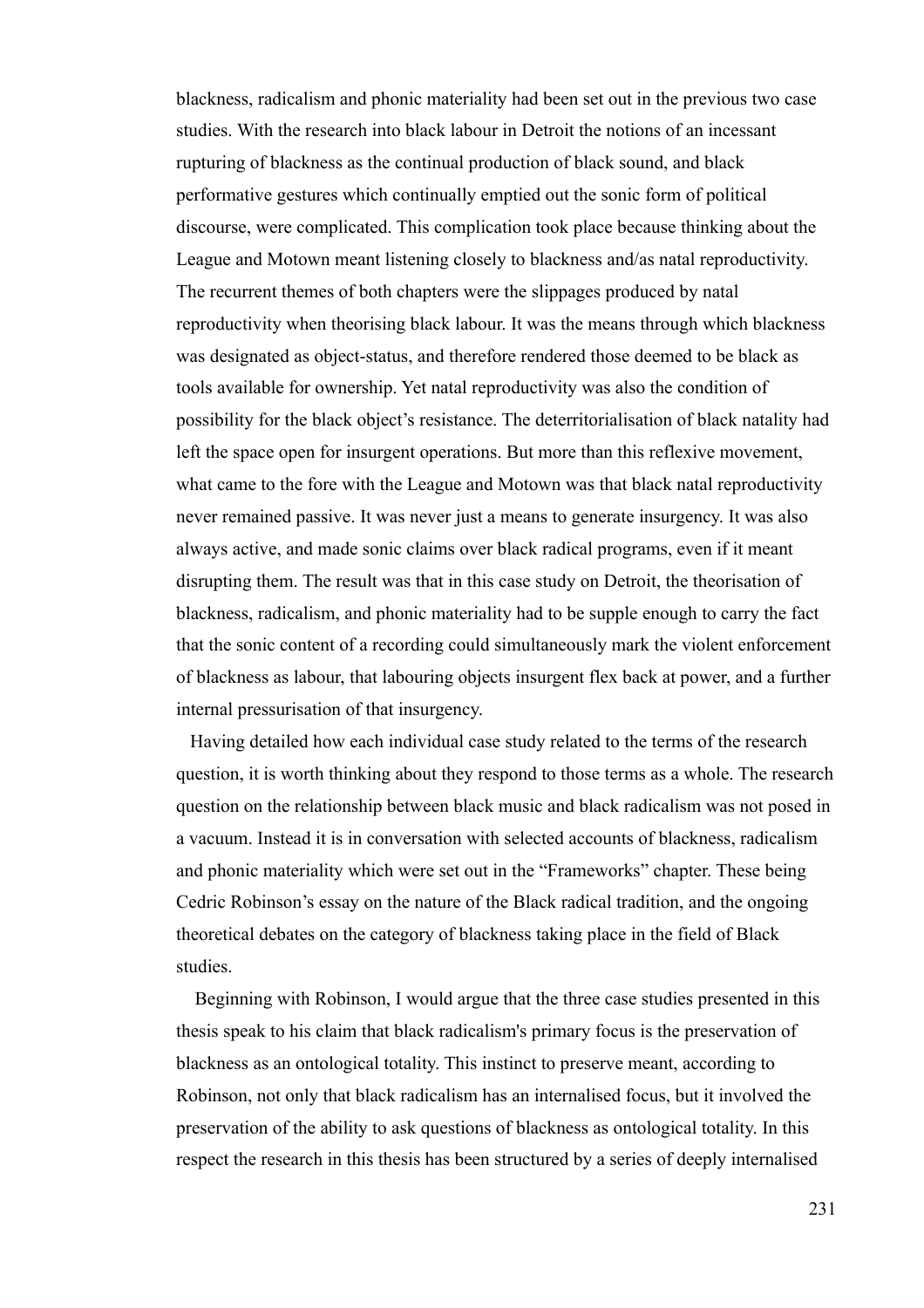debates. Each conjuncture of musical and radical performance worked resolutely on its own set of terms. These debates and terms involved a contestation over the very blackness of black music and black radicalism. There was a focus in each case study on how black music and black radicalism were made, what made them black and radical, and what the function of the blackness of the music and radicalism should be.

 In the same essay on the nature of the Black radical tradition, Robinson also spoke of the tradition's incomprehensibility and incommensurability. Both were an outcome of the interiorised contestation over the ontological and epistemological forms of the tradition. In terms of incomprehensibility the forms that black radicalism took (whether musically or politically) within the case studies did not always register because of their phonic materiality. The focus on sound in the research meant understanding the ways in which interpretations of sonic phenomena were often restricted to certain categories. They did not register as concretely radical because of the ways in which the black radicalism they embodied was being produced. What was going on in the case studies in terms of incomprehensibility was an incessant questioning over the very blackness of black radicalism and black music by way of sound. The performances were defined by a constant phonic rethinking and reproposition of form. As a result these performances demanded a practice of close, attentive listening.

 The incommensurability of the blackness and radicalism presented in these case studies was an outcome of the history of blackness as a category. As Robinson argues the Black radical tradition has been built by those deemed incapable making their capabilities self-evident. Black radicalism is often unanticipated, and goes unaccounted for. The main body of the research in this thesis has been organised by the incommensurable relationship between pre-determined forms of radicalism and a) the intention and capacity of those things which make black music; b) the intention and capacity of those black things who spoke; c) the intention and capacity of those black things who made themselves heard. The incommensurability of black radicalism in the case studies was an outcome of thinking blackness as a break. It was an outcome of thinking blackness as a break operating within, undermining, reproducing and escaping the difference between the human and the object. To listen to the phonic materiality of black radicalism required following a Robinsonian method: staying with the incessant internalised contestation over the forms black radicalism should take.

 The emphasis placed on phonic materiality points to the other account of blackness and radicalism set out in the Frameworks chapter. The manner in which the case studies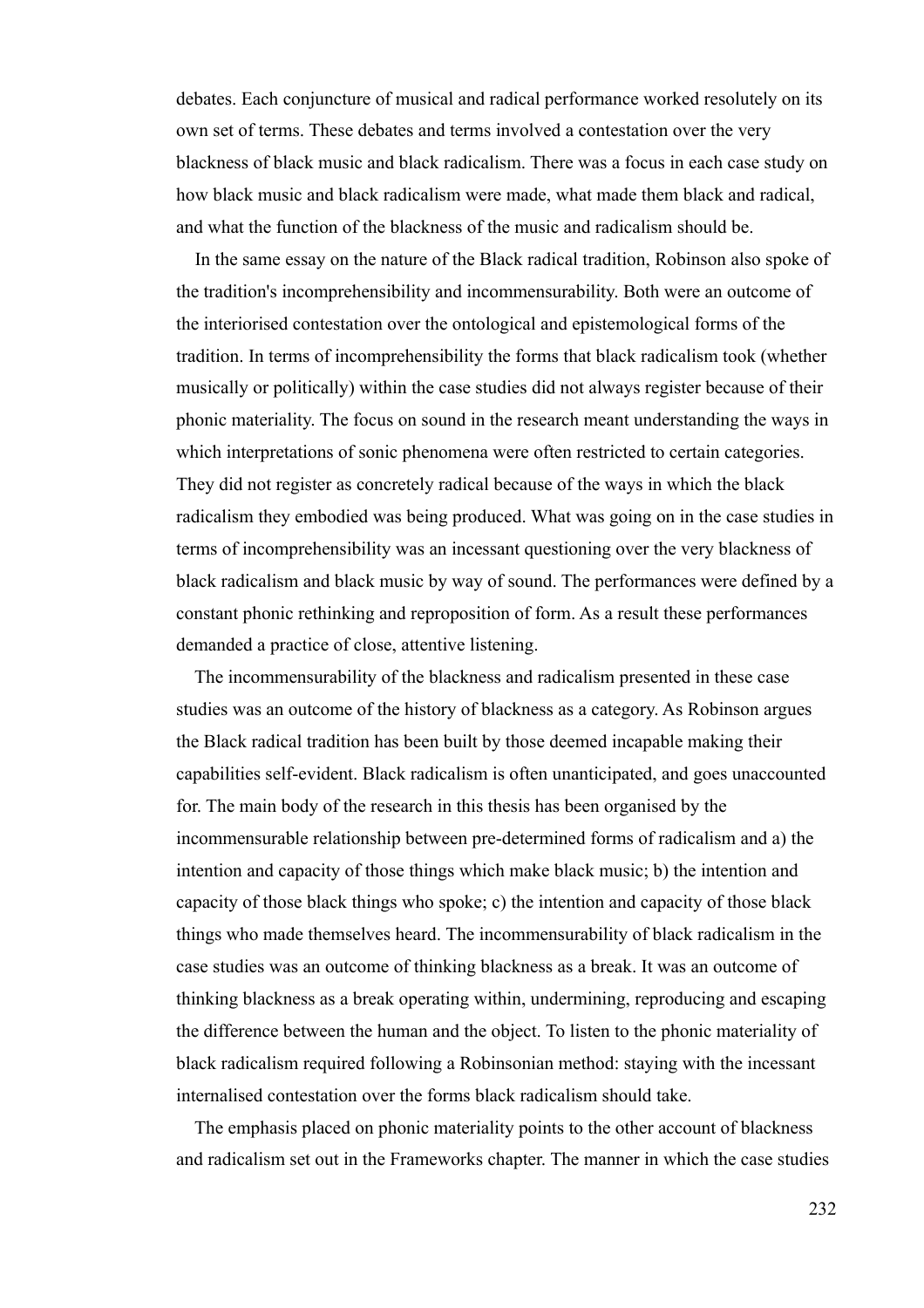speak to the research question is not only determined by Cedric Robinson. The exchange between Afro-Pessimism and Black optimism as new black intellectual projects is also a significant factor. As set out in the Frameworks chapter, the research in this thesis is not necessarily defined by a preference for one mode of thought over another. Instead what I have attempted to do is tap into that which animates the debates between these Black studies theorists. The exchanges between Fred Moten, Frank Wilderson, Nahum Chandler and Jared Sexton are, in some respects, evidence of Robinson's thesis on the nature of the Black radical tradition. The work they have produced over the past decade is shaped by a deep contestation over, and a refusal to eliminate, the immanent possibilities held in the category of blackness. I would argue that the same contestation, refusal and immanence shapes the relationship between black music and black radicalism. To the degree that I do show some preference, it is for Fred Moten's account of blackness and/as phonic substance. It has shaped much of the intellectual and methodological direction of this thesis.

 Paying attention to phonic materiality allowed the enquiry into the blackness of the Black Consciousness movement and Black popular music between 1955 and 1971 to remain open. It allowed for an attentiveness to the ways in which blackness and radicalism were always under contestation, and always being produced, even if that meant radically breaking up black production. There seemed to be an internalised resistance at work within the phonic materiality of the movement and the music which never let them settle. The refusal to settle acted as a persistent questioning of the phonic materiality produced as the blackness and radicalism of the movement and the music. It is for this reason that; James Brown and Amiri Baraka's respective black communal programs were defined but also taken apart by a rhythmic psycho-sexuality; Sam Cooke and Martin Luther King's attempts to generalise the intense spirituality of black freedom began to sound like atemporality and death; and neither Motown or the League could engender the discipline they felt a revolutionary project or mass black music required because that discipline was about gendered labour. This thesis has not been about identifying the apparent "failures" of the Black Consciousness movement or Black popular music. Instead it has been an attempt to amplify the sound of the blackness that instigated those events, sustained them, but which could not be called to a halt. It is by privileging the phonic materiality of the archive that I have been able to attend to both the formation of and the strain against the blackness of black radicalism and black music. Phonic substance was necessary to the modalities of the music and the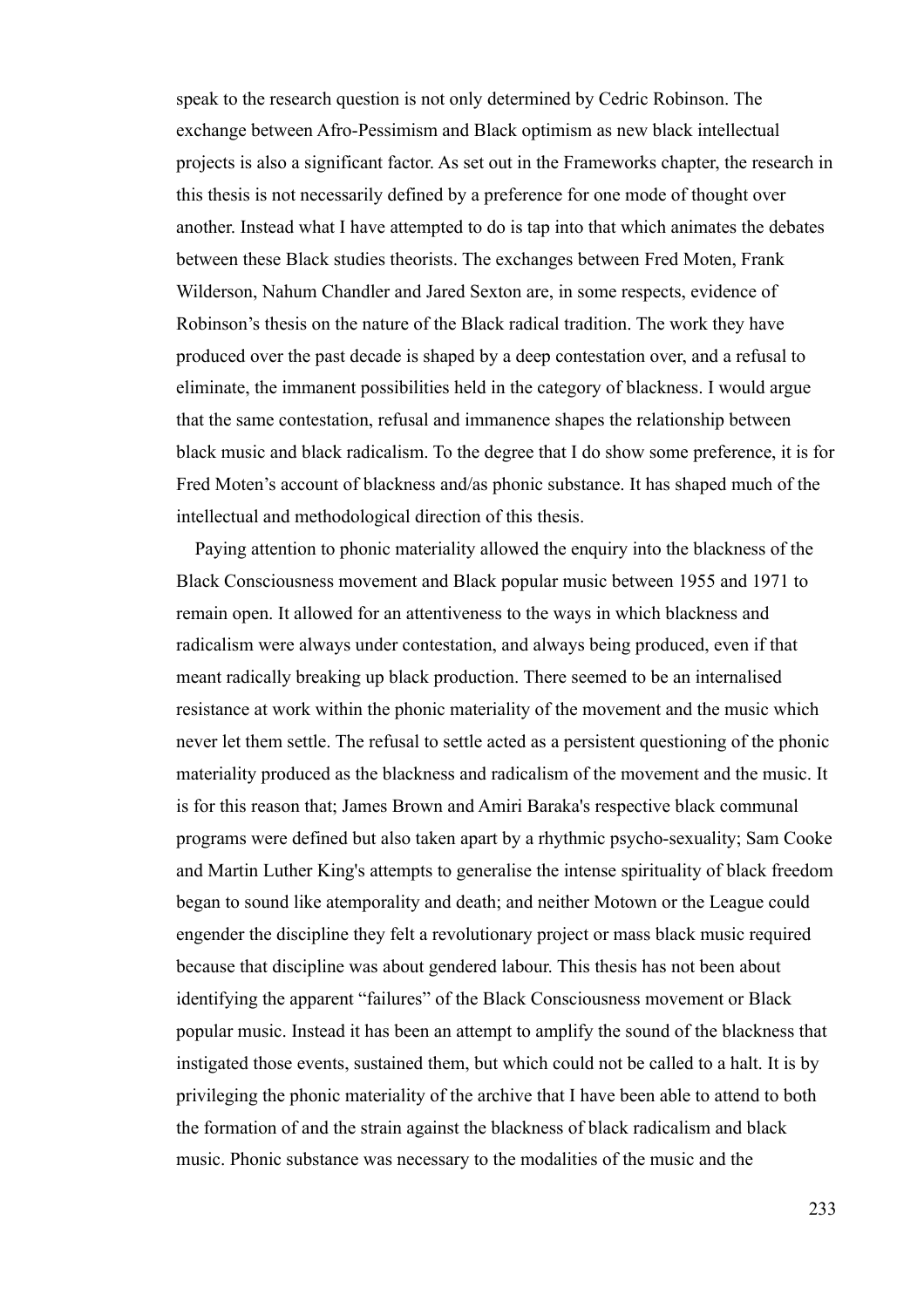radicalism but it was never simply the basis for opposition to racial oppression. The phonic substance which was blackness was constantly used to work out radically different ways blackness could be. The phonic substance structures the relationship between black music and black radicalism as blackness, but it is also a blackness which strains against them. This is the paraontological relation; blackness in constant escape, pressurising its own ontological ground, its own phenomenological features, its own basis as an epistemology. Each time the music and the radicalism do this, they do it as a black sonic operation.

 Returning to the wider field of Black studies, in this thesis I assembled an archive of sound recordings, television footage, documentaries, interviews, personal testimonies, criticism, cultural analysis and a range of other materials to constitute the historical juncture of Black Consciousness and Black popular music in the U.S. The phonic materiality marked across all of these materials is a realisation of the ways in which blackness is testament to the fact objects can and do resist. The black object resists by rendering itself audible and black radicalism is a tradition in which objects have made themselves heard. It is a tradition of objects which have recorded their strain against their designation as objects. In this instance blackness does not operate as a total outside, it is not non-ontological, it is not without analog and is not social death. No matter how much intellectual, psychic and material energy is invested in rendering these claims true. Instead blackness is the immanent critique which lives in the life of the object, which may not be recognised as life, even when it strains to do so, but cannot be denied as life. Neither can it be denied the strain against its own affirmation of life. It is a life, and a strain against it, which lives in the phonic substance the black object produces. The life of the black object lives in the sound it makes and that sound stands as a common project of blackness, which may be dismissed as inchoate noise, as excessive feeling, as lacking in revolutionary discipline, but this dismissal occurs because when the object resists, it rubs up against the divide between noise and music, excessive and proper feeling, discipline and unruliness. The blackness of black radicalism, like the blackness of black music, lives in that break, and constantly breaks, away.

 The debate within Black studies over what blackness is and what blackness does is still being contested. With new work on the way from Fred Moten, Nahum Chandler and Jared Sexton, this only offers possibilities for continued speculation. To repeat, the discussion over what blackness means within Black studies is not a minor dispute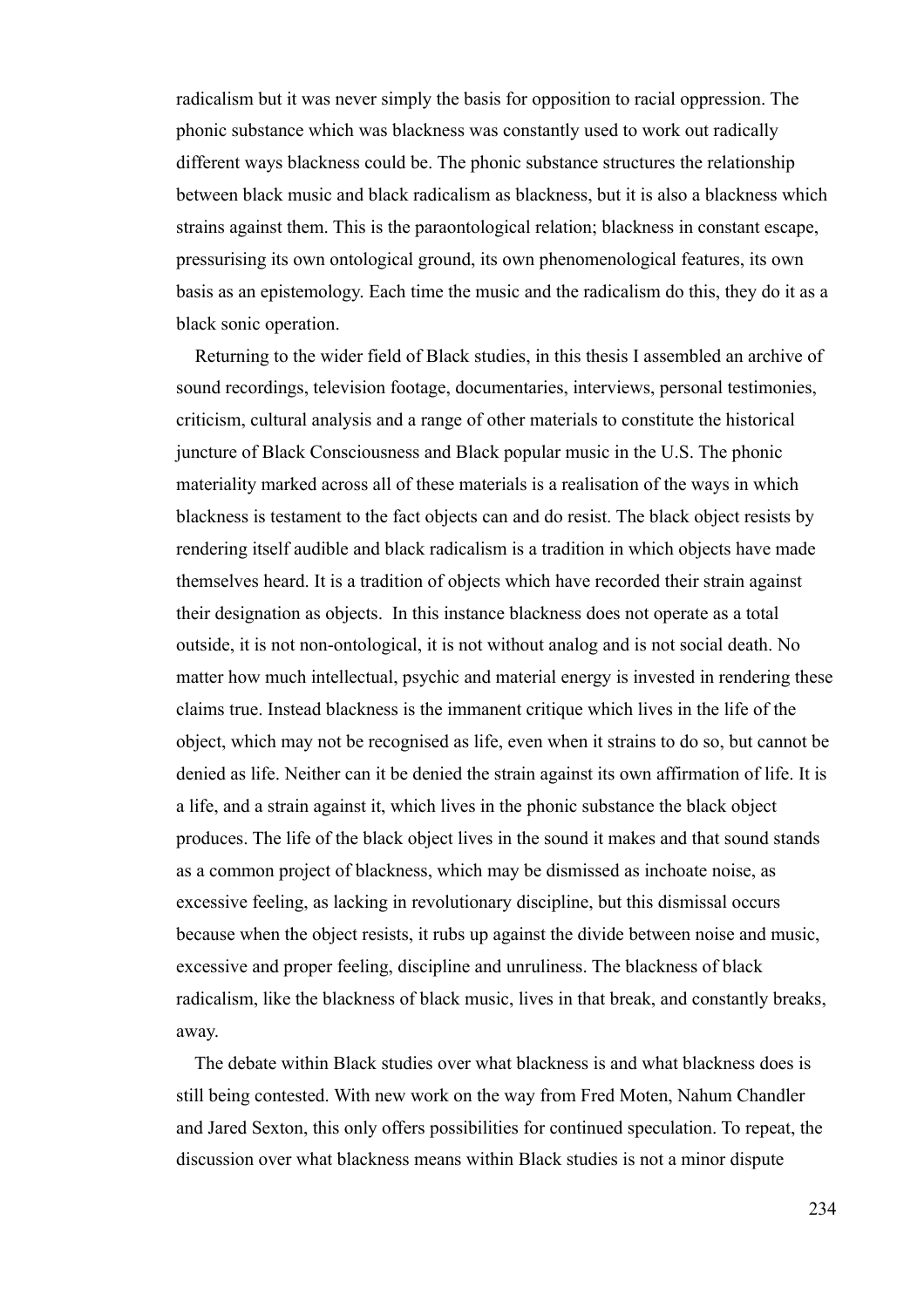within a relative sub-discipline of Cultural studies and Critical theory. It is, as Chandler has pointed out, necessary to thought, because blackness is a necessary problem for what is deemed to be thought. But Chandler is very careful to remind us that this means blackness is also, paraontologically, a possibility for thought. In light of this coming work, I believe it is necessary to continue thinking about how this debate is informed by the phonic substance which is blackness, and which blackness escapes from, even whilst that phonic substance escapes from it. In short, it remains vital for me to continue to be a student of Black studies.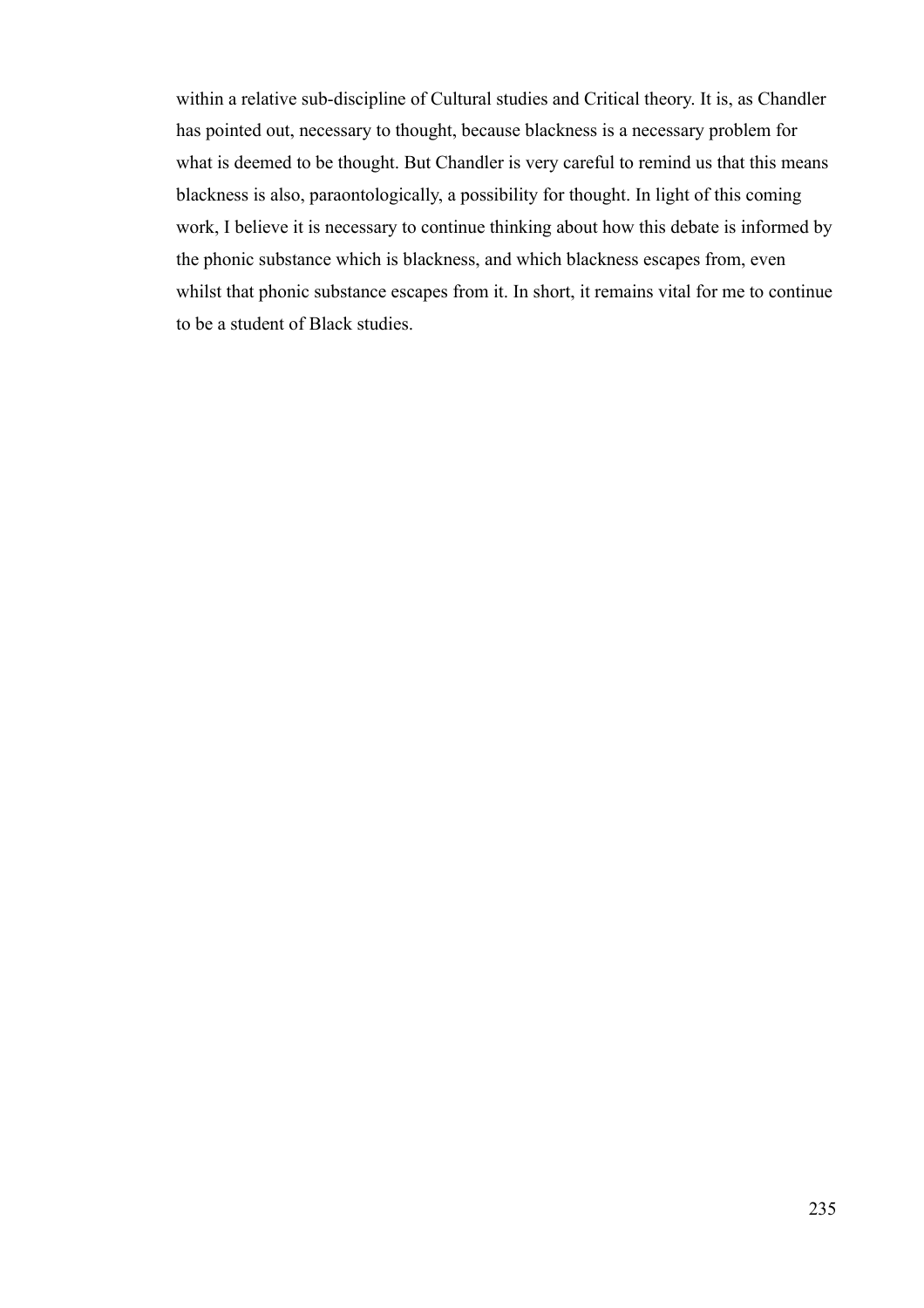## **Bibliography**

- Allen, N. (1990) *African American Humanism: An Anthology*, *The Black Humanist Experience: An Alternative to Religion.* New York: Prometheus Books.
- Allen, N. (2001) Humanism in Political Action. In: Pinn, A. B. ed .*By These Hands: A documentary history of African-American Humanism.* New York: New York University Press.

Altman, R. (1992) *Sound Theory/Sound Practice.* New York. London: Routledge.

Anderson, T. V. (2002) "Calling on the Spirit": The performativity of Black Women's faith in the Baptist Church Spiritual Tradition and its radical possibilities for resistance. In: Elam, H. J. & Krasner. D. J. eds. *African-American Performance and Theatre History: A Critical Reader.* Oxford: Oxford University Press.

Askey, K & Gilmore, L. (1994) *Autobiography and postmodernism.* Massachusetts*:* University of Massachusetts Press.

- Auslander, P. (2004) Performance Analysis and Popular Music: A manifesto. *Contemporary Theatre Review.* Vol. 14, issue 1.
- Austin, J.L. (1975) *How To Do Things With Words.* Cambridge, Massachusetts:Harvard University Press.
- Baker, H. A. (1987) *Blues, Ideology and Afro-American Literature: a vernacular theory .*Chicago. London: Chicago University Press.
- Baldwin, L. (2002) *The Legacy of Martin Luther King Jr.: The Boundaries of Law, Politics and Religion.* Ann Arbor, Michigan: University of Michigan.
- Baraka, A. (1984) *The autobiography of Leroi Jones / Imamu Amiri Baraka.* New York: Freundlich Books.

Baraka, A. & Neal, L. (1968) *Black Fire: an anthology of Afro-America Writing.* New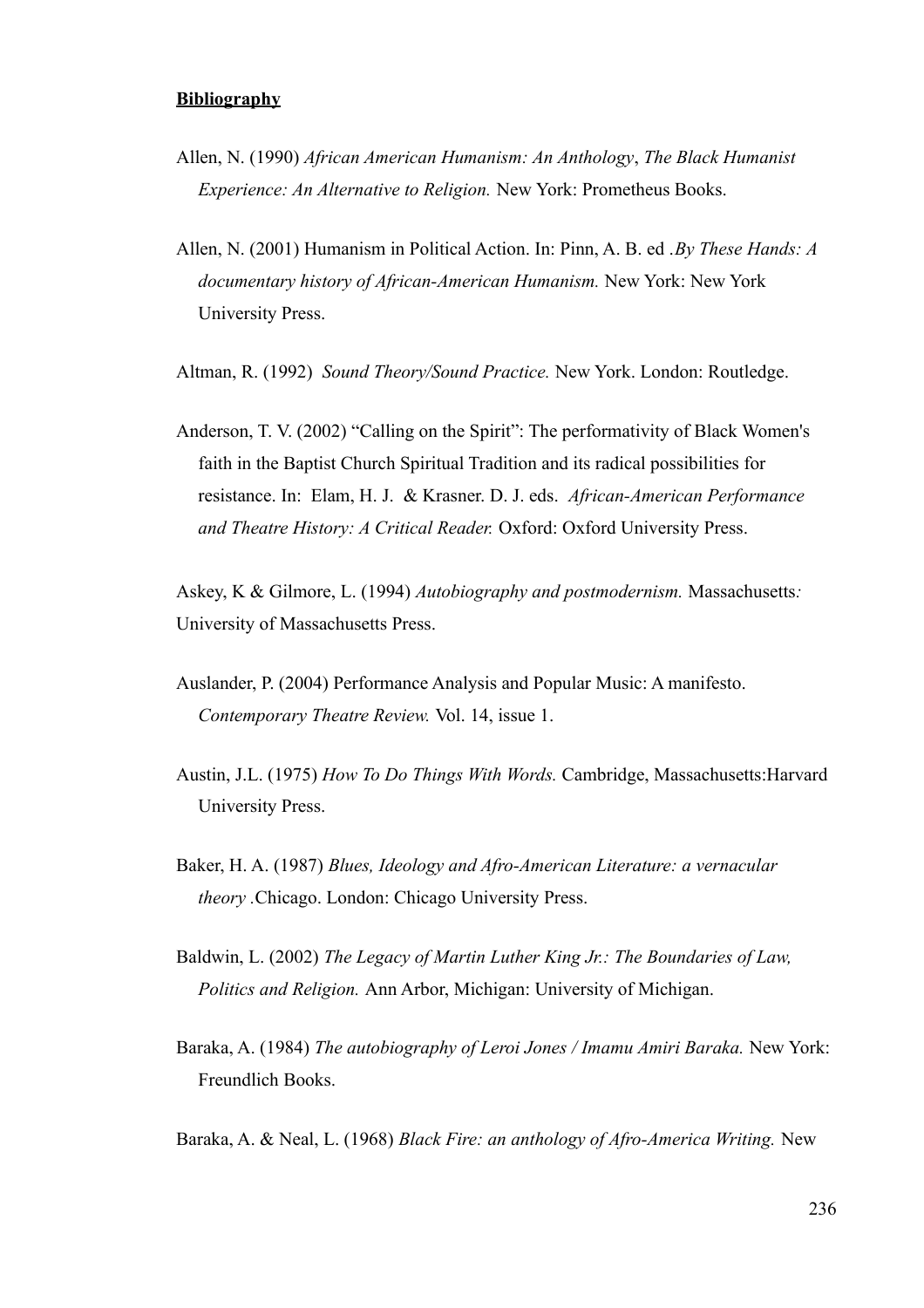York: Morrow.

Barthes, R. (1977) "The Grain of the Voice" in *Image, Music, Text.* Translated from French by Heath, S. HarperCollins.

Battle, M. (2006). *The Black Church in America.* Oxford: Blackwell.

Benjaminson, P. (1979) *The Story of Motown.* New York: Grove Press.

- Benston, K. (2000) *Performing Blackness: Enactments of African-American Modernism.* London and New York: Routledge.
- Berlant, L. (2007) On the Case. *Critical Inquiry.* Vol 33, No 4, Summer.
- Brooks, D. A. (2006). *Bodies in Dissent: Spectacular Performances of Race and Freedom, 1850-1910.* Durham, North Carolina: Duke University Press.
- Brown J. with Tucker, B (1987) *James Brown: The Godfather of Soul.* London: Sidgwick and Johnson
- Brown, S. (2003). *Fighting for US: Maulana Karenga, the US Organisation and Black cultural nationalism.* New York: New York University Press.
- Burnim, M. (1985) The Black Gospel Music Tradition: A complex of ideology, aesthetic, and behaviour. In: Jackson, I. V. ed, *More than Dancing: Essays on Afro-American Music and Musicians.* Westport, Connecticut: Greenwood Press.
- Burnim, M. (1989) The Performance of Black Gospel Music as Transformation. In: Collins, M., Power, D. N. & Burnim, M. eds. *Music and the Experience of God.* London: T&T Clark.
- Burton, A.(2005) *Archive Stories: facts, fictions and the writing of history*. Durham: Duke University Press.
- Cavarero, A. (2005) *For More Than One Voice: Toward a philosophy of vocal expression.* California: Stanford University Press.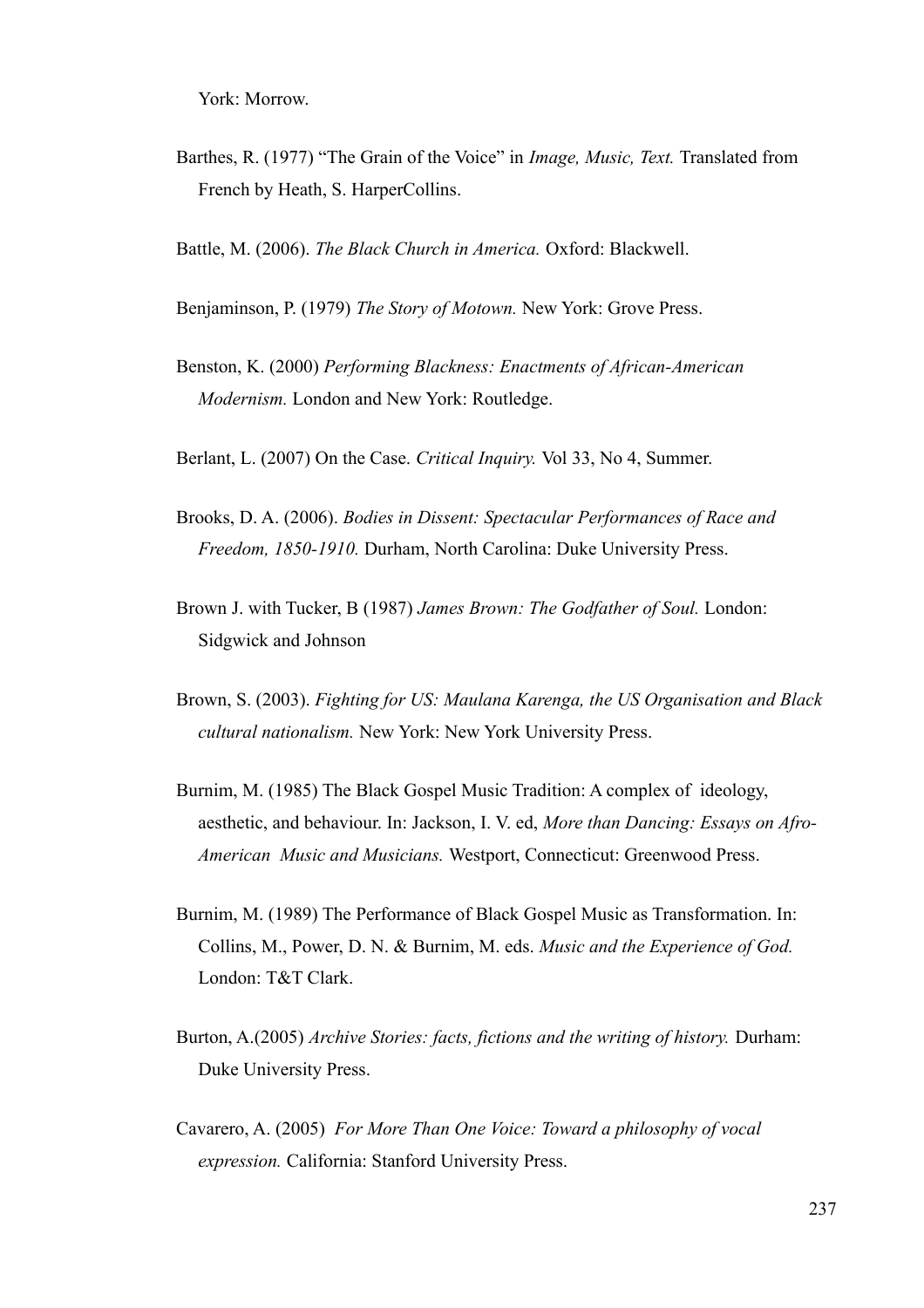- Thomas, D.C. (2005) Cedric Robinson and the philosophy of Black Resistance. *Race and Class.* Vol. 47, no. 2, October.
- Chakrabarty, D. (2000) Minority Histories, Subaltern Pasts. In: *Provincialising Europe: Postcolonial Thought and Historical Difference.* Princeton, New Jersey: Princeton University Press.
- Chandler, N. (2008) Of Exorbitance: The Problem of the Negro as a Problem for Thought. *Criticism* Vol 50, no 3, Summer.
- Chandler, N. (2011) Toward a Critical History of the Colours of Labour Power: Or, W.E.B. Du Bois and the "Problem of the Color Line" in the 21<sup>st</sup> Century. *Postcolonial Capitalism Symposium: Histories and Cartographies of Global Capitalism – Labour.* Queen Mary, University of London. 13-15 October 2011. London: UK.
- Cluster, D. ed. (1979) *They Should Have Served That Cup of Coffee.* New York: South End Press.
- Collins, L. G & Crawford, M. N. (2006) *New Thoughts on the Black Arts Movement.* New Jersey: Rutgers University Press.
- Connell, J. & Gibson, C. (2003) *Sound tracks: popular music, identity and place.* New York: Routledge.
- Danielsen, A. (2006) *Presence and Pleasure: the funk grooves of James Brown and Parliament.* Connecticut: Weslyan University Press.
- Darden, J. T., Hill R. C., Thomas, J. & Thomas, R. (1987) *Detroit: Race and Uneven Development.* Philadelphia, Pennsylvania: Temple University Press.

Davis, A. (1982) *Women, Race and Class.* London: The Women's Press.

Davis, A. (1998) Surrogates and Outcast Mothers: Racism and Reproductive Politics in the 90s. In James, J. ed, *The Angela Y. Davis Reader.* Oxford: Wiley Blackwell.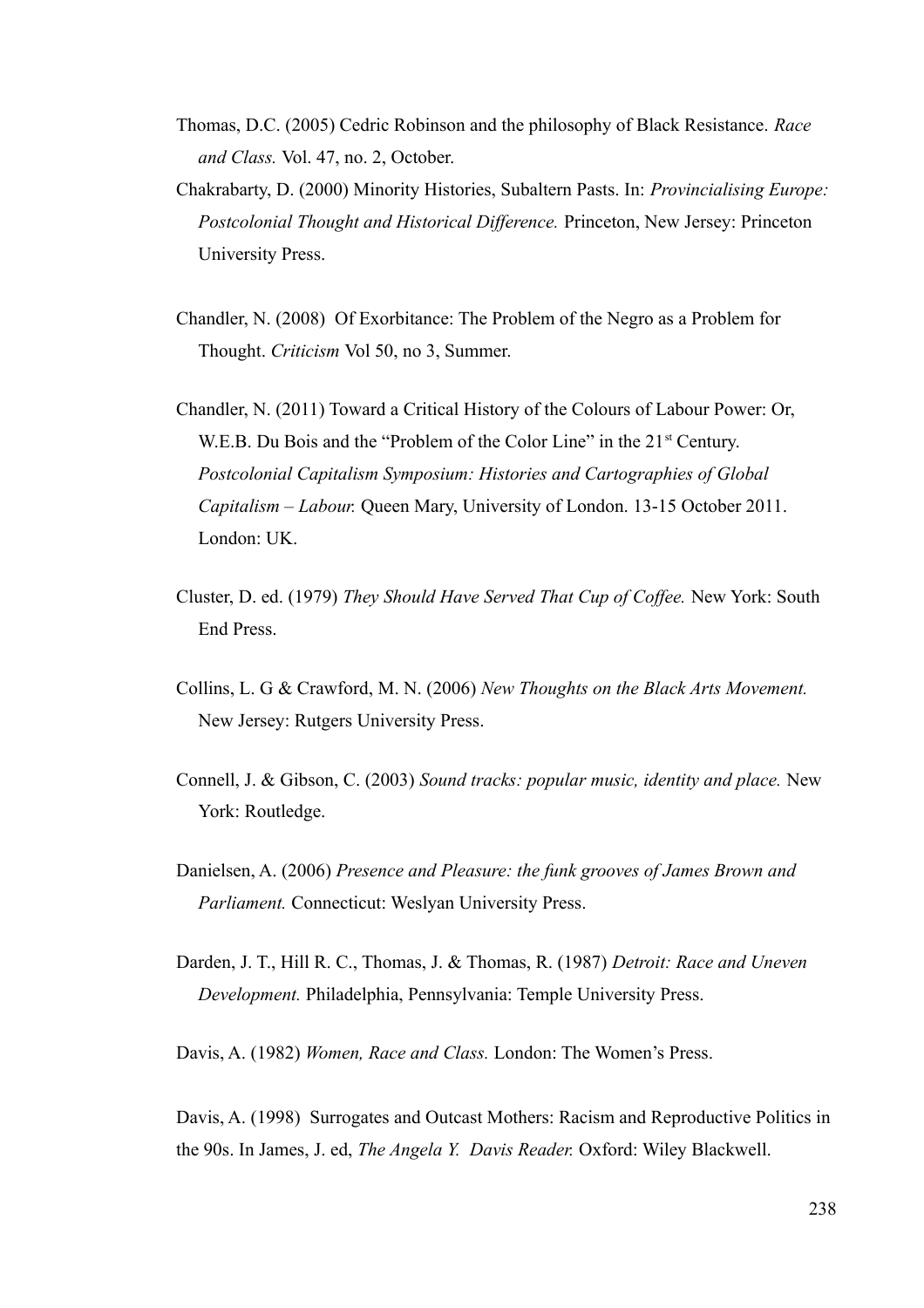- Dawson, M. C. (2002) *Black Visions: The Roots of Contemporary African-American Political Ideology.* New York: Oxford University Press.
- Denby, C. (1989) *Indignant Heart: A Black Workers Journal.* Detroit: Wayne University Press.
- Denning, M.(2009) "Once again on the organic capacities of the working class": Antonio Gramsci as a theorist of labour. In: Francese, J. *Perspectives on Gramsci: politics, culture and social theory.* Taylor and Francis
- Derrida, J. (1995) Voice II. In: *Points: Interviews 1974-1994.* Translated by Kamuf, P. California: Stanford University Press.

Derrida, J. (1988) *Limited Inc.* Northwestern University Press. Illinois.

- Derrida J. (2004) *Dissemination.* Translated by Johnson, B. New York: Continuum International Publishing.
- Du Bois, W.E.B (1935/1992) *Black Reconstruction in America.* New York: Maxwell Macmillan.

Du Bois, W.E.B ( 1903/1994) *The Souls of Black Folk.* London, New York: Dover.

- Dunn, L. C. & Jones, N. A. (1997) *Embodied Voices: Representing Female Vocality in Western Culture.* Cambridge: Cambridge University Press.
- Dyson, M.E. (2000) *I might not get there with you: The true Martin Luther King Jr.* Free Press.
- Dyson, M. E. (2008) *April 4th 1968: Martin Luther King Jr.'s death and how it changed America.* Basic Civitas.
- Early, G. (2004) *One Nation Under A Groove.* Ann Arbor, Michigan: University of Michigan Press.

Edwards, B. H. (2001) The Autonomy of Black Radicalism. *Social Text* .Vol. 19, No 2,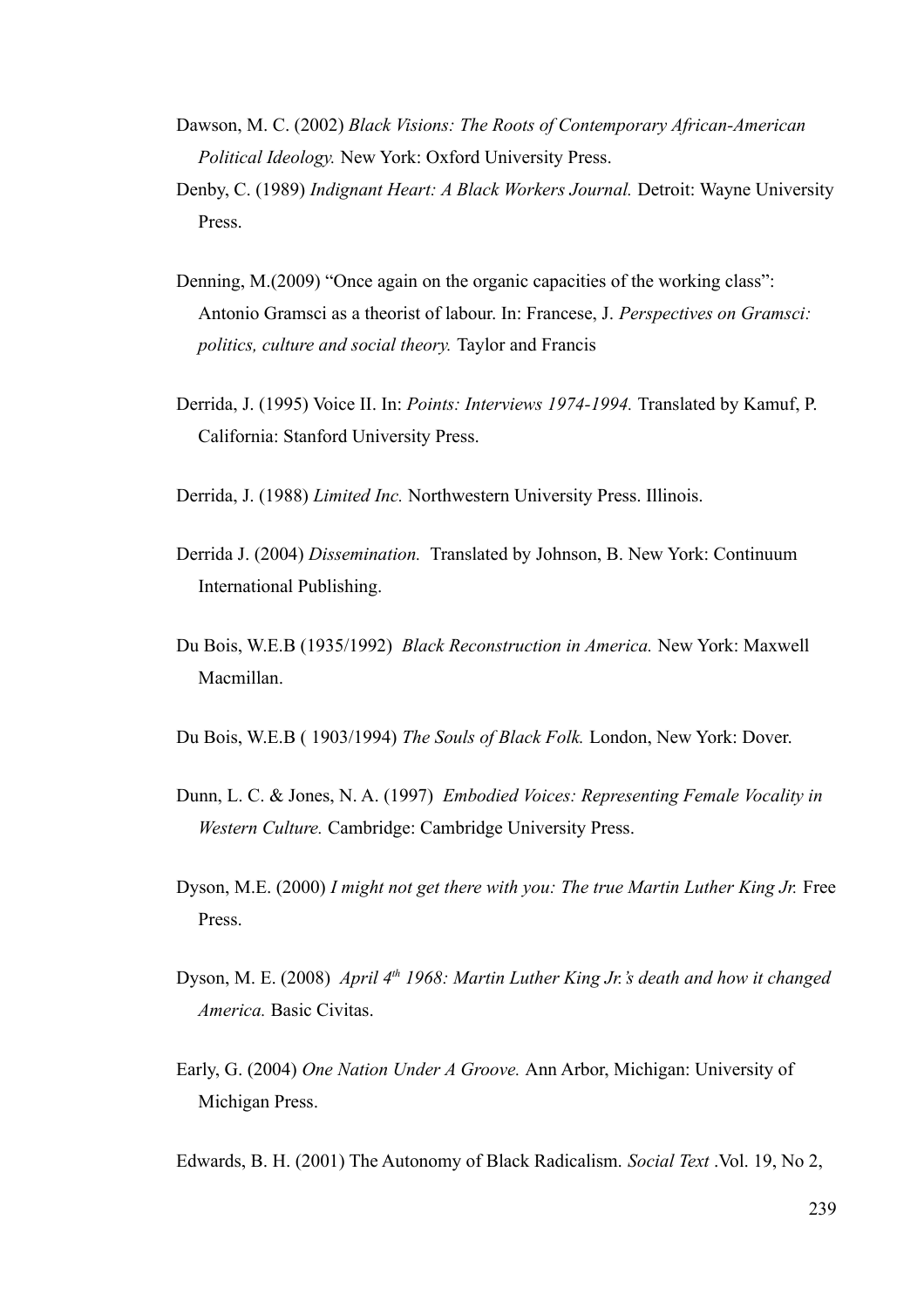Summer.

- Eshun, K. & Gray, R. (2001) The Militant Image: A Cine Geography. *Third Text: Critical Perspectives on Contemporary Art and Culture.* Vol 25, No 108, Issue 1, Jan.
- Essien-Udom, E. U. (1995) *Black Nationalism: a search for identity in America.* Chicago: University of Chicago Press.

Fanon, F. (1967/2008) *Black Skin, White Masks*. Translated by Philcox. R. New York: Grove Press.

- Fitzgerald, J. (1995) Motown Crossover hits 1963 to 1966 and the creative process. *Popular Music.* Vol 14, No 1, Jan.
- Floyd, S. A. (1996) *The Power of Black Music: interpreting its history from Africa to the United States.* New York: Oxford University Press.
- Foner, P. S. (1974) *Organised Labour and the Black Worker 1619-1973.* New York: Praeger.
- Frazier, E. F. & Lincoln, C. E. (1974). *The Negro Church in America: The Black Church since Frazier.* New York: Schocken Books.
- Frith. S. (1998) *Performing Rites: on the value of popular music.* Cambridge, Massachusetts: Harvard University Press.

Gaye, A. (1971) *The Black Aesthetic.* New York: Doubleday.

- Gendron, B. (1986) Theodor Adorno Meets the Cadillac's. In: Modleski, T. ed. *Studies in Entertainment: Critical Approaches in Mass Culture.* Indiana: Indiana University Press.
- Georgakas, D. & Survin, M. (1998) *Detroit, I Do Mind Dying.* New York: South End Press.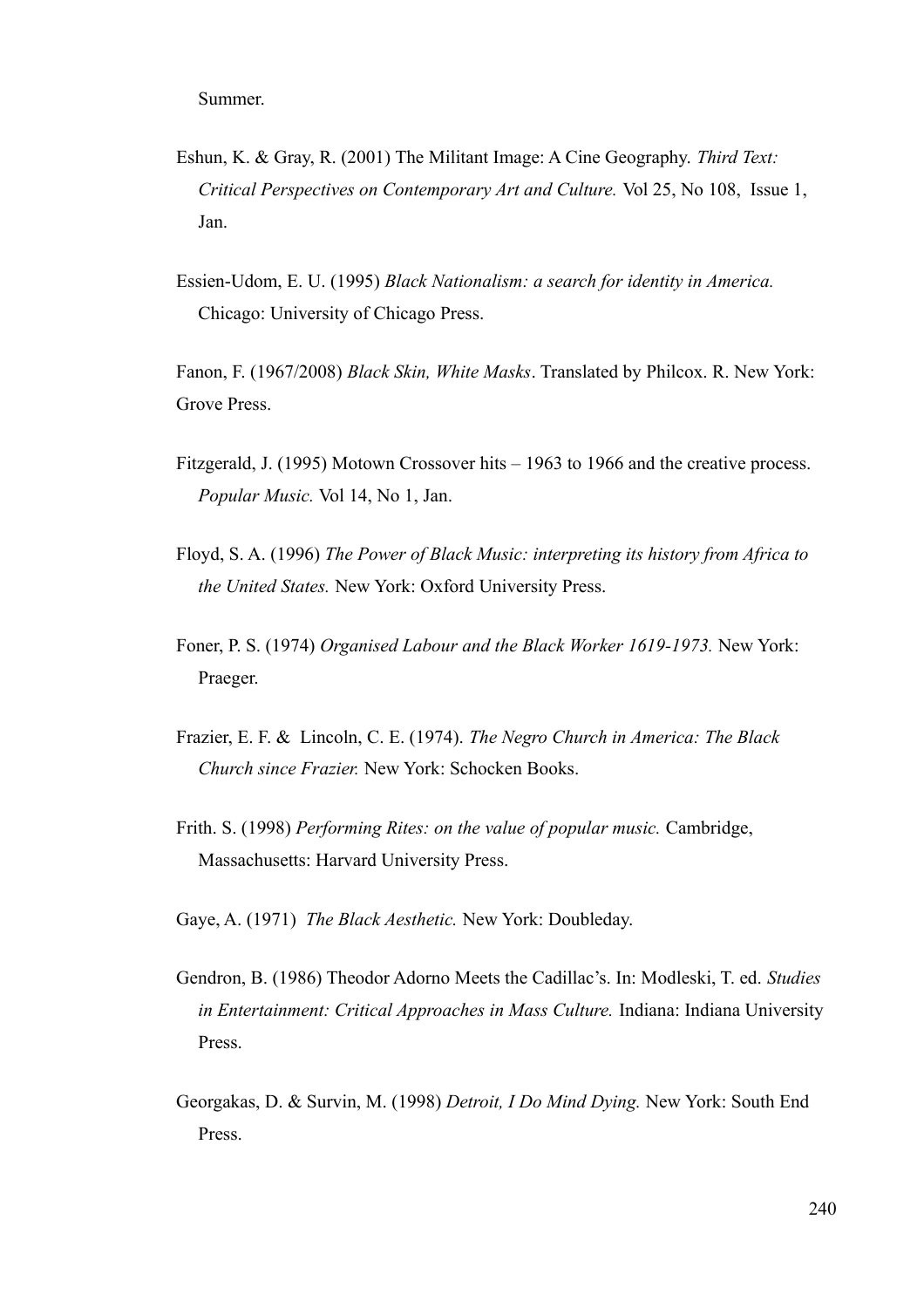George, N. (1985) *Where Did Our Love Go: The Rise and Fall of the Motown Sound.* New York: St Martins.

Geschwender, J. (1977) *Class, Race and Worker Insurgency: The League of Revolutionary Black Workers.* Cambridge: Cambridge University Press.

- Giddings, P. (1984) *When and Where I Enter: The Impact of Black Women on Race and Sex in America.* New York: Morrow
- Gilmore, L (2001) *The Limits of Autobiography.* New York: Cornell University Press.
- Gilmore, L. (1994) *Autobiographics: a feminist theory of women's self-representation.* New York: Cornell University Press.
- Gilroy, P. (1993a) *The Black Atlantic: modernity and double consciousness.* London. New York: Verso.
- Gilroy, P. (1993b) *Small Acts: thoughts on the politics of black cultures.* London: Serpents Tail.
- Goodman, S. (2009) *Sonic Warfare: Sound, Affect and the ecology of fear.* Massachusetts: MIT Press.
- Gordon, L.R. (1997) *Existence in Black: an anthology of Black existential philosophy.* New York. London: Routledge.
- Gordy, B. (1995) *To Be Loved: The Music, The Magic, The Memories of Motown.* New York: Blackwell.
- Gramsci, A. (1971) Americanism and Fordism. In: Hoare Q. & Smith, G. N. ed. *Selections from the Prison Notebooks.* London: Lawrence and Wishart.

Grayson, D. R.(2000) Mediating Intimacy: Black Mothers and Law. In: Berlant, L. ed,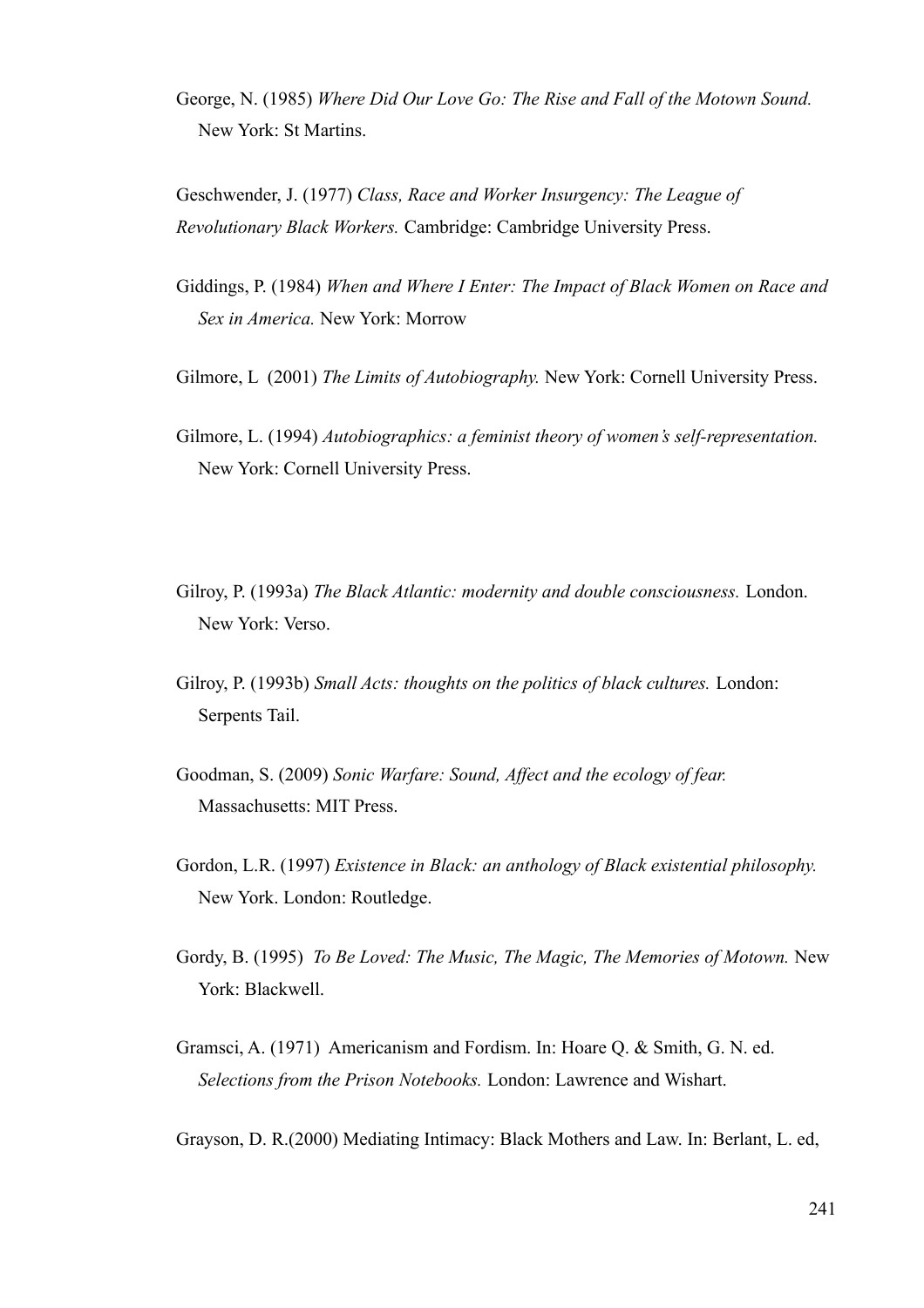*Intimacy.* A Critical Inquiry Book.

- Guralnick, P. (2002) *Sweet Soul Music: Rhythm and Blues and the Southern Dream of Freedom.* Mojo Books.
- Guralnick, P. (2005) *Dream Boogie: The Triumph of Sam Cooke.* New York: Little, Brown and Co.
- Hardiman, D. (1987) *The Coming of Devi: adavisi assertion in western India.* Oxford: Oxford University Press.
- Harper, P. B. (1998) *Are We Not Men?: Masculine Anxiety and the Problem of African-American Identity.* Oxford: Oxford University Press.
- Harris, W. J. (1985) *The Poetry and Poetics of Amiri Baraka: the jazz aesthetic .*Columbia. Missouri: University of Missouri Press.
- Harrison P. C. (2005) Form and Transformation: Immanence of the soul in the performance modes of the Black Church and Black Music. In: Harrison, P. C., Walter II, V. L. & Edwards, G. eds. *Black Theatre: Ritual Performance in the African Diaspora.* Philadelphia, Pennsylvania: Temple University Press.
- Hartman, S. (1997) *Scenes of Subjection: terror, slavery and self-making in nineteenth century America.* Oxford: Oxford University Press.
- Heilbut, A. (1997) *The Gospel Sound: Good News and Bad Times.* New York: Proscenium Publishers.
- Henderson, C. E. (2002) *Scarring the Black Body: race and representation in African-American Literature.* Columbia. Missouri: University of Missouri Press.
- Henderson, C. E. (2009) *America and the black body: identity politics in print and visual culture.* New Jersey: Fairleigh Dickinson University Press.
- Hill-Collins, P. (2000) *Black Feminist Thought: Knowledge, Consciousness and the Politics of Empowerment.* London: Routledge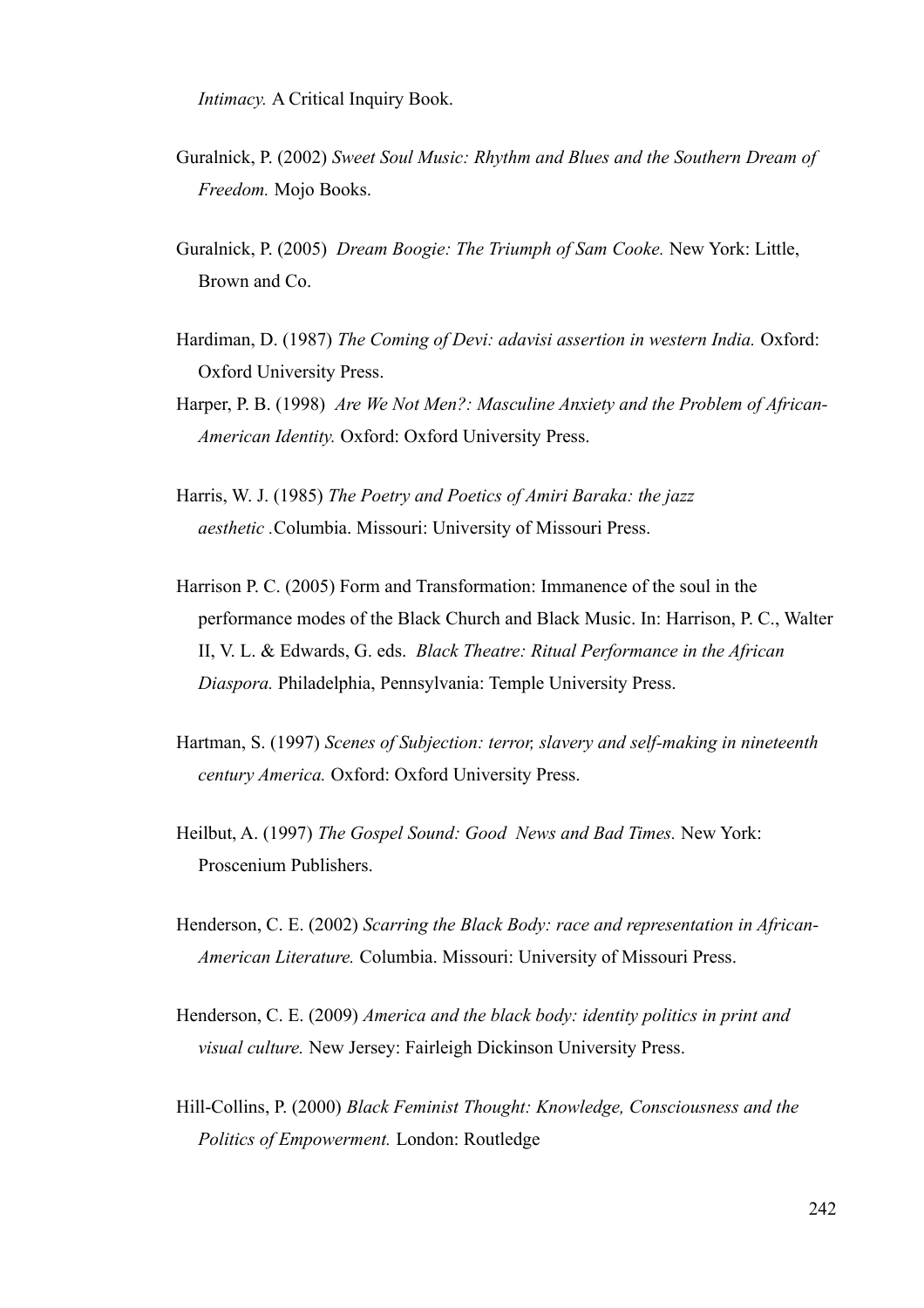- Hinson, G. (1999) *Fire in my bones: transcendence and the holy spirit in African-American Gospel.* Philadelphia, Pennsylvania: University of Pennsylvania Press.
- Hirshey, G. (2006) *Nowhere to Run: The Story of Soul Music.* London: Southbank Publishing.
- Hitchcock, P. (1999) *Oscillate Wildly: space, body and the spirit of millennial materialism.* Minneapolis: University of Minnesota Press.
- hooks, b (1989) *Talking Back: thinking feminist, thinking black.* New York: South End Press.
- Hunter, T. W. (1997) *To 'Joy My Freedom: Black women's lives and labours after the Civil War.* Cambridge, Massachusetts: Harvard University Press.
- Ihde, D. (2007) *Listening and Voice: phenomenologies of sound.* New York: SUNY press.
- Ismail, Q. (2008) (Not) at Home in (Hindu) India: Shahid Amin, Dipesh Charkrabarty and the Critique of History. *Cultural Critique.* no 68, Winter.
- James, C.L.R. (1938/1963) *The Black Jacobins: Toussaint L'Ouverture and the San Domingo Revolution*. New York: Random House.
- Jones, J. (1982) 'My Mother was much of a woman': Black women, work and the family under slavery. *Feminist Studies.* Vol 8, No 2, Summer , p235-p269
- Jones, L./ Baraka, A. (1963) *Blues People: Negro Music in White America.* New York: William Morrow.
- Jones, L. / Baraka, A. (1966) *Black Art*. Newark, New Jersey: Jihad
- Jones, L. / Baraka A. (1968) The Need for a Cultural Base to Civil Rights and Black Power Movements. In: Barbour, F. B. eds. *The Black Power Revolt: A Collection of Essays.* Boston: Collier Books.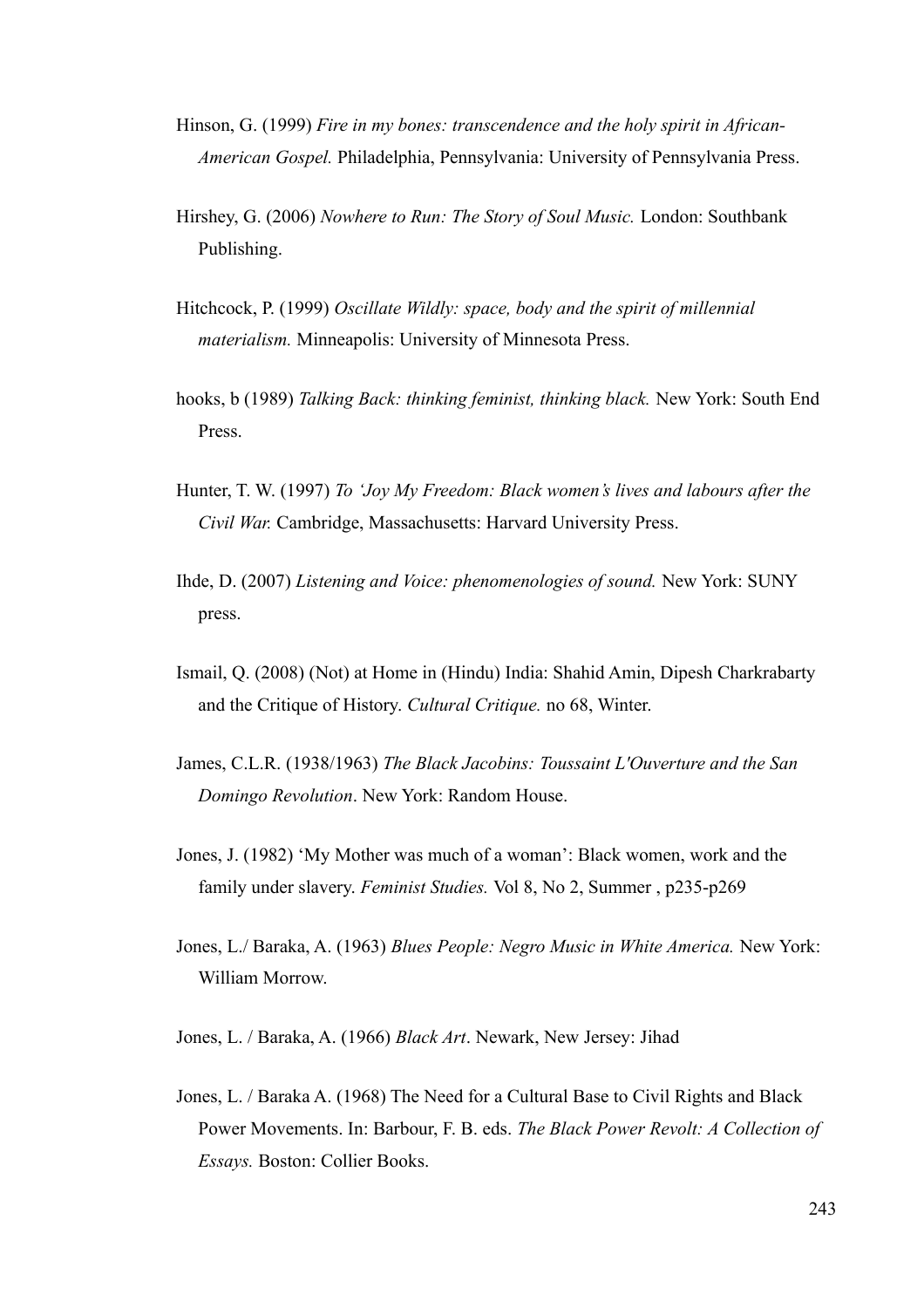Jones, L / Baraka, A. (2009) *Home:Social Essays.* New York: Akashic Books.

- Jones L. / Baraka, A. (2010) *Black Music.* New York: Akashic Books,
- Joseph, P. E. (2006) *The Black Power Movement: rethinking the civil rights-black power era.* New York: Routledge.
- Kahn, D. (1999) *Noise, Water, Meat: A History of Voice, Sound and Aurality in the Arts*. Massachusetts: MIT Press.
- Kabakov, I. (2008) Sixteen Ropes. In: Spieker, S. *The Big Archive: art from bureaucracy.* Massachusetts: MIT Press.
- Kelley, R.D.G. (2002) Without a song: New York Musicians strike out against technology. In:Zinn, H., Frank, D., & Kelley, R. D.G. Eds. *Three Strikes: Miners, Musicians, Salesgirls and the Fighting Spirit of Labours Last Century. Boston:* Beacon Press.
- Kelley, R. D.G. (2003) *Freedom Dreams: the black radical imagination.* Boston: Beacon Press.
- Klotman, P. R. & Cutler, J. K. (1999) *Struggles for Representation: African-American documentary film making and video.* Indiana: Indiana University Press.
- Koch, A. (2007) *Poststructalism and the Politics of Method.* Lanham, Maryland: Lexington Books.
- Kun, J. (2005) *Audiotopia: music, race and America.* Berkeley, Los Angeles: University of California Press.
- Lackey, M. (2008) *African-American Atheists and Political Liberation: A Study of the Sociocultural Dynamics of Faith.* Florida: University of Florida Press.

Lane, R. J. (2003) *Functions of the Derrida Archive.* Budapest: Akademiai Kiado.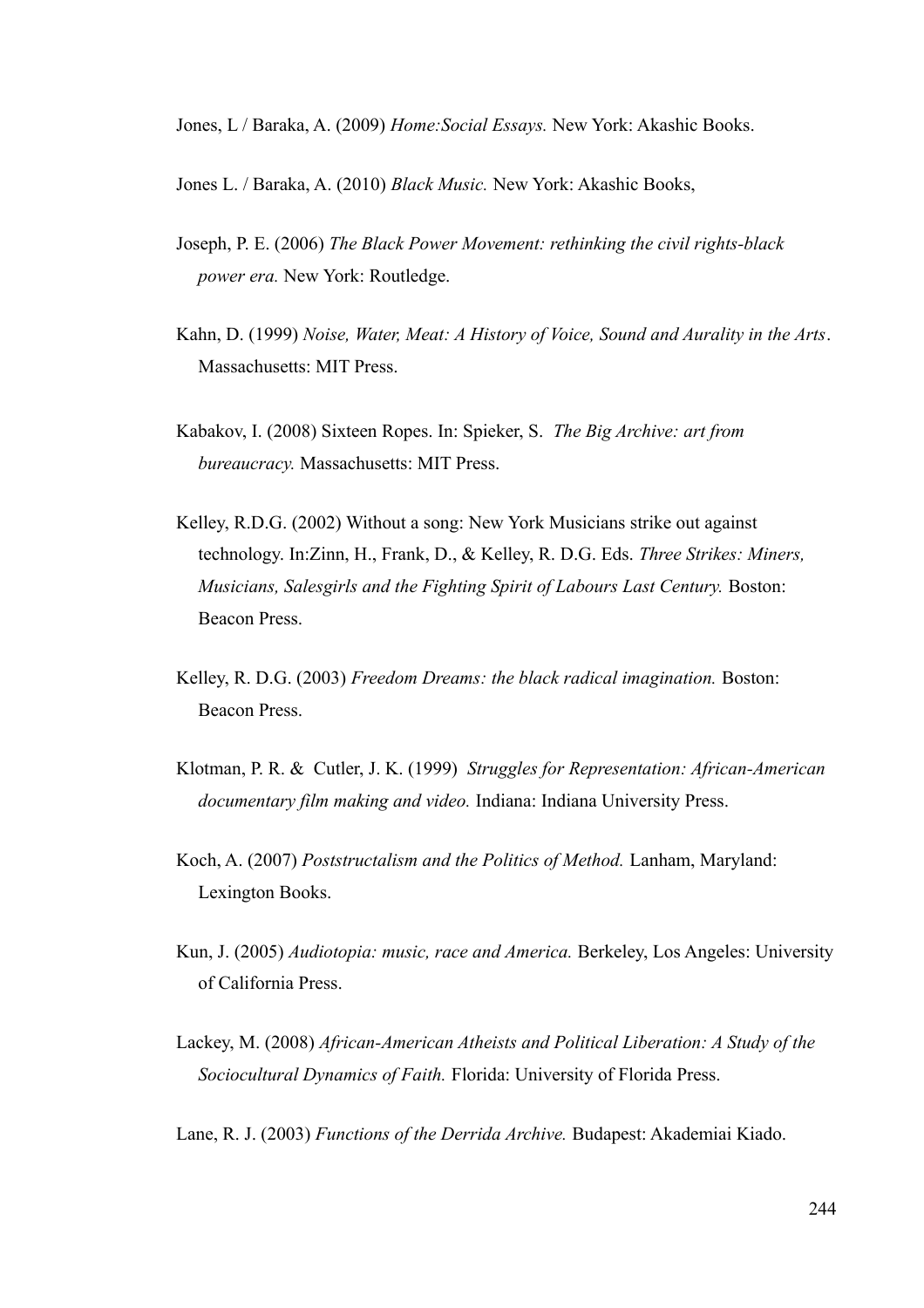Levinas, E.(2000) *God, Death and Time.* California: Stanford University Press.

- Levine, L. (1978) *Black Culture and Black Consciousness: Afro-American Folk Thought from Slavery to Freedom.* New York: Oxford University Press.
- Levine, L. (2000) The Development of Gospel Song. In: Murphy, L. G. ed. *Down by the riverside: Readings in African-American Religion.* New York: New York University Press.
- Lewis-Colman, D. (2008) *Race Against Liberation: Black Workers and the UAW in Detroit.* Urbana: University of Illinois Press.
- Licks, D. (1989) *Standing in The Shadows of Motown: the life and music of the legendary bassist James Jamerson.* Dr Licks publication.
- Lincoln, C. E. & Mamiya, L. H. (1990) *The Black Church in the African-American Experience .* Durham, North Carolina: Duke University Press.
- Lischer, R. (1997) *The Preacher King: Martin Luther King Jr. and the Word that moved America.* Oxford: Oxford University Press.
- Mahmood, S. (2004) *Politics of Piety: The Islamic Revival and the Feminist Subject.* Princeton, New Jersey: Princeton University Press.
- Marable, M. (1999) *How Capitalism Underdeveloped Black America.* New York: South End Press.
- Marriot, D. (2000). *On Black Men.* Edinburgh: Edinburgh University Press.
- Marriot, D. (2007) *Haunted Life: Visual Culture and Black Modernity.* New Jersey: Rutgers University Press.
- Martin, E. (2001) *The Woman in the Body: A Cultural Analysis of Reproduction.* Boston: Beacon Press.

Marx, K. (1975) *Early Writings.* Translated by Livingstone, R. & Benton. G. Penguin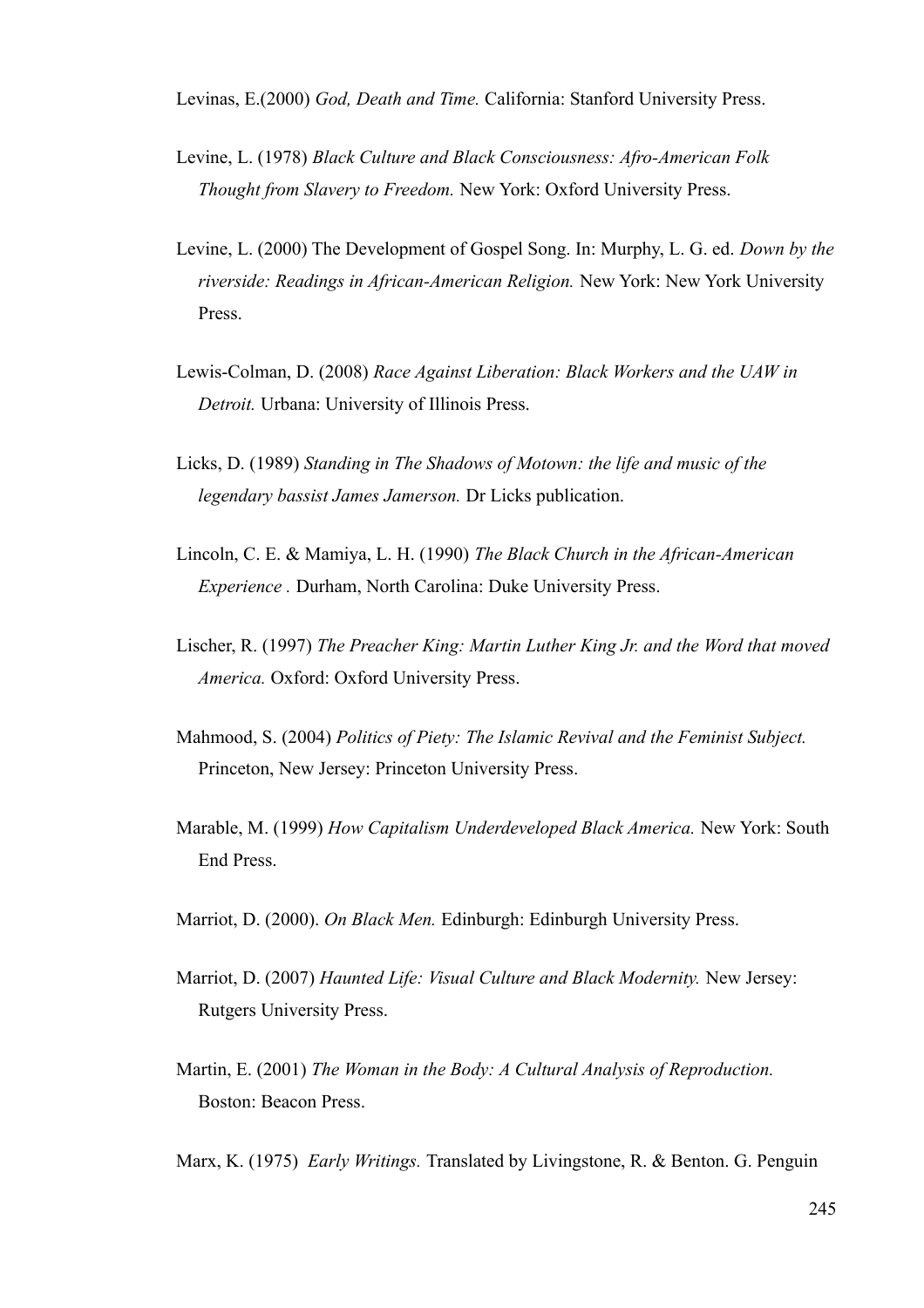Books.

- Merewether, C. (2006). *The Archive.* London: Whitechapel.
- Mesazaros, I. (2006) *Marx's Theory of Alienation.* Merlin Press.
- Meyerson,G (2000). Rethinking Black Marxism: Reflections on Cedric Robinson and Others. *Cultural Logic.* Vol 3, No 2, Spring.
- Miller, K. D. (1998) *Voice of Deliverance: The Language of Martin Luther King and its sources.* Georgia: University of Georgia Press.
- Miller, K.H. (2008) Working Musicians: exploring the rhetorical ties between musical labour and leisure. *Leisure Studies.* Vol 27, No 4, October.
- Mills, C. W. (2003) *From Class to Race: essays in white Marxism and Black Radicalism.* Maryland: Rowman and Littlefield.

Morgan, J. (2004) *Laboring Women: Reproduction and Gender in New World Slavery.* Philadelphia, Pennsylvania: University of Pennsylvania.

- Morrison, T. (1993) *Playing in the dark: whiteness and the literary imagination.* New York: Vintage Books.
- Morse, C. (1999) Capitalism, Marxism, and the Black Radical Tradition: An Interview with Cedric Robinson. *Perspectives on Anarchist Theory.* Spring
- Moten, F. (1999). Bridge and One: Improvisations of the public sphere. In: Joseph M & Fink, J. *Performing Hybridity.* Minneapolis: University of Minnesota Press.
- Moten, F. (2003) *In The Break: The Aesthetics of the Black Radical Tradition.* Minnesota University Press. Minneapolis
- Moten, F. (2008a). Black Op. *PMLA.* Vol. 123, No 5.
- Moten, F. (2008b) The Case of Blackness. *Criticism.* Vol 50, Number 2 Spring.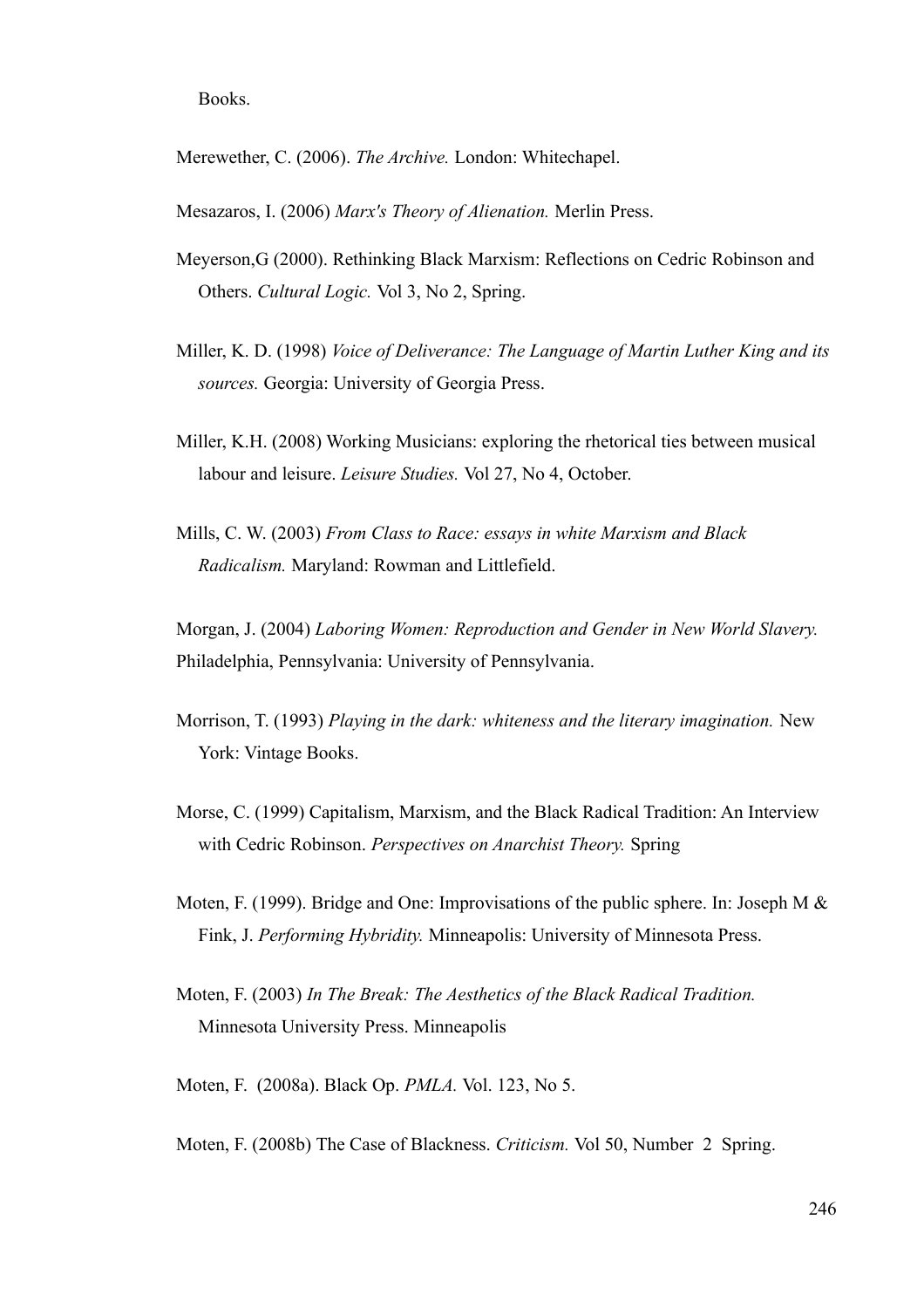- Moten, F. (2010) Faculty Bookwatch: *Empire, Multitude* and *Commonwealth* by Michael Hardt and Antonio Negri. Duke University, 4 Nov, 2010.
- Mowitt, J. (2002) *Percussion: drumming, beating, striking.* Durham, North Carolina: Duke University Press.
- Munro, M. (2010) *Different Drummers: Rhythm and Race in the Americas.* Berkeley and Los Angeles: University of California Press.

Musto, M. (2010) Revisiting Marx's Concept of Alienation. *Socialism and Democracy.* Vol 24, No 3.

- Mutman, M. (2007) Reciting: The Voice of the Other. In: Mieszkowski, S, Smith, J & de Valck, M. Eds. *Sonic Interventions.* Rodopi,.
- Neal, M. A. (1999) *What the music said: black popular music and black popular culture.* New York: Routledge.
- Nwankwo, I., Diof, M. & Nwankwo, I. (2010) *Rhythms of the Afro-Atlantic World: Rituals and Remembrances.* Ann Arbor, Michigan: University of Michigan Press.

Olman, B. (1976) *Alienation: Marx's conception of man in a capitalist society.* Cambridge: Cambridge University Press.

- Patterson, O. (1982) *Slavery and social death: a comparative study.* Massachusetts: Harvard University Press.
- Petchesky, R. P. (1995) The Body as Property: A feminist revision. In: Ginsberg, F. D.& Rapp, R. eds. *Conceiving the New World Order: The Global Politics of Reproduction.* Berkeley and Los Angeles: University of California Press.
- Phinney, K. (2005) *Souled American: how black music transformed white culture.* Billboard Books.
- Pinn, A.B (2010) *Embodiment and the New Shape of Black Theological Thought*. New York: New York University Press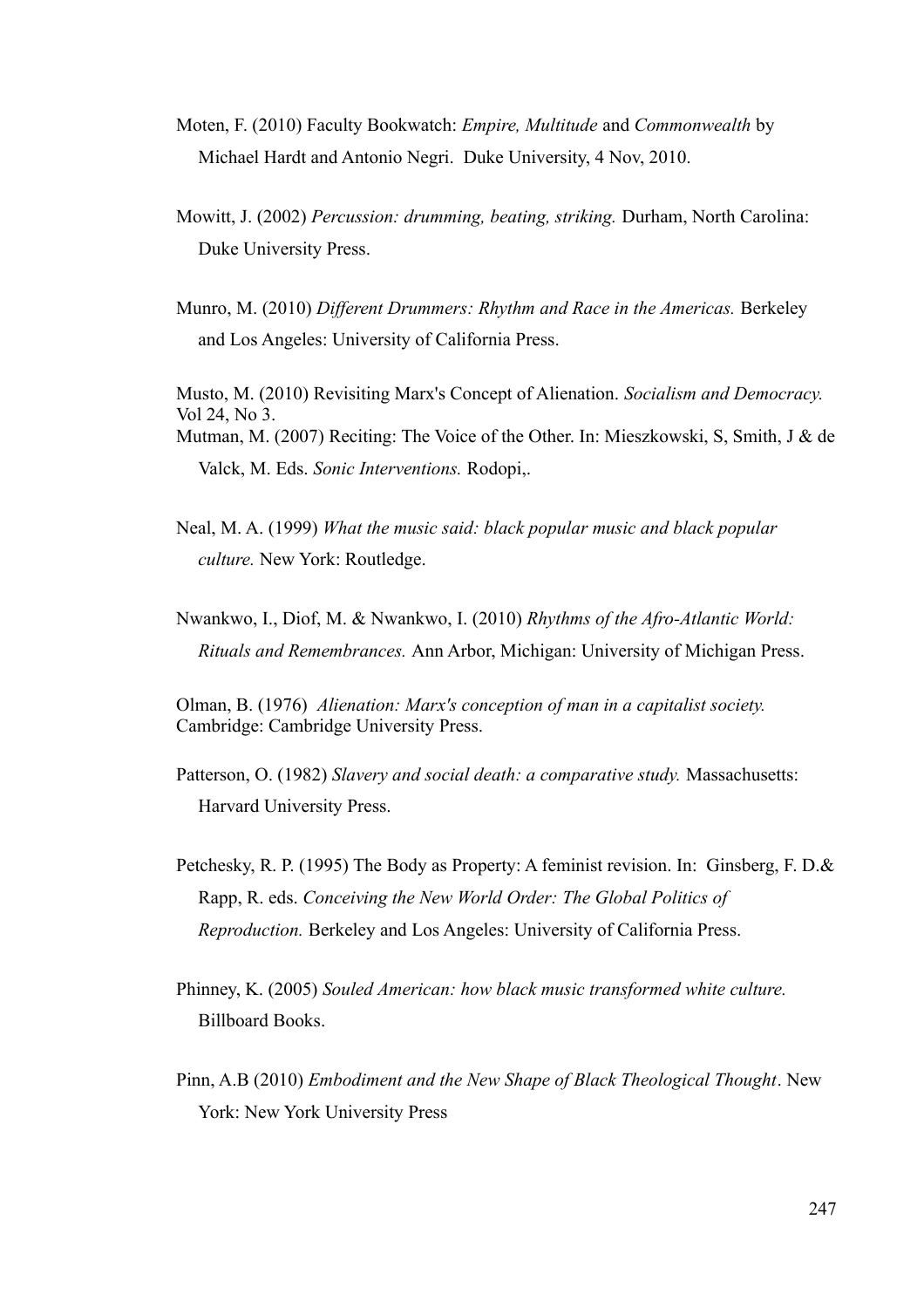- Pinn, A. B. (2003) *Terror and Triumph: The Nature of Black Religion.* London: Fortune Press.
- Raboteau, A. J. (2000) In Search of the Promised Land. In: Murphy, L. G ed. *Down by the riverside*: *readings in African-American religion.* New York: New York University Press.
- Radano, R. (2000). Hot Fantasies: American Modernism and the idea of black rhythm. In: Bohlman, P. & Radano, R. *Musical and the racial imagination.* Chicago: University of Chicago Press.

Radano, R. (2003) *Lying up a nation: race and black music.* Chicago. London: University of Chicago Press.

- Ramsey, G. P. (2004). *Race Music: Black Cultures from Be-Bop to Hip-Hop.* Berkeley and Los Angeles. London: University of California Press.
- Reed, A. L. (1986). *Race, Politics and Culture: critical essays on the radicalism of the 1960's* Westport, Connecticut: Greenwood Press.
- Reed*,* T.V. (2005). Singing Civil Rights: The Freedom Song Tradition. In: *The Art of Protest: Culture and Activism from the Civil Rights movement to the streets of Seattle.* Massachusetts: University of Minnesota Press.
- Reid-Pharr, R. F. (2001) Tearing the Goat's Flesh. In: *Black Gay Man: Essays.* New York and London: New York University Press.
- Reilly, C. (1994) *Conversations with Amiri Baraka.* Jackson, Mississippi: University of Mississippi..
- Rhodes, J. (2005) *Radical Feminism, Writing and Critical Agency: From Manifesto to Modem.* New York: SUNY Press.
- Ritz, D. (1991) *Divided Soul: The Life of Marvin Gaye.* Cambridge, Massachusetts: Da Capo Press.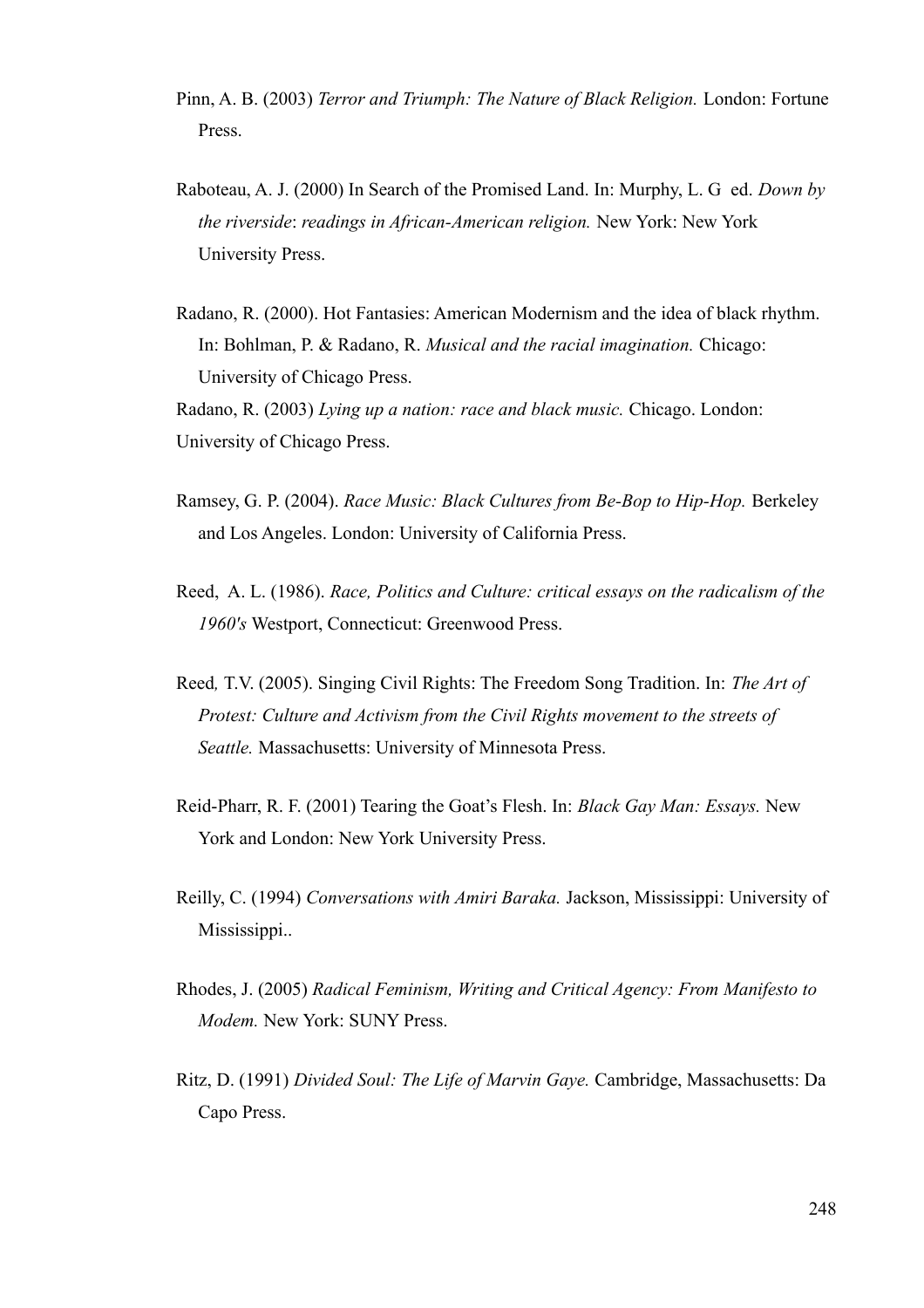Roberts, D. (1999) *Killing the Black Body: Race, Reproduction and the Meaning of Liberty.* New York: Vintage Books.

Robinson, C. (2000). *Black Marxism: the making of the black radical tradition.* Chapel Hill, North Carolina: University of North Carolina Press.

Robinson, D.E. (2001) *Black Nationalism in American Politics and Thought.* Cambridge: Cambridge University Press.

Robinson, W. S. & Ritz, D. (1990) *Smokey: Inside My Life.* Blackwell.

- Rose, C. (1990) *Living In America: the Soul Saga of James Brown.* London: Serpents Tail.
- Ross, M. B. (2002) Camping the Dirty Dozens: The Queer Resources of Black Nationalist Invective. *Callaloo* Vol.23, No. 1.
- Rothschild, J. (1981) Technology, 'Women's work' and the social control of women. In: Randel, M. & Ashworth, G. eds. *Women, Power and Political Systems.* Taylor and Francis.
- Sanger*,* K. L. (1995).*"When the Spirit Says Sing": The Role of Freedom Songs in the Civil Rights Movement.* New York: Garland.
- Selby, G. S. (2008) *Martin Luther King and the rhetoric of freedom: The exodus narrative in America's struggle for Civil Rights.* Texas: Baylor University Press.
- Sell, M. (2006) The Voice of Blackness: the Black Arts Movement and Logocentrism. In: Krasner, D. & Saltz, D. *Staging Philosophy: Intersections of Theatre, Performance and Philosophy.* Ann Arbor, Michigan: University of Michigan Press.
- Sexton, J. (2003a) *Amalgamation Schemes.* Minneapolis: University of Minnesota Press.

Sexton, J. (2003b) Raw Life: An Introduction. *Qui Parle.* Vol 13, no 2,.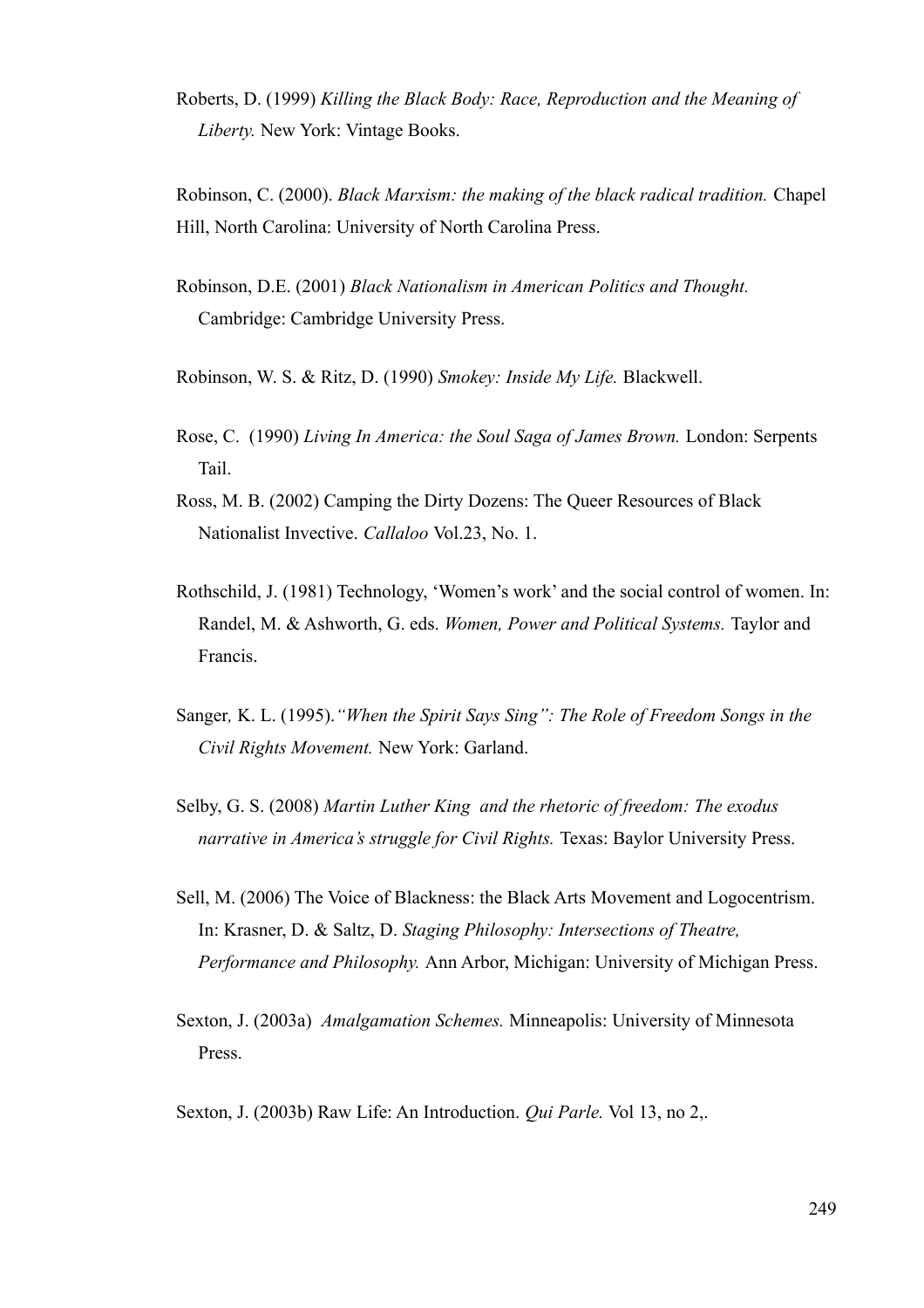- Sexton, J. (2010a). People-of-colour-blindness: Notes on the after-lives of slavery. *Social Text* Summer Vol 28, No 2.
- Sexton, J. (2010b) The Curtain of the Sky: An Introduction. *Critical Sociology.* Vol 36, no 1.
- Sexton, J. *(*forthcoming) The social life of social death. *Intentions*
- Sharpley-Whiting, T. D. (1998) *Frantz Fanon: Conflicts and Feminisms.* Maryland. Oxford: Rowman and Littlefield.
- Silverman, K. (1988) *The Acoustic Mirror: the female voice in psychoanalysis and cinema.* Indiana: Indiana University Press.
- Singh, N. P. (2004) *Black is a country: race and the unfinished struggle for democracy.* Cambridge, Massachusetts: Harvard University Press.
- Smethurst, J. E. (2005) *The Black Arts Movement: Literary Nationalism in the 1960s and 1970s*. Chapel Hill, North Carolina: University of North Carolina Press.
- Smith, C. W. (1998) *Blackness Visible: essays on philosophy and race.* New York: Cornell University Press.
- Smith, R. (1995) *Derrida and Autobiography.* Cambridge: Cambridge University Press.
- Smith, S. E. (1999) *Dancing In The Street: Motown and the Cultural Politics of Detroit.* Cambridge, Massachusetts: Harvard University Press.
- Smith, T. H. (1989) The Spirituality of African-American Traditions. In: Dupre, Luis & Saliers. D. E. eds. *Christian Spirituality: Post Reformation and Modern.* Ann Arbor, Michigan: University of Michigan.
- Sollors, W. (1978) *Amiri Baraka/Leroi Jones: the quest for a "populist modernism".* New York: Columbia University Press.

Spillers, H. (2003a) Mama's Baby, Papa's Maybe: An American Grammar Book. In: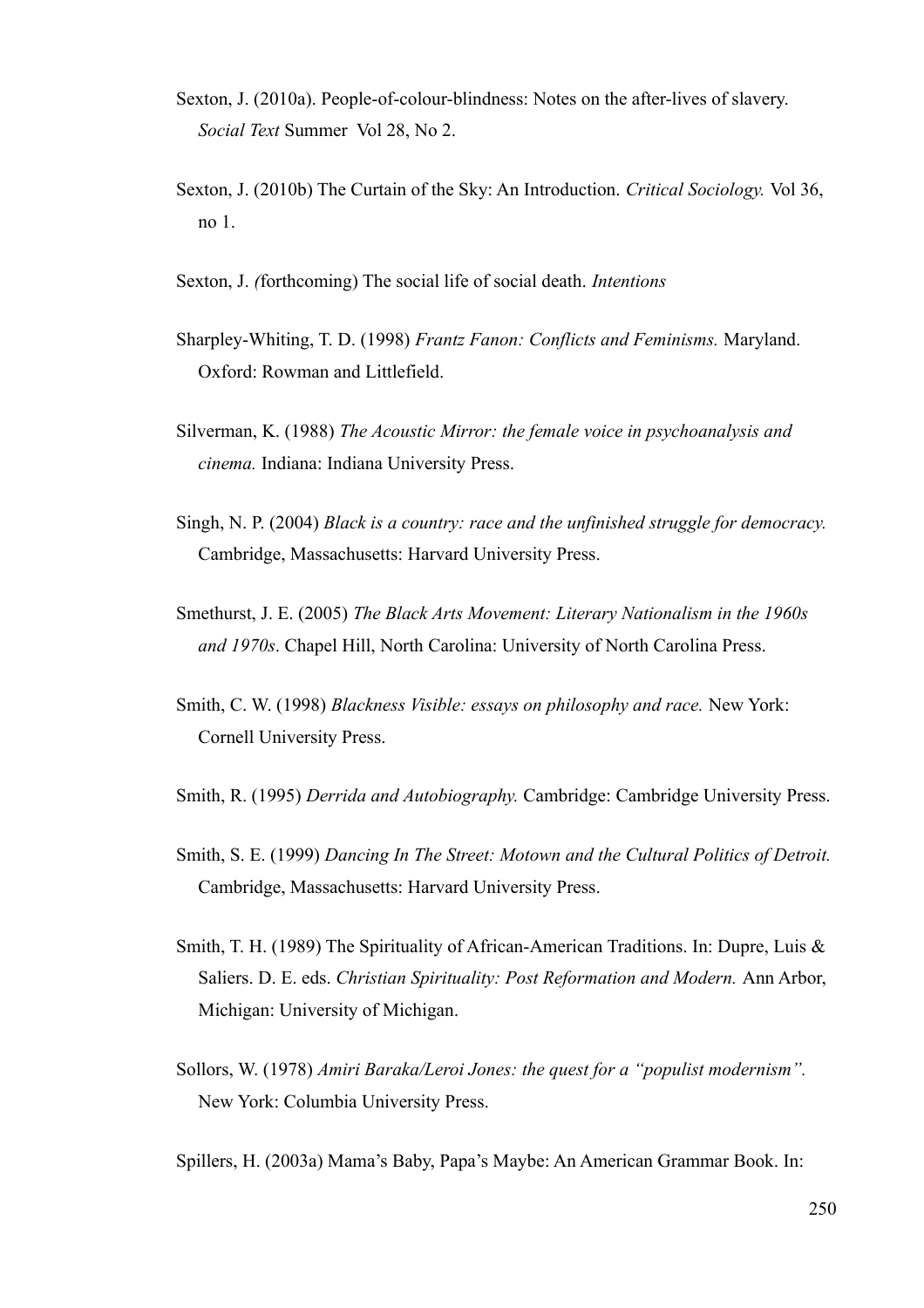*Black, White and in Colour: Essays on American Literature and Culture.* Chicago and London: University of Chicago Press.

- Spillers, H.(2003b) Moving on Down the Line: variations on the African-American sermon. In *Black, White and in Colour: Essays on American Literature and Culture.* University of Chicago Press. Chicago.
- Spivak, G. (1976) Translator's Preface. In: Derrida, J. *Of Grammatology.* Baltimore, Maryland: Johns Hopkins University Press.
- Stadler, G (2010). Introduction: The Politics of Recorded Sound. *Social Text.* Vol.102, Spring.
- Stanley, A. D. (1998) *From Bondage to Contract: Wage labour, marriage and the market in the age of slave emancipation.* Cambridge: Cambridge University Press.
- Sterne, J. (2003) *The Audible Past: Cultural Origins of Sound Reproduction.* Durham, North Carolina: Duke University Press.
- Thompson, H. A. (2004) *Whose Detroit? Politics, Labour and Race in a Modern City.* New York: Cornell University Press.
- Tiainen, M. (2007) Corporeal Voices, Sexual Differentiations: New Materialist Perspectives on Music, Singing and Subjectivity. In: Mieszkowski, S., Smith, J. & de Valck, M. Eds. *Sonic Interventions.* Rodopoi.
- Tiainen*,* M. (forthcoming) *A Thousand Tiny Voices: Cartographies of Singing, Musicmaking and Opera.*
- Toop, D. (2010) *Sinister Resonance: The Mediumship of the Listener.* New York: Continuum.
- Tyson, T. B. (2001) *Radio Free Dixie: Robert F. Williams and the Roots of Black Power.* Chapel Hill, North Carolina: University of North Carolina Press.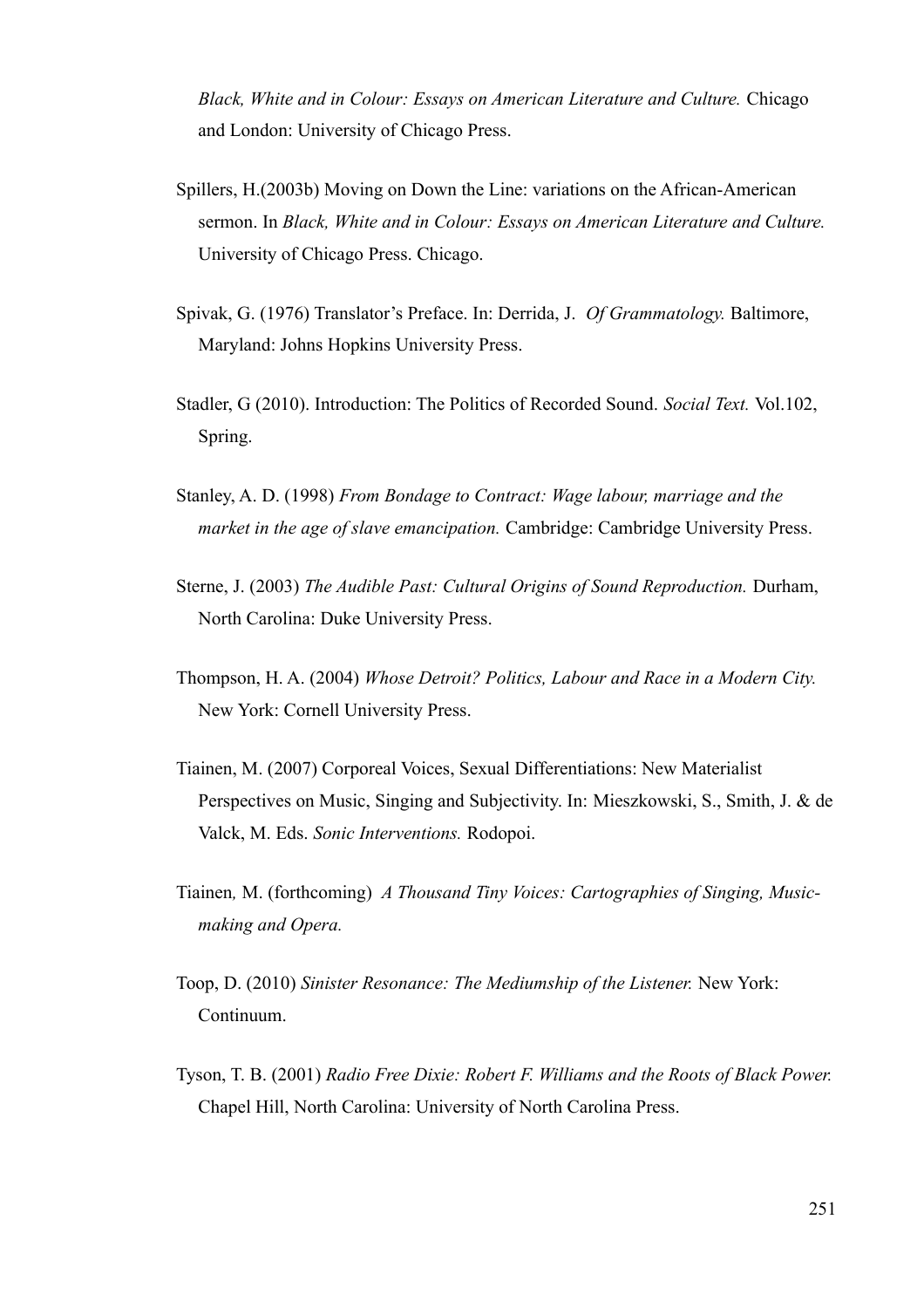- Van Deburg, W. L (1997) *Modern Black Nationalism: From Marcus Garvey to Louis Farrakhan*. New York: New York University Press.
- Wall, T. C. (1999) *Radical Passivity: Levinas, Blanchot and Agamben.* New York: SUNY Press.
- Wallace, M (1978) *Black Macho and the Myth of the Superpower.* New York: Dial Press
- Ward, B. (1998) *Just My Soul Responding: rhythm and blues, Black consciousness, and race relations.* Berkeley and Los Angeles. London: University of California Press.
- Watts, J. G. (2001) *Amiri Baraka: the politics and art of a black intellectual.* New York: New York University Press.
- Weheliye, A. (2002) 'Feenin': Posthuman voices in Contemporary Black Popular Music. *Social Text.* Summer, 20, Vol 20, No 2.
- Werner, C. (2005) *Higher Ground*: *Stevie Wonder, Aretha Franklin, Curtis Mayfield and the rise and fall of American Soul.* Crown Publishing Group.
- Werner, C. (2006) *A Change Is Gonna Come*: *music,race and the soul of America.* Ann Arbor, Michigan: University of Michigan Press.
- West, C. (2002) *Prophesy Deliverance!: an Afro-American revolutionary Christianity.* Louisville, Kentucky: Westminster John Knox Press.
- Widick, B.J. (1989) *Detroit: City of Race and Class Violence.* Detroit: Wayne State University Press.
- Wiener, A. B. (1995) Reassessing Reproduction in Social Theory. In: Ginsberg, F. D. & Rapp, R. eds. *Conceiving the New World Order: The Global Politics of Reproduction.* Berkeley and Los Angeles: University of California Press.
- Wilderson, F (2003) Gramsci's Black Marx: whither the slave in civil society. *Social Identities.* Vol 9, No2.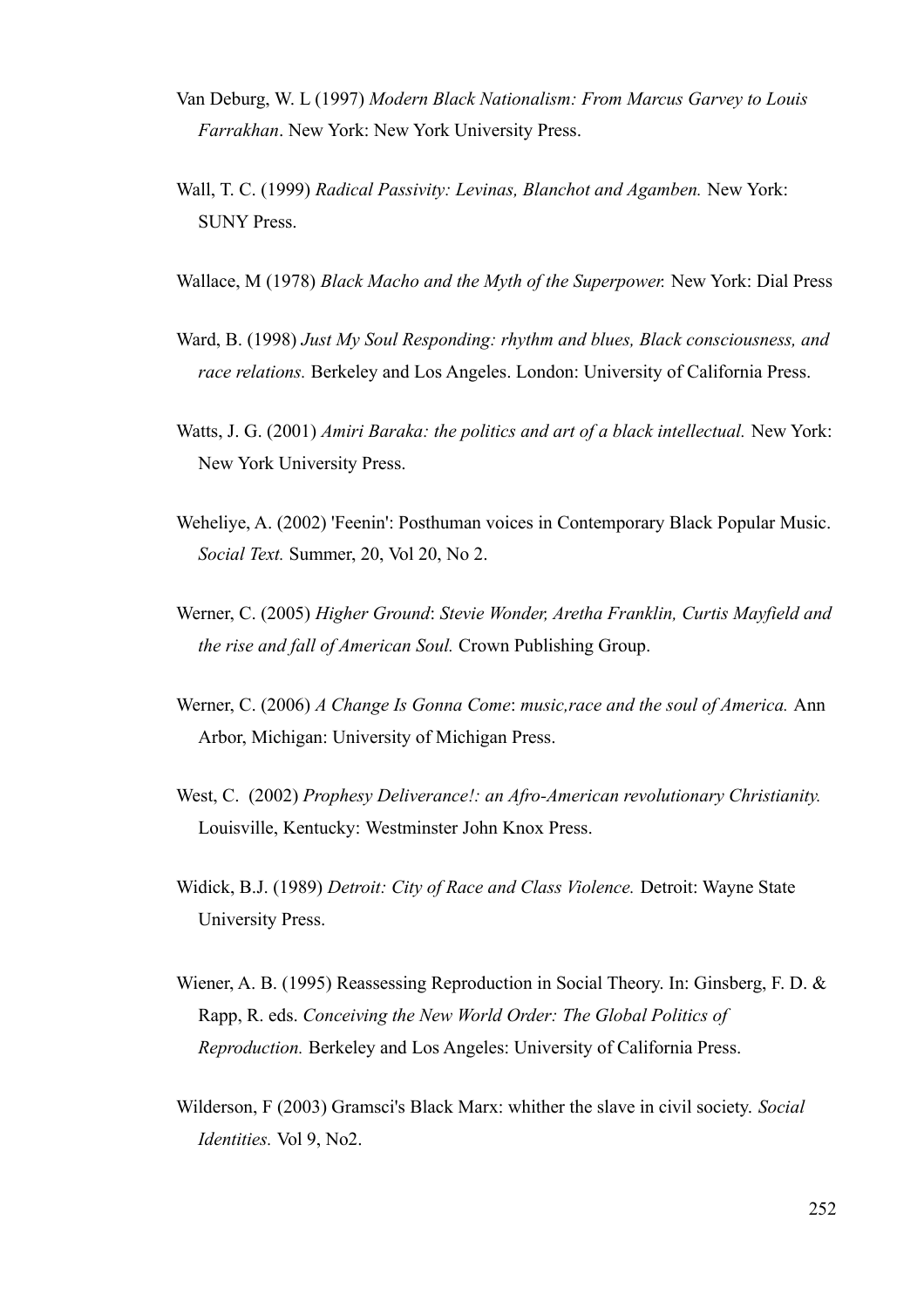- Wilderson, F (2008). *Incognegro: a memoir of exile and apartheid.* New York: South End Press.
- Wilderson, F. (2010) *Red, White and Black: Cinema and the structures of US antagonism.* Durham, North Carolina: Duke University Press.

Wilmore, G. S. (1972). *Black Religion and Black Radicalism.* Anchor Press.

- Woodard, K. (1999). *A Nation within a Nation: Amiri Baraka (Leroi Jones) and Black Power Politics.* Chapel Hill, North Carolina: University of North Carolina Press.
- Woolfork, L. (2009) *Embodying American Slavery in contemporary American culture.* Champaign, Illinois: University of Illinois Press.
- Yancy, G. (1998) *African-American Philosophers.* New York. London: Routledge.
- Yancy, G. (2008) *Black Bodies, White Gazes: The Continuing Significance of Race.* Maryland. Oxford: Rowman and Littlefield.

## **Discography**

- Diana Ross and The Supremes (2001) *You keep me hanging on.* Motown Recording Company/Spectrum Music. [CD]
- Imamu Amiri Baraka (1974) "Our Nation is Like Ourselves". *Disconnected (The Dial-A-Poem-Poets).* Giorno Poetry Systems. [Vinyl LP]

James Brown (1990) *Dance Machine.* Polydor compilation [CD]

James Brown (1990) *Live at the Apollo: 1962.* Polydor Group[CD]

James Brown (2007) *Super Bad.* Msi Music/Super D [CD]

Martha Reeves and The Vandellas (2008) *The Definitive Collection.* Motown Recording Company. [CD]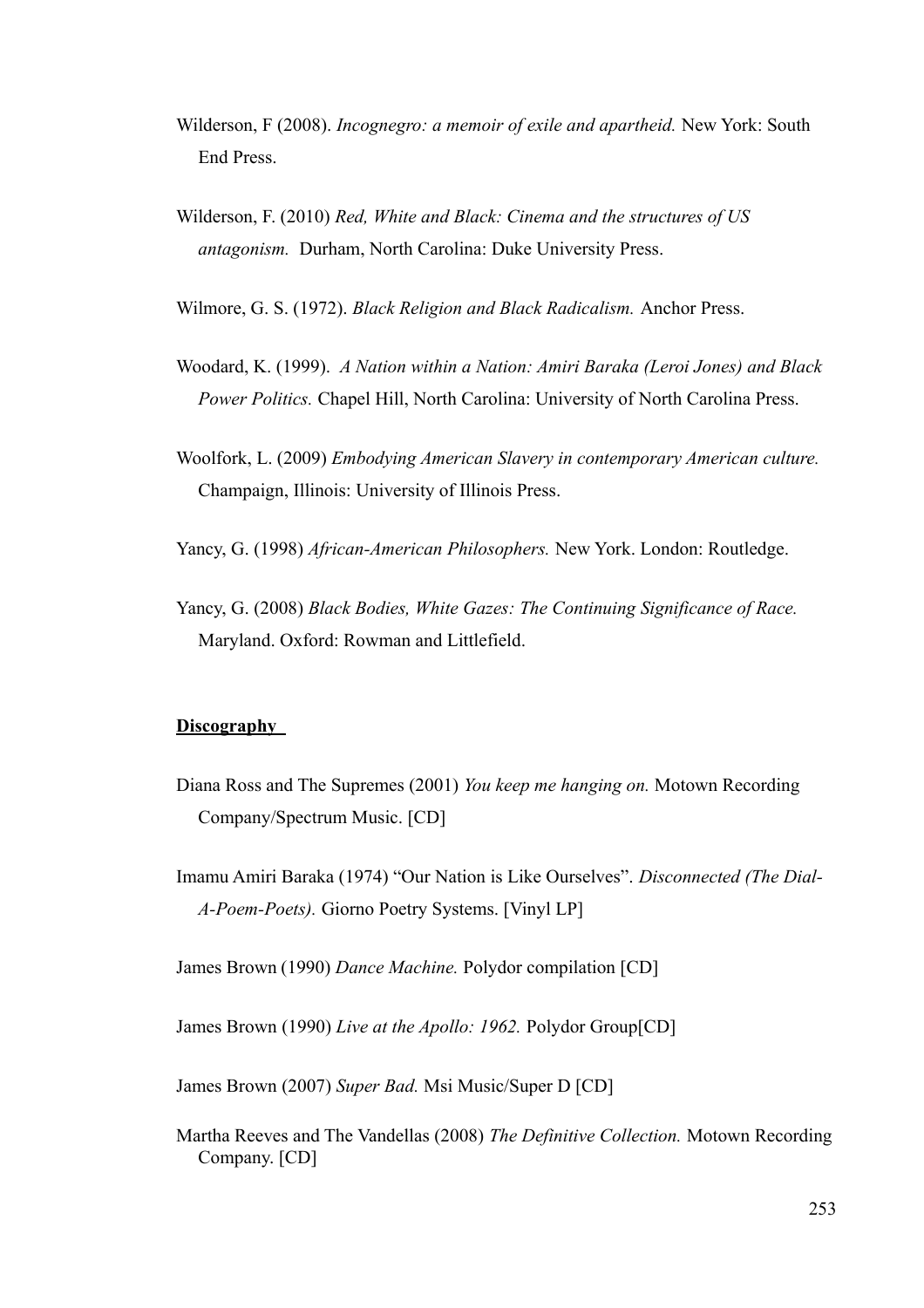Martin Luther King Jr (1996) "Dr King's Entrance Into Civil Rights Movement". *In Search Of Freedom: Excerpts from his most memorable speeches.* Umvd Special Markets [CD]

Marvin Gaye (1994) *The Norman Whitfield Sessions.* Motown Master Series. [CD]

Sam Cooke (2006) *Portrait of a Legend: 1951-1964.* U.M.T.V [CD]

Sam Cooke (2008). *You Send Me*. Not Now Music Ltd [CD] Smokey Robinson and The Miracles (2001) *The Tracks of my Tears.* Motown Recording Company/Spectrum Music. [CD]

Tamala Motown (2001). *Big Hits and Hard to Find Classics.* Motown Recording Company/Spectrum Music. [CD]

The Temptations (2001) *My Girl.* Motown Recording Company/Spectrum Music. [CD]

## **Filmography**

- *Finally Got The News* (1970) Produced by Stewart Bird, Peter Gessner, Rene Lichtman and John Louis Jr, in association with The League of Revolutionary Black Workers. Black Star Productions. USA. [Video: DVD]
- *Motown: The DVD: Definitive Performances* (2009) "7. Martha and the Vandellas Nowhere to Run (Murray the K)". Motown Video, Universal. USA. [Video: DVD]
- Soul Deep: The Story of Black Popular Music (2005) Produced by William Naylor. *Part 2: The Gospel Highway*. BBC [DVD]
- Soul Deep: The Story of Black Popular Music (2005) Produced by William Naylor. *Part 3: The Sound of Young America.* BBC [DVD]
- *Storyville: Standing in the Shadows of Motown* (2002) Directed by Paul Justman. Rimshot. [Video: VHS]